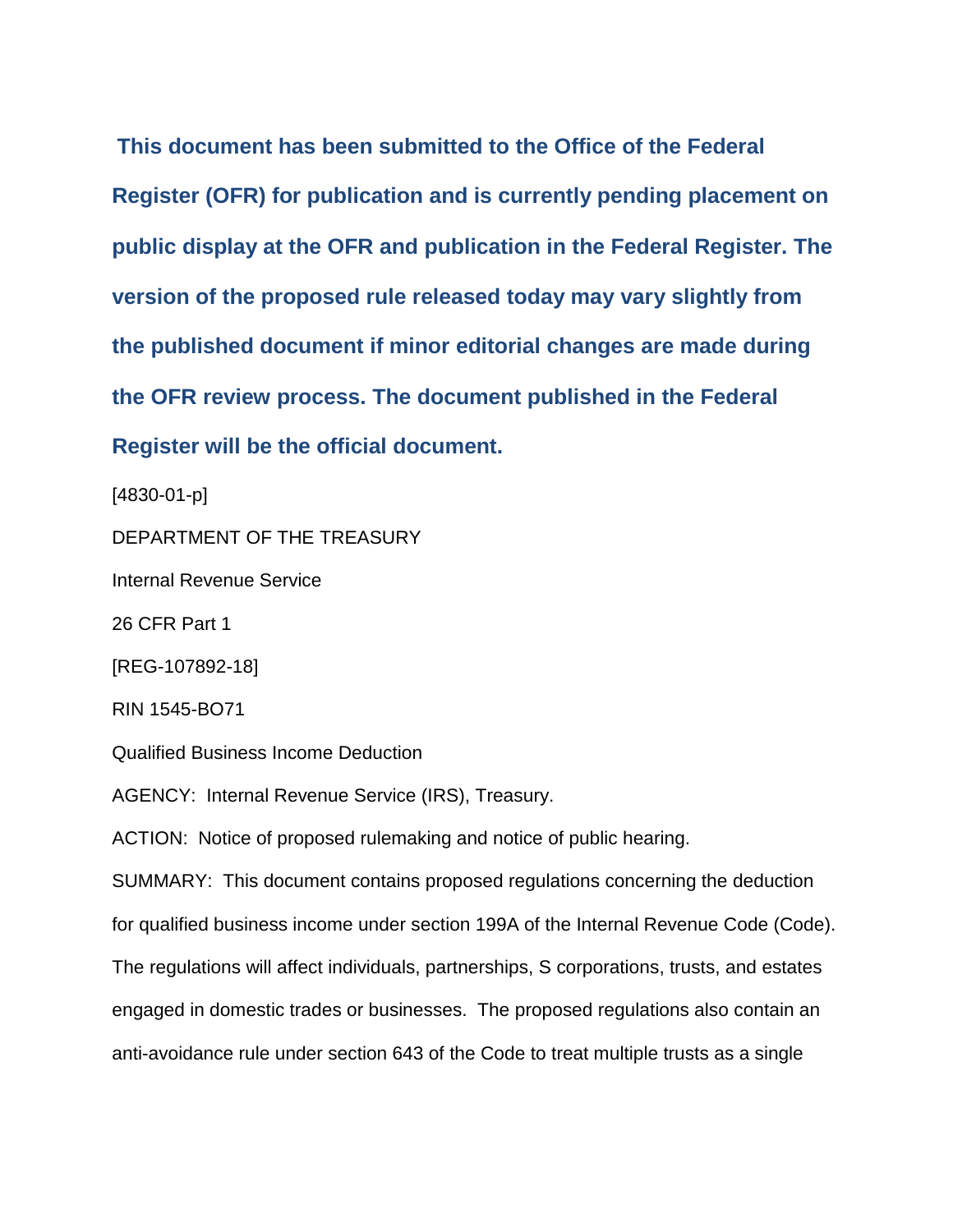trust in certain cases. This document also provides notice of a public hearing on these proposed regulations.

DATES: Written or electronic comments must be received by [**INSERT DATE 45 DAYS AFTER DATE OF PUBLICATION IN THE FEDERAL REGISTER**]. Outlines of topics to be discussed at the public hearing scheduled for October 16, 2018, at 10 a.m. must be received by [**INSERT DATE 45 DAYS AFTER DATE OF PUBLICATION IN THE FEDERAL REGISTER**]. If no outlines of topics are received by [**INSERT DATE 45 DAYS AFTER DATE OF PUBLICATION IN THE FEDERAL REGISTER**] the public hearing will be cancelled.

ADDRESSES: Send submissions to CC:PA:LPD:PR (REG-107892-18), Room 5203, Internal Revenue Service, P.O. Box 7604, Ben Franklin Station, Washington, D.C., 20044. Submissions may be hand-delivered Monday through Friday between the hours of 8 a.m. and 4 p.m. to CC:PA:LPD:PR (REG-107892-18), Courier's Desk, Internal Revenue Service, 1111 Constitution Avenue, N.W., Washington, D.C., 20224, or via the Federal eRulemaking Portal at [www.regulations.gov](http://www.regulations.gov/) (indicate IRS and REG-107892- 18). The public hearing will be held in the Auditorium, Internal Revenue Service, 1111 Constitution Avenue, NW., Washington, DC.

FOR FURTHER INFORMATION CONTACT: Concerning the proposed regulations, Vishal R. Amin, Frank J. Fisher, or Wendy L. Kribell at (202) 317-6850 or Adrienne M. Mikolashek at 202-317-5279; concerning submissions of comments and outlines of topics for the public hearing, Regina Johnson at (202) 317-6901 (not toll-free numbers). SUPPLEMENTARY INFORMATION:

#### **Paperwork Reduction Act**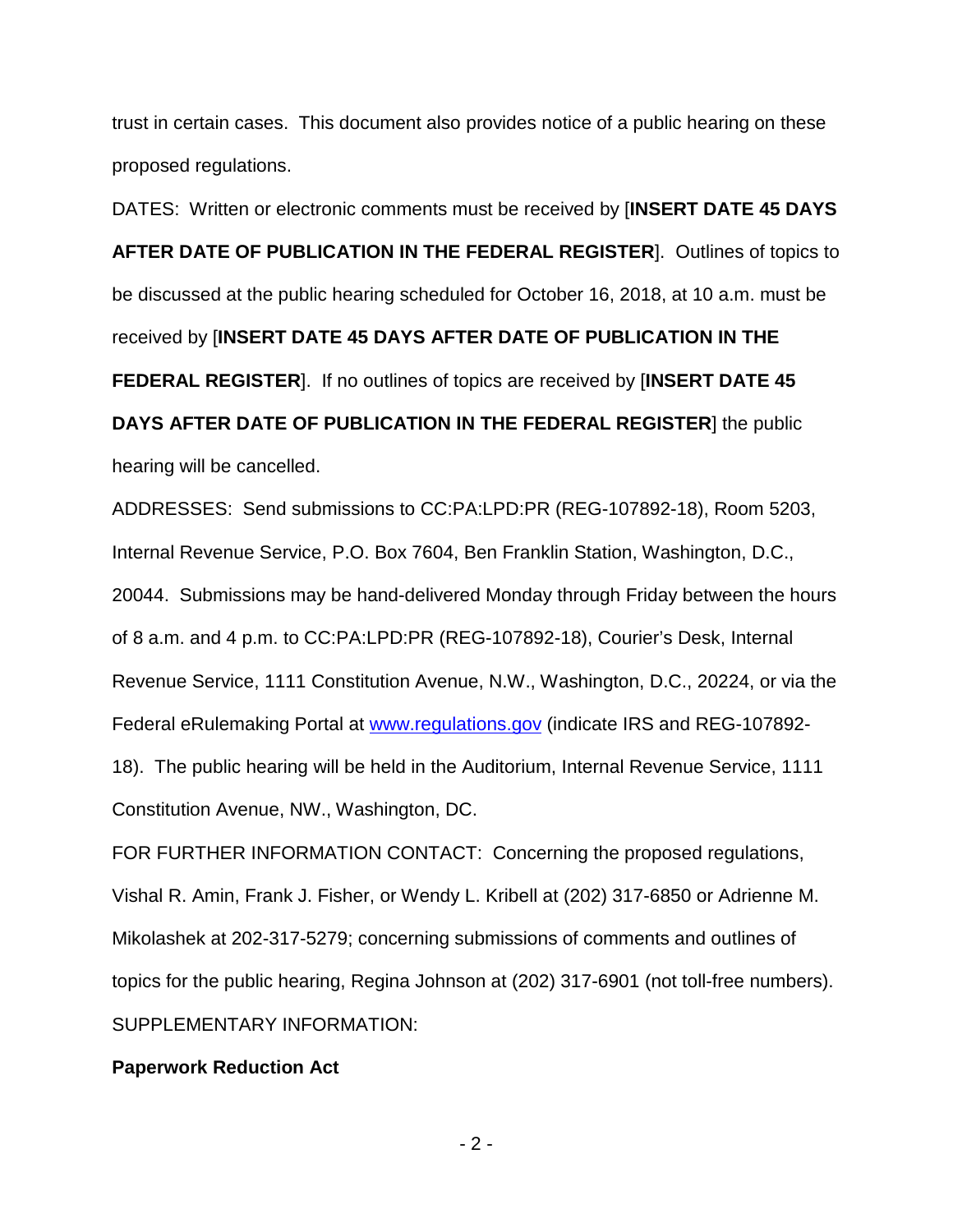The collection of information contained in this notice of proposed rulemaking has been submitted to the Office of Management and Budget for review in accordance with the Paperwork Reduction Act of 1995 (44 U.S.C. 3507(d)). The Department of the Treasury (Treasury Department) and the IRS request comment on the assumptions, methodology, and burden estimates related to this information collection. Comments on the collection of information should be sent to the Office of Management and Budget, Attn: Desk Officer for the Department of the Treasury, Office of Information and Regulatory Affairs, Washington, DC 20503, with copies to the Internal Revenue Service, Attn: IRS Reports Clearance Officer, SE-:CAR:MP:T:T:SP, Washington, DC 20224. Comments on the collection of information should be received by [**INSERT DATE 60** 

## **DAYS AFTER DATE OF PUBLICATION IN THE FEDERAL REGISTER**].

Comments are specifically requested concerning:

Whether the proposed collection of information is necessary for the proper performance of the IRS, including whether the information will have practical utility;

The accuracy of the estimated burden associated with the proposed collection of information;

How the quality, utility, and clarity of the information to be collected may be enhanced;

How the burden of complying with the proposed collection of information may be minimized, including through the application of automated collection techniques or other forms of information technology; and

Estimates of capital or start-up costs and costs of operation, maintenance, and purchase of service to provide information.

- 3 -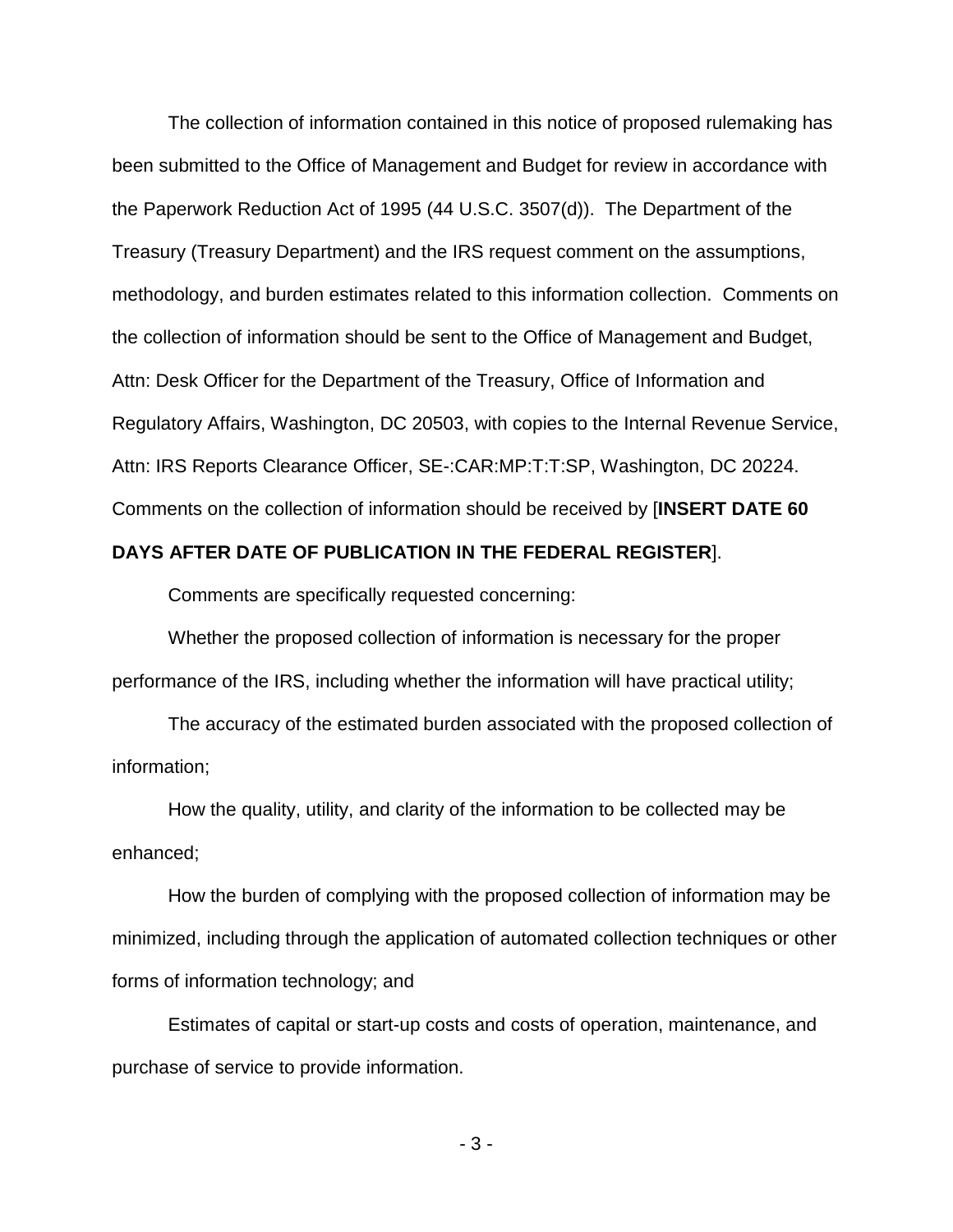Details of the estimated collection burden can be found in Section I.J. of the Special Analyses section later in this document.

The collection of information required by this proposed regulation is in proposed §1.199A-4 and proposed §1.199A-6. The collection of information in proposed §1.199A-4 is required for taxpayers that choose to aggregate two or more trades or businesses. The collection of information in proposed §1.199A-6 is required for passthrough entities that report section 199A information to their owners or beneficiaries. It is necessary to report the information to the IRS in order to ensure that taxpayers properly report in accordance with the rules of the proposed regulations the correct amount of deduction under section 199A. The collection of information is necessary to ensure tax compliance.

The likely respondents are individuals with qualified business income from more than one trade or business as well as most partnerships, S corporations, trusts, and estates that have qualified business income.

Estimated total annual reporting burden: 25 million hours.

Estimated average annual burden hours per respondent will vary from 30 minutes to 20 hours, depending on individual circumstances, with an estimated average of 2.5 hours.

Estimated number of respondents: 10 million.

Estimated annual frequency of responses: annually.

Estimated monetized burden: Using the IRS's taxpayer compliance cost estimates, taxpayers who are self-employed with multiple businesses are estimated to have a monetization rate of \$39 per hour. Pass-throughs that issue K-1s have a

- 4 -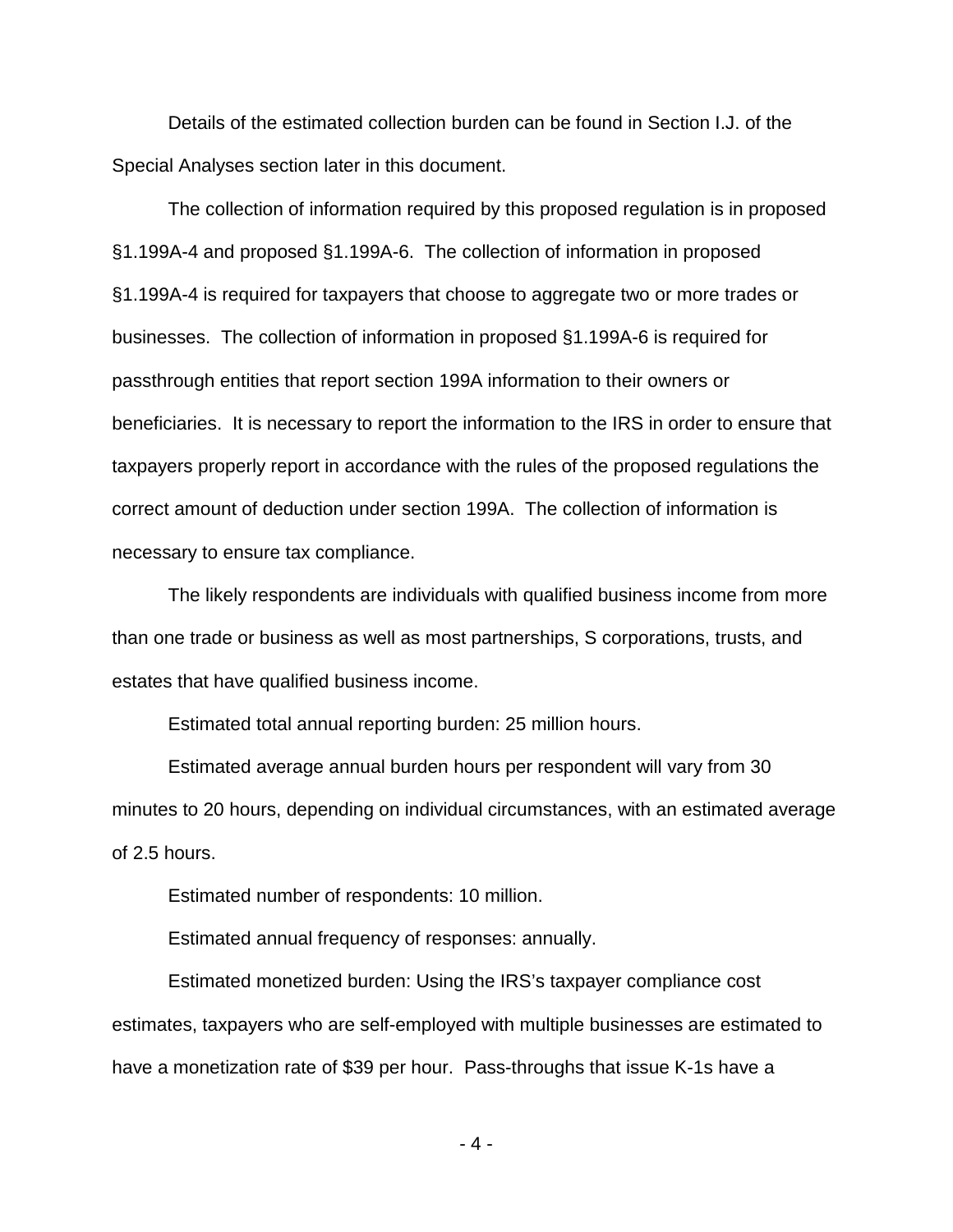monetization rate of \$53 per hour. (See "Taxpayer compliance Costs for Corporations and Partnerships: A New Look," Contos, et. al. IRS Research Bulletin (2012) p. 5 for a description of the model.)

An agency may not conduct or sponsor, and a person is not required to respond to, a collection of information unless it displays a valid control number assigned by the Office of Management and Budget.

Books or records relating to a collection of information must be retained as long as their contents may become material in the administration of any internal revenue law. Generally, tax returns and tax return information are confidential, as required by section 6103.

### **Background**

This document contains proposed amendments to the Income Tax Regulations (26 CFR part 1) under sections 199A and 643 of the Code.

#### I. Section 199A

Section 199A was enacted on December 22, 2017, by §11011 of "An Act to provide for reconciliation pursuant to titles II and V of the concurrent resolution on the budget for fiscal year 2018," P.L. 115-97 (TCJA), and was amended on March 23, 2018, retroactively to January 1, 2018, by §101 of Division T of the Consolidated Appropriations Act, 2018, P.L. 115-141, (2018 Act). Section 199A applies to taxable years beginning after 2017 and before 2026.

Section 199A provides a deduction of up to 20 percent of income from a domestic business operated as a sole proprietorship or through a partnership, S corporation, trust, or estate (section 199A deduction). The section 199A deduction

- 5 -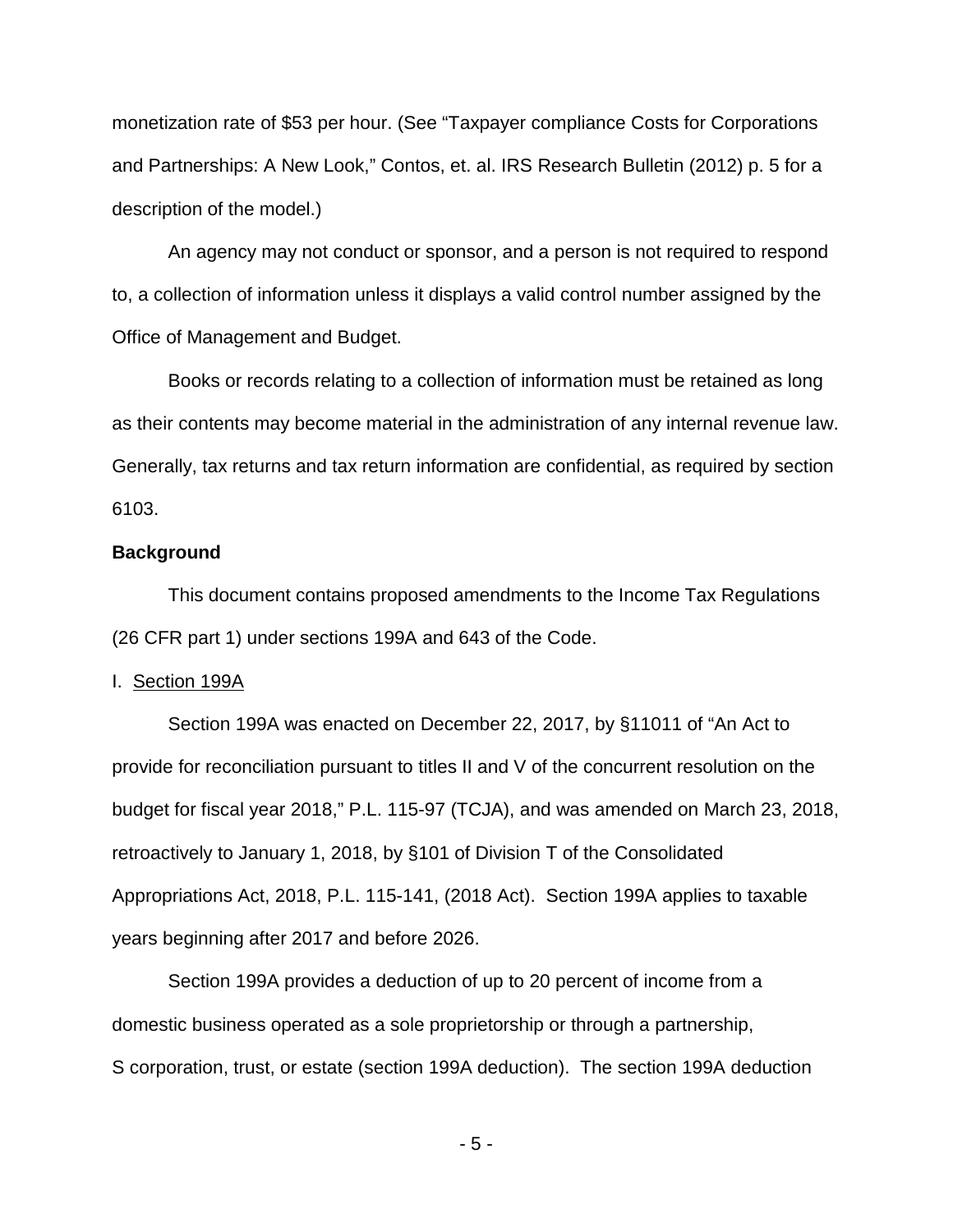may be taken by individuals and by some estates and trusts. A section 199A deduction is not available for wage income or for business income earned through a C corporation. For taxpayers whose taxable income exceeds a statutorily-defined amount (threshold amount), section 199A may limit the taxpayer's section 199A deduction based on (i) the type of trade or business engaged in by the taxpayer, (ii) the amount of W-2 wages paid with respect to the trade or business (W-2 wages), and/or (iii) the unadjusted basis immediately after acquisition (UBIA) of qualified property held for use in the trade or business (UBIA of qualified property). These statutory limitations are subject to phase-in rules based upon taxable income above the threshold amount.

Section 199A also allows individuals and some trusts and estates (but not corporations) a deduction of up to 20 percent of their combined qualified real estate investment trust (REIT) dividends and qualified publicly traded partnership (PTP) income, including qualified REIT dividends and qualified PTP income earned through passthrough entities. This component of the section 199A deduction is not limited by W-2 wages or UBIA of qualified property.

The section 199A deduction is the lesser of (1) the sum of the combined amounts described in the prior two paragraphs or (2) an amount equal to 20 percent of the excess (if any) of taxable income of the taxpayer for the taxable year over the net capital gain of the taxpayer for the taxable year.

Additionally, section 199A(g) provides that specified agricultural or horticultural cooperatives may claim a special entity-level deduction that is substantially similar to the domestic production activities deduction under former section 199.

- 6 -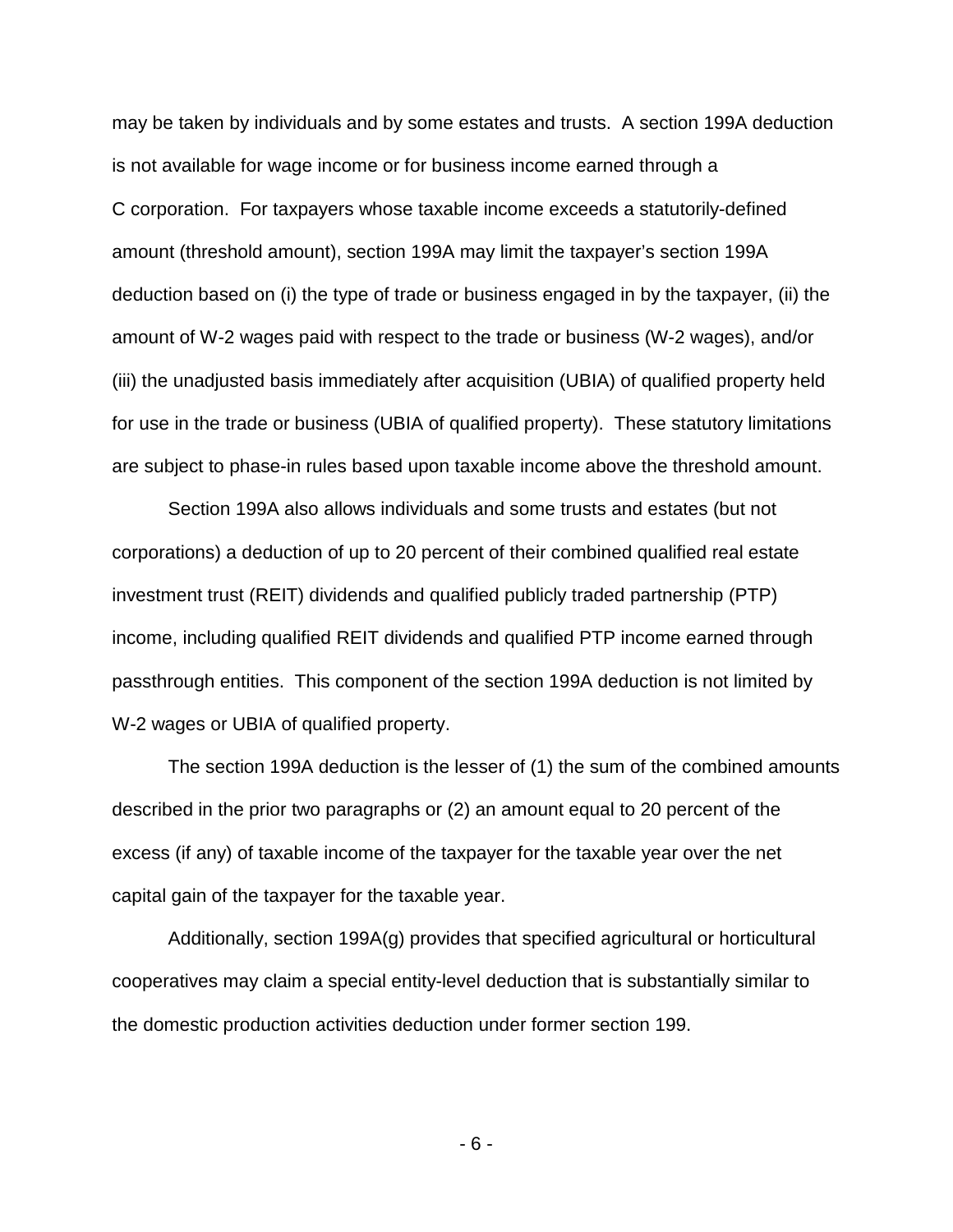Finally, the statute expressly grants the Secretary authority to prescribe such regulations as are necessary to carry out the purposes of section 199A (section 199A(f)(4)), and provides specific grants of authority with respect to: the treatment of acquisitions, dispositions, and short-tax years (section 199A(b)(5)); certain payments to partners for services rendered in a non-partner capacity (section 199A(c)(4)(C)); the allocation of W-2 wages and UBIA of qualified property (section  $199A(f)(1)(A)(iii)$ ); restricting the allocation of items and wages under section 199A and such reporting requirements as the Secretary determines appropriate (section 199A(f)(4)(A)); the application of section 199A in the case of tiered entities (section 199A(f)(4)(B); preventing the manipulation of the depreciable period of qualified property using transactions between related parties (section 199A(h)(1)); and determining the UBIA of qualified property acquired in like-kind exchanges or involuntary conversions (section 199A(h)(2)).

#### II. Section 643

Part I of subchapter J of chapter 1 of the Code provides rules related to the taxation of estates, trusts, and beneficiaries. For various subparts of part I of subchapter J, sections 643(a), 643(b), and 643(c) define the terms distributable net income (DNI), income, and beneficiary, respectively. Sections 643(d) through 643(i) (other than section 643(f)) provide additional rules. Section 643(f) grants the Secretary authority to treat two or more trusts as a single trust for purposes of subchapter J if (1) the trusts have substantially the same grantors and substantially the same primary beneficiaries and (2) a principal purpose of such trusts is the avoidance of the tax

- 7 -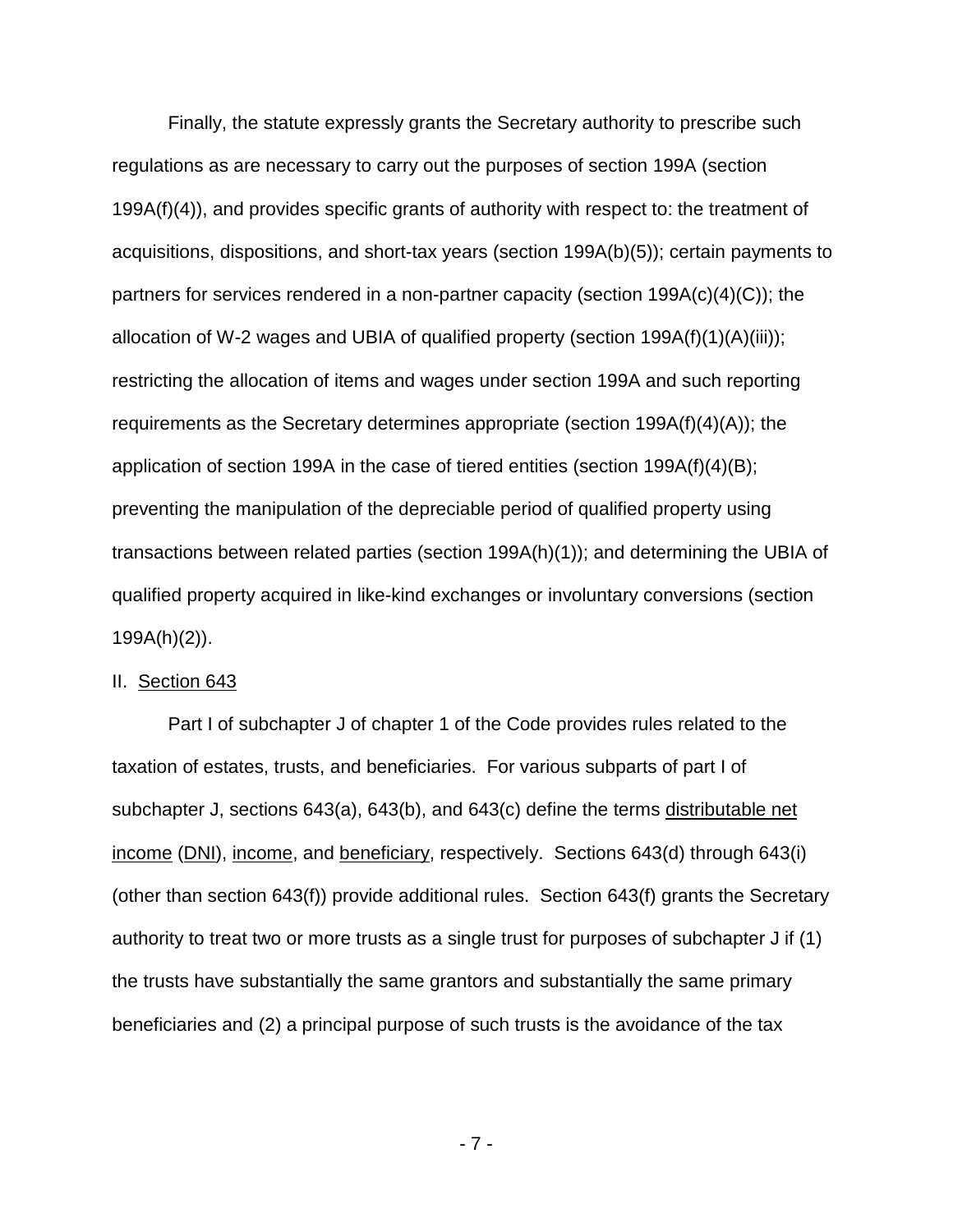imposed by chapter 1 of the Code. Section 643(f) further provides that, for these purposes, spouses are treated as a single person.

#### **Explanation of Provisions**

The purpose of these proposed regulations is to provide taxpayers with computational, definitional, and anti-avoidance guidance regarding the application of section 199A. These proposed regulations contain six substantive sections, §§1.199A-1 through 1.199A-6, each of which provides rules relevant to the calculation of the section 199A deduction. Additionally, the proposed regulations would establish antiabuse rules under section 643(f) to prevent taxpayers from establishing multiple nongrantor trusts or contributing additional capital to multiple existing non-grantor trusts in order to avoid Federal income tax, including abuse of section 199A. This Explanation of Provisions describes each of the proposed regulation sections in turn.

#### I. Proposed §1.199A-1: Operational Rules

Section 1.199A-1 of the proposed regulations (proposed §1.199A-1) provides guidance on the determination of the section 199A deduction. For simplicity, the proposed regulations use the term individual when referring to an individual, trust, estate, or other person eligible to claim the section 199A deduction. The term relevant passthrough entity (RPE) is used to describe passthrough entities that directly operate the trade or business or pass through the trade or business' items of income, gain, loss, or deduction from lower-tier RPEs to the individual.

Proposed §1.199A-1(b) contains definitions applicable for section 199A and §§1.199A-1 through 1.199A-6. Proposed §1.199A-1(c) provides guidance on the computation of the section 199A deduction for individuals with taxable income at or

- 8 -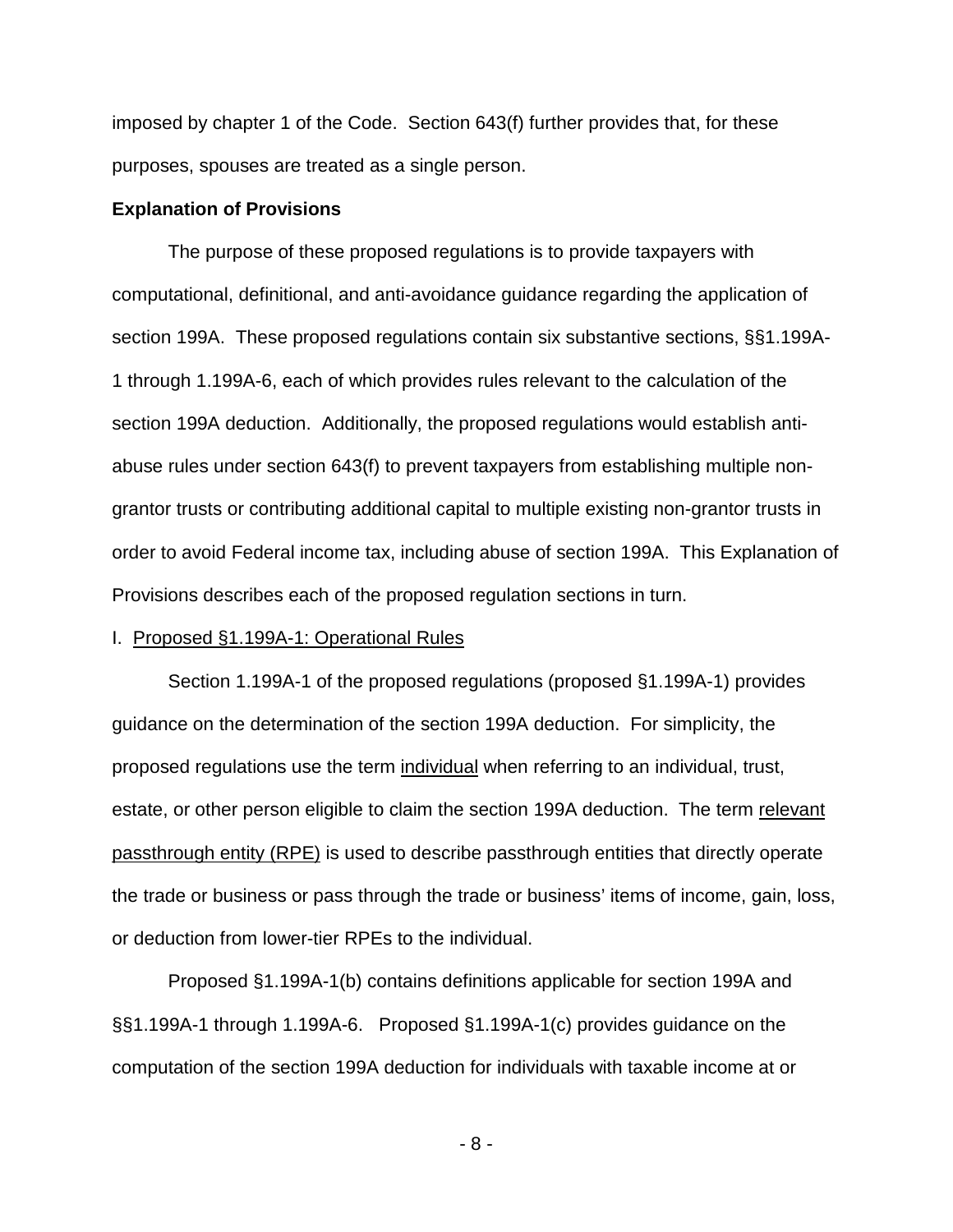below the threshold amount. Proposed §1.199A-1(d) provides guidance on the computation of the section 199A deduction for individuals with taxable income above the threshold amount, including individuals with taxable income within a phase-in range above the threshold amount. Proposed §1.199A-1(e) provides special rules related to the section 199A deduction.

#### A. Defined terms

Defined terms in proposed §1.199A-1(b) include aggregated trade or business, applicable percentage, phase-in range, qualified business income (QBI), QBI component, qualified PTP income, qualified REIT dividends, reduction amount, RPE, specified service trade or business (SSTB), threshold amount, total QBI amount, UBIA of qualified property, and W-2 wages.

Proposed §1.199A-1(b) also defines trade or business for purposes of section 199A and proposed §§1.199A-1 through 1.199A-6. Neither the statutory text of section 199A nor the legislative history provides a definition of trade or business for purposes of section 199A. Multiple commenters stated that section 162 is the most appropriate definition for purposes of section 199A. Although the term trade or business is defined in more than one provision of the Code, the Department of the Treasury (Treasury Department) and the IRS agree with commenters that for purposes of section 199A, section 162(a) provides the most appropriate definition of a trade or business. This is based on the fact that the definition of trade or business under section 162 is derived from a large body of existing case law and administrative guidance interpreting the meaning of trade or business in the context of a broad range of industries. Thus, the definition of a trade or business under section 162 provides for administrable rules that

- 9 -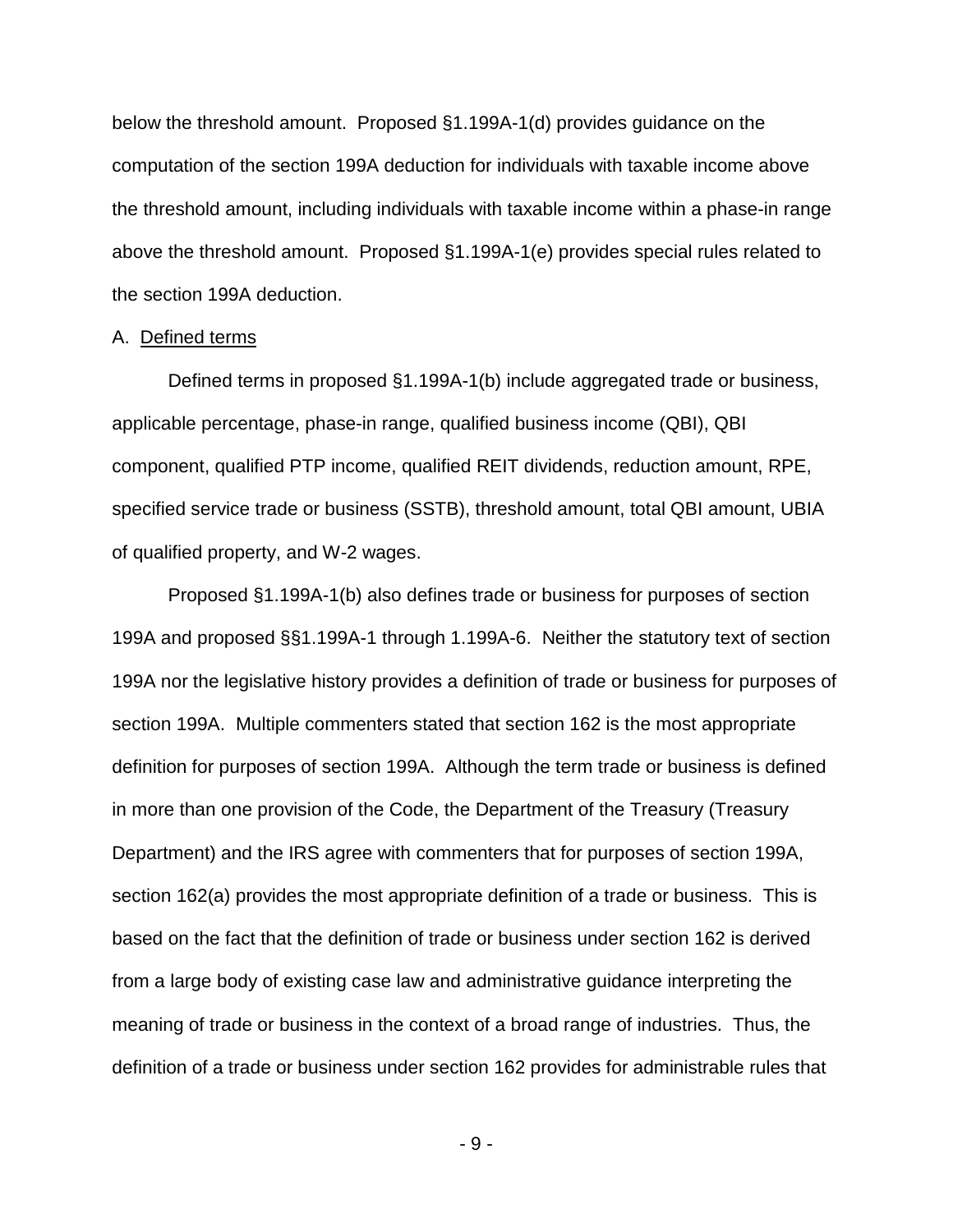are appropriate for the purposes of section 199A and which taxpayers have experience applying and therefore defining trade or business as a section 162 trade or business will reduce compliance costs, burden, and administrative complexity.

The proposed regulations extend the definition of trade or business for purposes of section 199A beyond section 162 in one circumstance. Solely for purposes of section 199A, the rental or licensing of tangible or intangible property to a related trade or business is treated as a trade or business if the rental or licensing and the other trade or business are commonly controlled under proposed §1.199A-4(b)(1)(i). It is not uncommon that for legal or other non-tax reasons taxpayers may segregate rental property from operating businesses. This rule allows taxpayers to aggregate their trades or businesses with the associated rental or intangible property under proposed §1.199A-4 if all of the requirements of proposed §1.199A-4 are met. In addition, this rule may prevent taxpayers from improperly allocating losses or deductions away from trades or businesses that generate income that is eligible for a section 199A deduction.

# B. Computation of the section 199A deduction for individuals with taxable income below the threshold amount

#### 1. Basic computational rules

An individual with income attributable to one or more domestic trades or businesses, other than as a result of owning stock of a C corporation or engaging in the trade or business of being an employee, and with taxable income (before computing the section 199A deduction) at or below the threshold amount, is entitled to a section 199A deduction equal to the lesser of (i) 20 percent of the QBI (generally defined as the net amount of qualified items of income, gain, deduction, and loss with respect to a qualified trade or business of the taxpayer) from the individual's trades or businesses plus 20

- 10 -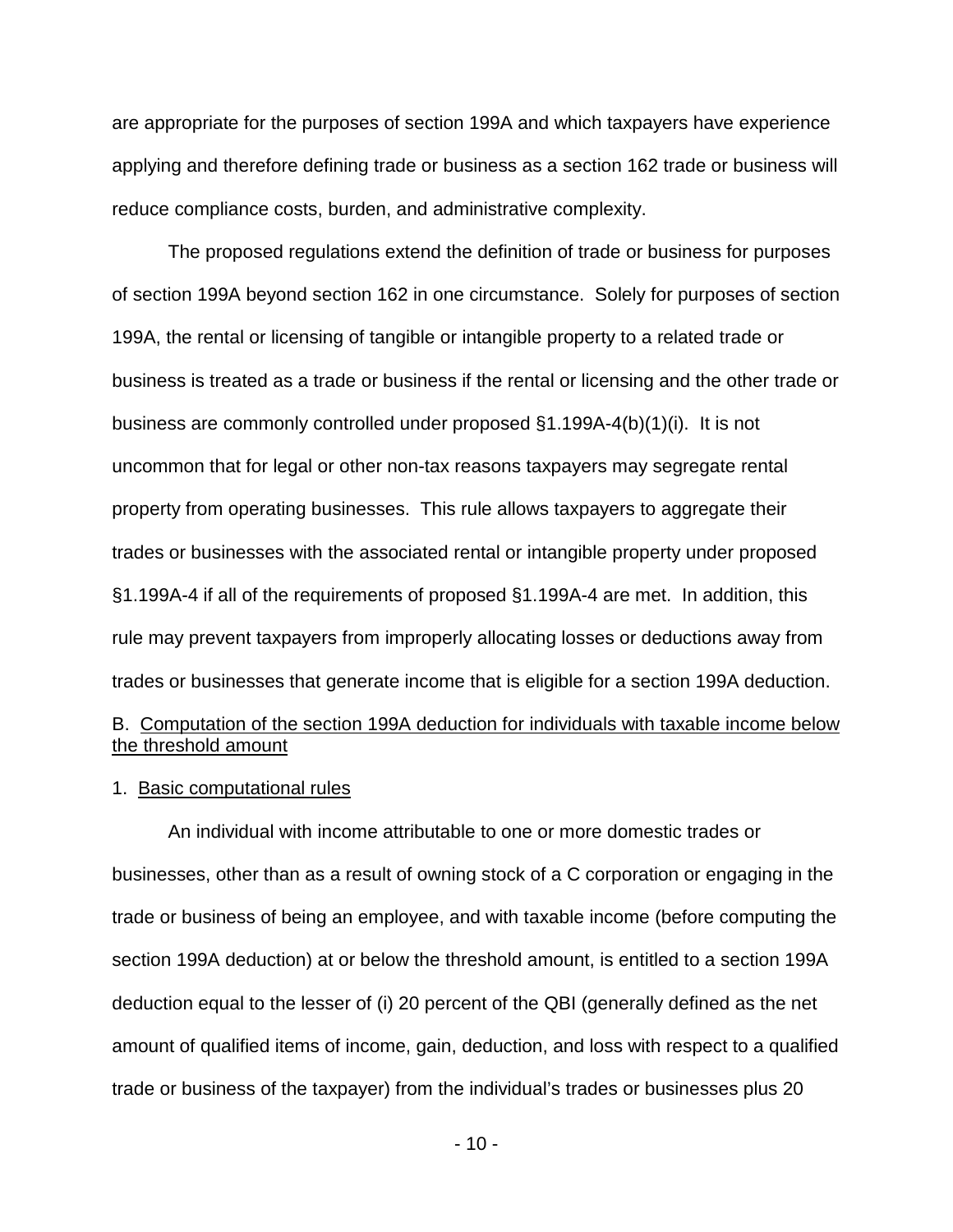percent of the individual's combined qualified REIT dividends and qualified PTP income or (ii) 20 percent of the excess (if any) of the individual's taxable income over the individual's net capital gain. Proposed §1.199A-1(c) contains guidance on calculating the amount of the deduction in these circumstances. If an individual's combined QBI is negative or combined qualified REIT dividends and PTP income is less than zero, proposed §1.199A-1(c)(2) provides rules for the carryover of the losses.

#### 2. Carryover loss rules for negative total QBI amounts

If an individual has multiple trades or businesses, the individual must calculate the QBI from each trade or business and then net the amounts. Section 199A(c)(2) provides that, for purposes of section 199A, if the net QBI with respect to qualified trades or businesses of the taxpayer for any taxable year is less than zero, such amount shall be treated as a loss from a qualified trade or business in the succeeding taxable year. Proposed §1.199A-1(c)(2)(i) repeats this rule and provides that the section 199A carryover rules do not affect the deductibility of the losses for purposes of other provisions of the Code.

## 3. Carryover loss rules if combined qualified REIT dividends and qualified PTP income is less than zero

One commenter stated it was not clear whether, if a taxpayer has an overall loss from combined qualified REIT dividends and qualified PTP income (because a loss from a PTP exceeds REIT dividends and PTP income), the negative amount should be netted against any net positive QBI (regardless of source), or whether the negative amount should be segregated and subject to its own loss carryforward rule distinct from but analogous to the QBI loss carryforward rule. Section 199A contemplates that qualified REIT dividends and qualified PTP income are computed and taken into

- 11 -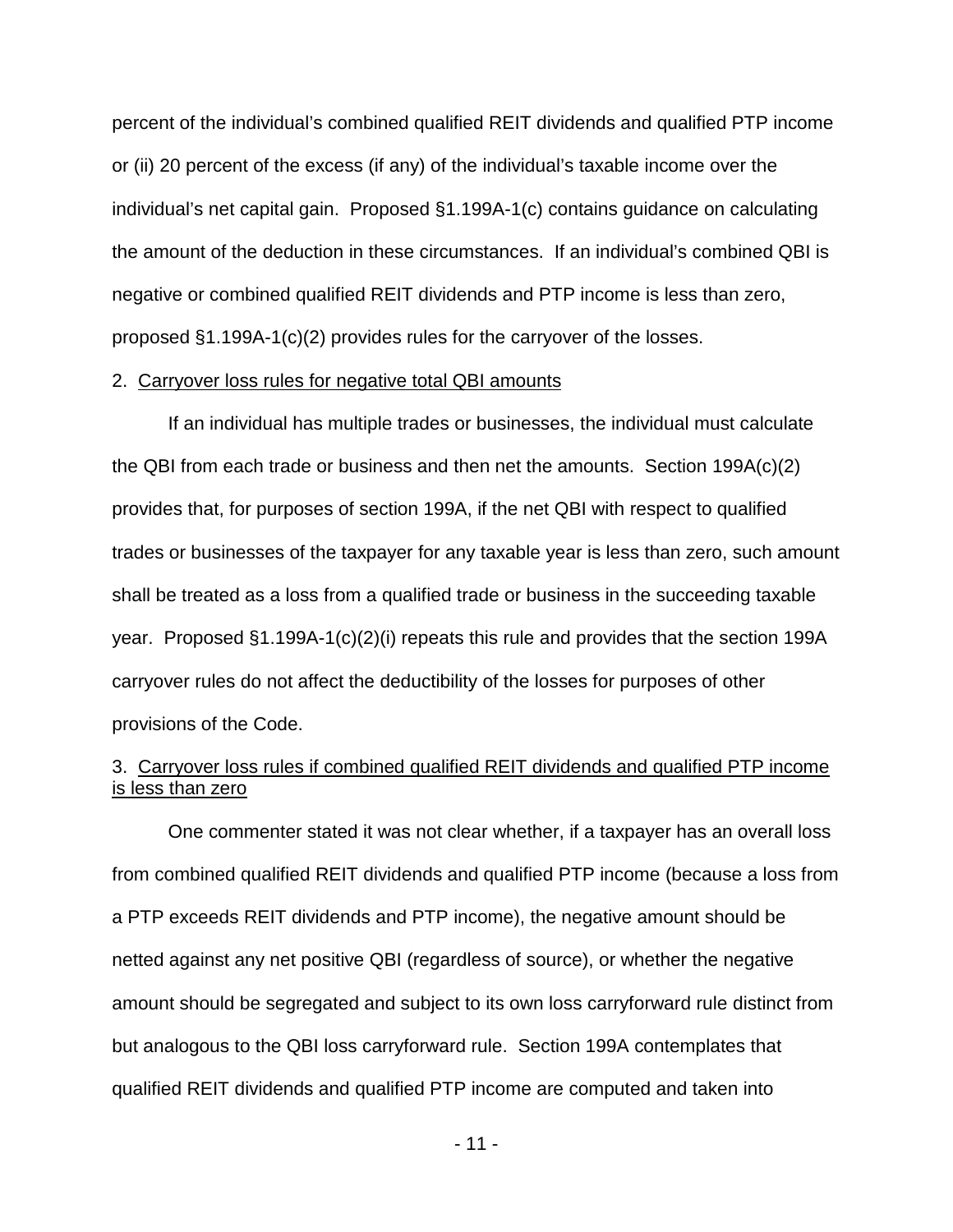account separately from QBI and should not affect QBI. If overall losses attributable to qualified REIT dividends and qualified PTP income were netted against QBI, these losses would affect QBI. Therefore, a separate loss carryforward rule is needed to segregate an overall loss attributable to qualified REIT dividends and qualified PTP income from QBI. Additionally, commenters have expressed concern that losses in excess of income could create a negative section 199A deduction, a result incompatible with the statute. Accordingly, proposed §1.199A-1(c)(2)(ii) provides that if an individual has an overall loss after qualified REIT dividends and qualified PTP income are combined, the portion of the individual's section 199A deduction related to qualified REIT dividends and qualified PTP income is zero for the taxable year. In addition, the overall loss does not affect the amount of the taxpayer's QBI. Instead, such overall loss is carried forward and must be used to offset combined qualified REIT dividends and qualified PTP income in the succeeding taxable year or years for purposes of section 199A.

## C. Computation of the section 199A deduction for individuals with taxable income above the threshold amount

Proposed §1.199A-1(d) addresses the calculation of the section 199A deduction for individuals with taxable income above the threshold amount. All of the rules relating to the REIT/PTP component of the section 199A deduction applicable to individuals with taxable income at or below the threshold amount also apply to individuals with taxable income above the threshold amount. The QBI component of the section 199A deduction, however, is subject to limitations for individuals with taxable income exceeding the threshold amount. These limitations include the exclusion or reduction of items from an SSTB and limitations based on the W-2 wages of the trade or business or

- 12 -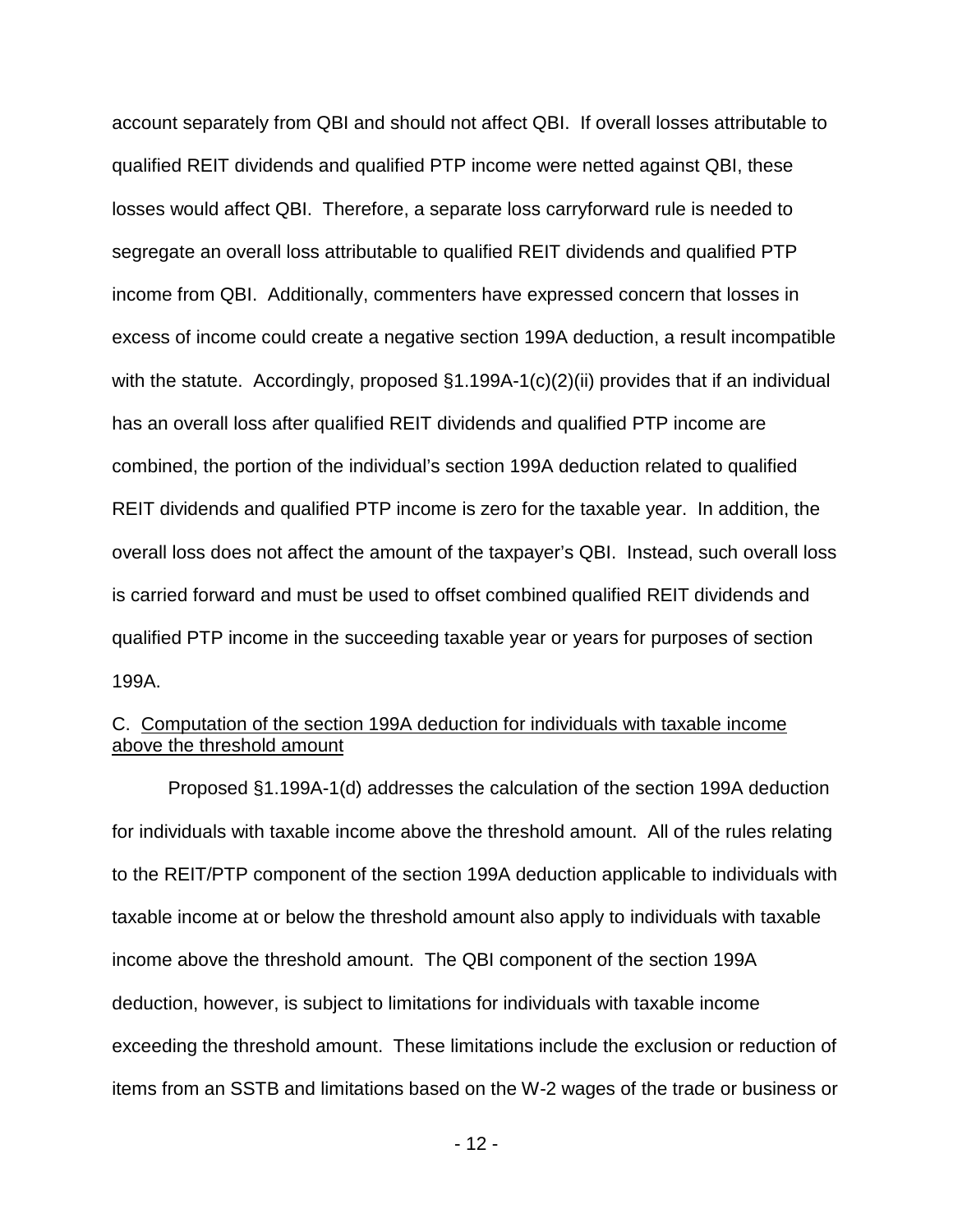a combination of the W-2 wages and the UBIA of qualified property. Proposed §1.199A-1(d) provides guidance on the application of these limitations.

Proposed §1.199A-1(d)(2)(i) addresses the limitation or exclusion from QBI for SSTBs. SSTBs are specified service trades or businesses as defined in section 199A(d)(2) and proposed §1.199A-5 (see part V. of the Explanation of Provisions). If an individual's taxable income is above the threshold amount but within the phase-in range then the individual must calculate an applicable percentage that limits the QBI, W-2 wages, and UBIA of qualified property from an SSTB that are used to calculate the individual's section 199A deduction. If the individual's taxable income is above the phase-in range, then no amount of QBI, W-2 wages, or UBIA of qualified property from an SSTB can be used by the individual in calculating the individual's section 199A deduction.

Proposed §1.199A-1(d)(iv) addresses the limitations on QBI based on W-2 wages and UBIA of qualified property. An individual must determine the W-2 wages and the UBIA of qualified property attributable to each trade or business contributing to the individual's combined QBI under the rules of proposed §1.199A-2. The W-2 wages and UBIA of qualified property amounts are compared to QBI in order to determine an individual's QBI component for each trade or business.

After determining the QBI for each trade or business, the individual must compare 20 percent of that trade or business' QBI to the alternative limitations for that trade or business. The limitation to which the 20 percent of QBI is compared is the greater of 50 percent of the W-2 wages attributable to the trade or business or 25 percent of those W-2 wages plus 2.5 percent of the UBIA of qualified property for that

- 13 -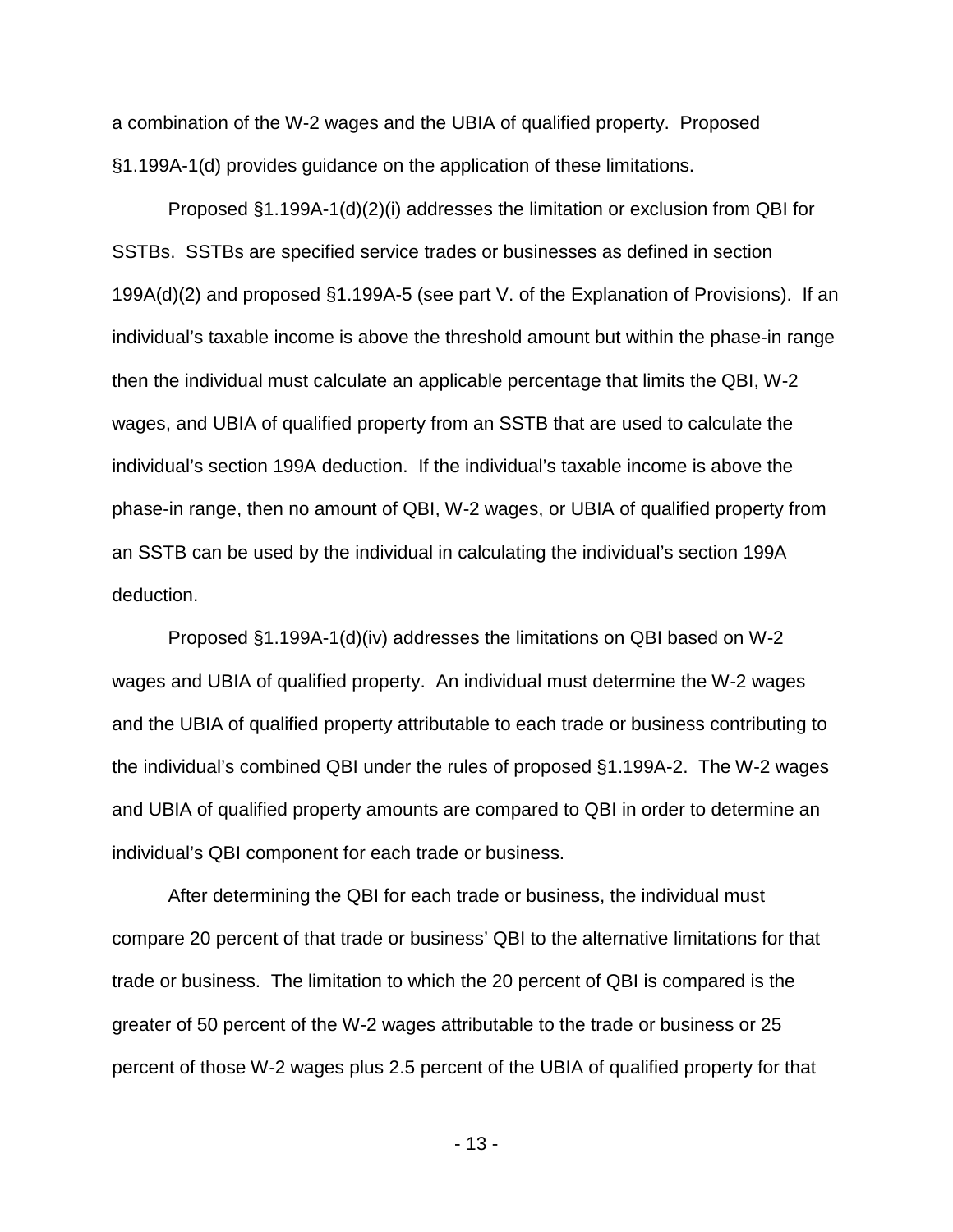trade or business. If 20 percent of the QBI of the trade or business is greater than the relevant alternative limitation, the QBI component is limited in the calculations under the proposed regulations to the amount of the alternative limitation. If an individual's taxable income is within the phase-in range and 20 percent of QBI is greater than either of the limitation amounts, the individual's QBI component for the trade or business is instead equal to 20 percent of QBI reduced by the reduction amount as described in proposed §1.199A-1(d)(iv)(B).

One commenter noted that, if combined QBI from all of an individual's trades or businesses is greater than zero, but the individual's QBI from one or more trades or businesses is less than zero, the mechanics of how the loss should be offset against the QBI income for purposes of calculating the section 199A deduction are unclear. How such a loss is allocated matters in situations in which an individual has taxable income above the threshold amount and more than one trade or business with positive QBI. The commenter suggested that a "netting" approach best reflects Congress's intent, and that the absence of a netting approach would lead to inconsistent and counterintuitive results that Congress did not intend. The Treasury Department and the IRS agree that a netting approach is contemplated by the carryforward rule of section 199A(c)(2) and is necessary to ensure results consistent with the intent of section 199A. Accordingly, proposed §1.199A-1(d)(iii) provides that, if an individual has QBI of less than zero from one trade or business, but has overall QBI greater than zero when all of the individual's trades or businesses are taken together, then the individual must offset the net income in each trade or business that produced net income with the net loss from each trade or business that produced net loss before the individual applies the limitations based on

- 14 -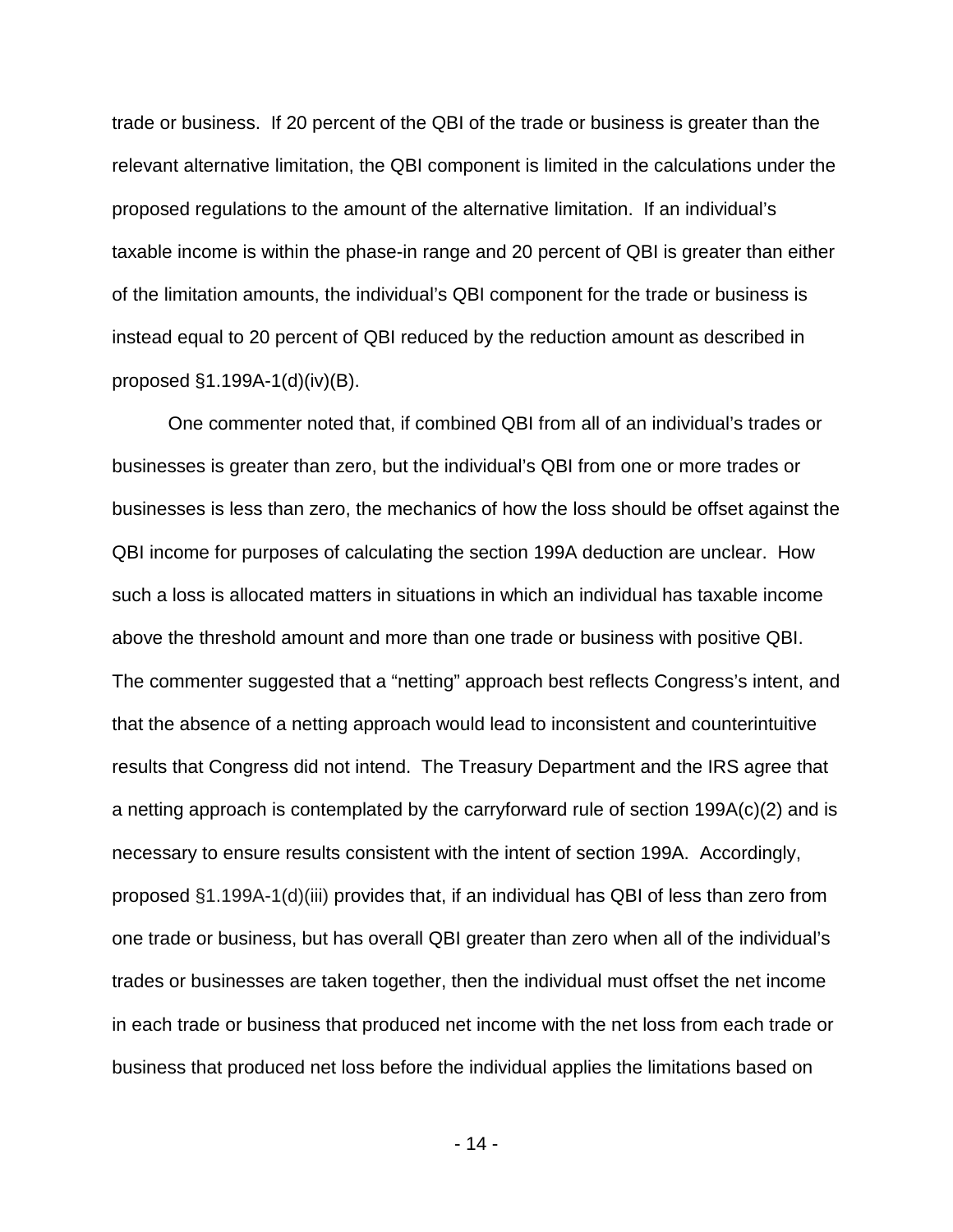W-2 wages and UBIA of qualified property. The individual must apportion the net loss among the trades or businesses with positive QBI in proportion to the relative amounts of QBI in such trades or businesses. Then, for purposes of applying the limitation based on W-2 wages and UBIA of qualified property, the net gain or income with respect to each trade or business (as offset by the apportioned losses) is the taxpayer's QBI with respect to that trade or business. The W-2 wages and UBIA of qualified property from the trades or businesses which produced negative QBI are not taken into account for purposes of proposed §1.199A-1(d) and are not carried over into the subsequent year. The Treasury Department and the IRS request comments on the approach described above.

#### D. Special rules

Proposed §1.199A-1(e) incorporates special rules contained in sections 199A and 6662. Section 199A(f)(1) provides that in the case of a partnership or S corporation, section 199A is applied at the partner or shareholder level. The proposed regulations provide that the section 199A deduction has no effect on the adjusted basis of the partner's interest in the partnership. With respect to S corporations, the section 199A deduction has no effect on the adjusted basis of a shareholder's stock in an S corporation or the S corporation's accumulated adjustments account.

The proposed regulations provide that the deduction under section 199A does not reduce net earnings from self-employment under section 1402 or net investment income under section 1411. Therefore, both sections 1402 and 1411 are calculated as though there is no section 199A deduction.

- 15 -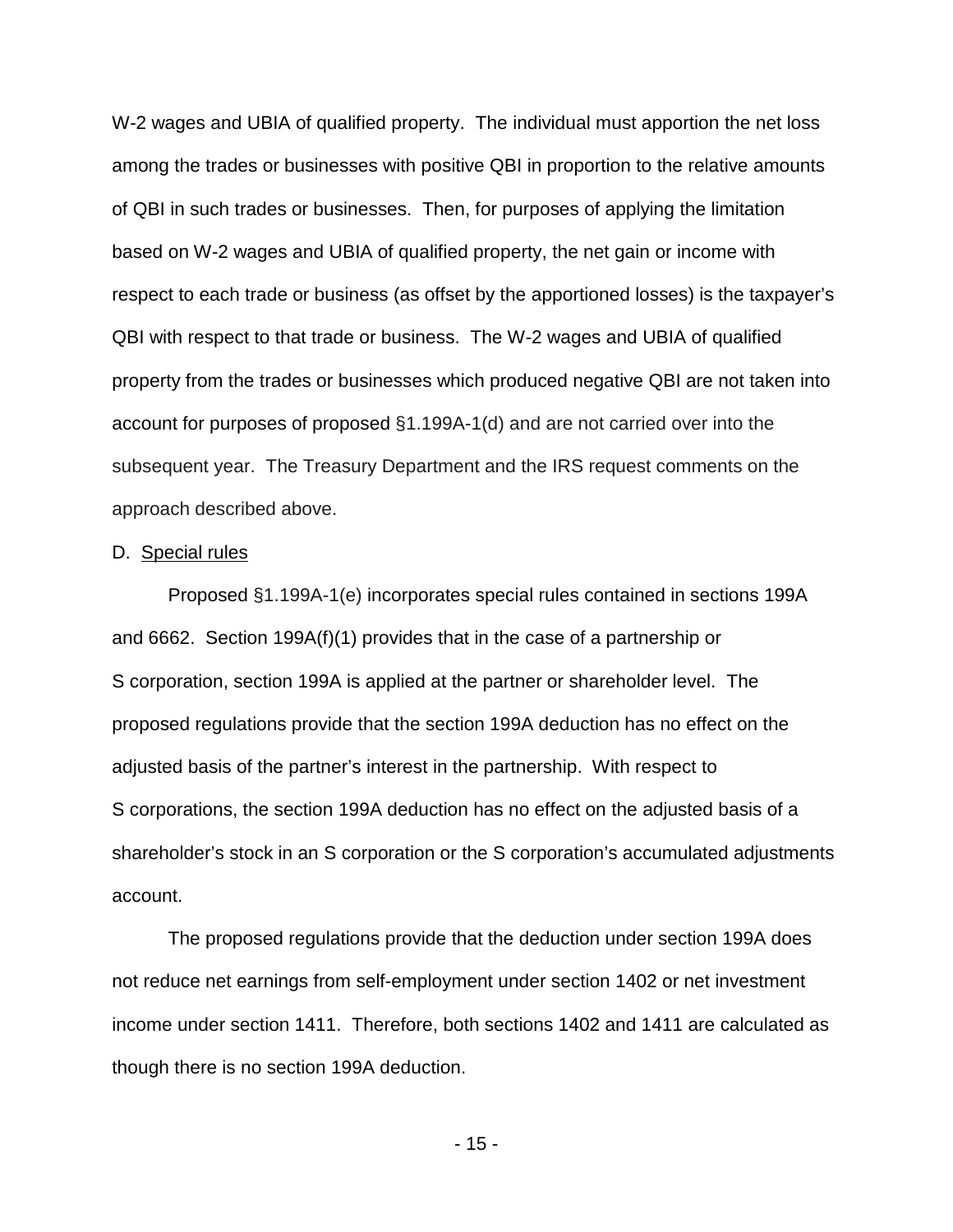Section 199A(f)(1)(C) provides that if in the case of a taxpayer with QBI from within the Commonwealth of Puerto Rico, if such income is taxable under section 1 for a taxable year, then for purposes of determining QBI of such individual for such taxable year, the term "United States" shall include the Commonwealth of Puerto Rico. Proposed §1.199A-1(e)(3) repeats this statutory language.

Section 199A(f)(2) provides that for purposes of determining alternative minimum taxable income under section 55, QBI shall be determined without regard to any adjustments under sections 56 through 59. To clarify that the section 199A deduction does not result in individuals being subject to the alternative minimum tax, proposed §1.199A-1(e)(4) provides that, for purposes of determining alternative minimum taxable income under section 55, the deduction allowed under section 199A(a) for a taxable year shall be equal in amount to the deduction allowed under section 199(A)(a) in determining taxable income for that taxable year.

Section 6662(a) provides a penalty for an underpayment of tax required to be shown on a return. Under section 6662(b)(2), the penalty applies to the portion of any underpayment that is attributable to a substantial understatement of income tax. Section 6662(d)(1) defines substantial understatement of income tax, which is generally an understatement that exceeds the greater of 10 percent of the tax required to be shown on the return or \$5,000. Section 6662(d)(1)(C) provides a special rule in the case of any taxpayer who claims the deduction allowed under section 199A for the taxable year, which requires that section 6662(d)(1)(A) is applied by substituting "5 percent" for "10 percent." Proposed §1.199A-1(e)(5) cross-references this rule.

- 16 -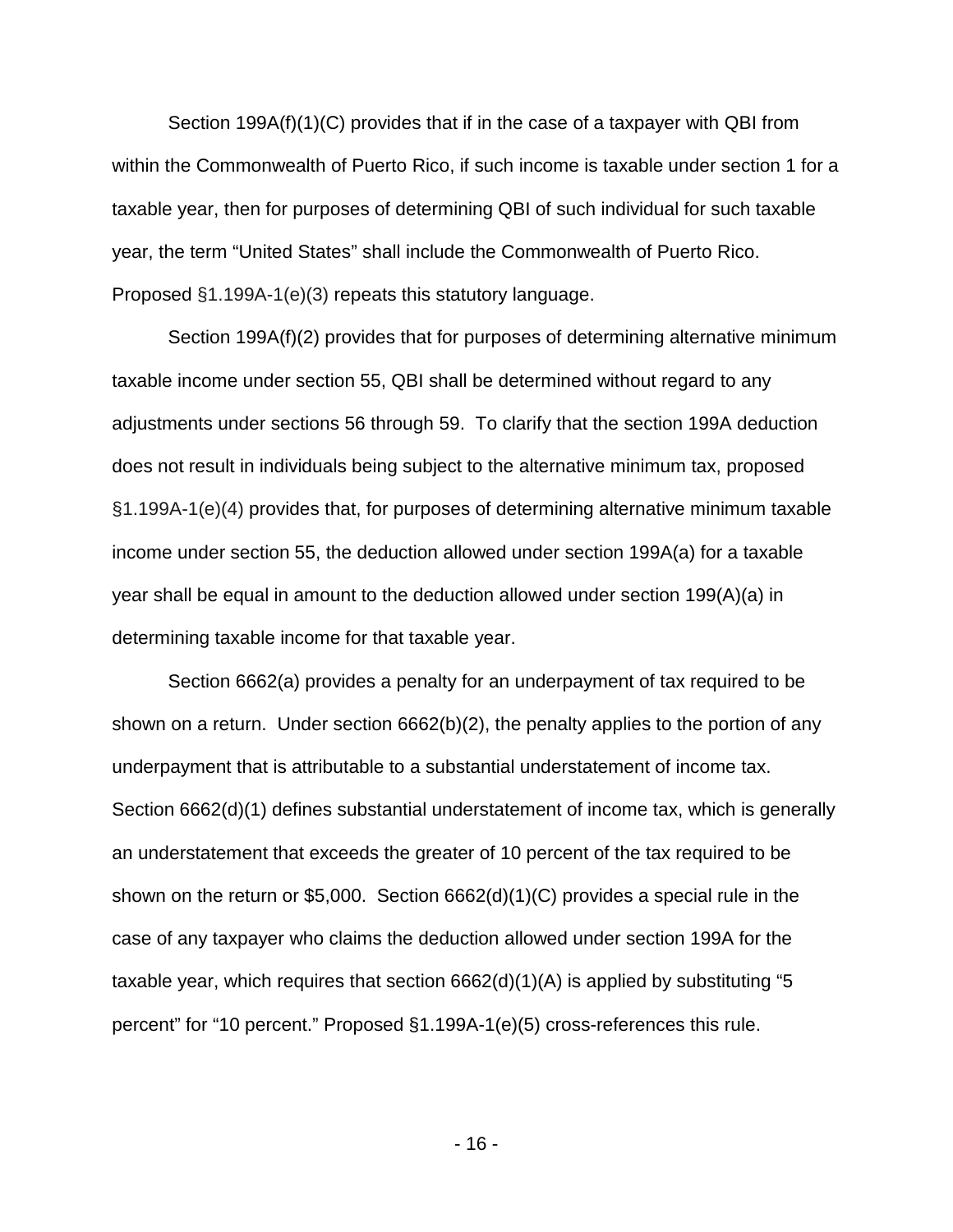Section 199A(b)(7) provides that in the case of any qualified trade or business of a patron of a specified agricultural or horticultural cooperative, the amount determined under section 199A(b)(2) with respect to such trade or business shall be reduced by the lesser of (A) 9 percent of so much of the qualified business income with respect to such trade or business as is properly allocable to qualified payments received from such cooperative, or (B) 50 percent of so much of the W-2 wages with respect to such trade or business as are so allocable. Proposed §1.199A-1(e)(6) repeats this statutory language.

# II. Proposed §1.199A-2: Determination of W-2 Wages and the UBIA of Qualified **Property**

As described in part I.C. of this Explanation of Provisions, if an individual's taxable income exceeds the threshold amount, section 199A(b)(2)(B) imposes a limit on the section 199A deduction based on the greater of either (i) the W-2 wages paid, or (ii) the W-2 wages paid and UBIA of qualified property attributable to a trade or business. This part of this Explanation of Provisions describes the rules in proposed §1.199A-2 regarding the determination of W-2 wages and UBIA of qualified property.

#### A. W-2 wages attributable to a trade or business

The W-2 wage rules of proposed §1.199A-2 generally follow the rules under former section 199. Section 199, which was repealed by the TCJA, provided for a deduction with respect to certain domestic production activities and contained a W-2 wage limitation similar to the one in section 199A. The legislative text of the W-2 wage limitation in section 199A is modeled on the text of former section 199, and both taxpayers and the IRS have developed experience in applying those W-2 wage rules for over a decade. The regulations under former section 199 provided rules to determine

- 17 -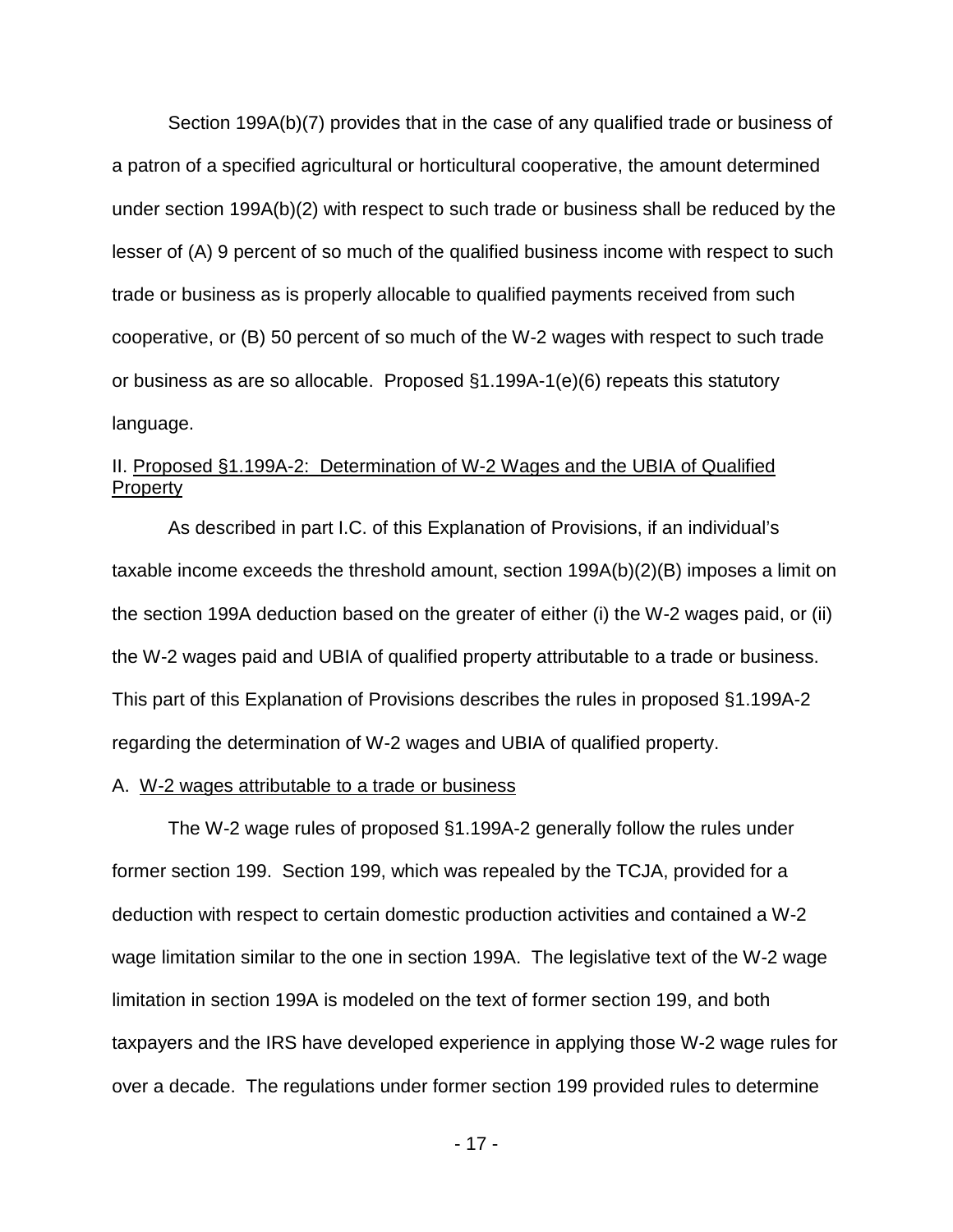W-2 wages, which provide a useful starting point in developing the W-2 wage rules under section 199A, including rules on the definition of W-2 wages, wages paid by persons other than the common-law employer, and methods for calculating W-2 wages.

The Treasury Department and the IRS have received comments concerning whether amounts paid to workers who receive Forms W-2 from third party payors (such as professional employer organizations, certified professional employer organizations, or agents under section 3504) that pay these wages to workers on behalf of their clients and report wages on Forms W-2, with the third party payor as the employer listed in Box c of the Forms W-2, may be included in the W-2 wages of the clients of third party payors. In order for wages reported on a Form W-2 to be included in the determination of W-2 wages of a taxpayer, the Form W-2 must be for employment by the taxpayer. The regulations under former section 199, specifically §1.199-2(a)(2), addressed this issue, providing that, since employees of the taxpayer are defined in the regulations as including only common law employees of the taxpayer and officers of a corporate taxpayer, taxpayers may take into account wages reported on Forms W-2 issued by other parties provided that the wages reported on the Forms W-2 were paid to employees of the taxpayer for employment by the taxpayer.

Proposed §1.199A-2(b)(2)(ii) provides a rule for wages paid by a person other than the common law employer that is substantially similar to the rule in §1.199-2(a)(2). Specifically, the proposed regulations provide that, in determining W-2 wages, a person may take into account any W-2 wages paid by another person and reported by the other person on Forms W-2 with the other person as the employer listed in Box c of the Forms W-2, provided that the W-2 wages were paid to common law employees or

- 18 -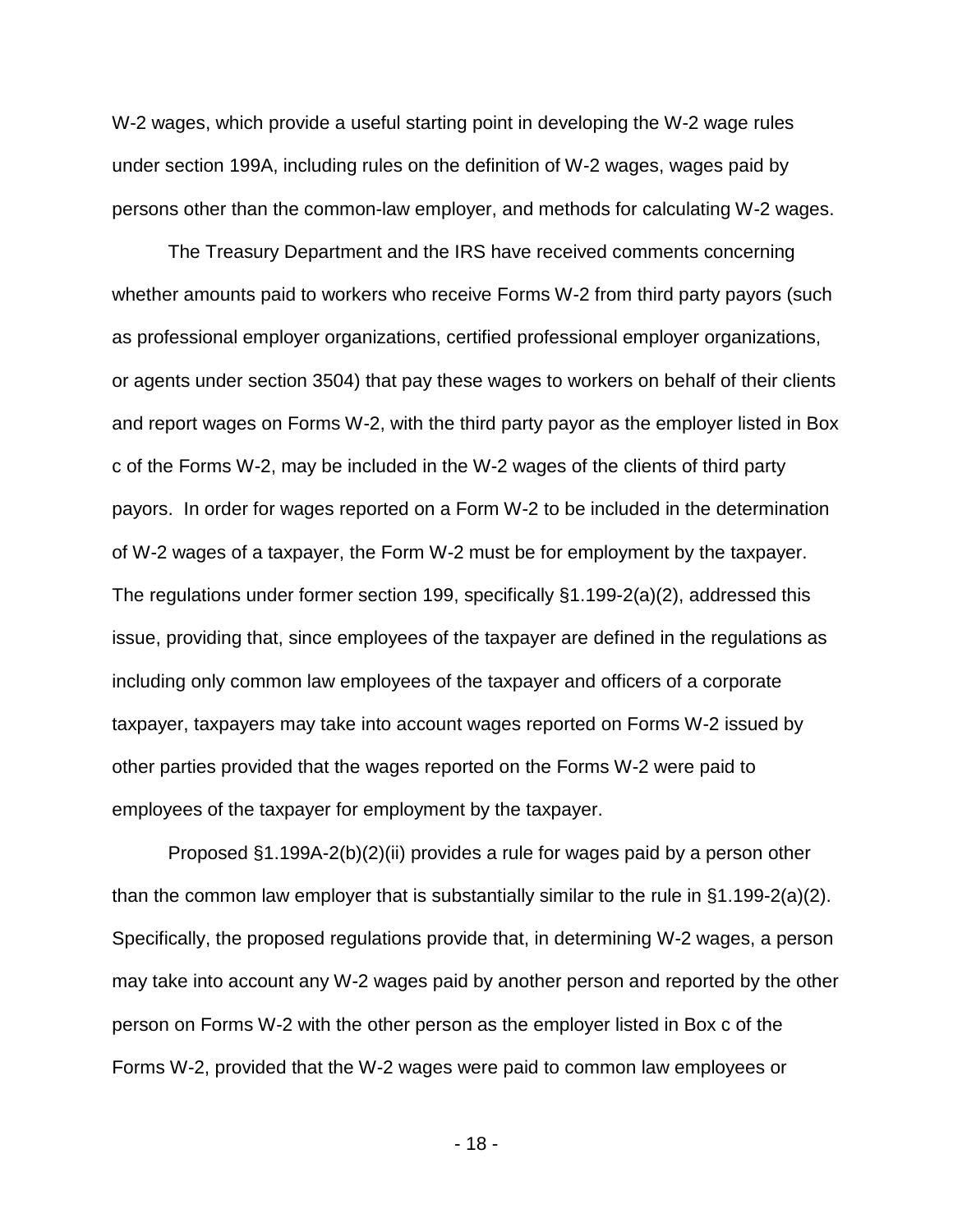officers of the person for employment by the person. In such cases, the person paying the W-2 wages and reporting the W-2 wages on Forms W-2 is precluded from taking into account such wages for purposes of determining W-2 wages with respect to that person. Persons that pay and report W-2 wages on behalf of or with respect to others can include certified professional employer organizations under section 7705, statutory employers under section 3401(d)(1), and agents under section 3504. Under this rule, persons who otherwise qualify for the deduction under section 199A are not limited in applying the deduction merely because they use a third party payor to pay and report wages to their employees. However, with respect to individuals who taxpayers assert are their common law employees for purposes of section 199A, taxpayers are reminded of their duty to file returns and apply the tax law on a consistent basis.

Unlike former section 199, the W-2 wage limitation in section 199A applies separately for each trade or business. Accordingly, proposed §1.199A-2 provides that, in the case of W-2 wages that are allocable to more than one trade or business, the portion of the W-2 wages allocable to each trade or business is determined to be in the same proportion to total W-2 wages as the deductions associated with those wages are allocated among the particular trades or businesses. Section 199A(b)(4) also requires that to be taken into account, W-2 wages must be properly allocable to QBI. W-2 wages are properly allocable to QBI if the associated wage expense is taken into account in computing QBI.

Additionally, proposed §1.199A-2(b)(4) restates the rule of section  $199A(f)(1)(A)(iii)$ , which provides that, in the case of a trade or business conducted by an RPE, a partner's or shareholder's allocable share of wages must be determined in

- 19 -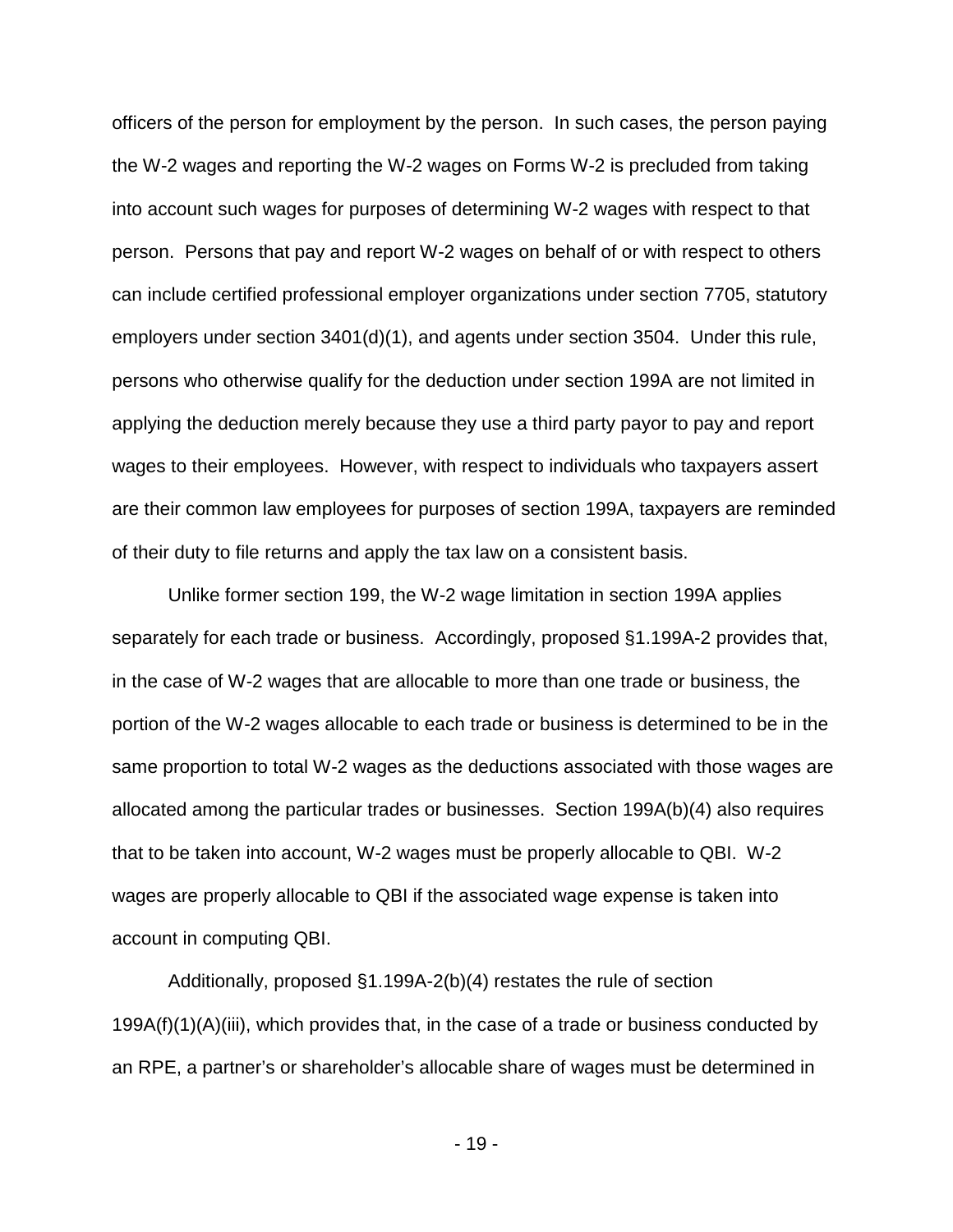the same manner as the partner's allocable share or a shareholder's pro rata share of wage expenses.

Consistent with section 199A(b)(5) and the legislative history of the TCJA, which direct the Secretary to provide rules for applying the W-2 wage limitation in cases in which the taxpayer acquires, or disposes of, a trade or business, the major portion of a trade or business, or the major portion of a separate unit of a trade or business during the year, proposed §1.199A-2(b)(2)(iv)(B) provides rules that apply in the case of an acquisition or disposition of a trade or business. See Joint Explanatory Statement of the Committee of Conference, 38. Specifically, proposed §1.199A-2(b)(2)(iv)(B)(1) provides that, in the case of an acquisition or disposition of a trade or business, the major portion of a trade or business, or the major portion of a separate unit of a trade or business that causes more than one individual or entity to be an employer of the employees of the acquired or disposed of trade or business during the calendar year, the W-2 wages of the individual or entity for the calendar year of the acquisition or disposition are allocated between each individual or entity based on the period during which the employees of the acquired or disposed of trade or business were employed by the individual or entity, regardless of which permissible method is used for reporting predecessor and successor wages on Form W-2. For this purpose, the period of employment is determined consistently with the principles for determining whether an individual is an employee described in proposed §1.199A-2(b).

A notice of proposed revenue procedure, Notice 2018-64, 2018-35 IRB \_\_\_\_, which provides three methods for calculating W-2 wages is being issued concurrently with this notice of proposed rulemaking. The three methods in the notice are

- 20 -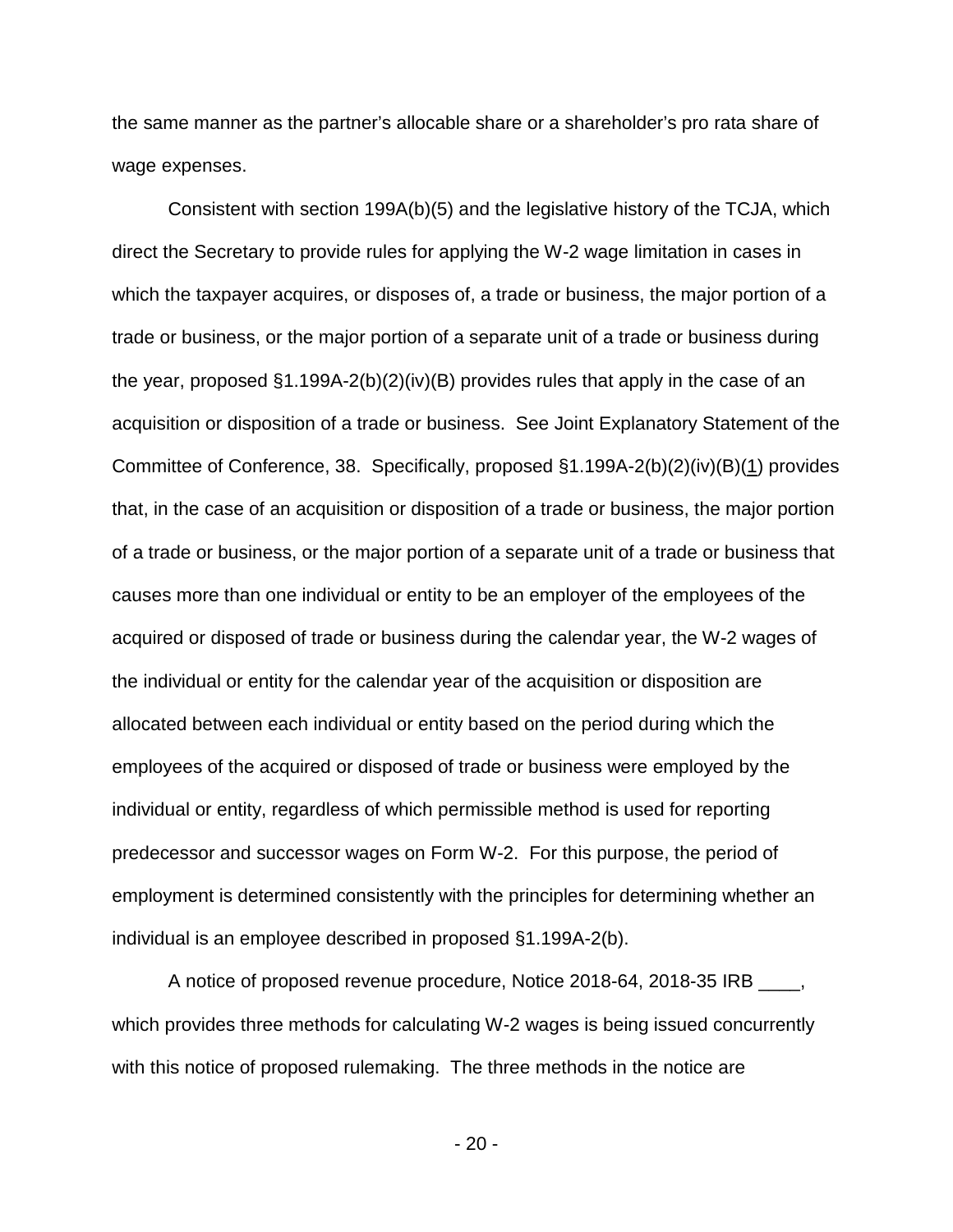substantially similar to the methods provided in Rev. Proc. 2006-47, 2006-2 C.B. 869, for purposes of calculating "paragraph (e)(1) wages" (that is, wages described in §1.199-2(e)(1) issued under former section 199). The first method (the unmodified Box method) allows for a simplified calculation while the second and third methods (the modified Box 1 method and the tracking wages method) provide for greater accuracy.

#### B. The UBIA of qualified property

Section 199A(b)(2)(B)(ii) provides an alternative deduction limitation based on 25 percent of W-2 Wages with respect to the qualified trade or business and 2.5 percent of the UBIA of qualified property. Proposed §1.199A-2 restates the statutory definitions under the qualified property rules, and provides additional guidance.

### 1. General definition of UBIA of qualified property

Proposed §1.199A-2(c)(1) restates the definition of qualified property in section 199A(b)(6)(A), which provides that "qualified property" means tangible property of a character subject to depreciation that is held by, and available for use in, a trade or business at the close of the taxable year, and which is used in the production of QBI, and for which the depreciable period has not ended before the close of the taxable year. Proposed §1.199A-2(c)(2) also restates the definition of depreciable period in section 199A(b)(6)(B), which provides that "depreciable" period means the period beginning on the date the property is first placed in service by the taxpayer and ending on the later of (a) the date 10 years after that date, or (b) the last day of the last full year in the applicable recovery period that would apply to the property under section 168(c), regardless of the application of section 168(g).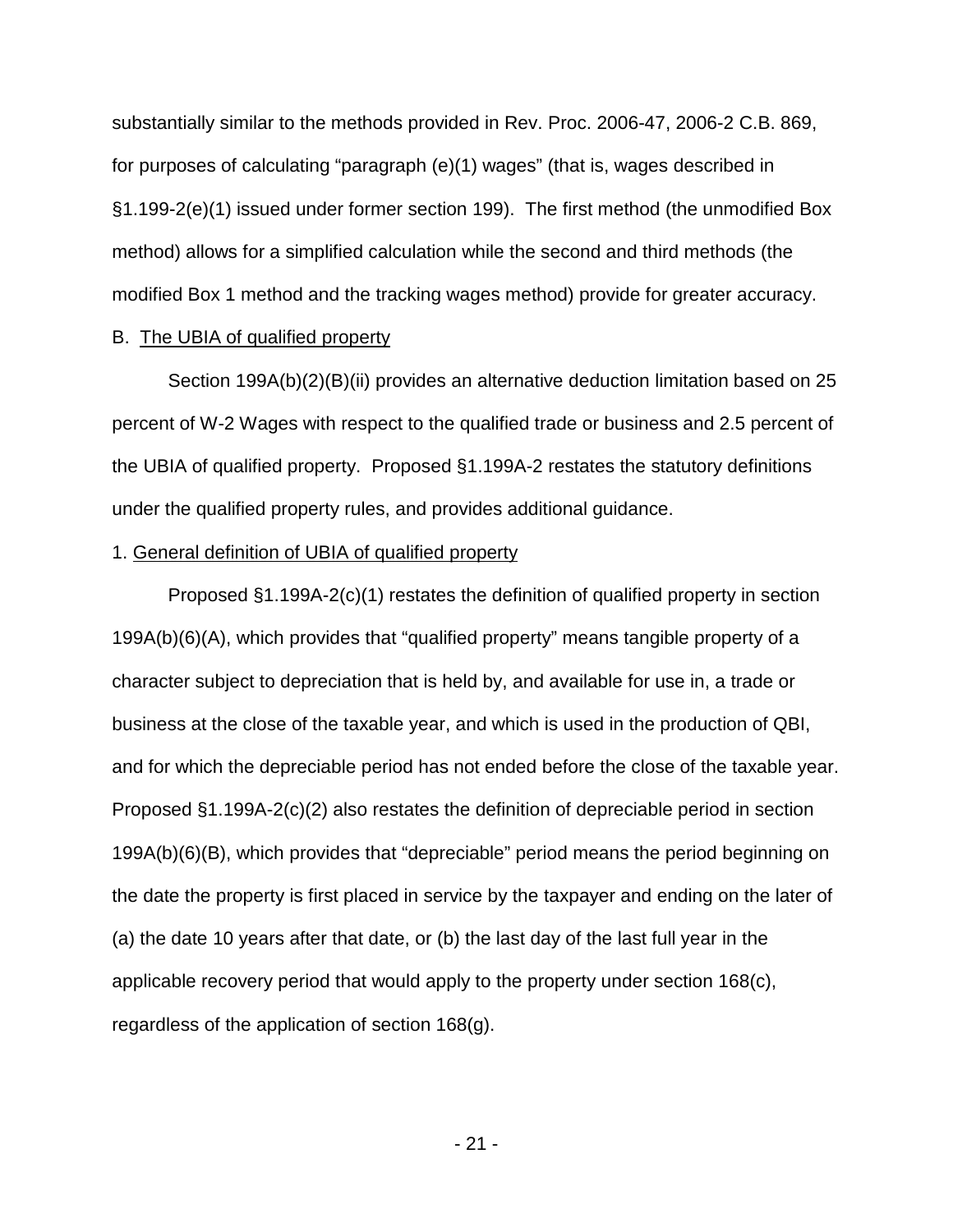Because the applicable recovery period under section 168(c) of the property is not changed by any additional first-year depreciation deduction allowable under section 168, proposed §1.199A-2(c)(2)(ii) also clarifies that the additional first-year depreciation deduction allowable under section 168 (for example, under section 168(k) or section 168(m)) does not affect the applicable recovery period under section 168(c).

Proposed §1.199A-2(c)(3) provides a definition of UBIA. The Treasury Department and the IRS believe that existing general principles used to define "unadjusted basis" in §1.263(a)-3(h)(5) provide a reasonable basis for an administrable rule that is appropriate for the purposes of section 199A and that their use will reduce compliance costs, burden, and administrative complexity because taxpayers have experience applying them. In addition, the Treasury Department and the IRS believe that "immediately after acquisition" means as of the date the property is placed in service because section 199A provides that "qualified property" must be used in the production of QBI. In order to be used in the production of QBI, the qualified property necessarily must be placed in service. Determining UBIA as of the date the property is placed in service ensures consistency between purchased and produced qualified property, and reduces compliance costs, burden, and administrative complexity because taxpayers are already required to determine that amount. Accordingly, proposed §1.199A-2 provides that the term "UBIA" means the basis as determined under section 1012 or other applicable sections of chapter 1, including subchapter O (relating to gain or loss on dispositions of property), subchapter C (relating to corporate distributions and adjustments), subchapter K (relating to partners and partnerships), and subchapter P (relating to capital gains and losses). UBIA is determined without regard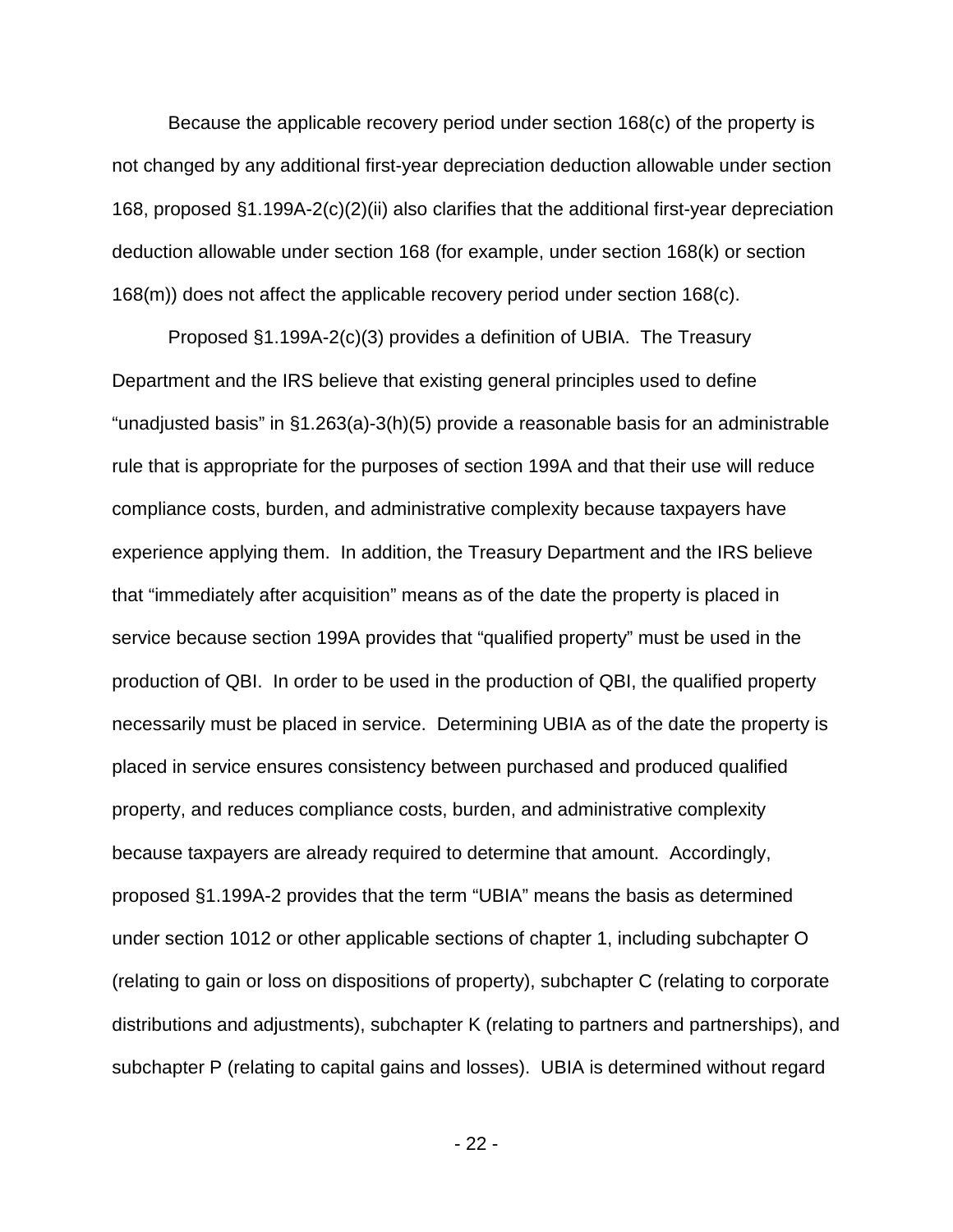to any adjustments described in section 1016(a)(2) or (3), any adjustments for tax credits claimed by the taxpayer (for example, under section 50(c)), or any adjustments for any portion of the basis for which the taxpayer has elected to treat as an expense (for example, under sections 179, 179B, or 179C). Therefore, for purchased or produced qualified property, UBIA generally will be its cost under section 1012 as of the date the property is placed in service. For qualified property contributed to a partnership in a section 721 transaction and immediately placed in service, UBIA generally will be its basis under section 723. For qualified property contributed to an S corporation in a section 351 transaction and immediately placed in service, UBIA generally will be its basis under section 362. Further, for property inherited from a decedent and immediately placed in service by the heir, the UBIA generally will be its fair market value at the time of the decedent's death under section 1014. However, proposed §1.199A-2(c)(3) provides that UBIA does reflect the reduction in basis for the percentage of the taxpayer's use of property for the taxable year other than in the taxpayer's trade or business.

#### 2. Partnership special basis adjustments

After the enactment of the TCJA, the Treasury Department and the IRS received comments requesting guidance as to whether partnership special basis adjustments under sections 734(b) or 743(b) constitute qualified property for purposes of section 199A. Treating partnership special basis adjustments as qualified property could result in inappropriate duplication of UBIA of qualified property (if, for example, the fair market value of the property has not increased and its depreciable period has not ended).

- 23 -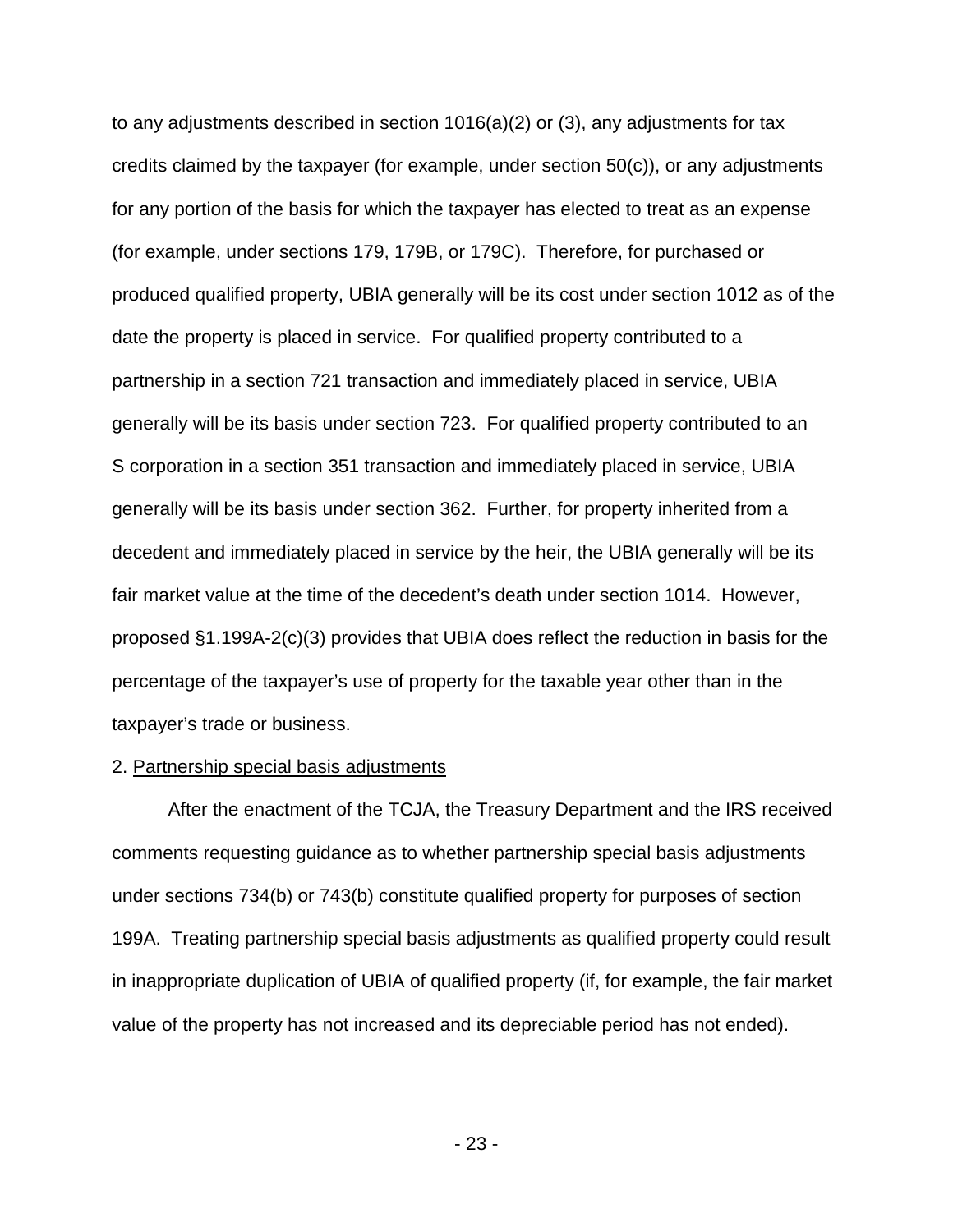Accordingly, proposed §1.199A-2(c)(1)(iii) provides that partnership special basis adjustments are not treated as separate qualified property.

#### 3. Property transferred with a principal purpose of increasing section 199A deduction

Qualified property includes depreciable property used during the taxable year in the production of QBI and held by, and available for use in, the trade or business at the close of the taxable year. However, it would be inconsistent with the purposes of section 199A to permit trades or businesses to transfer or acquire property at the end of the year merely to manipulate the UBIA of qualified property attributable to the trade or business. Therefore, pursuant to the authority granted to the Secretary under section 199A(f)(4), proposed §1.199A-2(c)(1)(iv) provides that property is not qualified property if the property is acquired within 60 days of the end of the taxable year and disposed of within 120 days without having been used in a trade or business for at least 45 days prior to disposition, unless the taxpayer demonstrates that the principal purpose of the acquisition and disposition was a purpose other than increasing the section 199A deduction.

#### 4. Like-kind exchanges and involuntary conversions

Section 199A does not provide rules to determine UBIA for qualified property in the case of an exchange of property under section 1031 (like-kind exchange) or involuntary conversion under section 1033. However, section 199A(h)(2) specifically instructs the Secretary to do so. The Treasury Department and the IRS believe that existing general principles used for like-kind exchanges and involuntary conversions under §1.168(i)-(6) provide a useful analogy for administrable rules that are appropriate for the purposes of section 199A and that their use will reduce compliance costs,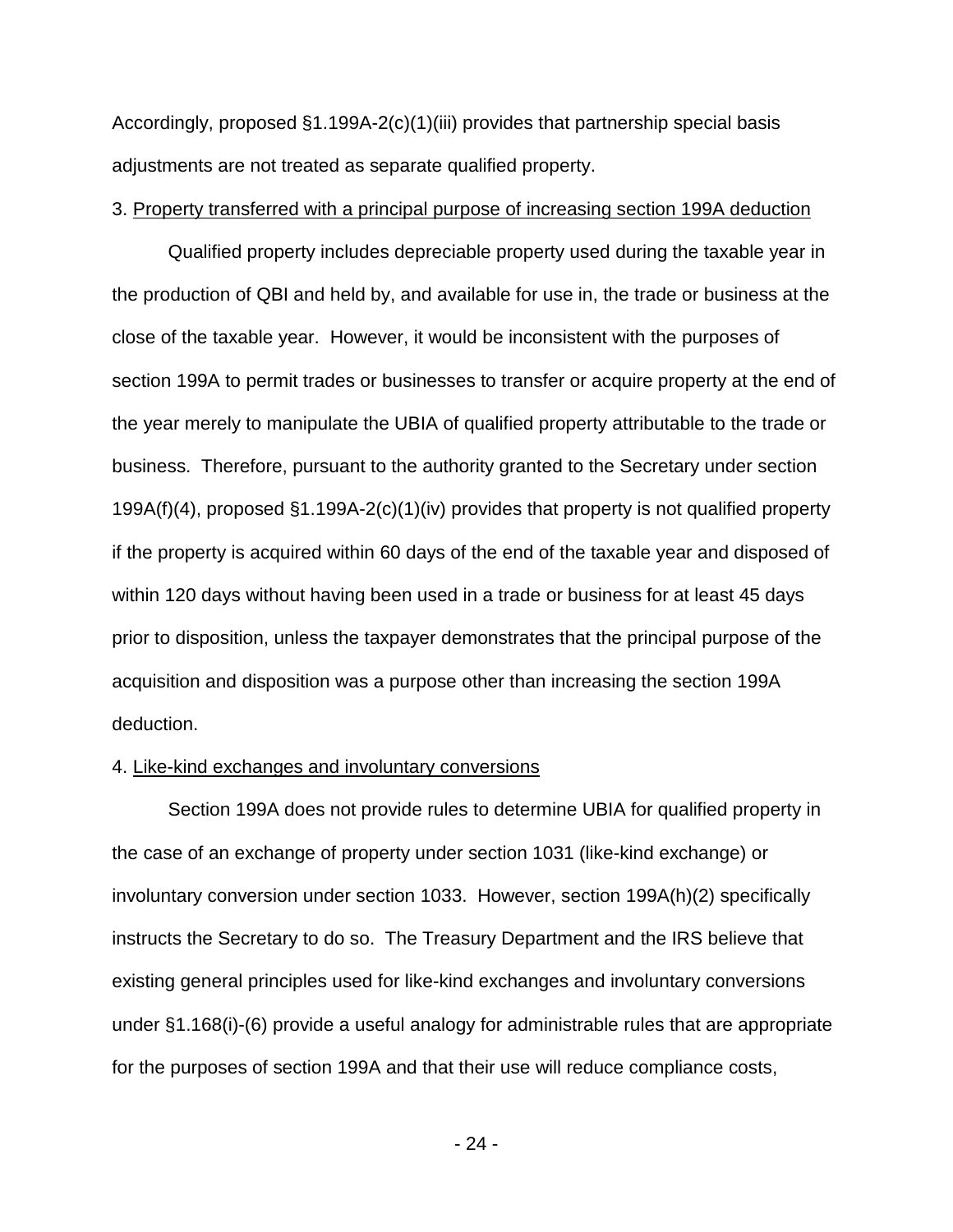burden, and administrative complexity because taxpayers have experience applying them. Accordingly, proposed §1.199A-2(c)(2)(iii) generally follows the rules of §1.168(i)-6 to provide that qualified property that is acquired in a like-kind exchange, as defined in §1.168(i)-6(b)(11), or in an involuntary conversion, as defined in §1.168(i)- 6(b)(12), is treated as replacement Modified Accelerated Cost Recovery System (MACRS) property as defined in §1.168(i)-6(b)(1) whose depreciable period generally is determined as of the date the relinquished property was first placed in service. Accordingly, subject to one exception, proposed §1.199A-2(c)(2)(iii) provides that, for purposes of determining the depreciable period, the date the exchanged basis in the replacement qualified property is first placed in service by the trade or business is the date on which the relinquished property was first placed in service by the individual or RPE and the date the excess basis in the replacement qualified property is first placed in service by the individual or RPE is the date on which the replacement qualified property was first placed in service by the individual or RPE. As a result, the depreciable period under section 199A for the exchanged basis of the replacement qualified property will end before the depreciable period for the excess basis of the replacement qualified property ends.

The exception is that proposed  $\S1.199A-2(c)(2)(iii)(C)$  provides that, for purposes of determining the depreciable period, if the individual or RPE makes an election under §1.168(i)-6(i)(1) (the election not to apply §1.168(i)-6)), the date the exchanged basis and excess basis in the replacement qualified property are first placed in service by the trade or business is the date on which the replacement qualified property is first placed in service by the individual or RPE, with UBIA determined as of that date. In this case,

- 25 -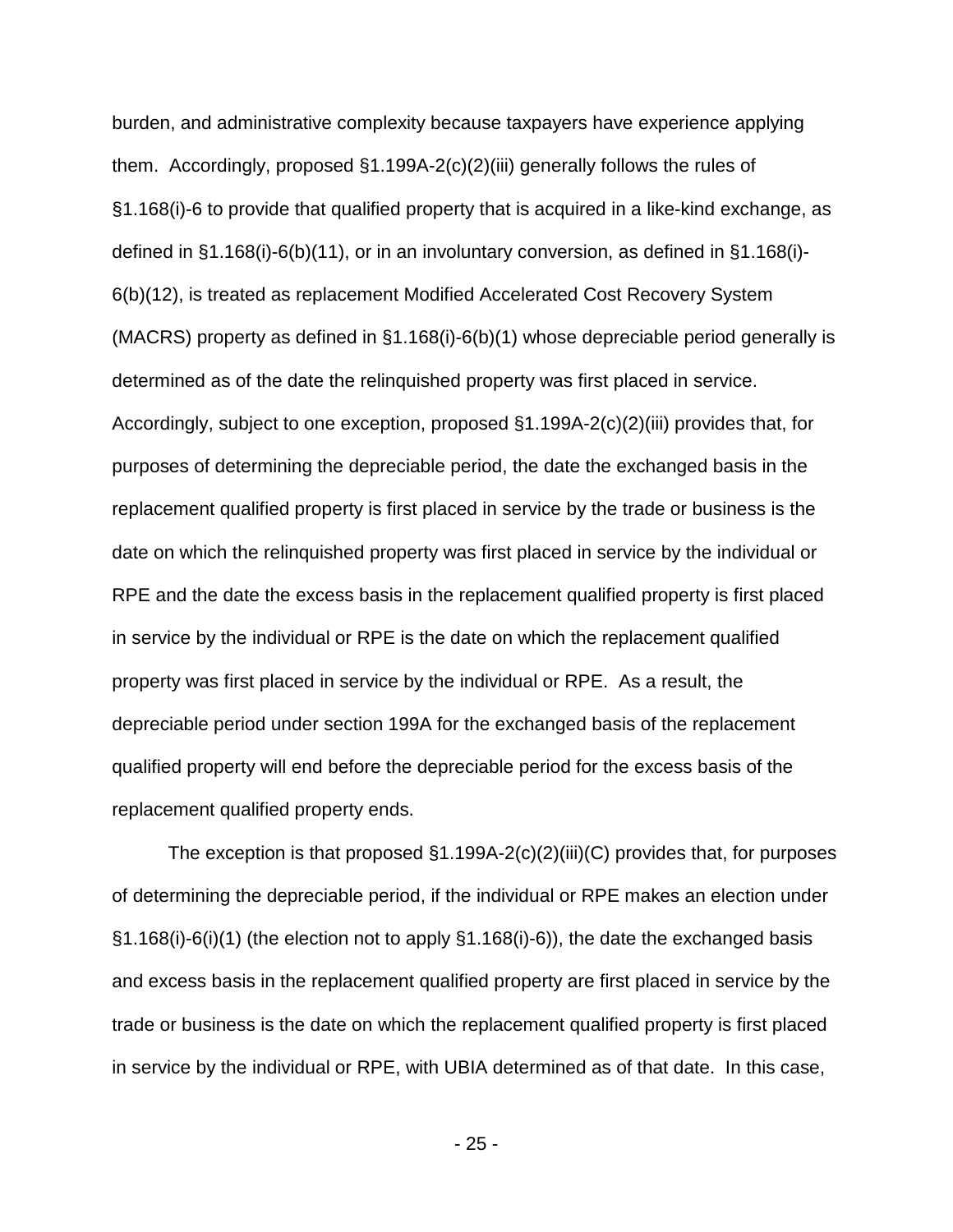the depreciable periods under section 199A for the exchanged basis and the excess basis of the replacement qualified property will end on the same date.

Thus, unless the exception applies, qualified property acquired in a like-kind exchange or involuntary conversion will have two separate placed in service dates under the proposed regulations: for purposes of determining the UBIA of the property, the relevant placed in service date will be the date the acquired property is actually placed in service; for purposes of determining the depreciable period of the property, the relevant placed in service date generally will be the date the relinquished property was first placed in service. The proposed regulations contain an example illustrating these rules.

#### 5. Other nonrecognition transactions

The Treasury Department and the IRS have received comments requesting guidance on the application of the qualified property rules to nonrecognition transfers involving transferred basis property within the meaning of section 7701(a)(43) (transferred basis transactions). For example, taxpayers and practitioners requested guidance on how to determine the depreciable period of the property if a partnership conducts a trade or business and qualified property is contributed to that trade or business in a nonrecognition transfer under section 721(a). Also of relevance in the context of non-recognition transfers, section 199A(h)(1) grants the Secretary anti-abuse authority to apply rules similar to the rules under section 179(d)(2) (which can restrict the expensing of certain assets in transferred basis transactions) to prevent the manipulation of the depreciable period of qualified property using transactions between related parties.

- 26 -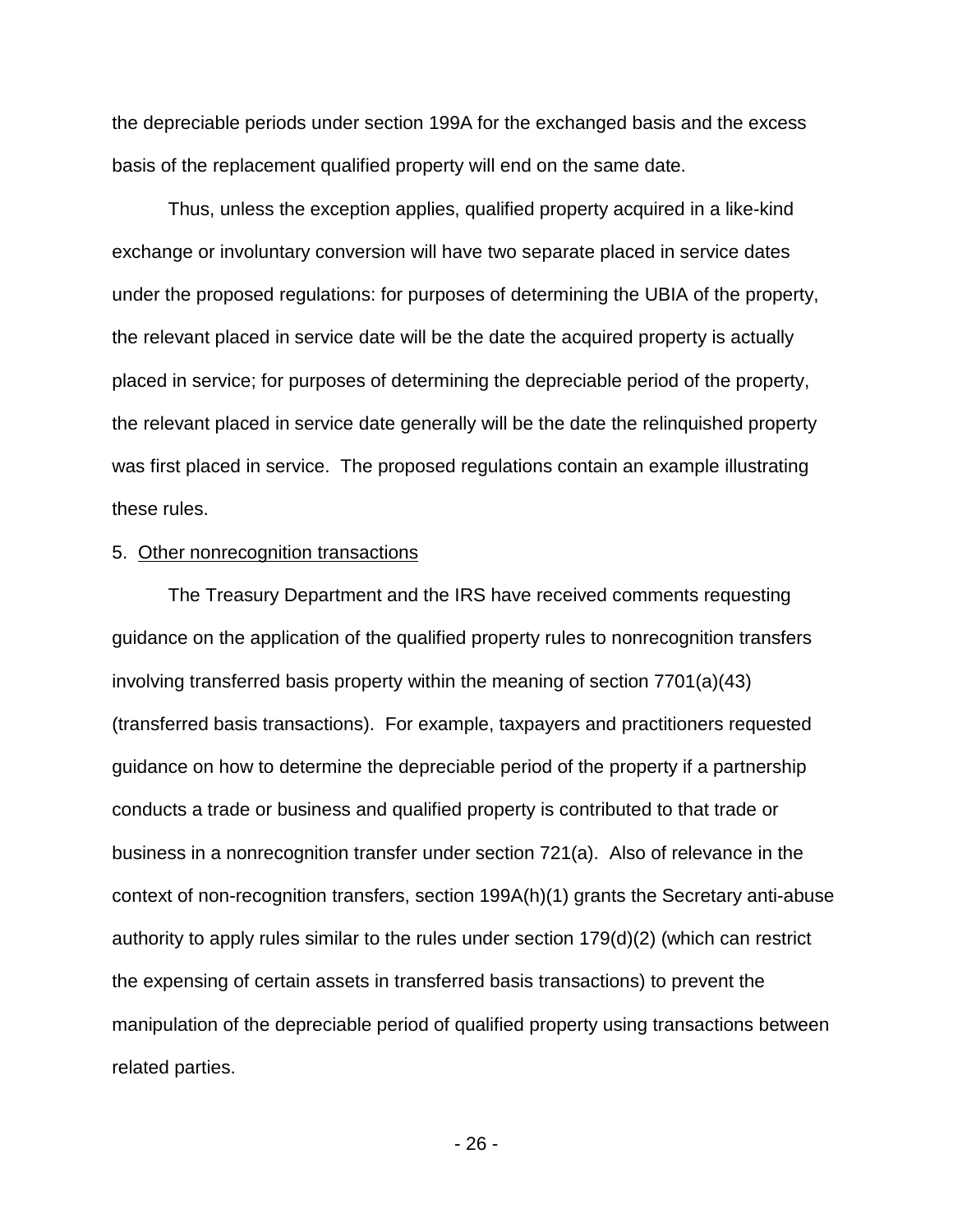The Treasury Department and the IRS believe that existing general principles used for transferred basis transactions under §168(i)(7) provide a useful analogy for administrable rules that are appropriate for the purposes of section 199A and that their use will reduce compliance costs, burden, and administrative complexity because taxpayers have experience applying them. Accordingly, proposed §1.199A-2(c)(2)(iv) provides that, for purposes of determining the depreciable period, if an individual or RPE (the transferee) acquires qualified property in a transaction described in section 168(i)(7)(B), the transferee determines the date on which the qualified property was first placed in service using a two-step approach. First, for the portion of the transferee's UBIA of the qualified property that does not exceed the transferor's UBIA of such property, the date such portion was first placed in service by the transferee is the date on which the transferor first placed the qualified property in service. Second, for the portion of the transferee's UBIA of the qualified property that exceeds the transferor's UBIA of such property, if any, such portion is treated as separate qualified property that the transferee first placed in service on the date of the transfer. Thus, qualified property acquired in these non-recognition transactions will have two separate placed in service dates under the proposed regulations: for purposes of determining the UBIA of the property, the relevant placed in service date will be the date the acquired property is placed in service by the transferee (for instance, the date the partnership places in service property received in a section 721 transaction); for purposes of determining the depreciable period of the property, the relevant placed in service date generally will be the date the transferor first placed the property in service (for instance, the date the

- 27 -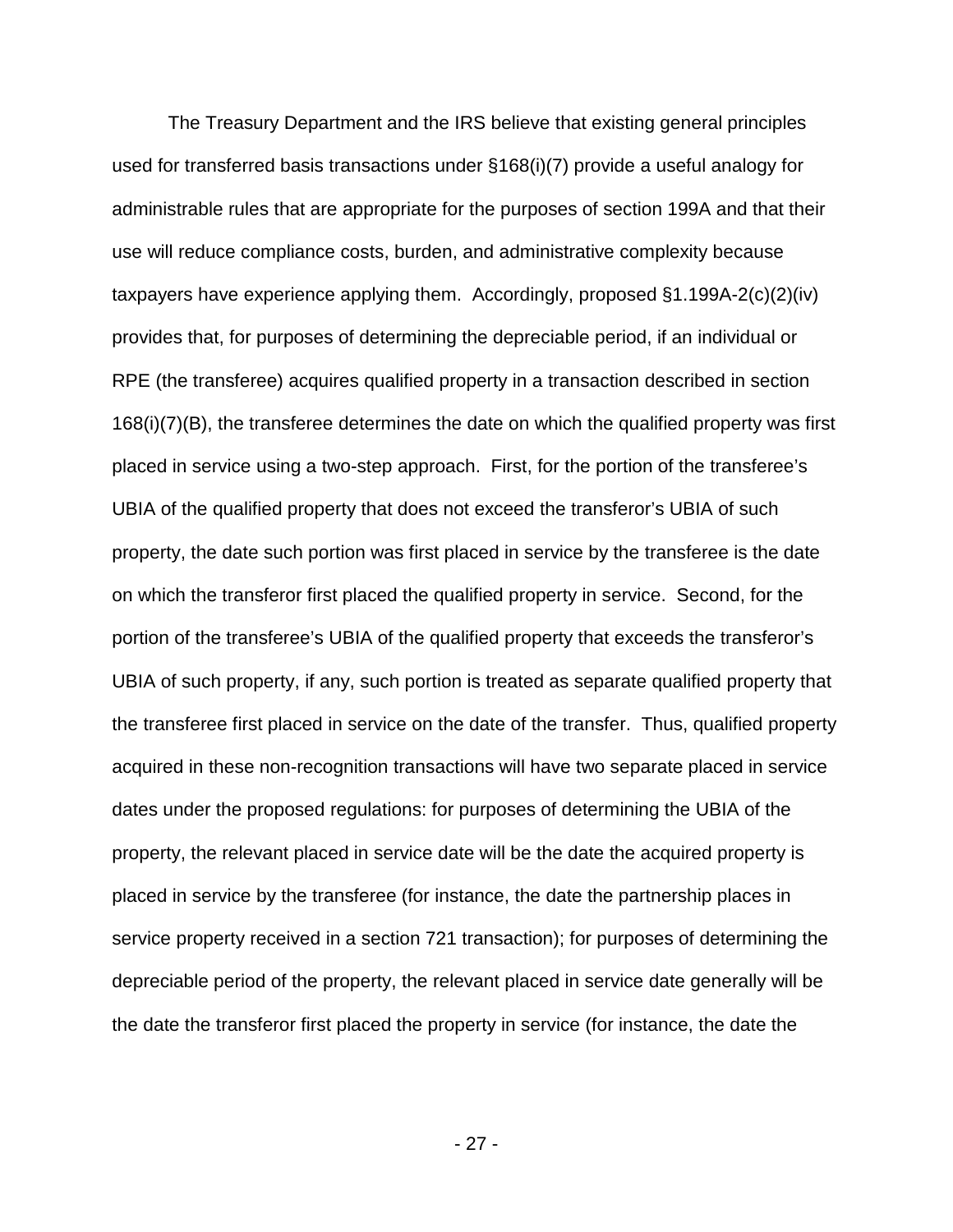partner placed the property in service in his or her sole proprietorship). The proposed regulations contain an example illustrating these rules.

The Treasury Department and the IRS request comments concerning appropriate methods for accounting for non-recognition transactions, including rules to prevent the manipulation of the depreciable period of qualified property using transactions between related parties.

#### 6. Redetermination of UBIA and subsequent improvements to qualified property

The Treasury Department and the IRS have received comments requesting guidance on the treatment of subsequent improvements to qualified property. Subsequent improvements to qualified property are generally treated as a separate item of property under section 168(i)(6). The Treasury Department and the IRS do not believe a different approach is necessary for purposes of section 199A. Accordingly, proposed §1.199A-2(c)(1)(ii) provides that, in the case of any addition to, or improvement of, qualified property that is already placed in service by the taxpayer, such addition or improvement is treated as separate qualified property that the taxpayer first placed in service on the date such addition or improvement is placed in service by the taxpayer for purposes of determining the depreciable period of the qualified property. For example, if a taxpayer acquired and placed in service a machine on March 26, 2018, and then incurs additional capital expenditures to improve the machine in May 2020, and places such improvements in service on May 27, 2020, the taxpayer has two qualified properties: the machine acquired and placed in service on March 26, 2018, and the improvements to the machine incurred in May 2020 and placed in service on May 27, 2020.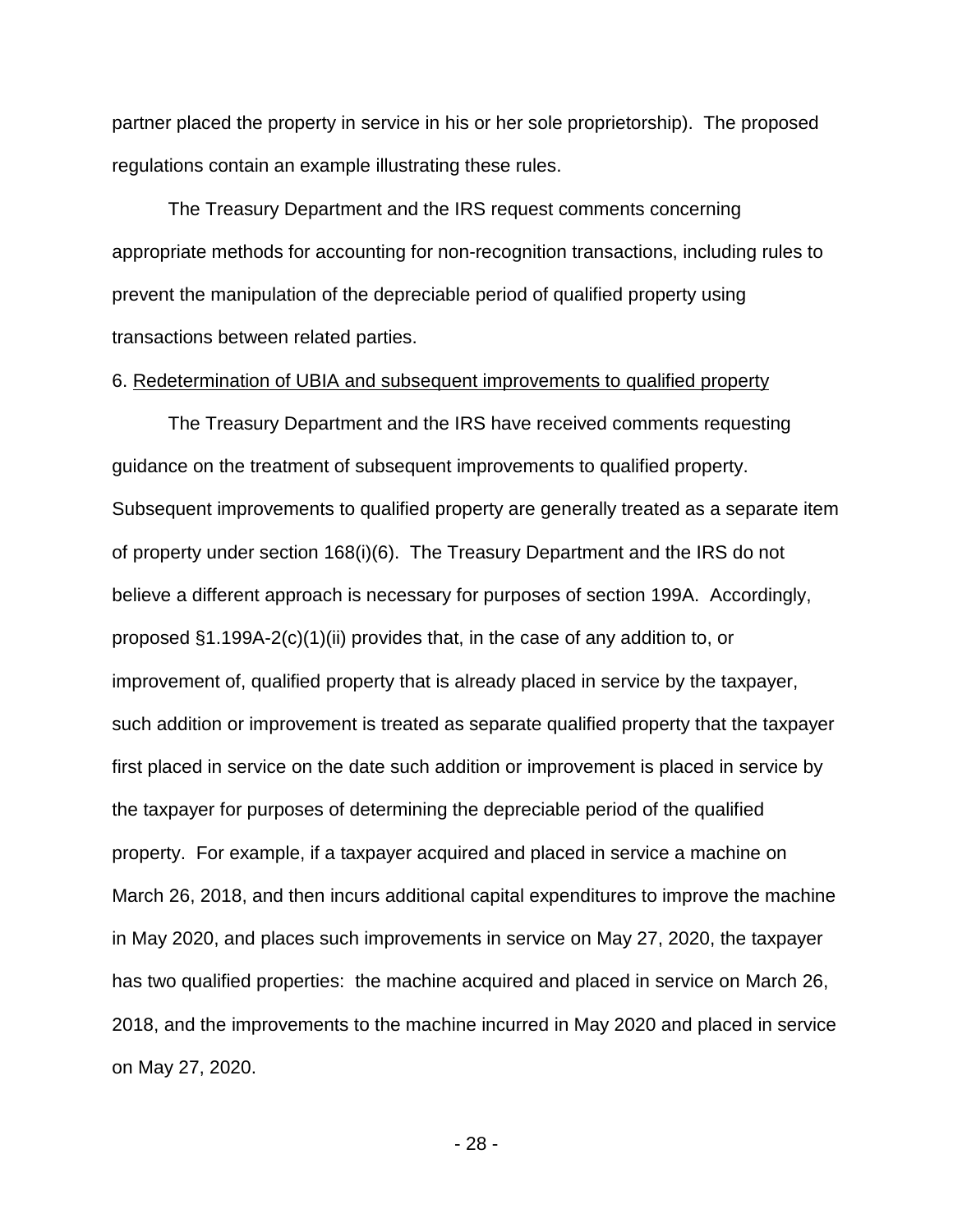#### 7. Allocation of UBIA of qualified property by RPEs

In the case of a trade or business conducted by an RPE, section 199A(f) provides that a partner's or shareholder's allocable share of the UBIA of qualified property is determined in the same manner as the partner's allocable share or shareholder's pro rata share of depreciation. Proposed §1.199A-2(a)(3) provides that, in the case of qualified property held by an RPE, each partner's or shareholder's share of the UBIA of qualified property is an amount that bears the same proportion to the total UBIA of qualified property as the partner's or shareholder's share of tax depreciation bears to the entity's total tax depreciation attributable to the property for the year. In the case of qualified property of a partnership that does not produce tax depreciation during the year (for example, property that has been held for less than 10 years but whose recovery period has ended), each partner's share of the UBIA of qualified property is based on how gain would be allocated to the partners pursuant to sections 704(b) and 704(c) if the qualified property were sold in a hypothetical transaction for cash equal to the fair market value of the qualified property. In the case of qualified property of an S corporation that does not produce tax depreciation during the year, each shareholder's share of the UBIA of the qualified property is a share of the UBIA proportionate to the ratio of shares in the S corporation held by the shareholder over the total shares of the S corporation.

## III. Proposed §1.199A-3: QBI, Qualified REIT Dividends, Qualified PTP Income

Proposed §1.199A-3 restates the definitions in section 199A(c) and provides additional guidance on the determination of QBI, qualified REIT dividends, and qualified PTP income.

#### A. QBI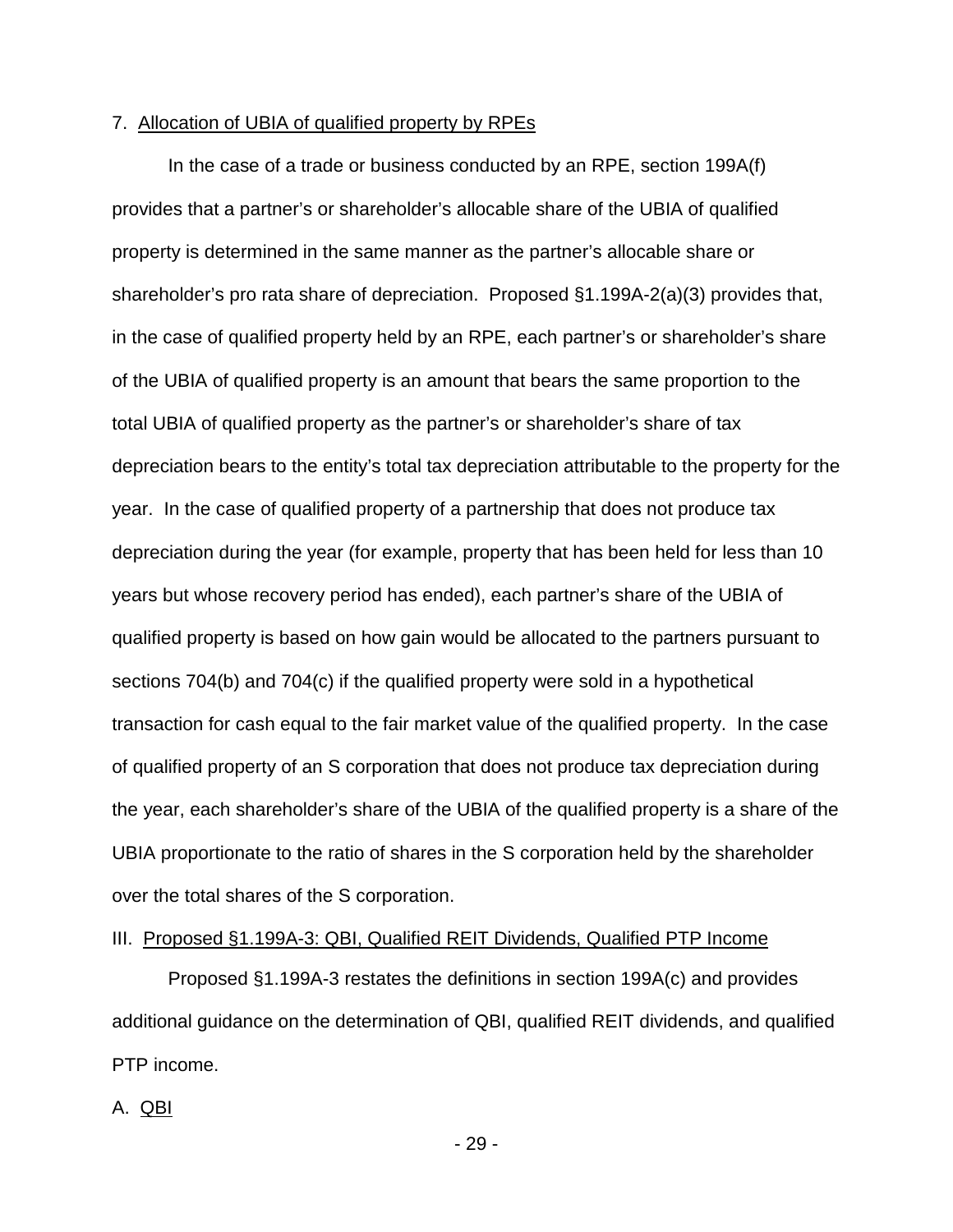Section 199A(c)(1) provides that the term "QBI" means, for any taxable year, the net amount of qualified items of income, gain, deduction, and loss attributable to any qualified trade or business of the taxpayer. QBI does not include any qualified REIT dividends or qualified PTP income. Section 199A(c)(3)(A) provides that the term "qualified items of income, gain, deduction, and loss" means items of income, gain, deduction, and loss to the extent such items are (i) effectively connected with the conduct of a trade or business within the United States (within the meaning of section 864(c), determined by substituting "qualified trade or business (within the meaning of section 199A)" for "nonresident alien individual or a foreign corporation" or for "a foreign corporation" each place it appears), and (ii) included or allowed in determining taxable income for the taxable year. Section  $199A(c)(3)(B)$  provides a list of items that are not taken into account as qualified items of income, gain, deduction, and loss, including capital gain or loss, dividends, interest income other than interest income properly allocable to a trade or business, amounts received from an annuity other than in connection with a trade or business, certain items described in section 954, and items of deduction or loss properly allocable to these items. Section 199A(c)(4) provides that QBI does not include reasonable compensation paid to the taxpayer by any qualified trade or business of the taxpayer for services rendered with respect to the trade or business, any guaranteed payment described in section 707(c) paid to a partner for services rendered with respect to the trade or business, and to the extent provided in regulations, any payment described in section 707(a) to a partner for services rendered with respect to the trade or business.

#### i. Treatment of section 751 gain

- 30 -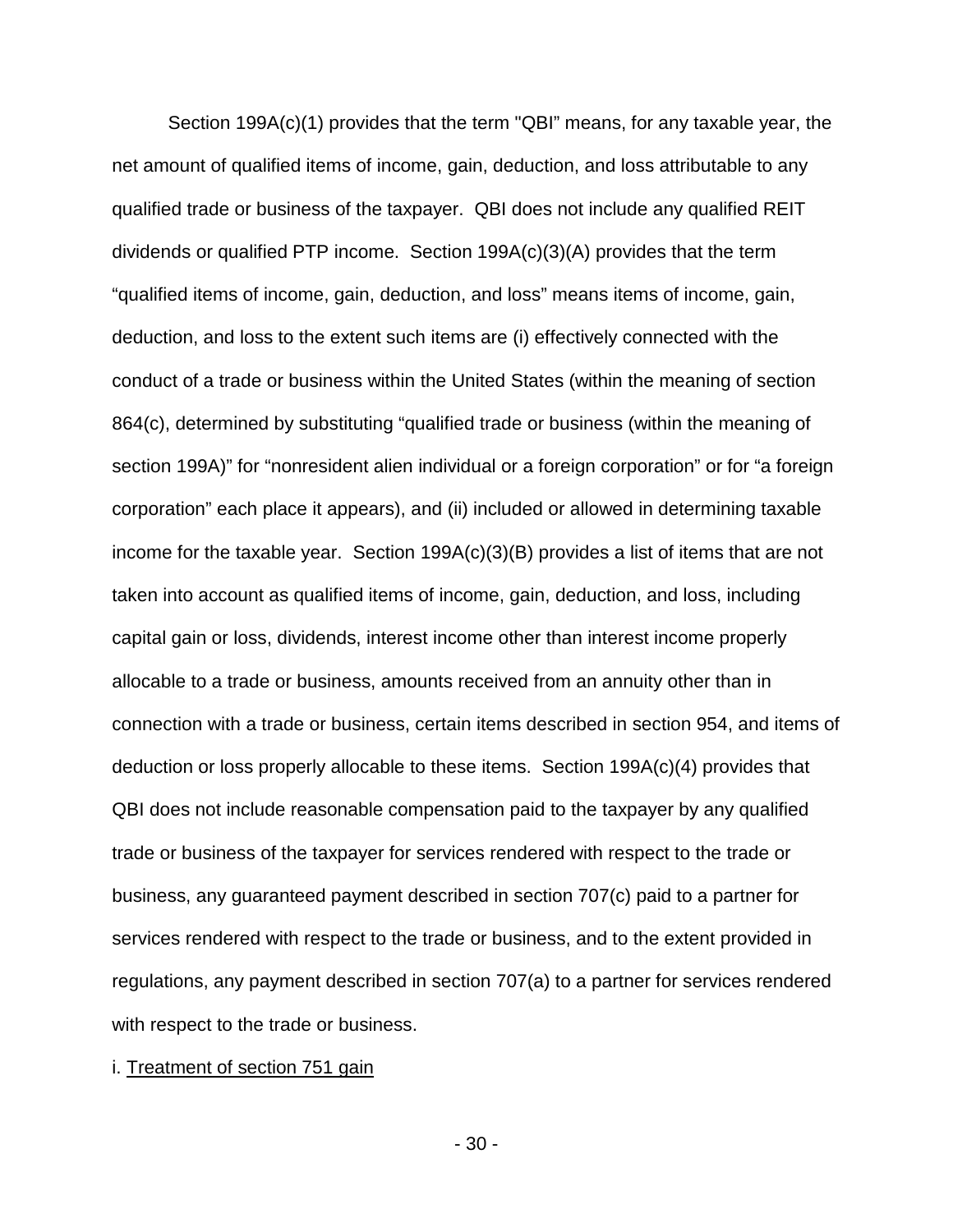The Treasury Department and the IRS have received comments stating that it is unclear whether gain or loss that is treated as ordinary income under section 751 should be QBI if the section 751 income meets all of the other requirements to be QBI. This uncertainty is caused because section 199A(e)(5) lists: (i) the taxpayer's allocable share of the QBI from a publicly traded partnership and (ii) income described in section 751(a) as separate categories of qualified publicly traded partnership income, which could be read to imply that income described in section 751 is not QBI. Section 1.199- 5(f), issued under former section 199, specifically included section 751(a) or (b) gains as domestic production gross receipts.

The Treasury Department and the IRS do not view the statutory reference to section 751(a) gain as qualified PTP income to exclude section 751 gain from being QBI, but rather view such reference as clarifying the rules for PTPs. Accordingly, proposed §1.199A-3(b)(1)(i) clarifies that any gain attributable to assets of a partnership giving rise to ordinary income under section 751(a) or (b) is considered attributable to the trades or businesses conducted by the partnership, and therefore, may constitute QBI if the other requirements of section 199A and proposed §1.199A-3 are satisfied.

### ii. Guaranteed payments for the use of capital

Because guaranteed payments for the use of capital under section 707(c) are determined without regard to the income of the partnership, proposed §1.199A-3(b)(1)(ii) provides that such payments are not considered attributable to a trade or business, and thus do not constitute QBI. However, the partnership's related expense for making the guaranteed payments may constitute QBI if the other requirements are satisfied.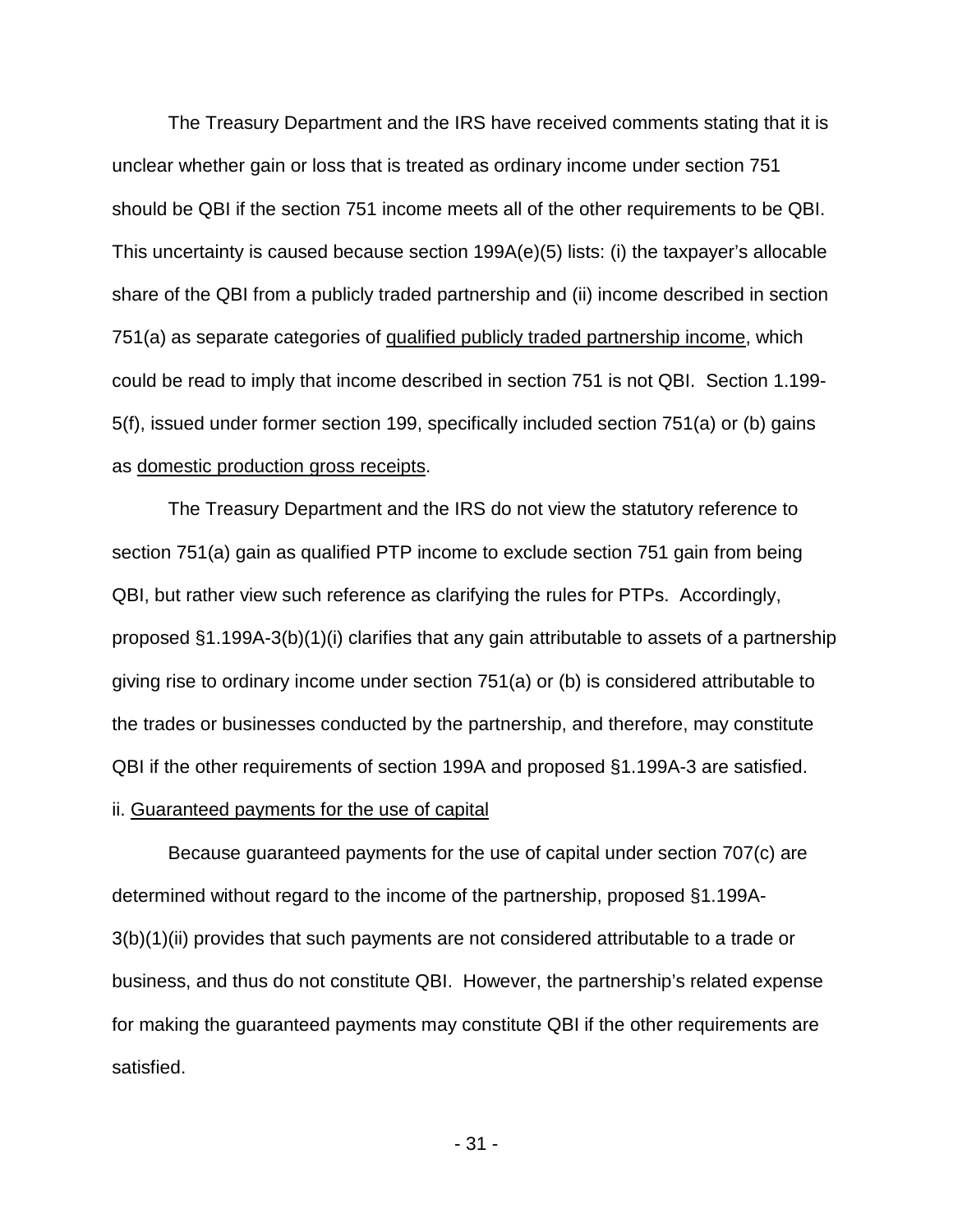#### iii. Section 481 adjustments

Section 1.199-8(g), issued under former section 199, provides rules on how section 481(a) adjustments are taken into account for purposes of former section 199. Similarly, proposed §1.199A-3(b)(1)(iii) provides that section 481 adjustments attributable to a trade or business, whether positive or negative, and arising in a taxable year ending after December 31, 2017, are treated as attributable to that trade or business. Accordingly, such section 481 adjustments will constitute QBI to the extent the requirements of section 199A, including proposed §1.199A-3, are satisfied. Section 481 adjustments arising in a taxable year ending before January 1, 2018, do not constitute QBI.

#### iv. Previously suspended losses

Several sections of the Code, including sections 465, 469, 704(d), and 1366(d), provide for disallowance of losses and deductions in certain cases. Generally, the disallowed amounts are suspended and carried forward to the following year, at which point they are re-tested and may become allowable. Proposed §1.199A-3(b)(1)(iv) provides that, to the extent that any previously disallowed losses or deductions are allowed in the taxable year, they are treated as items attributable to the trade or business. However, losses or deductions that were disallowed for taxable years beginning before January 1, 2018, are not taken into account for purposes of computing QBI in a later taxable year.

### v. Net operating losses

Generally, items giving rise to a net operating loss are allowed in computing taxable income in the year incurred. Because those items would have been taken into

- 32 -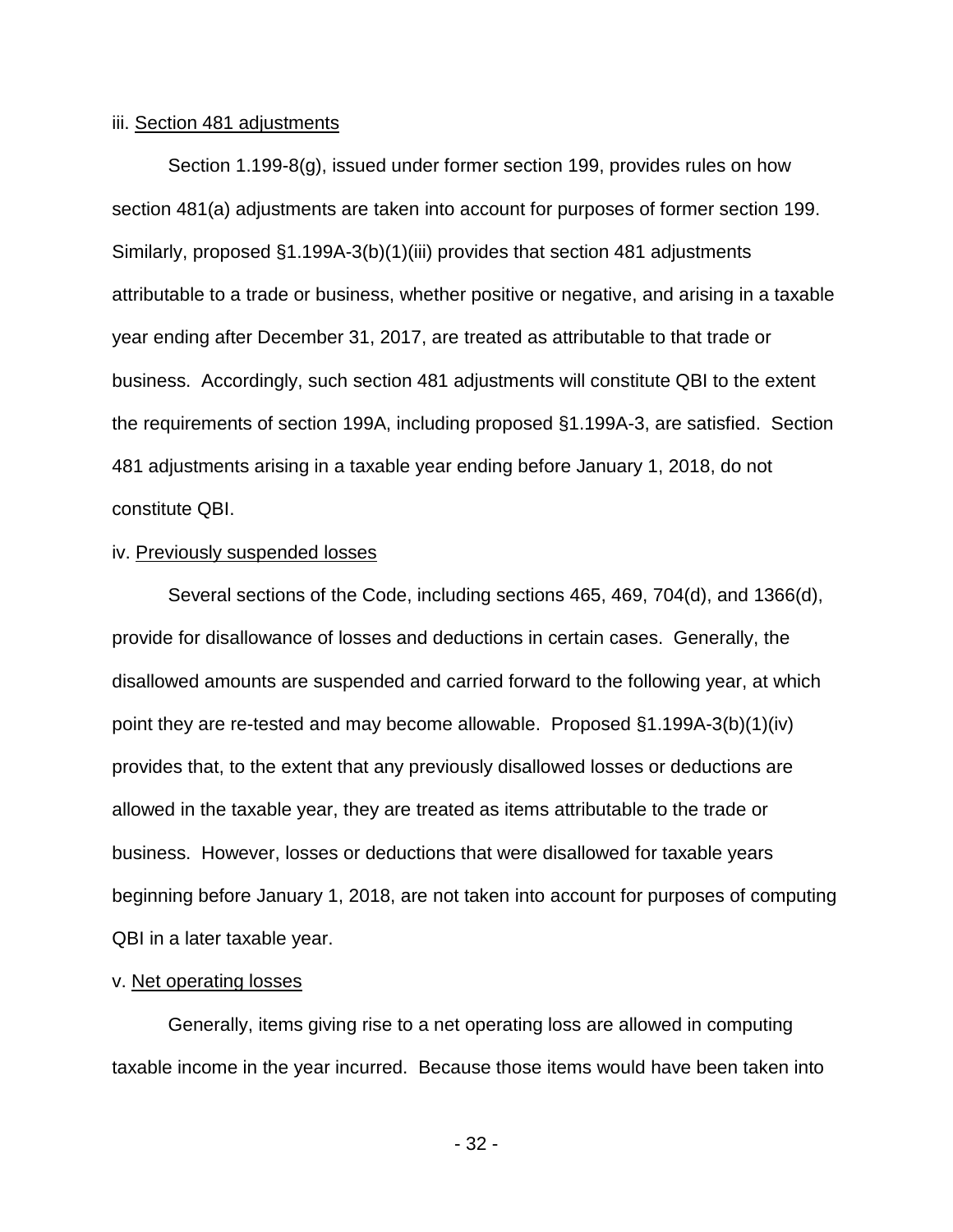account in computing QBI in the year incurred, the net operating loss should not be treated as QBI in subsequent years. Otherwise, the same loss could be taken into account in multiple tax years. However, losses disallowed by section 461(l) give rise to a net operating loss without ever having been allowable in computing taxable income. Thus, if deductions are disallowed by reason of 461(l), those disallowed deductions will not be included in the QBI computation in the year incurred (because they are not includable in taxable income), and, if the resulting net operating loss also is not included in the QBI computation, the deduction would permanently escape the QBI rules. This result would be inappropriate. Accordingly, proposed §1.199A-3(b)(1)(v) provides that generally, a deduction under section 172 for a net operating loss is not considered attributable to a trade or business and therefore, is not taken into account in computing QBI. However, to the extent the net operating loss is comprised of amounts attributable to a trade or business that were disallowed under section 461(l), the net operating loss is considered attributable to that trade or business, and will constitute QBI to the extent the requirements of section 199A, including proposed §1.199A-3, are satisfied.

The Treasury Department and the IRS request comments regarding the interaction of section 199A and 461(l) generally.

#### vi. Requirement that an item be effectively connected with a U.S. trade or business

Section 199A applies to all noncorporate taxpayers, whether such taxpayers are domestic or foreign. Accordingly, section 199A applies to both U.S. citizens and resident aliens as well as nonresident aliens that have QBI. As noted previously in this Explanation of Provisions, QBI includes items of income, gain, deduction, and loss to the extent such items are (i) included or allowed in determining taxable income for the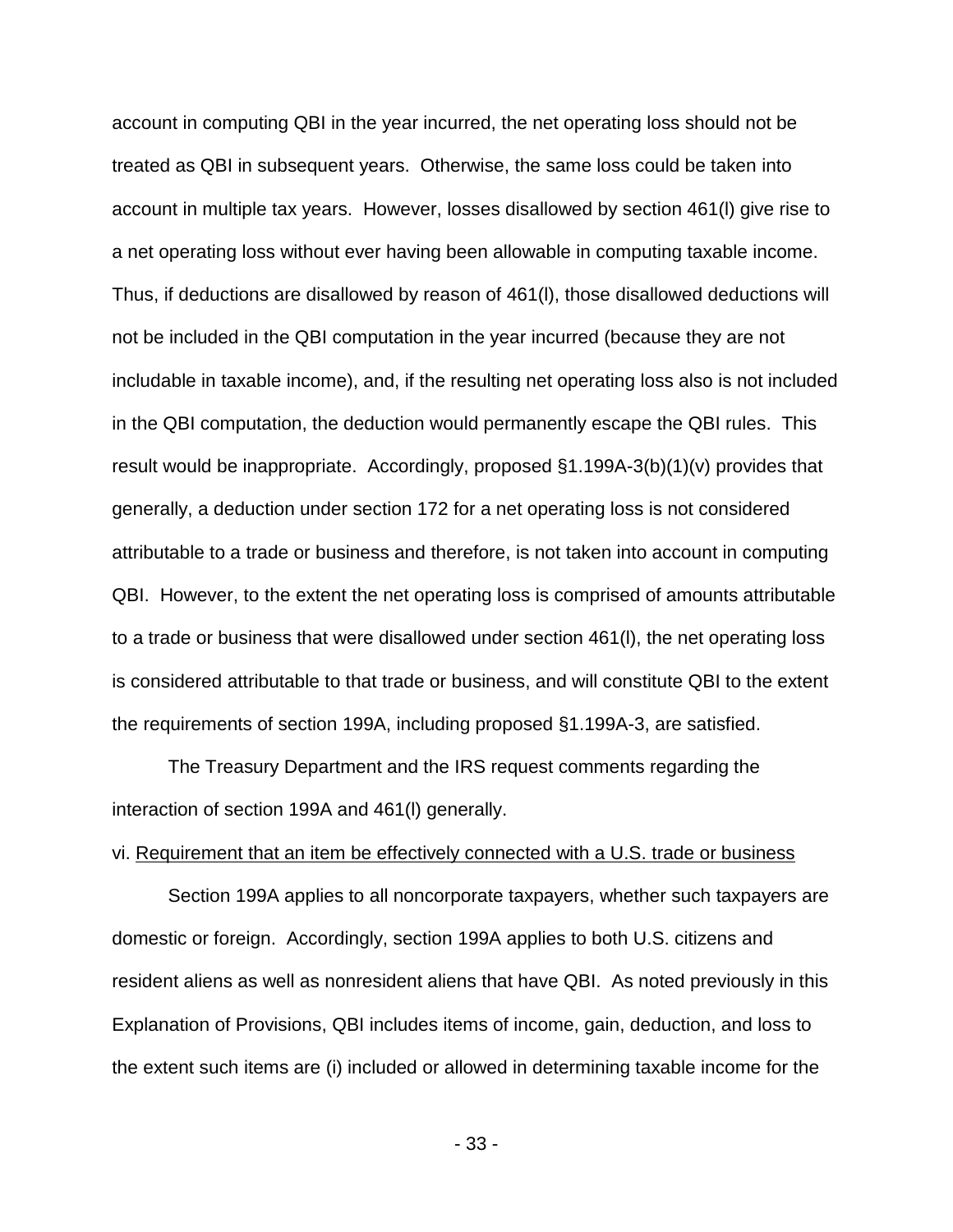taxable year and (ii) effectively connected with the conduct of a trade or business within the United States (within the meaning of section 864(c), determined by substituting "qualified trade or business (within the meaning of section 199A)" for "nonresident alien individual or a foreign corporation" or for "a foreign corporation" each place it appears).

## a. Summary of rules for generally determining whether income is effectively connected with a United States trade or business

Section 864(c) provides rules that nonresident alien individuals and foreign corporations use to determine which items of income, gain, or loss are effectively connected with a United States trade or business. Section 873(a) permits nonresident aliens to deduct expenses only if and to the extent that they are connected with, or properly allocable and apportioned to, income effectively connected with a United States trade or business.

Thus, for example, a U.S. partner of a partnership that operates a trade or business in both the United States and in a foreign country would only include the items of income, gain, deductions, and loss that would be effectively connected with a United States trade or business. Similarly, a shareholder of an S corporation that is engaged in a trade or business in both the United States and in a foreign country would only take into account the items of income, gain, deduction, and loss that would be effectively connected to the portion of the business conducted by the S corporation in the United States, determined by applying the principles of section 864(c).

In general, whether a nonresident alien is engaged in a trade or business within the United States, as opposed to a trade or business conducted solely outside the United States, is based upon the all the facts and circumstances, as developed through case law and other published guidance. Pursuant to section 875(1), a nonresident alien

- 34 -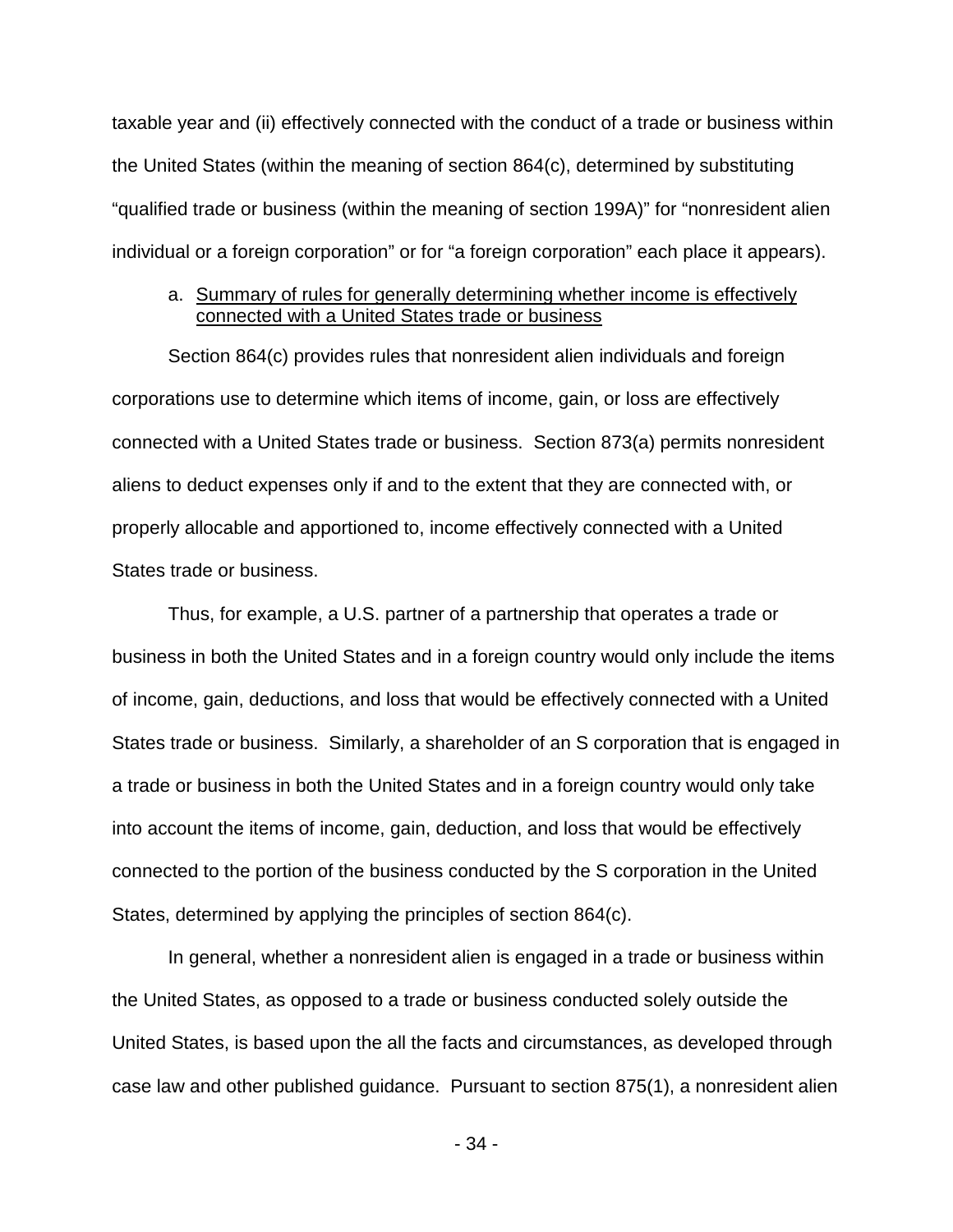is considered engaged in a trade or business within the United States if the partnership of which such individual is a member is so engaged.

Section 864(b) provides that the term "trade or business within the United States" includes (but is not limited to) the performance of personal services within the United States at any time during the taxable year, but excludes the performance of services described in section 864(b)(1) and (2). Section 864(b)(1) covers a limited set of nonresident aliens who perform services in the United States on behalf of foreign persons not otherwise engaged in a U.S. trade or business, or on behalf of U.S. persons through a foreign office, if the nonresident aliens are present in the United States less than 90 days during the taxable year and their compensation does not exceed \$3,000. Section 864(b)(2) generally treats foreign persons, including partnerships, who are trading in stocks, securities, and in commodities for their own account or through a broker or other independent agent as not engaged in a United States trade or business.

#### b. Application to section 199A

Although the cross reference in section 199A(c)(3)(A)(i) to section 864 is limited to paragraph (c) of that section, no income derived from excluded services under section 864(b)(1) or (2) could ever be effectively connected income in the hands of a nonresident alien. Accordingly, section 199A incorporates the specific rules regarding the scope of the term "trade or business in the United States" in determining QBI. As such, if a trade or business is not engaged in a U.S. trade or business by reason of section 864(b), items of income, gain, deduction, or loss from that trade or business will not be included in QBI because such items would not be effectively connected with the conduct of a U.S. trade or business.

- 35 -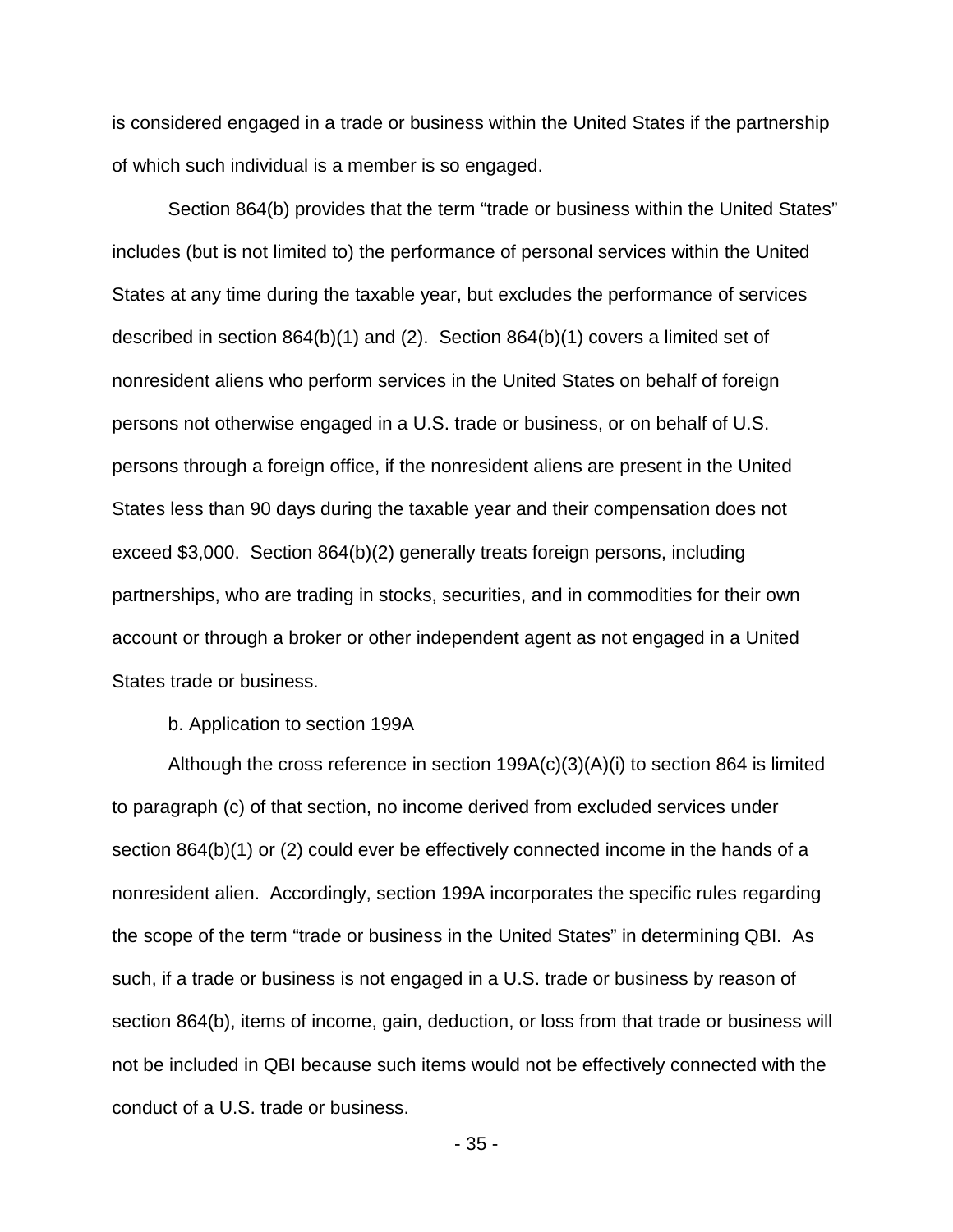If a trade or business is determined to be conducted in the United States, section 864(c)(3) generally treats all income of a nonresident alien from sources within the United States as effectively connected with the conduct of a U.S. trade or business. However, any income from sources within the United States described in section 871(a)(1) or (h) and any gain or loss from the sale of capital assets are only effectively connected if the income meets requirements of section 864(c)(2) and the regulations thereunder. Under section 864(c)(4), income from sources without the United States is generally not treated as effectively connected with the conduct of a U.S. trade or business unless an exception under section 864(c)(4)(B) applies. Thus, a trade or business's foreign source income, gain, or loss, (and any deductions effectively connected with such foreign source income, gain, or loss) would generally not be included in QBI, unless the income meets an exception in section  $864(c)(4)(B)$ . Whether income is U.S. or foreign sourced is determined under sections 861, 862, 863, and 865, and the regulations thereunder.

This rule does not mean that any item that is effectively connected with the conduct of a trade or business with the United States is therefore QBI. As discussed previously, the item must also be "with respect to" a trade or business. Certain provisions of the Code allow items to be treated as effectively connected, even though they are not with respect to a trade or business. For example, section 871(d) allows a nonresident alien individual to elect to treat income from real property in the United States that would not otherwise be treated as effectively connected with the conduct of a trade or business within the United Sates as effectively connected. However, for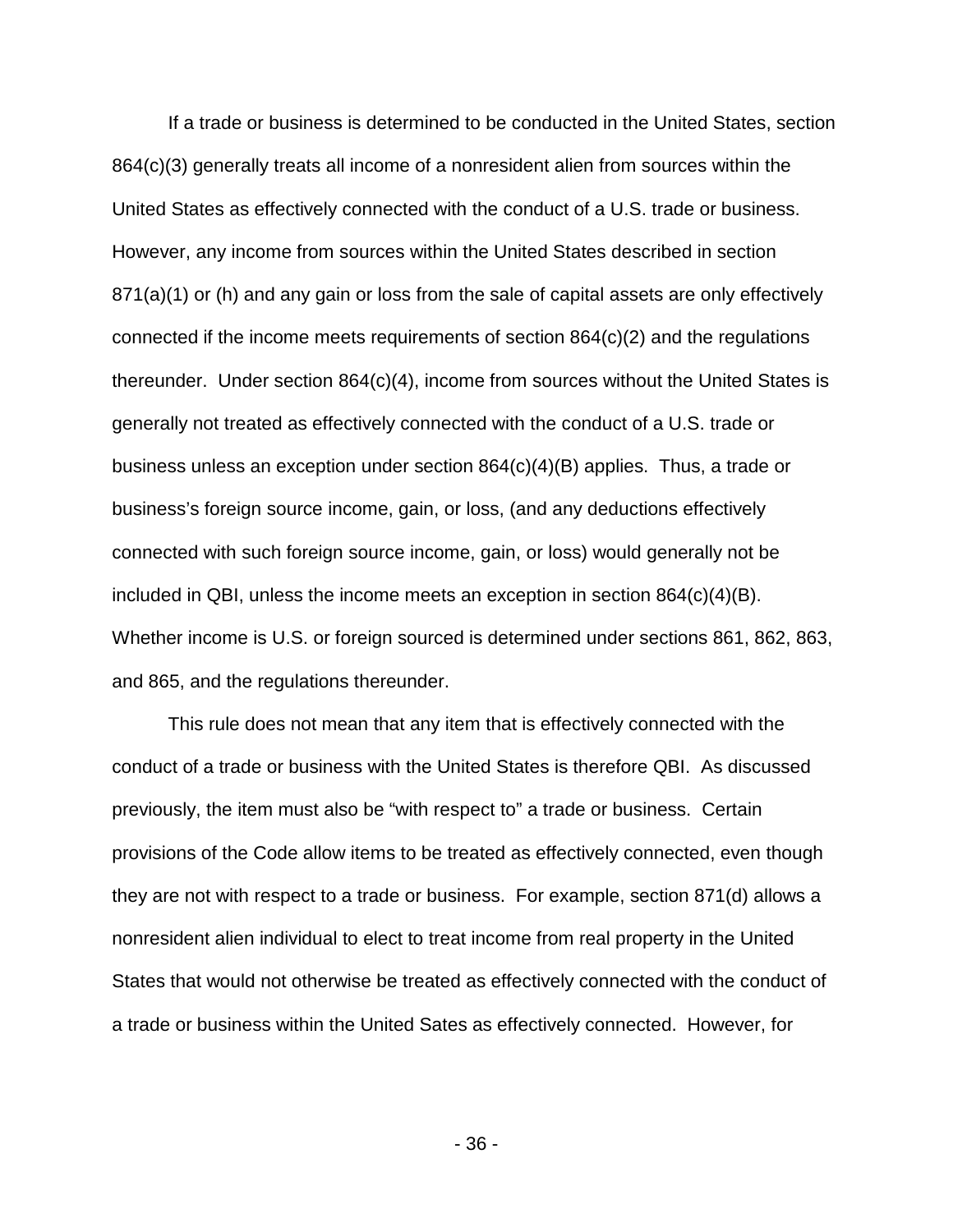purposes of section 199A, if items are not attributable to a trade or business under 162, such items do not constitute QBI.

Similarly, the fact that a deduction is allowed for purposes of computing effectively connected taxable income does not necessarily mean that it is taken into account for purposes of section 199A. For example, for purposes of computing effectively connected taxable income, section 873(b) allows certain deductions, including for theft losses of property located within the United States and charitable contributions allowed under section 170, to be taken into account regardless of whether they are connected with income that is effectively connected with the conduct of a trade or business within the United States. However, for purposes of section 199A, these items would not be taken into account because section 199A only permits a deduction for income that is both attributable to a trade or business and that is also effectively connected income.

### vii. Exclusion from QBI for certain items

### a. Treatment of section 1231 gains and losses

Section 199A(c)(3)(B)(i) provides that QBI does not include any item of shortterm capital gain, short-term capital loss, long-term capital gain, or long-term capital loss. The Treasury Department and the IRS have received comments requesting guidance on the extent to which gains and losses subject to section 1231 may be taken into account in calculating QBI. Section 1231 provides rules under which gains and losses from certain involuntary conversions and the sale of certain property used in a trade or business are either treated as long-term capital gains or long-term capital losses, or not treated as gains and losses from sales or exchanges of capital assets.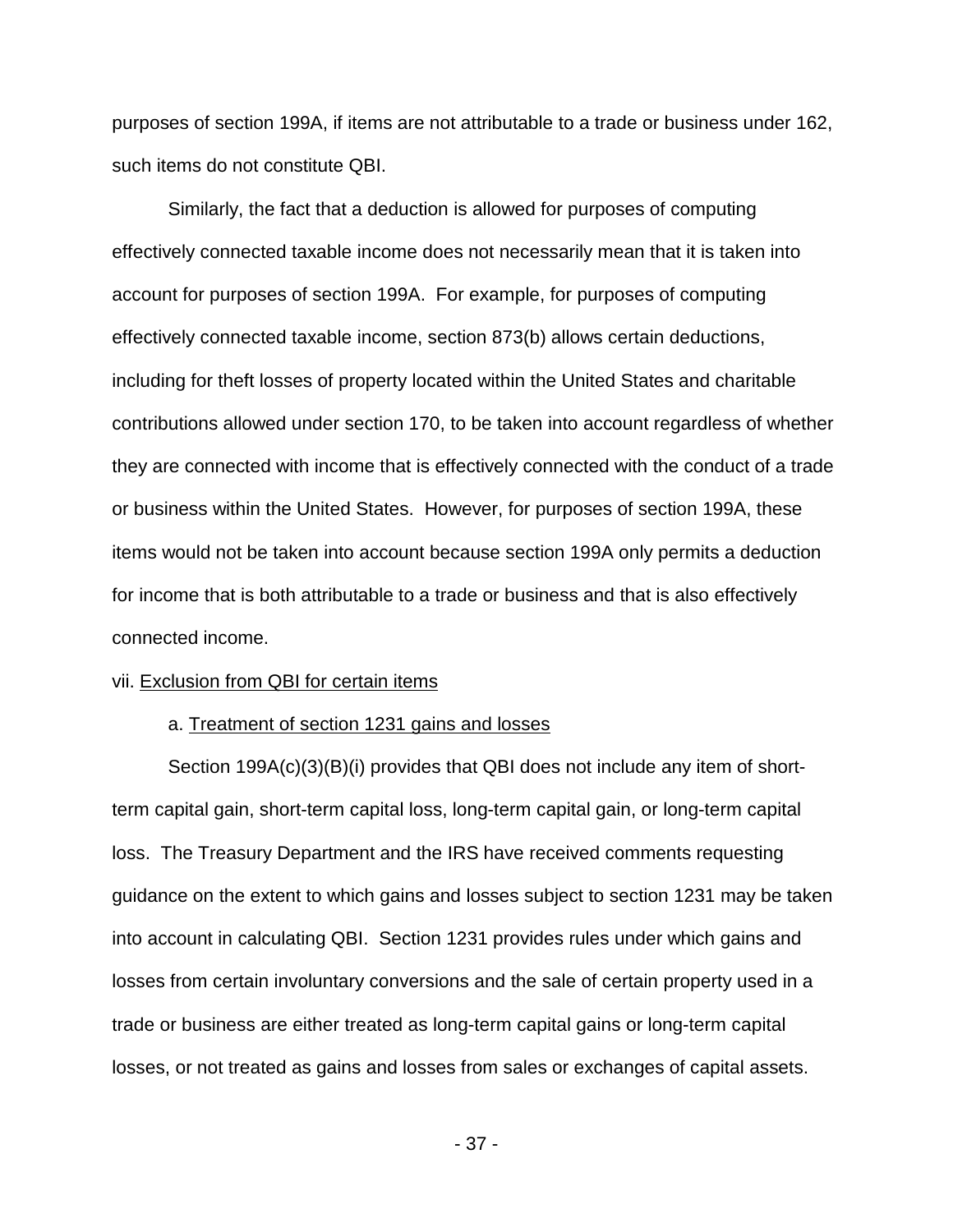Section 199A(c)(3)(B)(i) excludes capital gains or losses, regardless of whether those items arise from the sale or exchange of a capital asset. The legislative history of section 199A provides that QBI does not include any item taken into account in determining net long-term capital gain or net long-term capital loss. Conference Report page 30. Accordingly, proposed §1.199A-3(b)(2)(ii)(A) clarifies that, to the extent gain or loss is treated as capital gain or loss, it is not included in QBI. Specifically, if gain or loss is treated as capital gain or loss under section 1231, it is not QBI. Conversely, if section 1231 provides that gains or losses are not treated as gains and losses from sales or exchanges of capital assets, section 199A(c)(3)(B)(i) does not apply and thus, the gains or losses must be included in QBI (provided all other requirements are met).

## b. Interest Income.

Section 199A(c)(4)(C) provides that QBI does not include any interest income other than interest income that is properly allocable to a trade or business. The Treasury Department and the IRS believe that interest income received on working capital, reserves, and similar accounts is not properly allocable to a trade or business, and therefore should not be included in QBI, because such interest income, although held by a trade or business, is simply income from assets held for investment. Accordingly, proposed §1.199A-3(b)(2)(ii)(C) provides that interest income received on working capital, reserves, and similar accounts is not properly allocable to a trade or business. In contrast, interest income received on accounts or notes receivable for services or goods provided by the trade or business is not income from assets held for investment, but income received on assets acquired in the ordinary course of trade or business.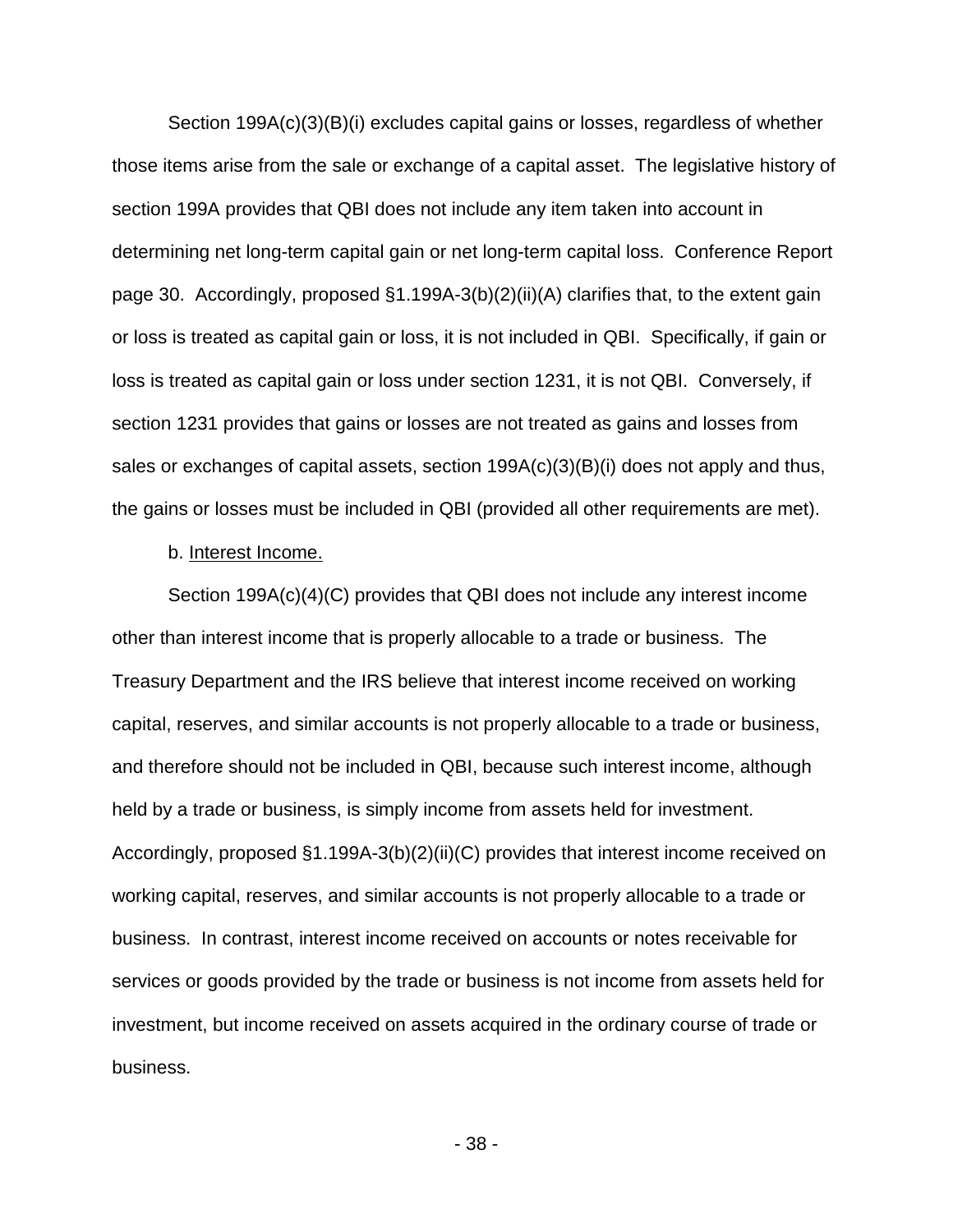## c. Reasonable compensation

Section 199A(c)(4)(A) provides that QBI does not include "reasonable compensation paid to the taxpayer by any qualified trade or business of the taxpayer for services rendered with respect to the trade or business." Similarly, guaranteed payments for services under section 707(c) are excluded from QBI. The phrase "reasonable compensation" is a well-known standard in the context of S corporations. Under Rev. Rul. 74-44, 1974-1 C.B. 287, S corporations must pay shareholderemployees "reasonable compensation for services performed" prior to making "dividend" distributions with respect to shareholder-employees' stock in the S corporation under section 1368. See also David E. Watson, P.C. v. United States, 668 F.3d 1008, 1017 (8th Cir. 2012). The legislative history of section 199A confirms that the reasonable compensation rule was intended to apply to S corporations.

The Treasury Department and the IRS have received requests for guidance on whether the phrase "reasonable compensation" within the meaning of section 199A extends beyond the context of S corporations for purposes of section 199A. The Treasury Department and the IRS believe "reasonable compensation" is best read as limited to the context from which it derives: compensation of S corporation shareholders-employees. If reasonable compensation were to apply outside of the context of S corporations, a partnership could be required to apply the concept of reasonable compensation to its partners, regardless of whether amounts paid to partners were guaranteed. Such a result would violate the principle set forth in Rev. Rul. 69-184, 1969-1 CB 256, that a partner of a partnership cannot be an employee of that partnership. There is no indication that Congress intended to change this long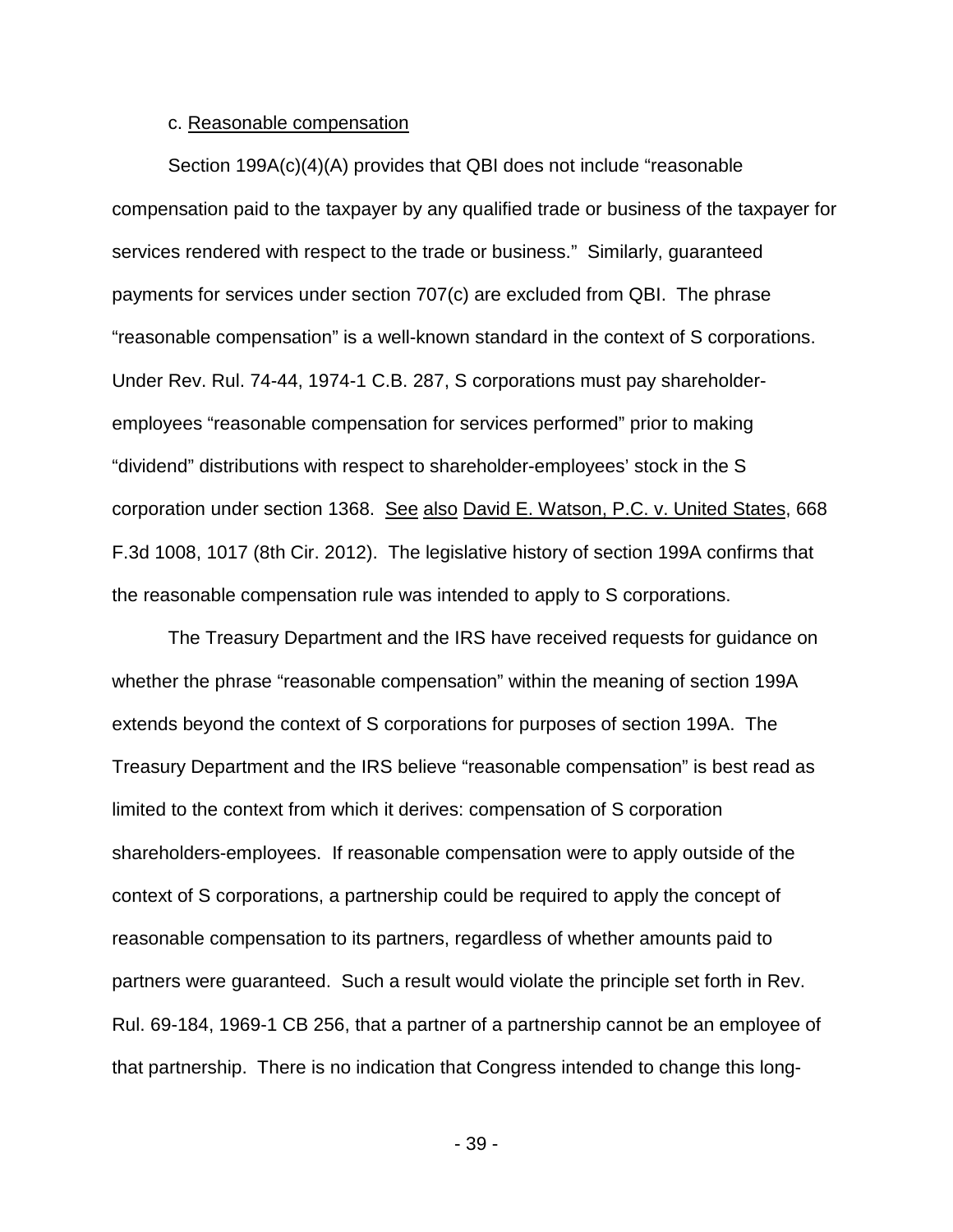standing Federal income tax principle. Accordingly, proposed §1.199A-3(b)(2)(ii)(H) provides that QBI does not include reasonable compensation paid by an S corporation but does not extend this rule to partnerships. Because the trade or business of performing services as an employee is not a qualified trade or business under section 199A(d)(1)(B), wage income received by an employee is never QBI. The rule for reasonable compensation is merely a clarification that, even if an S corporation fails to pay a reasonable wage to its shareholder-employees, the shareholder-employees are nonetheless prevented from including an amount equal to reasonable compensation in QBI.

### d. Guaranteed payments

Section 199A(c)(4)(B) provides that QBI does not include any guaranteed payment described in section 707(c) paid by a partnership to a partner for services rendered with respect to the trade or business. Proposed §1.199A-3(b)(2)(ii)(I) restates this statutory rule and clarifies that the partnership's deduction for such guaranteed payment is an item of QBI if it is properly allocable to the partnership's trade or business and is otherwise deductible for Federal income tax purposes. It may be unclear whether a guaranteed payment to an upper-tier partnership for services performed for a lower-tier partnership is QBI for the individual partners of the upper-tier partnership if the upper-tier partnership does not itself make a guaranteed payment to its partners. Section 199A(c)(4)(B) does not limit the term "partner" to an individual. Consequently, for purposes of the guaranteed payment rule, a partner may be an RPE. Accordingly, proposed §1.199A-3(b)(2)(ii)(I) clarifies that QBI does not include any guaranteed payment described in section 707(c) paid to a partner for services rendered with respect

- 40 -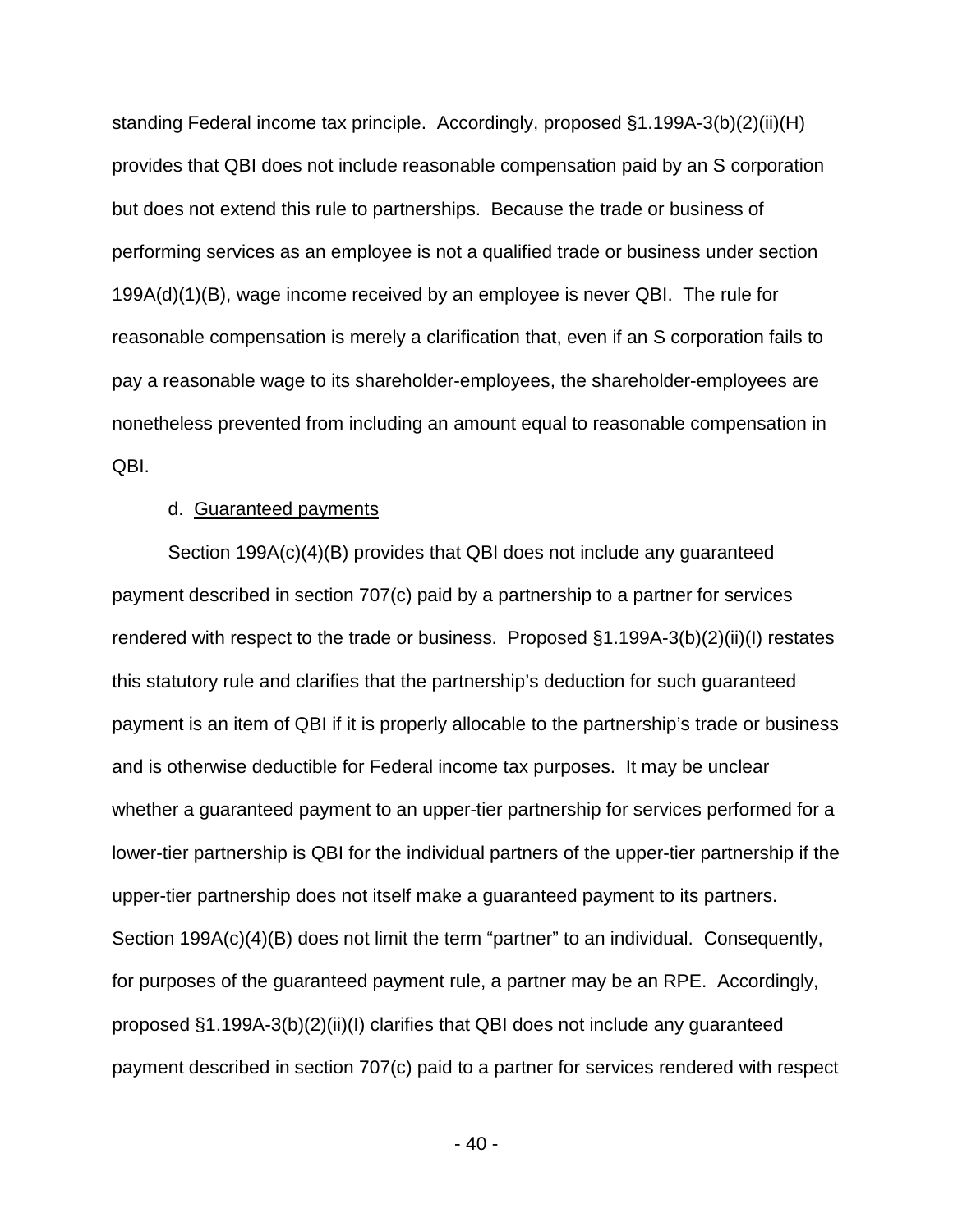to the trade or business, regardless of whether the partner is an individual or an RPE. Therefore, for the purposes of this rule, a guaranteed payment paid by a lower-tier partnership to an upper-tier partnership retains its character as a guaranteed payment and is not included in QBI of a partner of the upper-tier partnership regardless of whether it is guaranteed to the ultimate recipient.

### e. Section 707(a) payments

Section 199A(c)(4)(C) provides that QBI does not include, to the extent provided in regulations, any payment described in section 707(a) to a partner for services rendered with respect to the trade or business. Section 707(a) addresses arrangements in which a partner engages with the partnership other than in its capacity as a partner. Within the context of section 199A, payments under section 707(a) for services are similar to, and therefore, should be treated similarly as, guaranteed payments, reasonable compensation, and wages, none of which is includable in QBI. In addition, consistent with the tiered partnership rule for guaranteed payments described previously, to the extent an upper-tier RPE receives a section 707(a) payment, that income should not constitute QBI to the partners of the upper-tier entity. Accordingly, proposed §1.199A-3(b)(2)(ii)(J) provides that QBI does not include any payment described in section 707(a) to a partner for services rendered with respect to the trade or business, regardless of whether the partner is an individual or an RPE. The Treasury Department and the IRS request comments on whether there are situations in which it is appropriate to include section 707(a) payments in QBI.

## viii. Allocation of items not clearly attributable to a single trade or business.

- 41 -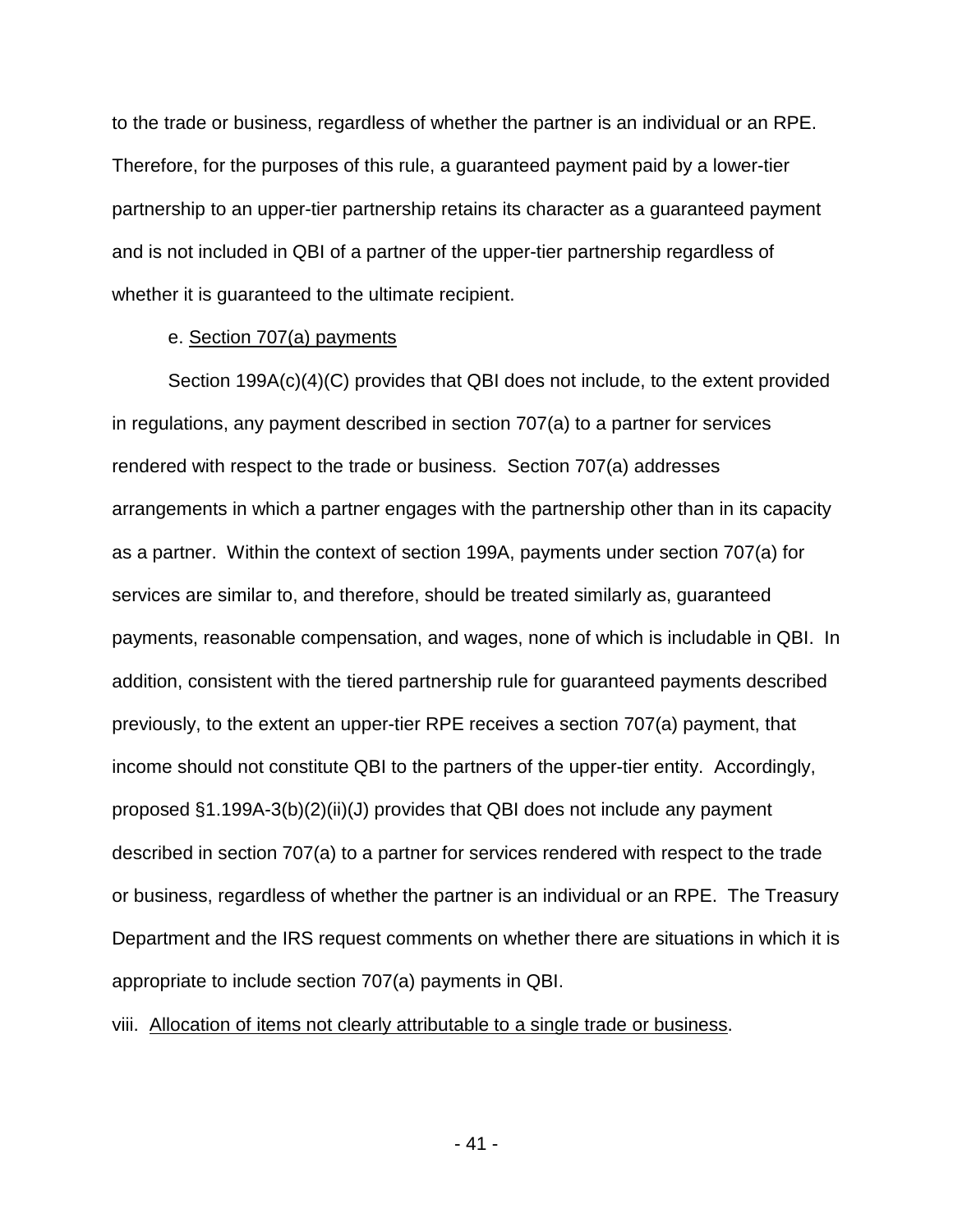Proposed §1.199A-3(b)(5) provides that, if an individual or an RPE directly conducts multiple trades or businesses, and has items of QBI that are properly attributable to more than one trade or business, the taxpayer or entity must allocate those items among the several trades or businesses to which they are attributable using a reasonable method that is consistent with the purposes of section 199A. The chosen reasonable method for each item must be consistently applied from one taxable year to another and must clearly reflect the income of each trade or business. There are several different ways to allocate expenses, such as direct tracing or allocating based on gross income, but whether these are reasonable depends on the facts and circumstances of each trade or business. The Treasury Department and the IRS are considering whether "reasonable method" should be defined to include the direct tracing method, allocations based on gross income, or other methods, within appropriate parameters. The Treasury Department and the IRS request comments on reasonable methods for the allocation of items not clearly attributable to a single trade or business and whether any safe harbors may be appropriate.

## B. Qualified REIT dividends and qualified PTP income

Proposed §1.199A-3(c)(1) restates the statutory provisions regarding qualified REIT dividends and provides additional guidance relating to such dividends. Pursuant to the regulatory authority conferred under section 199A(f)(4), proposed §1.199A-3(c) provides an anti-abuse rule to prevent dividend stripping and similar transactions aimed at capturing qualified REIT dividends without having economic exposure to the REIT stock for a meaningful period of time. The proposed anti-abuse rule incorporates the principles of section 246(c).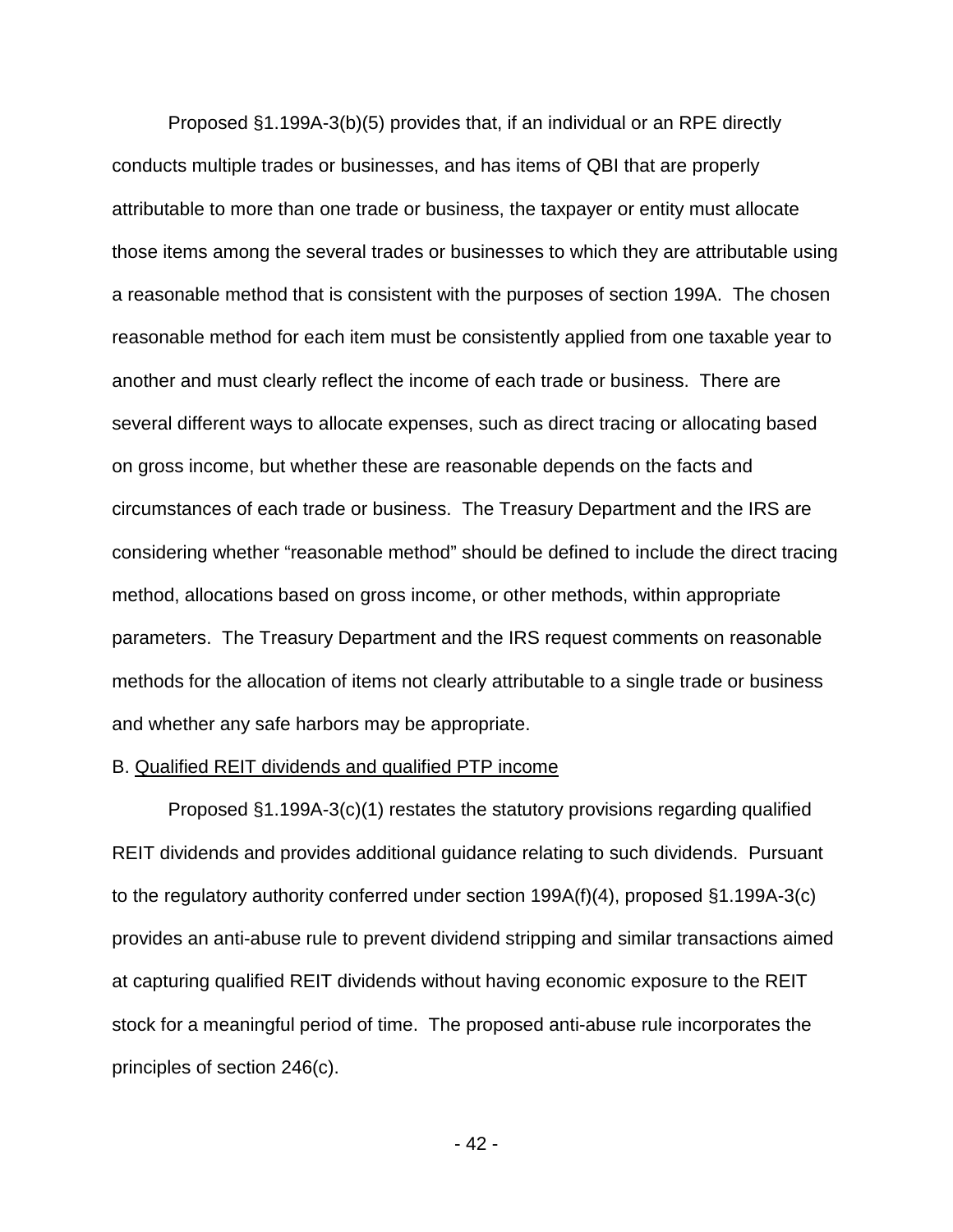Proposed §1.199A-3(c)(2) restates the statutory provisions regarding qualified PTP income and provides additional guidance regarding such income. One commenter questioned whether section 751 income recognized upon the sale of an interest in a PTP must meet the standards for QBI (such as the requirement that the income be effectively connected with a U.S. trade or business) to qualify as qualified PTP income. Section 199A includes special rules exempting qualified PTP income from the W-2 wage and UBIA of qualified property limitations. However, these statutory rules do not exempt qualified PTP income from the other QBI requirements. Accordingly, proposed §1.199A-3(c)(3)(ii) clarifies that the other rules applicable to the determination of QBI apply to the determination of qualified PTP income.

### IV. Proposed §1.199A-4: Aggregation Rules

#### A. Overview

The proposed regulations incorporate the rules under section 162 for determining whether a trade or business exists for purposes of section 199A. A taxpayer can have more than one trade or business for purposes of section 162. See §1.446-1(d)(1). However, in most cases, a trade or business cannot be conducted through more than one entity.

The Treasury Department and the IRS have received comments requesting that the regulations provide that taxpayers be permitted to group or "aggregate" trades or businesses under section 199A using the grouping rules described in §1.469-4 (grouping rules). Section 1.469-4 sets forth the rules for grouping a taxpayer's trade or business activities and rental activities for purposes of applying the passive activity loss and credit limitation rules of section 469. Section 469 uses the term "activities" in

- 43 -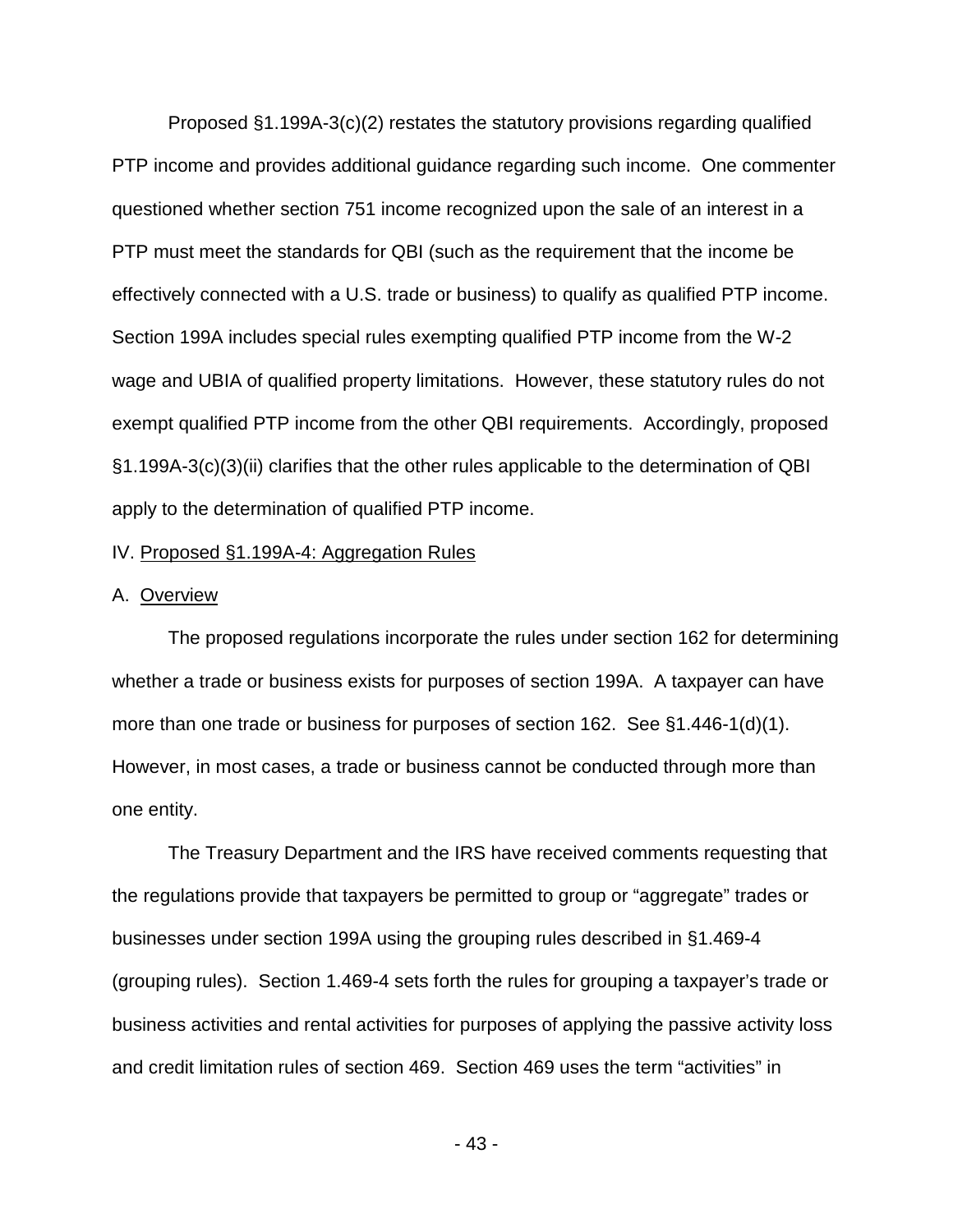determining the application of the limitation rules under section 469. In contrast, section 199A applies to trades or businesses. By focusing on activity, the grouping rules may be both under and over inclusive in determining what activities give rise to a trade or business for section 199A purposes.

Additionally, section 469 is a loss limitation rule used to prevent taxpayers from sheltering passive losses with nonpassive income. The section 199A deduction is not based on the level of a taxpayer's involvement in the trade or business (that is, both active and passive owners of a trade or business may be entitled to a section 199A deduction if they otherwise satisfy the requirements of section 199A and these proposed regulations). Complicating matters further, a taxpayer's section 469 groupings may include specified service trades or businesses, requiring separate rules to segregate the two categories of trades or businesses to calculate the section 199A deduction.

Therefore, the grouping rules under section 469 are not appropriate for determining a trade or business for section 199A purposes. Accordingly, the Treasury Department and the IRS are not adopting the section 469 grouping rules as the means by which taxpayers can aggregate trades or businesses for purposes of applying section 199A.

Although it is not appropriate to apply the grouping rules under section 469 to section 199A, the Treasury Department and the IRS agree with practitioners that some amount of aggregation should be permitted. It is not uncommon for what are commonly thought of as single trades or businesses to be operated across multiple entities. Trades or businesses may be structured this way for various legal, economic, or other

- 44 -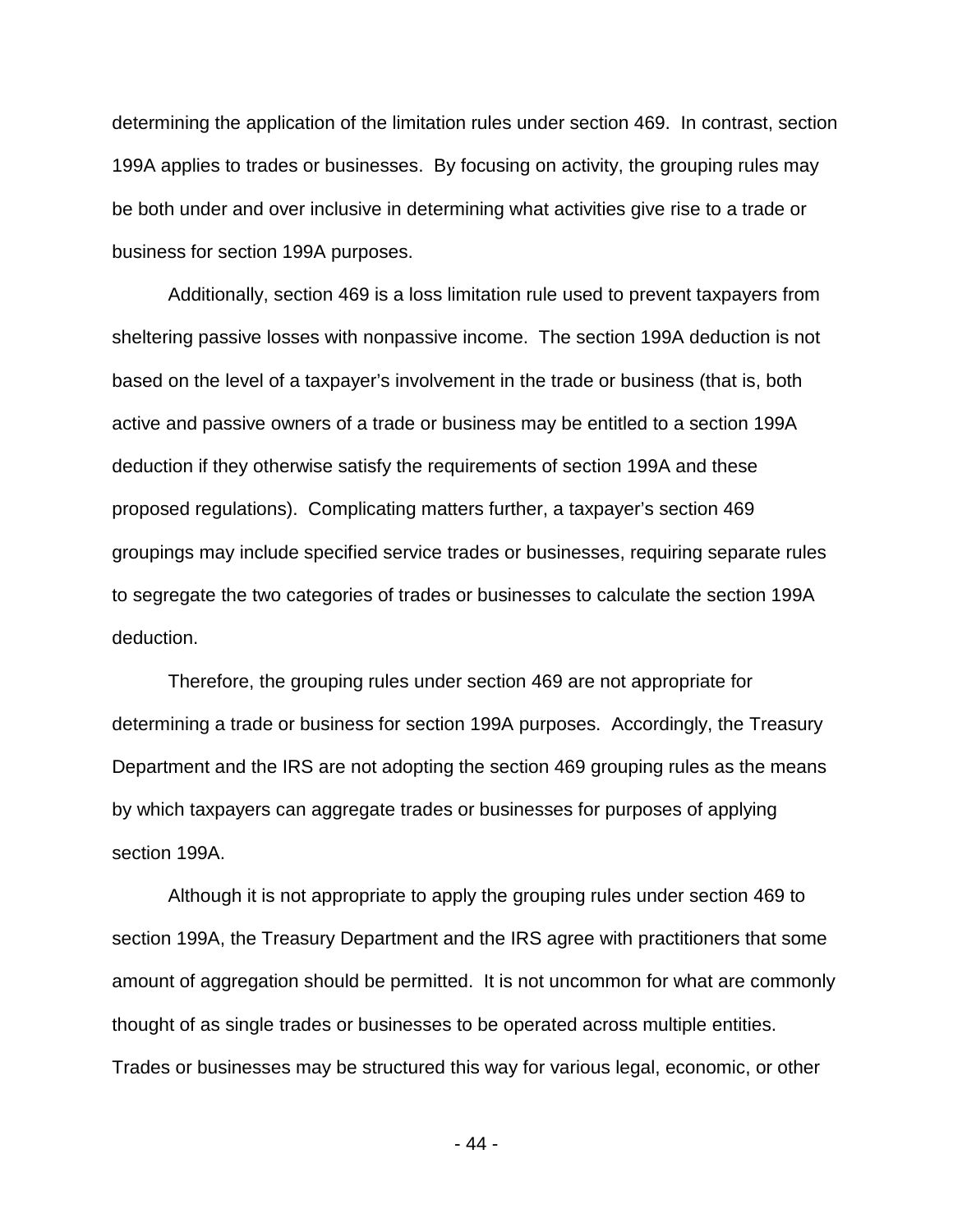non-tax reasons. The fact that businesses are operated across entities raises the question of whether, in defining trade or business for purposes of section 199A, section 162 trades or businesses should be permitted or required to be aggregated or disaggregated, and if so, whether such aggregation or disaggregation should occur at the entity level or the individual level. Allowing taxpayers to aggregate trades or businesses offers taxpayers a means of combining their trades or businesses for purposes of applying the W-2 wage and UBIA of qualified property limitations and potentially maximizing the deduction under section 199A. If such aggregation is not permitted, taxpayers could be forced to incur costs to restructure solely for tax purposes. In addition, business and non-tax law requirements may not permit many taxpayers to restructure their operations. Therefore, proposed §1.199A-4 permits the aggregation of separate trades or businesses, provided certain requirements are satisfied.

The Treasury Department and the IRS are aware that many commenters were concerned with having multiple regimes for grouping (that is, under sections 199A, 1411, and 469). Accordingly, comments are requested on the aggregation method described in proposed §1.199A-4, including whether this would be an appropriate grouping method for purposes of sections 469 and 1411, in addition to section 199A.

### B. Aggregation rules

Under proposed §1.199A-4, aggregation is permitted but is not required. However, an individual may aggregate trades or businesses only if the individual can demonstrate that the requirements in proposed §1.199A-4(b)(1) are satisfied. First,

- 45 -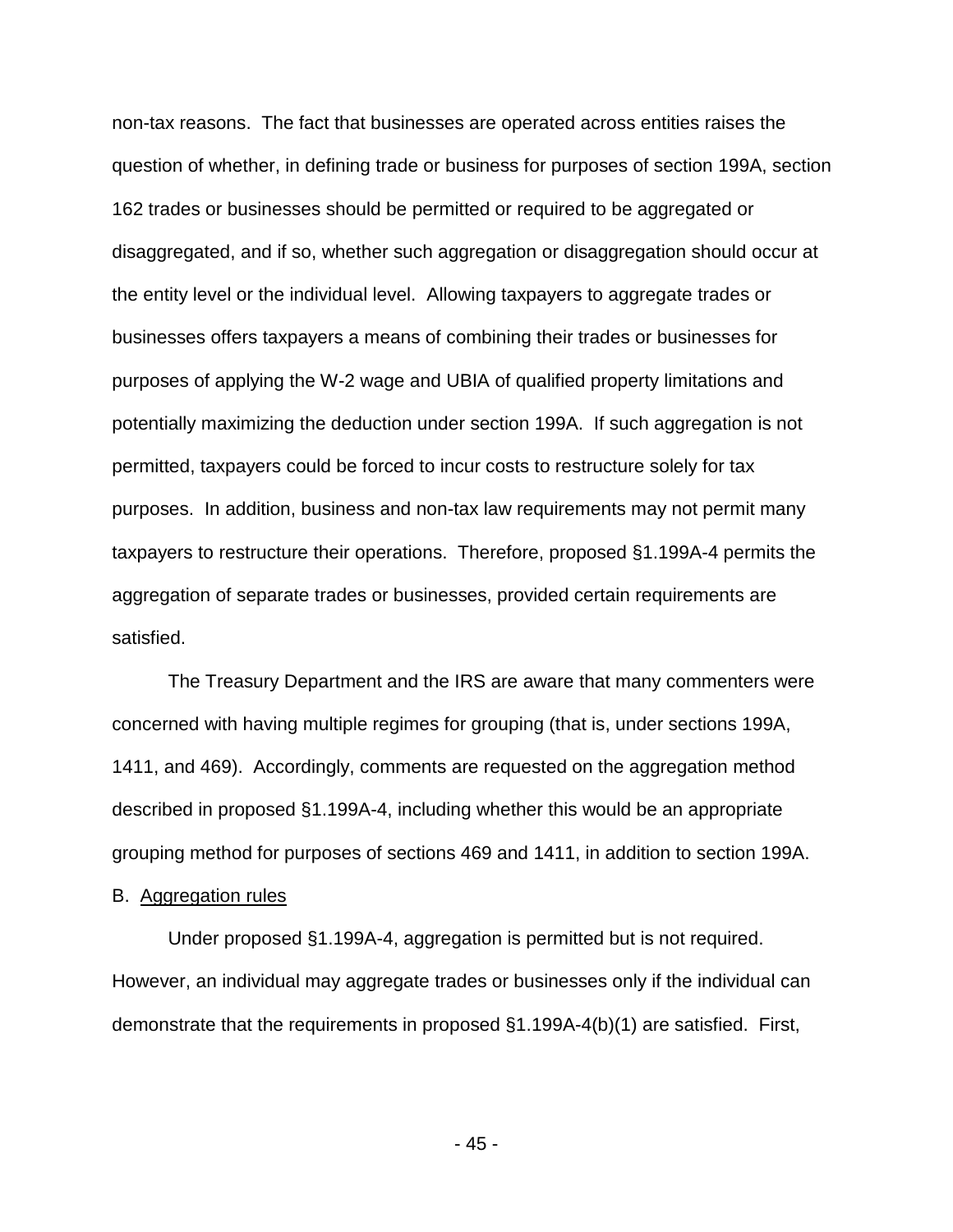consistent with other provisions in the proposed regulations, each trade or business must itself be a trade or business as defined in §1.199A-1(b)(13).

 Second, the same person, or group of persons, must directly or indirectly, own a majority interest in each of the businesses to be aggregated for the majority of the taxable year in which the items attributable to each trade or business are included in income. All of the items attributable to the trades or businesses must be reported on returns with the same taxable year (not including short years). Proposed §1.199A-4(b)(3) provides rules allowing for family attribution. Because the proposed rules look to a group of persons, non-majority owners may benefit from the common ownership and are permitted to aggregate. The Treasury Department and the IRS considered certain reporting requirements in which the majority owner or group of owners would be required to provide information about all of the other pass-through entities in which they held a majority interest. Due to the complexity and potential burden on taxpayers of such an approach, proposed §1.199A-4 does not provide such a reporting requirement. The Treasury Department and the IRS request comments on whether a reporting or other information sharing requirement should be required.

Third, none of the aggregated trades or businesses can be an SSTB. Proposed §1.199A-5 addresses SSTBs and trades or businesses with SSTB income.

Fourth, individuals and trusts must establish that the trades or businesses meet at least two of three factors, which demonstrate that the businesses are in fact part of a larger, integrated trade or business. These factors include: (1) the businesses provide products and services that are the same (for example, a restaurant and a food truck) or they provide products and services that are customarily provided together (for example,

- 46 -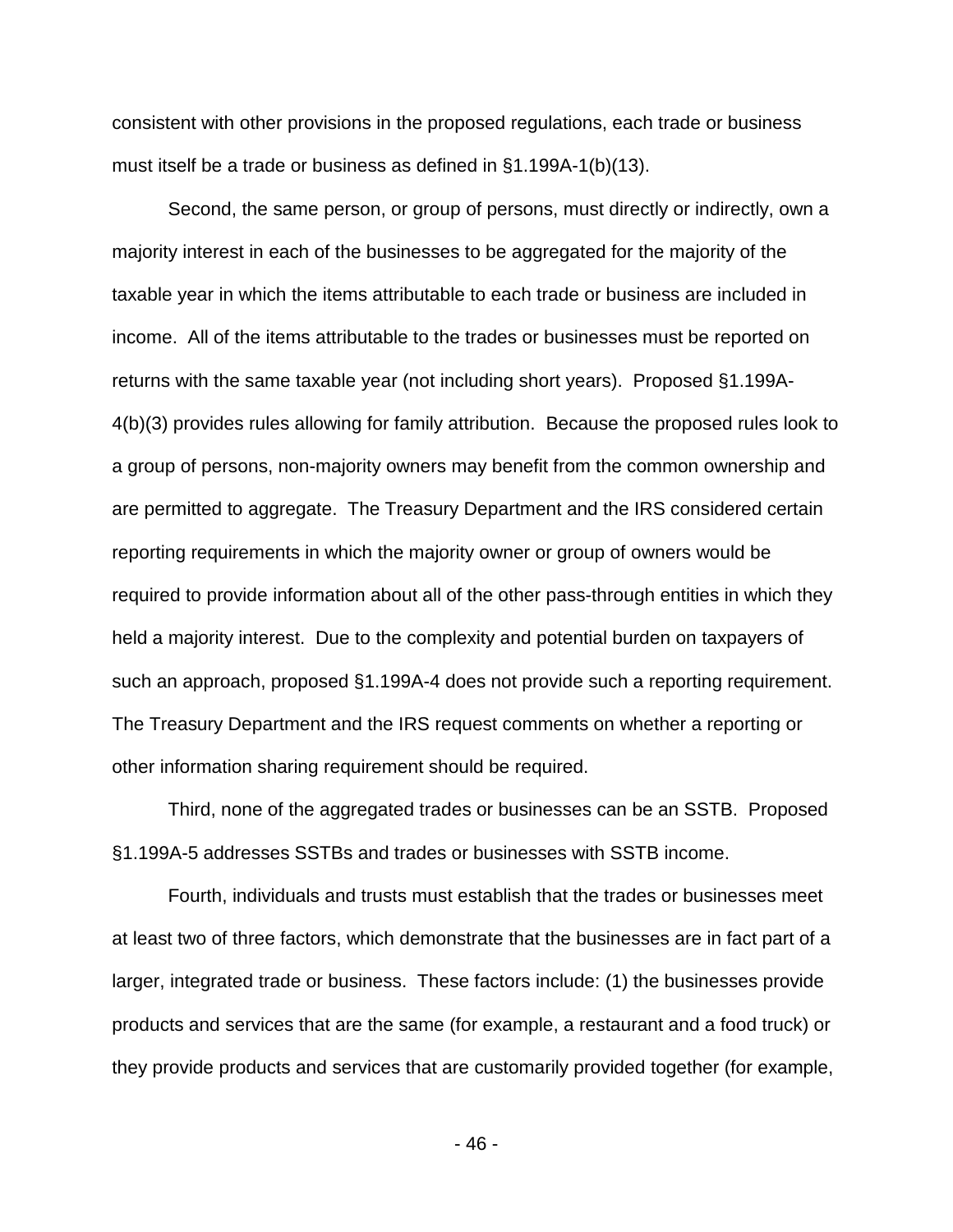a gas station and a car wash); (2) the businesses share facilities or share significant centralized business elements (for example, common personnel, accounting, legal, manufacturing, purchasing, human resources, or information technology resources); or (3) the businesses are operated in coordination with, or reliance on, other businesses in the aggregated group (for example, supply chain interdependencies).

# C. Individuals

An individual is permitted to aggregate trades or businesses operated directly and trades or businesses operated through RPEs. Individual owners of the same RPEs are not required to aggregate in the same manner.

An individual directly engaged in a trade or business must compute QBI, W-2 wages, and UBIA of qualified property for each trade or business before applying the aggregation rules. If an individual has aggregated two or more trades or businesses, then the combined QBI, W-2 wages, and UBIA of qualified property for all aggregated trades or businesses is used for purposes of applying the W-2 wage and UBIA of qualified property limitations described in proposed §1.199A-1(d)(2)(iv).

# D. RPEs

RPEs must compute QBI, W-2 wages, and UBIA of qualified property for each trade or business. An RPE must provide its owners with information regarding QBI, W-2 wages, and UBIA of qualified property attributable to its trades or businesses.

The Treasury Department and the IRS considered permitting aggregation by an RPE in a tiered structure. The Treasury Department and the IRS considered several approaches to tiered structures, including permitting only the operating entity to aggregate the trades or businesses or permitting each tier to add to the aggregated

- 47 -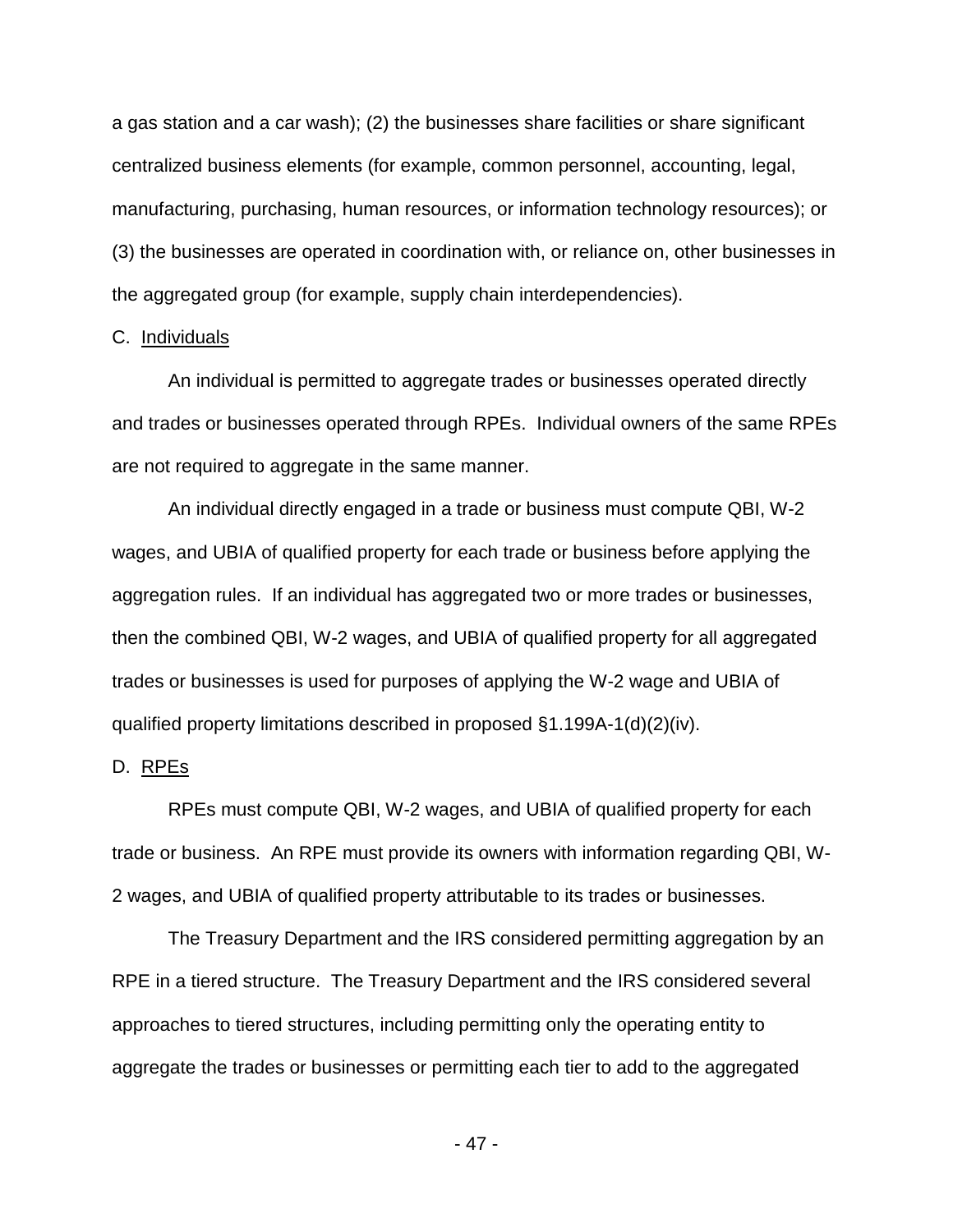trade or business from a lower-tier, provided that the combined aggregated trade or business otherwise satisfied the requirements of proposed §1.199A-4(b)(1) had the businesses all been owned by the lower-tier entity. The Treasury Department and the IRS are concerned that the reporting requirements needed for either of these rules would be overly complex for both taxpayers and the IRS to administer. In addition, because the section 199A deduction is in all cases taken at the individual level, it should not be detrimental, and in fact may provide flexibility to taxpayers, to provide for aggregation at only one level. The Treasury Department and the IRS request comments on the proposed approach to tiered structures and the reporting necessary to allow an individual to demonstrate to which trades or businesses his or her QBI, W-2 wages, and UBIA of qualified property are attributable for purposes of calculating his or her section 199A deduction.

### E. Reporting and consistency

Proposed §1.199A-4(c)(1) requires that once multiple trades or businesses are aggregated into a single aggregated trade or business, individuals must consistently report the aggregated group in subsequent tax years. Proposed §1.199A-4(c)(1) provides rules for situations in which the aggregation rules are no longer met as well as rules for when a newly created or acquired trade or business can be added to an existing aggregated group.

Proposed §1.199A-4(c)(2)(i) provides reporting and disclosure requirements for individuals that choose to aggregate, including identifying information about each trade or business that constitutes a part of the aggregated trade or business. Proposed §1.199A-4(c)(2)(ii) allows the Commissioner to disaggregate trades or businesses if an

- 48 -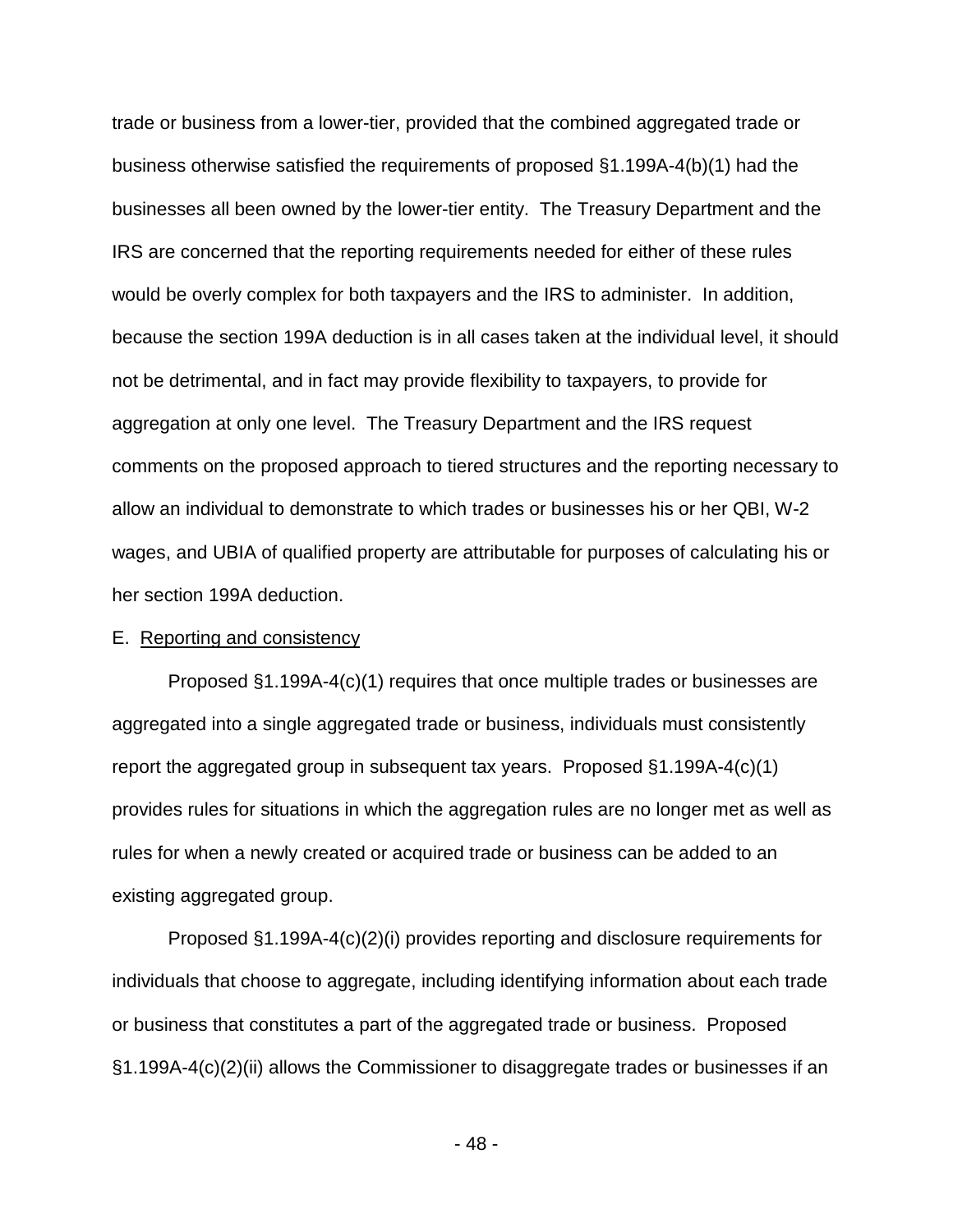individual fails to make the required aggregation disclosure. The Treasury Department and the IRS request comments as to whether it is administrable to create a standard under which trades or businesses will be disaggregated by the Commissioner and what that standard might be.

# V. Proposed §1.199A-5: Specified Service Trade or Business and the Trade or Business of Performing Services as an Employee

Section 199A(c)(1) provides that only items attributable to a qualified trade or business are taken into account in determining the section 199A deduction for QBI. Section 199A(d)(1) provides that a "qualified trade or business" means any trade or business other than (A) an SSTB, or (B) the trade or business of performing services as an employee.

# A. SSTB

This part V.A. explains the provisions under proposed §1.199A-5 relating to SSTBs. First, the effect of classification as an SSTB is discussed. Second, the exceptions for taxpayers below the threshold amount and a de minimis exception are described. Third, guidance is provided on the meaning of the activities listed in the definition of SSTB. Fourth, the rules for determining whether a trade or business is treated as part of an SSTB are described. Finally, rules regarding classification as an employee for purposes of section 199A are discussed.

# 1. Effect of being an SSTB

# a. General rule

Consistent with section 199A, proposed §1.199A-5(a)(2) provides that, unless an exception applies, if a trade or business is an SSTB, none of its items are to be taken into account for purposes of determining a taxpayer's QBI. In the case of an SSTB

- 49 -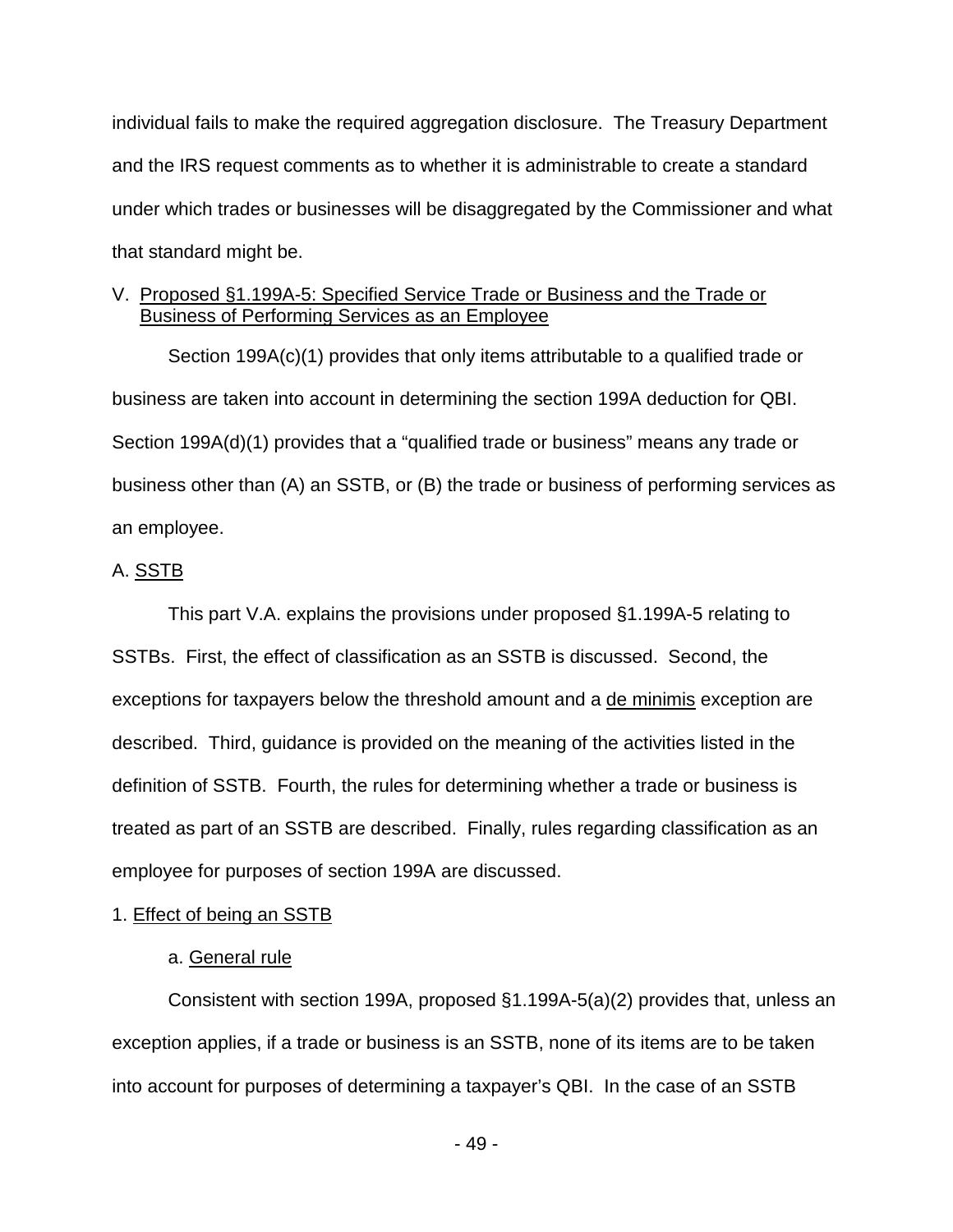conducted by an entity, such as a partnership or an S corporation, if it is determined that the trade or business is an SSTB, none of the income from that trade or business flowing to an owner of the entity is QBI, regardless of whether the owner participates in the specified service activity. Therefore, a direct or indirect owner of a trade or business engaged in an SSTB is treated as engaged in the SSTB for purposes of section 199A regardless of whether the owner is passive or participated in the SSTB. Similarly, none of the W-2 wages or UBIA of qualified property will be taken into account for purposes of section 199A. For example, because the field of athletics is an SSTB, if a partnership owns a professional sports team, the partners' distributive shares of income from the partnership's athletics trade or business is not QBI, regardless of whether the partners participate in the partnership's trade or business. Proposed §1.199A-5 contains further examples illustrating the operation of this rule.

## b. Exceptions to the general rule

Under section 199A(d)(3), individuals with taxable income below the threshold amount are not subject to a restriction with respect to SSTBs. Therefore, if an individual or trust has taxable income below the threshold amount, the individual or trust is eligible to receive the deduction under section 199A notwithstanding that a trade or business is an SSTB. As described in part I.C of this Explanation of Provisions, the exclusion of QBI, W-2 wages, and UBIA of qualified property from the computation of the section 199A deduction is subject to a phase-in for individuals with taxable income within the phase-in range. The application of this phase-in is determined at the individual, trust, or estate level, which may not be where the trade or business is operated. Therefore, if a partnership or an S corporation operates an SSTB, the application of the threshold does

- 50 -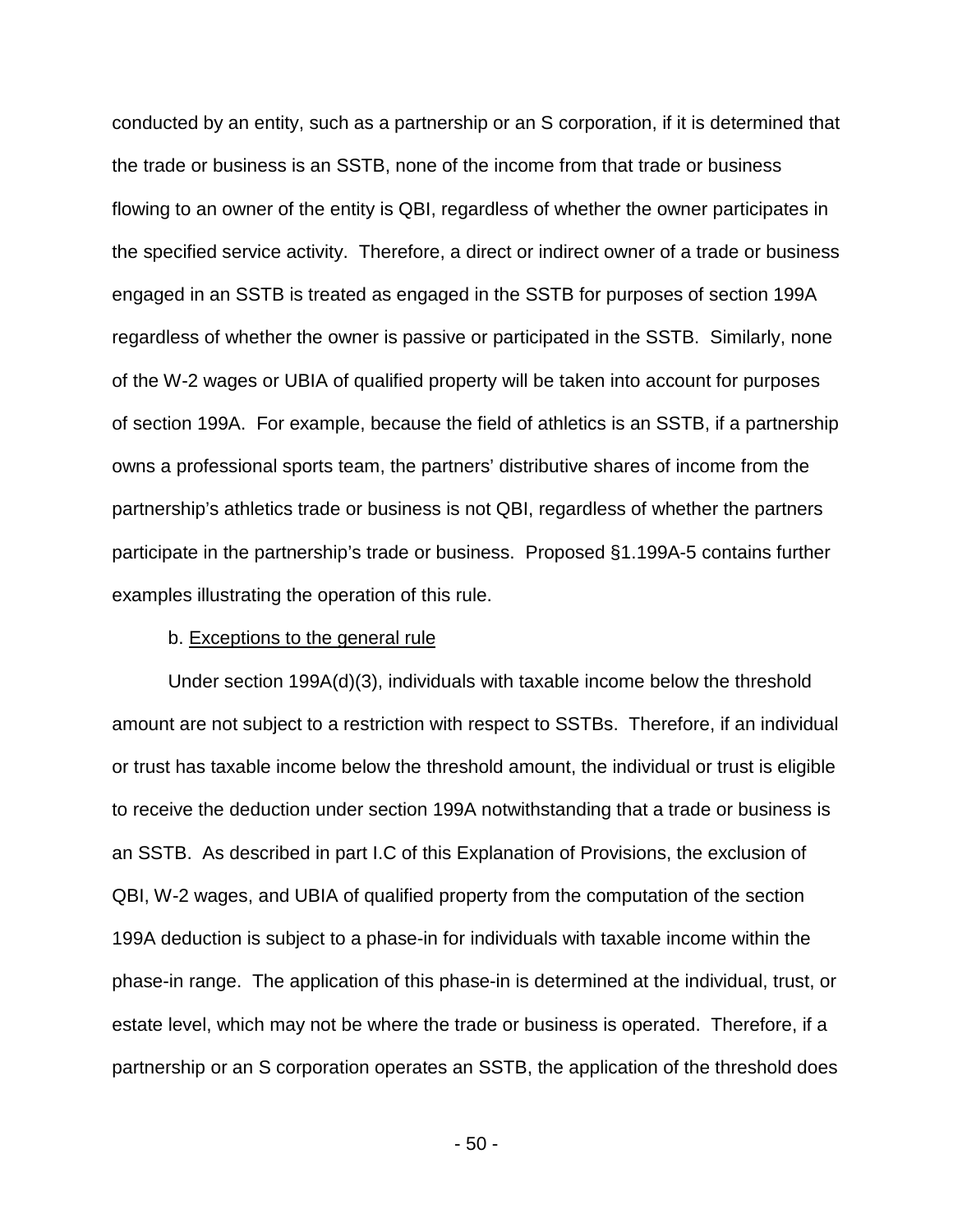not depend on the partnership or S corporation's taxable income but rather, the taxable income of the individual partner or shareholder claiming the section 199A deduction. For example, if the partnership's taxable income is less than the threshold amount, but each of the partnership's individual partners have income that exceeds the threshold amount plus \$50,000 (\$100,000 in the case of a joint return) then none of the partners may claim a section 199A deduction with respect to any income from the partnership's SSTB.

An RPE conducting an SSTB may not know whether the taxable income of any of its equity owners is below the threshold amount. However, the RPE is best positioned to make the determination as to whether its trade or business is an SSTB. Therefore, reporting rules under proposed §1.199A-6(b)(3)(B) requires each RPE to determine whether it conducts an SSTB and disclose that information to its partners, shareholders, or owners. With respect to each trade or business, once it is determined that a trade or business is an SSTB, it remains an SSTB and cannot be aggregated with other trades or business. In the case of a trade or business conducted by an individual, such as a sole proprietorship, disregarded entity, or grantor trust, the determination of whether the business is an SSTB is made by the individual.

Section 199A defines an SSTB to include any trade or business that "involves the performance of services in" a specified service activity. Although the statute, read literally, does not suggest that a certain quantum of specified service activity is necessary to find an SSTB, the Treasury Department and the IRS believe that requiring all taxpayers to evaluate and quantify any amount of specified service activity would create administrative complexity and undue burdens for both taxpayers and the IRS.

- 51 -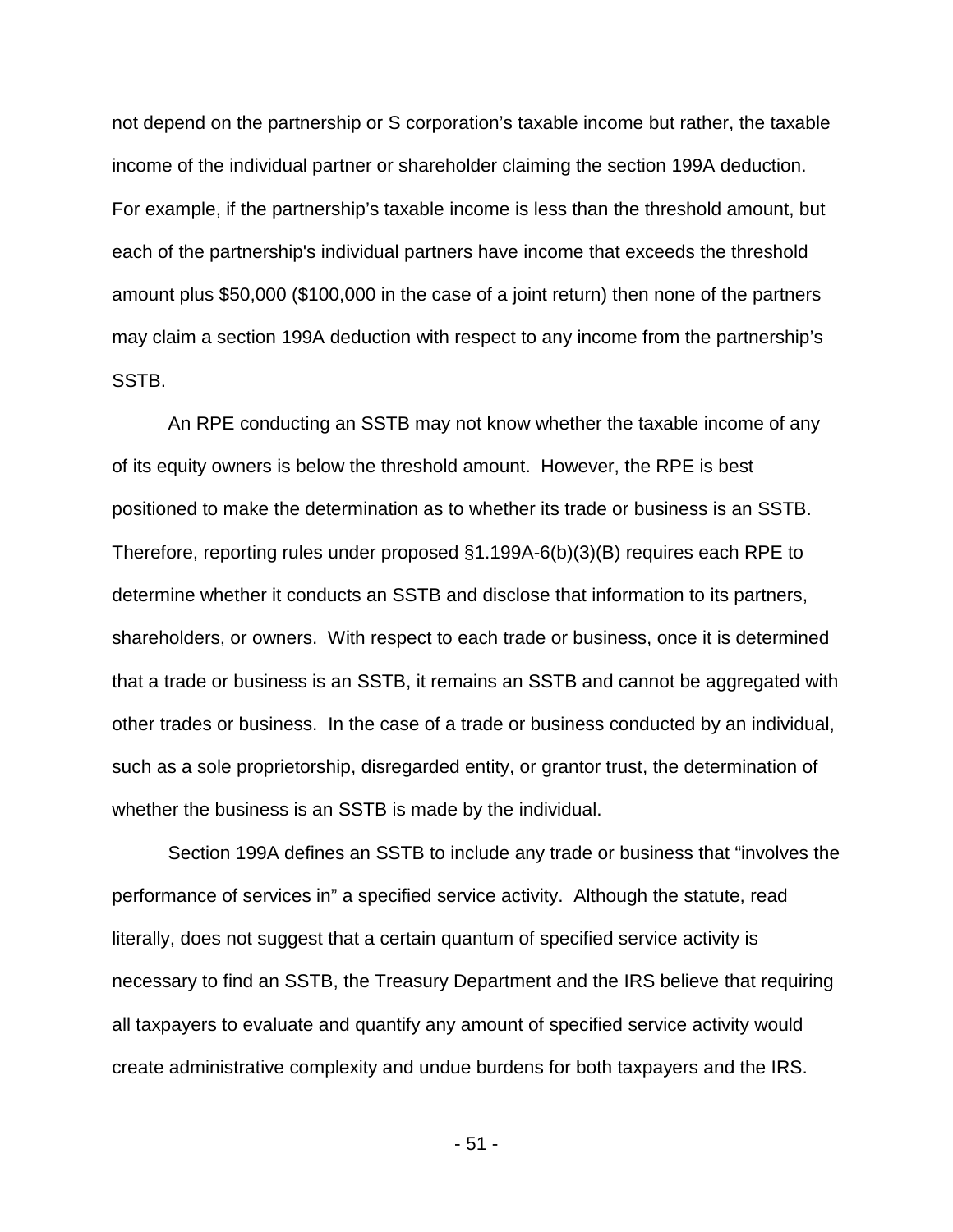Therefore, analogous to the regulations under section 448, it is appropriate to provide a *de minimis* rule, under which a trade or business will not be considered to be an SSTB merely because it provides a small amount of services in a specified service activity.

Accordingly, proposed §1.199A-5(c)(1) provides that a trade or business (determined before the application of the aggregation rules in proposed §1.199A-4) is not an SSTB if the trade or business has gross receipts of \$25 million or less (in a taxable year) and less than 10 percent of the gross receipts of the trade or business is attributable to the performance of services in an SSTB. For trades or business with gross receipts greater than \$25 million (in a taxable year), a trade or business is not an SSTB if less than 5 percent of the gross receipts of the trade or business are attributable to the performance of services in an SSTB.

### 2. Definition of specified service trade or business

The definition of an SSTB set forth in section 199A incorporates, with modifications, the text of section 1202(e)(3)(A). The text of section 1202(e)(3)(A) substantially tracks the definition of "qualified personal service corporation" under section 448. Therefore, consistent with ordinary rules of statutory construction, the guidance in proposed §1.199A-5(b) is informed by existing interpretations and guidance under both sections 1202 and 448 when relevant. However, existing guidance under those sections is sparse and the scope and purpose of those sections and section 199A are different. The Treasury Department and the IRS also note that, unlike sections 1202(e)(3)(A) and 448, the purpose of section 199A is to provide a deduction based on the character of the taxpayer's trade or business. Distinct guidance for section 199A is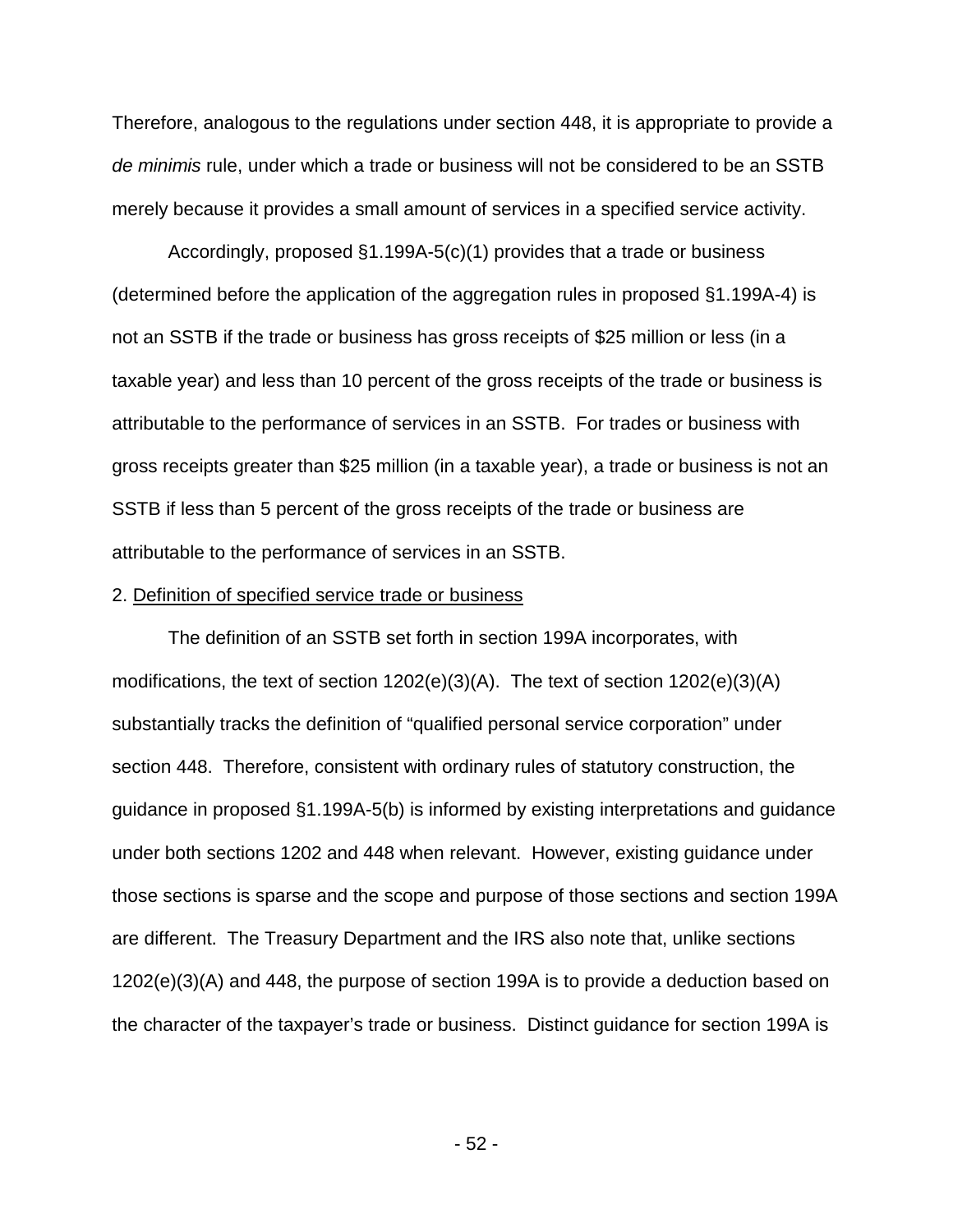warranted. Therefore, the guidance in proposed §1.199A-5(b) applies only to section 199A, not sections 1202 and 448.

# a. Guidance on the meaning of the listed activities

Section 199A(d)(2)(A) provides that an SSTB is any trade or business described in section 1202(e)(3)(A) (applied without regard to the words "engineering [and] architecture") or that would be so described if the term "employees or owners" were substituted for "employees" therein. Section 199A(d)(2)(B) provides that an SSTB is any trade or business that involves the performance of services that consist of investing and investment management, trading, or dealing in securities (as defined in section 475(c)(2)), partnership interests, or commodities (as defined in section 475(e)(2)).

Section 1202 provides an exclusion from gross income for some or all of the gain on the sale of certain qualified small business stock. Section 1202 generally requires that, for stock to be qualified small business stock, the corporation must be engaged in a qualified trade or business. Section 1202(e)(3) provides that, for purposes of section 1201(e), the term "qualified trade or business" means any trade or business other than--

(A) any trade or business involving the performance of services in the fields of health, law, engineering, architecture, accounting, actuarial science, performing arts, consulting, athletics, financial services, brokerage services, or any trade or business where the principal asset of such trade or business is the reputation or skill of 1 or more of its employees,

(B) any banking, insurance, financing, leasing, investing, or similar business,

(C) any farming business (including the business of raising or harvesting trees),

(D) any business involving the production or extraction of products of a character with respect to which a deduction is allowable under section 613 or 613A, and

(E) any business of operating a hotel, motel, restaurant, or similar business.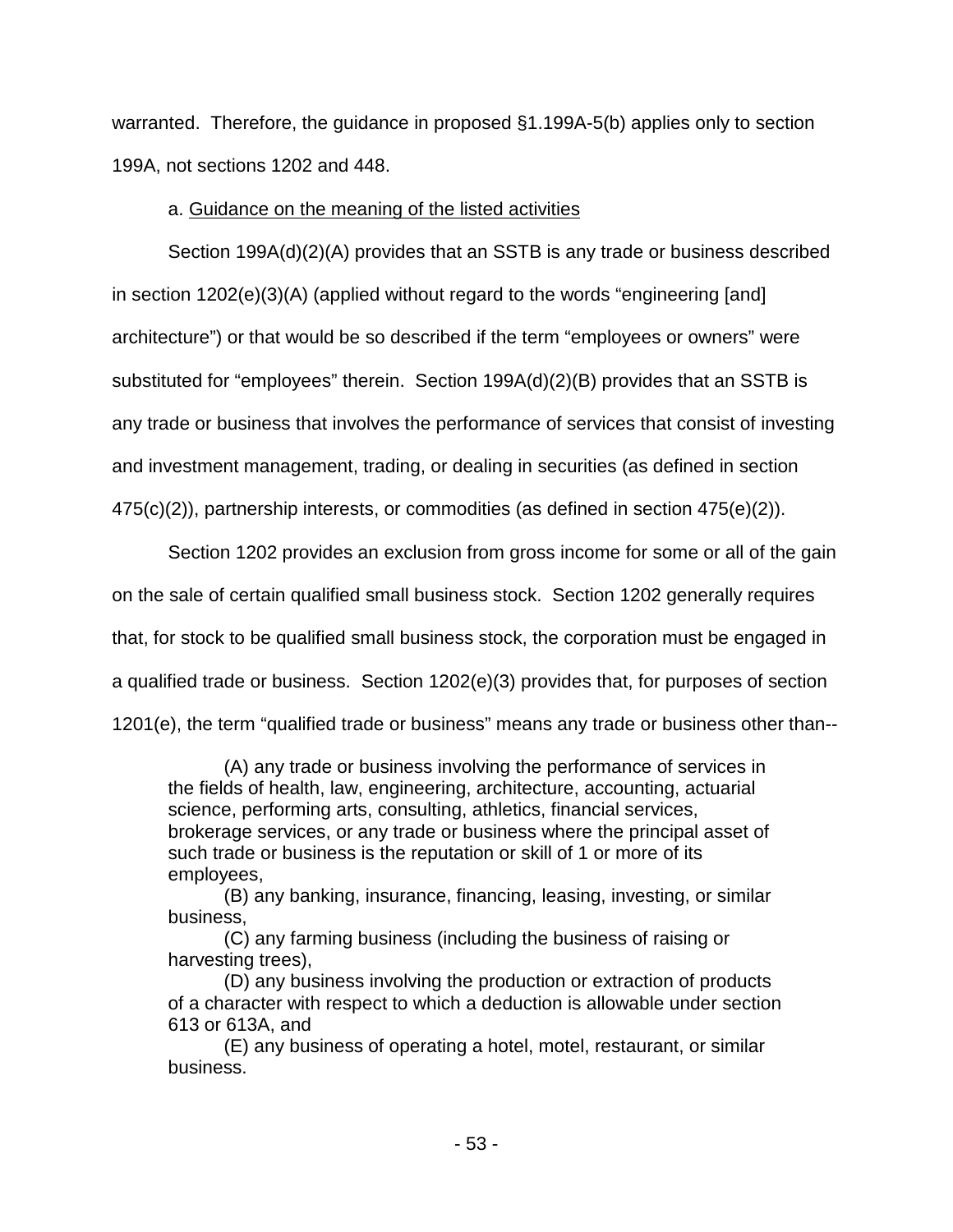Thus, after application of the modifications described in section  $199A(d)(2)(A)$ , the definition of an SSTB for purposes of section 199A is (1) any trade or business involving the performance of services in the fields of health, law, accounting, actuarial science, performing arts, consulting, athletics, financial services, brokerage services, or any trade or business where the principal asset of such trade or business is the reputation or skill of one or more of its employees or owners, and (2) any trade or business that involves the performance of services that consist of investing and investment management, trading, or dealing in securities (as defined in section 475(c)(2)), partnership interests, or commodities (as defined in section 475(e)(2)).

The Treasury Department and the IRS have received comments requesting guidance on the meaning and scope of the various trades or businesses described in the preceding paragraph. The Treasury Department and the IRS agree with commenters that guidance with respect to these trades or businesses is necessary for several reasons. Most importantly, section 199A is a new Code provision intended to benefit a wide range of businesses, and taxpayers need certainty in determining whether their trade or business generates income that is eligible for the section 199A deduction. As previously discussed, given the differing scope, objectives, and, in some respects, language of sections 199A, 448, and 1202, the guidance under sections 1202(e)(3)(A) and 448(d)(2) is not an appropriate substitute for clear and distinct guidance governing what constitutes an SSTB under section 199A. In particular, some SSTBs are listed in section 1202(e)(3)(A), but not listed in section 448(d)(2), such as athletics, financial services, brokerage services, and any trade or business where the principal asset of such trade or business is the reputation or skill of one or more of its

- 54 -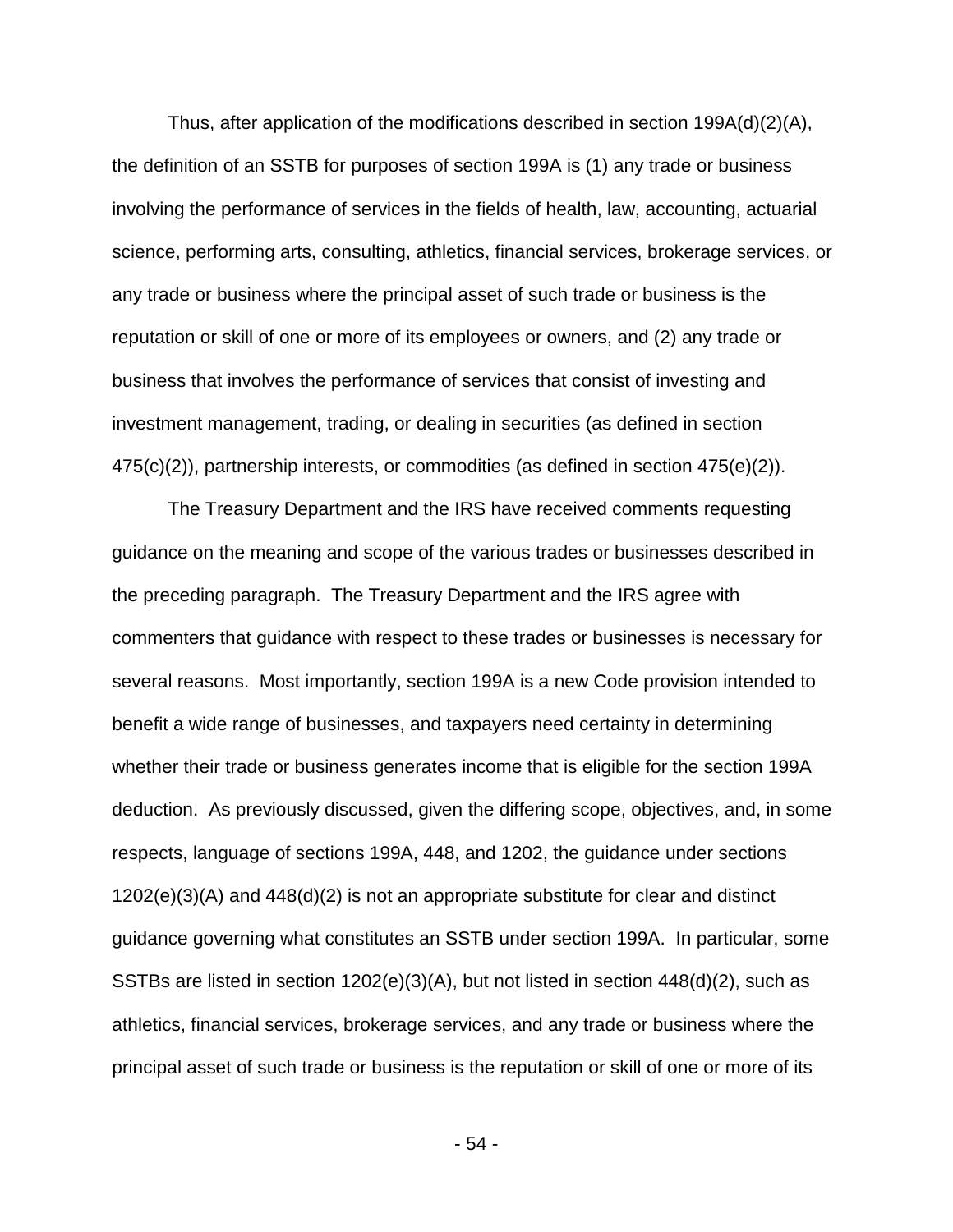employees or owners. In addition, some activities are mentioned only in 199A, such as investment management, trading, and dealing. As described in the remainder of this part V.A.2., proposed §1.199A-5(b) provides guidance on the definition of an SSTB based on the plain meaning of the statute, past interpretations of substantially similar language in other Code provisions, and other indicia of legislative intent.

### i. SSTBs listed in section 199A(d)(2)(A)

The definition of an SSTB under section 199A is substantially similar to the list of service trades or businesses provided in section  $448(d)(2)(A)$  and  $§1.448-1T(e)(4)(i)$ , as the legislative history notes. See Joint Explanatory Statement of the Committee of Conference, footnotes 44-46. Section 448 prohibits certain taxpayers from computing taxable income under the cash receipts and disbursements method of accounting. Under section 448, qualified personal service corporations generally are not subject to the prohibition from using the cash method. Section 448(d)(2) defines the term qualified personal service corporation to include certain employee-owned corporations, substantially all of the activities of which involve the performance of services in the fields of health, law, engineering, architecture, accounting, actuarial science, performing arts, or consulting. The regulations under section  $448(d)(2)$ , found in §1.448-1T(e)(4)(i), provide additional guidance on several of the terms, including health, performing arts, and consulting. In addition, there have been several court opinions, technical advice memoranda, and private letter rulings interpreting the various fields listed in section 448(d)(2) and §1.448-1T(e)(4)(i).

In general, the guidance under section 448(d)(2) emphasizes the direct provision of services by the employees of a trade or business, rather than the application of

- 55 -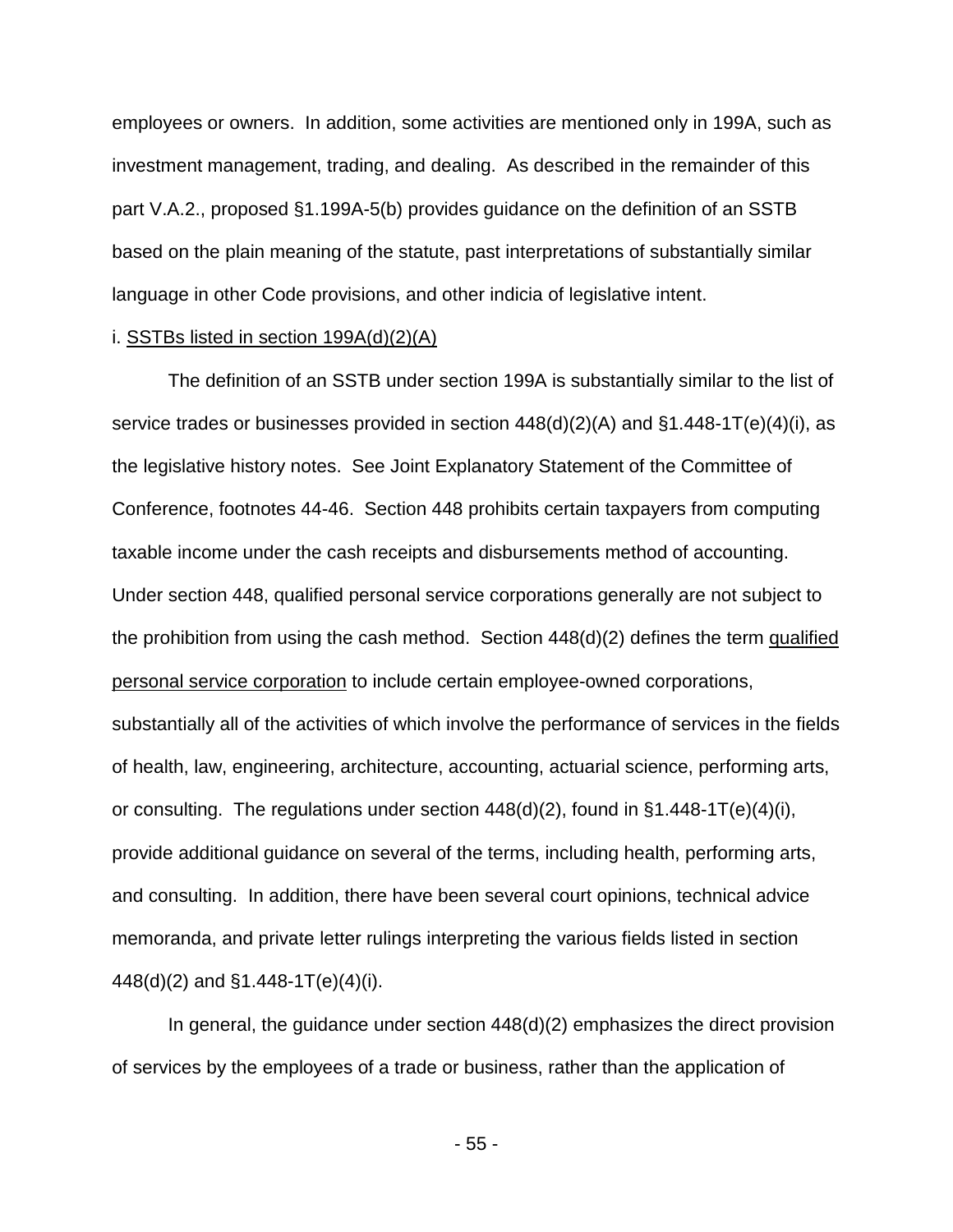capital. Commenters have suggested that the regulations under section 448 serve as a reasonable starting point for defining an SSTB for purposes of section 199A. However, commenters also noted that the objectives and included categories of trades or businesses within section 448 and section 199A are different. Consistent with ordinary rules of statutory construction and the legislative history of section 199A, proposed §1.199A-5(b) draws upon the existing guidance under section 448(d)(2) when appropriate for purposes of section 199A. Proposed §1.199A-5(b) generally follows the guidance issued under section 448(d)(2) with some modifications. In certain instances, the principles of section 448(d)(2) provide useful analogies in defining the particular fields listed in section 1202(e)(3)(A) (as modified by section 199A(d)(2)(A)) for purposes of section 199A.

In addition, section 1202(e)(3)(A) also includes "any trade or business where the principal asset of such trade or business is the reputation of skill of 1 or more of its employees." Section 199A(d)(2)(A) modifies this clause by adding the words "or owners" to the end, to read as follows: "any trade or business where the principal asset of such trade or business is the reputation or skill of 1 or more of its employees or owners." The meaning of this clause is best determined by examining the language of section 1202(e)(3)(A) in light of the purpose of section 199A.

Case law under section 448 provides that whether a service is performed in a qualifying field under section 448(d)(2) is to be decided by examining all relevant indicia and is not controlled by state licensing laws. See Rainbow Tax Serv., Inc. v. Commissioner, 128 T.C. 42 (2007); Kraatz & Craig Surveying Inc., v. Commissioner, 134 T.C. 167 (2010). This approach also is appropriate for section 199A purposes.

- 56 -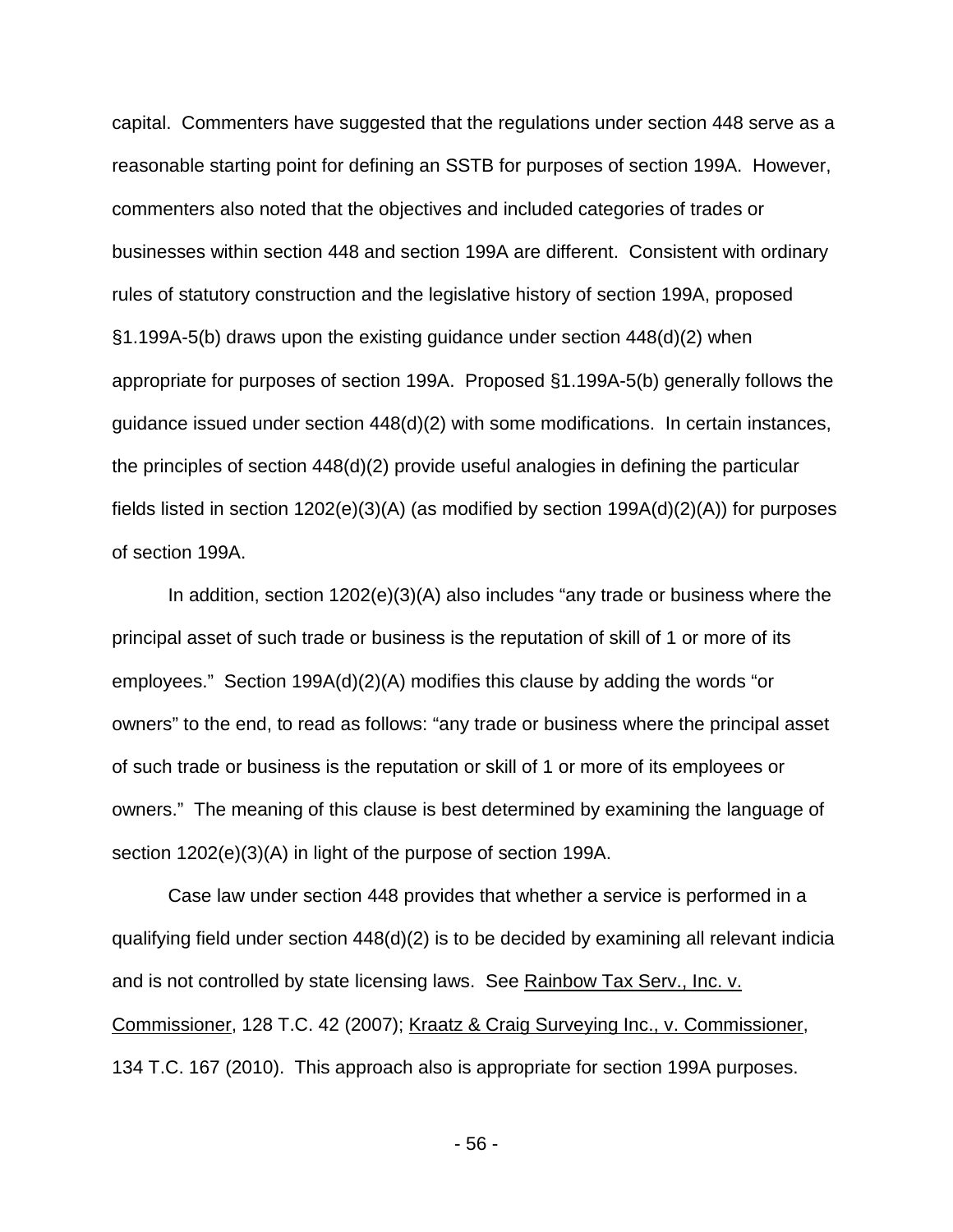Additionally, states can widely vary in what they require in terms of licensure or certification. The Treasury Department and the IRS believe that the Federal tax law should not treat similarly situated taxpayers differently based on a particular state's decision that for consumer protection purposes or otherwise a particular business type requires a license or certification. Thus, proposed §1.199A-5(b) does not adopt a bright-line licensing rule for purposes of determining whether a trade or business is within a certain field for purposes of section 199A.

## a. Health

Proposed §1.199A-5(b)(2)(ii) is informed by the definition of "health" under section 448 and provides that the term "performance of services in the field of health" means the provision of medical services by physicians, pharmacists, nurses, dentists, veterinarians, physical therapists, psychologists, and other similar healthcare professionals who provide medical services directly to a patient. The performance of services in the field of health does not include the provision of services not directly related to a medical field, even though the services may purportedly relate to the health of the service recipient. For example, the performance of services in the field of health does not include the operation of health clubs or health spas that provide physical exercise or conditioning to their customers, payment processing, or research, testing, and manufacture and/or sales of pharmaceuticals or medical devices.

# b. Law

Proposed §1.199A-5(b)(2)(iii) is based on the ordinary meaning of "services in the field of law" and provides that the term "performance of services in the field of law" means the provision of services by lawyers, paralegals, legal arbitrators, mediators, and

- 57 -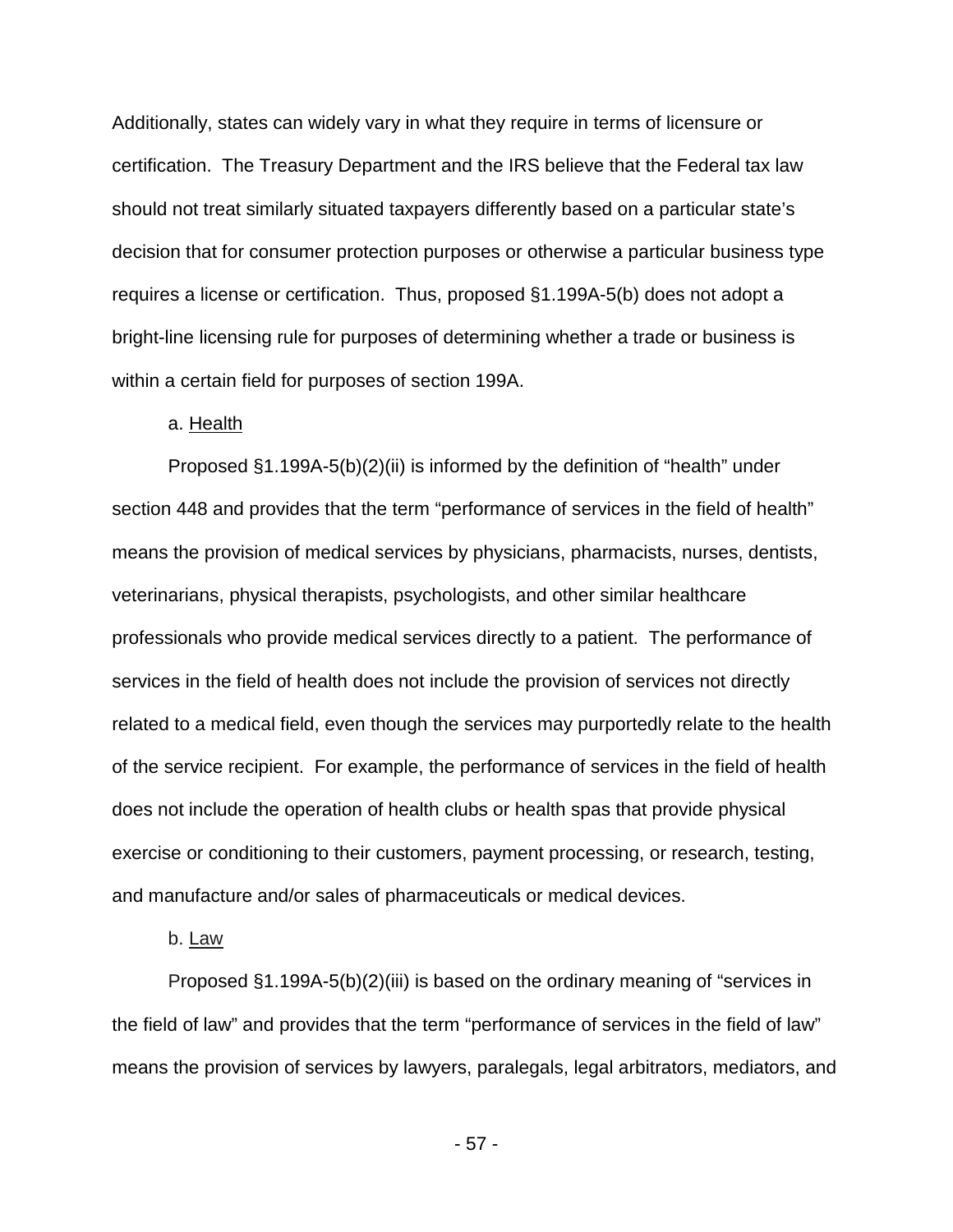similar professionals in their capacity as such. The performance of services in the field of law does not include the provision of services that do not require skills unique to the field of law, for example, the provision of services in the field of law does not include the provision of services by printers, delivery services, or stenography services.

### c. Accounting

Proposed §1.199A-5(b)(2)(iv) is based on the ordinary meaning of "accounting" and provides that the term "performance of services in the field of accounting" means the provision of services by accountants, enrolled agents, return preparers, financial auditors, and similar professionals in their capacity as such. Provision of services in the field of accounting is not limited to services requiring state licensure as a certified public accountant (CPA). The aim of proposed §1.199A-5(b)(2)(iv) is to capture the common understanding of accounting, which includes tax return and bookkeeping services, even though the provision of such services may not require the same education, training, or mastery of accounting principles as a CPA. The field of accounting does not include payment processing and billing analysis.

### d. Actuarial science

Proposed §1.199A-5(b)(2)(v) is based on the ordinary meaning "actuarial science" and provides that the term "performance of services in the field of actuarial science" means the provision of services by actuaries and similar professionals in their capacity as such. Accordingly, the field of actuarial science does not include the provision of services by analysts, economists, mathematicians, and statisticians not engaged in analyzing or assessing the financial costs of risk or uncertainty of events.

#### e. Performing arts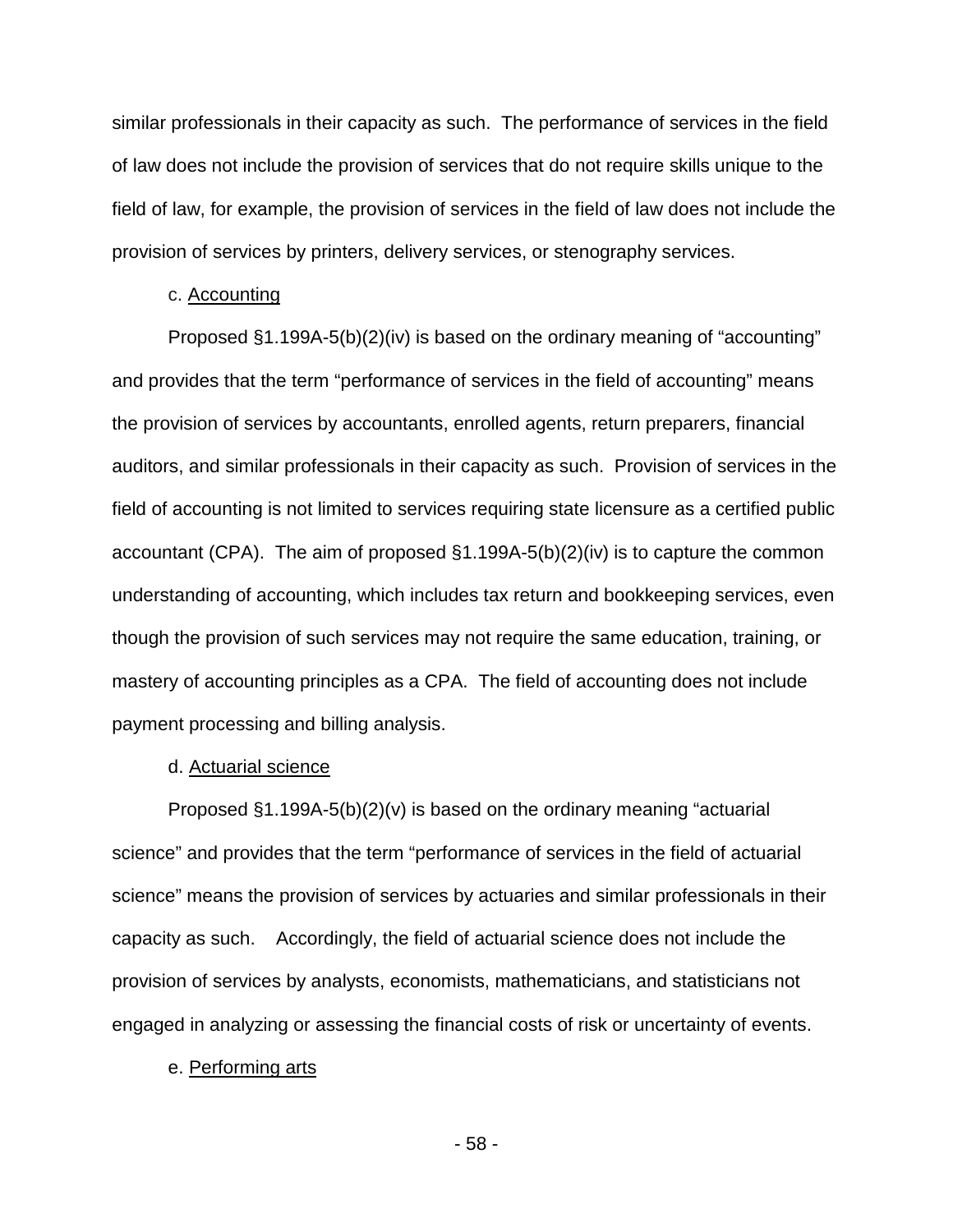Proposed §1.199A-5(b)(2)(vi) is informed by the definition of "performing arts" under section 448 and provides that the term "performance of services in the field of the performing arts" means the performance of services by individuals who participate in the creation of performing arts, such as actors, singers, musicians, entertainers, directors, and similar professionals performing services in their capacity as such. The performance of services in the field of performing arts does not include the provision of services that do not require skills unique to the creation of performing arts, such as the maintenance and operation of equipment or facilities for use in the performing arts. Similarly, the performance of services in the field of the performing arts does not include the provision of services by persons who broadcast or otherwise disseminate video or audio of performing arts to the public.

### f. Consulting

Proposed §1.199A-5(b)(2)(vii) is informed by the definition of "consulting" under section 448 and provides that the term "performance of services in the field of consulting" means the provision of professional advice and counsel to clients to assist the client in achieving goals and solving problems. Consulting includes providing advice and counsel regarding advocacy with the intention of influencing decisions made by a government or governmental agency and all attempts to influence legislators and other government officials on behalf of a client by lobbyists and other similar professionals performing services in their capacity as such. The performance of services in the field of consulting does not include the performance of services other than advice and counsel. This determination is made based on all the facts and circumstances of a person's business.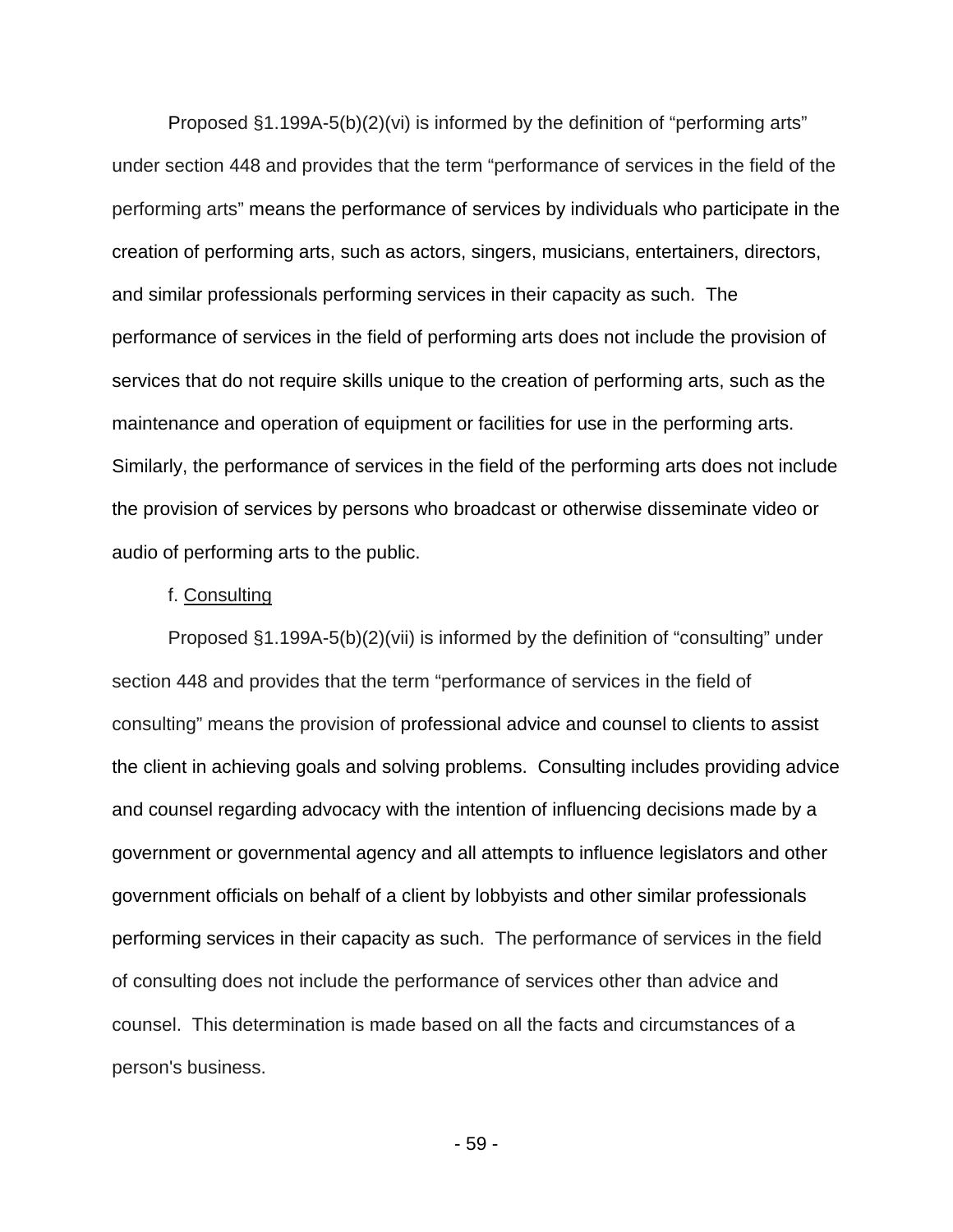Additionally, the Treasury Department and the IRS are aware of the concern noted by commenters that in certain kinds of sales transactions it is common for businesses to provide consulting services in connection with the purchase of goods by customers. For example, a company that sells computers may provide customers with consulting services relating to the setup, operation, and repair of the computers, or a contractor who remodels homes may provide consulting prior to remodeling a kitchen. As described previously in this Explanation of Provisions, proposed §1.199A-5(c) provides a *de minimis* rule, under which a trade or business is not an SSTB if less than 10 percent of the gross receipts (5 percent if the gross receipts are greater than \$25 million) of the trade or business are attributable to the performance of services in a specified service activity. However, this *de minimis* rule may not provide sufficient relief for certain trades or business that provide ancillary consulting services. The Treasury Department and the IRS believe that if a trade or business involves the selling or manufacturing of goods, and such trade or business provides ancillary consulting services that are not separately purchased or billed, then such trades or businesses are not in a trade or business in the field of consulting. Accordingly, proposed §1.199A-5(b)(2)(vii) provides that the field of consulting does not include consulting that is embedded in, or ancillary to, the sale of goods if there is no separate payment for the consulting services.

# g. Athletics

The field of athletics is not listed in section 448(d)(2), and there is little guidance on its meaning as used in section 1202(e)(3)(A). However, commenters noted, and the Treasury Department and the IRS agree, that among the services specified in section

- 60 -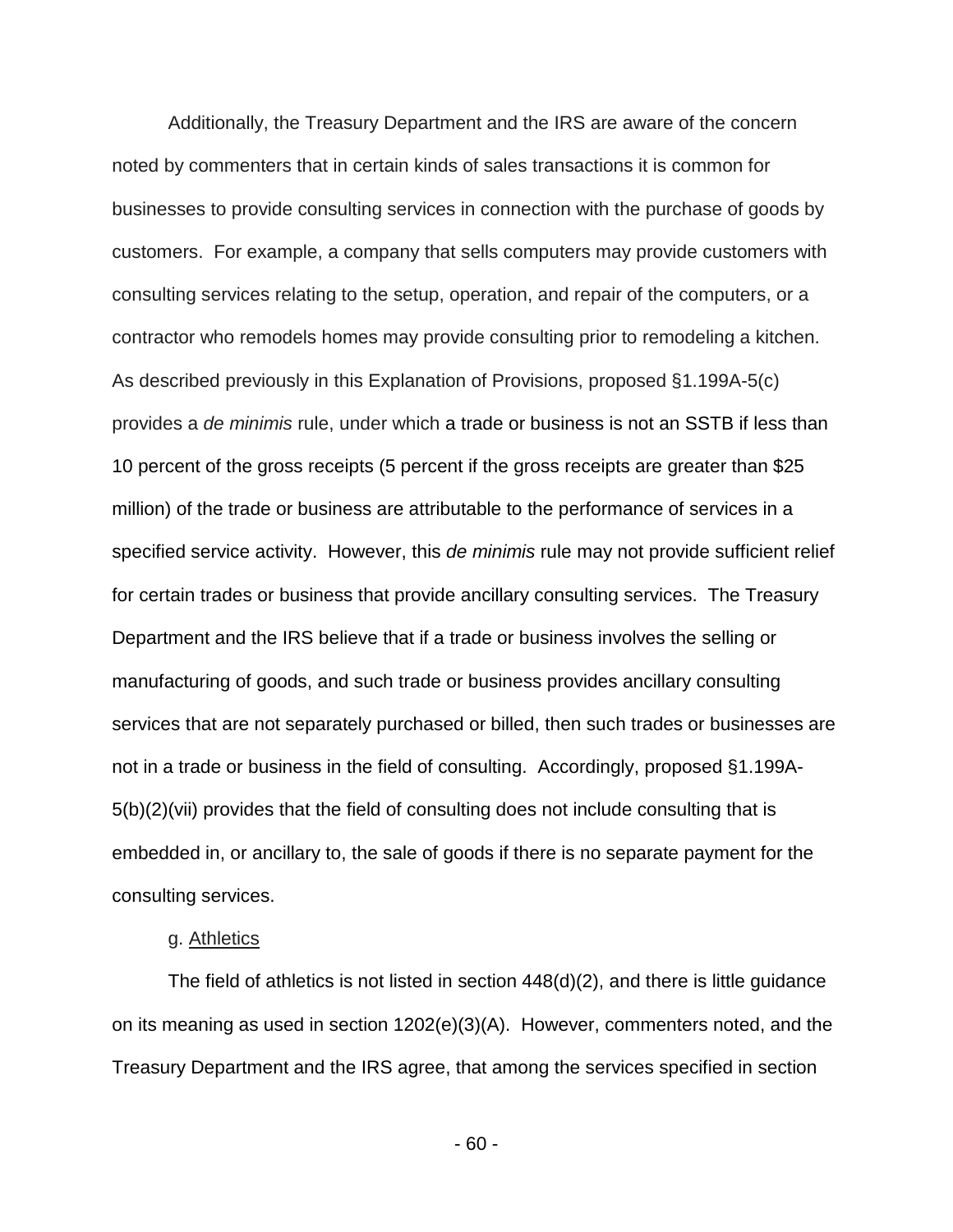199A(d)(2)(A) the field of athletics is most similar to the field of performing arts. Accordingly, proposed §1.199A-5(b)(2)(viii) provides that the term "performance of services in the field of athletics" means the performances of services by individuals who participate in athletic competition such as athletes, coaches, and team managers in sports such as baseball, basketball, football, soccer, hockey, martial arts, boxing, bowling, tennis, golf, skiing, snowboarding, track and field, billiards, and racing. The performance of services in the field of athletics does not include the provision of services that do not require skills unique to athletic competition, such as the maintenance and operation of equipment or facilities for use in athletic events. Similarly, the performance of services in the field of athletics does not include the provision of services by persons who broadcast or otherwise disseminate video or audio of athletic events to the public.

### h. Financial services

Commenters requested guidance as to whether financial services includes banking. These commenters noted that section 1202(e)(3)(A) includes the term financial services, but that banking in separately listed in section  $1202(e)(3)(B)$  which suggests that banking is not included as part of financial services in section 1202(e)(3)(A). The Treasury Department and the IRS agree with such commenters that this suggests that financial services should be more narrowly interpreted here. Therefore, proposed §1.199A-5(b)(2)(ix) limits the definition of financial services to services typically performed by financial advisors and investment bankers and provides that the field of financial services includes the provision of financial services to clients including managing wealth, advising clients with respect to finances, developing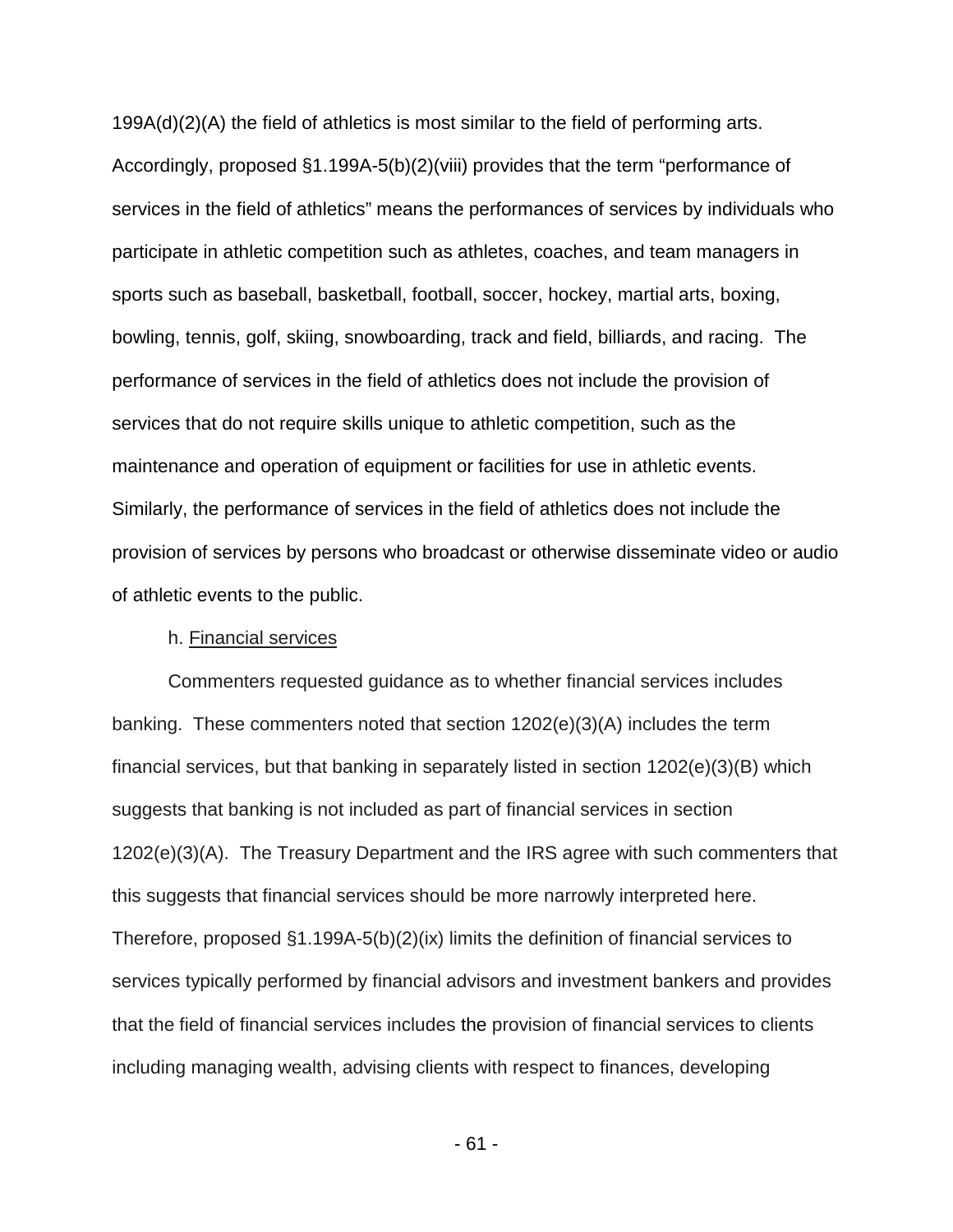retirement plans, developing wealth transition plans, the provision of advisory and other similar services regarding valuations, mergers, acquisitions, dispositions, restructurings (including in title 11 or similar cases), and raising financial capital by underwriting, or acting as the client's agent in the issuance of securities, and similar services. This includes services provided by financial advisors, investment bankers, wealth planners, and retirement advisors and other similar professionals, but does not include taking deposits or making loans.

## i. Brokerage services

Proposed §1.199A-5(b)(2)(x) uses the ordinary meaning of "brokerage services" and provides that the field of brokerage services includes services in which a person arranges transactions between a buyer and a seller with respect to securities (as defined in section 475(c)(2)) for a commission or fee. This includes services provided by stock brokers and other similar professionals, but does not include services provided by real estate agents and brokers, or insurance agents and brokers.

# j. Any trade or business where the principal asset of such trade or business is the reputation or skill of 1 or more of its employees or owners

Guidance on the meaning of the "reputation or skill" clause in section 1202(e)(3)(A) is limited to dicta in one case. In John P. Owen v. Commissioner, T.C. Memo 2012-21, the Tax Court examined whether Mr. Owen, whose business was insurance, was entitled to benefits under section 1202 with respect to the sale of his interest in a corporation conducting such business. Under the facts described in the case, the corporation had extensive training programs and sales structures, but primarily relied on the services of independent contractors (including Mr. Owen) in conducting its business. Although the Tax Court acknowledged that the business'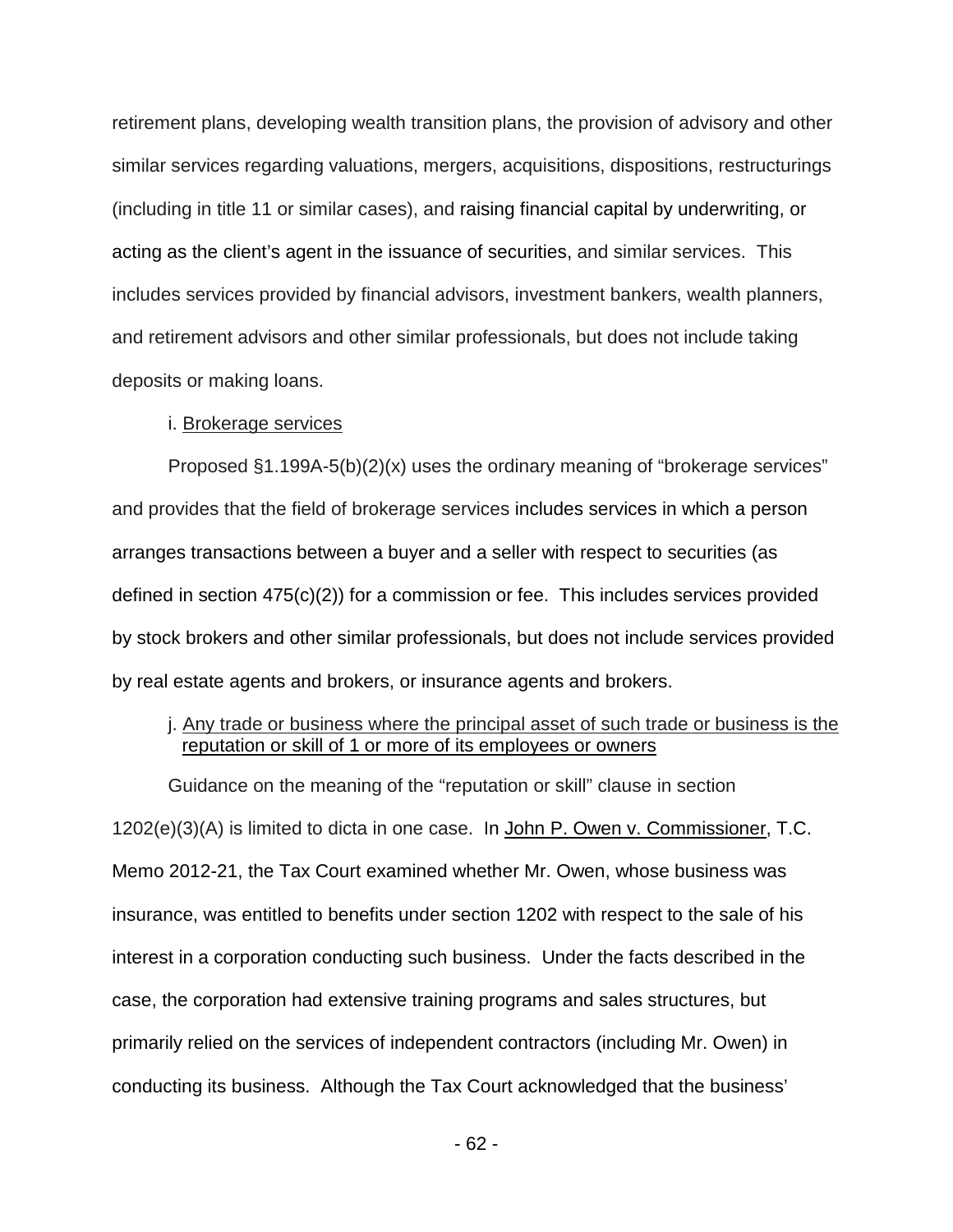success was due to Mr. Owen's efforts, it found that the principal asset of the company in question was the training program and sales structure of the business rather than Mr. Owen's services.

The Treasury Department and the IRS received several comments regarding the meaning of the "reputation or skill" clause. Commenters described potential methods to give maximum effect to the literal language of the reputation or skill clause by describing ways to (1) determine the extent to which the reputation or skill of employees or owners constitutes an asset of the business under Federal tax accounting principles, and (2) measure whether such an asset is in fact the principal asset of the business.

One commenter suggested using an activity-based standard under which no service-based businesses would qualify for the section 199A deduction. An SSTB definition this broad would not comport with the statute and would deny a section 199A deduction to businesses that the statute does not appear to exclude. If the "reputation or skill" clause was intended to exclude all service businesses from section 199A, there would have been no reason to enumerate specific types of businesses in section 199A(d)(2); that language would be pure surplusage. A broad service-based test would also fail to provide a clear classification of businesses that combine services with sales of products, such as plumbing and HVAC services, if those businesses sell goods or equipment in the course of providing services. Therefore, the Treasury Department and the IRS do not believe it is consistent with the text, structure, or purpose of section 199A to exclude all service businesses above the threshold amount from qualifying for the section 199A deduction.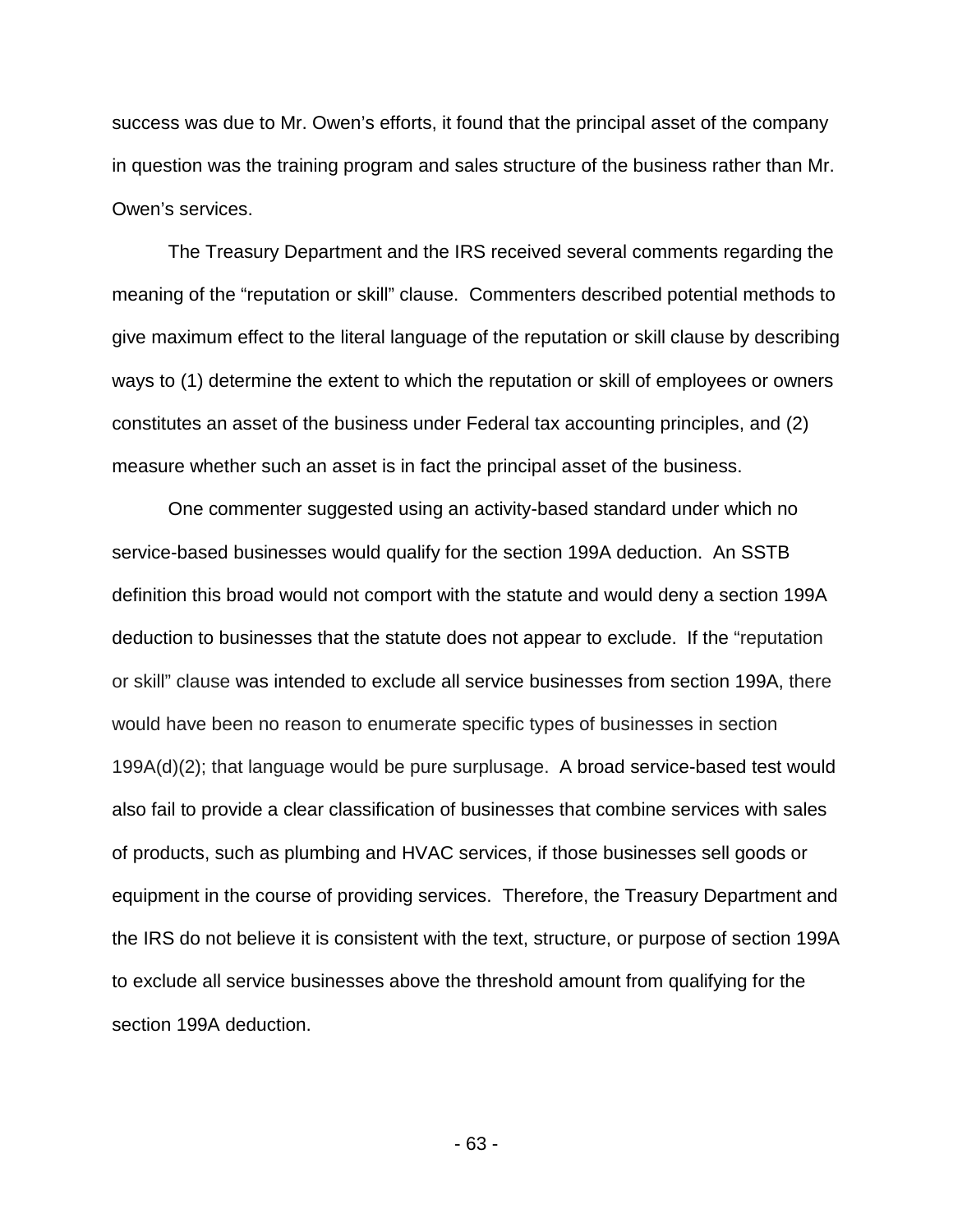Another commenter described a balance sheet test that would compare the value of assets other than goodwill and workforce in place to the value of such goodwill and workforce in place. The commenter acknowledged that such a test could also be broader than Congress intended. In addition, the commenter noted that such a test could easily lead to strange and unintuitive results, and may be difficult to apply in the case of small businesses that do not maintain audited financial statements and would both be ripe for abuse, and could potentially result in many legal disputes between taxpayers and the IRS.

Finally, one commenter described a standard based on whether the trade or business involves the provision of highly-skilled services. The commenter argued that the primary benefit of a standard like this is that it would harmonize the meaning of the reputation or skill phrase with the trades or businesses listed in section  $1202(e)(3)(A)$ , each of which involve the provision of services by professionals who either received a substantial amount of training (for example, doctors, nurses, lawyers, and accountants), or who have otherwise achieved a high degree of skill in a given field (for example, professional athletes or performing artists).

Congress enacted section 199A to provide a deduction from taxable income to trades or businesses conducted by sole proprietorships and passthrough entities that do not benefit from the income tax rate reduction afforded to C corporations under the TCJA. The Treasury Department and the IRS are concerned that a broad definition of the "reputation or skill" phrase that relied on a balance sheet test or numerical ratios would have several consequences inconsistent with the intent of section 199A. Testing businesses based on metrics, some of them subjective, that change over time could

- 64 -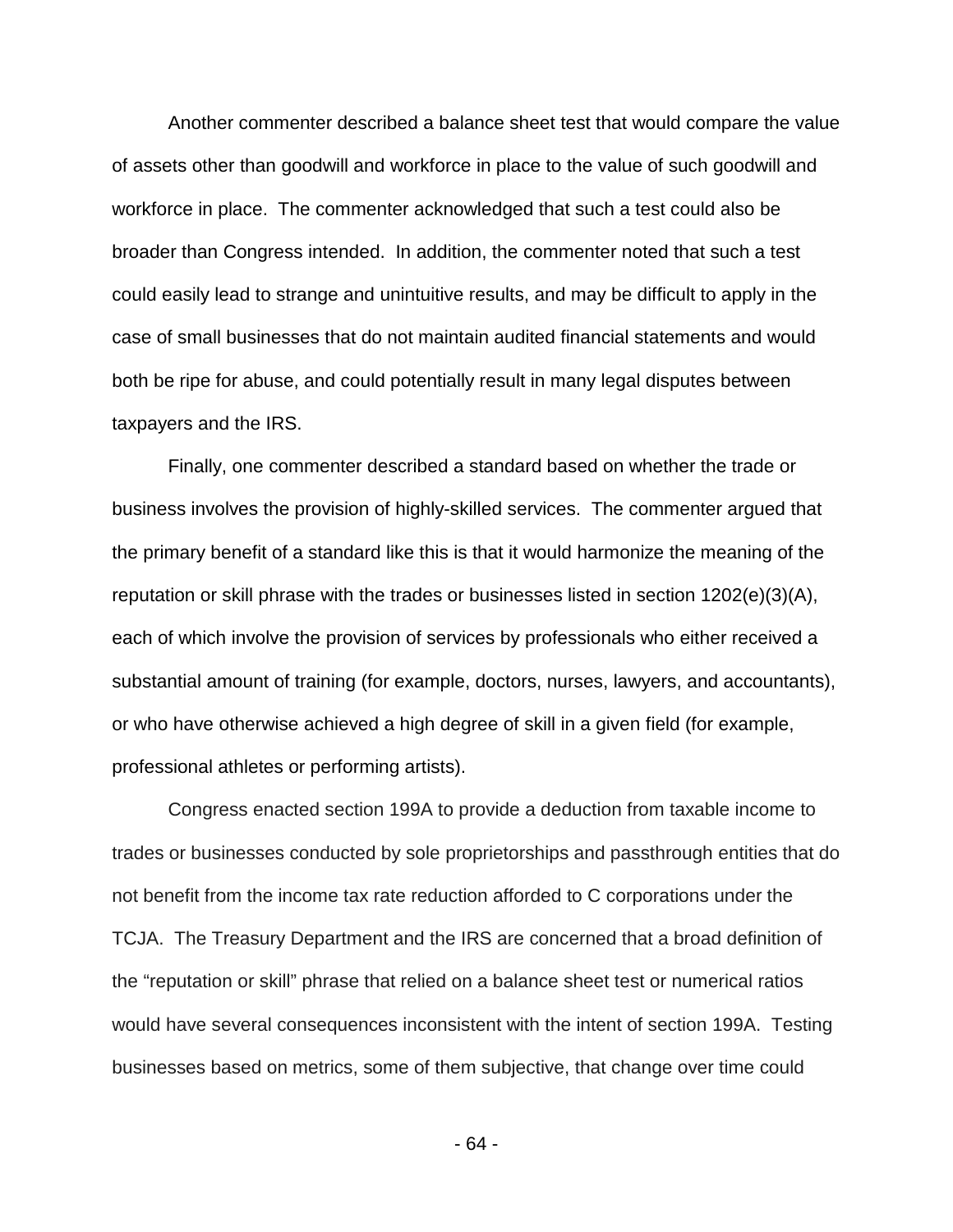result in inappropriate year-over-year tax consequences and lead to distorted decisionmaking. As the commenters noted, such mechanical tests pose administrative difficulties and fail to provide taxpayers with needed certainty regarding the tax law necessary for conducting their business affairs. Most significantly, such mechanical rules might prevent trades or businesses that Congress intended to be eligible for the section 199A deduction from claiming the section 199A deduction.

In sum, the Treasury Department and the IRS believe that the "reputation or skill" clause as used in section 199A was intended to describe a narrow set of trades or businesses, not otherwise covered by the enumerated specified services, in which income is received based directly on the skill and/or reputation of employees or owners. Additionally, the Treasury Department and the IRS believe that "reputation or skill" must be interpreted in a manner that is both objective and administrable. Thus, proposed §1.199A-5(b)(2)(xiv) limits the meaning of the "reputation or skill" clause to fact patterns in which the individual or RPE is engaged in the trade or business of: (1) receiving income for endorsing products or services, including an individual's distributive share of income or distributions from an RPE for which the individual provides endorsement services; (2) licensing or receiving income for the use of an individual's image, likeness, name, signature, voice, trademark, or any other symbols associated with the individual's identity, including an individual's distributive share of income or distributions from an RPE to which an individual contributes the rights to use the individual's image; or (3) receiving appearance fees or income (including fees or income to reality performers performing as themselves on television, social media, or other forums, radio, television, and other media hosts, and video game players). Proposed §1.199A-5(b)(4) contains

- 65 -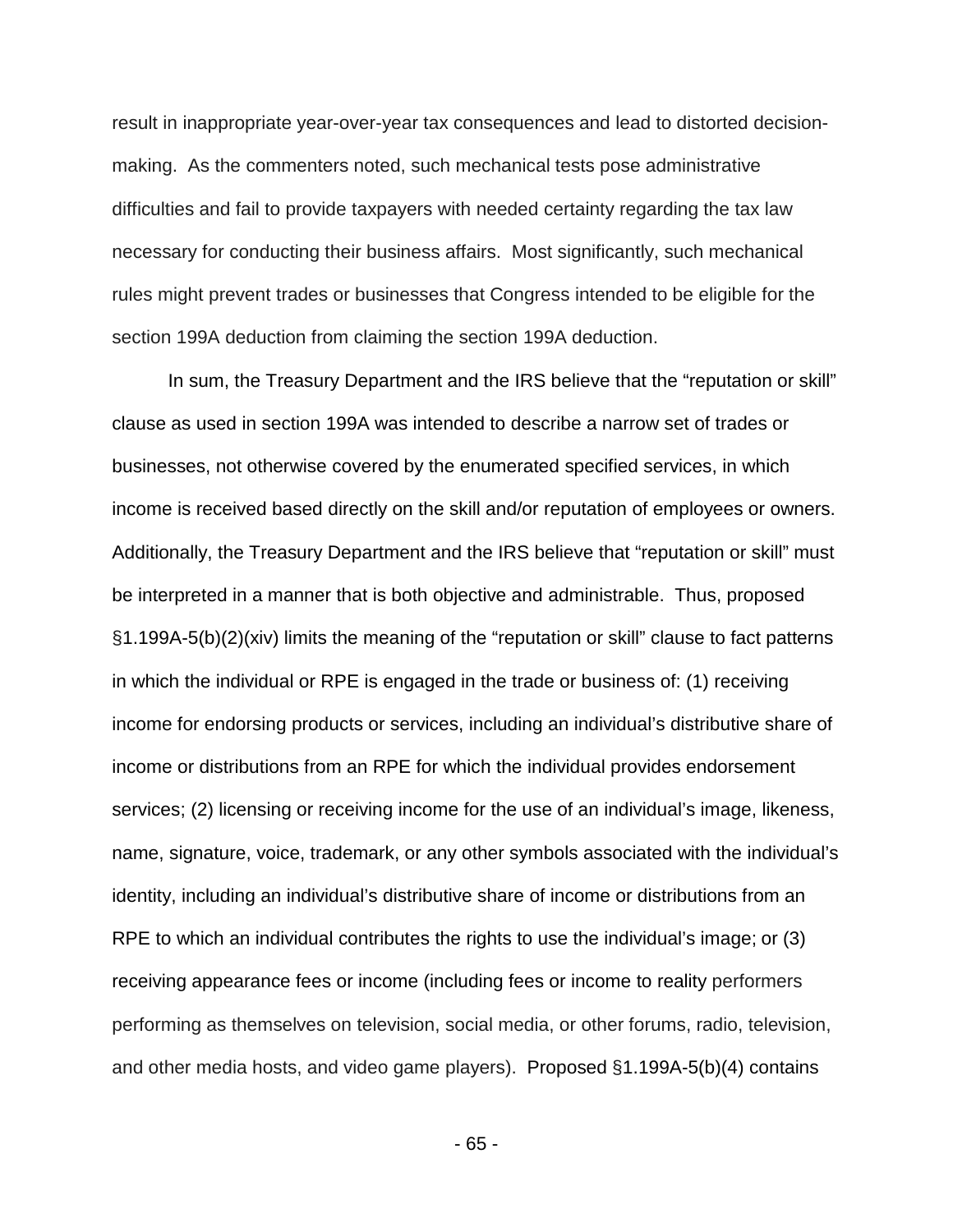two examples illustrating the application of this definition. The Treasury Department and the IRS request comments on this rule, the clarity of definitions for the statutorily enumerated trades or businesses that are SSTBs under section 199A(d)(2)(A), and the accompanying examples.

### ii. SSTBs described in 199A(d)(2)(B)

As mentioned previously, section 199A(d)(2)(B) provides that an SSTB also includes any trade or business that involves the performance of services that consist of investing and investment management, trading, or dealing in securities (as defined in section 475(c)(2)), partnership interests, or commodities (as defined in section  $475(e)(2)$ ). This rule does not appear in section  $1202(e)(3)(A)$  or section  $448(d)(2)$ .

Section 475(c)(2) provides a detailed list of interests treated as securities, including stock in a corporation; ownership interests in widely held or publicly traded partnerships or trusts; notes, bonds, debentures, or other evidences of indebtedness; interest rate, currency, or equity notional principal contracts; evidences of an interest in, or derivative financial instruments in any of the foregoing securities or any currency, including any option, forward contract, short position, or any similar financial instruments; and certain hedges with respect to any such securities. Section 475(e)(2) provides a similarly detailed list of property treated as a commodity, including any commodity which is actively traded (within the meaning of section 1092(d)(1)) or any notional principal contract with respect to any such commodity, evidences of an interest in, or derivative financial instruments in any of the foregoing commodities, and certain hedges with respect to any such commodities.

a. Investing and investment management

- 66 -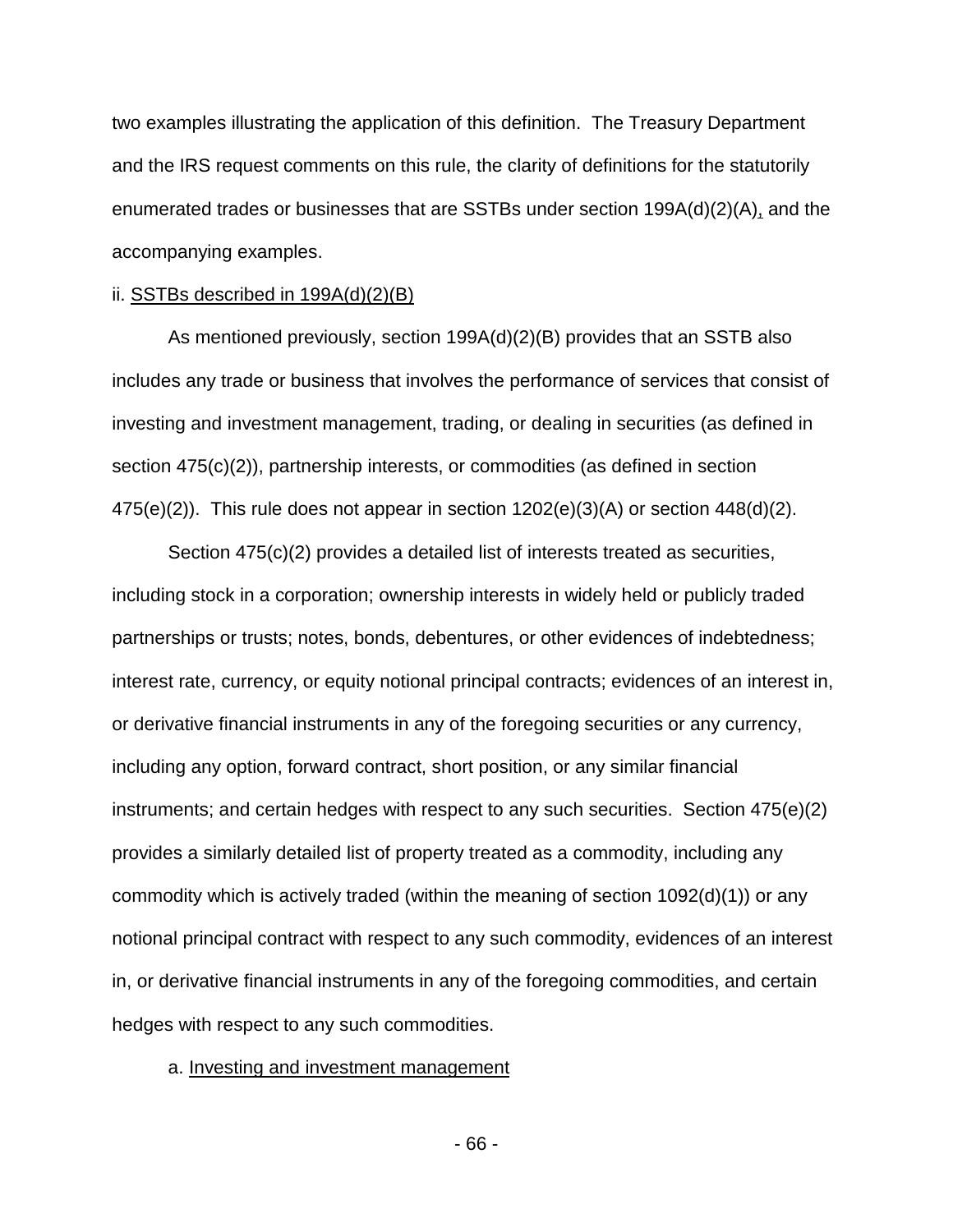Proposed  $\S1.199A-5(b)(2)(xi)$  uses the ordinary meaning of "investing and investment management" and provides that any trade or business that involves the "performance of services that consist of investing and investment management" means a trade or business that earns fees for investment, asset management services, or investment management services including providing advice with respect to buying and selling investments. The performance of services that consist of investing and investment management would include a trade or business that receives either a commission, a flat fee, or an investment management fee calculated as a percentage of assets under management. The performance of services of investing and investment management does not include directly managing real property.

## b. Trading

Proposed  $\S1.199A-5(b)(2)(xii)$  provides that any trade or business involving the "performance of services that consist of trading" means a trade or business of trading in securities, commodities, or partnership interests. Whether a person is a trader is determined taking into account the relevant facts and circumstances. Factors that have been considered relevant to determining whether a person is a trader include the source and type of profit generally sought from engaging in the activity regardless of whether the activity is being provided on behalf of customers or for a taxpayer's own account. *See* Endicott v. Commissioner, T.C. Memo 2013-199; Nelson v. Commissioner, T.C. Memo 2013-259, King v. Commissioner, 89 T.C. 445 (1987). A person that is a trader under these principles will be treated as performing the services of trading for purposes of section 199A(d)(2)(B).

### c. Dealing in securities, partnership interests, and commodities

- 67 -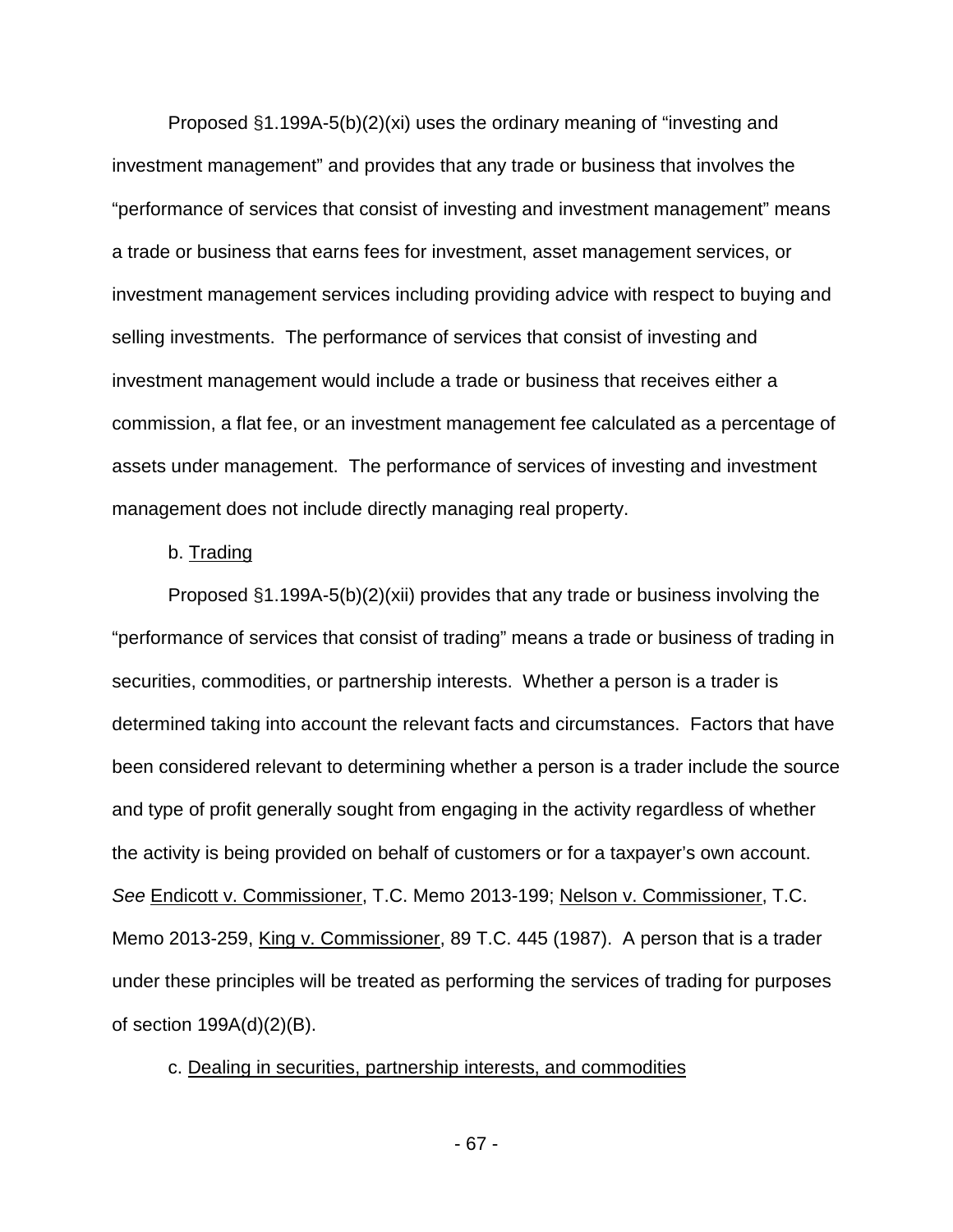For purposes of proposed §1.199A-5(b)(2)(xiii), the "performance of services that consist of dealing in securities (as defined in section 475(c)(2))" means regularly purchasing securities from and selling securities to customers in the ordinary course of a trade or business or regularly offering to enter into, assume, offset, assign, or otherwise terminate positions in securities with customers in the ordinary course of a trade or business. For purposes of the preceding sentence, a taxpayer that regularly originates loans in the ordinary course of a trade or business of making loans but engages in no more than negligible sales of the loans is not dealing in securities for purposes of section 199A(d)(2). See §1.475(c)-1(c)(2) and (4) for the definition of negligible sales.

For purposes of proposed §1.199A-5(b)(2)(xiii), "the performance of services that consist of dealing in partnership interests" means regularly purchasing partnership interests from and selling partnership interests to customers in the ordinary course of a trade or business or regularly offering to enter into, assume, offset, assign, or otherwise terminate positions in partnership interests with customers in the ordinary course of a trade or business.

For purposes of proposed §1.199A-5(b)(2)(xiii), "the performance of services that consist of dealing in commodities (as defined in section 475(e)(2))" means regularly purchasing commodities from and selling commodities to customers in the ordinary course of a trade or business or regularly offering to enter into, assume, offset, assign, or otherwise terminate positions in commodities with customers in the ordinary course of a trade or business.

3. Defining what is included in an SSTB

- 68 -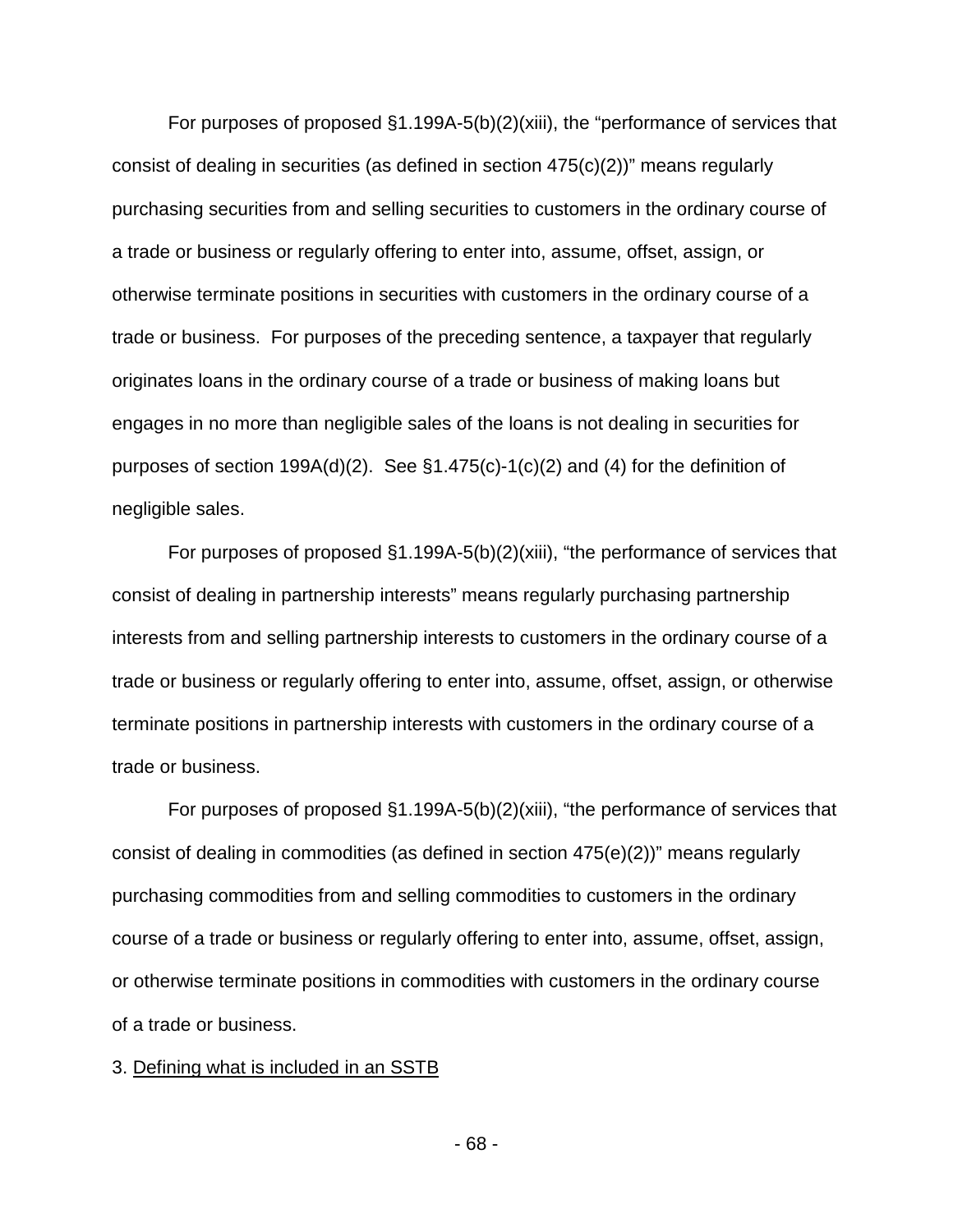The Treasury Department and the IRS are aware that some taxpayers have contemplated a strategy to separate out parts of what otherwise would be an integrated SSTB, such as the administrative functions, in an attempt to qualify those separated parts for the section 199A deduction. Such a strategy is inconsistent with the purpose of section 199A. Therefore, in accordance with section 199A(f)(4), in order to carry out the purposes of section 199A, proposed §1.199A-5(c)(2) provides that an SSTB includes any trade or business with 50 percent or more common ownership (directly or indirectly) that provides 80 percent or more of its property or services to an SSTB. Additionally, if a trade or business has 50 percent or more common ownership with an SSTB, to the extent that the trade or business provides property or services to the commonly-owned SSTB, the portion of the property or services provided to the SSTB will be treated as an SSTB (meaning the income will be treated as income from an SSTB). For example, A, a dentist, owns a dental practice and also owns an office building. A rents half the building to the dental practice and half the building to unrelated persons. Under proposed §1.199A-5(c)(2), the renting of half of the building to the dental practice will be treated as an SSTB.

Additionally, proposed §1.199A-5 provides a rule that if a trade or business (that would not otherwise be treated as an SSTB) has 50 percent or more common ownership with an SSTB and shared expenses, including wages or overhead expenses with the SSTB, it is treated as incidental to an SSTB and, therefore, as an SSTB, if the trade or business represents no more than five percent of gross receipts of the combined business.

### B. Trade or business of performing services as an employee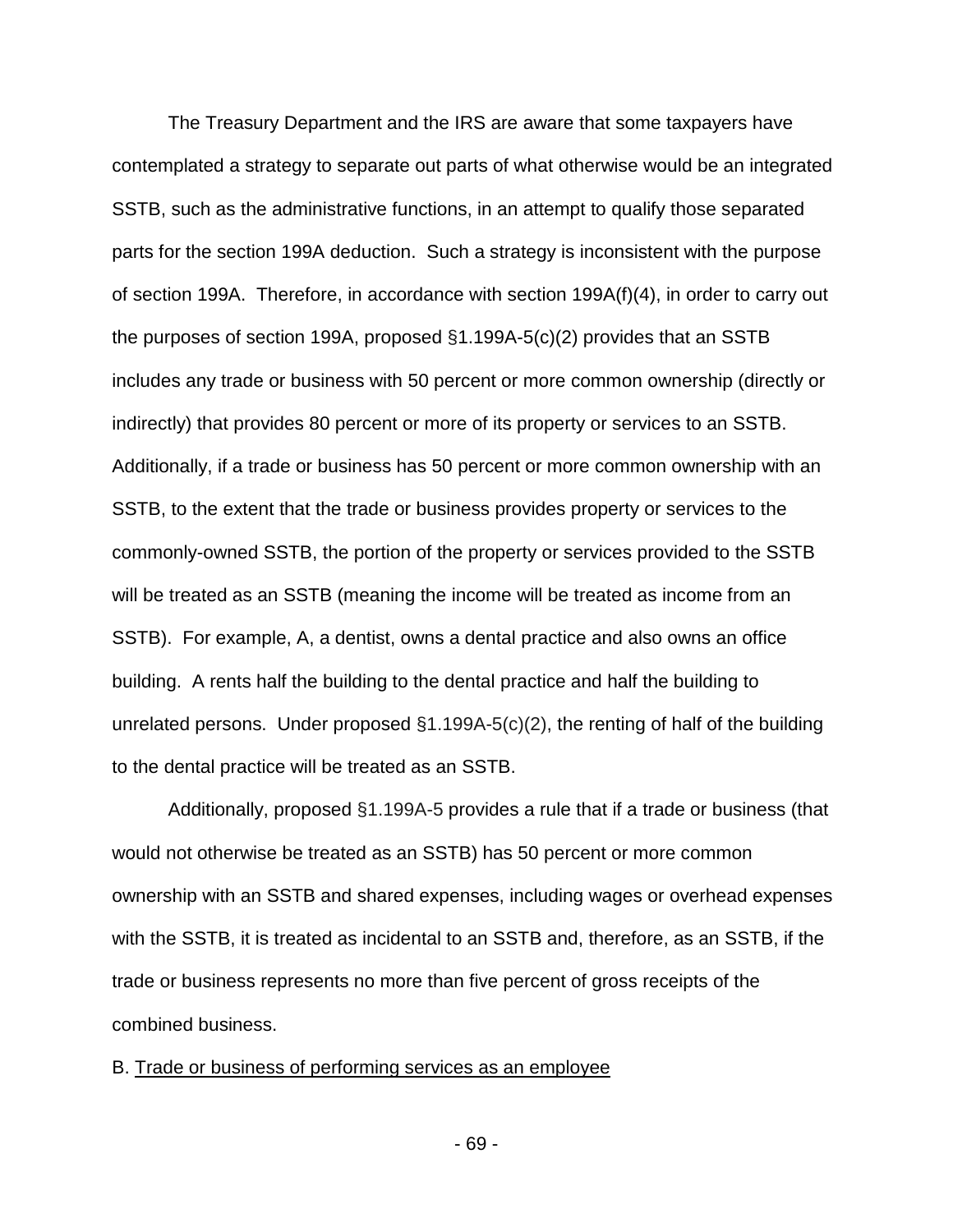Under section 199(d)(1)(B), the trade or business of performing services as an employee is not a qualified trade or business. Unlike an SSTB, there is no threshold amount that applies to the trade or business of performing services as an employee. Thus, wage or compensation income earned by any employee is not eligible for the section 199A deduction no matter the amount.

### 1. Definition

An individual is an employee for Federal employment tax purposes if he or she has the status of an employee under the usual common law and statutory rules applicable in determining the employer-employee relationship. Guides for determining employment status are found in §§31.3121(d)-1, 31.3306(i)-1, and 31.3401(c)-1. As stated in the regulations, generally, the common law relationship of employer and employee exists when the person for whom the services are performed has the right to direct and control the individual who performs the services, not only as to the result to be accomplished by the work but also as to the details and means by which that result is accomplished. That is, an employee is subject to the direction and control of the employer not only as to what shall be done but how it shall be done. In this connection it is not necessary that the employer actually direct or control the manner in which the services are performed; it is sufficient if he or she has the right to do so.

In addition, the regulations and section 3401(c) state, generally, that an officer of a corporation (including an S Corporation) is an employee of the corporation. However, an officer of a corporation who does not perform any services or performs only minor services in his or her capacity as officer and who neither receives nor is entitled to receive, directly or indirectly, any remuneration is not considered to be an employee of

- 70 -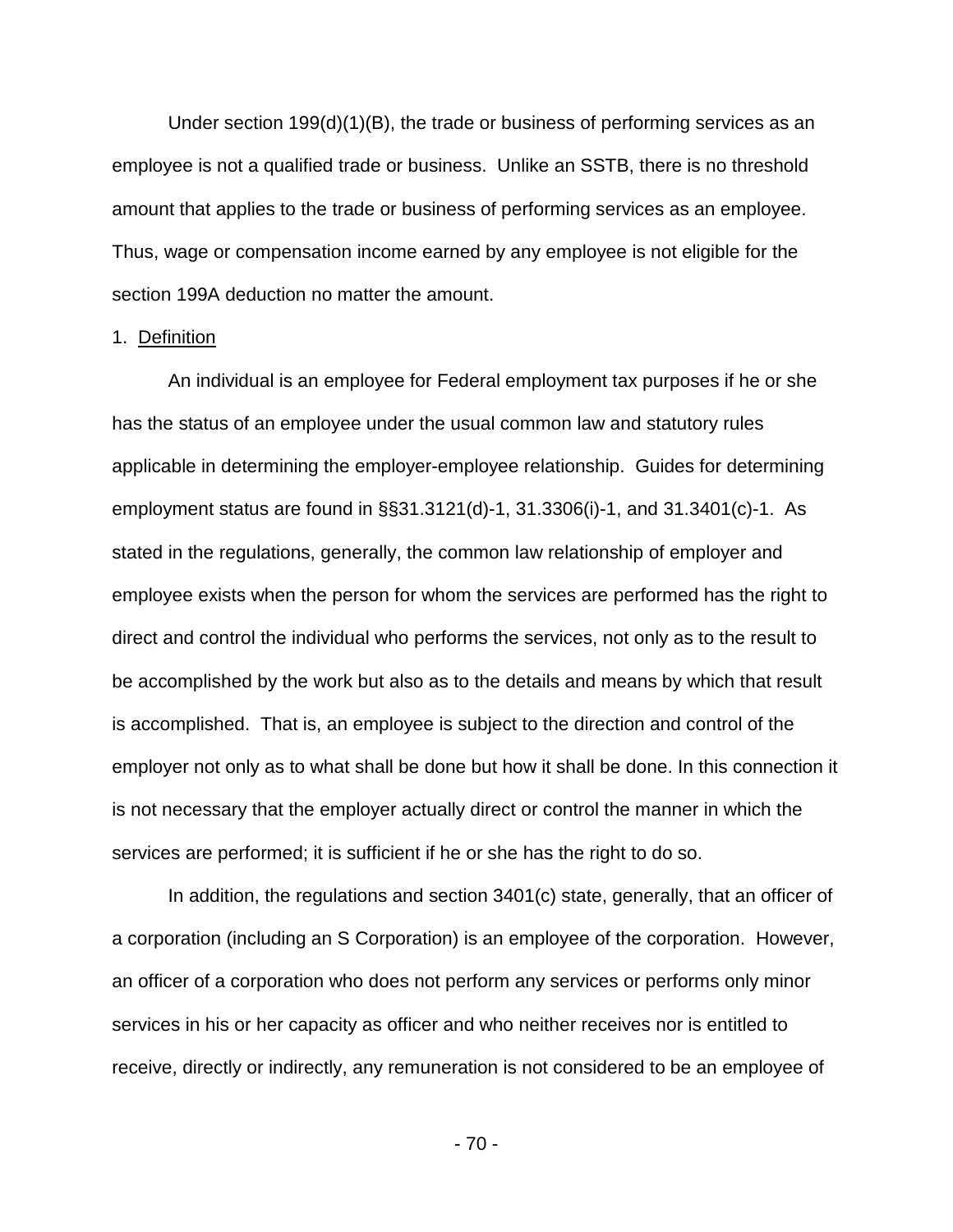the corporation. Whether an officer's services are minor is a question of fact that depends on the nature of the services, the frequency and duration of their performance, and the actual and potential importance or necessity of the services in relation to the conduct of the corporation's business. See Rev. Rul. 74-390.

To provide clarity, proposed §1.199A-5(d) provides a general rule that income from the trade or business of performing services as an employee refers to all wages (within the meaning of section 3401(a)) and other income earned in a capacity as an employee, including payments described in §1.6041-2(a)(1) (other than payments to individuals described in section 3121(d)(3)) and §1.6041-2(b)(1). If an individual derives income in the course of a trade or business that is not described in section  $3401(a)$ , §1.6041-2(a)(1) (other than payments to individuals described in section 3121(d)(3)), or §1.6041-2(b)(1), that individual is not considered to be in the trade or business of performing services as an employee with regard to such income.

### 2. Presumption for former employees

Section 199A provides that the trade or business of providing services as an employee is not eligible for the section 199A deduction. Therefore, taxpayers and practitioners noted that it may be beneficial for employees to treat themselves as independent contractors or as having an equity interest in a partnership or S corporation in order to benefit from the deduction under section 199A.

Section 530(b) of the Revenue Act of 1978 (P.L. 95-600), as amended by section 9(d)(2) of P.L. 96-167, section 1(a) of P.L. 96-541, and section 269(c) of P.L. 97-248, provides a prohibition against regulations and rulings on employment status for purposes of employment taxes. Specifically, section 530(b) provides that no regulation

- 71 -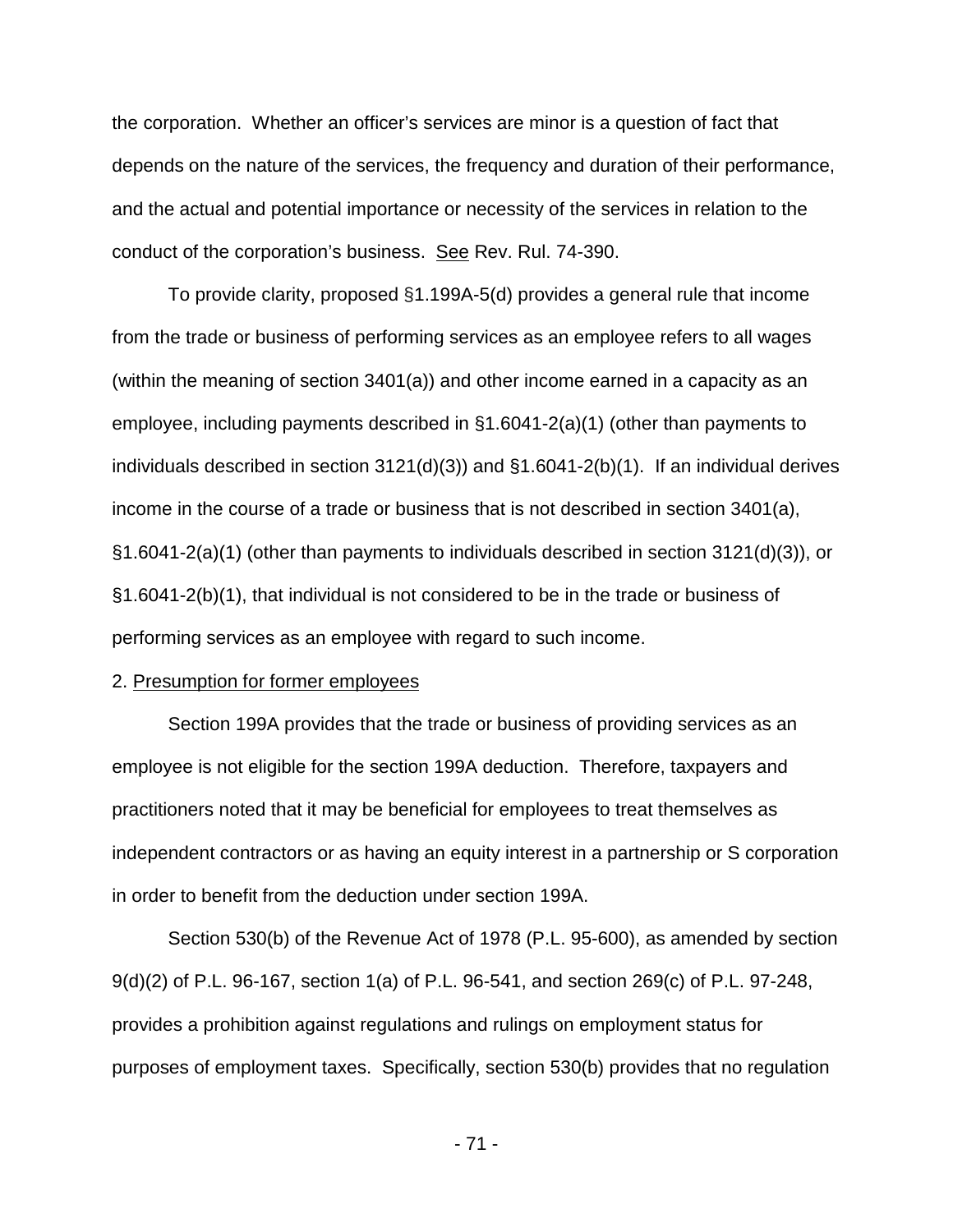or revenue ruling shall be published before the effective date of any law clarifying the employment status of individuals for purposes of the employment taxes by the Treasury Department (including the IRS) with respect to the employment status of any individual for purposes of the employment taxes. Section 530(c) of the Revenue Act of 1978 provides that, for purposes of section 530, the term "employment tax" means any tax imposed by subtitle C of the Internal Revenue Code of 1954, and the term "employment status" means the status of an individual, under the usual common law rules applicable in determining the employer-employee relationship as an employee or as an independent contractor (or other individual who is not an employee). These longstanding rules of section 530 of the Revenue Act of 1978 limit the ability of the IRS to impose employment tax liability on employers for misclassifying employees as independent contractors but do not preclude challenging a worker's status for purposes of section 199A, an income tax provision under subtitle A of the Code.

Therefore, proposed §1.199A-5(d)(3) provides that for purposes of section 199A, if an employer improperly treats an employee as an independent contractor or other non-employee, the improperly classified employee is in the trade or business of performing services as an employee notwithstanding the employer's improper classification. This issue is particularly important in the case of individuals who cease being treated as employees of an employer, but subsequently provide substantially the same services to the employer (or a related entity) but claim to do so in a capacity other than as an employee. However, it would not be appropriate to provide that someone who formerly was an employee of an employer is now "less likely" to be respected as an independent contractor. Such a rule would not treat similarly-situated taxpayers

- 72 -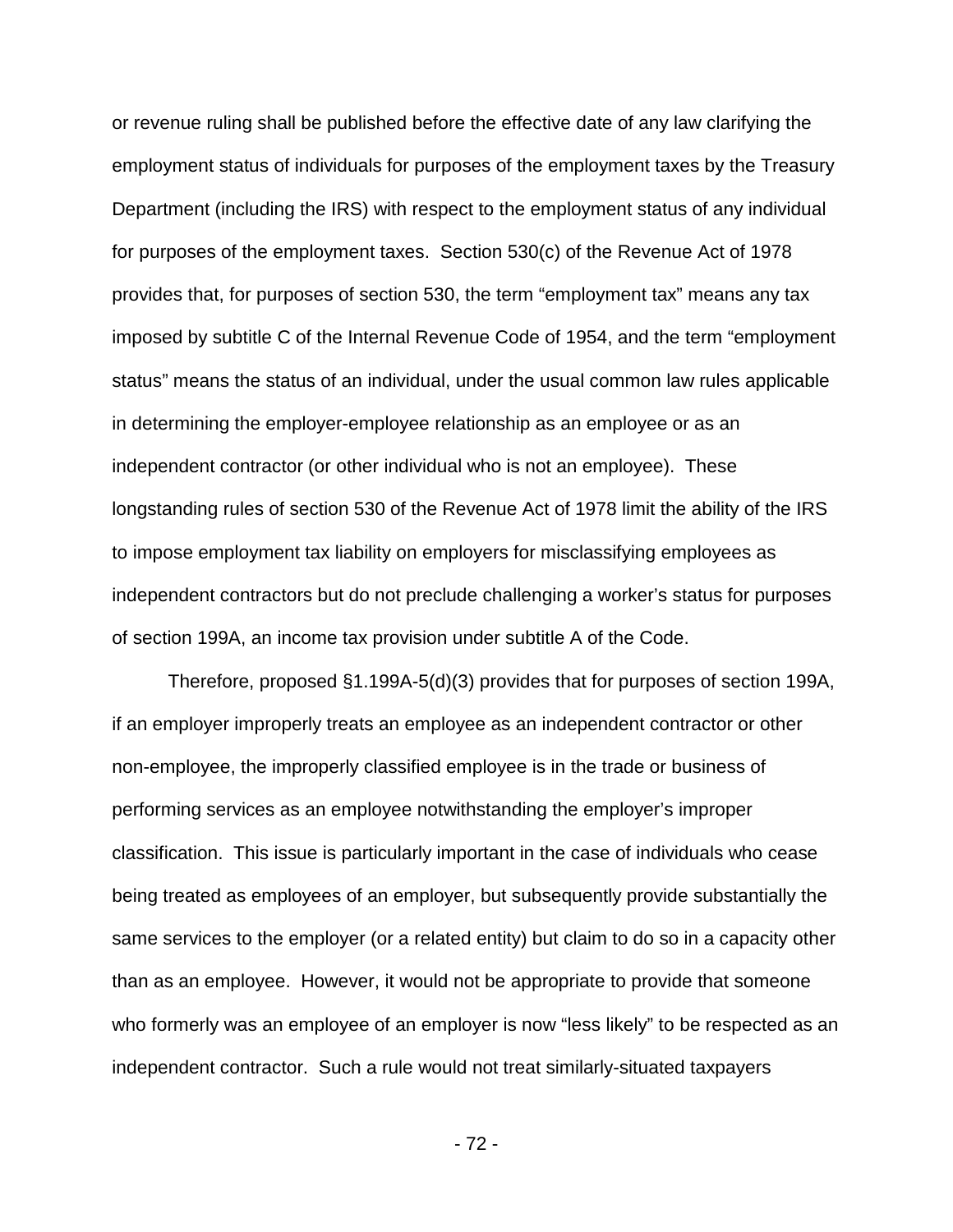similarly: two individuals who have a similar relationship with a company and each claim to be treated as independent contractors would be treated differently depending on any prior employment history with the company. Therefore, proposed §1.199A-5(d)(3) does not provide any new or different standards to be properly classified as an independent contractor or owner of a business. Instead, proposed §1.199A-5(d)(3) contains a presumption that applies in certain situations to ensure that individuals properly substantiate their status.

Specifically, proposed §1.199A-5(d)(3) provides that, solely for purposes of section 199A(d)(1)(B) and the regulations thereunder, an individual who was treated as an employee for Federal employment tax purposes by the person to whom he or she provided services, and who is subsequently treated as other than an employee by such person with regard to the provision of substantially the same services directly or indirectly to the person (or a related person), is presumed to be in the trade or business of performing services as an employee with regard to such services. This presumption may be rebutted only upon a showing by the individual that, under Federal tax rules, regulations, and principles (including common-law employee classification rules), the individual is performing services in a capacity other than as an employee. This presumption applies regardless of whether the individual provides services directly or indirectly through an entity or entities. This presumption is solely for purposes of section 199A and does not otherwise change the employment tax classification of the individual. Section 199A is in subtitle A of the Code, and this rule does not apply for purposes of any other subtitle, including subtitle C. Accordingly, this rule does not

- 73 -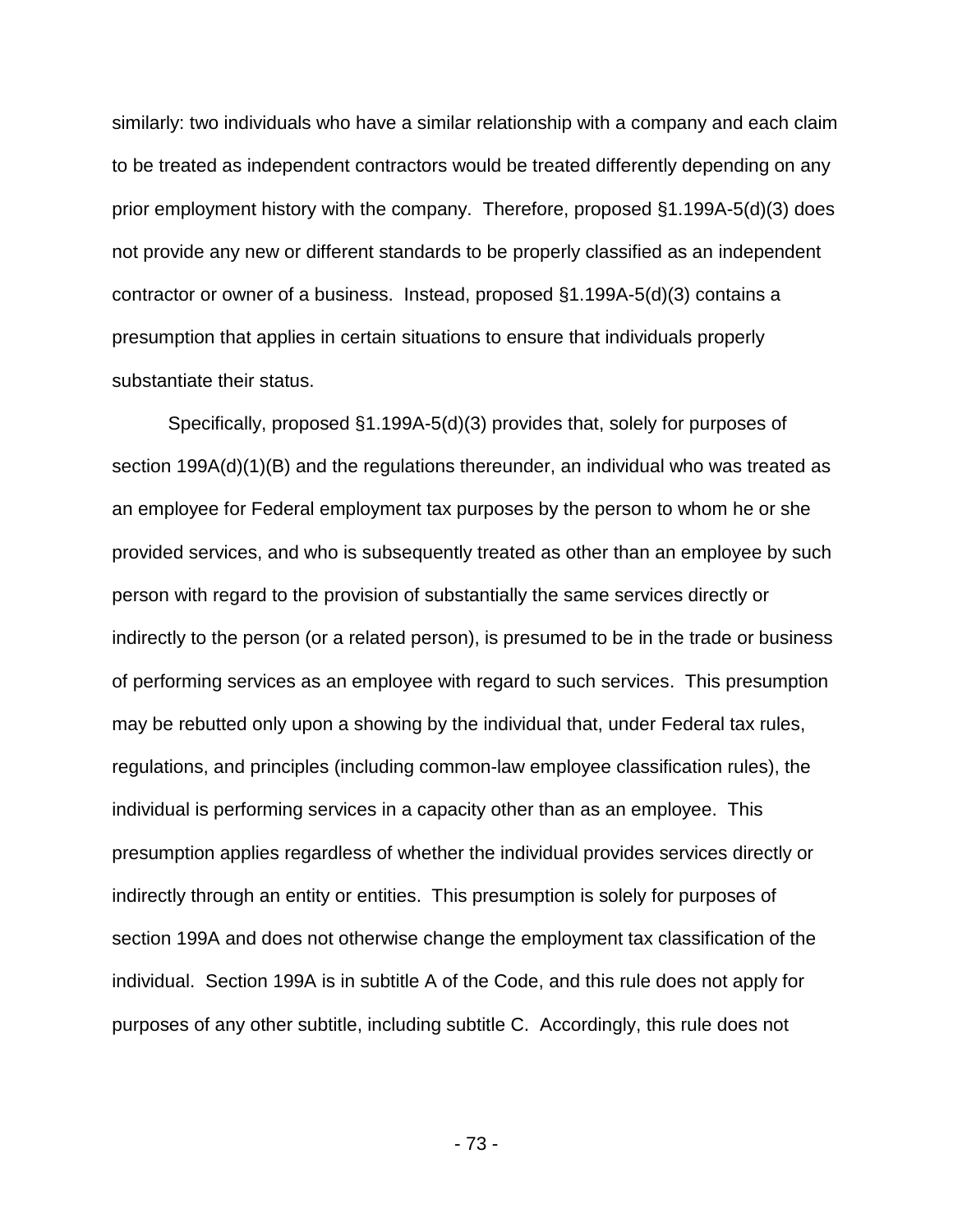implicate section 530(b) of the Revenue Act of 1978. Proposed §1.199A-5(d)(3)(ii) contains three examples illustrating this rule.

#### VI. Proposed §1.199A-6: Special Rules for RPEs, PTPs, Trusts, and Estates

Proposed §1.199A-6 provides guidance that certain specified entities (for example, RPEs, PTPs, trusts, and estates) may need to follow for purposes of computing the entities' or their owners' section 199A deductions.

#### A. Computational steps for RPEs and PTPs

Although RPEs cannot take the section 199A deduction at the RPE level, each RPE must determine and report the information necessary for its direct and indirect owners to determine their own section 199A deduction. Proposed §1.199A-6(b) follows the rules applicable to individuals with taxable income above the threshold amount set forth in §1.199A-1(d) in directing RPEs to determine what amounts and information to report to their owners and the IRS, including QBI, W-2 wages, the UBIA of qualified property for each trade or business directly engaged in, and whether any of its trades or businesses are SSTBs. RPEs must also determine and report qualified REIT dividends and qualified PTP income received directly by the RPE. Proposed §1.199A-6(b)(3) then requires each RPE to report this information on or with the Schedules K-1 issued to the owners. RPEs must report this information regardless of whether a taxpayer is below the threshold. The Treasury Department and the IRS request comments whether it is administrable to provide a special rule that if none of the owners of the RPE have taxable income above the threshold amount, the RPE does not need to determine and report W-2 wages, UBIA of qualified property, or whether the trade or business is an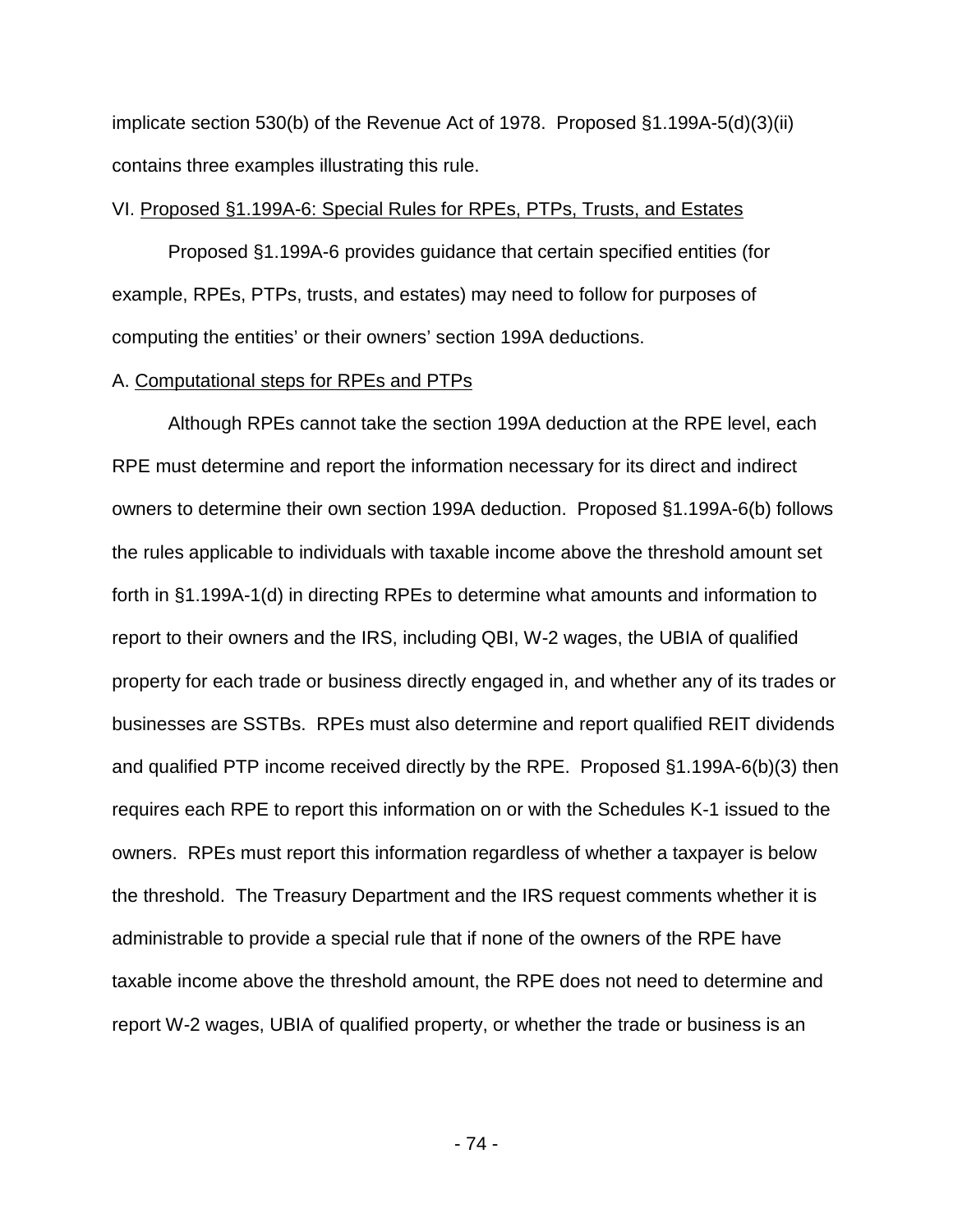SSTB. Although such a rule would relieve an RPE of an unnecessary burden, the RPE would need to have knowledge of the ultimate owner's taxable income.

The definition of an RPE does not include a PTP. However, PTPs must still determine and report QBI under the rules of proposed §1.199A-3 for each trade or business in which the PTP is engaged and whether those trades or businesses are SSTBs. A PTP must also determine whether it has received any qualified REIT dividends or qualified PTP income or loss from another PTP. These items must be reported on or with the Schedule K-1. A PTP is not required to determine or report W-2 wages or the UBIA of qualified property.

#### B. Application to trusts, estates, and beneficiaries

Proposed §1.199A-6(d) contains special rules for applying section 199A to trusts and decedents' estates. To the extent that a grantor or another person is treated as owning all or part of a trust under sections 671 through 679 (grantor trust), including qualified subchapter S trusts (QSSTs) with respect to which the beneficiary has made an election under section 1361(d), the owner will compute its QBI with respect to the owned portion of the trust as if that QBI had been received directly by the owner.

In the case of a section 199A deduction claimed by a non-grantor trust or estate, section 199A(f)(1)(B) applies rules similar to the rules under former section 199(d)(1)(B)(i) for the apportionment of W–2 wages and the apportionment of UBIA of qualified property. In the case of a non-grantor trust or estate, the QBI and expenses properly allocable to the business, including the W-2 wages relevant to the computation of the wage limitation, and relevant UBIA of depreciable property must be allocated among the trust or estate and its various beneficiaries. Specifically, proposed §1.199A-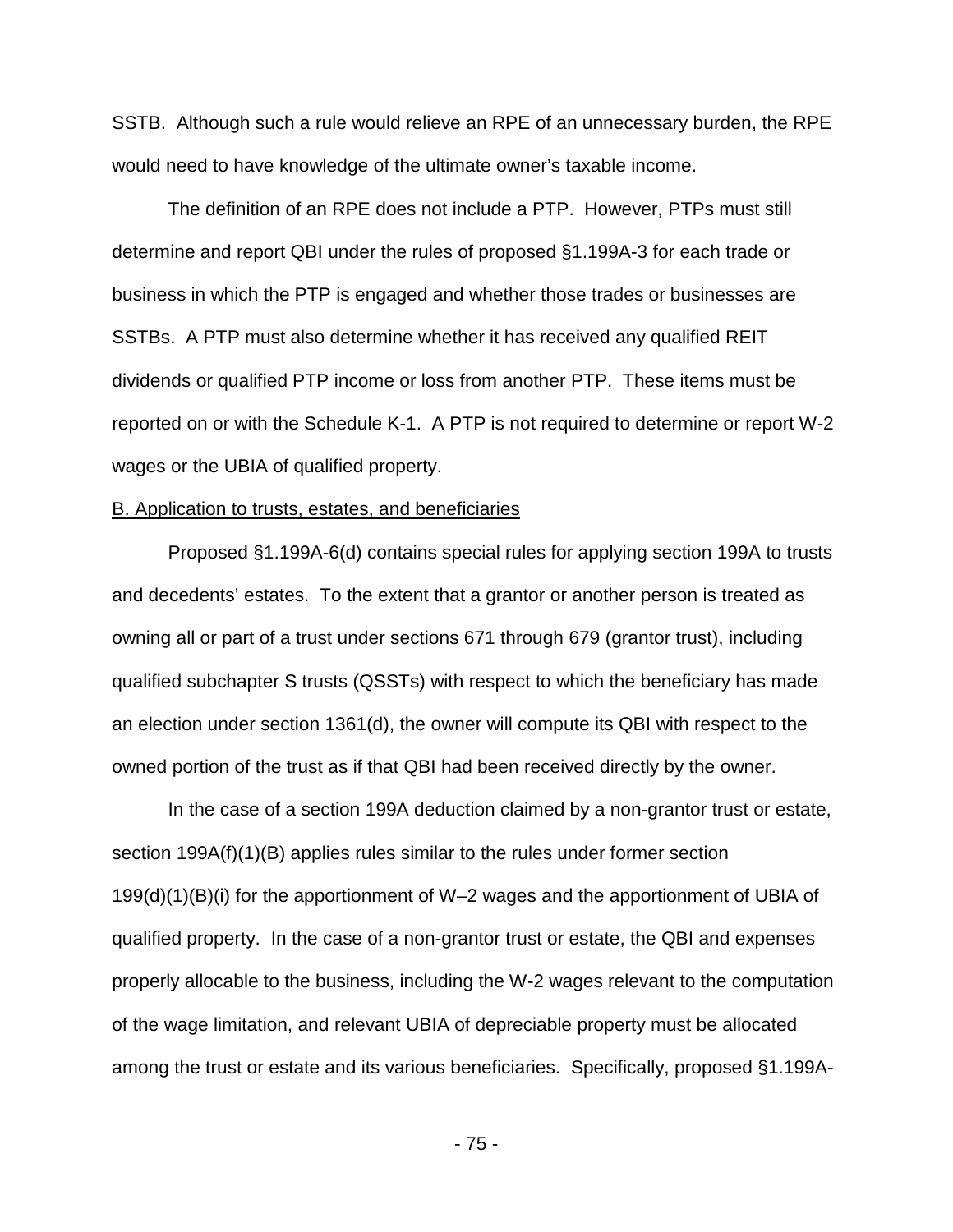6(d)(3)(ii) provides that each beneficiary's share of the trust's or estate's W-2 wages is determined based on the proportion of the trust's or estate's DNI that is deemed to be distributed to that beneficiary for that taxable year. Similarly, the proportion of the entity's DNI that is not deemed distributed by the trust or estate will determine the entity's share of the QBI and W-2 wages. In addition, if the trust or estate has no DNI in a particular taxable year, any QBI and W-2 wages are allocated to the trust or estate, and not to any beneficiary.

In addition, proposed §1.199A-6(d)(3)(ii) provides that, to the extent the trust's or estate's UBIA of qualified property is relevant to a trust or estate and any beneficiary, the trust's or estate's UBIA of qualified property will be allocated among the trust or estate and its beneficiaries in the same proportion as DNI of the trust or estate is allocated. This is the case regardless of how any depreciation or depletion deductions resulting from the same property may be allocated under section 643(c) among the trust or estate and its beneficiaries for purposes other than section 199A.

Under section 199A, the threshold amount is determined at the trust level without taking into account any distribution deductions. Commenters have noted that taxpayers could circumvent the threshold amount by dividing assets among multiple trusts, each of which would claim its own threshold amount. This result is inappropriate and inconsistent with the purpose of section 199A. Therefore, proposed §1.199A-6(d)(3)(v) provides that trusts formed or funded with a significant purpose of receiving a deduction under section 199A will not be respected for purposes of section 199A.

The Treasury Department and the IRS request comments with respect to whether taxable recipients of annuity and unitrust interests in charitable remainder trusts

- 76 -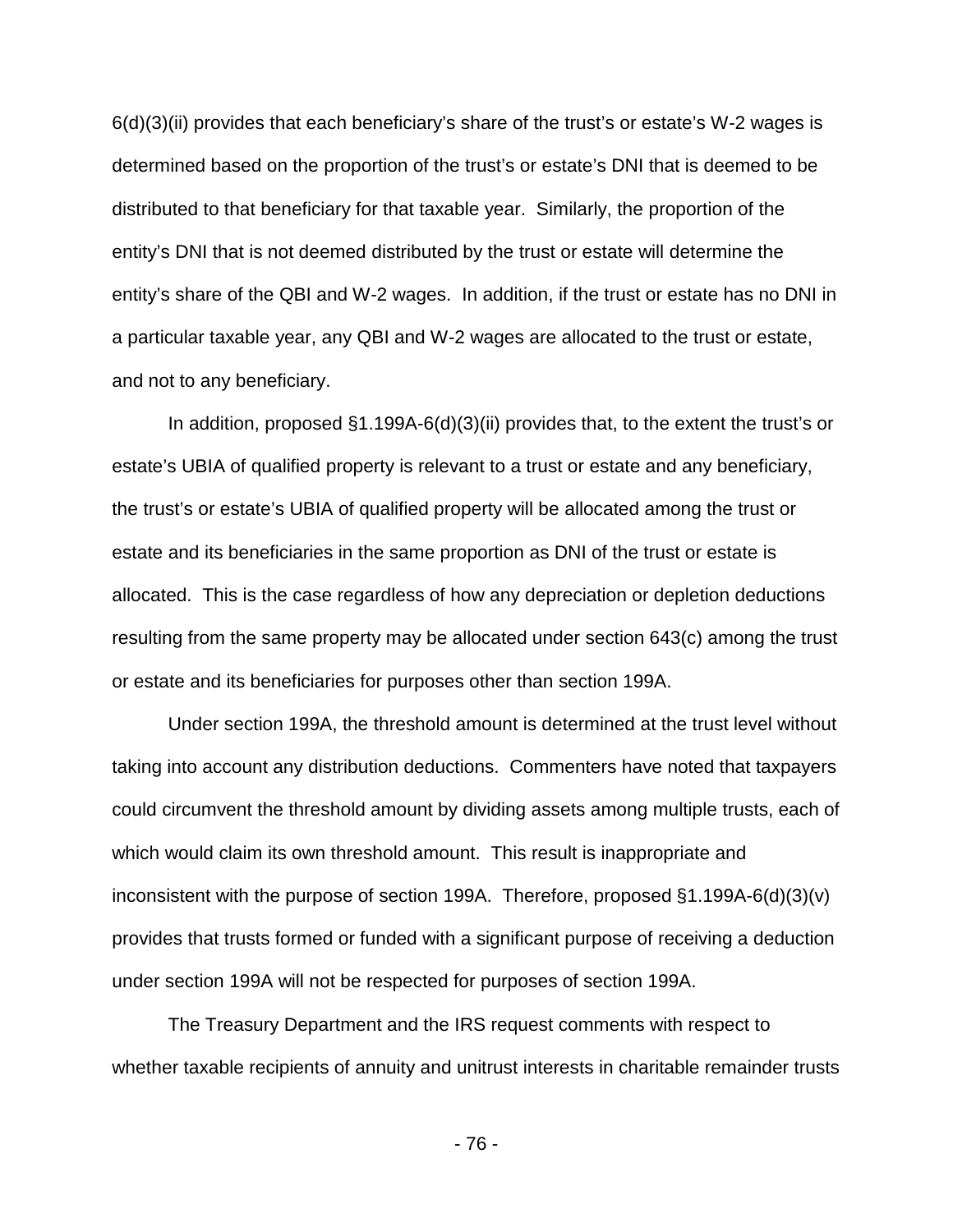and taxable beneficiaries of other split-interest trusts may be eligible for the section 199A deduction to the extent that the amounts received by such recipients include amounts that may give rise to the deduction. Such comments should include explanations of how amounts that may give rise to the section 199A deduction would be identified and reported in the various classes of income of the trusts received by such recipients and how the excise tax rules in section 664(c) would apply to such amounts. VII. Proposed §1.643(f)-1: Anti-avoidance Rules for Multiple Trusts

As described in section VI B of the Explanation of Provisions, under section 199A, the threshold amount is determined at the trust level without taking into account any distribution deductions. Therefore, taxpayers could circumvent the threshold amount by dividing assets among multiple trusts, each of which would claim its own threshold amount. This result is inappropriate and inconsistent with the purpose of section 199A and general trust principles.

To address this and other concerns regarding the abusive use of multiple trusts, proposed §1.643(f)-1 confirms the applicability of section 643(f). As noted in part II of the Background, section 643(f) permits the Secretary to prescribe regulations to prevent taxpayers from establishing multiple non-grantor trusts or contributing additional capital to multiple existing non-grantor trusts in order to avoid Federal income tax. Proposed §1.643(f)-1 provides that, in the case in which two or more trusts have substantially the same grantor or grantors and substantially the same primary beneficiary or beneficiaries, and a principal purpose for establishing such trusts or contributing additional cash or other property to such trusts is the avoidance of Federal income tax, then such trusts will be treated as a single trust for Federal income tax purposes. For

- 77 -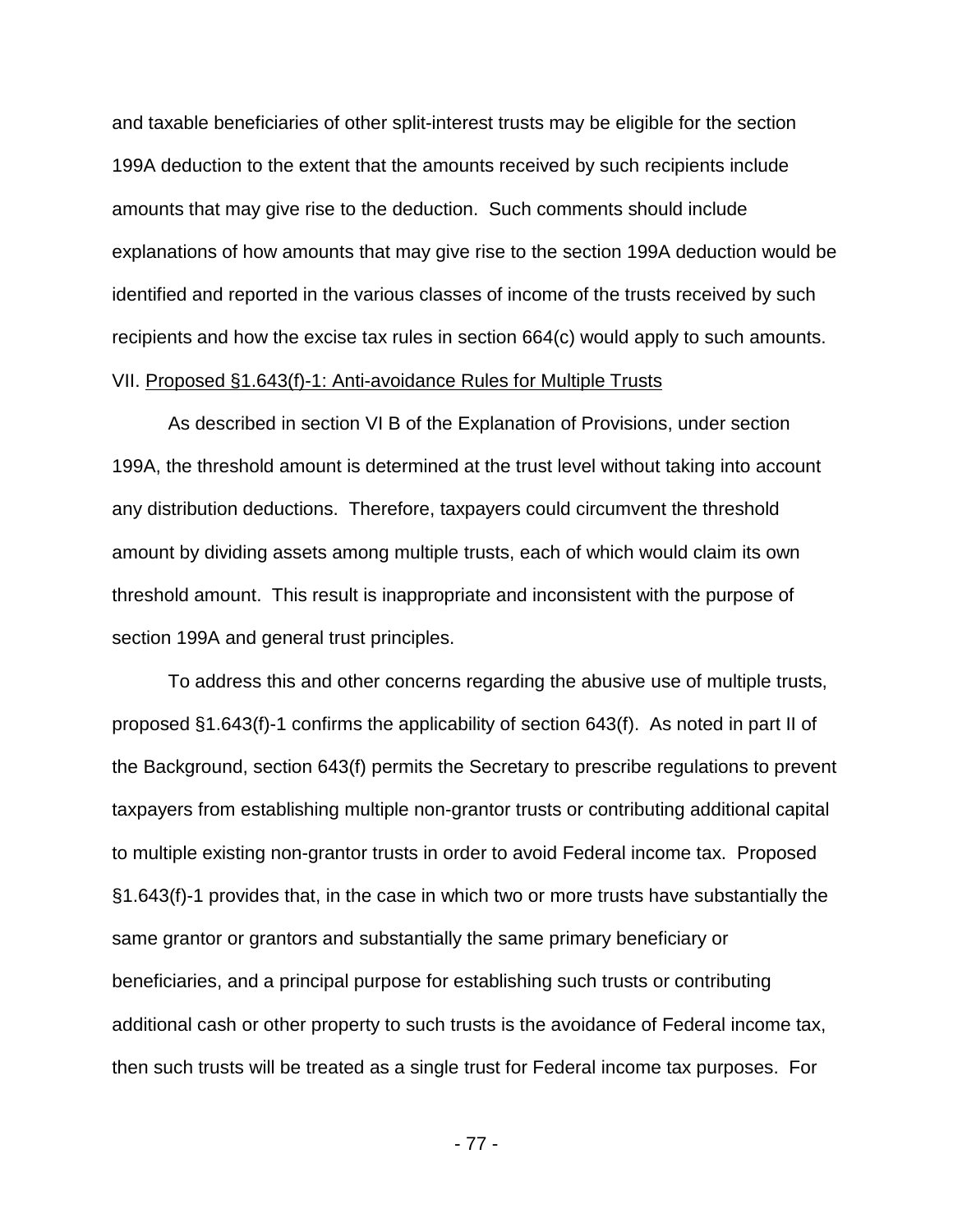purposes of applying this rule, spouses are treated as only one person and, accordingly, multiple trusts established for a principal purpose of avoiding Federal income tax may be treated as a single trust even in cases where separate trusts are established or funded independently by each spouse. Proposed §1.643(f)-1 further provides examples to illustrate specific situations in which multiple trusts will or will not be treated as a single trust under this rule, including a situation where multiple trusts are created with a principal purpose of avoiding the limitations of section 199A. The application of proposed §1.643(f)-1, however, is not limited to avoidance of the limitations under section 199A and proposed §§1.199A-1 through 1.199A-6.

The rule in proposed §1.643(f)-1 would apply to any arrangement involving multiple trusts entered into or modified on or after [**INSERT DATE OF PUBLICATION IN THE FEDERAL REGISTER**]. In the case of any arrangement involving multiple trusts entered into or modified before [**INSERT DATE OF PUBLICATION OF IN THE FEDERAL REGISTER**], the determination of whether an arrangement involving multiple trusts is subject to treatment under section 643(f) will be made on the basis of the statute and the guidance provided regarding that provision in the legislative history of section 643(f). Pending the publication of final regulations, the position of the Treasury Department and the IRS is that the rule in proposed §1.643(f)-1 generally reflects the intent of Congress regarding the arrangements involving multiple trusts that are appropriately subject to treatment under section 643(f).

## VIII. Specified Agricultural or Horticultural Cooperatives

In the TCJA and the 2018 Act, Congress provided special rules for applying section 199A in the case of specified agricultural and horticultural cooperatives. The

- 78 -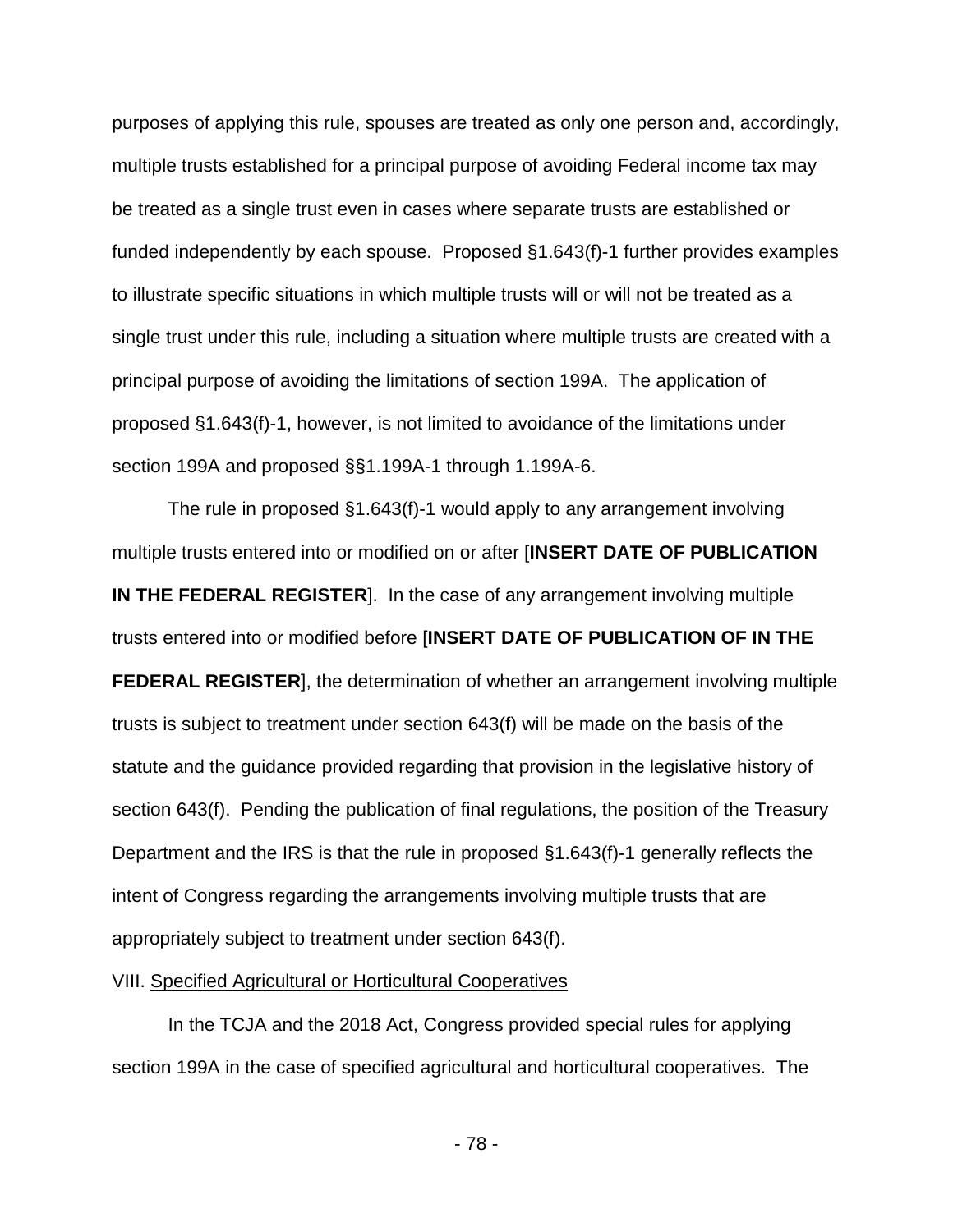Treasury Department and the IRS continue to study this area and intend to issue separate proposed regulations describing rules for applying section 199A to specified agricultural and horticultural cooperatives and their patrons later this year. As provided in section 199A(g)(6), such regulations will generally be based on the regulations applicable to cooperatives and their patrons under former section 199 (as in effect before its repeal). The Treasury Department and the IRS anticipate that the regulations will provide that section 199A(g) applies only to the patronage business of a relevant cooperative. The proposed regulations will also provide more information for taxpayers that must apply the reduction under section 199A(b)(7), which is a special rule with respect to income received from cooperatives.

#### **Availability of IRS Documents**

IRS notices cited in this preamble are made available by the Superintendent of Documents, U.S. Government Printing Office, Washington, DC 20402.

## **Proposed Effective/Applicability Date**

Section 7805(b)(1)(A) and (B) of the Code generally provide that no temporary, proposed, or final regulation relating to the internal revenue laws may apply to any taxable period ending before the earliest of (A) the date on which such regulation is filed with the **Federal Register**, or (B) in the case of a final regulation, the date on which a proposed or temporary regulation to which the final regulation relates was filed with the **Federal Register**. However, section 7805(b)(2) provides that regulations filed or issued within 18 months of the date of the enactment of the statutory provision to which they relate are not prohibited from applying to taxable periods prior to those described in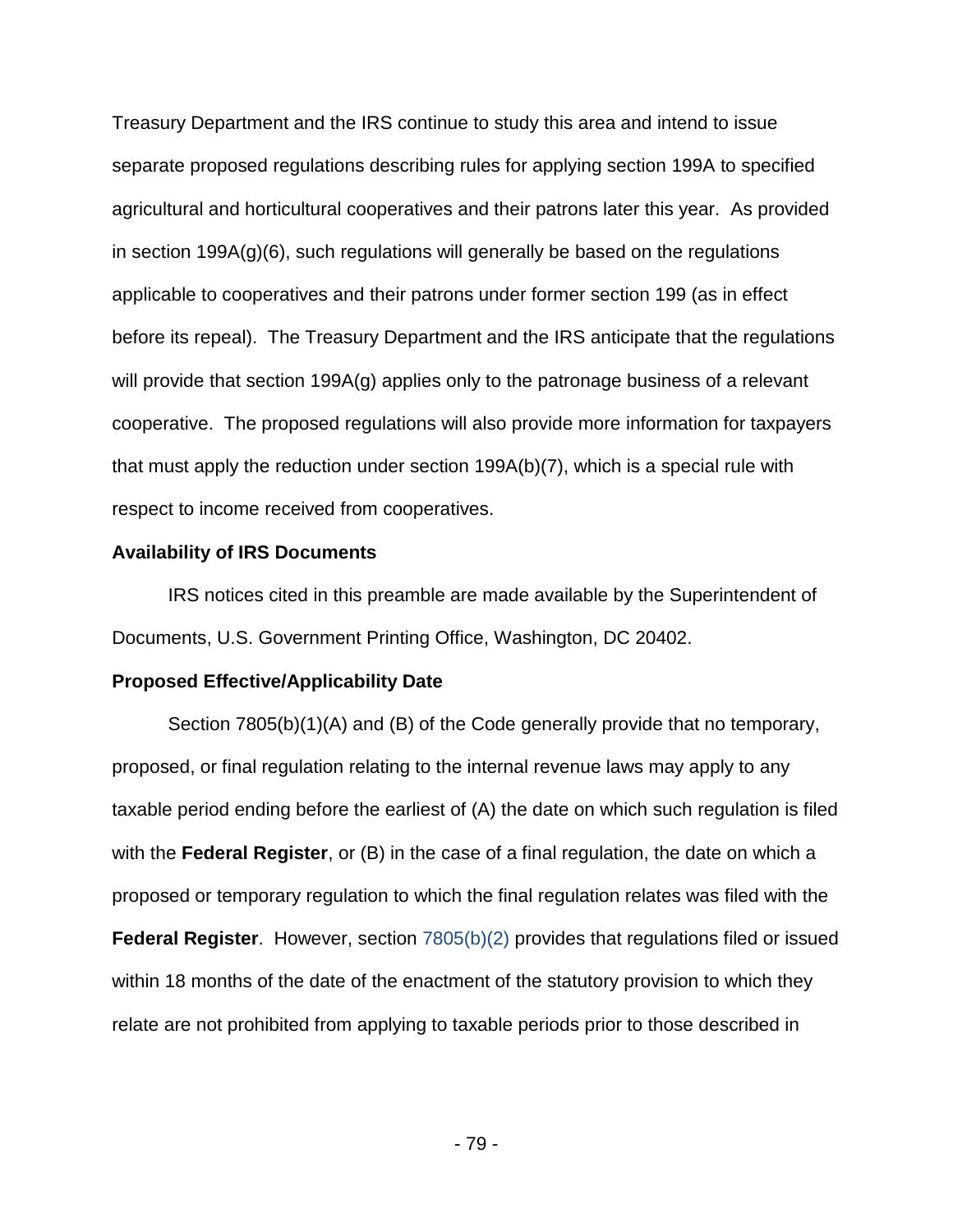section 7805(b)(1). Furthermore, section 7805(b)(3) provides that the Secretary may provide that any regulation may take effect or apply retroactively to prevent abuse.

Accordingly, proposed §§1.199A-1 through 1.199A-6 generally are proposed to apply to taxable years ending after the date of publication of a Treasury decision adopting these rules as final regulations in the **Federal Register**. However, taxpayers may rely on the rules set forth in proposed §§1.199A-1 through 1.199A-6, in their entirety, until the date a Treasury decision adopting these regulations as final regulations is published in the **Federal Register**. In addition, to prevent abuse of section 199A and the regulations thereunder, the anti-abuse rules of proposed §§1.199A-2(c)(1)(iv), 1.199A-3(c)(2)(B), 1.199A-5(c)(2), 1.199A-5(c)(3), 1.199A-5(d)(3), and 1.199A-6(d)(3)(v) are proposed to apply to taxable years ending after December 22, 2017, the date of enactment of the TCJA. Finally, the provisions of proposed §1.643-1, which prevent abuse of the Code generally through the use of trusts, are proposed to apply to taxable years ending after [**INSERT DATE OF PUBLICATION IN** 

#### **THE FEDERAL REGISTER**].

Section 199A(f)(1) provides that section 199A applies at the partner or S corporation shareholder level, and that each partner or shareholder takes into account such person's allocable share of each qualified item. Section 199A(c)(3) provides that the term "qualified item" means items that are effectively connected with a U.S. trade or business, and "included or allowed in determining taxable income from the taxable year." Section 199A applies to taxable years beginning after December 31, 2017. However, there is no statutory requirement under section 199A that a qualified item arise after December 31, 2017.

- 80 -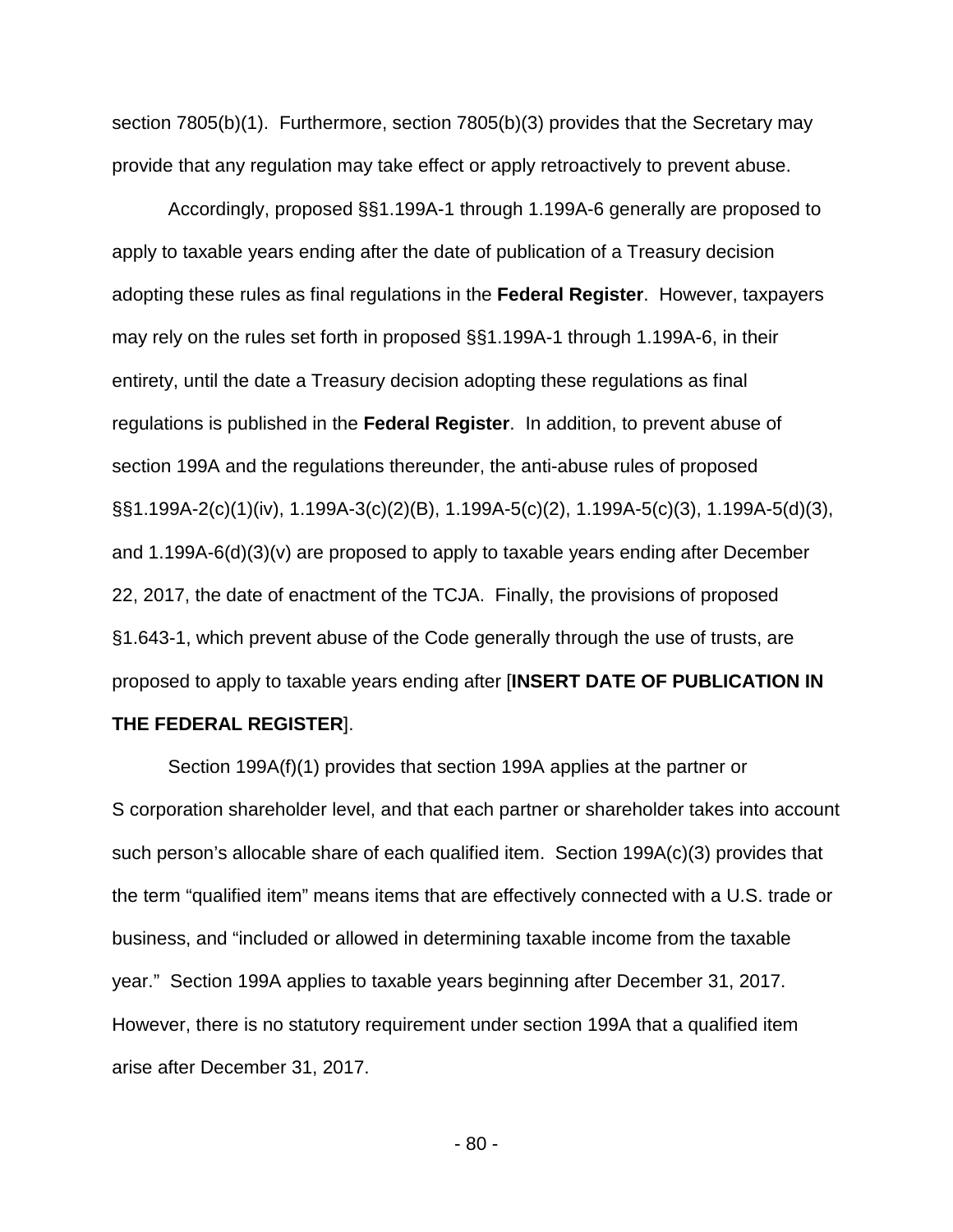Section 1366(a) generally provides that, in determining the income tax of a shareholder for the shareholder's taxable year in which the taxable year of the S corporation ends, the shareholder's pro rata share of the corporation's items is taken into account. Similarly, section 706(a) generally provides that, in computing the taxable income of a partner for a taxable year, the partner includes items of the partnership for any taxable year of the partnership ending within or with the partner's taxable year. Therefore, income flowing to an individual from a partnership or S corporation is subject to the tax rates and rules in effect in the year of the individual in which the entity's year closes, not the year in which the item actually arose.

Accordingly, for purposes of determining QBI, W-2 wages, and UBIA of qualified property, the effective dates provisions provide that if an individual receives QBI, W-2 wages, or UBIA of qualified property from an RPE with a taxable year that begins before January 1, 2018, and ends after December 31, 2017, such items are treated as having been incurred by the individual during the individual's tax year during which such RPE taxable year ends

## **Special Analyses**

#### I. Regulatory Planning and Review – Economic Analysis

Executive Orders 13563 and 12866 direct agencies to assess costs and benefits of available regulatory alternatives and, if regulation is necessary, to select regulatory approaches that maximize net benefits (including potential economic, environmental, public health and safety effects, distributive impacts, and equity). Executive Order 13563 emphasizes the importance of quantifying both costs and benefits, of reducing costs, of harmonizing rules, and of promoting flexibility.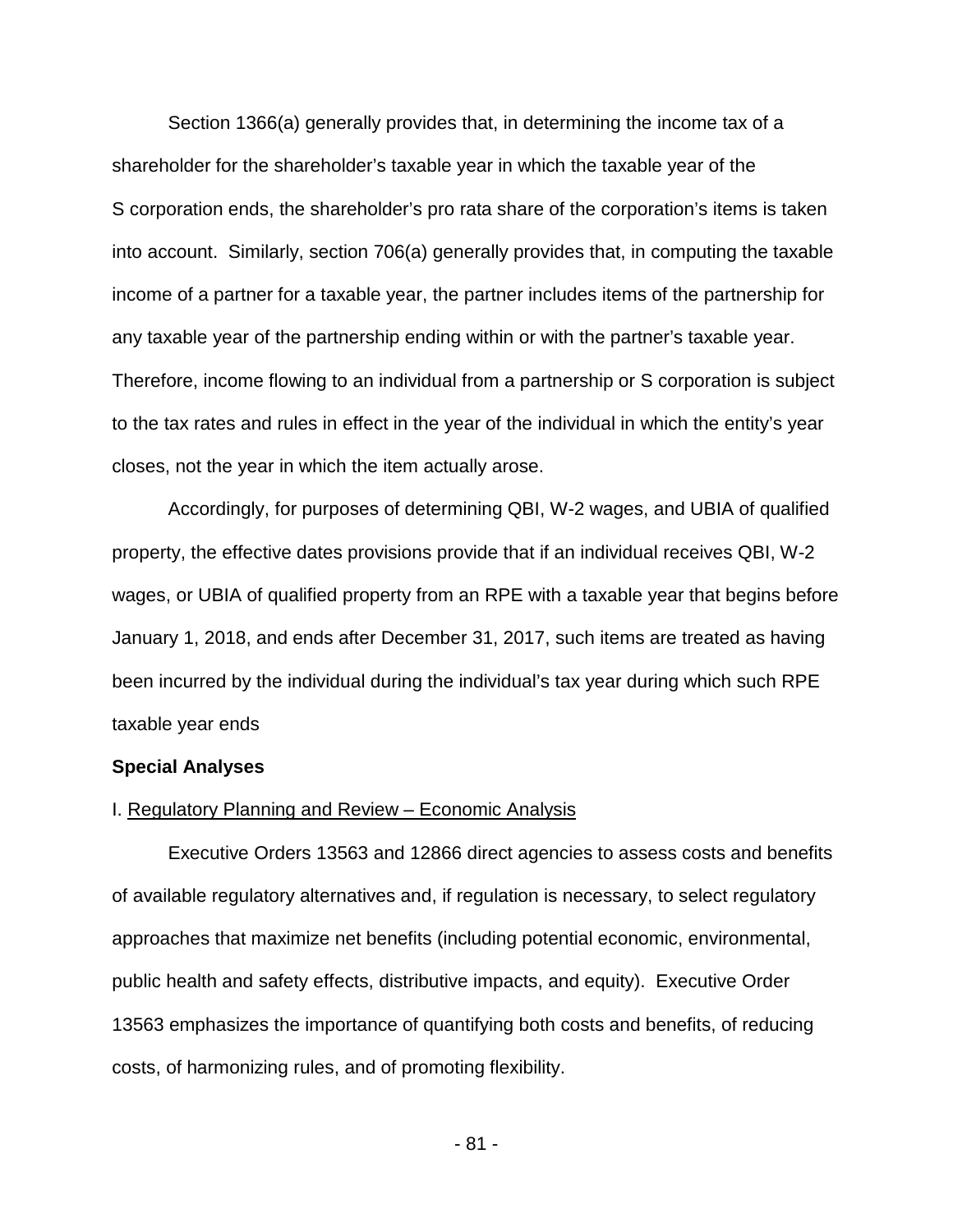These proposed regulations have been designated as subject to review under Executive Order 12866 pursuant to the Memorandum of Agreement (April 11, 2018) between the Treasury Department and the Office of Management and Budget (OMB) regarding review of tax regulations. The Treasury Department has determined that the proposed rulemaking is subject to review as economically significant under section 1(c) of the Memorandum of Agreement, and OMB concurs with this designation. Accordingly, these proposed regulations have been reviewed by the Office of Management and Budget. For more detail on the economic analysis, please refer to the following analysis.

#### A. Overview

Congress enacted section 199A to provide individuals, estates, and trusts a deduction of up to 20 percent of QBI from domestic businesses, which includes trades or businesses operated as a sole proprietorship or through a partnership, S corporation, trust, or estate. As stated in the Explanation of Provisions, these proposed regulations are necessary to provide taxpayers with computational, definitional, and anti-avoidance guidance regarding the application of section 199A. The proposed regulations provide guidance to taxpayers for purposes of calculating the section 199A deduction. They provide clarity for taxpayers in determining their eligibility for the deduction and the amount of the allowed deduction. Among other benefits, this clarity helps ensure that taxpayers all calculate the deduction in a similar manner, which encourages decisionmaking that is economically efficient contingent on the provisions of the overall Code.

The proposed regulations contain seven sections, six proposed under section 199A (proposed §§1.199A-1 through 1.199A-6) and one proposed under section 643(f)

- 82 -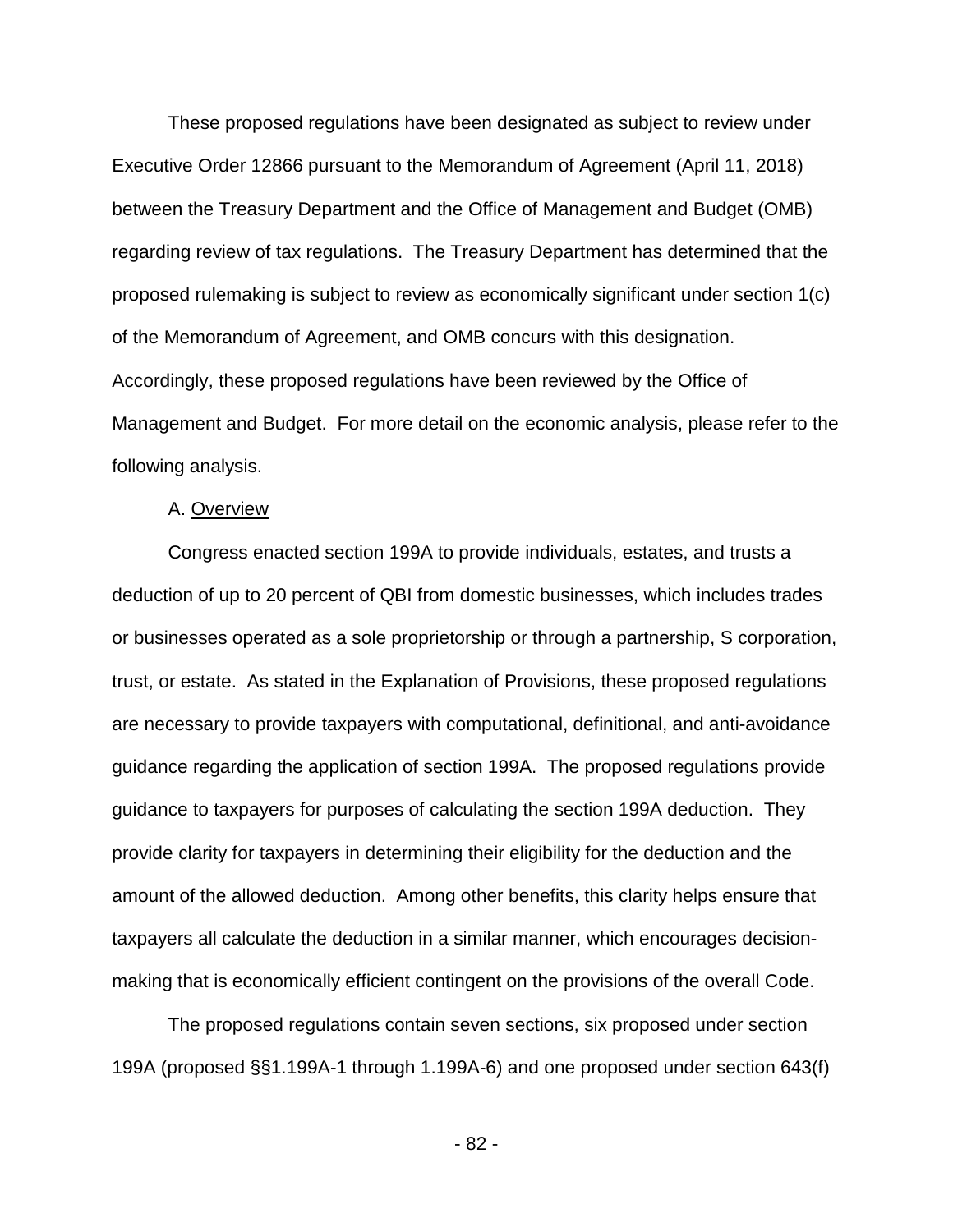(proposed §1.643(f)-1). Each of proposed §§1.199A-1 through 1.199A-6 provides rules relevant to the section 199A deduction and proposed §1.643(f)-1 would establish antiabuse rules to prevent taxpayers from establishing multiple non-grantor trusts or contributing additional capital to multiple existing non-grantor trusts in order to avoid Federal income tax, including abuse of section 199A. This economic analysis describes the economic benefits and costs of each of the seven sections of the proposed regulations.

## B. Baseline

The analysis in this section compares the proposed regulation to a no-action baseline reflecting anticipated Federal income tax-related behavior in the absence of these proposed regulations.

## C. Economic Analysis of Proposed § 1.199A-1

#### 1. Background

Because the section 199A deduction has not previously been available, a large number of the relevant terms and necessary calculations taxpayers are currently required to apply under the statute can benefit from greater specificity. For example, the statute uses the term trade or business to refer to the enterprise whose income would be potentially eligible for the deduction but does not define what constitutes a trade or business for purposes of section 199A; the proposed regulations provide that taxpayers should generally apply the definition of a trade or business provided by section 162(a). The definition of trade or business in proposed §1.199A-1 is extended beyond the section 162 definition if a taxpayer chooses to aggregate businesses under the rules of proposed §1.199A-4. In addition, solely for purposes of section 199A, the

- 83 -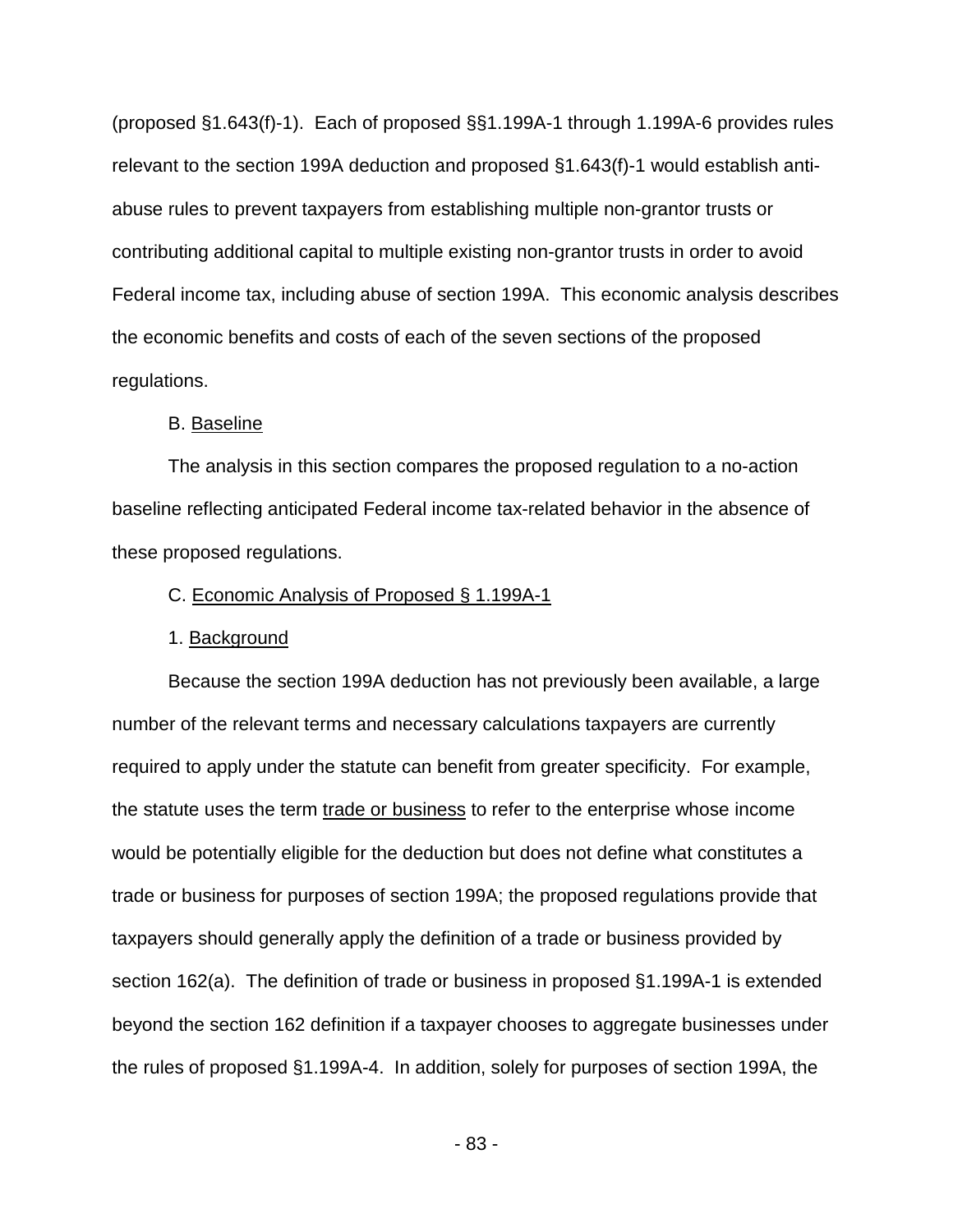rental or licensing of property to a related trade or business is treated as a trade or business if the rental or licensing and the other trade or business are commonly controlled under proposed §1.199A-4(b)(1)(i). The proposed regulations also make clear that the section 199A deduction is allowed when calculating alternative minimum taxable income of individuals.

Because the section 199A deduction has multiple components that may interact in determining the deduction, it is also valuable to lay out rules for calculating the deduction since the statute does not provide each of those particulars.

Alternative approaches the Treasury Department and the IRS could have proposed would be to remain silent on additional definitional specificities and to allow post-limitation netting in calculating the section 199A deduction. The Treasury Department and the IRS concluded these approaches would likely give rise to less economically efficient tax-related decisions than would relying on statutory language alone and requiring or leaving open the possibility of post-limitation netting.

2. Anticipated benefits of proposed §1.199A-1

The Treasury Department and the IRS expect that the definitions and guidance provided in §1.199A-1 will implement the 199A deduction in an economically efficient manner. An economically efficient tax system generally aims to treat income derived from similar economic decisions similarly in order to reduce incentives to make choices based on tax rather than market incentives. In this context, the principal benefit of proposed §1.199A-1 is to reduce taxpayer uncertainty regarding the calculation of the section 199A deduction relative to an alternative scenario in which no such regulations were issued. In the absence of the clarifications in proposed §1.199A-1 regarding, for

- 84 -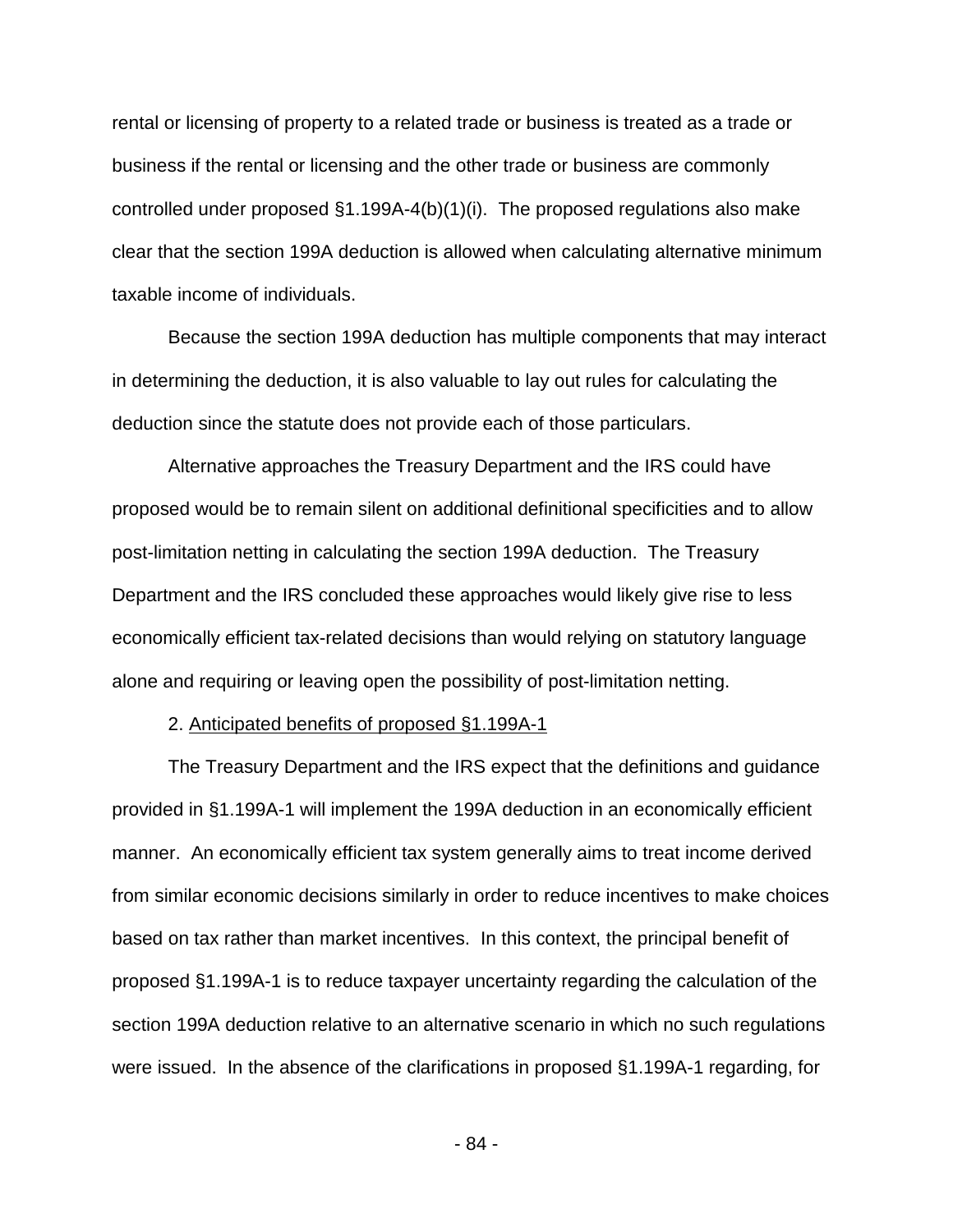example, the definition of an eligible trade or business, similarly situated taxpayers might interpret the statutory rules of section 199A differently, given the statute's limited prescription of the implementation details. In addition, without these regulations it is likely that many taxpayers impacted by section 199A would take on more (or less) than the optimal level of risk in allocating resources within or across their businesses. Both of these actions would give rise to economic inefficiencies. The proposed regulations would provide a uniform signal to businesses and thus lead taxpayers to make decisions that are more economically efficient contingent on the overall Code. As an example, proposed §1.199A-1 prescribes the steps taxpayers must take to calculate the QBI deduction in a manner that avoids perverse incentives for shifting wages and capital assets across businesses. The statute does not address the ordering for how the W-2 wages and UBIA of qualified property limitations should be applied when taxpayers have both positive and negative QBI from different businesses. The proposed regulations clarify that in such cases the negative QBI should offset positive QBI prior to applying the wage and capital limitations. For taxpayers who would have assumed in the alternate that negative QBI offsets positive QBI after applying the wage and capital limitations, the proposed approach weakens the incentive to shift W-2 wage labor or capital (in the form of qualified property) from one business to another to maximize the section 199A deduction.

To illustrate this, consider a taxpayer who is above the statutory threshold and owns two non-service sector businesses, A and B. A has net qualified income of \$10,000, while B has net qualified income of -\$5,000. Suppose that A paid \$3,000 in W-2 wages, B paid \$1,000 in W-2 wages, and neither business has tangible capital. If

- 85 -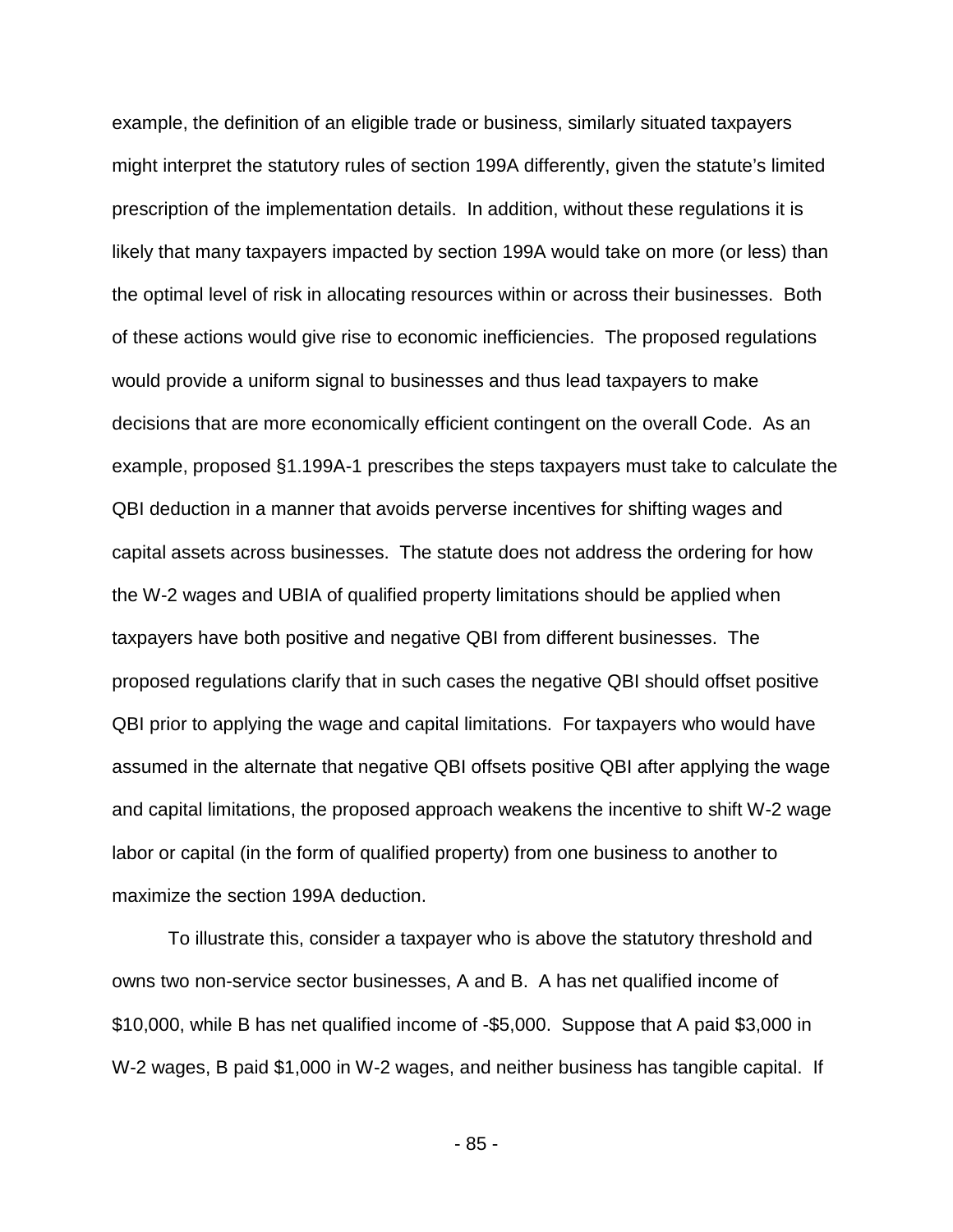negative QBI offsets positive QBI after applying the wage and capital limitations, then A generates a tentative deduction of \$1,500, while B generates a tentative deduction of - \$1,000, for a total deduction of \$500. After moving B's W-2 wages to A, A's tentative deduction rises to \$2,000, while B's remains -\$1,000, increasing the total deduction to \$1,000. If, on the other hand, negative QBI offsets positive QBI prior to applying the wage and capital limitations (as in the proposed regulations), then A and B have combined income of \$5,000, and the total deduction is \$1,000 because the wage and capital limitations are non-binding. After moving B's wages to A, the total deduction remains \$1,000. Thus, an incentive to shift wages arises if negative QBI offsets positive QBI after applying the wage and capital limitations. By taking the opposite approach, proposed §1.199A-1 reduces incentives for such tax-motivated, economically inefficient reallocations of labor (or capital) relative to a scenario in which offsets were taken after wage and capital limitations were applied.

### 3. Anticipated costs of proposed §1.199A-1

The Treasury Department and the IRS do not anticipate any meaningful economic distortions to be induced by proposed §1.199A-1 and request comment regarding this anticipated impact. However, changes to the collective paperwork burden arising from this and other sections of these regulations are discussed in section J, *Anticipated impacts on administrative and compliance costs*, of this analysis.

## D. Economic Analysis of Proposed §1.199A-2

## 1. Background

Section 199A provides a deduction of up to 20 percent of the taxpayer's income from qualifying trades or businesses. Taxpayers with incomes above a threshold

- 86 -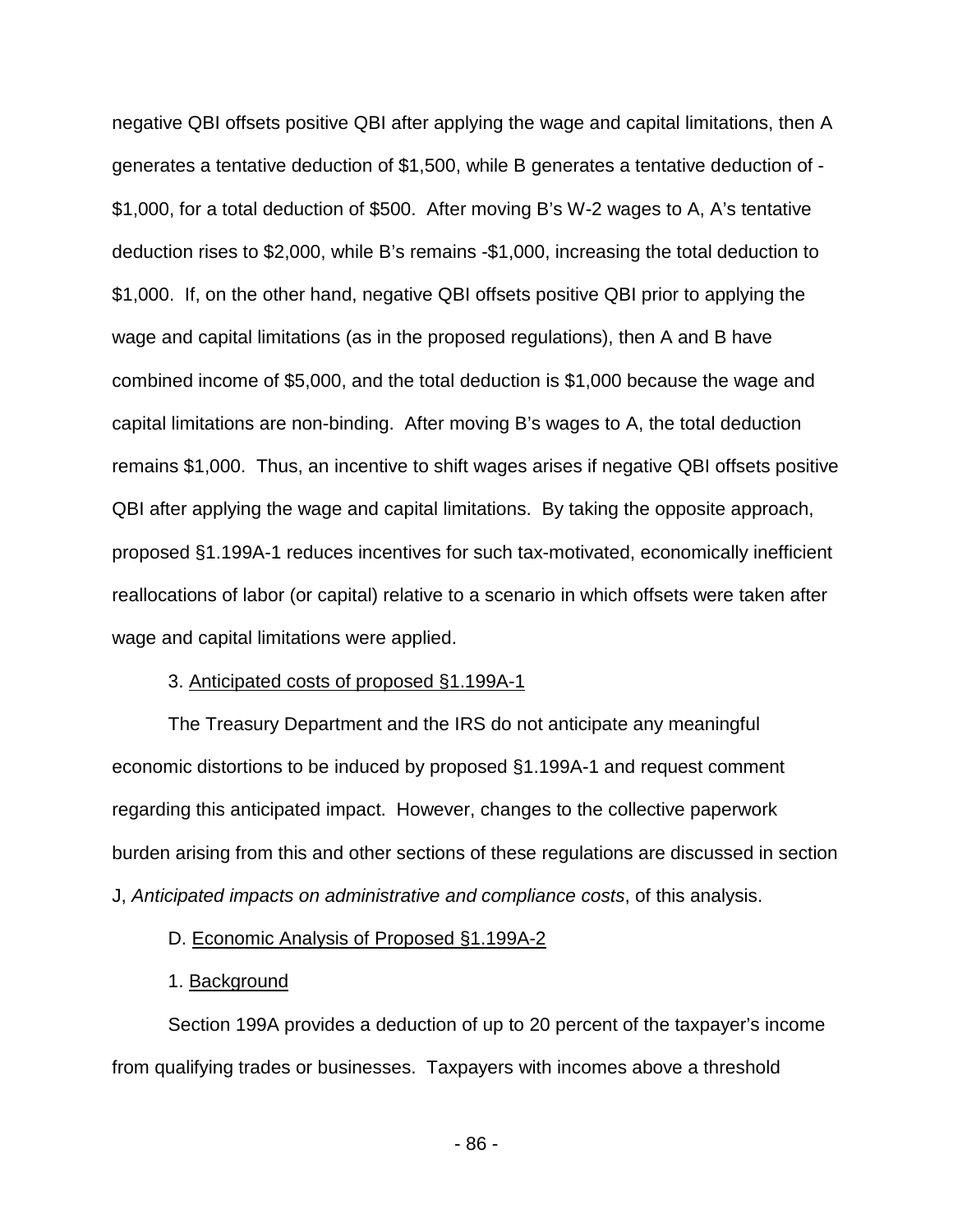amount cannot enjoy the full 20 percent deduction unless they determine that their businesses pay a sufficient amount of wages and/or maintain a sufficient stock of tangible capital, among other requirements.

Because this deduction has not previously been available, proposed §199A-2 provides greater specificity than is available from the statute regarding the definitions of W-2 wages and UBIA of qualified property (that is, depreciable capital stock) relevant to this aspect of the deduction. For example, the proposed regulations make clear that property that is transferred or acquired within a specific timeframe with a principal purpose of increasing the section 199A deduction is not considered qualified property for purposes of the section 199A deduction. In addition, proposed §1.199A-2 generally follows prior guidance for the former section 199 deduction in determining which W-2 wages are relevant for section 199A purposes, with additional rules for allocating wages amongst multiple trades or businesses. In these and other cases, the proposed regulations generally aim, within the context of the legislative language and other tax considerations, to ensure that only genuine business income is eligible for the section 199A deduction, and to reduce business compliance costs and government administrative costs.

Alternative approaches would be to remain silent or to choose different definitions of W-2 wages or qualified property for the purposes of claiming the deduction. The Treasury Department and the IRS rejected these alternatives as being inconsistent with other definitions or requirements under the Code and therefore unnecessarily costly for taxpayers to comply with and the IRS to administer.

2. Anticipated benefits of proposed §1.199A-2

- 87 -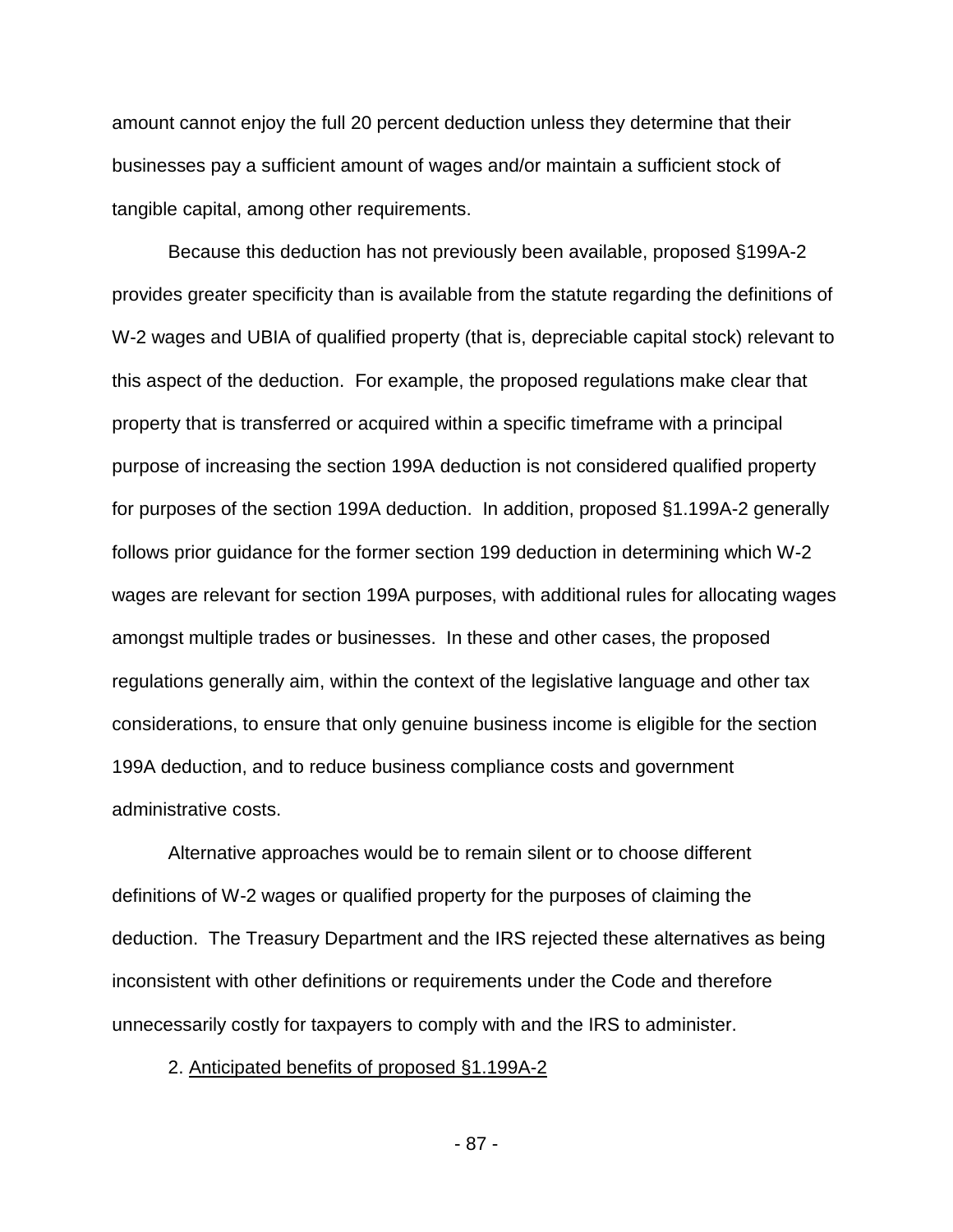The Treasury Department and IRS expect that proposed §1.199A-2 will implement the 199A deduction in an economically efficient manner. For example, proposed §1.199A-2 will discourage some inefficient transfers of capital given the statute's silence regarding the circumstances in which certain property transfers would or would not be considered under section 199A. Specifically, the proposed rules make clear that property transferred or acquired within a specific timeframe with a principal purpose of increasing the section 199A deduction is not considered qualified for purposes of the 199A deduction.

The proposed regulations will also reduce taxpayer uncertainty regarding the implementation of the section 199A deduction relative to a scenario in which no regulations were issued. In the absence of such clarification, similarly situated taxpayers would likely interpret the section 199A deduction differently to the extent that the statute does not adequately specify the particular implementation issues addressed by 199A-2; and as a result, taxpayers might take on more (or less) than the optimal level of risk in their interpretations. The proposed regulations would lead taxpayers to make decisions that were more economically efficient, conditional on the overall Code.

## 3. Anticipated costs of proposed §1.199A-2

The Treasury Department and the IRS do not anticipate any meaningful economic distortions to be induced by proposed §1.199A-2, and request comment regarding this anticipated impact. However, changes to the collective paperwork burden arising from this and other sections of these regulations are discussed in section J, *Anticipated impacts on administrative and compliance costs*, of this analysis.

#### E. Economic Analysis of Proposed § 1.199A-3

- 88 -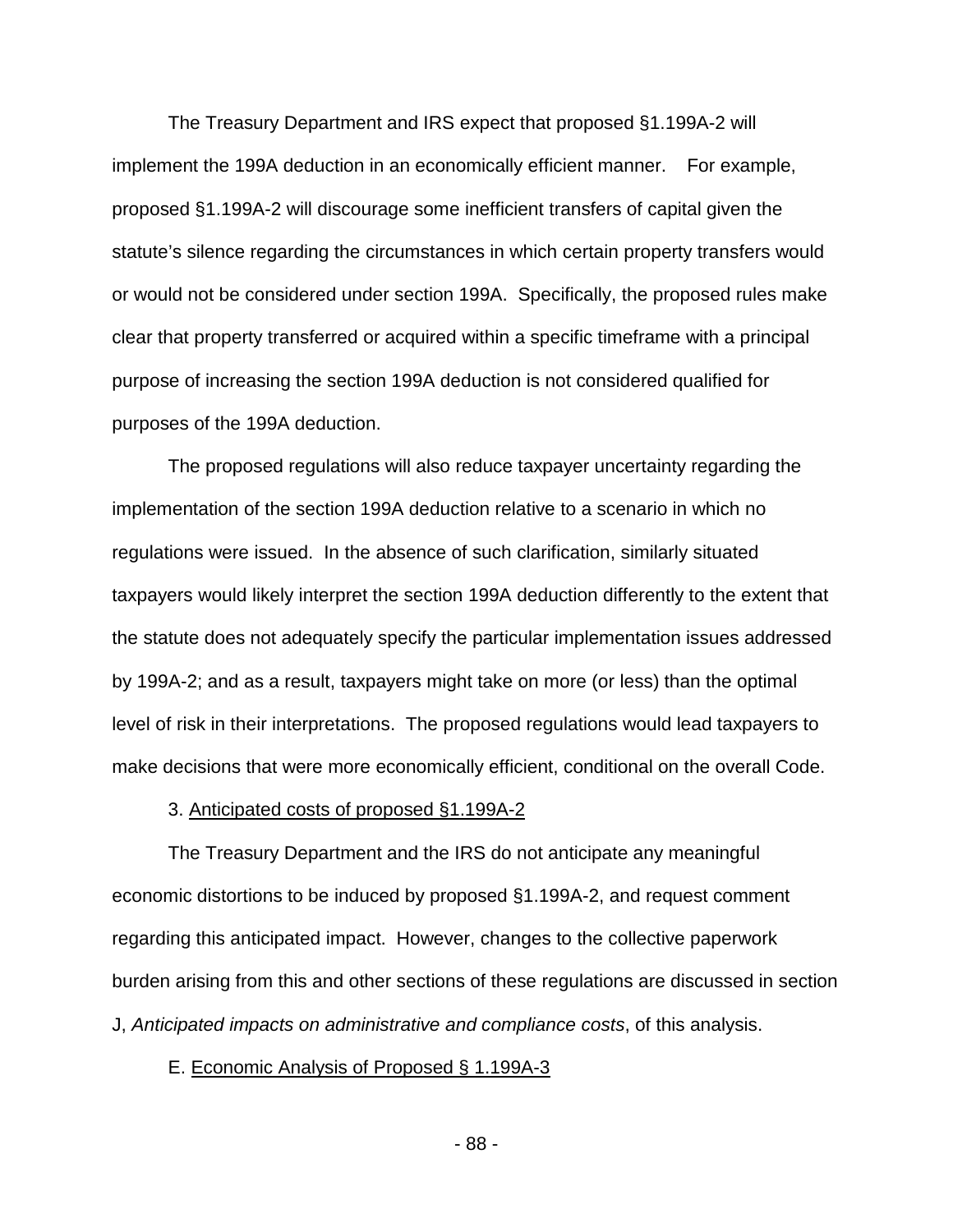## 1. Background

Section 199A provides a deduction of up to 20 percent of the taxpayer's income from qualifying trades or businesses. In the absence of legislative and regulatory constraints, taxpayers would have an incentive to count as income some income that, from an economic standpoint, did not accrue specifically from qualifying economic activity. The proposed regulations clarify what does and does not constitute QBI for purposes of the 199A deduction, providing greater implementation specificity than provided by the statute. Because guaranteed payments for capital, for example, are not at risk in the same way as other forms of income, they might reasonably be excluded from QBI. Similarly, Treasury proposes that income that is a guaranteed payment, but which is filtered through a tiered partnership in order to avoid being labeled as such, should be treated similarly to guaranteed payments in general and therefore excluded from QBI. This principle applies to other forms of income that similarly represent income that either is not at risk or does not flow from the specific economic value provided by a qualifying trade or business, such as returns on investments of working capital. The proposed regulations define and clarify the types of income that might reasonably be considered QBI, within the constraints of the legislation.

#### 2. Anticipated benefits of proposed §1.199A-3

The Treasury Department and IRS expect that proposed §1.199A-3 regulations will implement the 199A deduction in an economically efficient manner. For example, 199A-3 will discourage the creation of tiered partnerships purely for the purposes of increasing the section 199A deduction. In the absence of regulation, some taxpayers would likely create tiered partnerships under which a lower-tier partnership would make

- 89 -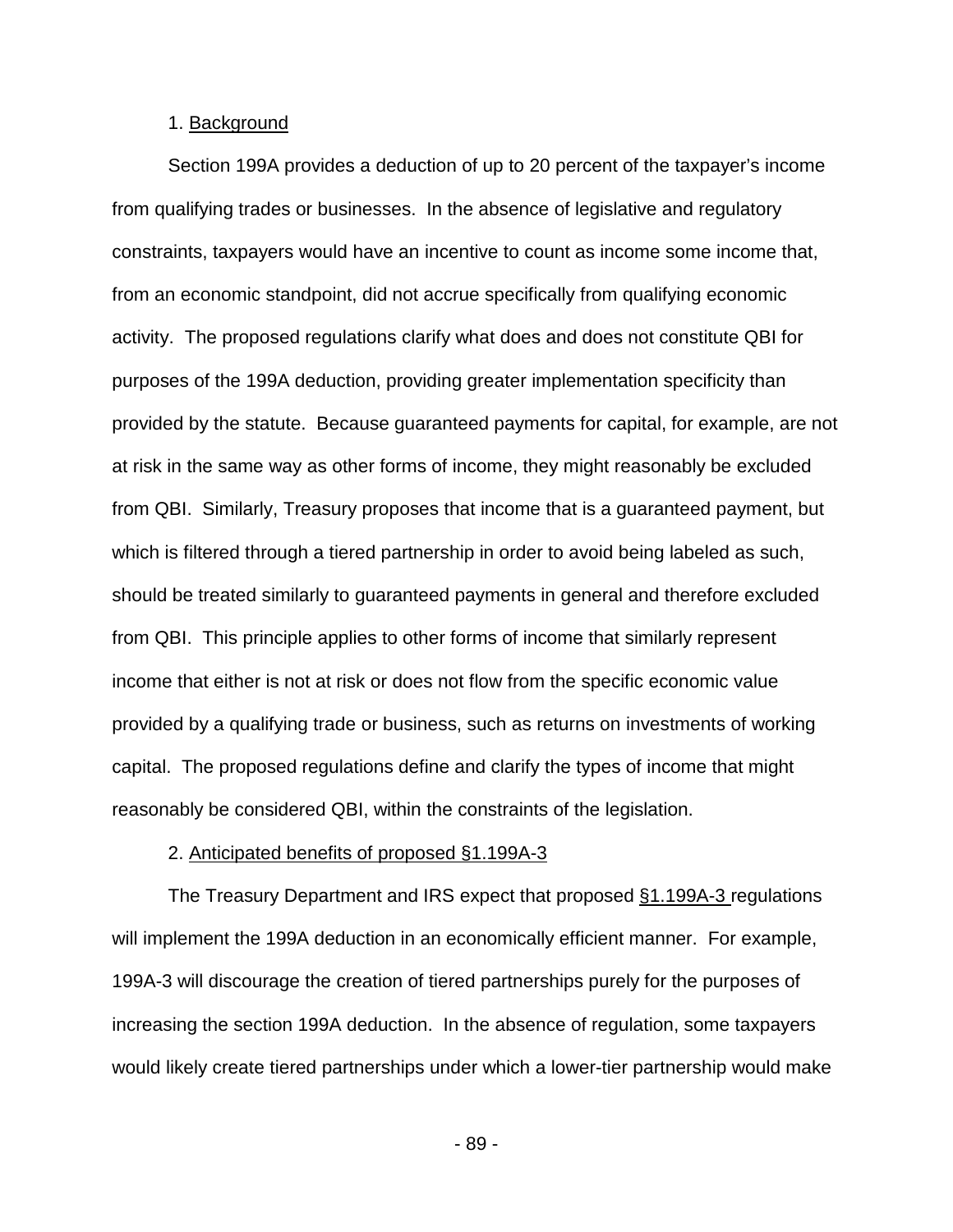a guaranteed payment to an upper-tier partnership, and the upper-tier partnership would pay out this income to its partners without guaranteeing it. Such an organizational structure would likely be economically inefficient because it was, apparently, created solely for tax minimization purposes and not for reasons related to efficient economic decision-making.

The Treasury Department and the IRS further expect that the proposed regulations will reduce uncertainty over whether particular forms of income do or do not constitute QBI relative to a scenario in which no regulations were issued. In the absence of regulations, taxpayers would still need to determine what income is considered QBI and similarly situated taxpayers might interpret the statutory rules differently and pursue income-generating activities based on different assumptions about whether that income would qualify for QBI. Proposed §1.199A-3 provides clearer guidance for how to determine QBI, helping to ensure that taxpayers face uniform incentives when making economic decisions, a tenet of economic efficiency.

## 3. Anticipated costs of proposed §1.199A-3 relative to the baseline

The Treasury Department and the IRS do not anticipate any meaningful economic distortions to be induced by proposed §1.199A-3, and request comment regarding this anticipated impact. However, changes to the collective paperwork burden arising from this and other sections of these regulations are discussed in section J, *Anticipated impacts on administrative and compliance costs*, of this analysis.

F. Economic Analysis of Proposed § 1.199A-4

1. Background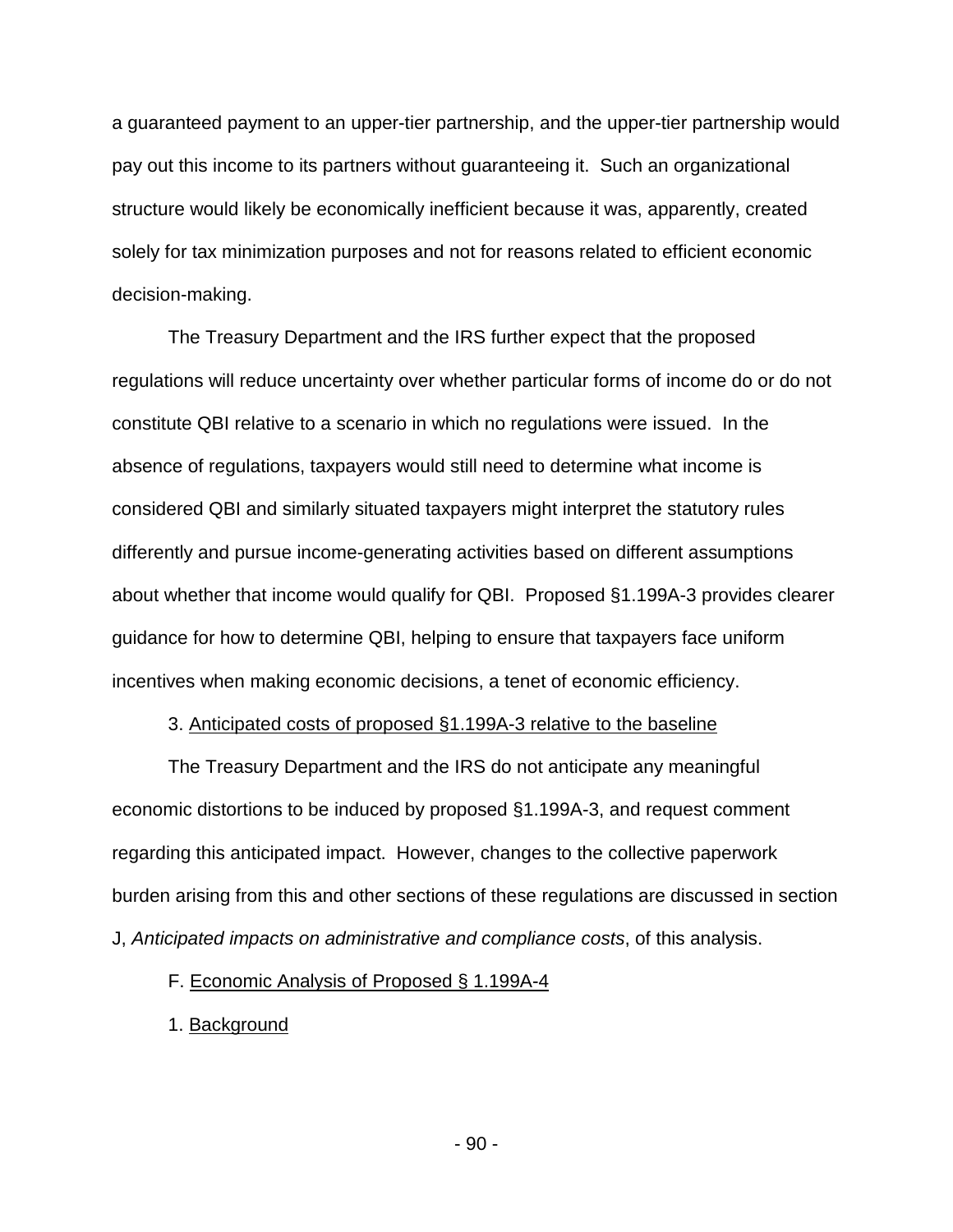Businesses may organize either as C corporations, which are owned by stockholders, or in a form generally called a passthrough, which may take one of several legal forms including sole proprietorships, under which there does not exist a clear separation between the owners and the business's decision-makers. Each organizational structure, in some circumstance, may be economically efficient, depending on the risk profile, information asymmetries, and decision-making challenges pertaining to the specific business and on the risk preferences and economic situations of the individual owners. An economically efficient tax system would keep the choice among organizational structures neutral contingent on the provisions of the corporate income tax.

This principle of neutral tax treatment further applies to the various organizational structures that qualify as passthroughs. Many passthrough business entities are connected through ownership, management, or shared decision-making. The proposed aggregation rule allows individuals to aggregate their trades or businesses for the purposes of calculating the section 199A deduction. It thus helps ensure that significant choices over ownership and management relationships within businesses are not chosen solely to increase the section 199A deduction.

An alternative approach would be not to allow aggregation for purposes of claiming the deduction. The Treasury Department and the IRS decided to allow aggregation in the specified circumstances to minimize or avoid distortions in organizational form that could arise if aggregation were not allowed.

#### 2. Anticipated benefits of proposed §1.199A-4

- 91 -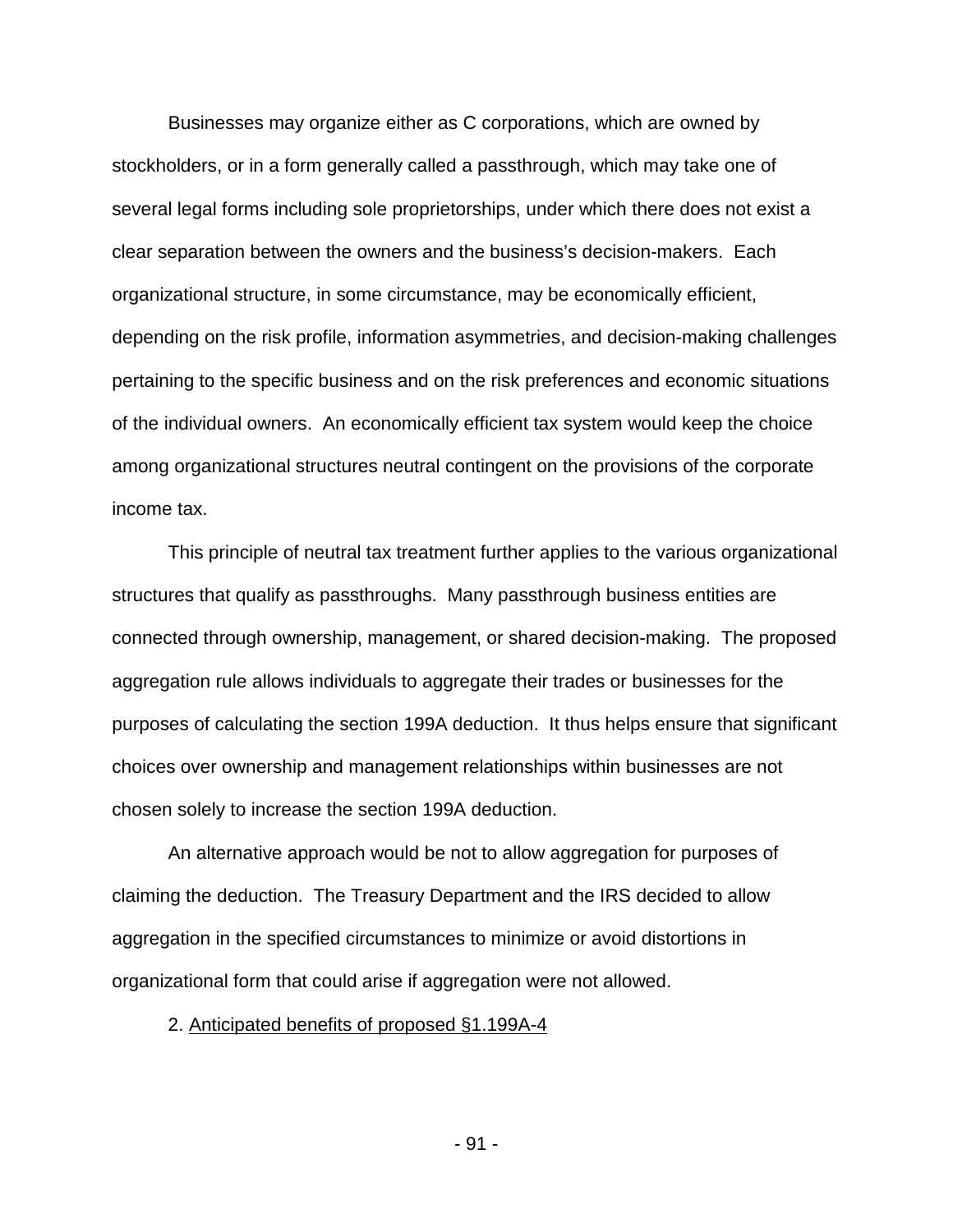The Treasury Department and the IRS expect that the aggregation guidance provided in proposed §1.199A-4 will implement the 199A deduction in an economically efficient manner. Economic tax principles are called into play here because a large number of businesses that could commonly be thought of as a single trade or business actually may be divided across multiple entities for legal or economic reasons. Allowing taxpayers to aggregate trades or businesses offers taxpayers a means of putting together what they think of as their trade or business for the purposes of claiming the deduction under section 199A without otherwise changing ownership and management structures. If such aggregation were not permitted, certain taxpayers would restructure solely for tax purposes, with the resulting structures leading to less efficient economic decision-making.

#### 3. Anticipated costs of proposed §1.199A-4

The proposed regulations require common majority ownership to apply the aggregation rule. If no aggregation were allowed, taxpayers would have to combine businesses to calculate the deduction based on the combined income, wages, and capital. The majority ownership threshold may thus encourage owners to concentrate their ownership in order to benefit from the aggregation rule. The additional costs of the proposed regulations would be limited to those owners who would find merging entities too costly based on other market conditions, but under these regulations may find it beneficial to increase their ownership share in order to aggregate their businesses and maximize their QBI deduction.

Changes to the collective paperwork burden arising from proposed §1.199A-4 and other sections of these regulations are discussed in section J, *Anticipated impacts* 

- 92 -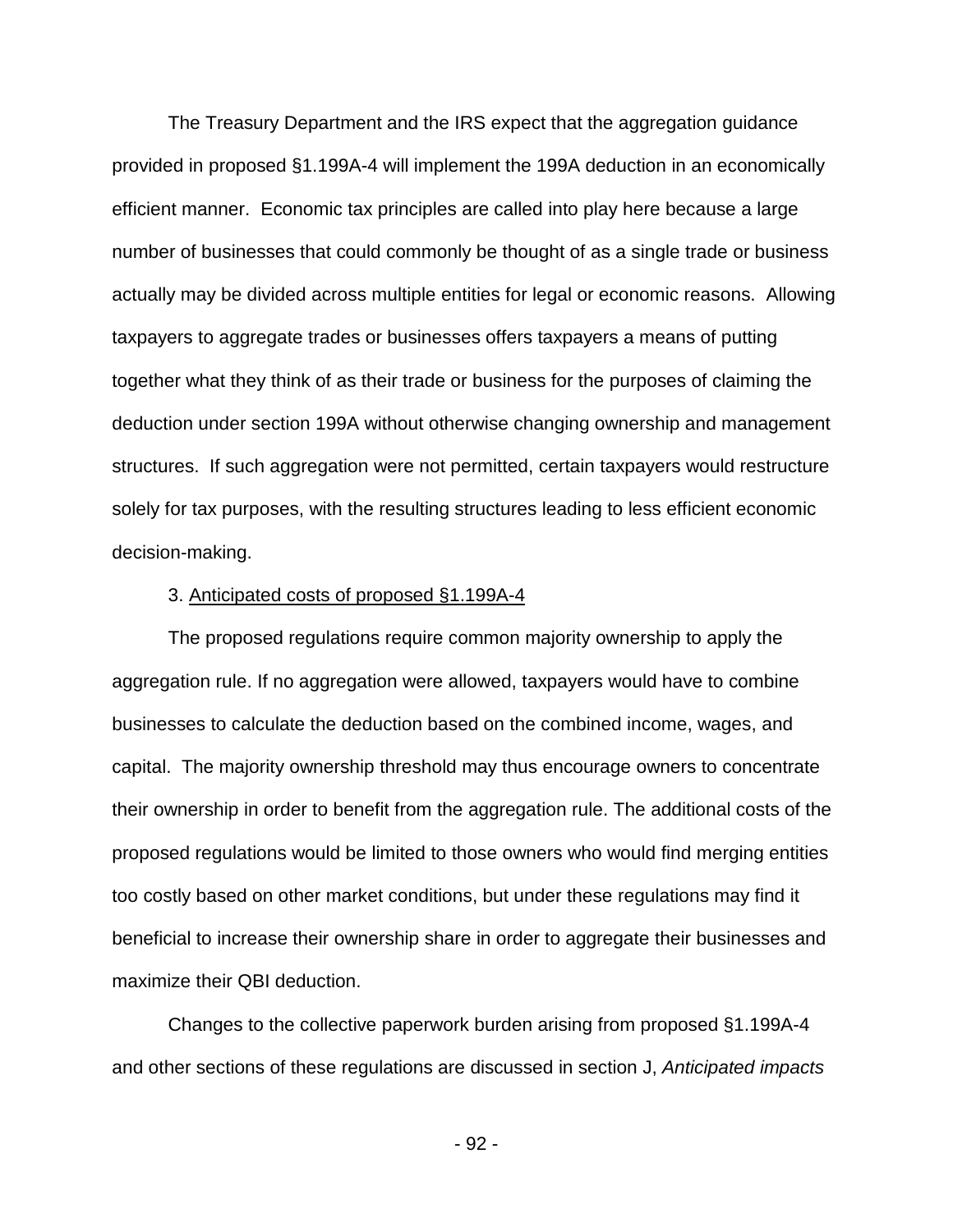*on administrative and compliance costs*, of this analysis.The Treasury Department and the IRS request comments regarding these and other potential costs arising from the regulations.

#### G. Economic Analysis of Proposed §1.199A-5

#### 1. Background

Section 199A provides a deduction of up to 20 percent of the taxpayer's income from qualifying trades or businesses. In the absence of legislative and regulatory constraints, taxpayers have an incentive to receive labor income as income earned as a an independent contractor or through ownership of an RPE, even though this income may not derive from the risk-bearing or decision-making efficiencies that are unique to being an independent contractor or to owning an equity interest in an RPE. The Act provided several provisions that bear on this distinction.

Proposed §1.199A-5 provides guidance on what trades or businesses would be characterized as an SSTB under each type of services trade or business listed in the legislative text. In addition, proposed §1.199A-5 provides an exception to the SSTB exclusion if the trade or business only earns a small fraction of its gross income from specified service activities (de minimis exception). Finally, the proposed regulations state that former employees providing services as independent contractors to their former employer will be presumed to be acting as employees unless they provide evidence that they are providing services in a capacity other than an employee.

An alternative approach to the de minimis exception would be to require businesses or their owners to trigger the SSTB exclusion regardless of the share of gross income from specified service activities. The Treasury Department concluded

- 93 -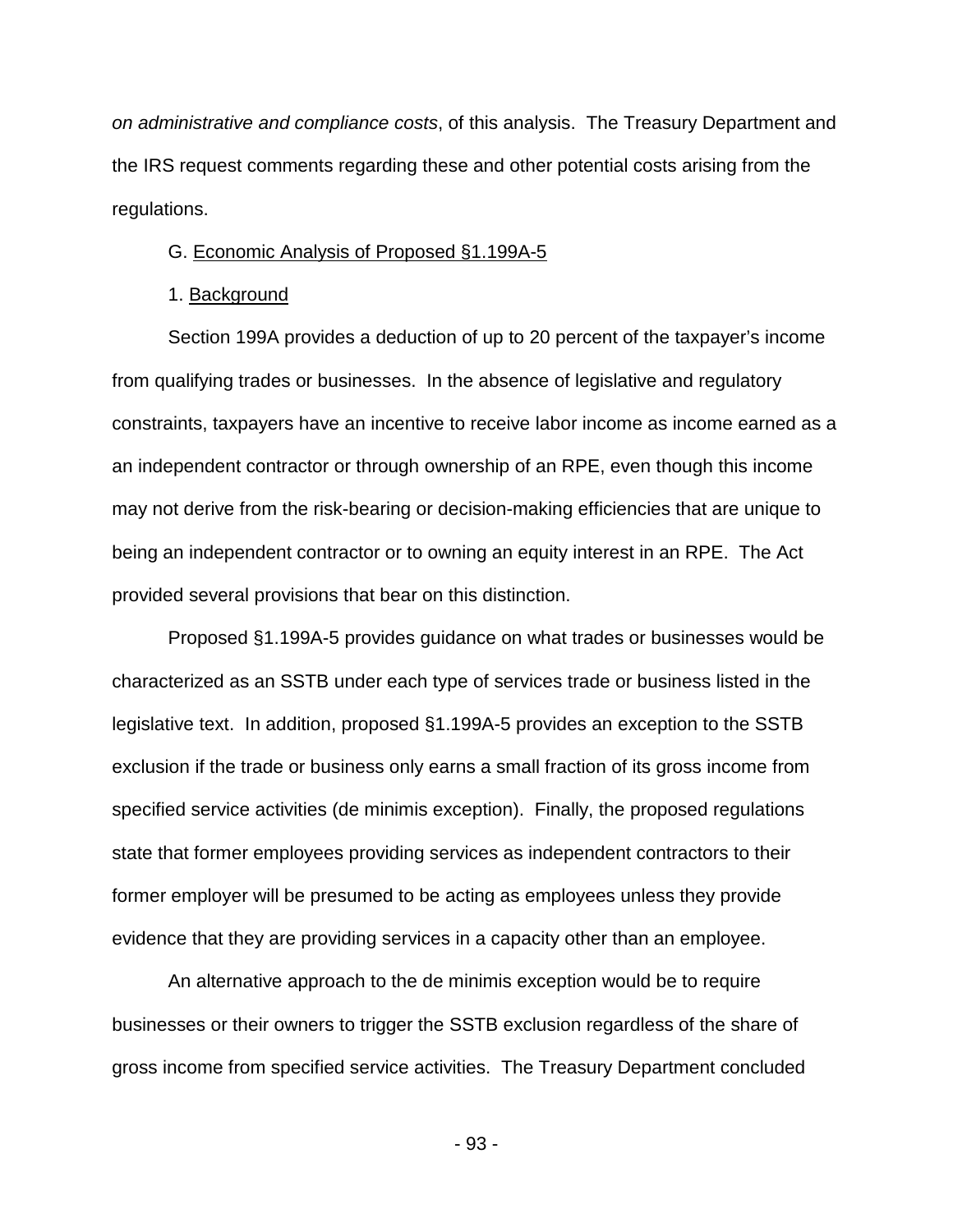that providing a de minimis exception is necessary to avoid very small amounts of SSTB activity within a trade or business making the entire trade or business ineligible for the deduction, an outcome that is inefficient in the context of section 199A.

#### 2. Anticipated benefits of proposed §1.199A-5

The Treasury Department and the IRS expect that proposed §1.199A-5 will implement the 199A deduction in an economically efficient manner. To this end, proposed §1.199A-5 clarifies the definition of an SSTB. In the absence of such clarification, similarly situated taxpayers might interpret the legislative text differently, leading some taxpayers to invest in particular businesses under the assumption income earned from that entity was eligible for the deduction while other taxpayers might forgo that investment due to the opposite assumption. These disparate investment signals generate economic inefficiencies. The proposed regulations reduce this inefficiency relative to a scenario in which no regulation providing a de minimus exception was issued.

Furthermore, in the absence of the proposed regulations, some owners of businesses may find it advantageous to separate their business activity into SSTB and non-SSTB businesses in order to receive the section 199A deduction on their non-SSTB activity. The proposed regulations would disallow this behavior by stating that a taxpayer that provides property or services to an SSTB that is commonly-owned will have the portion of property or services provided to the SSTB treated as attributable to an SSTB. Additionally without these regulations, some businesses may have an incentive to pay a portion of their employees as independent contractors. Either of these actions would entail some loss of economic efficiency due to changes in

- 94 -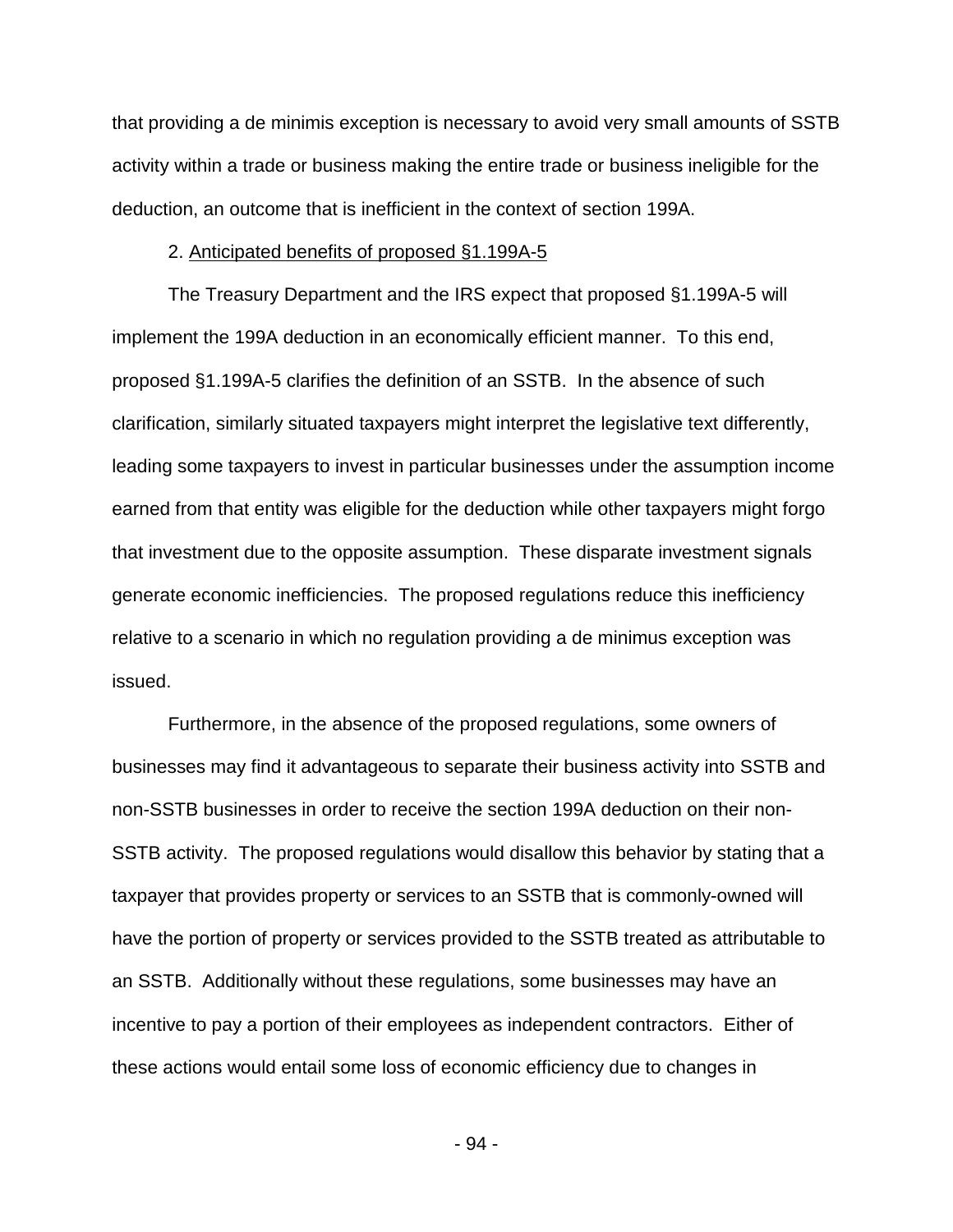businesses' decision-making structures based on tax incentives. They may also inefficiently provide incentives to change employment relationships in favor of independent contractors. The proposed regulations help to avoid these sources of inefficiency.

## 3. Anticipated costs of proposed §1.199A-5 relative to the baseline

In addition to the statutory threshold amount, below which SSTB status is not relevant, proposed §1.199A-5 provides a de minimis rule with tiered-thresholds of gross revenues arising from specified service activity in determining whether a trade or business with a smaller amount of specified service activity is classified as an SSTB. This threshold may cause businesses near the cutoff to decrease their specified service activities or increase their non-specified service activities to avoid being classified as an SSTB. Additionally, the de minimis rule may encourage smaller entities engaged in SSTBs to merge with larger entities not engaged in an SSTB. The economic costs of these mergers are difficult to quantify.

Changes to the collective paperwork burden arising from §1.199A-5 and other sections of these regulations are discussed in section J, *Anticipated impacts on administrative and compliance costs*, of this analysis. The Treasury Department and IRS request comment regarding these and other potential costs arising from the regulations.

## H. Economic Analysis of Proposed §1.199A-6

## 1. Background

The 199A deduction is reduced below 20 percent for some businesses and taxpayers. The attributes that determine any such reduction must be determined by

- 95 -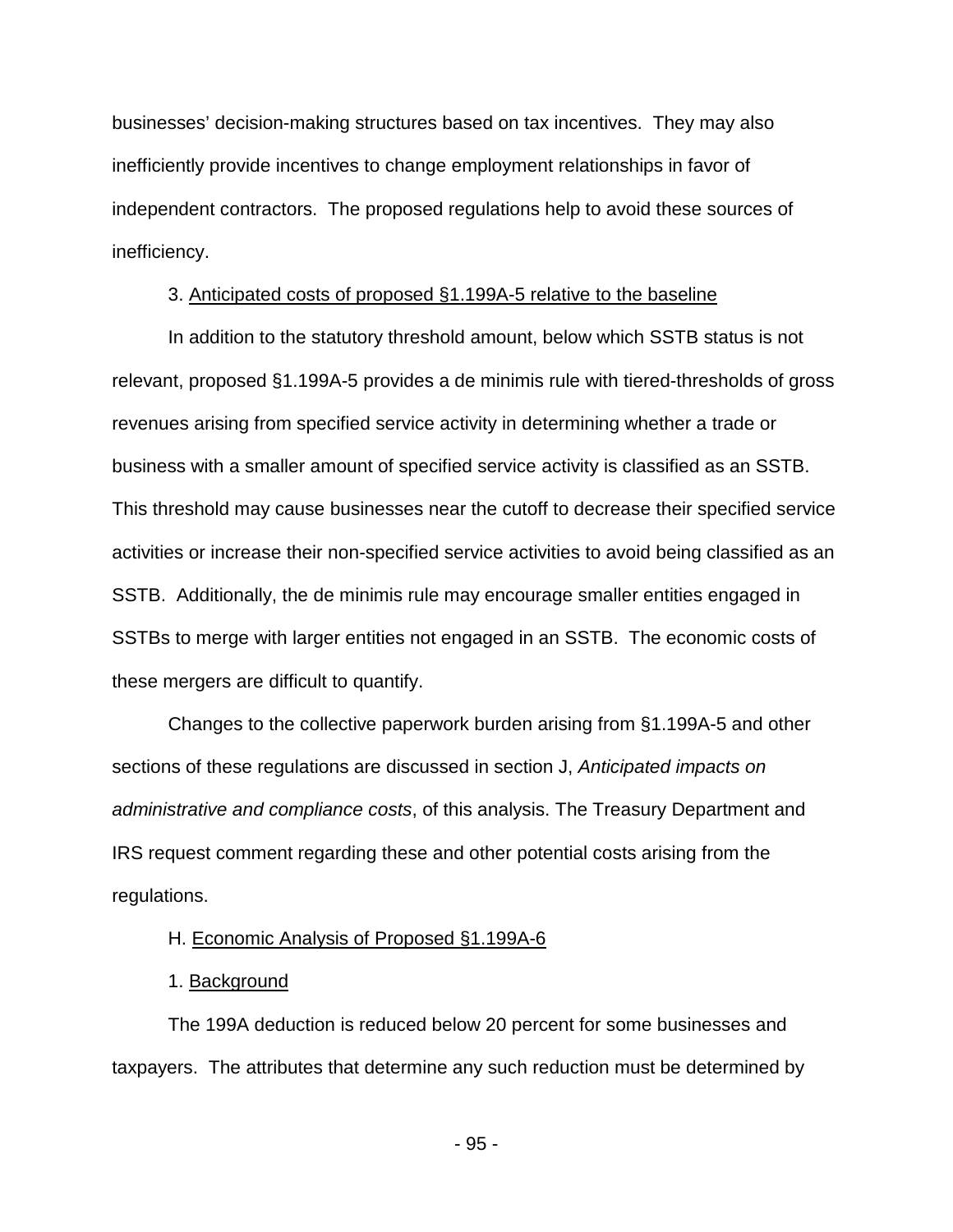taxpayers claiming the section 199A deduction. Proposed §1.199A-6 provides rules for RPEs, PTPs, trusts, and estates relevant to making these determinations. In particular, RPEs are required to calculate and report their owners' QBI, SSTB status, W-2 wages, UBIA of qualified property, REIT dividends, and PTP income. Similarly, PTPs must calculate and report their owners' QBI, SSTB status, REIT dividends, and other PTP income.

#### 2. Anticipated benefits of proposed §1.199A-6

The Treasury Department and IRS expect that proposed §1.199A-6 will implement the 199A deduction in an economically efficient manner. As with other proposed regulations discussed in this Analyses, a principal benefit of proposed §1.199A-6 is to increase the likelihood that all taxpayers interpret the statutory rules of section 199A similarly. Additionally, we expect that requiring RPEs to determine and report the information necessary to compute the section 199A deduction will result in a more accurate and uniform application of the regulations and statute relative to an alternative approach under which individual owners would most likely determine these items.

#### 3. Anticipated costs of proposed §1.199A-6 relative to the baseline

The Treasury Department and the IRS do not anticipate any meaningful economic distortions to be induced by proposed §1.199A-6, and request comment on these estimated impacts. However, changes to the collective paperwork burden arising from this and other sections of these regulations are discussed in section J, *Anticipated impacts on administrative and compliance costs*, of this analysis.

I. Economic Analysis of Proposed §1.643(f)-1

- 96 -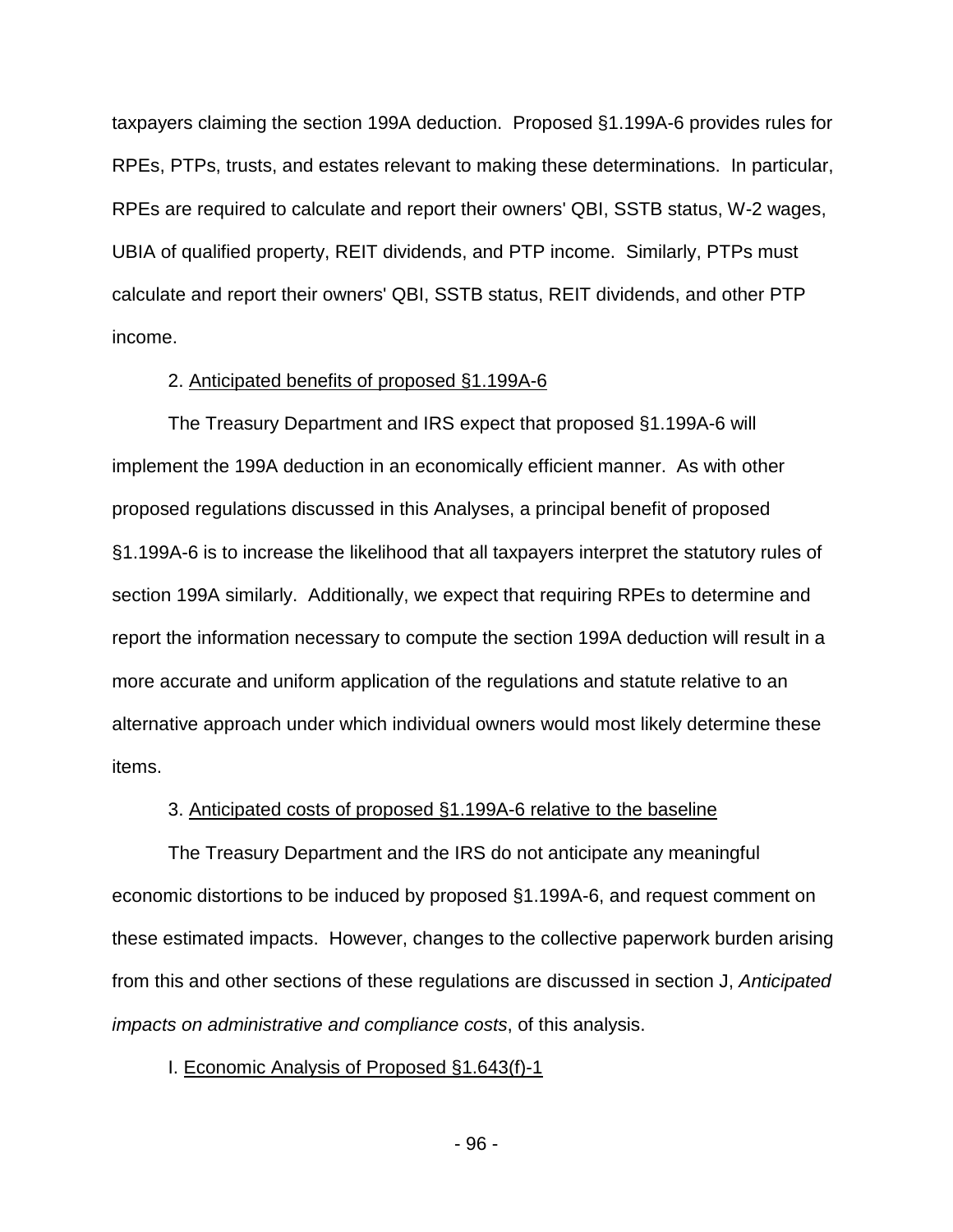## 1. Background

Proposed §1.643(f)-1 provides that taxpayers cannot set up multiple trusts in certain cases with a principal purpose of tax avoidance, which would include the avoidance of the statutory threshold amounts under section 199A.

## 2. Anticipated benefits of proposed §1.643(f)-1 relative to the baseline

The Treasury Department and IRS expect that the proposed §1.643(f)-1 will implement the 199A deduction in an economically efficient manner. Because proposed §1.643(f)-1 defines the manner in which trusts are subject to the threshold amount where the statute is silent, the Treasury Department and the IRS anticipate that the proposed regulations will lead to fewer resources being devoted to setting up trusts in attempts to avoid the threshold amount rules under section 199A. If multiple trusts have substantially the same grantors and beneficiaries, and a principal purpose for establishing such trusts or contributing additional cash or other property to such trusts is the avoidance of Federal income tax, then the various trusts would be generally considered one trust, including for section 199A purposes.

## 3. Anticipated costs of proposed §1.643(f)-1 relative to the baseline

The Treasury Department and the IRS do not anticipate any meaningful economic distortions to be induced by proposed §1.643(f)-1, and request comment on these estimated impacts. However, changes to the collective paperwork burden arising from this and other sections of these regulations are discussed in section J, *Anticipated impacts on administrative and compliance costs*, of this analysis.

## J. Anticipated impacts on administrative and compliance costs

1. Discussion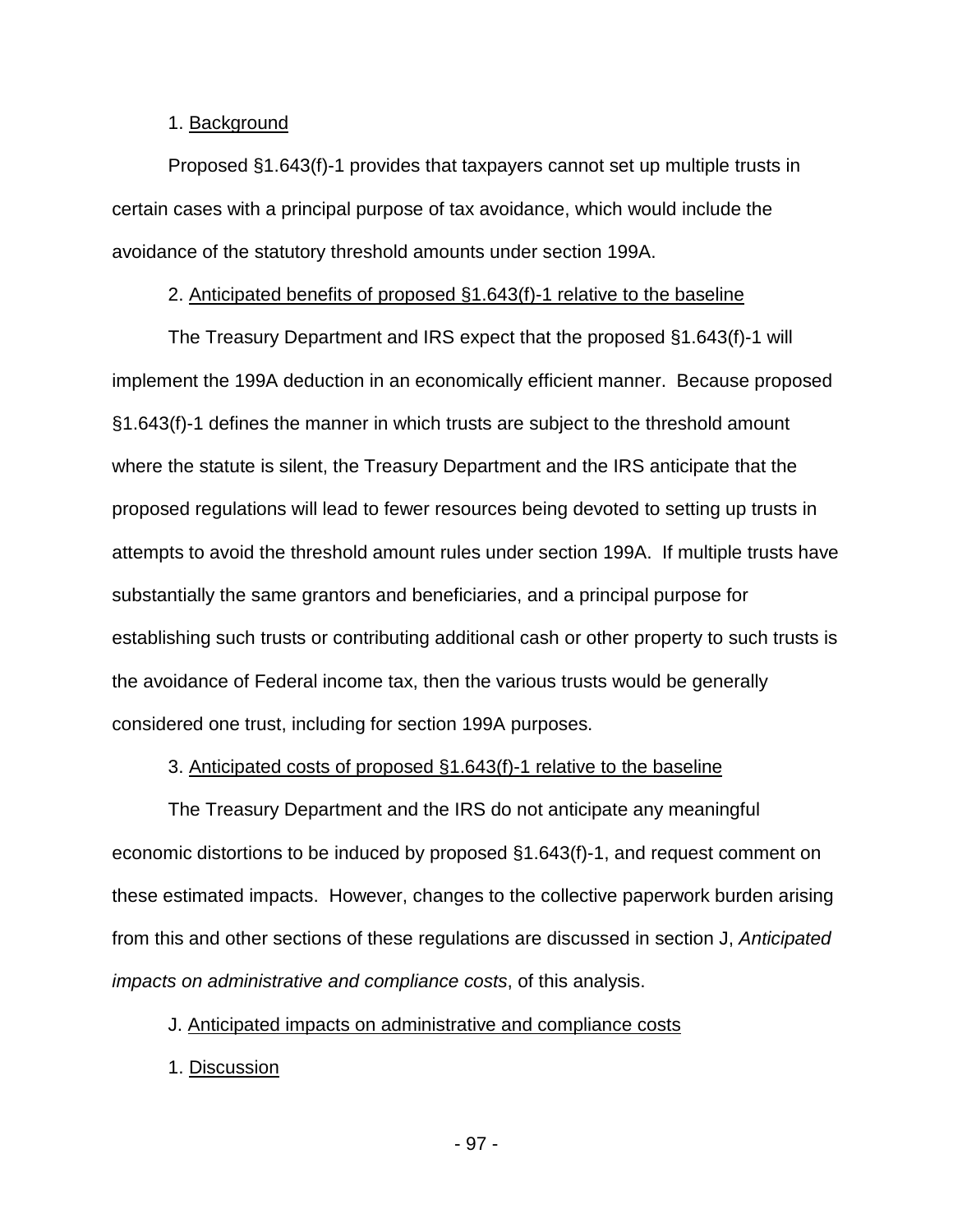The proposed regulations have a number of effects on taxpayers' compliance costs. Proposed §1.199A-2 provides guidance in determining a taxpayer's share of W-2 wages and UBIA of qualified property. The Treasury Department and the IRS expect that this guidance reduces the tax compliance costs of making this determination and reduces uncertainty. In the absence of the proposed regulations, taxpayers would still need to determine how to allocate W-2 wages and UBIA of qualified property, among other calculations. These regulations provide clear instructions for how to do this, simplifying the process of complying with the law.

Proposed §1.199A-4 requires that owners who decide to aggregate their trades or businesses report the aggregation annually. This reporting requirement adds to the tax compliance burden of these owners. For owners who consider aggregating, these regulations increase compliance costs because the owners must calculate their deduction for both disaggregated and aggregated trades or businesses to make the aggregation decision. These additional compliance costs would be voluntary and accrue only to owners who find it beneficial to aggregate for the purposes of calculating their section 199A deduction.

Proposed §1.199A-5 includes a requirement for former employees working as independent contractors for their former employer to show that their employment relationship has changed in order to be eligible for the section 199A deduction. The burden to substantiate employment status exists without these proposed regulations; however, the proposed regulation may increase these individuals' compliance costs slightly.

- 98 -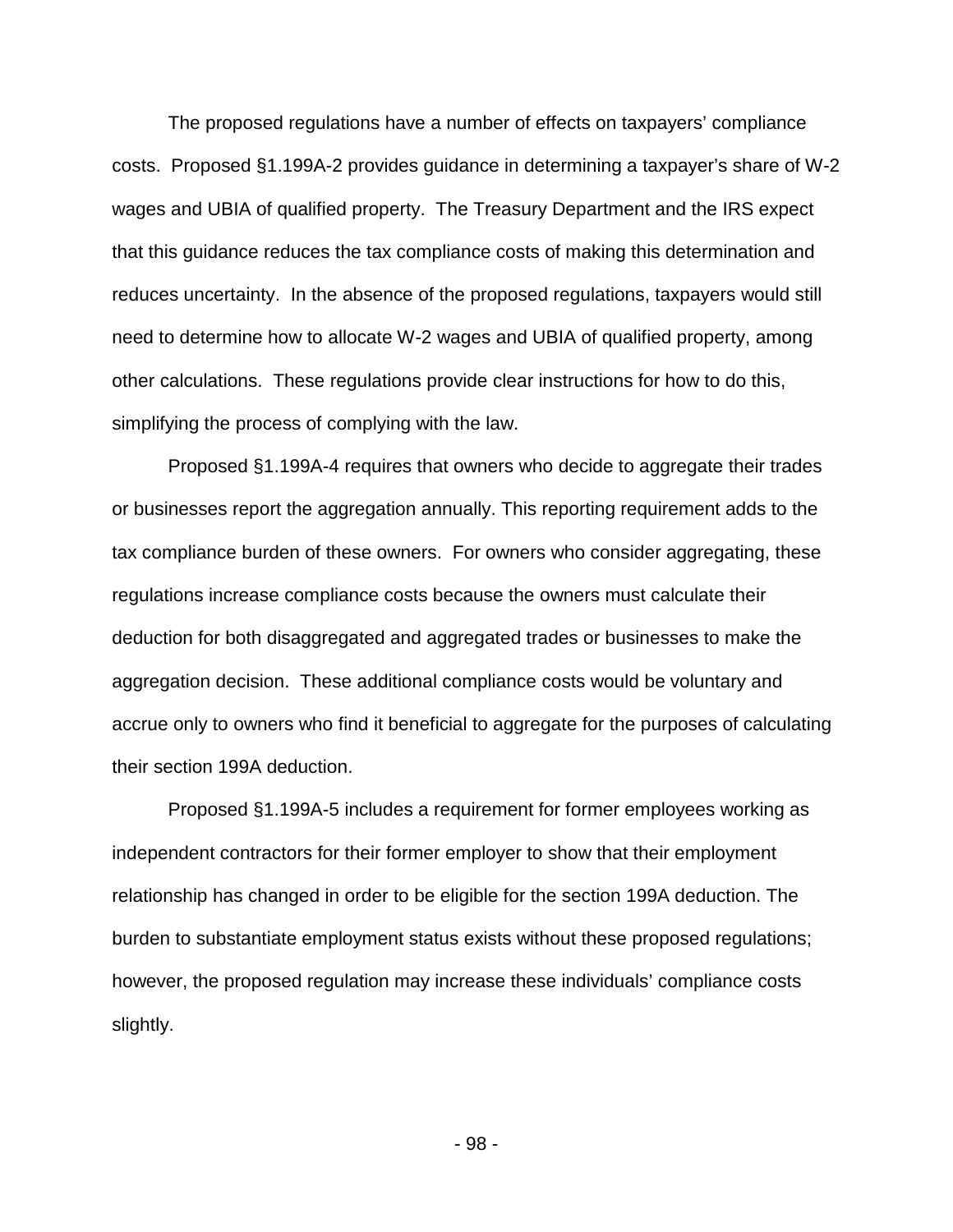Proposed §1.199A-6 specifies that RPEs must report relevant section 199A information to owners. Due to these entity reporting requirements, the proposed regulations will increase compliance costs for RPEs. These entities will need to keep records of new information relevant to the calculation of their owners' section 199A deduction, such as QBI, W-2 wages, SSTB status, and UBIA of qualified property. This recordkeeping is costly. Without these regulations, it is likely that only some RPEs would engage in this record keeping.

Proposed §1.199A-6 reduces the compliance burden on many individuals that own RPEs relative a scenario in which no regulations were issued or regulatory alternatives that assigned each owner of an RPE the responsibility to acquire the required information were issued without any requirement for the RPE to provide such information. Under the proposed regulations, owners will receive information pertaining to the section 199A deduction from the RPE, such as whether a given trade or business is an SSTB, whereas in the alternate they could have been required to make such determinations themselves.

Overall, it is likely to be more efficient for RPEs, rather than individual owners, to keep records of section 199A deduction information. Therefore, the Treasury Department and the IRS expect that proposed §1.199A-6 will reduce compliance costs on net and relative to these alternative scenarios.

## 2. Estimated effect on compliance costs

As explained above, key provisions of proposed §§1.199A-1 through 1.199A-6 will reduce compliance costs that taxpayers would likely have incurred in the absence of the proposed rule. Most notably, the *de minimis* rule of proposed §1.199A-5 provides

- 99 -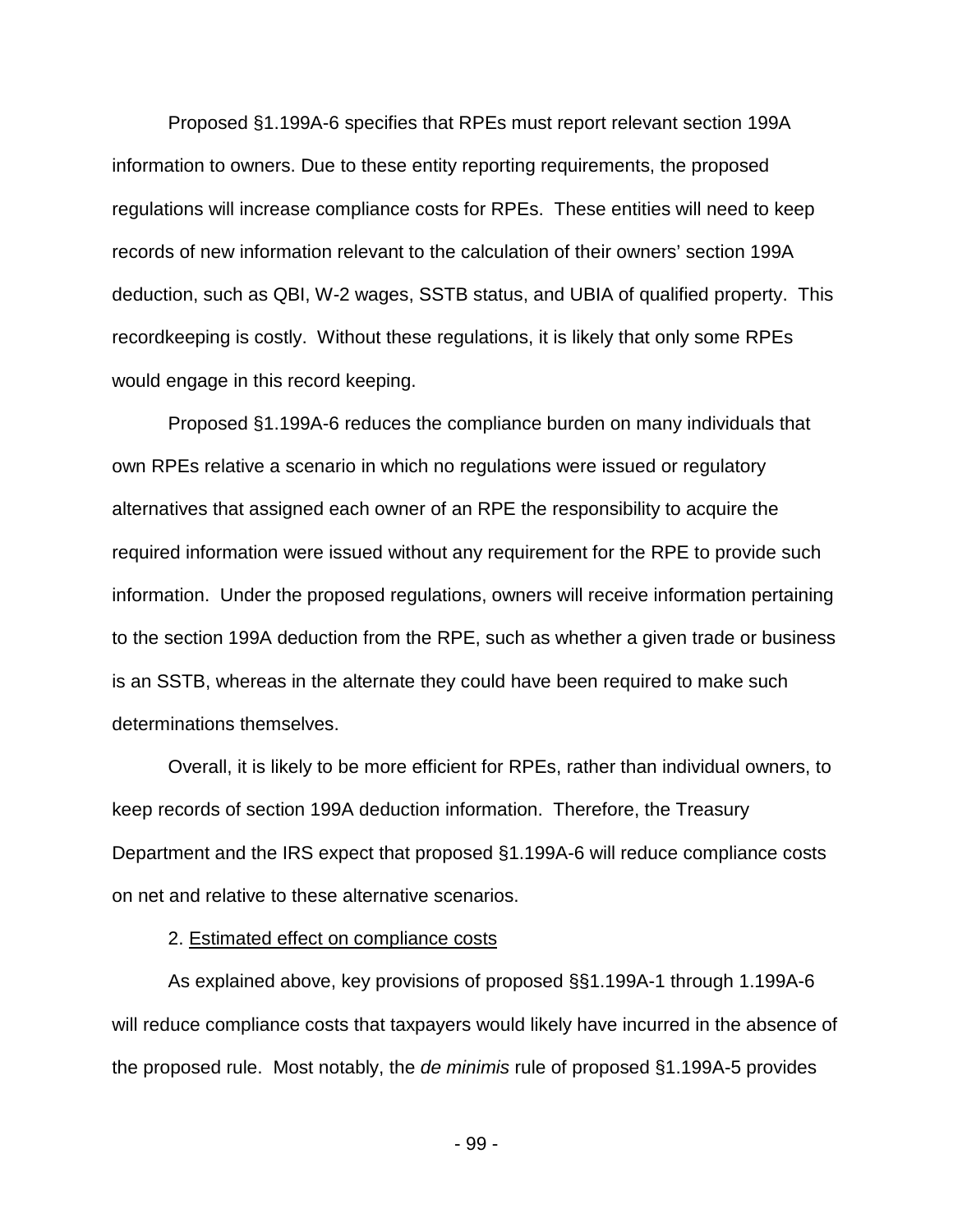that a trade or business will not be considered to be an SSTB merely because it provides a small amount of services in a specified service activity. This provision is expected to reduce compliance costs associated with section 199A for millions of U.S. businesses. In addition, the aggregation rules will reduce overall costs for taxpayers because some taxpayers would restructure their business arrangements in order to receive the benefit of the deduction. These and other discretionary choices by the Treasury Department and the IRS in the proposed rule will substantially reduce taxpayers' compliance costs.

The Treasury Department and the IRS also assessed the provisions of the proposed rule that could increase compliance burdens. Estimates of the change in annual reporting burden associated with these proposed regulations are presented here and in further detail in the Paperwork Reduction Act (PRA) section. The Treasury Department and the IRS estimate a gross (not net) increase in total reporting burden of 25 million hours annually. The estimates primarily reflect two effects of the regulations. First, the Treasury Department and the IRS project that approximately 1.2 million individuals with more than one directly owned or pass-through business who voluntarily choose to aggregate will spend 0.66 hours annually complying with proposed §1.199A-4. Second, the Treasury Department and the IRS project that – in complying with the proposed §1.199A-6 requirement to report relevant section 199A information to their approximately 8.8 million owners – RPEs will spend 2.75 hours annually per owner. These estimates do not include the decrease in compliance costs to individuals who would no longer find it necessary to compute the quantities detailed in proposed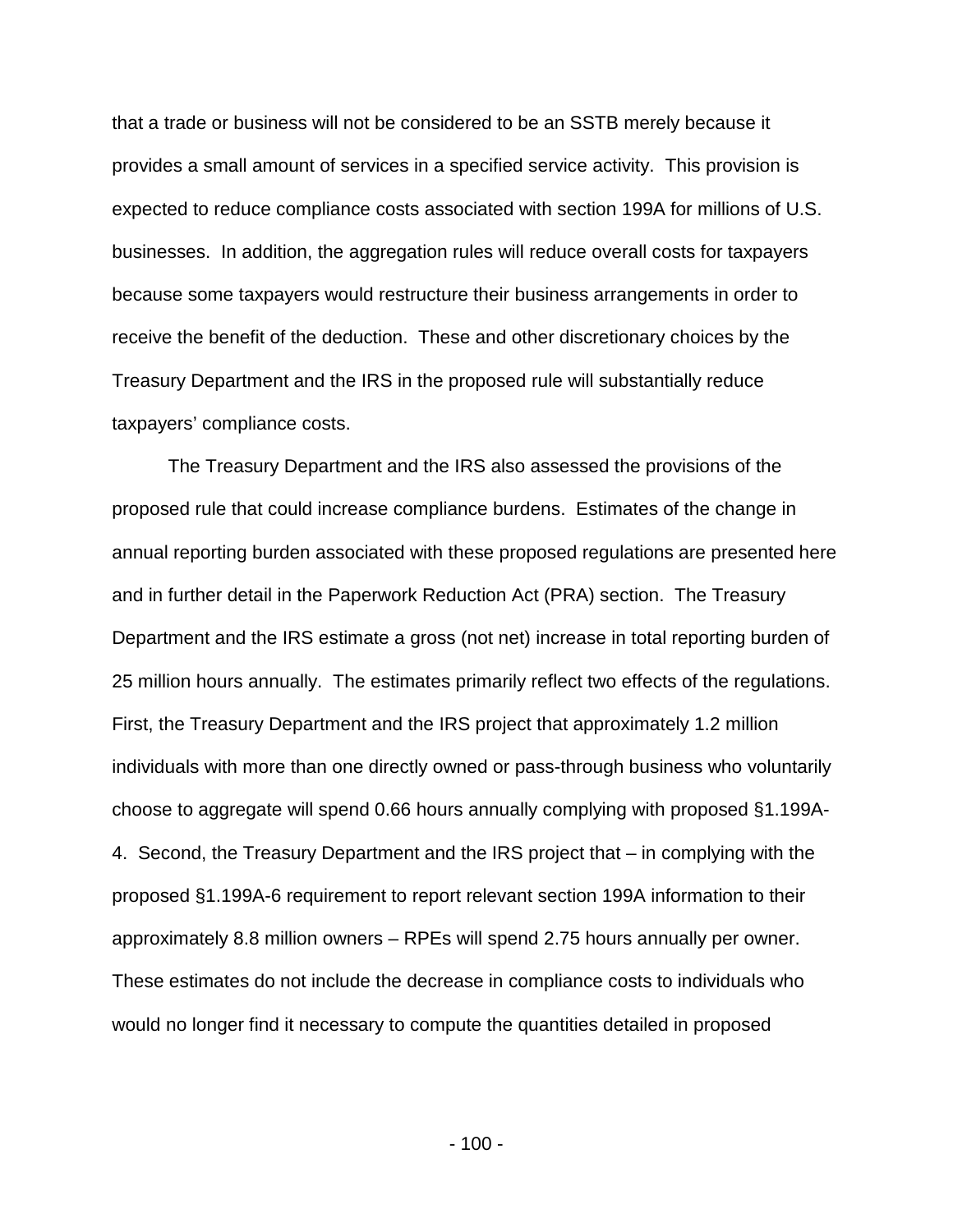§1.199A-6 because they would receive this information from each RPE. Nor do these estimates reflect the decrease in compliance costs outlined above.

Valuations of the burden hours of \$39/hour in the case of individuals making aggregation decisions and \$53/hour in the case of RPEs reporting section 199A information lead to a PRA-based estimate of the gross reporting annualized costs to taxpayers of approximately \$1.3 billion over ten years; this estimate does not account for the provisions of the proposed regulations that will substantially reduce compliance costs. Because these estimates assume that the costs are the same each year, the annualized costs do not vary with the discount rate. It is possible that costs will be higher in the first years that the deduction is allowed and lower in future years once taxpayers have more experience with the calculations and reporting requirements associated with the deduction. Finally, the estimates reflect data for entities of a size and form expected to be impacted by section 199A. More specifically, because of the scope of the section 199A deduction, the Treasury Department and the IRS expect the majority of affected entities to be largely small, and medium in size.

The Treasury Department and the IRS solicit comments on the assumptions and the methodology used to calculate the compliance costs imposed by the proposed regulations relative to the baseline. This includes, among other things, assumptions and methodology regarding the reporting burden per respondent, the number of impacted entities, and the hourly labor cost estimate for reporting.

| <b>Annualized Monetized</b><br><b>Effect on Compliance</b><br><b>Costs from Proposed</b><br>Regulations | Years 2018 to 2027<br>(3% Discount Rate, millions<br>\$2018 | Years 2018 to 2027<br>(7% Discount Rate,<br>millions \$2018) |
|---------------------------------------------------------------------------------------------------------|-------------------------------------------------------------|--------------------------------------------------------------|
| <b>Estimated Gross Costs</b>                                                                            | \$1,317                                                     | \$1,317                                                      |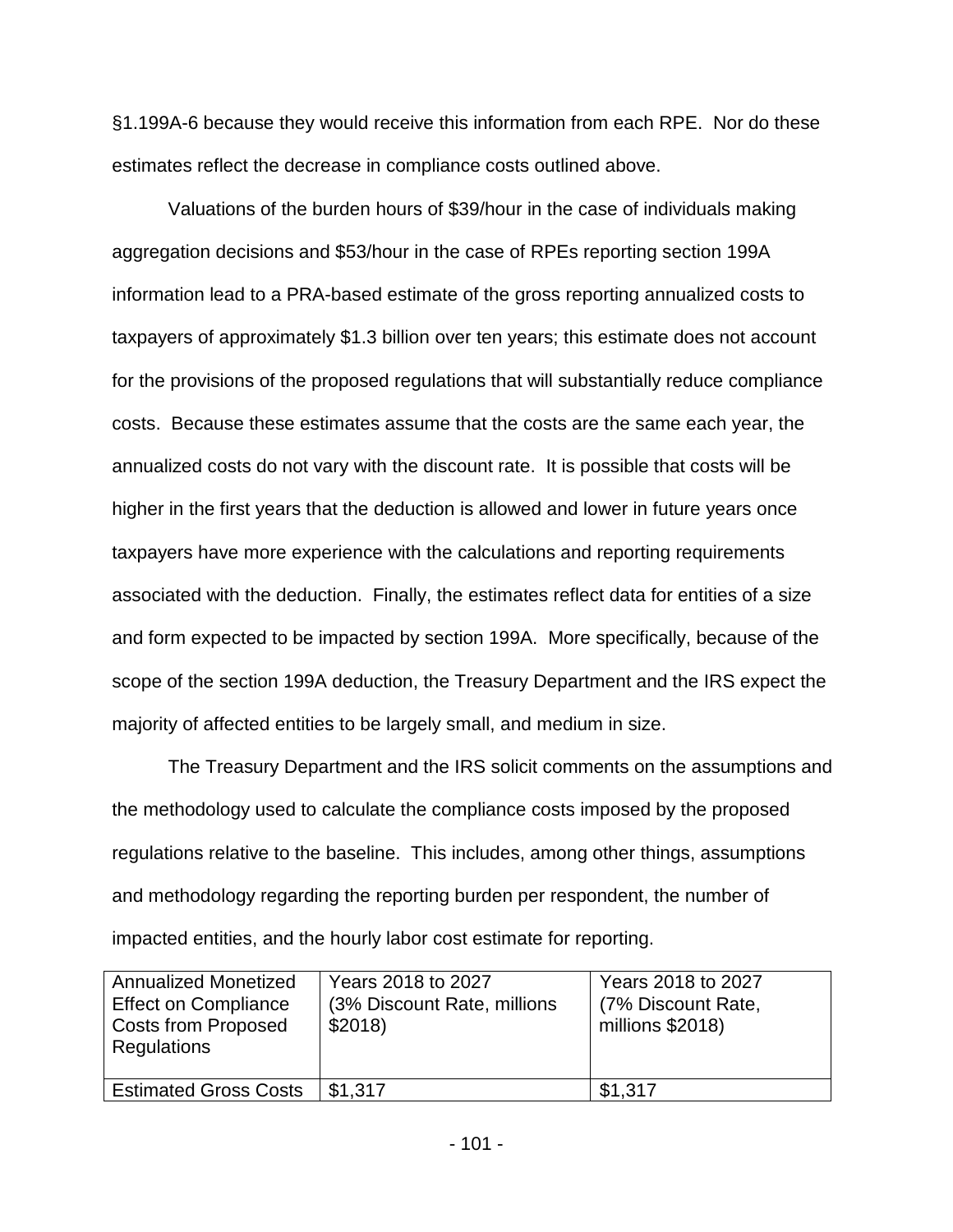| <b>Estimated Savings</b><br>quantified<br>quantified<br><b>Not</b><br>N0 |
|--------------------------------------------------------------------------|
|--------------------------------------------------------------------------|

## K. Executive Order 13771.

The Treasury Department and the IRS request comment on the Executive Order 13771 designation for these proposed regulations. Details on the estimated costs of the proposed regulations can be found in this economic analysis.

## II. Regulatory Flexibility Act

It is hereby certified that the collections of information in proposed §§1.199A-4 and 1.199A-6 will not have a significant economic impact on a substantial number of small entities. Although the Treasury Department and the IRS believe that the proposed regulations may affect a substantial number of small entities, the economic impact on small entities as a result of the collections of information in this notice of proposed rulemaking is not expected to be significant.

The collection in proposed §1.199A-4 may apply to individuals and certain trusts or estates that can claim the section 199A deduction and that choose to aggregate two or more trades or businesses for purposes of section 199A. If a taxpayer chooses to aggregate its trades or businesses, the taxpayer, must include an attachment to its tax return identifying and describing each trade or business aggregated, describing changes to the aggregated group, and providing other information as the Commissioner may require in forms, instructions, or other published guidance. RPEs are not subject to the collection in proposed §1.199A-4 because RPEs are not permitted to aggregate trades or businesses. Aggregation is not required by a person claiming the section 199A deduction, and therefore the collection of information in proposed §1.199A-4 is required only if the person chooses to aggregate multiple trades or businesses. It is not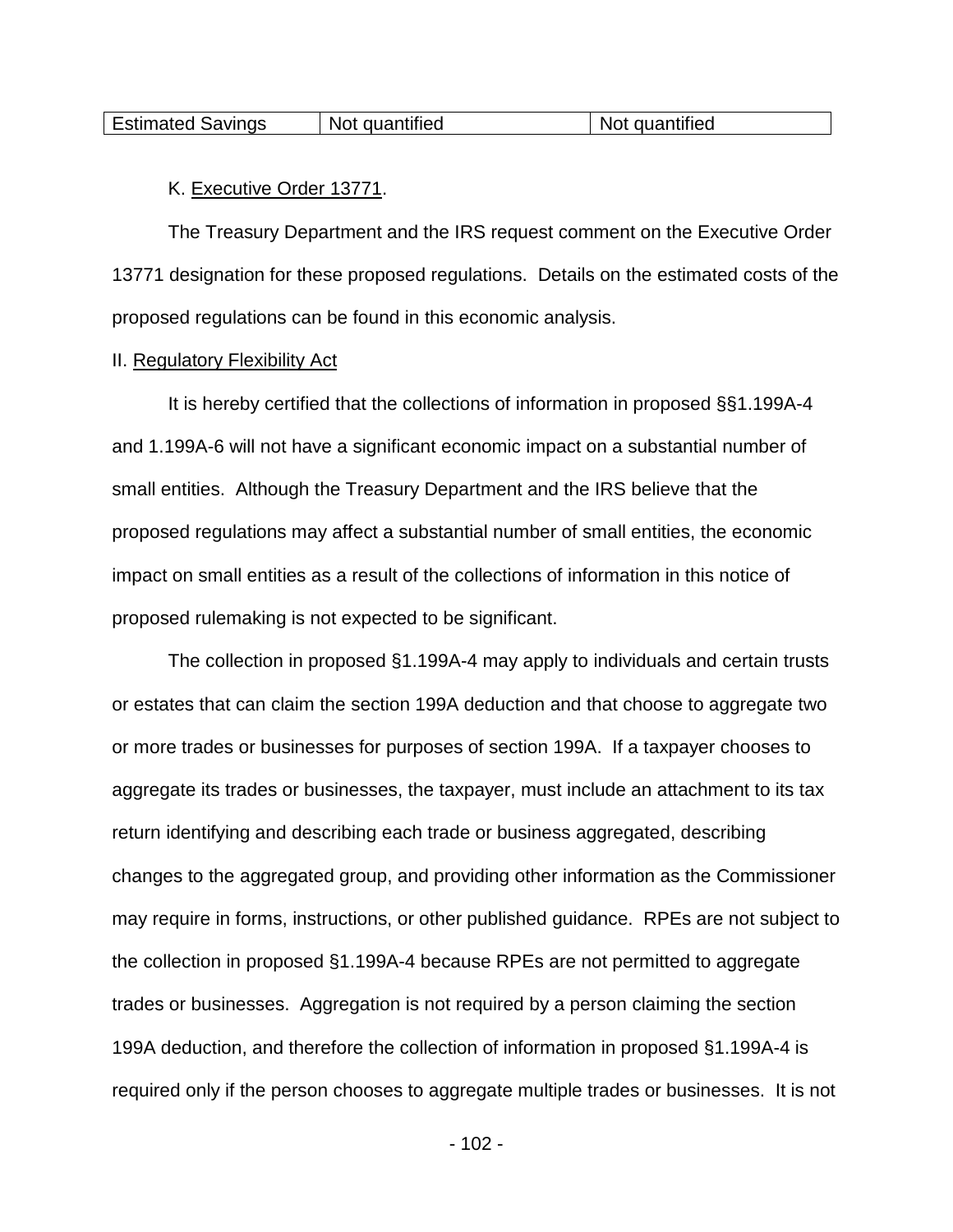known how many small entities will choose to aggregate multiple trades or businesses, therefore a number of affected entities is not estimated at this time.

The small entities subject to the collection of information in proposed §1.199A-6 are business entities formed as estates, trusts, partnerships, or S corporations that conduct, directly or indirectly, one or more trades or businesses. Proposed §1.199A-6 requires such an entity to attach a statement describing the QBI, W-2 wages, and UBIA of qualified property for each separate trade or business to the Schedule K-1 required under existing law to be issued to each beneficiary, partner, or shareholder. Although data is not available to estimate the number of small entities affected by the §1.199A-6 requirements, the Treasury Department and the IRS believe that number would include a substantial number of small entities.

As discussed elsewhere in this preamble, the reporting burden is estimated at 30 minutes to 20 hours, depending on individual circumstances, with an estimated average of 2.5 hours for all affected entities, regardless of size. The burden on small entities is expected to be at the lower end of the range (30 minutes to 2.5 hours). Using the IRS's taxpayer compliance cost estimates, taxpayers who are self-employed with multiple businesses are estimated to have a monetization rate of \$39 per hour. Pass-throughs that issue K-1s have a monetization rate of \$53 per hour.

For these reasons, the Treasury Department and the IRS have determined that the collection of information in this notice of proposed rulemaking will not have a significant economic impact. Accordingly, a regulatory flexibility analysis under the Regulatory Flexibility Act (5 U.S.C. chapter 6) is not required. Notwithstanding this certification, the Treasury Department and the IRS invite comments from interested

- 103 -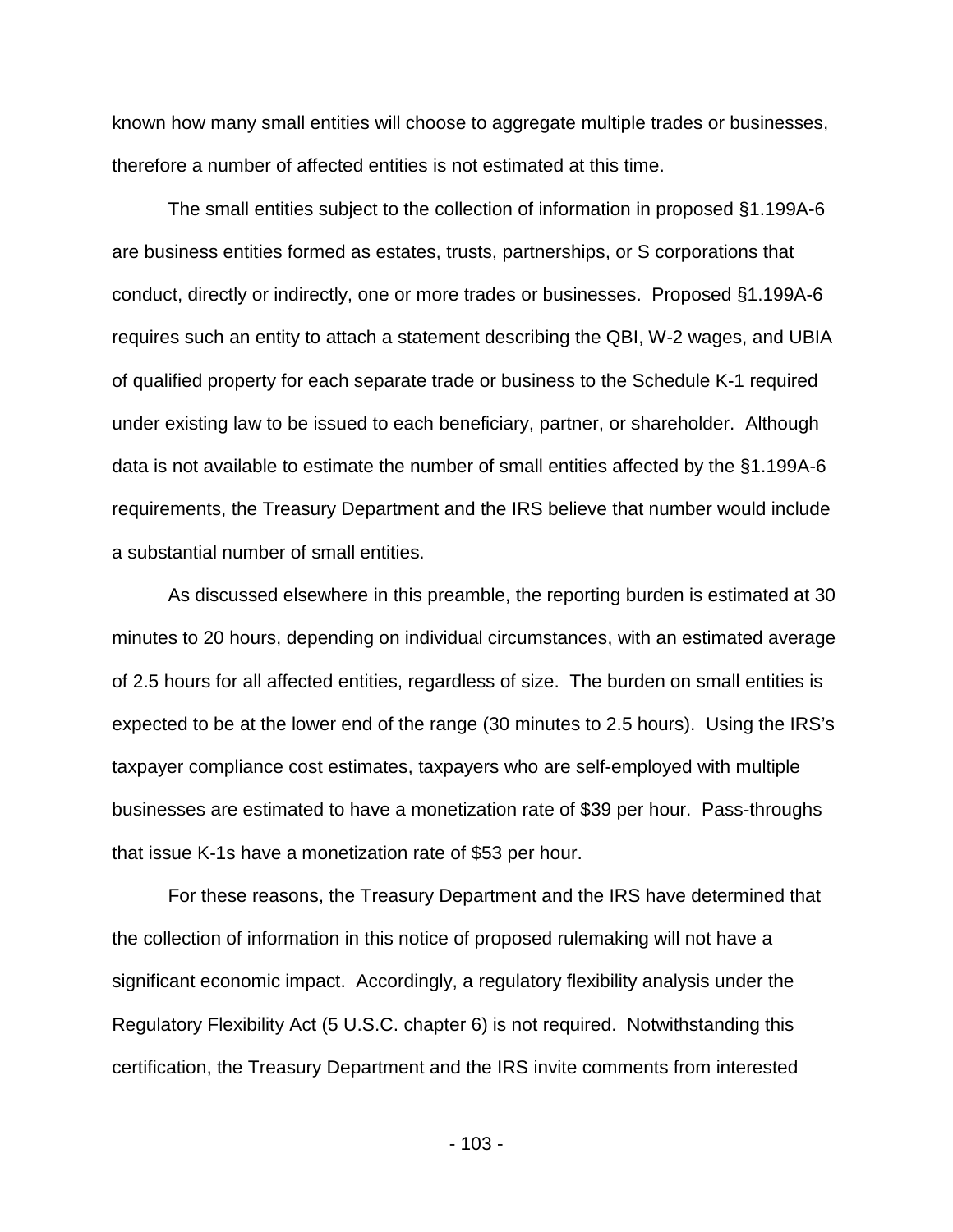members of the public on both the number of entities affected and the economic impact on small entities.

Pursuant to section 7805(f) of the Code, this notice of proposed rulemaking has been submitted to the Chief Counsel for Advocacy of the Small Business Administration for comment on its impact on small business.

# **Comments and Requests for Public Hearing**

The Treasury Department and the IRS request comments on all aspects of the proposed rules.

Before these proposed regulations are adopted as final regulations, consideration will be given to any comments that are submitted timely to the IRS as prescribed in this preamble under the "Addresses" heading. All comments will be available at [www.regulations.gov](http://www.regulations.gov/) or upon request.

# **Drafting Information**

The principal authors of these regulations are Frank J. Fisher, Wendy L. Kribell, Adrienne M. Mikolashek, and Benjamin H. Weaver, Office of the Associate Chief Counsel (Passthroughs and Special Industries). However, other personnel from the Treasury Department and the IRS participated in their development.

# **List of Subjects in 26 CFR Part 1**

Income taxes, Reporting and recordkeeping requirements.

# **Proposed Amendments to the Regulations**

Accordingly, 26 CFR part 1 is proposed to be amended as follows: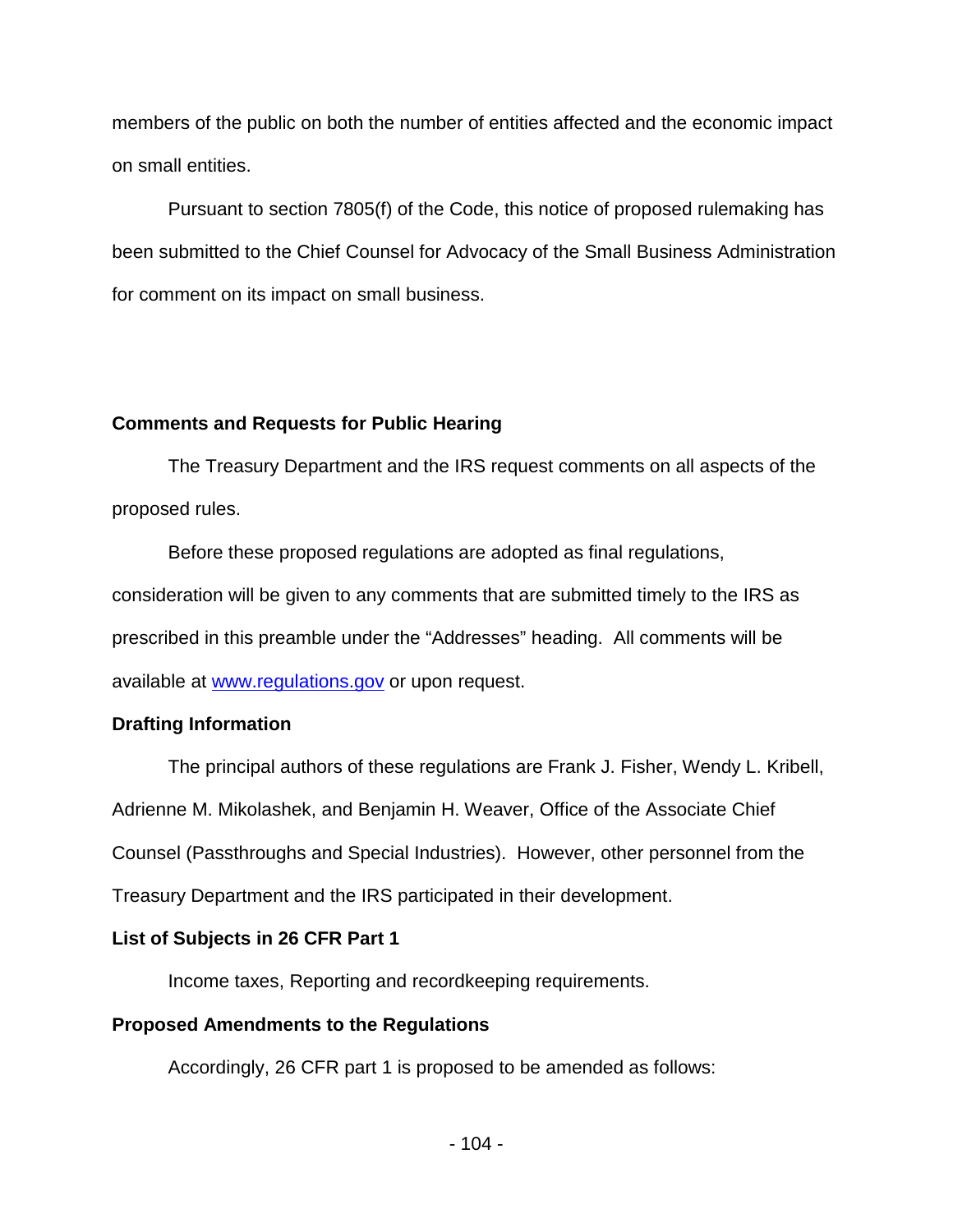# **PART 1--INCOME TAXES**

Paragraph 1. The authority citation for part 1 are amended by adding sectional

authorities for §§1.199A-1 through 1.199A-6 and §1.643(f) to read in part as follows:

Authority: 26 U.S.C. 7805 \* \* \*

Section §1.199A-1 also issued under 26 U.S.C. 199A(f)(4).

Section §1.199A-2 also issued under 26 U.S.C. 199A(b)(5), (f)(1)(A), (f)(4), and

(h).

Section §1.199A-3 also issued under 26 U.S.C. 199A(c)(4)(C) and (f)(4.)

Section §1.199A-4 also issued under 26 U.S.C. 199A(f)(4).

Section §1.199A-5 also issued under 26 U.S.C. 199A(f)(4).

Section §1.199A-6 also issued under 26 U.S.C. 199A(f)(1)(B) and (f)(4).

Section 1.643(f)-1 also issued under 26 U.S.C. 643(f) \* \* \*

Par. 2. Section 1.199A-0 is added to read as follows:

## §1.199A-0 Table of Contents.

This section lists the section headings that appear in §§1.199A-1 through

1.199A-6.

- §1.199A-1 Operational rules.
- (a) Overview.
- (1) In general.
- (2) Usage of term individual.
- (b) Definitions.
- (1) Aggregated trade or business.
- (2) Applicable percentage.
- (3) Phase-in range.
- (4) Qualified business income (QBI).
- (5) QBI component.
- (6) Qualified PTP income.
- (7) Qualified REIT dividends.
- (8) Reduction amount.
- (9) Relevant passthrough entity (RPE).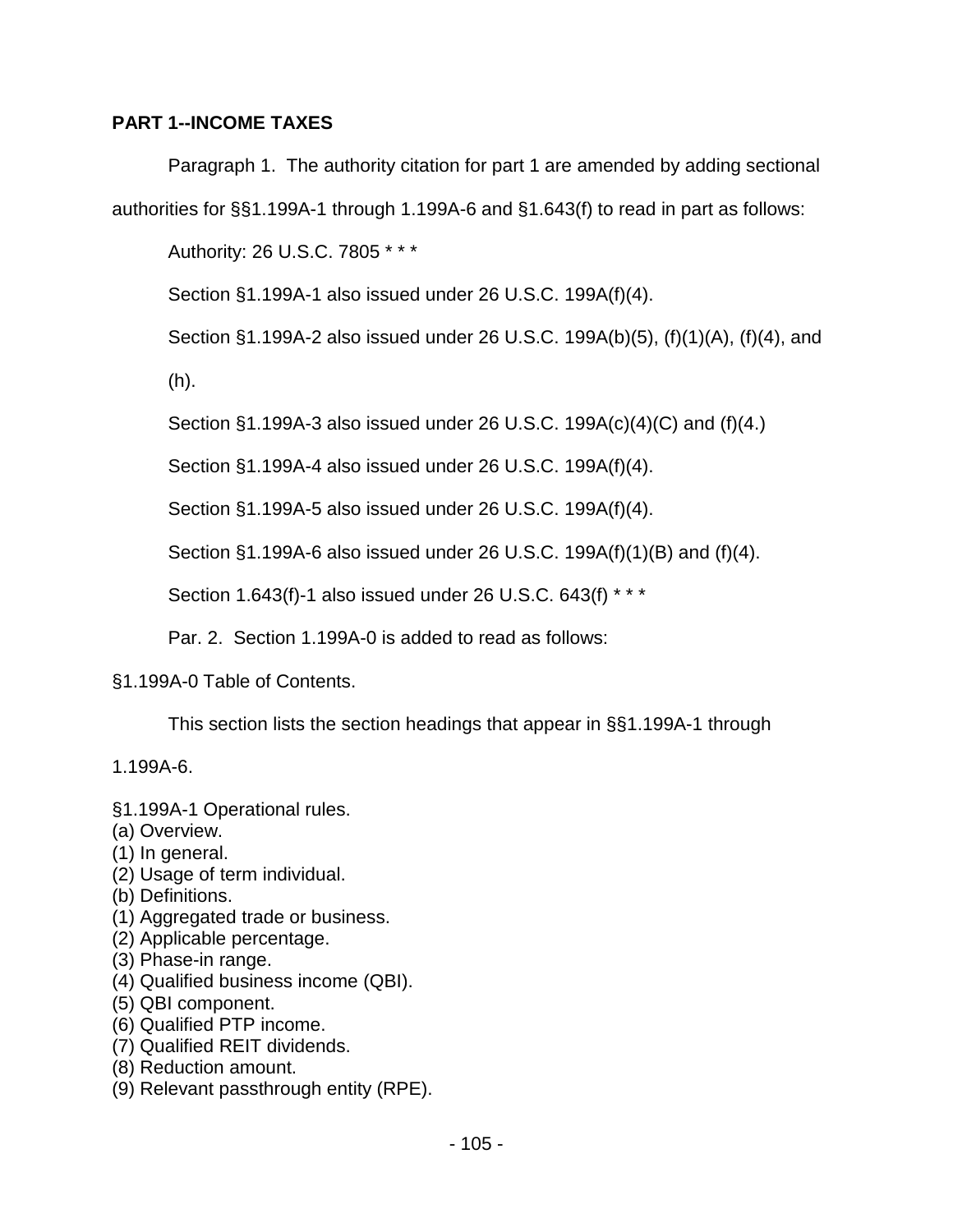(10) Specified service trade or business (SSTB).

(11) Threshold amount.

(12) Total QBI amount.

(13) Trade or business.

(14) Unadjusted basis immediately after the acquisition of qualified property (UBIA of qualified property).

(15) W-2 Wages.

(c) Computation of the section 199A deduction for individuals with taxable income not exceeding threshold amount.

(1) In general.

(2) Carryover rules.

(i) Negative total QBI amount.

(ii) Negative combined qualified REIT dividends/qualified PTP income.

(3) Examples.

(d) Computation of the section199A deduction for individuals with taxable income above the threshold amount.

(1) In general.

(2) QBI component.

(i) SSTB exclusion.

(ii) Aggregated trade or business.

(iii) Netting and carryover.

(A) Netting.

(B) Carryover of negative total QBI amount.

(iv) QBI component calculation.

(A) General rule.

(B) Taxpayers with taxable income within phase-in range.

(3) Carryover of negative combined qualified REIT dividends/qualified PTP income.

(4) Examples.

(e) Special rules.

(1) Effect of deduction.

(2) Self-employment tax and net investment income tax.

(3) Commonwealth of Puerto Rico.

(4) Coordinated with alternative minimum tax.

(5) Imposition of accuracy-related penalty on underpayments.

(6) Reduction for income received from cooperatives.

(f) Effective/applicability date.

(1) General rule.

(2) Exception for non-calendar year RPE.

§1.199A-2 Determination of W-2 Wages and unadjusted basis immediately after acquisition of qualified property.

(a) Scope.

(1) In general.

(2) W-2 Wages.

(3) UBIA of qualified property.

(b) W-2 Wages.

(1) In general.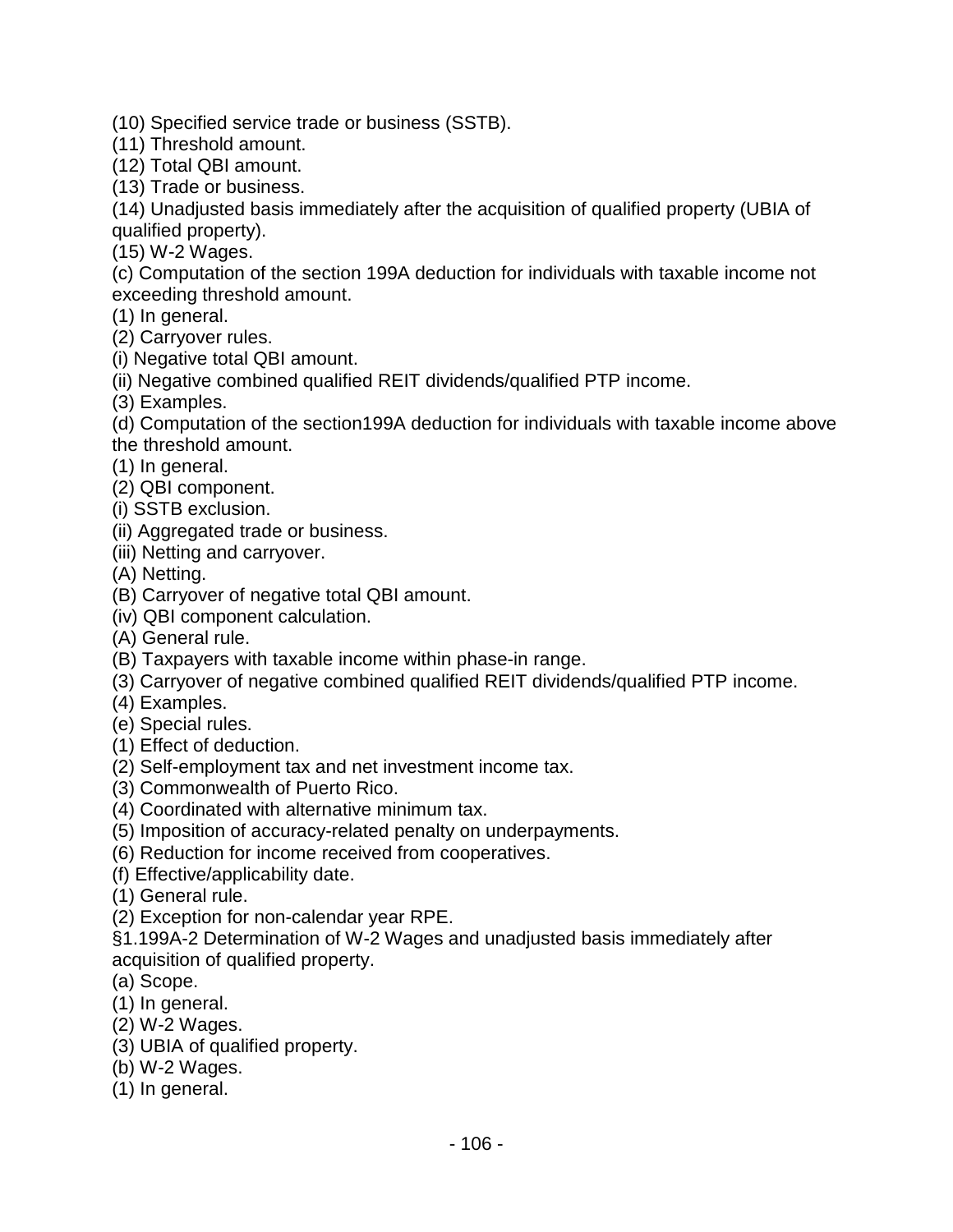(2) Definition of W-2 Wages.

(i) In general.

(ii) Wages paid by a person other than a common law employer.

(iii) Requirement that wages must be reported on return filed with the Social Security Administration.

(A) In general.

(B) Corrected return filed to correct a return that was filed within 60 days of the due date.

(C) Corrected return filed to correct a return that was filed later than 60 days after the due date.

- (iv) Methods for calculating W-2 Wages.
- (A) In general.
- (B) Acquisition or disposition of a trade or business.
- $(1)$  In general.
- (2) Acquisition or disposition.
- (C) Application in the case of a person with a short taxable year.
- (1) In general.
- (2) Short taxable year that does not include December 31.
- (D) Remuneration paid for services performed in the Commonwealth of Puerto Rico.
- (3) Allocation of wages to trades or businesses.
- (4) Allocation of wages to QBI.
- (5) Non-duplication rule.
- (c) UBIA of qualified property.
- (1) Qualified property.
- (i) In general.
- (ii) Improvements to qualified property.
- (iii) Adjustments under sections 734(b) and 743(b).
- (iv) Property acquired at end of year.
- (2) Depreciable period.
- (i) In general.
- (ii) Additional first-year depreciation under section 168.
- (iii) Qualified property acquired in transactions subject to section 1031 or section 1033.
- (iv) Qualified property acquired in transactions subject to section 168(i)(7).
- (3) Unadjusted basis immediately after acquisition.
- (4) Examples.
- (d) Effective/applicability date.
- (1) General rule.
- (2) Exceptions.
- (i) Anti-abuse rules.
- (ii) Non-calendar year RPE.

§1.199A-3 Qualified business income, qualified REIT dividends, and qualified PTP income.

- (a) In general.
- (b) Definition of qualified business income.
- (1) In general.
- (i) Section 751 gain.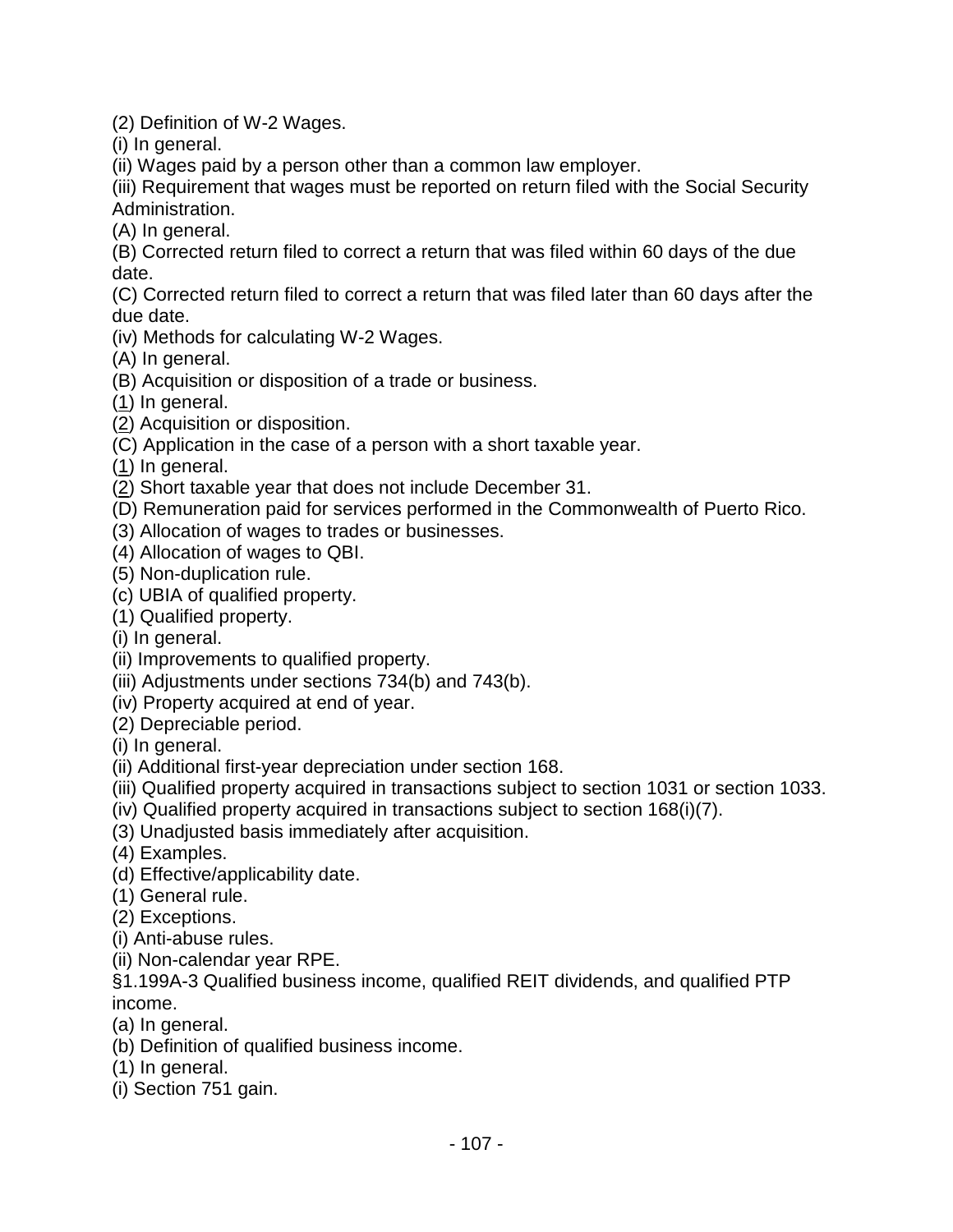- (ii) Guaranteed payments for the use of capital.
- (iii) Section 481 adjustments.
- (iv) Previously disallowed losses
- (v) Net operating losses.
- (2) Qualified items of income, gain, deduction, and loss.
- (i) In general.
- (ii) Items not taken into account.
- (3) Commonwealth of Puerto Rico.
- (4) Wages.
- (5) Allocation of items among multiple directly-conducted trades or businesses.
- (c) Qualified REIT dividends and qualified PTP income.
- (1) In general.
- (2) Qualified REIT dividend.
- (3) Qualified PTP income.
- (i) In general.
- (ii) Special rules.
- (d) Effective/applicability date.
- (1) General rule.
- (2) Exceptions.
- (i) Anti-abuse rules.
- (ii) Non-calendar year RPE.
- §1.199A-4 Aggregation.
- (a) Scope and purpose.
- (b) Aggregation rules.
- (1) General rule.
- (2) Operating rules.
- (3) Family attribution.
- (c) Reporting and consistency.
- (1) In general.
- (2) Individual reporting.
- (i) Required annual disclosure.
- (ii) Failure to disclose.
- (d) Examples.
- (e) Effective/applicability date.
- (1) General rule.
- (2) Exception for non-calendar year RPE.
- §199A-5 Specified service trades or businesses and the trade or business of performing services as an employee.
- (a) Scope and effect.
- (1) Scope.
- (2) Effect of being an SSTB.
- (3) Trade or business of performing services as an employee.
- (b) Definition of specified service trade or business.
- (1) Listed SSTBs.
- (2) Additional rules for applying section 199A(d)(2) and paragraph (b) of this section.
- (i) In general.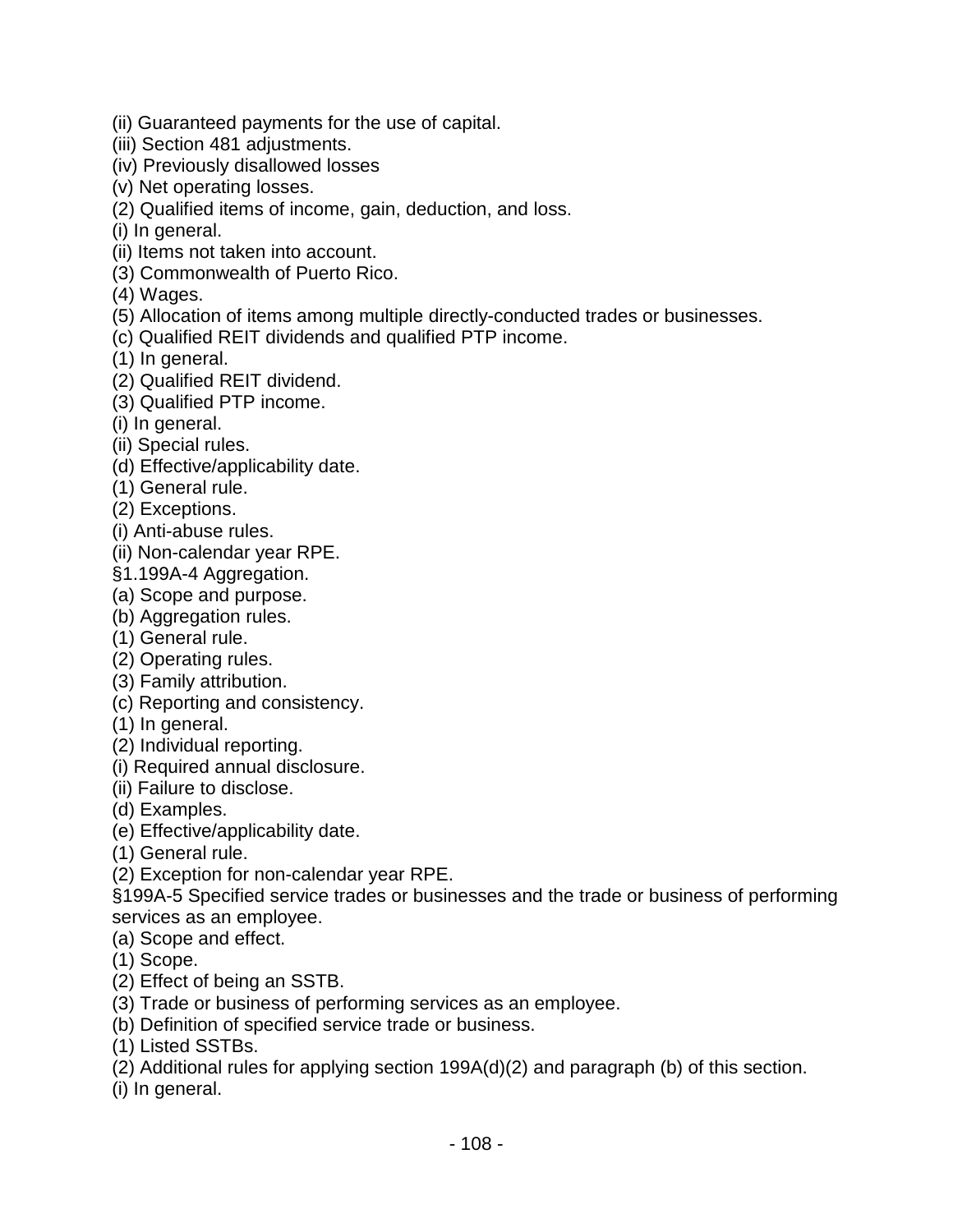(ii) Meaning of services performed in the field of health.

(iii) Meaning of services performed in the field of law.

(iv) Meaning of services performed in the field of accounting.

(v) Meaning of services performed in the field of actuarial science.

(vi) Meaning of services performed in the field of performing arts.

(vii) Meaning of services performed in the field of consulting.

(viii) Meaning of services performed in the field of athletics.

(ix) Meaning of services performed in the field of financial services.

(x) Meaning of services performed in the field of brokerage services.

(xi) Meaning of the provision of services in investing and investment management.

(xii) Meaning of the provision of services in trading.

(xiii) Meaning of the provision of services in dealing.

(A) Dealing in securities.

(B) Dealing in commodities.

(C) Dealing in partnership interests.

(xiv) Meaning of trade or business where the principal asset of such trade or business is the reputation or skill of one or more of its employees or owners.

- (3) Examples.
- (c) Special rules.

(1) De minimis rule.

(i) Gross receipts of \$25 million or less.

(ii) Gross receipts of greater than \$25 million.

(2) Services or property provided to an SSTB.

(i) In general.

(ii) Less than substantially all of property or services provided.

(iii) 50 percent or more common ownership

(iv) Example.

(3) Incidental to specified service trade or business.

(i) In general.

(ii) Example.

(d) Trade or business of performing services as an employee.

(1) In general.

(2) Employer's Federal employment tax classification of employee immaterial.

(3) Presumption that former employees are still employees.

(i) Presumption.

(ii) Examples.

(e) Effective/applicability date.

(1) General rule.

(2) Exceptions.

(i) Anti-abuse rules.

(ii) Non-calendar year RPE.

§1.199A-6 Relevant passthrough entities (RPEs), publicly traded partnerships (PTPs),

trusts, and estates.

(a) Overview.

(b) Computational and reporting rules for RPEs.

(1) In general.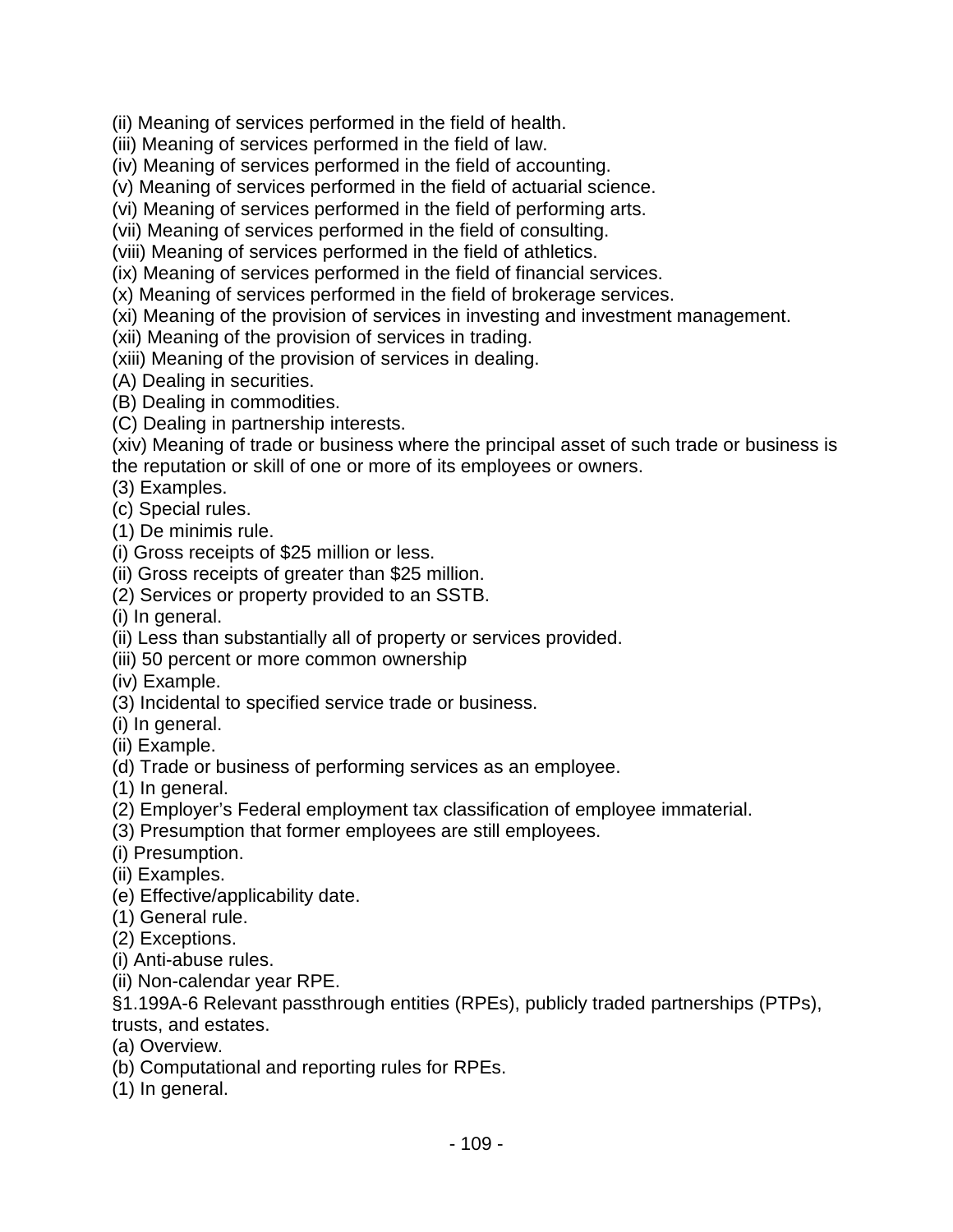(2) Computational rules.

(3) Reporting rules for RPEs.

(i) Trade or business directly engaged in.

- (ii) Other items.
- (iii) Failure to report information.
- (c) Computational and reporting rules for PTPs.
- (1) Computational rules.
- (2) Reporting rules.
- (d) Application to trusts, estates, and beneficiaries.
- (1) In general.
- (2) Grantor trusts.
- (3) Non-grantor trusts and estates.
- (i) Calculation at entity level.
- (ii) Allocation among trust or estate and beneficiaries.
- (iii) Threshold amount.
- (iv) Electing small business trusts.
- (v) Anti-abuse rule for creation of multiple trusts to avoid exceeding the threshold amount.
- (vi) Example.
- (e) Effective/applicability date.
- (1) General rule.
- (2) Exceptions.
- (i) Anti-abuse rules.
- (ii) Non-calendar year RPE.

Par. 3. Section 1.199A-1 is added to read as follows:

## §1.199A-1 Operational rules.

(a) Overview--(1) In general. This section provides operational rules for

calculating the section 199A(a) qualified business income deduction (section 199A deduction) under section 199A of the Internal Revenue Code (Code). This section refers to the rules in §§1.199A-2 through 1.199A-6. This paragraph (a) provides an overview of this section. Paragraph (b) of this section provides definitions that apply for purposes of section 199A and §§1.199A-1 through 1.199A-6. Paragraph (c) of this section provides computational rules and examples for individuals whose taxable income does not exceed the threshold amount. Paragraph (d) provides computational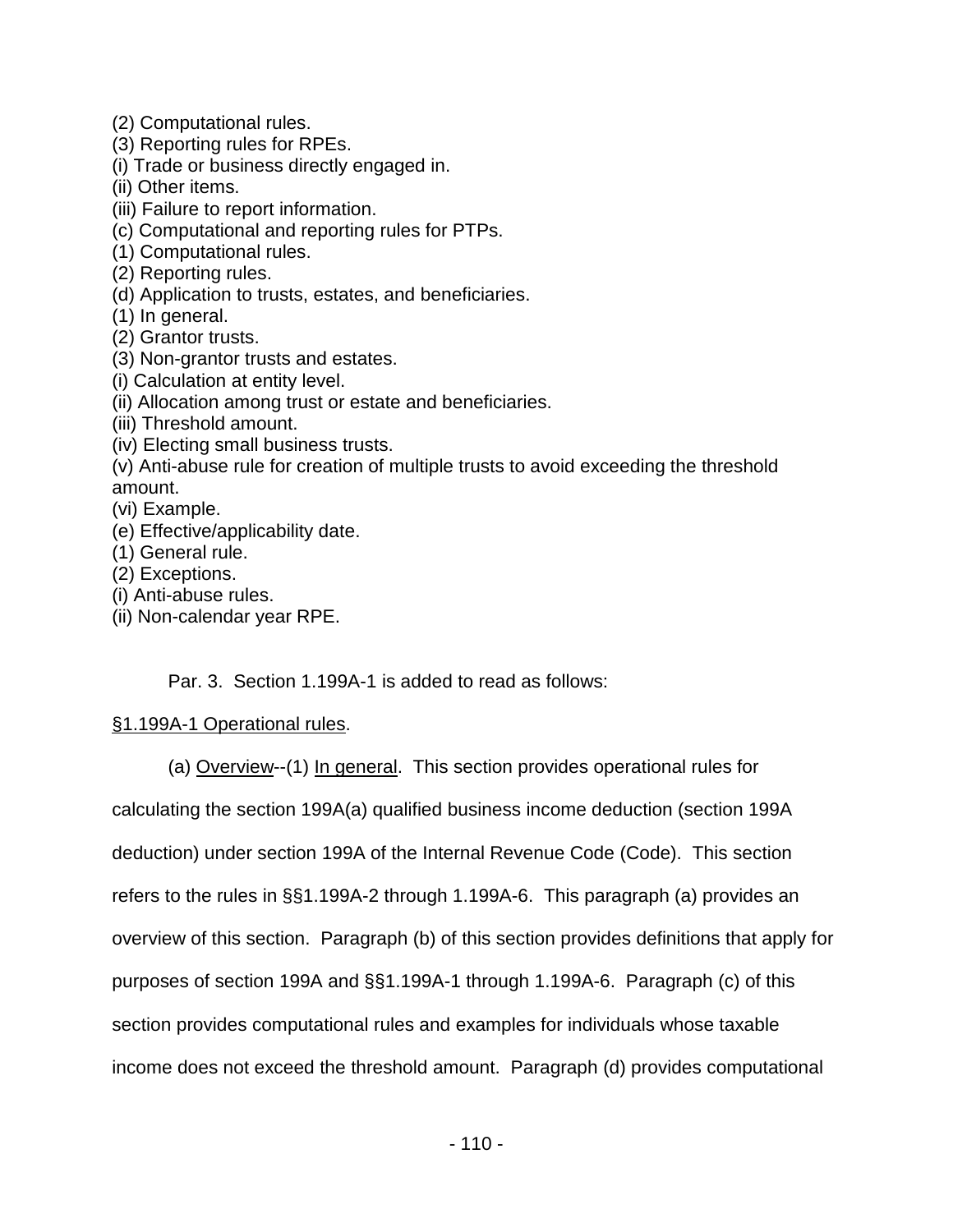rules and examples for individuals whose taxable income exceeds the threshold amount. Paragraph (e) of this section provides special rules for purposes of section 199A and §§1.199A-1 through 1.199A-6. This section and §§1.199A-2 through 1.199A-6 do not apply for purposes of calculating the deduction in section 199A(g) for specified agricultural and horticultural cooperatives.

(2) Usage of term individual. For purposes of applying the rules of §§1.199A-1 through 1.199A-6, a reference to an individual includes a reference to a trust (other than a grantor trust) or an estate to the extent that the section 199A deduction is determined by the trust or estate under the rules of §1.199A-6.

(b) Definitions. For purposes of section 199A and §§1.199A-1 through 1.199A-6, the following definitions apply:

(1) Aggregated trade or business means two or more trades or businesses that have been aggregated pursuant to §1.199A-4.

(2) Applicable percentage means, with respect to any taxable year, 100 percent reduced (not below zero) by the percentage equal to the ratio that the taxable income of the individual for the taxable year in excess of the threshold amount, bears to \$50,000 (or \$100,000 in the case of a joint return).

(3) Phase-in range means a range of taxable income, the lower limit of which is the threshold amount, and the upper limit of which is the threshold amount plus \$50,000 (or \$100,000 in the case of a joint return).

(4) Qualified business income (QBI) means the net amount of qualified items of income, gain, deduction, and loss with respect to any trade or business as determined under the rules of §1.199A-3(b).

- 111 -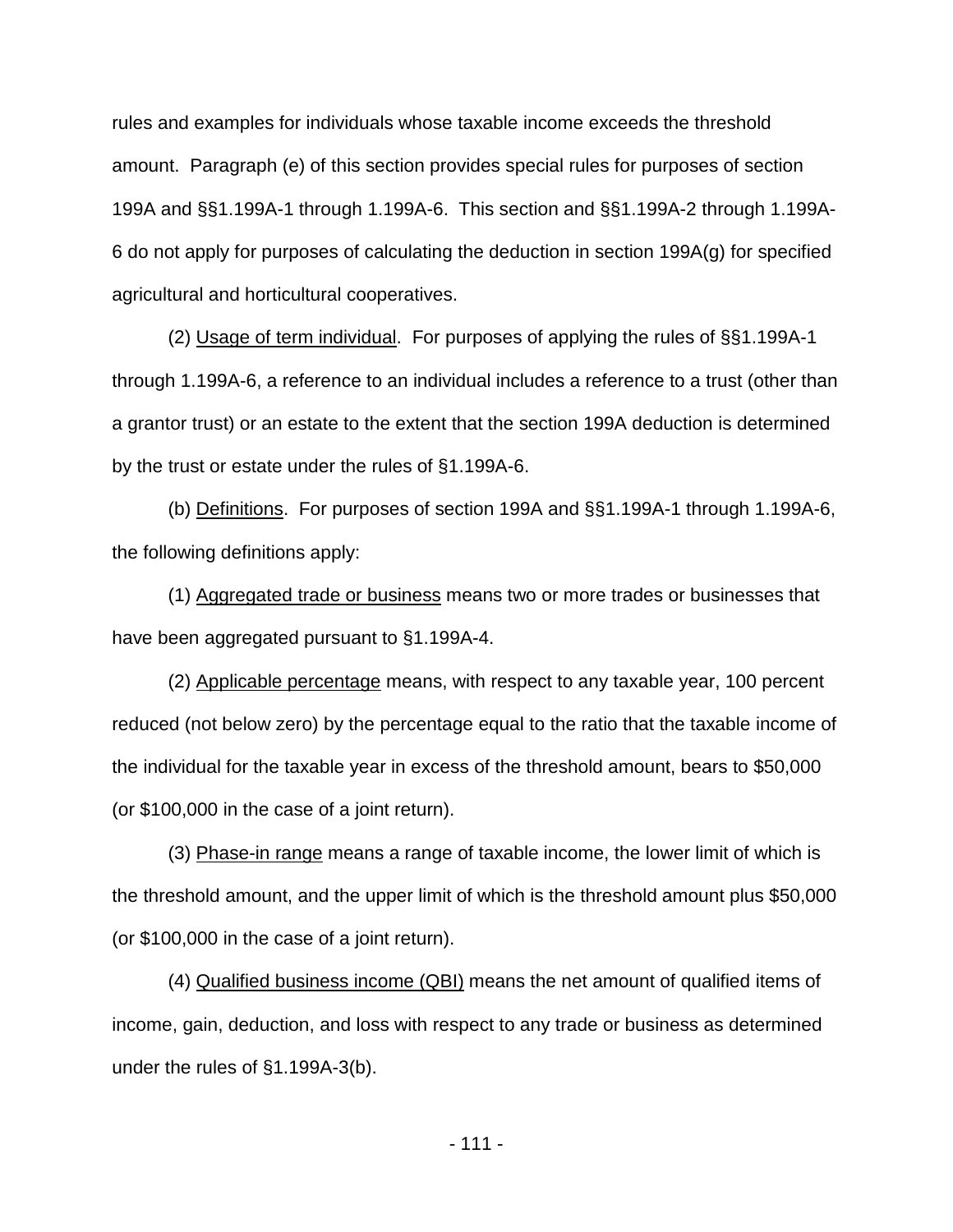(5) QBI component means the amount determined under paragraph (d)(2) of this section.

(6) Qualified PTP income is defined in §1.199A-3(c)(3).

(7) Qualified REIT dividends are defined in §1.199A-3(c)(2).

(8) Reduction amount means, with respect to any taxable year, the excess amount multiplied by the ratio that the taxable income of the individual for the taxable year in excess of the threshold amount, bears to \$50,000 (or \$100,000 in the case of a joint return). For purposes of this paragraph (b)(8), the excess amount is 20 percent of QBI over the greater of 50 percent of W-2 wages or the sum of 25 percent of W-2 wages plus 2.5 percent of the UBIA of qualified property.

(9) Relevant passthrough entity (RPE) means a partnership (other than a PTP) or an S corporation that is owned, directly or indirectly by at least one individual, estate, or trust. A trust or estate is treated as an RPE to the extent it passes through QBI, W-2 wages, UBIA of qualified property, qualified REIT dividends, or qualified PTP income.

(10) Specified service trade or business (SSTB) means a specified service trade or business as defined in §1.199A-5(b).

(11) Threshold amount means, for any taxable year beginning before 2019, \$157,500 (or \$315,000 in the case of a taxpayer filing a joint return). In the case of any taxable year beginning after 2018, the threshold amount is the dollar amount in the preceding sentence increased by an amount equal to such dollar amount, multiplied by the cost-of-living adjustment determined under section 1(f)(3) of the Code for the calendar year in which the taxable year begins, determined by substituting "calendar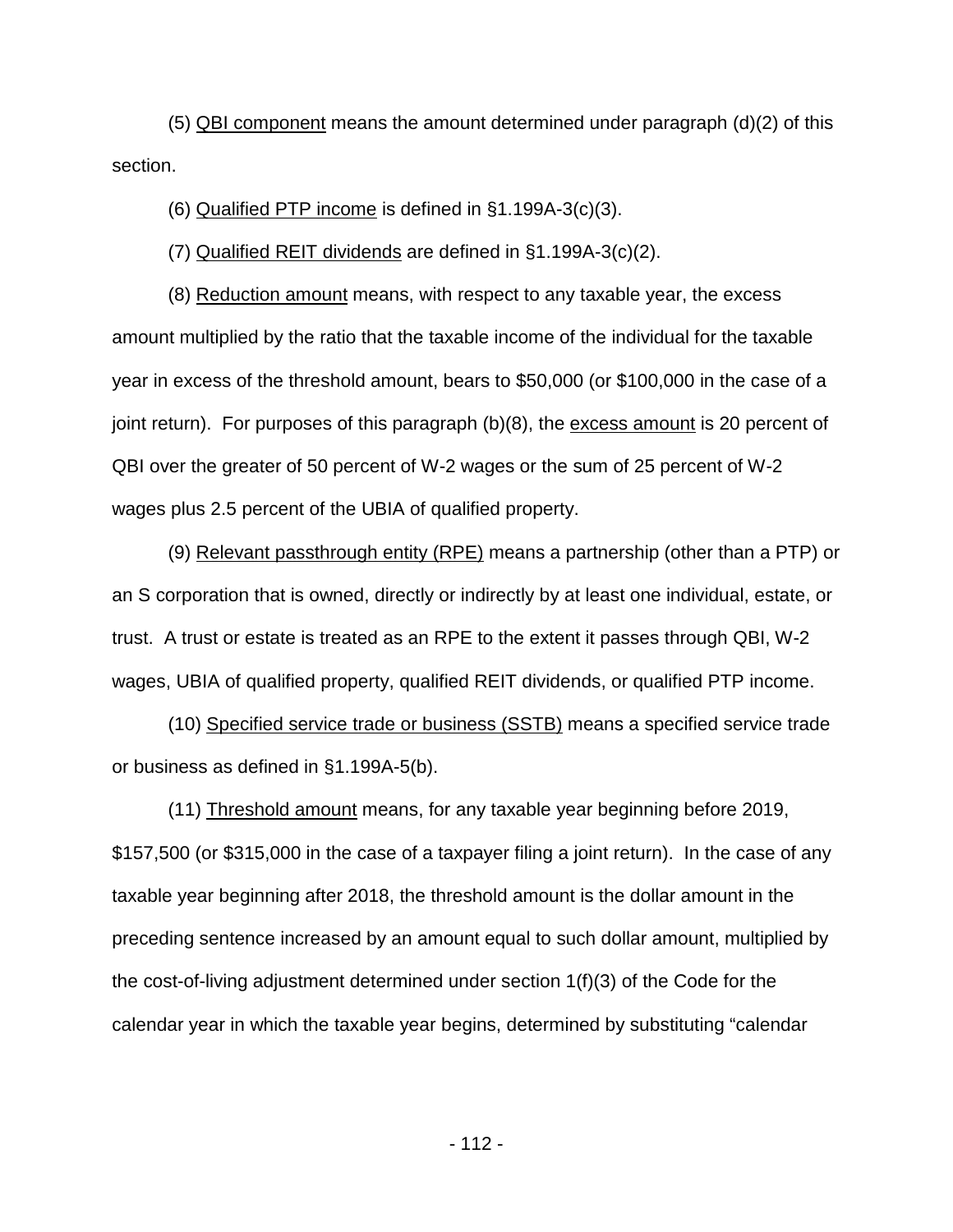year 2017" for "calendar year 2016" in section 1(f)(3)(A)(ii). The amount of any increase under the preceding sentence is rounded as provided in section 1(f)(7) of the Code.

(12) Total QBI amount means the net total QBI from all trades or businesses (including the individual's share of QBI from trades or business conducted by RPEs).

(13) Trade or business means a section 162 trade or business other than the trade or business of performing services as an employee. In addition**,** rental or licensing of tangible or intangible property (rental activity) that does not rise to the level of a section 162 trade or business is nevertheless treated as a trade or business for purposes of section 199A, if the property is rented or licensed to a trade or business which is commonly controlled under §1.199A-4(b)(1)(i) (regardless of whether the rental activity and the trade or business are otherwise eligible to be aggregated under §1.199A-4(b)(1)).

(14) Unadjusted basis immediately after acquisition of qualified property (UBIA of qualified property) is defined in §1.199A-2(c).

(15) W-2 wages means a trade or business's W-2 wages properly allocable to QBI as defined in §1.199A-2(b).

(c) Computation of the §199A deduction for individuals with taxable income not exceeding threshold amount--(1) In general. The section 199A deduction is determined for individuals with taxable income for the taxable year that does not exceed the threshold amount by adding 20 percent of the total QBI amount (including QBI attributable to an SSTB) and 20 percent of the combined amount of qualified REIT dividends and qualified PTP income (including the individual's share of qualified REIT dividends, and qualified PTP income from RPEs). That sum is then compared to 20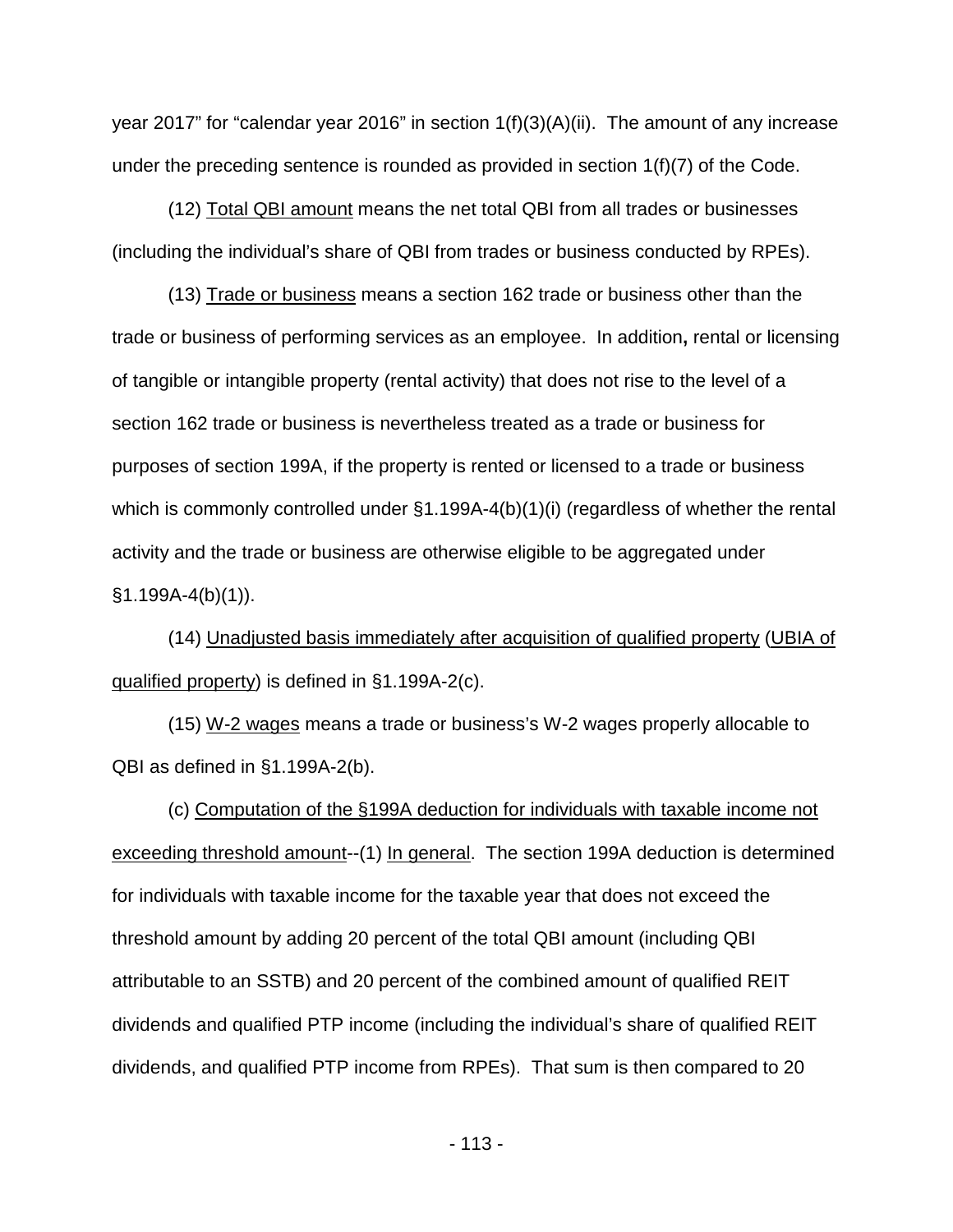percent of the amount by which the individual's taxable income exceeds net capital gain. The lesser of these two amounts is the individual's section 199A deduction.

(2) Carryover rules--(i) Negative total QBI amount. If the total QBI amount is less than zero, the portion of the individual's section 199A deduction related to QBI is zero for the taxable year. The negative total QBI amount is treated as negative QBI from a separate trade or business in the succeeding taxable year of the individual for purposes of section 199A and this section. This carryover rule does not affect the deductibility of the loss for purposes of other provisions of the Code.

(ii) Negative combined qualified REIT dividends/qualified PTP income. If the combined amount of REIT dividends and qualified PTP income is less than zero, the portion of the individual's section 199A deduction related to qualified REIT dividends and qualified PTP income is zero for the taxable year. The negative combined amount must be carried forward and used to offset the combined amount of REIT dividends and qualified PTP income in the succeeding taxable year of the individual for purposes of section 199A and this section. This carryover rule does not affect the deductibility of the loss for purposes of other provisions of the Code.

(3) Examples. The following examples illustrate the provisions of this paragraph (c). For purposes of these examples, unless indicated otherwise, assume that all of the trades or businesses are trades or businesses as defined in paragraph (b)(1) of this section and all of tax items are effectively connected to a trade or business within the United States within the meaning of section 864(c). Total taxable income does not include the section 199A deduction.

Example 1. A, an unmarried individual, owns and operates a computer repair shop as a sole proprietorship. The business generated \$100,000 in net taxable income

- 114 -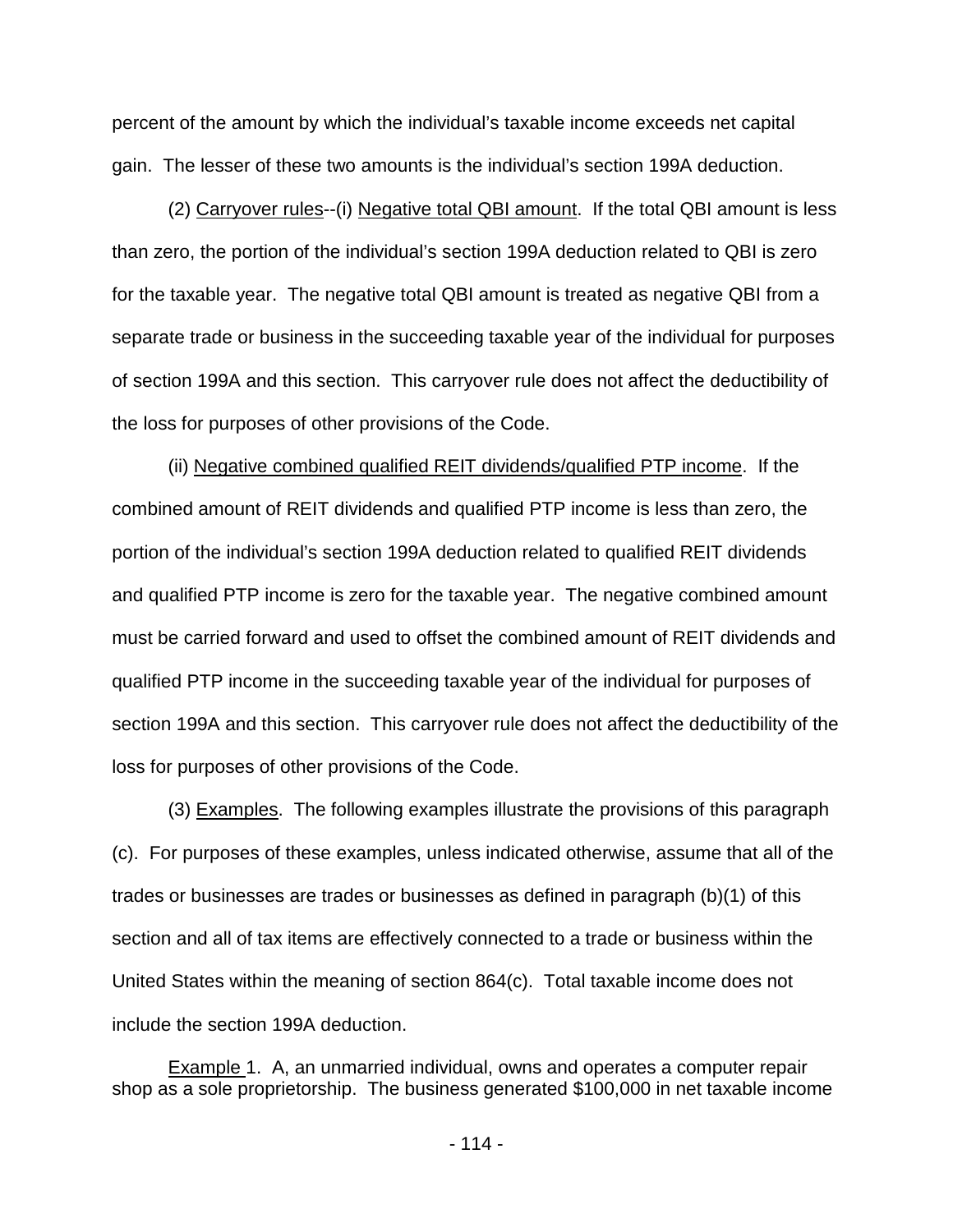from operations in 2018. A has no capital gains or losses. After allowable deductions not relating to the business, A's total taxable income for 2018 is \$81,000. The business's QBI is \$100,000, the net amount of its qualified items of income, gain, deduction, and loss. A's section 199A deduction for 2018 is equal to \$16,200, the lesser of 20% of A's QBI from the business (\$100,000 x 20% = \$20,000) and 20% of A's total taxable income for the taxable year  $(\$81,000 \times 20\% = \$16,200)$ .

Example 2. Assume the same facts as in Example 1 of this paragraph (c)(3), except that A also has \$7,000 in net capital gain for 2018 and that, after allowable deductions not relating to the business, A's taxable income for 2018 is \$74,000. A's taxable income minus net capital gain is \$67,000 (\$74,000 - \$7,000). A's section 199A deduction is equal to \$13,400, the lesser of 20% of A's QBI from the business  $($100,000 \times 20\% = $20,000)$  and 20% of A's total taxable income minus net capital gain for the taxable year (\$67,000 x  $20\% = $13,400$ ).

Example 3. B and C are married and file a joint individual income tax return. B earned \$500,000 in wages as an employee of an unrelated company in 2018. C owns 100% of the shares of X, an S corporation that provides landscaping services. X generated \$100,000 in net income from operations in 2018. X paid C \$150,000 in wages in 2018. B and C have no capital gains or losses. After allowable deductions not related to X, B and C's total taxable income for 2018 is \$270,000. B's and C's wages are not considered to be income from a trade or business for purposes of the section 199A deduction. Because X is an S corporation, its QBI is determined at the S corporation level. X's QBI is \$100,000, the net amount of its qualified items of income, gain, deduction, and loss. The wages paid by X to C are considered to be a qualified item of deduction for purposes of determining X's QBI. The section 199A deduction with respect to X's QBI is then determined by C, X's sole shareholder, and is claimed on the joint return filed by B and C. B and C's section 199A deduction is equal to \$20,000, the lesser of 20% of C's QBI from the business (\$100,000 x 20% = \$20,000) and 20% of B and C's total taxable income for the taxable year  $(\$270,000 \times 20\% = \$54,000)$ .

**Example 4.** Assume the same facts as in **Example 3** of this paragraph  $(c)(3)$ except that B also earns \$1,000 in qualified REIT dividends and \$500 in qualified PTP income in 2018, increasing taxable income to \$271,500. B and C's section 199A deduction is equal to \$20,300, the lesser of (i) 20% of C's QBI from the business  $($100,000 \times 20\% = $20,000)$  plus 20% of B's combined qualified REIT dividends and qualified PTP income ( $$1500 \times 20\% = $300$ ) and (ii) 20% of B and C's total taxable for the taxable year (\$271,500 x 20% = \$54,300).

## (d) Computation of the §199A deduction for individuals with taxable income

above threshold amount--(1) In general. The section 199A deduction is determined for

individuals with taxable income for the taxable year that exceeds the threshold amount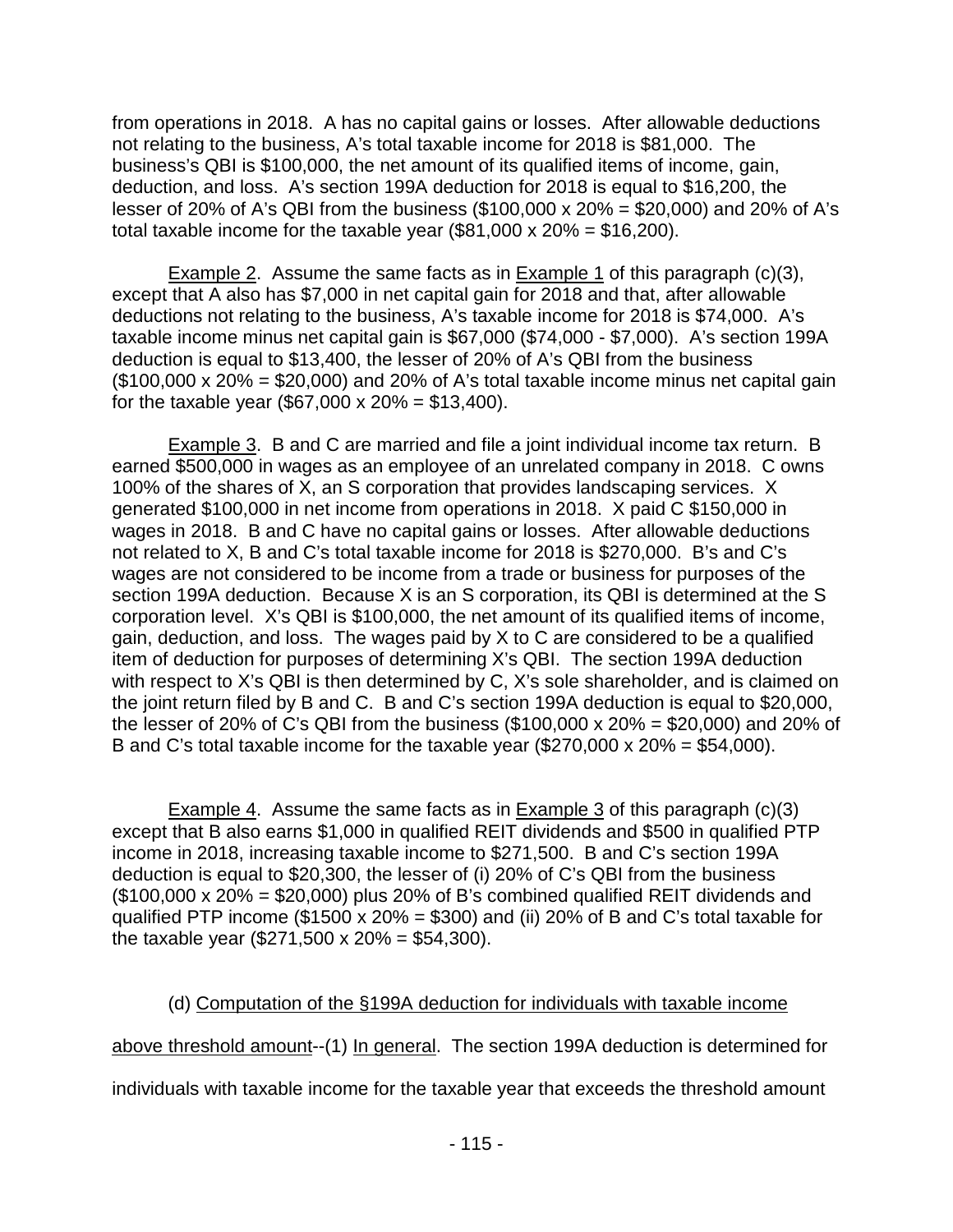by adding the QBI component and 20 percent of the combined amount of qualified REIT dividends and qualified PTP income (including the individual's share of qualified REIT dividends and qualified PTP income from RPEs). That sum is then compared to 20 percent of the amount by which the individual's taxable income exceeds net capital gain. The lesser of these two amounts is the individual's section 199A deduction.

(2) QBI component. An individual with taxable income for the taxable year that exceeds the threshold amount determines the QBI component using the following computational rules, which are to be applied in the order they appear.

(i) SSTB exclusion. If the individual's taxable income is within the phase-in range, then only the applicable percentage of QBI, W-2 wages, and UBIA of qualified property for each SSTB is taken into account for purposes of determining the individual's section 199A deduction. If the individual's taxable income exceeds the phase-in range, then none of the individual's share of QBI, W-2 wages, or UBIA of qualified property attributable to an SSTB may be taken into account for purposes of determining the individual's section 199A deduction.

(ii) Aggregated trade or business. If an individual chooses to aggregate trades or businesses under the rules of §1.199A-4, the individual must combine the QBI, W-2 wages, and UBIA of qualified property of each trade or business within an aggregated trade or business prior to applying the W-2 wages and UBIA of qualified property limitations described in paragraph (d)(2)(iv) of this section.

(iii) Netting and Carryover--(A) Netting. If an individual's QBI from at least one trade or business is less than zero, the individual must offset the QBI attributable to each trade or business that produced net positive QBI with the QBI from each trade or

- 116 -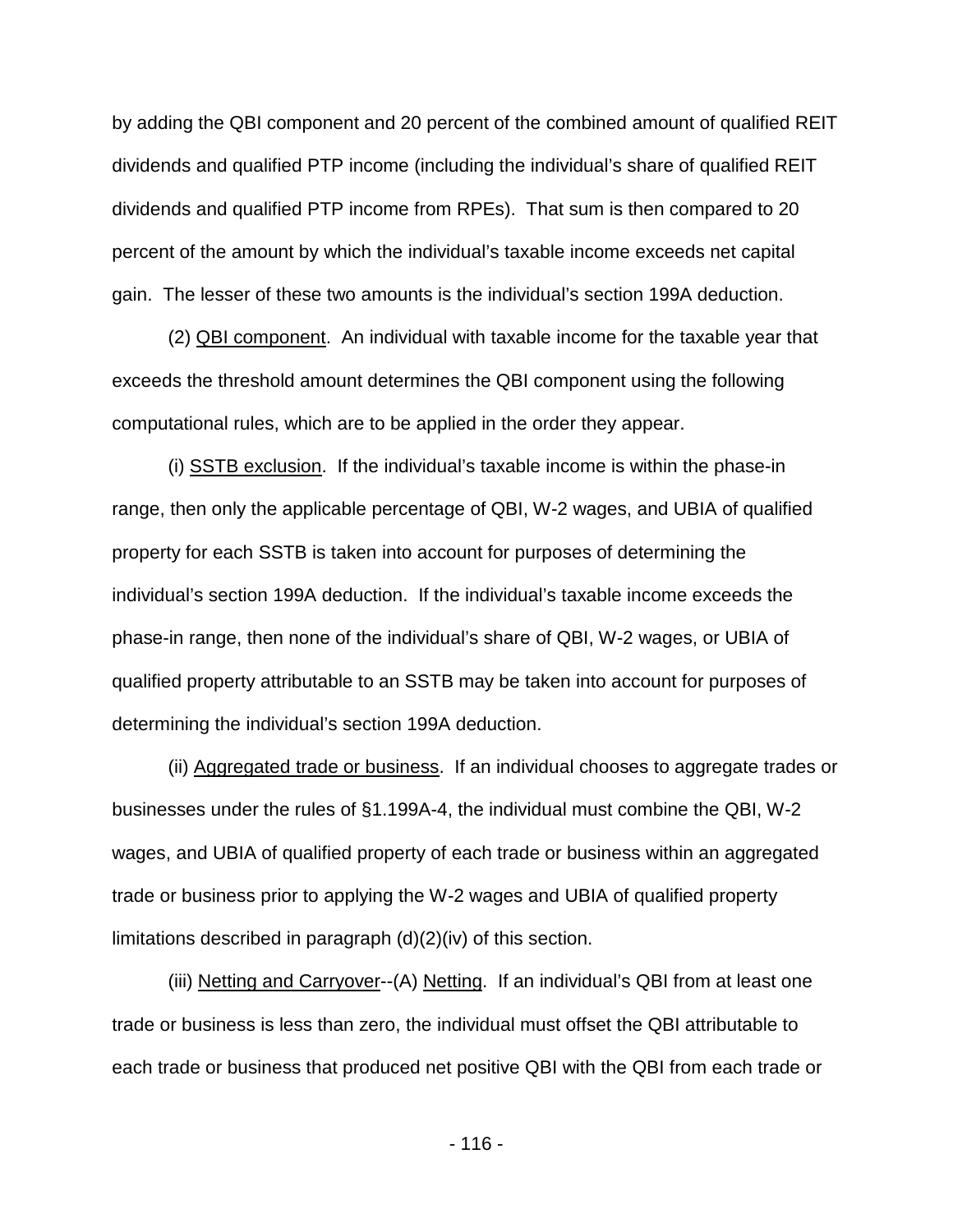business that produced net negative QBI in proportion to the relative amounts of net QBI in the trades or businesses with positive QBI. The adjusted QBI is then used in paragraph (d)(2)(iv) of this section. The W-2 wages and UBIA of qualified property from the trades or businesses which produced net negative QBI are not taken into account for purposes of this paragraph (d) and are not carried over to the subsequent year.

(B) Carryover of negative total QBI amount. If an individual's QBI from all trades or businesses combined is less than zero, the QBI component is zero for the taxable year. This negative amount is treated as negative QBI from a separate trade or business in the succeeding taxable year of the individual for purposes of section 199A and this section. This carryover rule does not affect the deductibility of the loss for purposes of other provisions of the Code. The W-2 wages and UBIA of qualified property from the trades or businesses which produced net negative QBI are not taken into account for purposes of this paragraph (d) and are not carried over to the subsequent year.

(iv) QBI component calculation--(A) General rule. Except as provided in subparagraph  $(d)(iv)(B)$  of this section, the QBI component is the sum of the amounts determined under this paragraph  $(d)(2)(iv)(A)$  for each trade or business. For each trade or business (including trades or businesses operated through RPEs) the individual must determine the lesser of—

(1) 20 percent of the QBI for that trade or business; or

 $(2)$  The greater of-

(i) 50 percent of W-2 wages with respect to that trade or business, or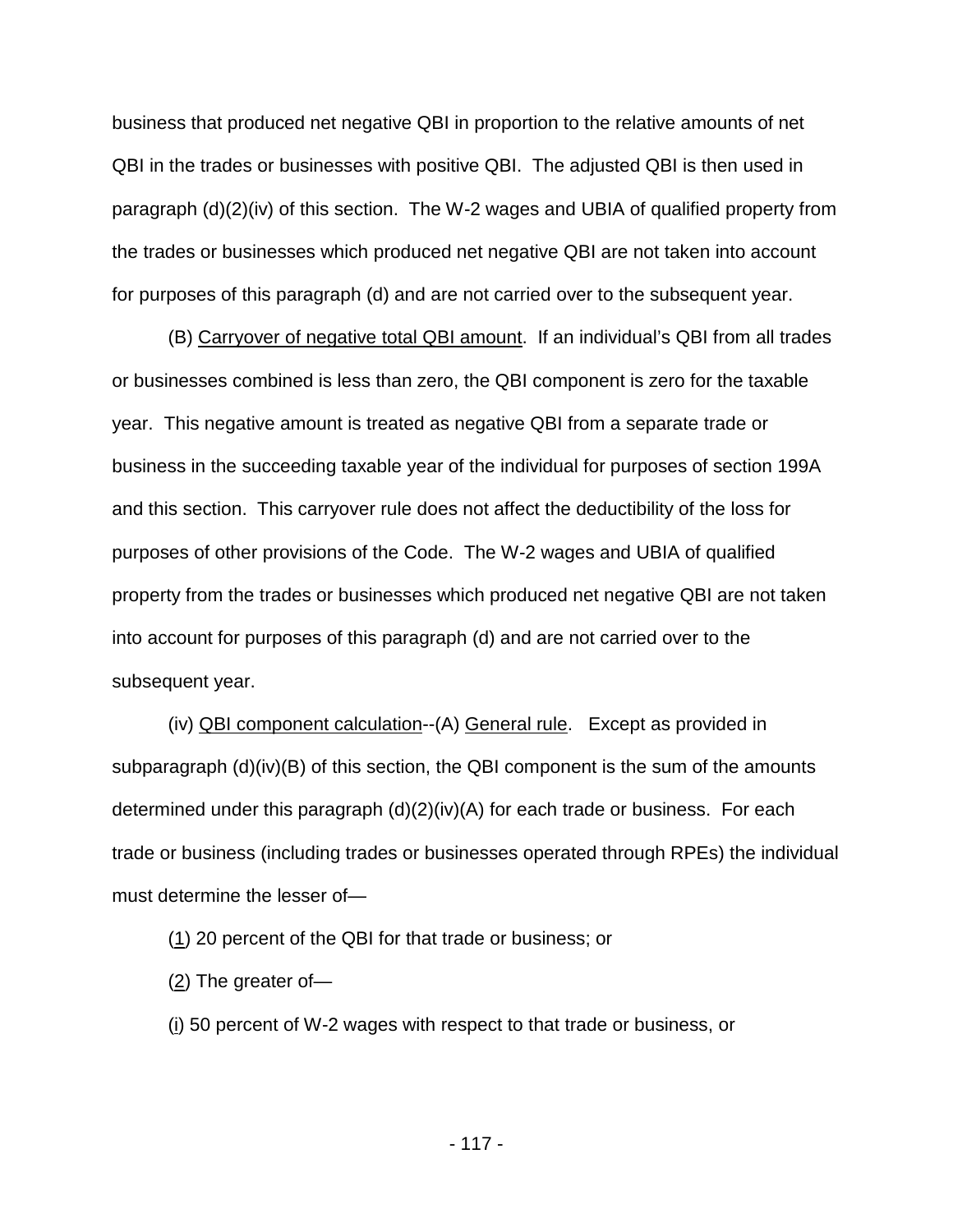(ii) the sum of 25 percent of W-2 wages with respect to that trade or business plus 2.5 percent of the UBIA of qualified property with respect to that trade or business.

(B) Taxpayers with taxable income within phase-in range. If the individual's taxable income is within the phase-in range and the amount determined under paragraph  $(d)(2)(iv)(A)(2)$  of this section for a trade or business is less than the amount determined under paragraph  $(d)(2)(iv)(A)(1)$  of this section for that trade or business, the amount determined under paragraph (d)(2)(iv)(A) of this section for such trade or business is modified. Instead of the amount determined under paragraph  $(d)(2)(iv)(A)(2)$  of this section, the QBI component for the trade or business is the amount determined under paragraph  $(d)(2)(iv)(A)(1)$  of this section reduced by the reduction amount as defined in paragraph (b)(8) of this section. This reduction amount does not apply if the amount determined in paragraph  $(d)(2)(iv)(A)(2)$  of this section is greater than the amount determined under paragraph (d)(2)(iv)(A)(1) of this section (in which circumstance the QBI component for the trade or business will be the unreduced amount determined in paragraph  $(d)(2)(iv)(A)(1)$  of this section).

(3) Negative combined qualified REIT dividends/qualified PTP income. If the combined amount of REIT dividends and qualified PTP income is less than zero, the portion of the individual's section 199A deduction related to qualified REIT dividends and qualified PTP income is zero for the taxable year. The negative combined amount must be carried forward and used to offset the combined amount of REIT dividends/qualified PTP income in the succeeding taxable year of the individual for purposes of section 199A and this section. This carryover rule does not affect the deductibility of the loss for purposes of other provisions of the Code.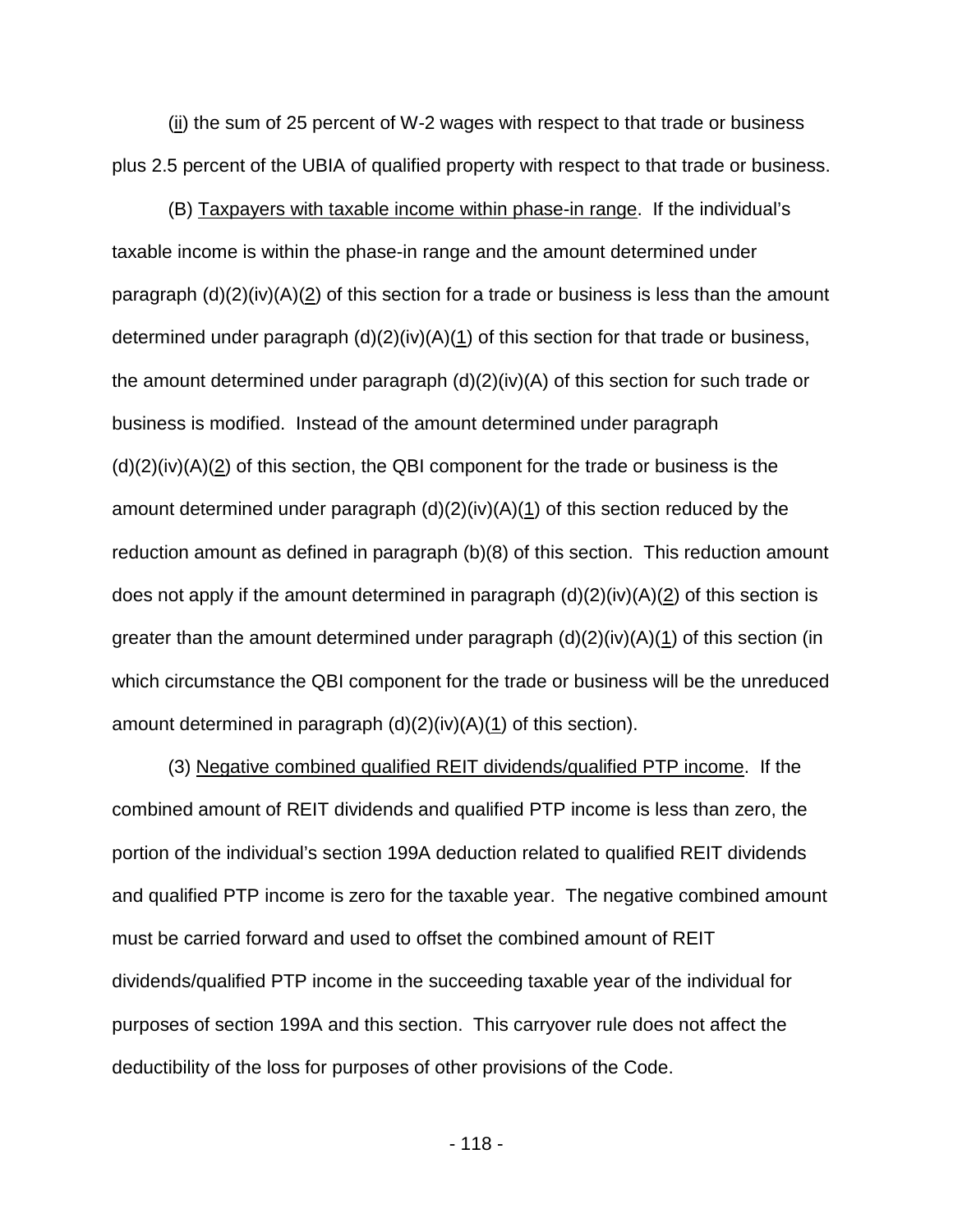(4) Examples. The following examples illustrate the provisions of this paragraph (d). For purposes of these examples, unless indicated otherwise, assume that all of the trades or businesses are trades or businesses as defined in paragraph (b)(13) of this section, none of the trades or businesses are SSTBs as defined in paragraph (b)(10) of this section and §1.199A-5(b); and all of the tax items associated with the trades or businesses are effectively connected to a trade or business within the United States within the meaning of section 864(c). Also assume that the taxpayers report no capital gains or losses or other tax items not specified in the examples. Total taxable income does not include the section 199A deduction.

Example 1. D, an unmarried individual, owns several parcels of land that D manages and which are leased to several suburban airports for parking lots. The business generated \$1,000,000 of QBI in 2018. The business paid no wages and the property was not qualified property because it was not depreciable. After allowable deductions unrelated to the business, D's total taxable income for 2018 is \$980,000. Because D's taxable income exceeds the applicable threshold amount, D's section 199A deduction is subject to the W-2 wage and UBIA of qualified property limitations. D's section 199A deduction is limited to zero because the business paid no wages and held no qualified property.

**Example 2.** Assume the same facts as in **Example 1** of this paragraph  $(d)(4)$ , except that D developed the land parcels in 2019, expending a total of \$10,000,000 to build parking structures on each of the parcels, all of which is depreciable. During 2020, D leased the parking structures and the land to the suburban airports. D reports \$4,000,000 of QBI for 2020. After allowable deductions unrelated to the business, D's total taxable income for 2020 is \$3,980,000. Because D's taxable income is above the threshold amount, the QBI component of D's section 199A deduction is subject to the W-2 wage and UBIA of qualified property limitations. Because the business has no W-2 wages, the QBI component of D's section 199A deduction will be limited to the lesser of 20% of the business's QBI or 2.5% of its UBIA of qualified property. Twenty percent of the \$4,000,000 of QBI is \$800,000. Two and one-half percent of the \$10,000,000 UBIA of qualified property is \$250,000. The QBI component of D's section 199A deduction is thus limited to \$250,000. D's section 199A deduction is equal to the lesser of (i) 20% of the QBI from the business as limited (\$250,000) or (ii) 20% of D's taxable income (\$3,980,000 x 20% = \$796,000). Therefore, D's section 199A deduction for 2020 is \$250,000.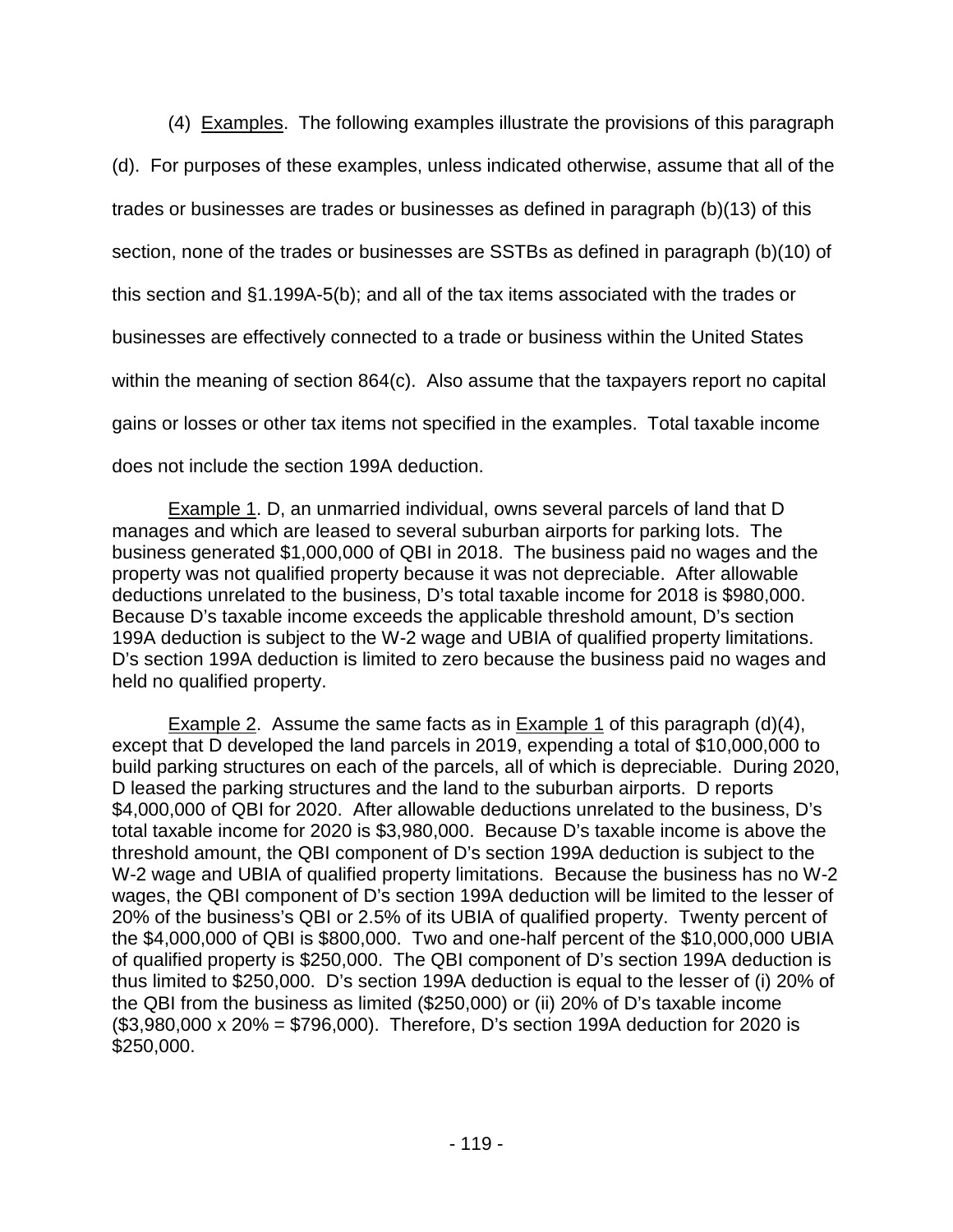Example 3. E, an unmarried individual, is a 30% owner of LLC, which is classified as a partnership for Federal income tax purposes. In 2018, the LLC has a single trade or business and reported QBI of \$3,000,000. The LLC paid total W-2 wages of \$1,000,000, and its total UBIA of qualified property is \$100,000. E is allocated 30% of all items of the partnership. For the 2018 taxable year, E reports \$900,000 of QBI from the LLC. After allowable deductions unrelated to LLC, E's taxable income is \$880,000. Because E's taxable income is above the threshold amount, the QBI component of E's section 199A deduction will be limited to the lesser of (i) 20% of E's share of LLC's QBI or (ii) the greater of the W-2 wage or UBIA of qualified property limitations. Twenty percent of E's share of QBI of \$900,000 is \$180,000. The W-2 wage limitation equals 50% of E's share of the LLC's wages (\$300,000) or \$150,000. The UBIA of qualified property limitation equals \$75,750, the sum of (i) 25% of E's share of LLC's wages (\$300,000) or \$75,000 plus (ii) 2.5% of E's share of UBIA of qualified property (\$30,000) or \$750. The greater of the limitation amounts (\$150,000 and \$75,750) is \$150,000. The QBI component of E's section 199A deduction is thus limited to \$150,000, the lesser of (i) 20% of QBI (\$180,000) and (ii) the greater of the limitations amounts (\$150,000). E's section 199A deduction is equal to the lesser of (i) 20% of the QBI from the business as limited (\$150,000) or (ii) 20% of E's taxable income (\$880,000 x 20% = \$176,000). Therefore, E's section 199A deduction is \$150,000 for 2018.

Example 4. F, an unmarried individual, owns a 50% interest in Z, an S corporation for Federal income tax purposes that conducts a single trade or business. In 2018, Z reported QBI of \$6,000,000. Z paid total W-2 wages of \$2,000,000, and its total UBIA of qualified property is \$200,000. For the 2018 taxable year, F reports \$3,000,000 of QBI from Z. F is not an employee of Z and receives no wages or reasonable compensation from Z. After allowable deductions unrelated to Z and a deductible qualified net loss from a PTP of (\$10,000), F's taxable income is \$1,880,000. Because F's taxable income is above the threshold amount, the QBI component of F's section 199A deduction will be limited to the lesser of (i) 20% of F's share of Z's QBI or (ii) the greater of the W-2 wage and UBIA of qualified property limitations. Twenty percent of F's share of QBI of \$3,000,000 is \$600,000. The W-2 wage limitation equals 50% of F's share of Z's W-2 wages (\$1,000,000) or \$500,000. The UBIA of qualified property limitation equals \$252,500, the sum of (i) 25% of F's share of Z's W-2 wages (\$1,000,000) or \$250,000 plus (ii) 2.5% of E's share of UBIA of qualified property (\$100,000) or \$2,500. The greater of the limitation amounts (\$500,000 and \$252,500) is \$500,000. The QBI component of F's section 199A deduction is thus limited to \$500,000, the lesser of (i) 20% of QBI (\$600,000) and (ii) the greater of the limitations amounts (\$500,000). F reported a qualified loss from a PTP and has no qualified REIT dividend. F does not net the (\$10,000) loss against QBI. Instead, the portion of F's section 199A deduction related to qualified REIT dividends and qualified PTP income is zero for 2018. F's section is 199A deduction is equal to the lesser of (i) 20% of the QBI from the business as limited (\$500,000) or (ii) 20% of F's taxable income over net capital gain  $(\$1,880,000 \times 20\% = \$376,000)$ . Therefore, F's section 199A deduction is \$376,000 for 2018. F must also carry forward the \$(10,000) qualified loss from a PTP to be netted against F's qualified REIT dividends and qualified PTP income in the succeeding taxable year.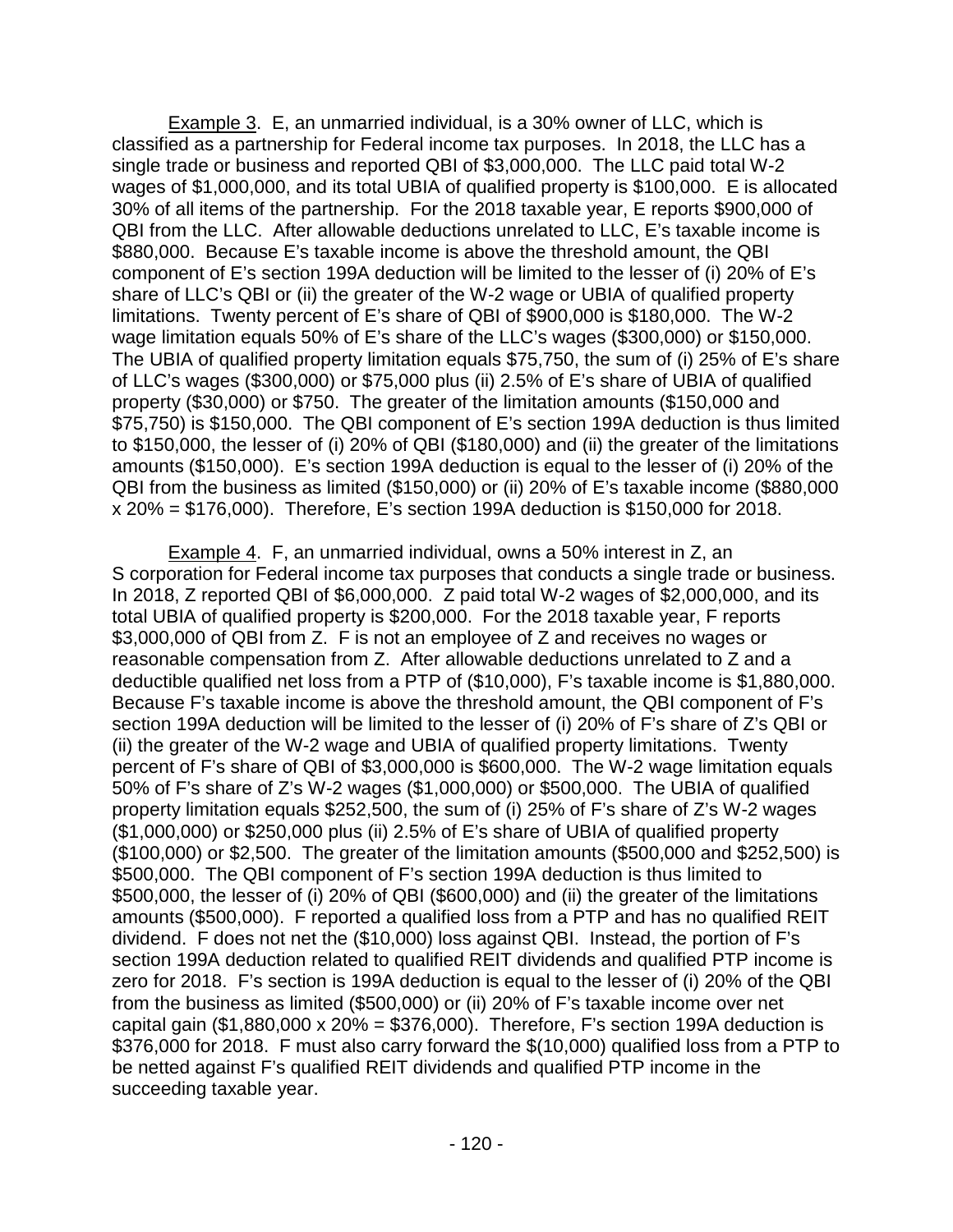Example 5. Phase-in range. (i) B and C are married and file a joint individual income tax return. B is a shareholder in M, an entity taxed as an S corporation for Federal income tax purposes that conducts a single trade or business. M holds no qualified property. B's share of the M's QBI is \$300,000 in 2018. B's share of the W-2 wages from M in 2018 is \$40,000. C earns wage income from employment by an unrelated company. After allowable deductions unrelated to M, B and C's taxable income for 2018 is \$375,000. B and C are within the phase-in range because their taxable income exceeds the applicable threshold amount, \$315,000, but does not exceed the threshold amount plus \$100,000, or \$415,000. Consequently, the QBI component of B and C's section 199A deduction may be limited by the W-2 wage and UBIA of qualified property limitations but the limitations will be phased in.

(ii) The UBIA of qualified property limitation amount is zero because M does not hold qualified property. B and C must apply the W-2 wage limitation by first determining 20% of B's share of M's QBI. Twenty percent of B's share of M's QBI of \$300,000 is \$60,000. Next, B and C must determine 50% of B's share of M's W-2 wages. Fifty percent of B's share of M's W-2 wages of \$40,000 is \$20,000. Because 50% of B's share of M's W-2 wages (\$20,000) is less than 20% of B's share of M's QBI (\$60,000), B and C must determine the QBI component of their section 199A deduction by reducing 20% of B's share of M's QBI by the reduction amount.

(iii) B and C are 60% through the phase-in range (that is, their taxable income exceeds the threshold amount by \$60,000 and their phase-in range is \$100,000). B and C must determine the excess amount, which is the excess of 20% of B's share of M's QBI, or \$60,000, over 50% of B's share of M's W-2 wages, or \$20,000. Thus, the excess amount is \$40,000. The reduction amount is equal to 60% of the excess amount, or \$24,000. Thus, the QBI component of B and C's section 199A deduction is equal to \$36,000, 20% of B's \$300,000 share M's QBI (that is, \$60,000), reduced by \$24,000. B and C's section 199A deduction is equal to the lesser of (i) 20% of the QBI from the business as limited (\$36,000) or (ii) 20% of B and C's taxable income (\$375,000 x 20% = \$75,000). Therefore, B and C's section 199A deduction is \$36,000 for 2018.

Example 6. (i) Assume the same facts as in Example 5, except that M was engaged in an SSTB. Because B and C are within the phase-in range, B must reduce the QBI and W-2 wages allocable to B from M to the applicable percentage of those items. B and C's applicable percentage is 100% reduced by the percentage equal to the ratio that their taxable income for the taxable year (\$375,000) exceeds their threshold amount (\$315,000), or \$60,000, bears to \$100,000. Their applicable percentage is 40%. The applicable percentage of B's QBI is  $(\$300,000 \times 40\% =)$ \$120,000, and the applicable percentage of B's share of W-2 wages is (\$40,000 x 40% =) \$16,000. These reduced numbers must then be used to determine how B's section 199A deduction is limited.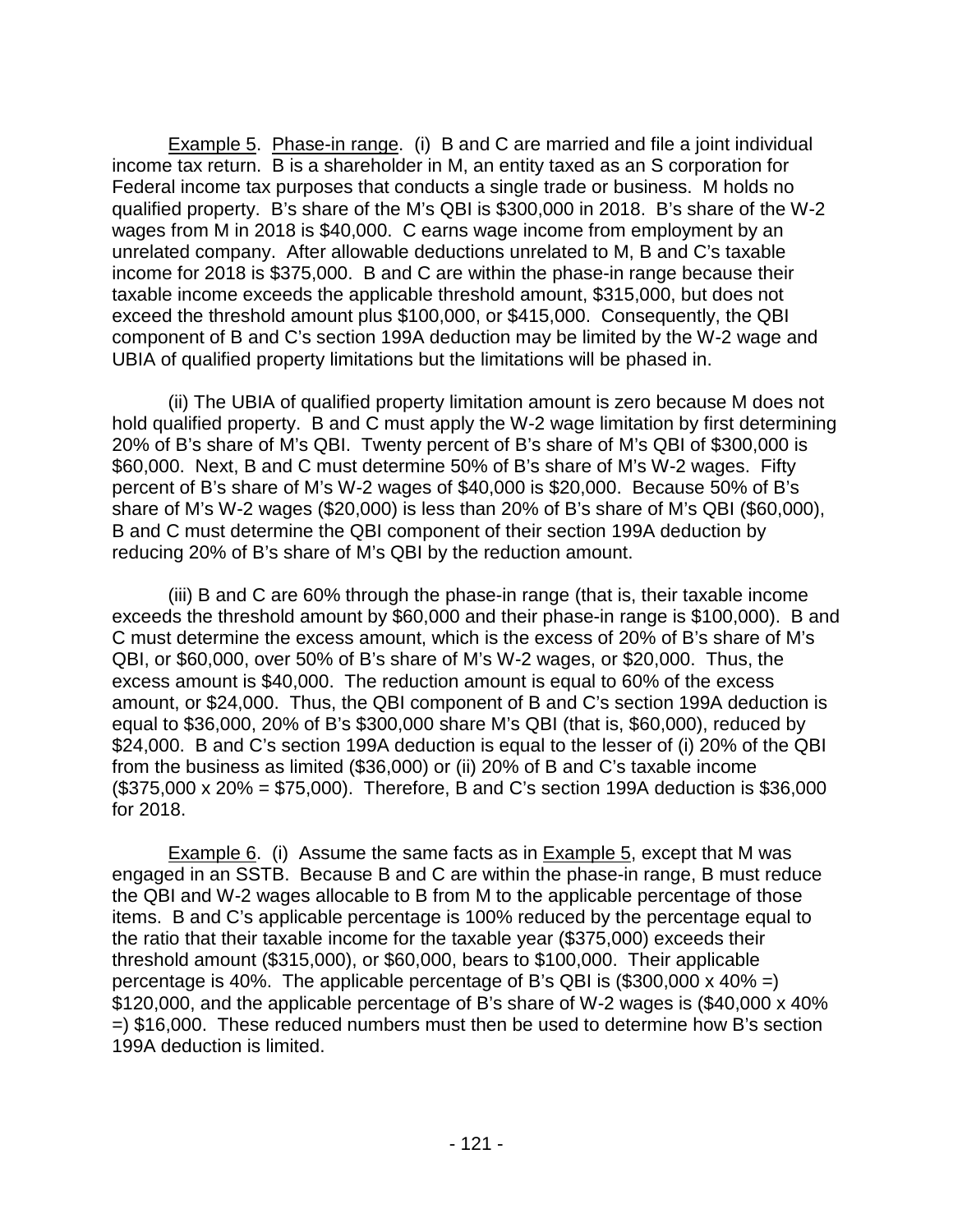(ii) B and C must apply the W-2 wage limitation by first determining 20% of B's share of M's QBI as limited by paragraph (i) of this example. Twenty percent of B's share of M's QBI of \$120,000 is \$24,000. Next, B and C must determine 50% of B's share of M's W-2 wages. Fifty percent of B's share of M's W-2 wages of \$16,000 is \$8,000. Because 50% of B's share of M's W-2 wages (\$8,000) is less than 20% of B's share of M's QBI (\$24,000), B and C's must determine the QBI component of their section 199A deduction by reducing 20% of B's share of M's QBI by the reduction amount.

(iii) B and C are 60% through the phase-in range (that is, their taxable income exceeds the threshold amount by \$60,000 and their phase-in range is \$100,000). B and C must determine the excess amount, which is the excess of 20% of B's share of M's QBI, as adjusted in paragraph (i) of this example or \$24,000, over 50% of B's share of M's W-2 wages, as adjusted in paragraph (i) of this example, or \$8,000. Thus, the excess amount is \$16,000. The reduction amount is equal to 60% of the excess amount or \$9,600. Thus, the QBI component of B and C's section 199A deduction is equal to \$14,400, 20% of B's share M's QBI of \$24,000, reduced by \$9,600. B and C's section 199A deduction is equal to the lesser of (i) 20% of the QBI from the business as limited (\$14,400) or 20% of B's and C's taxable income (\$375,000 x 20% = \$75,000). Therefore, B and C's section 199A deduction is \$14,400 for 2018.

Example 7. (i) F, an unmarried individual, owns as a sole proprietor 100 percent of three trades or businesses, Business X, Business Y, and Business Z. None of the businesses hold qualified property. F does not aggregate the trades or businesses under §1.199A-4. For taxable year 2018, Business X generates \$1 million of QBI and pays \$500,000 of W-2 wages with respect to the business. Business Y also generates \$1 million of QBI but pays no wages. Business Z generates \$2,000 of QBI and pays \$500,000 of W-2 wages with respect to the business. F also has \$750,000 of wage income from employment with an unrelated company. After allowable deductions unrelated to the businesses, F's taxable income is \$2,722,000.

(ii) Because F's taxable income is above the threshold amount, the QBI component of F's section 199A deduction is subject to the W-2 wage and UBIA of qualified property limitations. These limitations must be applied on a business-bybusiness basis. None of the businesses hold qualified property, therefore only the 50% of W-2 wage limitation must be calculated. Because QBI from each business is positive, F applies the limitation by determining the lesser of 20% of QBI and 50% of W-2 wages for each business. For Business X, the lesser of 20% of QBI (\$1,000,000 x 20 percent =  $$200,000$  and 50% of Business X's W-2 wages (\$500,000 x 50% = \$250,000) is \$200,000. Business Y pays no W-2 wages. The lesser of 20% of Business Y's QBI (\$1,000,000 x 20% = \$200,000) and 50% of its W-2 wages (zero) is zero. For Business Z, the lesser of 20% of QBI ( $$2,000 \times 20\% = $400$ ) and 50% of W-2 wages (\$500,000 x 50% = \$250,000) is \$400.

(iii) Next, F must then combine the amounts determined in paragraph (ii) of this example and compare that sum to 20% of F's taxable income. The lesser of these two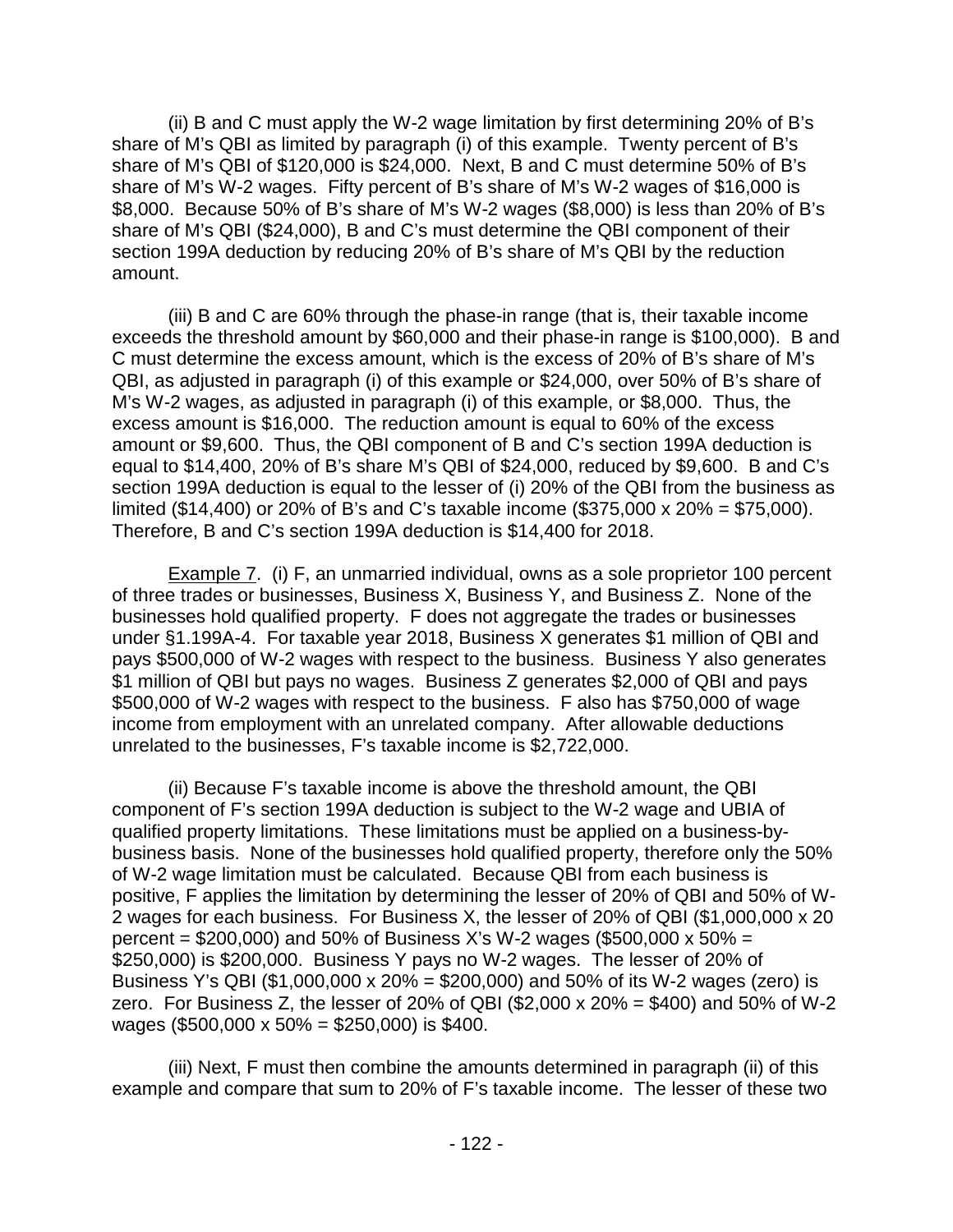amounts equals F's section 199A deduction. The total of the combined amounts in paragraph (ii) is \$200,400 (\$200,000 +  $0 + 400$ ). Twenty percent of F's taxable income is \$544,400 (\$2,722,000 x 20%). Thus, F's section 199A deduction for 2018 is \$200,400.

Example 8. (i) Assume the same facts as in **Example 7** of this paragraph (d)(4), except that F aggregates Business X, Business Y, and Business Z under the rules of §1.199A-4.

(ii) Because F's taxable income is above the threshold amount, the QBI component of F's section 199A deduction is subject to the W-2 wage and UBIA of qualified property limitations. Because the businesses are aggregated, these limitations are applied on an aggregated basis. None of the businesses holds qualified property, therefore only the W-2 wage limitation must be calculated. F applies the limitation by determining the lesser of 20% of the QBI from the aggregated businesses, which is \$400,400 (\$2,002,000 x 20%) and 50% of W-2 wages from the aggregated businesses, which is \$500,000 (\$1,000,000 x 50%). F's section 199A deduction is equal to the lesser of \$400,400 and 20% of F's taxable income (\$2,722,000 x 20% = \$544,400). Thus, F's section 199A deduction for 2018 is \$400,400.

Example 9. (i) Assume the same facts as in Example 7 of this paragraph (d)(4), except that for taxable year 2018, Business Z generates a loss that results in (\$600,000) of negative QBI and pays \$500,000 of W-2 wages. After allowable deductions unrelated to the businesses, F's taxable income is \$2,120,000. Because Business Z had negative QBI, F must offset the positive QBI from Business X and Business Y with the negative QBI from Business Z in proportion to the relative amounts of positive QBI from Business X and Business Y. Because Business X and Business Y produced the same amount of positive QBI, the negative QBI from Business Z is apportioned equally among Business X and Business Y. Therefore, the adjusted QBI for each of Business X and Business Y is \$700,000 (\$1 million plus 50% of the negative QBI of \$600,000). The adjusted QBI in Business Z is \$0, because its negative QBI has been fully apportioned to Business X and Business Y.

(ii) Because F's taxable income is above the threshold amount, the QBI component of F's section 199A deduction is subject to the W-2 wage and UBIA of qualified property limitations. These limitations must be applied on a business-bybusiness basis. None of the businesses hold qualified property, therefore only the 50% of W-2 wage limitation must be calculated. For Business X, the lesser of 20% of QBI  $($700,000 \times 20\% = $140,000)$  and 50% of W-2 wages (\$500,000 x 50% = \$250,000) is \$140,000. Business Y pays no W-2 wages. The lesser of 20% of Business Y's QBI  $($700,000 \times 20\% = $140,000)$  and 50% of its W-2 wages (zero) is zero.

(iii) F must combine the amounts determined in paragraph (ii) of this example and compare the sum to 20% of taxable income. F's section 199A deduction equals the lesser of these two amounts. The combined amount from paragraph (ii) of this example is \$140,000 (\$140,000 + \$0) and 20% of F's taxable income is \$424,000 (\$2,120,000 x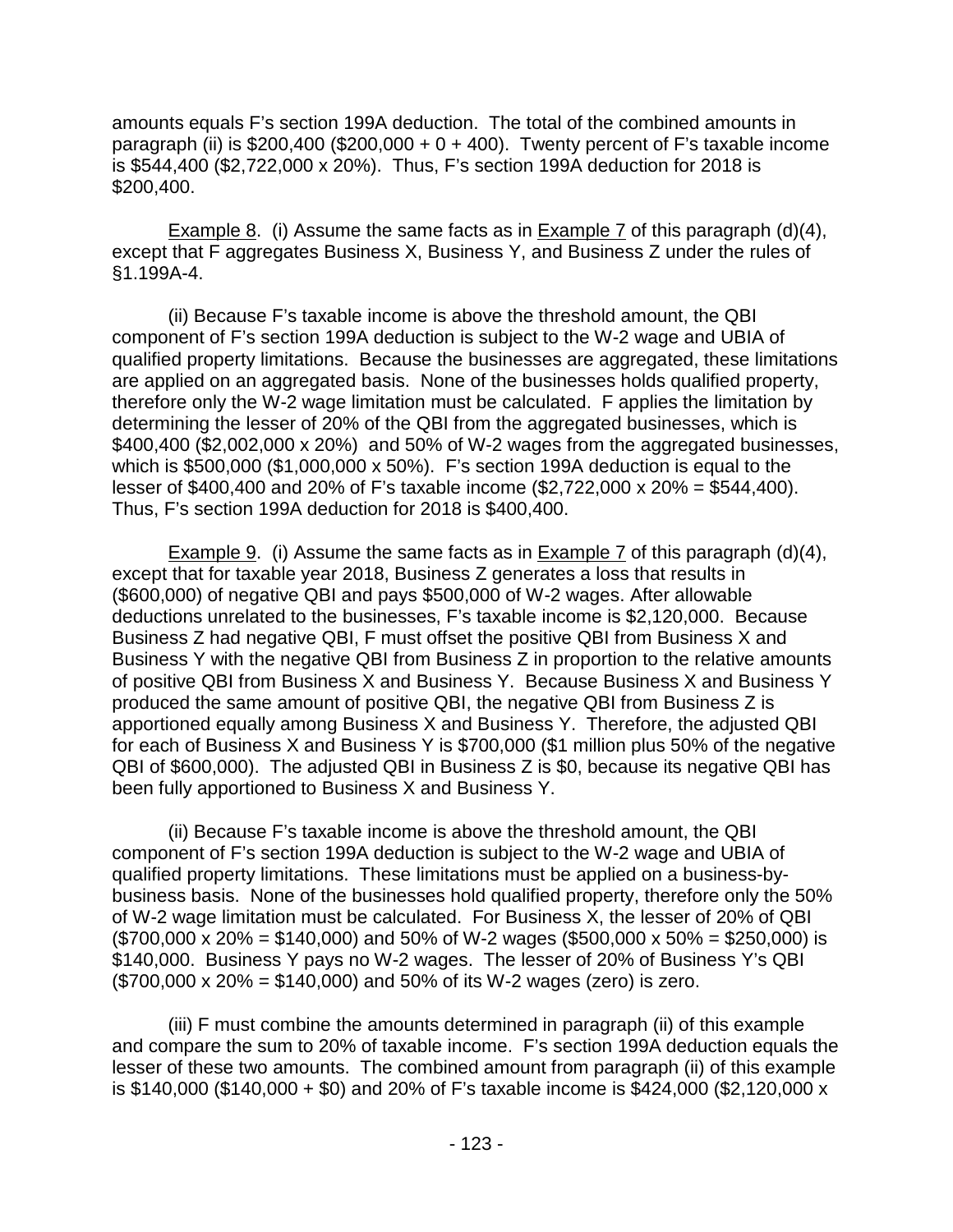20%). Thus, F's section 199A deduction for 2018 is \$140,000. There is no carryover of any loss into the following taxable year for purposes of section 199A.

Example 10. (i) Assume the same facts as in Example 9 of this paragraph (d)(4), except that F aggregates Business X, Business Y, and Business Z under the rules of §1.199A-4.

(ii) Because F's taxable income is above the threshold amount, the QBI component of F's section 199A deduction is subject to the W-2 wage and UBIA of qualified property limitations. Because the businesses are aggregated, these limitations are applied on an aggregated basis. None of the businesses holds qualified property, therefore only the W-2 wage limitation must be calculated. F applies the limitation by determining the lesser of 20% of the QBI from the aggregated businesses (\$1,400,000 x  $20\%$  = \$280,000) and 50% of W-2 wages from the aggregated businesses (\$1,000,000 x 50% = \$500,000), or \$280,000. F's section 199A deduction is equal to the lesser of \$280,000 and 20% of F's taxable income (\$2,120,000 x 20% = \$424,000). Thus, F's section 199A deduction for 2018 is \$280,000. There is no carryover of any loss into the following taxable year for purposes of section 199A.

Example 11. (i) Assume the same facts as in Example 7 of this paragraph (d)(4), except that Business Z generates a loss that results in (\$2,150,000) of negative QBI and pays \$500,000 of W-2 wages with respect to the business in 2018. Thus, F has a negative combined QBI of (\$150,000) when the QBI from all of the businesses are added together (\$1 million plus \$1 million minus the loss of (\$2,150,000)). Because F has a negative combined QBI for 2018, F has no section 199A deduction with respect to any trade or business for 2018. Instead, the negative combined QBI of (\$150,000) carries forward and will be treated as negative QBI from a separate trade or business for purposes of computing the section 199A deduction in the next taxable year. None of the W-2 wages carry forward. However, for income tax purposes, the \$150,000 loss may offset F's \$750,000 of wage income (assuming the loss is otherwise allowable under the Code).

(ii) In taxable year 2019, Business X generates \$200,000 of net QBI and pays \$100,000 of W-2 wages with respect to the business. Business Y generates \$150,000 of net QBI but pays no wages. Business Z generates a loss that results in (\$120,000) of negative QBI and pays \$500 of W-2 wages with respect to the business. F also has \$750,000 of wage income from employment with an unrelated company. After allowable deductions unrelated to the businesses, F's taxable income is \$960,000. Pursuant to paragraph (d)(2)(iii)(B) of this section, the (\$150,000) of negative QBI from 2018 is treated as arising in 2019 from a separate trade or business. Thus, F has overall net QBI of \$80,000 when all trades or businesses are taken together (\$200,000 plus \$150,000 minus \$120,000 minus the carryover loss of \$150,000). Because Business Z had negative QBI and F also has a negative QBI carryover amount, F must offset the positive QBI from Business X and Business Y with the negative QBI from Business Z and the carryover amount in proportion to the relative amounts of positive QBI from Business X and Business Y. Because Business X produced 57.14% of the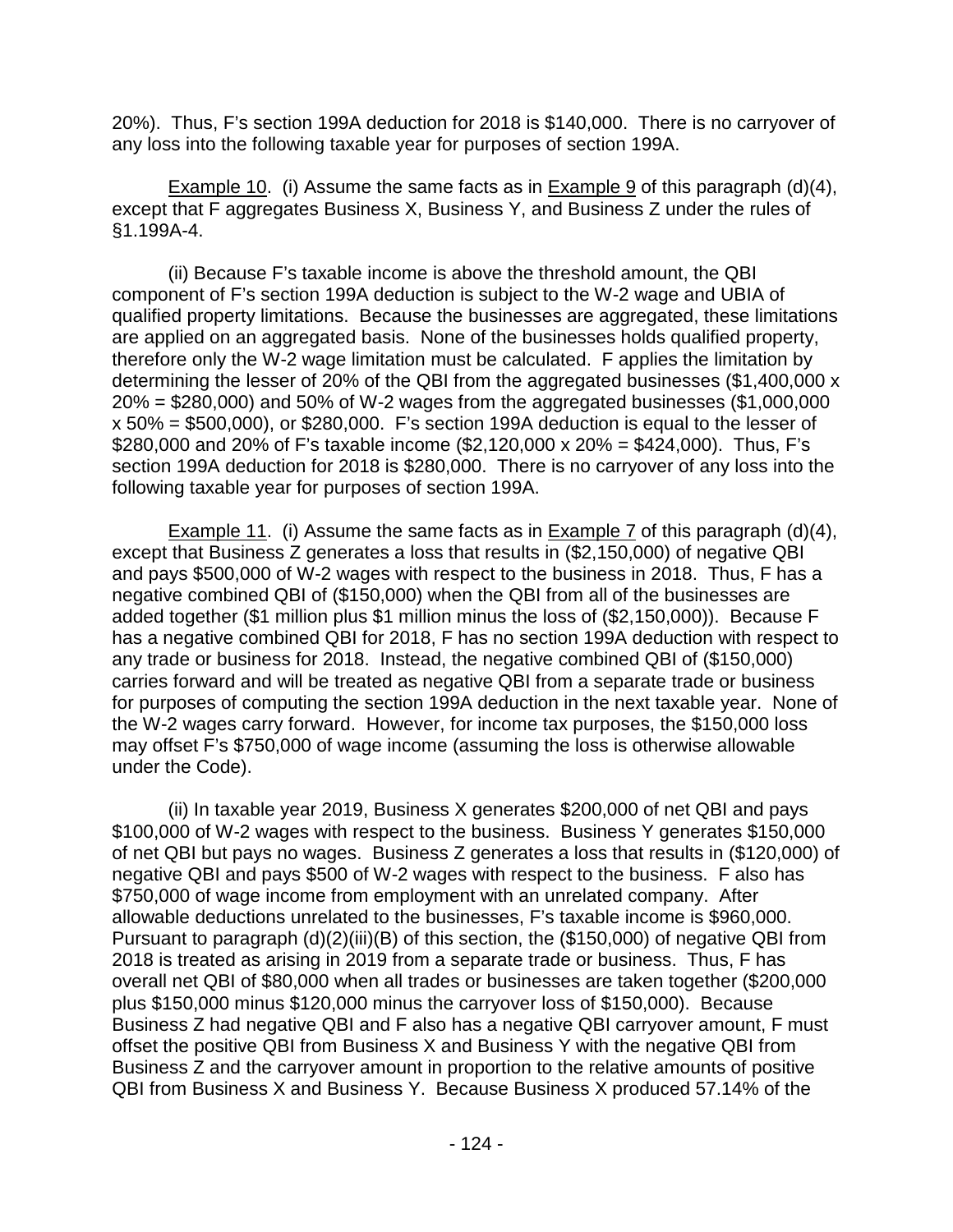total QBI from Business X and Business Y, 57.14% of the negative QBI from Business Z and the negative QBI carryforward must be apportioned to Business X, and the remaining 42.86% allocated to Business Y. Therefore, the adjusted QBI in Business X is \$45,722 (\$200,000 minus 57.14% of the loss from Business Z (\$68,568), minus 57.14% of the carryover loss (\$85,710). The adjusted QBI in Business Y is \$34,278 (\$150,000, minus42.86% of the loss from Business Z (\$51,432) minus one third of the carryover loss (\$64,290)). The adjusted QBI in Business Z is \$0, because its negative QBI has been apportioned to Business X and Business Y.

(iii) Because F's taxable income is above the threshold amount, the QBI component of F's section 199A deduction is subject to the W-2 wage and UBIA of qualified property limitations. These limitations must be applied on a business-bybusiness basis. None of the businesses hold qualified property, therefore only the 50% of W-2 wage limitation must be calculated. For Business X, 20% of QBI is \$9,144 (\$45,722 x 20%) and 50% of W-2 wages is \$50,000 (\$100,000 x 50%), so the lesser amount is \$9,144. Business Y pays no W-2 wages. Twenty percent of Business Y's QBI is \$6,856 (\$34,278 x 20%) and 50% of its W-2 wages (zero) is zero, so the lesser amount is zero.

(iv) F must then compare the combined amounts determined in paragraph (iii) of this example to 20% of F's taxable income. The section 199A deduction equals the lesser of these amounts. F's combined amount from paragraph (iii) of this example is \$9,144 (\$9,144 plus zero) and 20% of F's taxable income is \$192,000 (\$960,000 x 20%) Thus, F's section 199A deduction for 2019 is \$9,144. There is no carryover of any negative QBI into the following taxable year for purposes of section 199A.

Example 12. (i) Assume the same facts as in Example 11 of this paragraph (d)(4), except that F aggregates Business X, Business Y, and Business Z under the rules of §1.199A-4. For 2018, F's QBI from the aggregated trade or business is (\$150,000). Because F has a combined negative QBI for 2018, F has no section 199A deduction with respect to any trade or business for 2018. Instead, the negative combined QBI of (\$150,000) carries forward and will be treated as negative QBI from a separate trade or business for purposes of computing the section 199A deduction in the next taxable year. However, for income tax purposes, the \$150,000 loss may offset taxpayer's \$750,000 of wage income (assuming the loss is otherwise allowable under the Code).

(ii) In taxable year 2019, F will have QBI of \$230,000 and W-2 wages of \$100,500 from the aggregated trade or business. F also has \$750,000 of wage income from employment with an unrelated company. After allowable deductions unrelated to the businesses, F's taxable income is \$960,000. F must treat the negative QBI carryover loss (\$150,000) from 2018 as a loss from a separate trade or business for purposes of section 199A. This loss will offset the positive QBI from the aggregated trade or business, resulting in an adjusted QBI of \$80,000 (\$230,000 - \$150,000).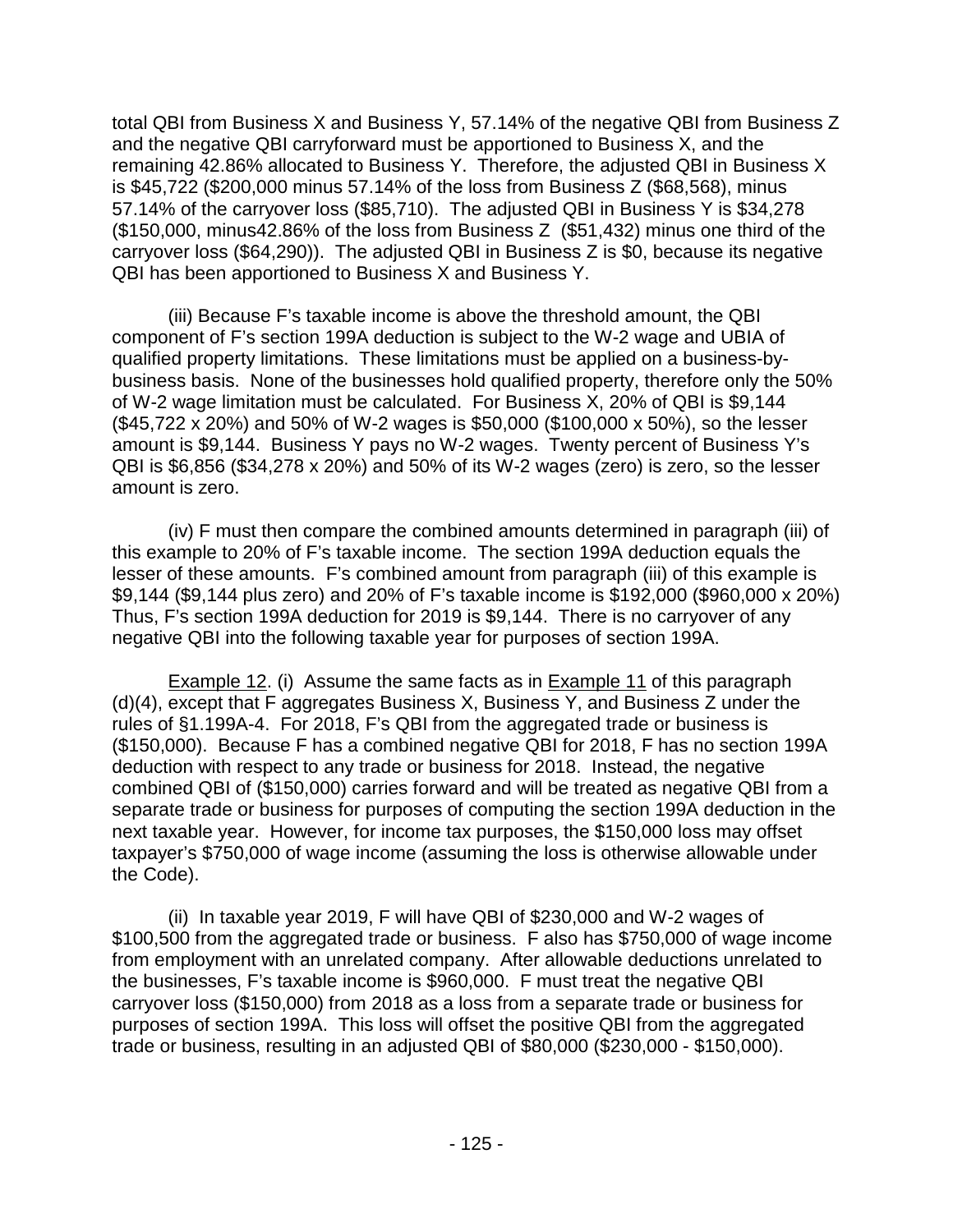(iii) Because F's taxable income is above the threshold amount, the QBI component of F's section 199A deduction is subject to the W-2 wage and UBIA of qualified property limitations. These limitations must be applied on a business-bybusiness basis. None of the businesses hold qualified property, therefore only the 50% of W-2 wage limitation must be calculated. For the aggregated trade or business, the lesser of 20% of QBI (\$80,000 x 20% = \$16,000) and 50% of W-2 wages (\$100,500 x 50% = \$50,250) is \$16,000. F's section 199A deduction equals the lesser of these amounts (\$16,000) and 20% of F's taxable income (\$960,000 x 20% = \$192,000). Thus, F's section 199A deduction for 2019 is \$16,000. There is no carryover of any negative QBI into the following taxable year for purposes of section 199A.

(e) Special rules-- (1) Effect of deduction. In the case of a partnership or S corporation, section 199A is applied at the partner or shareholder level. The section 199A deduction has no effect on the adjusted basis of a partner's interest in the partnership, the adjusted basis of a shareholder's stock in an S corporation, or an S corporation's accumulated adjustments account.

(2) Self-employment tax and net investment income tax. The deduction under section 199A does not reduce net earnings from self-employment under section 1402 or net investment income under section 1411.

(3) Commonwealth of Puerto Rico. If all of an individual's QBI from sources within the Commonwealth of Puerto Rico is taxable under section 1 of the Code for a taxable year, then for purposes of determining the QBI of such individual for such taxable year, the term "United States" includes the Commonwealth of Puerto Rico.

(4) Coordination with alternative minimum tax. For purposes of determining alternative minimum taxable income under section 55, the deduction allowed under section 199A(a) for a taxable year is equal in amount to the deduction allowed under section 199A(a) in determining taxable income for that taxable year (that is, without regard to any adjustments under sections 56 through 59).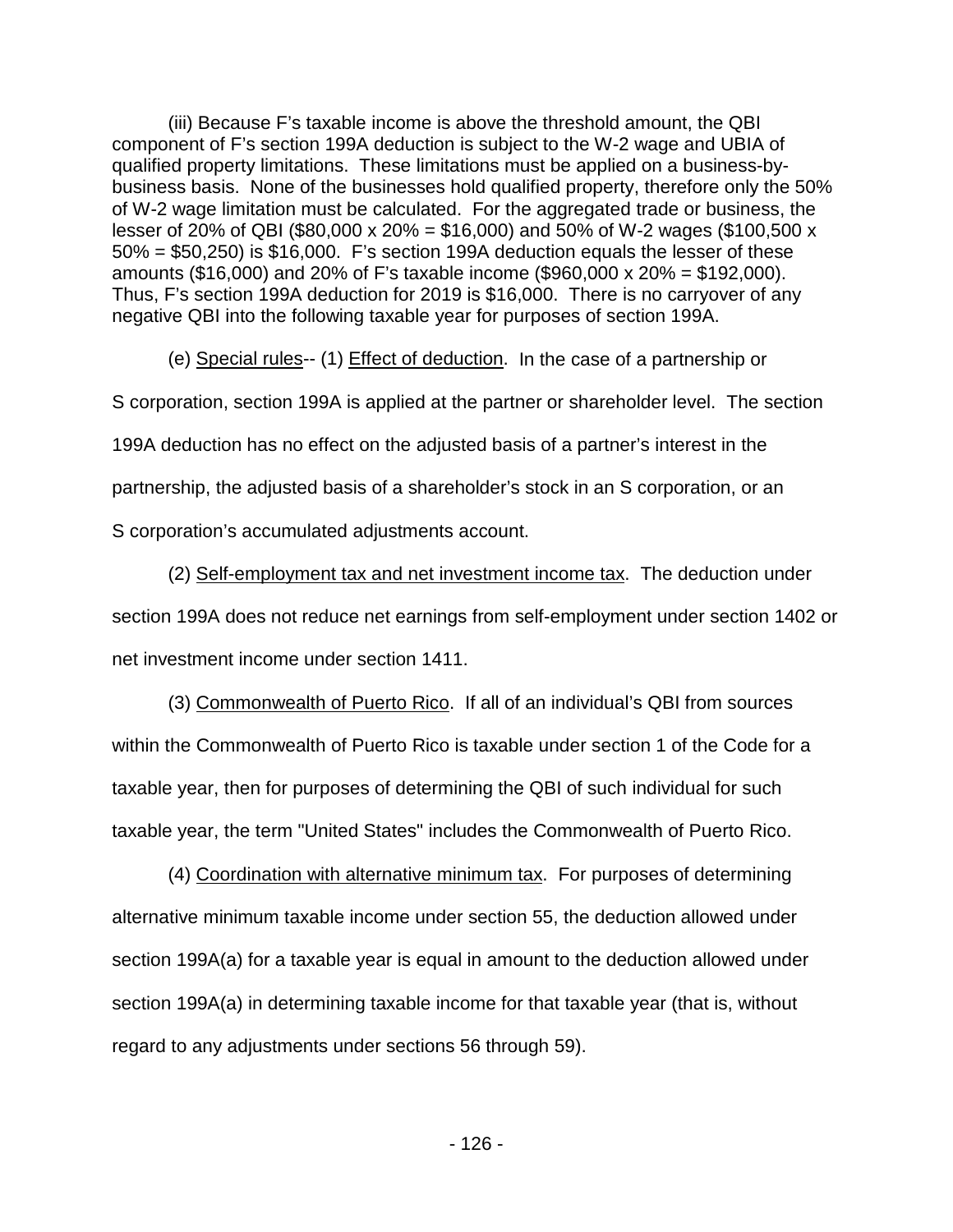(5) Imposition of accuracy-related penalty on underpayments. For rules related to the imposition of the accuracy-related penalty on underpayments for taxpayers who claim the deduction allowed under section 199A, see section 6662(d)(1)(C).

(6) Reduction for income received from cooperatives. In the case of any trade or business of a patron of a specified agricultural or horticultural cooperative, as defined in section 199A(g)(4), the amount of section 199A deduction determined under paragraphs (c) or (d) of this section with respect to such trade or business must be reduced by the lesser of:

(i) Nine percent of the QBI with respect to such trade or business as is properly allocable to qualified payments received from such cooperative, or

(ii) 50 percent of the W-2 wages with respect to such trade or business as are so allocable as determined under §1.199A-2.

(f) Effective/ applicability date--(1) General rule. Except as provided in paragraph (f)(2) of this section, the provisions of this section apply to taxable years ending after the date the Treasury decision adopting these regulations as final regulations is published in the **Federal Register**. However, taxpayers may rely on the rules of this section until the date the Treasury decision adopting these regulations as final regulations is published in the **Federal Register**.

(2) Exception for non-calendar year RPE. For purposes of determining QBI, W-2 wages, and UBIA of qualified property, if an individual receives any of these items from an RPE with a taxable year that begins before January 1, 2018 and ends after December 31, 2017, such items are treated as having been incurred by the individual during the individual's taxable year in which or with which such RPE taxable year ends.

- 127 -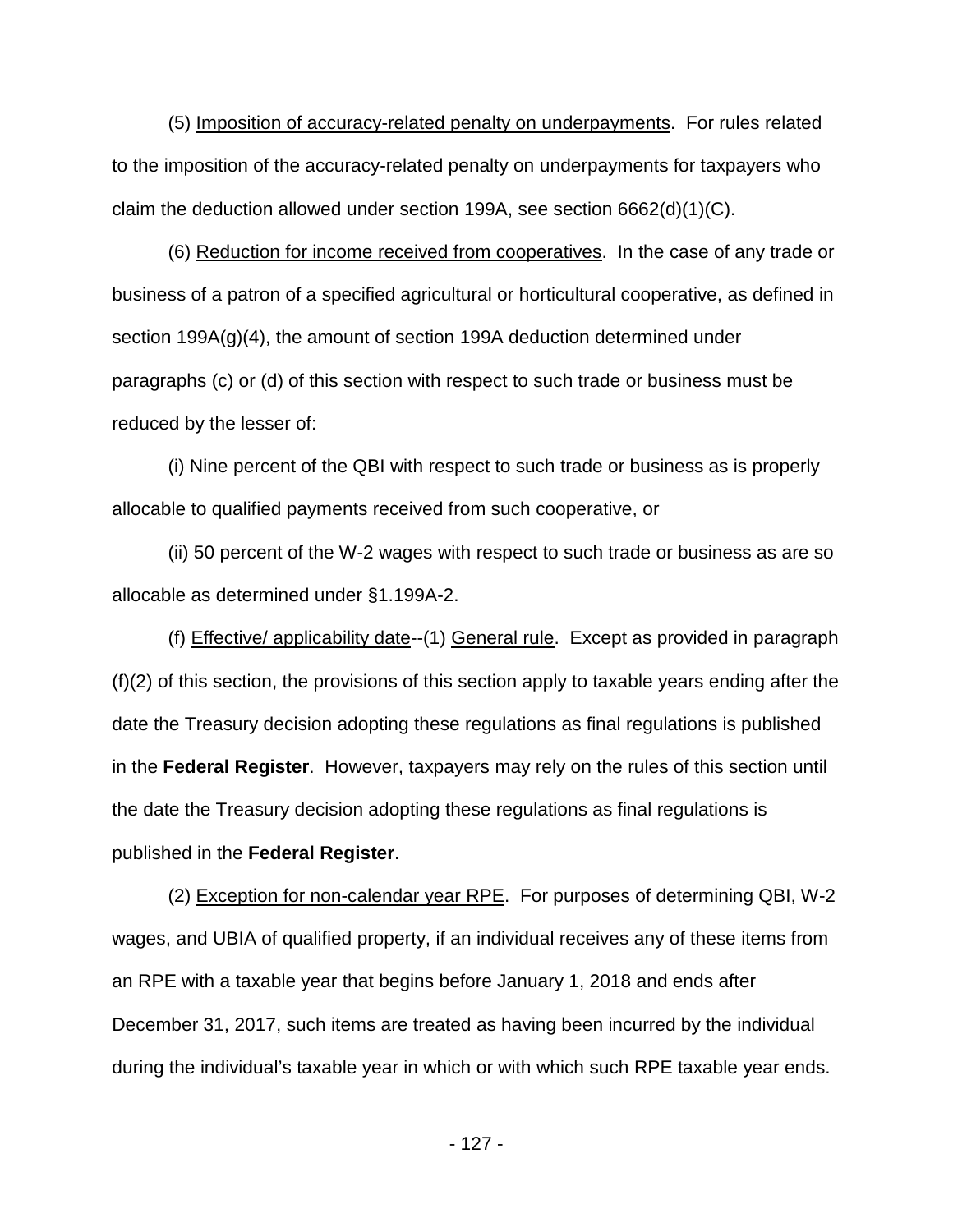Par. 4. Section 1.199A-2 is added to read as follows:

## §1.199A-2 Determination of W-2 wages and unadjusted basis immediately after acquisition of qualified property

(a) Scope--(1) In general. This section provides guidance on calculating a trade or business's W-2 wages properly allocable to QBI (W-2 wages) and the trade or business's unadjusted basis immediately after acquisition of all qualified property (UBIA of qualified property). The provisions of this section apply solely for purposes of section 199A of the Internal Revenue Code (Code).

(2) W-2 wages. Paragraph (b) of this section provides guidance on the determination of W-2 wages. The determination of W-2 wages must be made for each trade or business by the individual or RPE that directly conducts the trade or business before applying the aggregation rules of §1.199A-4. In the case of W-2 wages paid by an RPE, the RPE must determine and report W-2 wages for each trade or business conducted by the RPE. W-2 wages are presumed to be zero if not determined and reported for each trade or business.

(3) UBIA of qualified property. Paragraph (c) of this section provides guidance on the determination of the UBIA of qualified property. The determination of the UBIA of qualified property must be made for each trade or business by the individual or RPE that directly conducts the trade or business before applying the aggregation rules of §1.199A-4. In the case of qualified property held by an RPE, each partner's or shareholder's share of the UBIA of qualified property is an amount which bears the same proportion to the total UBIA of qualified property as the partner's or shareholder's share of tax depreciation bears to the RPE's total tax depreciation with respect to the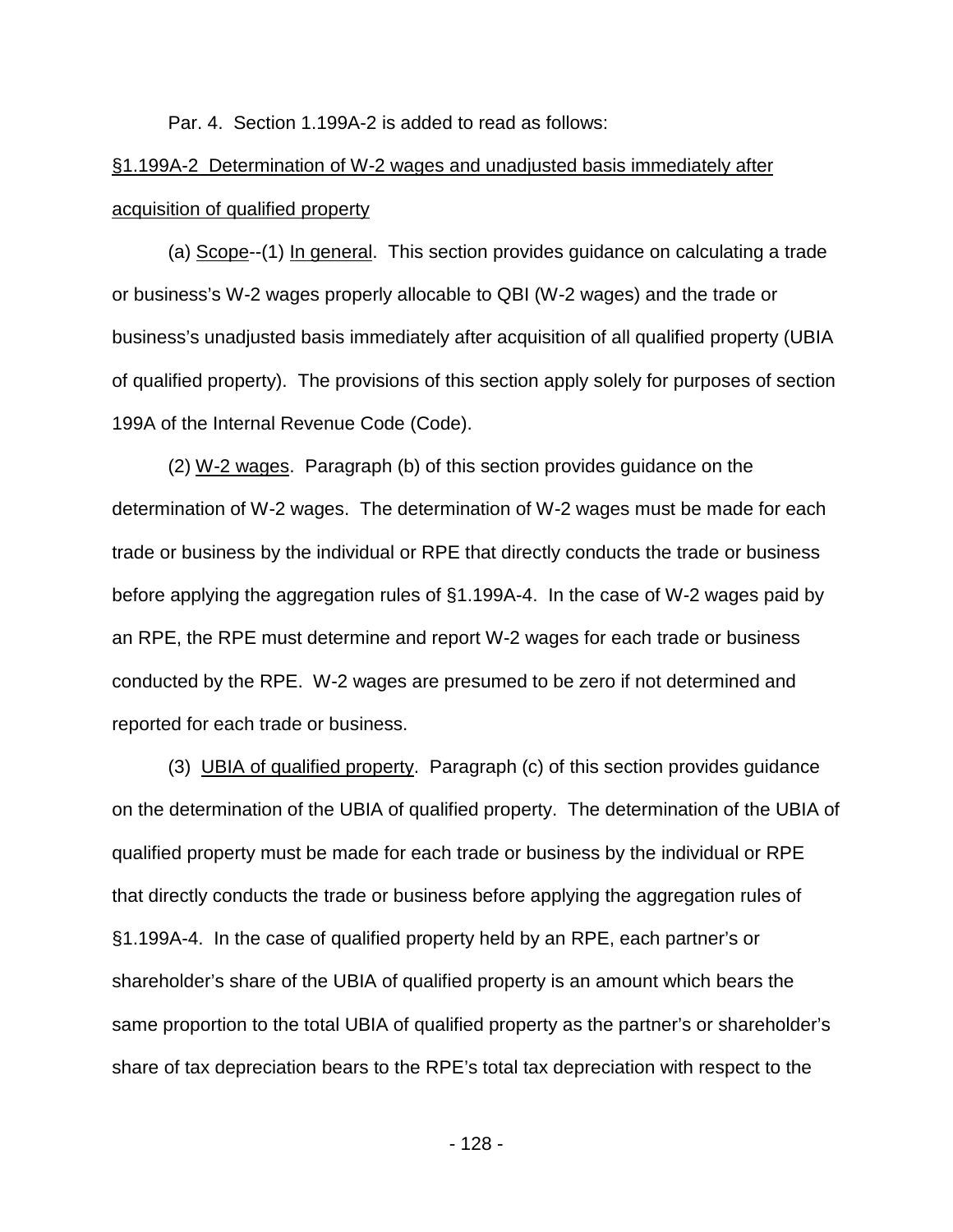property for the year. In the case of qualified property held by a partnership which does not produce tax depreciation during the year (for example, property that has been held for less than 10 years but whose recovery period has ended), each partner's share of the UBIA of qualified property is based on how gain would be allocated to the partners pursuant to sections 704(b) and 704(c) if the qualified property were sold in a hypothetical transaction for cash equal to the fair market value of the qualified property. In the case of qualified property held by an S corporation which does not produce tax depreciation during the year, each shareholder's share of the UBIA of qualified property is a share of the unadjusted basis proportionate to the ratio of shares in the S corporation held by the shareholder over the total shares of the S corporation. The UBIA of qualified property is presumed to be zero if not determined and reported for each trade or business.

(b) W-2 wages--(1) In general. Section 199A(b)(2)(B) provides limitations on the section 199A deduction based on the W-2 wages paid with respect each trade or business. Section 199A(b)(4)(B) provides that W-2 wages do not include any amount which is not properly allocable to QBI for purposes of section 199A(c)(1). This section provides a three step process for determining the W-2 wages paid with respect to a trade or business that are properly allocable to QBI. First, each individual or RPE must determine its total W-2 wages paid for the taxable year under the rules in paragraph (b)(2) of this section. Second, each individual or RPE must allocate its W-2 wages between or among one or more trades or businesses under the rules in paragraph (b)(3) of this section. Third, each individual or RPE must determine the amount of such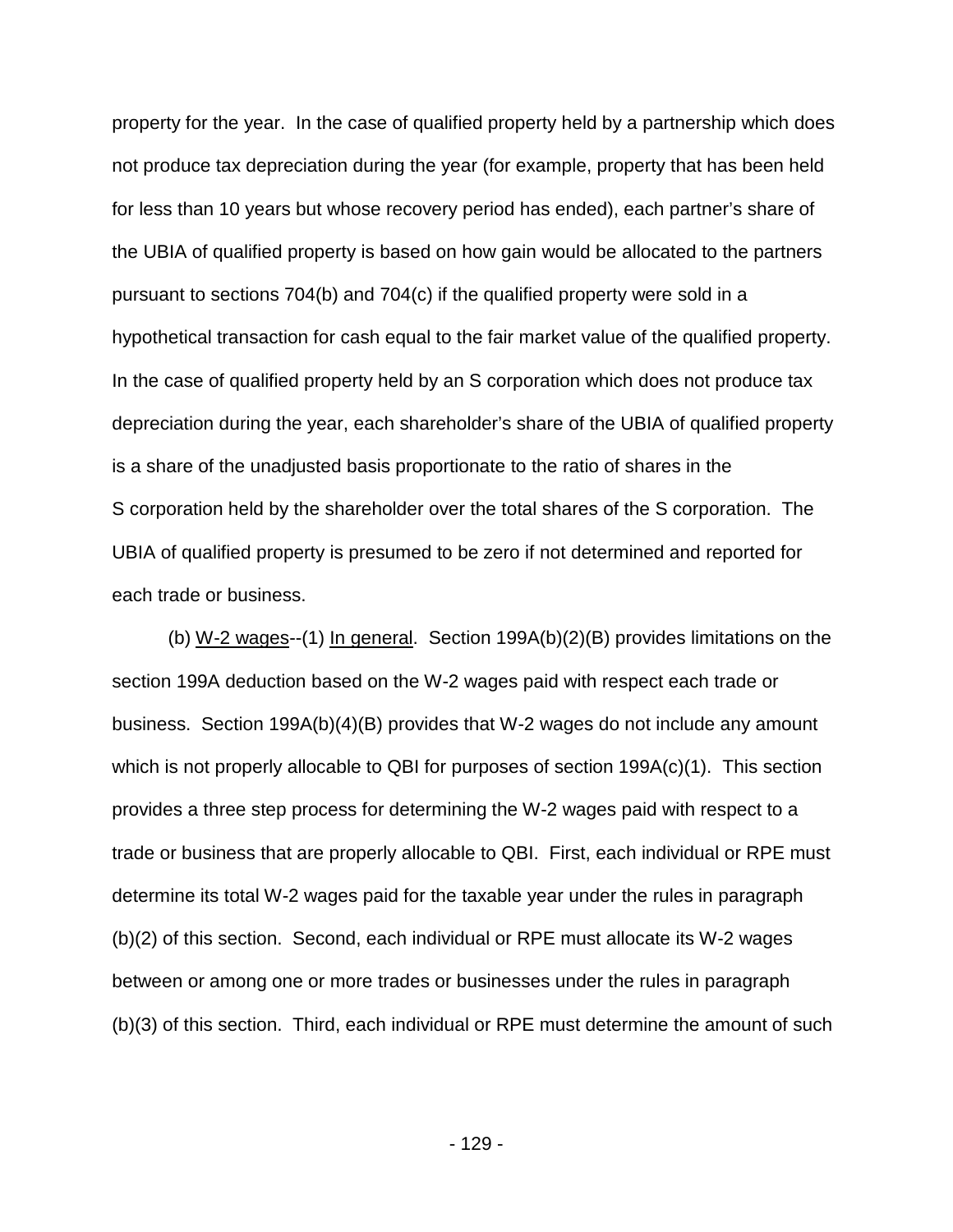wages with respect to each trade or business that are allocable to the QBI of the trade or business under the rules in paragraph (b)(4) of this section.

(2) Definition of W-2 wages--(i) In general. Section 199A(b)(4)(A) provides that the term W-2 wages means with respect to any person for any taxable year of such person, the amounts described in section 6051(a)(3) and (8) paid by such person with respect to employment of employees by such person during the calendar year ending during such taxable year. Thus, the term W-2 wages includes the total amount of wages as defined in section 3401(a) plus the total amount of elective deferrals (within the meaning of section 402(g)(3)), the compensation deferred under section 457, and the amount of designated Roth contributions (as defined in section 402A). For this purpose, except as provided in paragraphs  $(b)(2)(iv)(C)(2)$  and  $(b)(2)(iv)(D)$  of this section, the Forms W-2, "Wage and Tax Statement," or any subsequent form or document used in determining the amount of W-2 wages are those issued for the calendar year ending during the individual's or RPE's taxable year for wages paid to employees (or former employees) of the individual or RPE for employment by the individual or RPE. For purposes of this section, employees of the individual or RPE are limited to employees of the individual or RPE as defined in section 3121(d)(1) and (2). (For purposes of section 199A, this includes officers of an S corporation and employees of an individual or RPE under common law.)

(ii) Wages paid by a person other than a common law employer. In determining W–2 wages, an individual or RPE may take into account any W-2 wages paid by another person and reported by the other person on Forms W-2 with the other person as the employer listed in Box c of the Forms W-2, provided that the W-2 wages were

- 130 -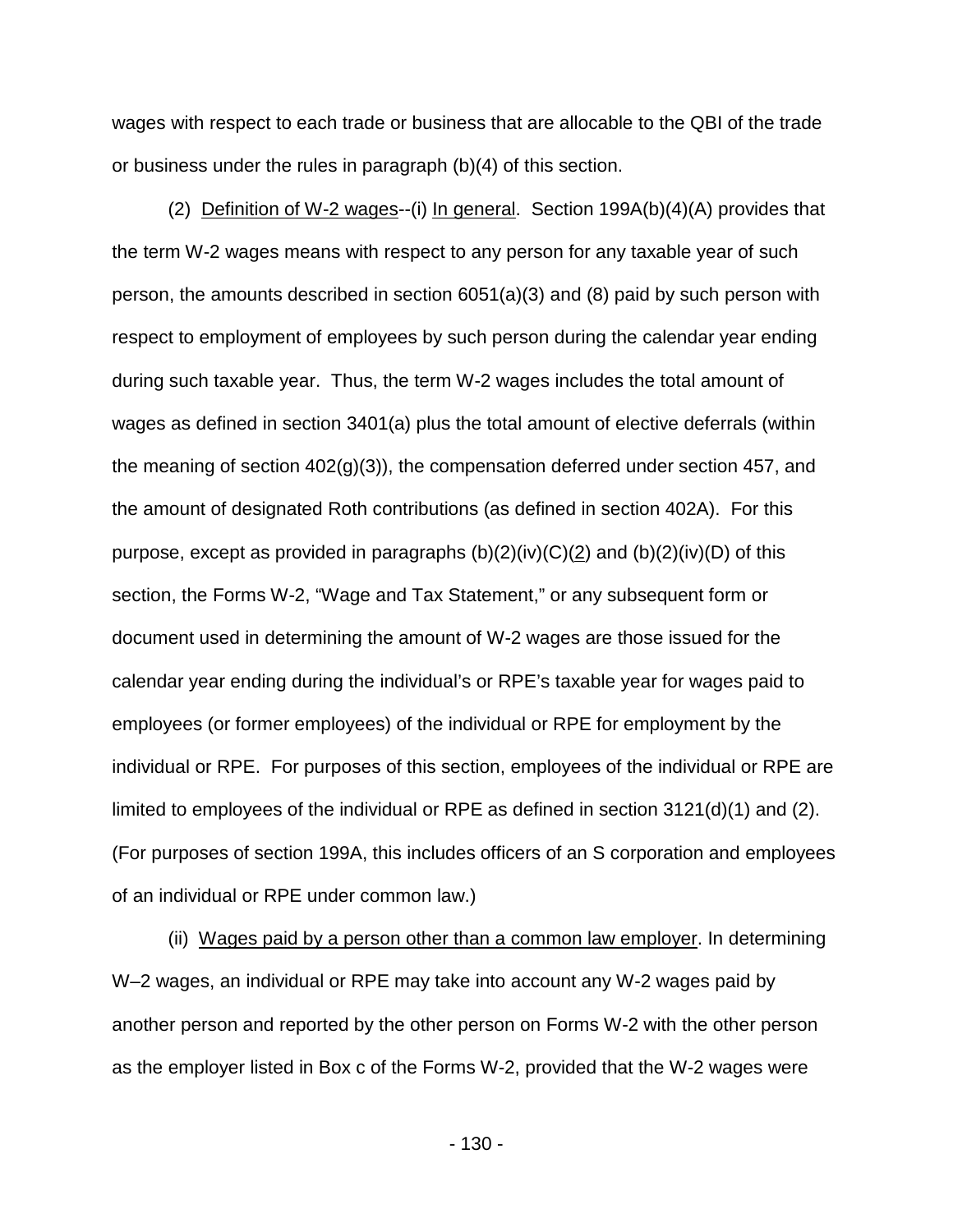paid to common law employees or officers of the individual or RPE for employment by the individual or RPE. In such cases, the person paying the W-2 wages and reporting the W-2 wages on Forms W-2 is precluded from taking into account such wages for purposes of determining W-2 wages with respect to that person. For purposes of this subparagraph, persons that pay and report W-2 wages on behalf of or with respect to others can include certified professional employer organizations under section 7705, statutory employers under section 3401(d)(1), and agents under section 3504.

(iii) Requirement that wages must be reported on return filed with the Social Security Administration (SSA)--(A) In general. Pursuant to section 199A(b)(4)(C), the term W-2 wages does not include any amount that is not properly included in a return filed with SSA on or before the 60th day after the due date (including extensions) for such return. Under §31.6051-2 of this chapter, each Form W-2 and the transmittal Form W-3, "Transmittal of Wage and Tax Statements," together constitute an information return to be filed with SSA. Similarly, each Form W-2c, "Corrected Wage and Tax Statement," and the transmittal Form W-3 or W-3c, "Transmittal of Corrected Wage and Tax Statements," together constitute an information return to be filed with SSA. In determining whether any amount has been properly included in a return filed with SSA on or before the 60th day after the due date (including extensions) for such return, each Form W-2 together with its accompanying Form W-3 will be considered a separate information return and each Form W-2c together with its accompanying Form W-3 or Form W-3c will be considered a separate information return. Section 6071(c) provides that Forms W-2 and W-3 must be filed on or before January 31 of the year following the calendar year to which such returns relate (but see the

- 131 -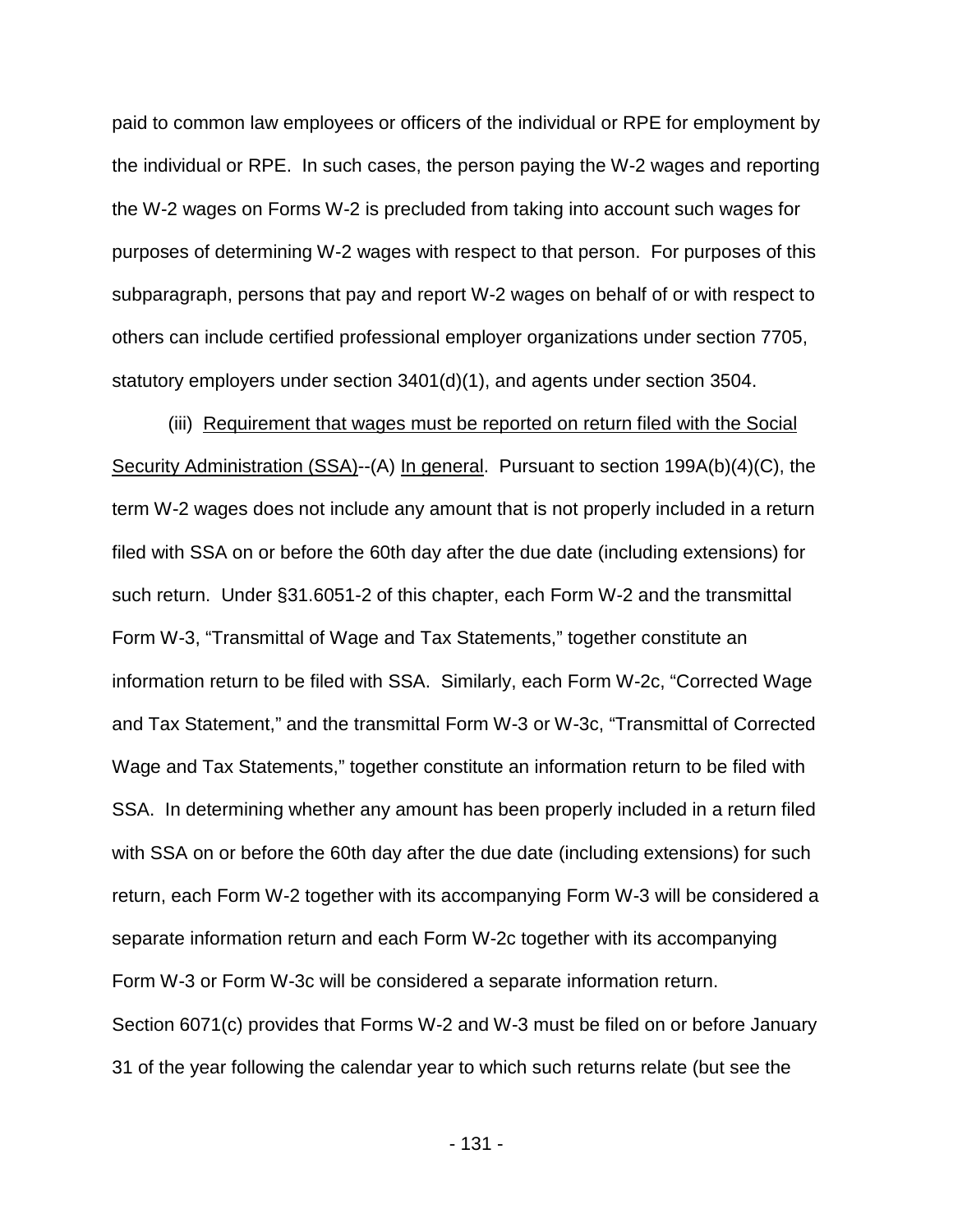special rule in  $\S 31.6071(a) - 1T(a)(3)(1)$  of this chapter for monthly returns filed under §31.6011(a)-5(a) of this chapter). Corrected Forms W-2 are required to be filed with SSA on or before January 31 of the year following the year in which the correction is made.

(B) Corrected return filed to correct a return that was filed within 60 days of the due date. If a corrected information return (Return B) is filed with SSA on or before the 60th day after the due date (including extensions) of Return B to correct an information return (Return A) that was filed with SSA on or before the 60th day after the due date (including extensions) of the information return (Return A) and paragraph (b)(2)(iii)(C) of this section does not apply, then the wage information on Return B must be included in determining W-2 wages. If a corrected information return (Return D) is filed with SSA later than the 60th day after the due date (including extensions) of Return D to correct an information return (Return C) that was filed with SSA on or before the 60th day after the due date (including extensions) of the information return (Return C), and if Return D reports an increase (or increases) in wages included in determining W-2 wages from the wage amounts reported on Return C, then such increase (or increases) on Return D will be disregarded in determining W-2 wages (and only the wage amounts on Return C may be included in determining W-2 wages). If Return D reports a decrease (or decreases) in wages included in determining W-2 wages from the amounts reported on Return C, then, in determining W-2 wages, the wages reported on Return C must be reduced by the decrease (or decreases) reflected on Return D.

(C) Corrected return filed to correct a return that was filed later than 60 days after the due date. If an information return (Return F) is filed to correct an information

- 132 -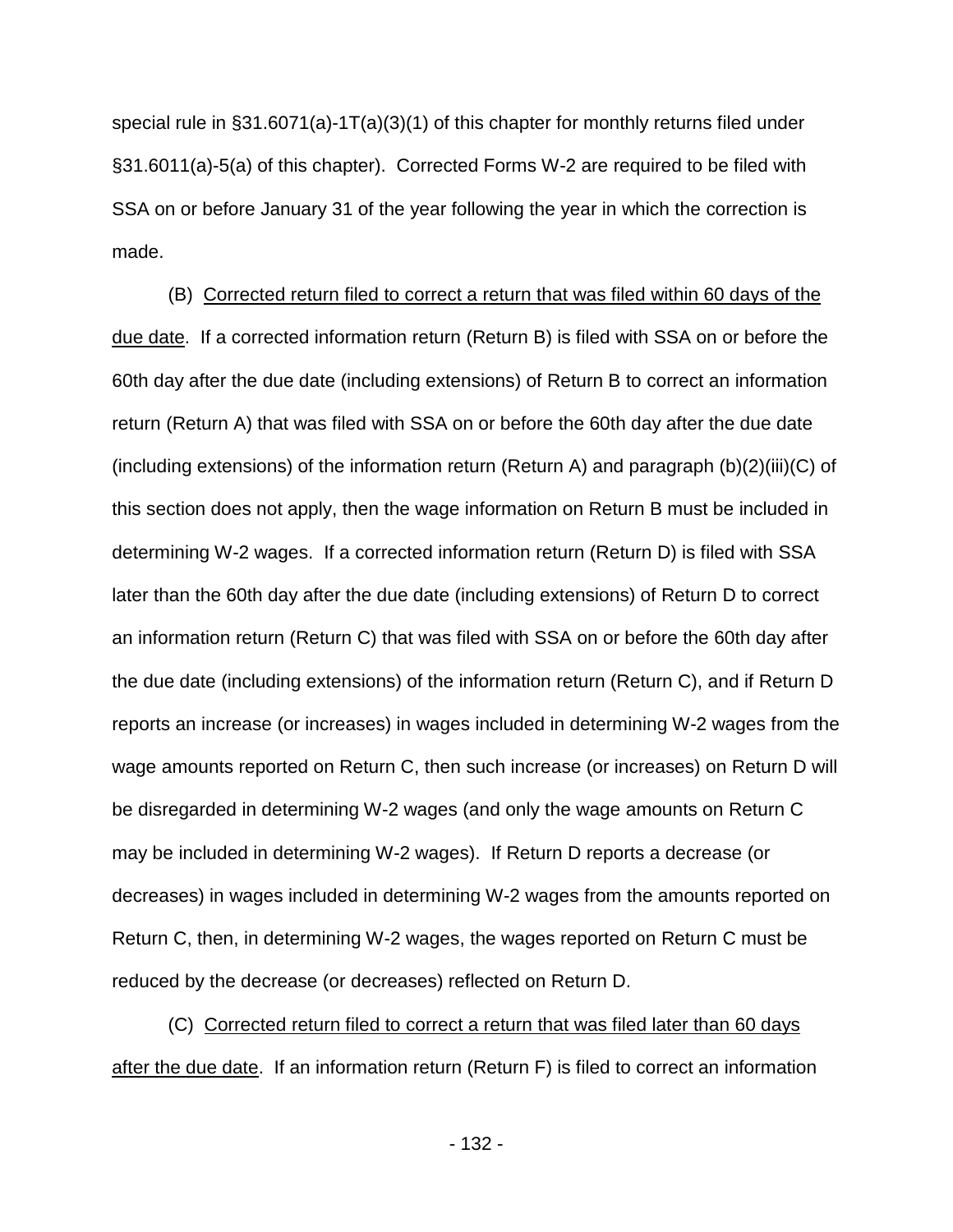return (Return E) that was not filed with SSA on or before the 60th day after the due date (including extensions) of Return E, then Return F (and any subsequent information returns filed with respect to Return E) will not be considered filed on or before the 60th day after the due date (including extensions) of Return F (or the subsequent corrected information return). Thus, if a Form W-2c (or corrected Form W-2) is filed to correct a Form W-2 that was not filed with SSA on or before the 60th day after the due date (including extensions) of the information return including the Form W-2 (or to correct a Form W-2c relating to an information return including a Form W-2 that had not been filed with SSA on or before the 60th day after the due date (including extensions) of the information return including the Form W-2), then the information return including this Form W-2c (or corrected Form W-2) will not be considered to have been filed with SSA on or before the 60th day after the due date (including extensions) for this information return including the Form W-2c (or corrected Form W-2), regardless of when the information return including the Form W-2c (or corrected Form W-2) is filed.

(iv) Methods for calculating W-2 wages--(A) In general. The Secretary may provide for methods to be used in calculating W-2 wages, including W-2 wages for short taxable years by publication in the Internal Revenue Bulletin (see §601.601(d)(2)(ii)(b) of this chapter).

(B) Acquisition or disposition of a trade or business--(1) In general. In the case of an acquisition or disposition of a trade or business, the major portion of a trade or business, or the major portion of a separate unit of a trade or business that causes more than one individual or entity to be an employer of the employees of the acquired or disposed of trade or business during the calendar year, the W-2 wages of the individual

- 133 -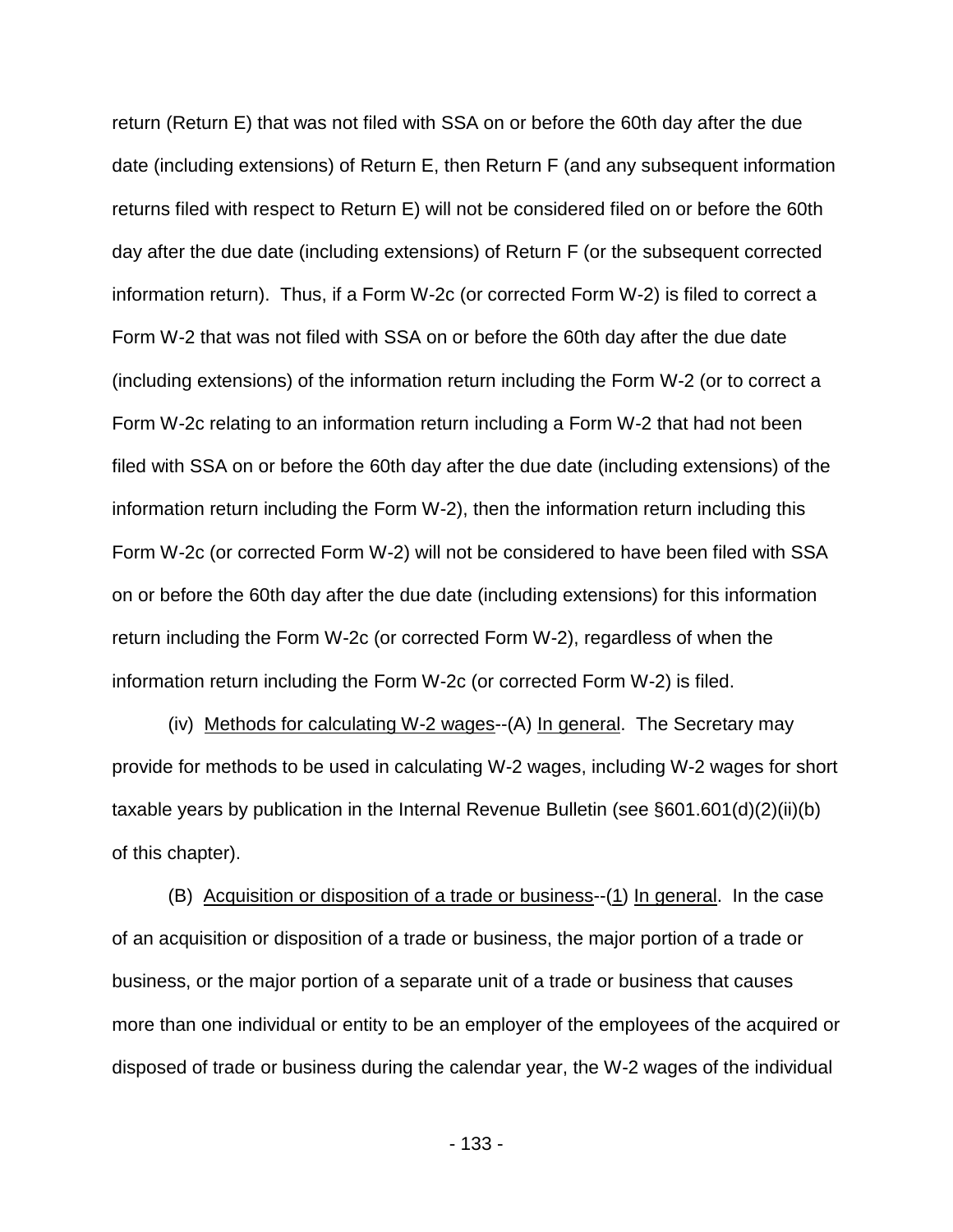or entity for the calendar year of the acquisition or disposition are allocated between each individual or entity based on the period during which the employees of the acquired or disposed of trade or business were employed by the individual or entity, regardless of which permissible method is used for reporting predecessor and successor wages on Form W-2, "Wage and Tax Statement." For this purpose, the period of employment is determined consistently with the principles for determining whether an individual is an employee described in §1.199A-2(b).

(2) Acquisition or disposition. For purposes of this paragraph (b)(2)(iv)(B), the term acquisition or disposition includes an incorporation, a formation, a liquidation, a reorganization, or a purchase or sale of assets.

(C) Application in the case of a person with a short taxable year--(1) In general. In the case of an individual or RPE with a short taxable year, subject to the rules of paragraph (b)(2) of this section, the W-2 wages of the individual or RPE for the short taxable year include only those wages paid during the short taxable year to employees of the individuals or RPE, only those elective deferrals (within the meaning of section  $402(q)(3)$ ) made during the short taxable year by employees of the individual or RPE and only compensation actually deferred under section 457 during the short taxable year with respect to employees of the individual or RPE.

(2) Short taxable year that does not include December 31. If an individual or RPE has a short taxable year that does not contain a calendar year ending during such short taxable year, wages paid to employees for employment by such individual or RPE during the short taxable year are treated as W-2 wages for such short taxable year for purposes of paragraph (b) of this section (if the wages would otherwise meet the

- 134 -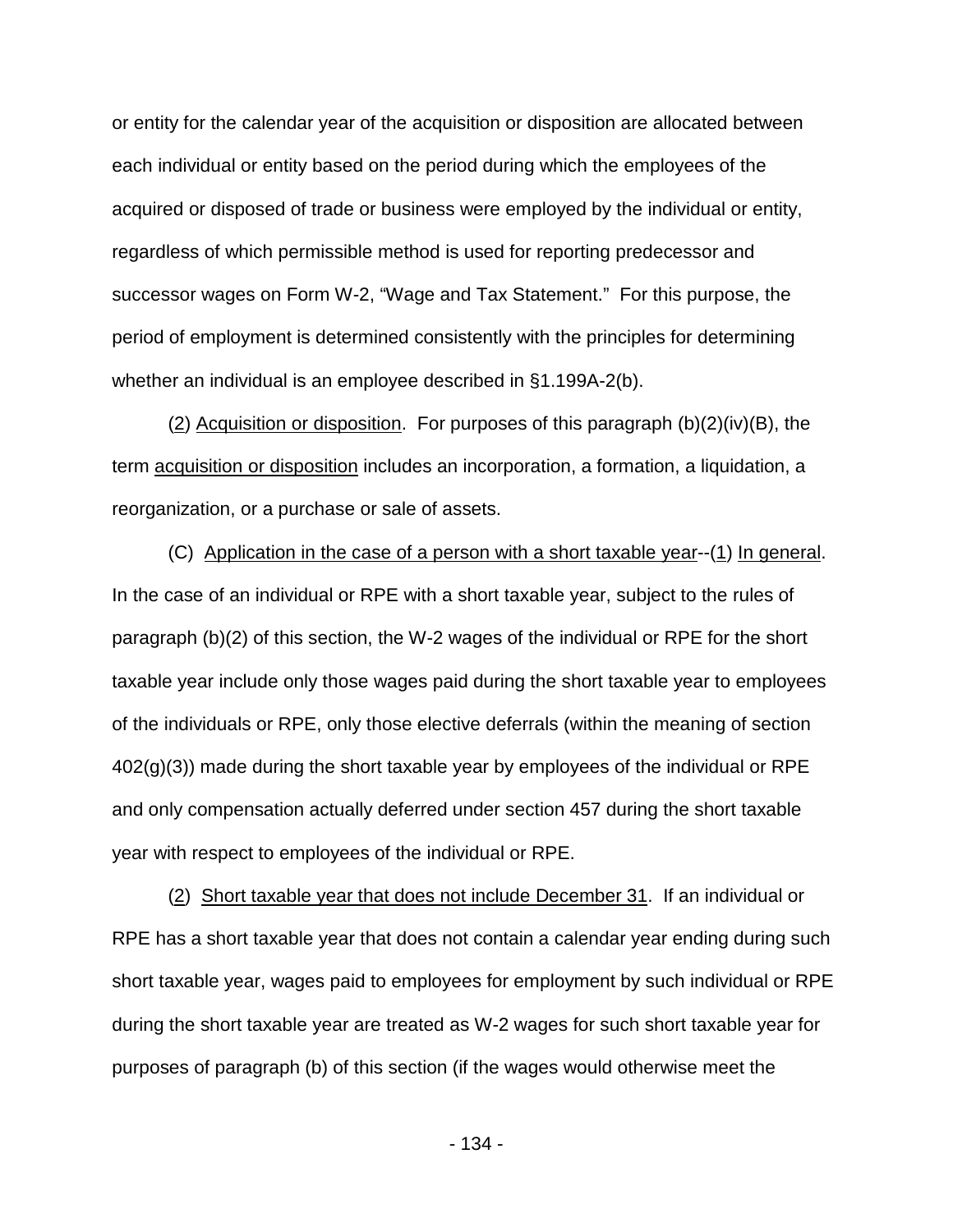requirements to be W-2 wages under this section but for the requirement that a calendar year must end during the short taxable year).

(D) Remuneration paid for services performed in the Commonwealth of Puerto Rico. In the case of an individual or RPE that conducts a trade or business in the Commonwealth of Puerto Rico, the determination of W-2 wages of such individual or RPE will be made without regard to any exclusion under section 3401(a)(8) for remuneration paid for services performed in the Commonwealth of Puerto Rico. The individual or RPE must maintain sufficient documentation (for example, Forms 499R-2/W-2PR) to substantiate the amount of remuneration paid for services performed in the Commonwealth of Puerto Rico that is used in determining the W-2 wages of such individual or RPE with respect to any trade or business conducted in the Commonwealth of Puerto Rico.

(3) Allocation of wages to trades or businesses. After calculating total W-2 wages for a taxable year, each individual or RPE that directly conducts more than one trade or business must allocate those wages among its various trades or businesses. W-2 wages must be allocated to the trade or business that generated those wages. In the case of W-2 wages that are allocable to more than one trade or business, the portion of the W-2 wages allocable to each trade or business is determined in the same manner as the expenses associated with those wages are allocated among the trades or businesses under §1.199A-3(b)(5).

(4) Allocation of wages to QBI. Once W-2 wages for each trade or business have been determined, each individual or RPE must identify the amount of W-2 wages properly allocable to QBI for each trade or business. W-2 wages are properly allocable

- 135 -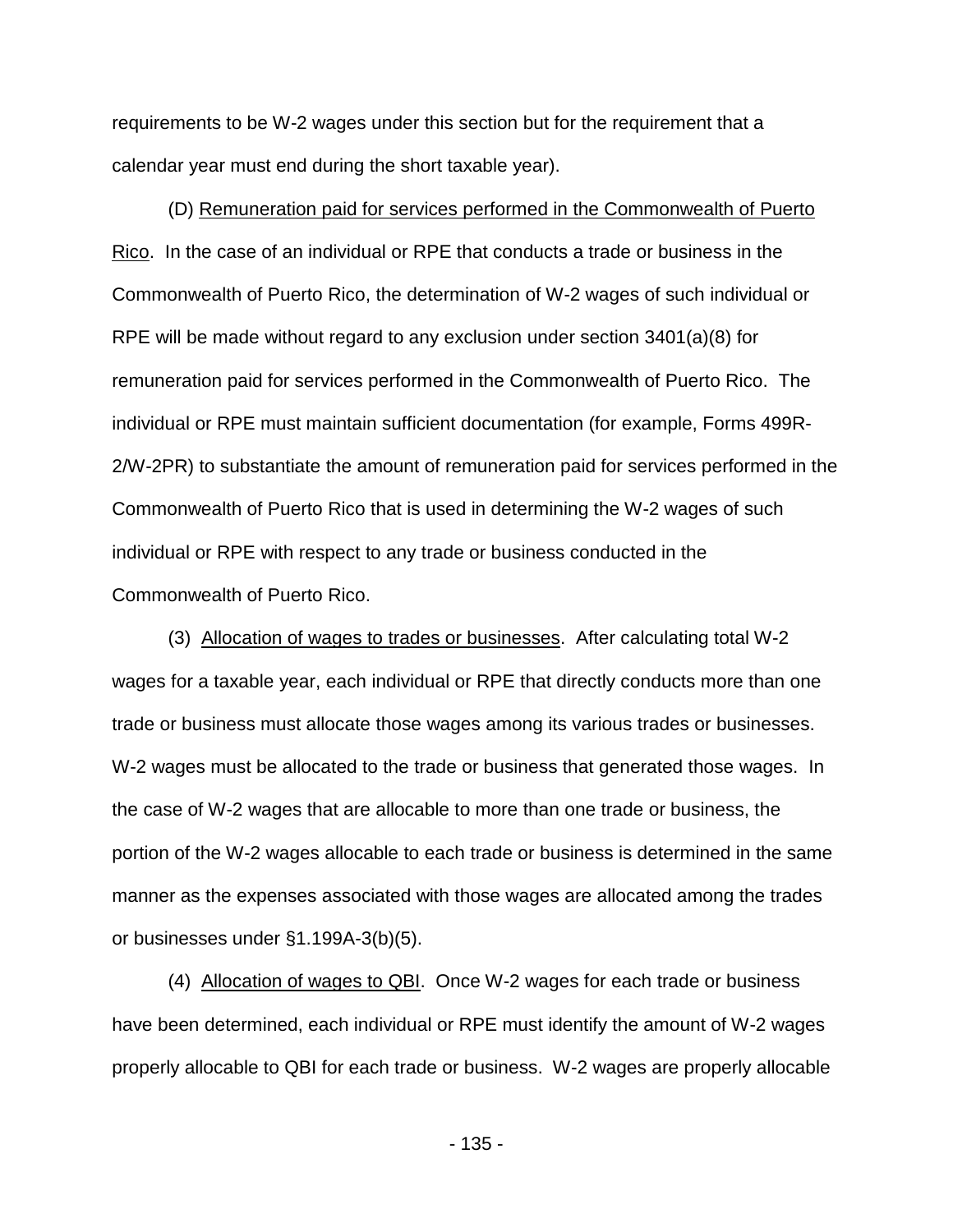to QBI if the associated wage expense is taken into account in computing QBI under §1.199A-3. In the case of an RPE, the wage expense must be allocated and reported to the partners or shareholders of the RPE as required by the Code, including subchapters K and S. The RPE must also identify and report the associated W-2 wages to its partners or shareholders.

(5) Non-duplication rule. Amounts that are treated as W-2 wages for a taxable year under any method cannot be treated as W-2 wages of any other taxable year. Also, an amount cannot be treated as W-2 wages by more than one trade or business.

(c) UBIA of qualified property--(1) Qualified property--(i) In general. The term qualified property means, with respect to any trade or business of an individual or RPE for a taxable year, tangible property of a character subject to the allowance for depreciation under section 167(a)--

(A) which is held by, and available for use in, the trade or business at the close of the taxable year,

(B) which is used at any point during the taxable year in the trade or business's production of QBI, and

(C) the depreciable period for which has not ended before the close of the individual's or RPE's taxable year.

(ii) Improvements to qualified property. In the case of any addition to, or improvement of, qualified property that has already been placed in service by the individual or RPE, such addition or improvement is treated as separate qualified property first placed in service on the date such addition or improvement is placed in service for purposes of paragraph (c)(2) of this section.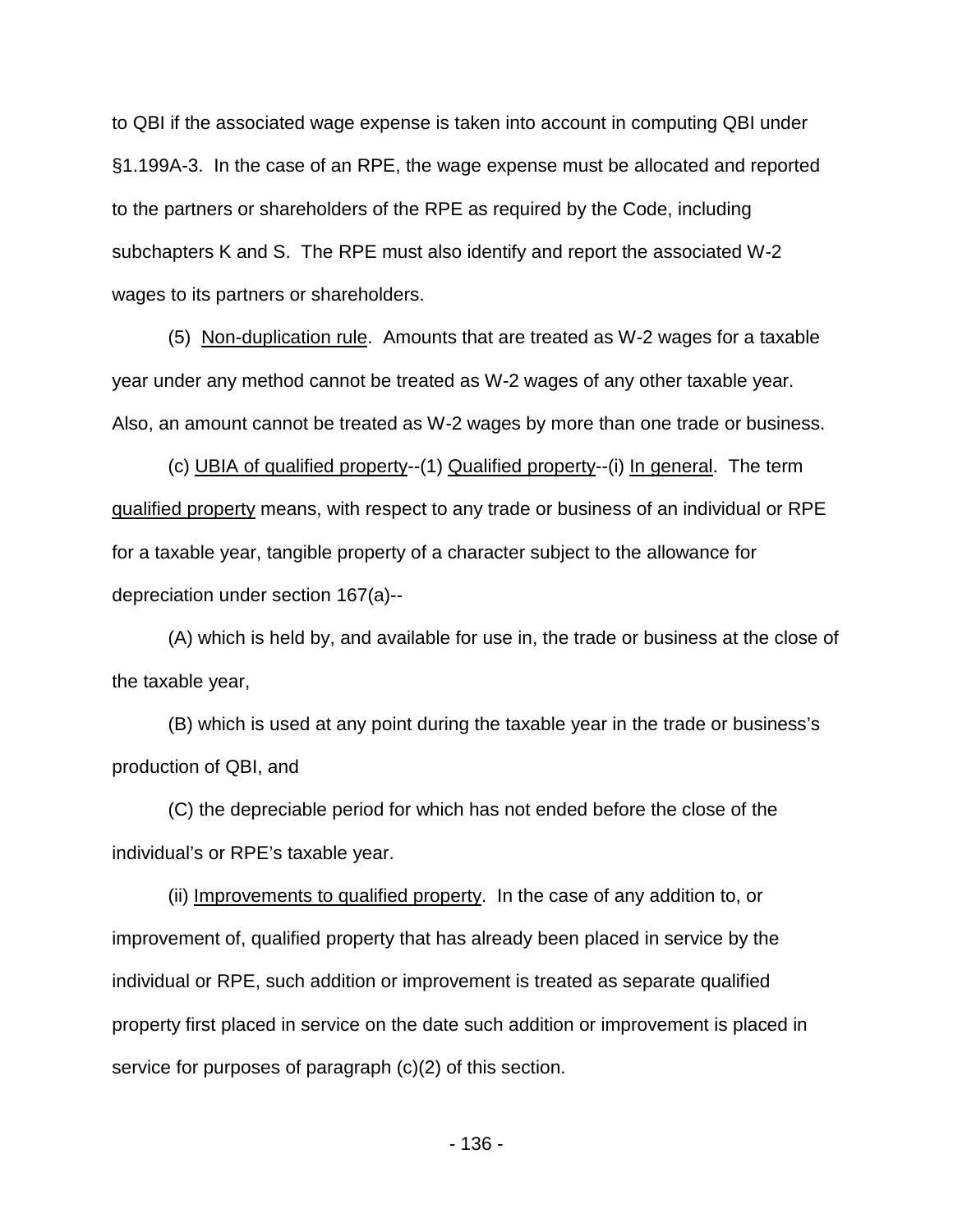(iii) Adjustments under sections 734(b) and 743(b). Basis adjustments under sections 734(b) and 743(b) are not treated as qualified property.

(iv) Property acquired at end of year. Property is not qualified property if the property is acquired within 60 days of the end of the taxable year and disposed of within 120 days without having been used in a trade or business for at least 45 days prior to disposition, unless the taxpayer demonstrates that the principal purpose of the acquisition and disposition was a purpose other than increasing the section 199A deduction.

(2) Depreciable period--(i) In general. The term depreciable period means, with respect to qualified property of a trade or business, the period beginning on the date the property was first placed in service by the individual or RPE and ending on the later of--

(A) The date that is 10 years after such date, or

(B) The last day of the last full year in the applicable recovery period that would apply to the property under section 168(c), regardless of any application of section 168(g).

(ii) Additional first-year depreciation under section 168. The additional first-year depreciation deduction allowable under section 168 (for example, under section 168(k) or (m)) does not affect the applicable recovery period under this paragraph for the qualified property.

(iii) Qualified property acquired in transactions subject to section 1031 or section 1033. For purposes of paragraph  $(c)(2)(i)$  of this section, qualified property that is acquired in a like-kind exchange, as defined in §1.168(i)-6(b)(11), or in an involuntary conversion, as defined in §1.168(i)-6(b)(12), is treated as replacement MACRS property

- 137 -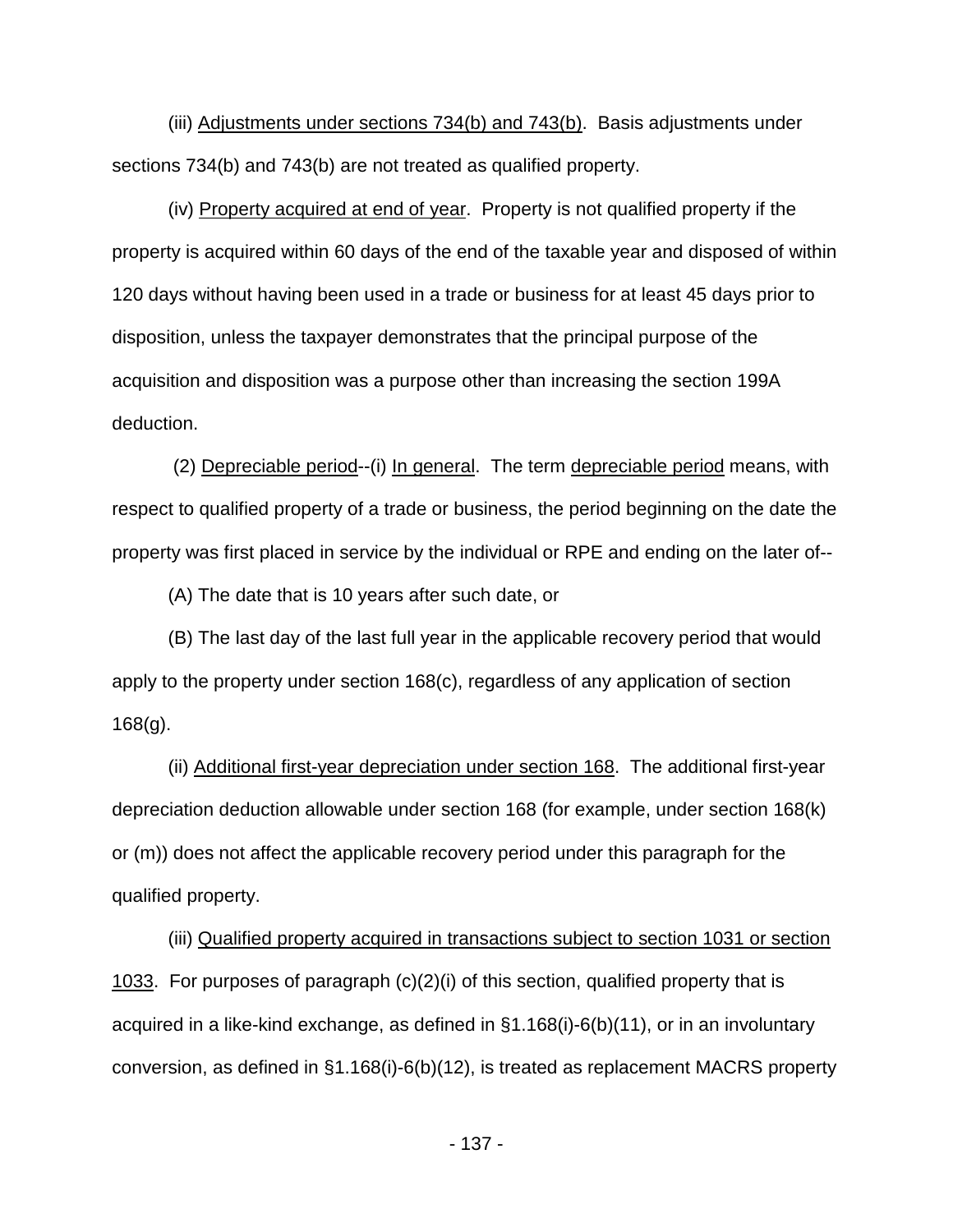as defined in  $\S1.168(i)-6(b)(1)$ . For purposes of paragraph (c)(2)(i) of this section, the date on which the replacement MACRS property was first placed in service by the individual or RPE is determined as follows--

 $(A)$  Except as provided in paragraph  $(c)(2)(iii)(C)$  of this section, the date the exchanged basis, as defined in §1.168(i)-6(b)(7), in the replacement MACRS property was first placed in service by the trade or business is the date on which the relinquished property was first placed in service by the individual or RPE; and

(B) Except as provided in paragraph (c)(2)(iii)(C) of this section, the date the excess basis, as defined in §1.168(i)-6(b)(8), in the replacement MACRS property was first placed in service by the individual or RPE is the date on which the replacement MACRS property was first placed in service by the individual or RPE; or

(C) If the individual or RPE makes an election under §1.168(i)-6(i)(1) (the election not to apply §1.168(i)-6)), the date the exchanged basis and excess basis in the replacement MACRS property was first placed in service by the trade or business is the date on which the replacement MACRS property was first placed in service by the individual or RPE.

(iv) Qualified property acquired in transactions subject to section 168(i)(7). If an individual or RPE acquires qualified property in a transaction described in section 168(i)(7)(B) (pertaining to treatment of transferees in certain nonrecognition transactions), the individual or RPE must determine the date on which the qualified property was first placed in service for purposes of paragraph (c)(2)(i) of this section as follows--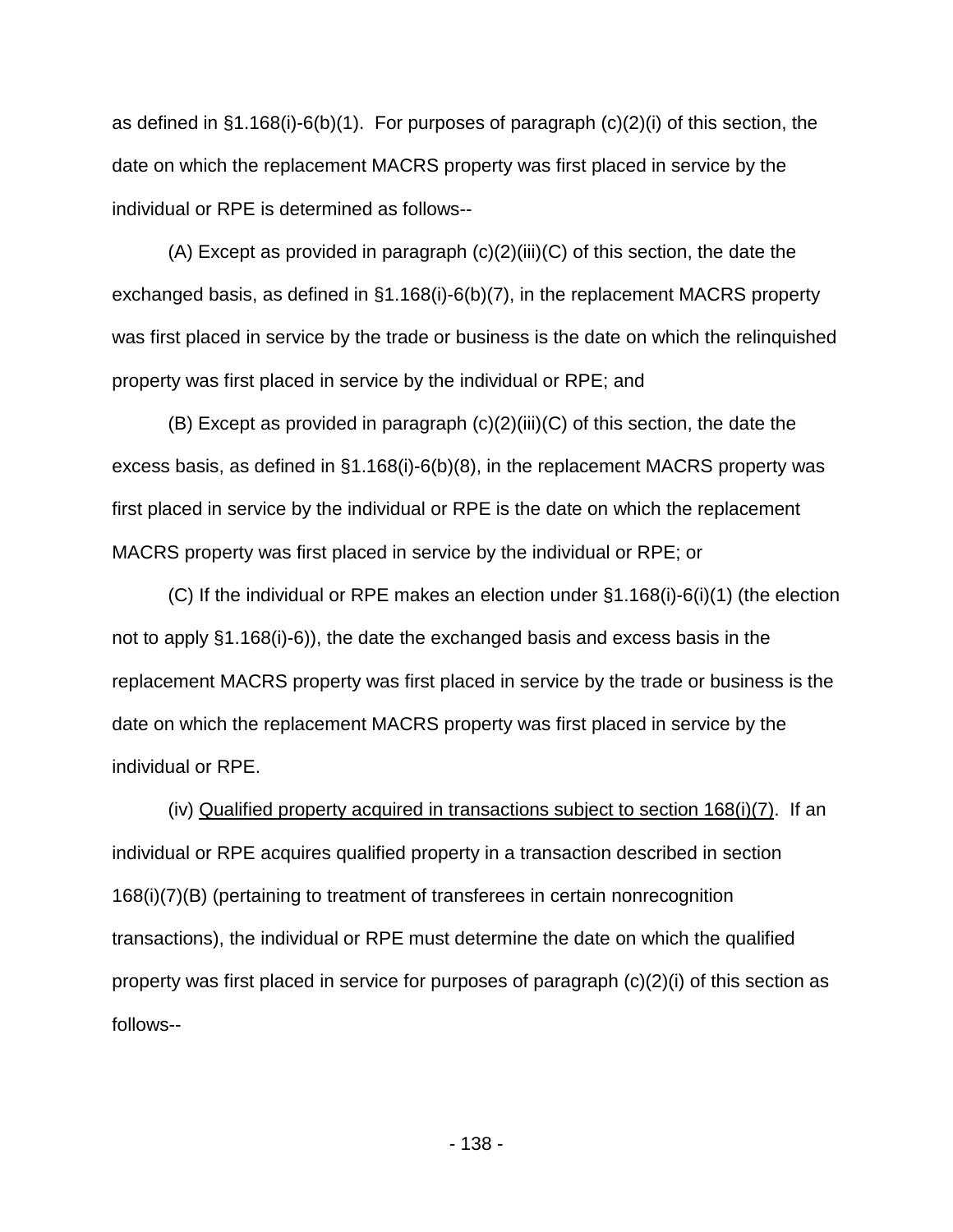(A) For the portion of the transferee's unadjusted basis in the qualified property that does not exceed the transferor's unadjusted basis in such property, the date such portion was first placed in service by the transferee is the date on which the transferor first placed the qualified property in service; and

(B) For the portion of the transferee's unadjusted basis in the qualified property that exceeds the transferor's unadjusted basis in such property, such portion is treated as separate qualified property that the transferee first placed in service on the date of the transfer.

(3) Unadjusted basis immediately after acquisition. The term unadjusted basis immediately after acquisition (UBIA) means the basis on the placed in service date of the property as determined under section 1012 or other applicable sections of Chapter 1, including subchapters O (relating to gain or loss on dispositions of property), C (relating to corporate distributions and adjustments), K (relating to partners and partnerships), and P (relating to capital gains and losses). UBIA is determined without regard to any adjustments described in section 1016(a)(2) or (3), to any adjustments for tax credits claimed by the individual or RPE (for example, under section 50(c)), or to any adjustments for any portion of the basis for which the individual or RPE has elected to treat as an expense (for example, under sections 179, 179B, or 179C). However, UBIA does reflect the reduction in basis for the percentage of the individual's or RPE's use of property for the taxable year other than in the trade or business.

(4) Examples. The provisions of this paragraph (c) are illustrated by the following examples:

Example 1. (i) On January 5, 2012, A purchases for \$1 million and places in service Real Property X in A's trade or business. A's trade or business is not an SSTB.

- 139 -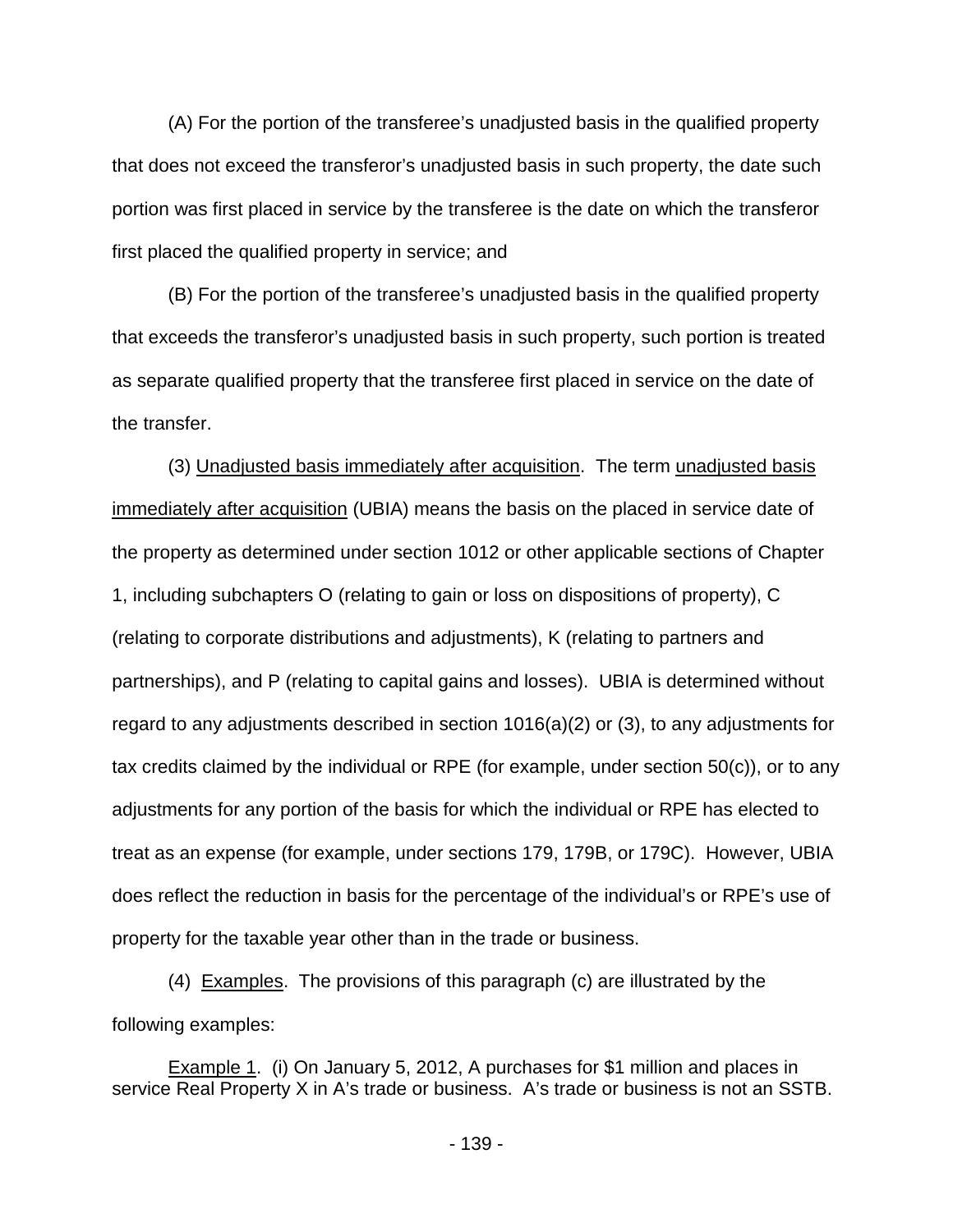A's basis in Real Property X under section 1012 is \$1 million. Real Property X is qualified property within the meaning of section 199A(b)(6). As of December 31, 2018, A's basis in Real Property X, as adjusted under section 1016(a)(2) for depreciation deductions under section 168(a), is \$821,550.

(ii) For purposes of section 199A(b)(2)(B)(ii) and this section, A's UBIA of Real Property X is its \$1 million cost basis under section 1012, regardless of any later depreciation deductions under section 168(a) and resulting basis adjustments under section 1016(a)(2).

**Example 2.** The facts are the same as in **Example 1**, except that on January 15, 2019, A enters into a like-kind exchange under section 1031 in which A exchanges Real Property X for Real Property Y. Real Property Y has a value of \$1 million. No cash or other property is involved in the exchange. As of January 15, 2019, A's basis in Real Property X, as adjusted under section 1016(a)(2) for depreciation deductions under section 168(a), is \$820,482. A's UBIA in Real Property Y is \$820,482 as determined under section 1031(d) (A's adjusted basis in Real Property X carried over to Real Property Y). Pursuant to paragraph (c)(2)(iii)(A) of this section, Real Property Y is first placed in service by A on January 5, 2012, which is the date on which Property X was first placed in service by A.

Example 3. (i) C operates a trade or business that is not an SSTB as a sole proprietorship. On January 5, 2011, C purchases for \$10,000 and places in service Machinery Y in C's trade or business. C's basis in Machinery Y under section 1012 is \$10,000. Machinery Y is qualified property within the meaning of section 199A(b)(6). Assume that Machinery Y's recovery period under section 168(c) is 10 years, and C depreciates Machinery Y under the general depreciation system by using the straight-line depreciation method, a 10-year recovery period, and the half-year convention. As of December 31, 2018, C's basis in Machinery Y, as adjusted under section 1016(a)(2) for depreciation deductions under section 168(a), is \$2,500. On January 1, 2019, C incorporates the sole proprietorship and elects to treat the newly formed entity as an S corporation for Federal income tax purposes. C contributes Machinery Y and all other assets of the trade or business to the S corporation in a nonrecognition transaction under section 351. The S corporation immediately places all the assets in service.

(ii) For purposes of section 199A(b)(2)(B)(ii) and this section, C's UBIA of Machinery Y from 2011 through 2018 is its \$10,000 cost basis under section 1012, regardless of any later depreciation deductions under section 168(a) and resulting basis adjustments under section 1016(a)(2). Pursuant to paragraph (c)(3) of this section, S corporation's UBIA of Machinery Y is determined under the applicable rules of subchapter C as of date the S corporation places it in service. Therefore, the S corporation's UBIA of Machinery Y is \$2,500, the basis of the property under section 362 at the time the S corporation places the property in service. Pursuant to paragraph (c)(2)(iv)(A) of this section, for purposes of determining the depreciable period of Machinery Y, the S corporation's placed in service date will be the date C originally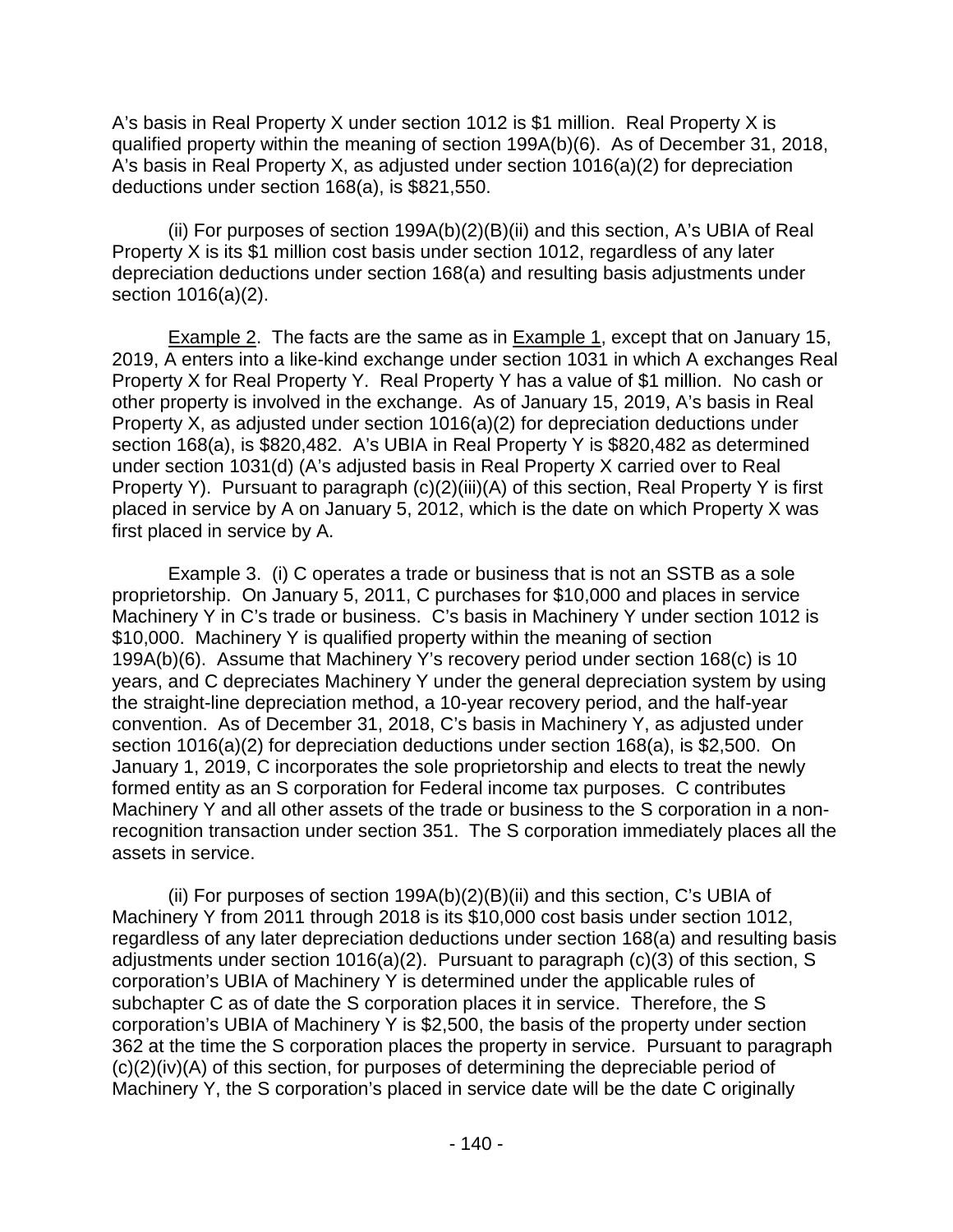placed the property in service in 2011. Therefore, Machinery Y may be qualified property of the S corporation (assuming it continues to be used in the business) for 2019 and 2020 and will not be qualified property of the S corporation after 2020, because its depreciable period will have expired.

(d) Effective/ applicability date--(1) General rule. Except as provided in paragraph (d)(2) of this section, the provisions of this section apply to taxable years ending after the date the Treasury decision adopting these regulations as final regulations is published in the **Federal Register**. However, taxpayers may rely on the rules of this section until the date the Treasury decision adopting these regulations as final regulations is published in the **Federal Register**.

(2) Exceptions-(i) Anti-abuse rules. The provisions of paragraph (c)(1)(iv) of this section apply to taxable years ending after December 22, 2017.

(ii) Non-calendar year RPE. For purposes of determining QBI, W-2 wages, and UBIA of qualified property, if an individual receives any of these items from an RPE with a taxable year that begins before January 1, 2018 and ends after December 31, 2017, such items are treated as having been incurred by the individual during the individual's taxable year in which or with which such RPE taxable year ends.

Par. 5. Section 1.199A-3 is added to read as follows:

## §1.199A-3 Qualified business income, qualified REIT dividends, and qualified PTP income.

(a) In general. This section provides rules on the determination of a trade or business's QBI, as well as the determination of qualified REIT dividends and qualified PTP income. The provisions of this section apply solely for purposes of section 199A of the Internal Revenue Code (Code). Paragraph (b) of this section provides rules for the determination of QBI. Paragraph (c) of this section provides rules for the determination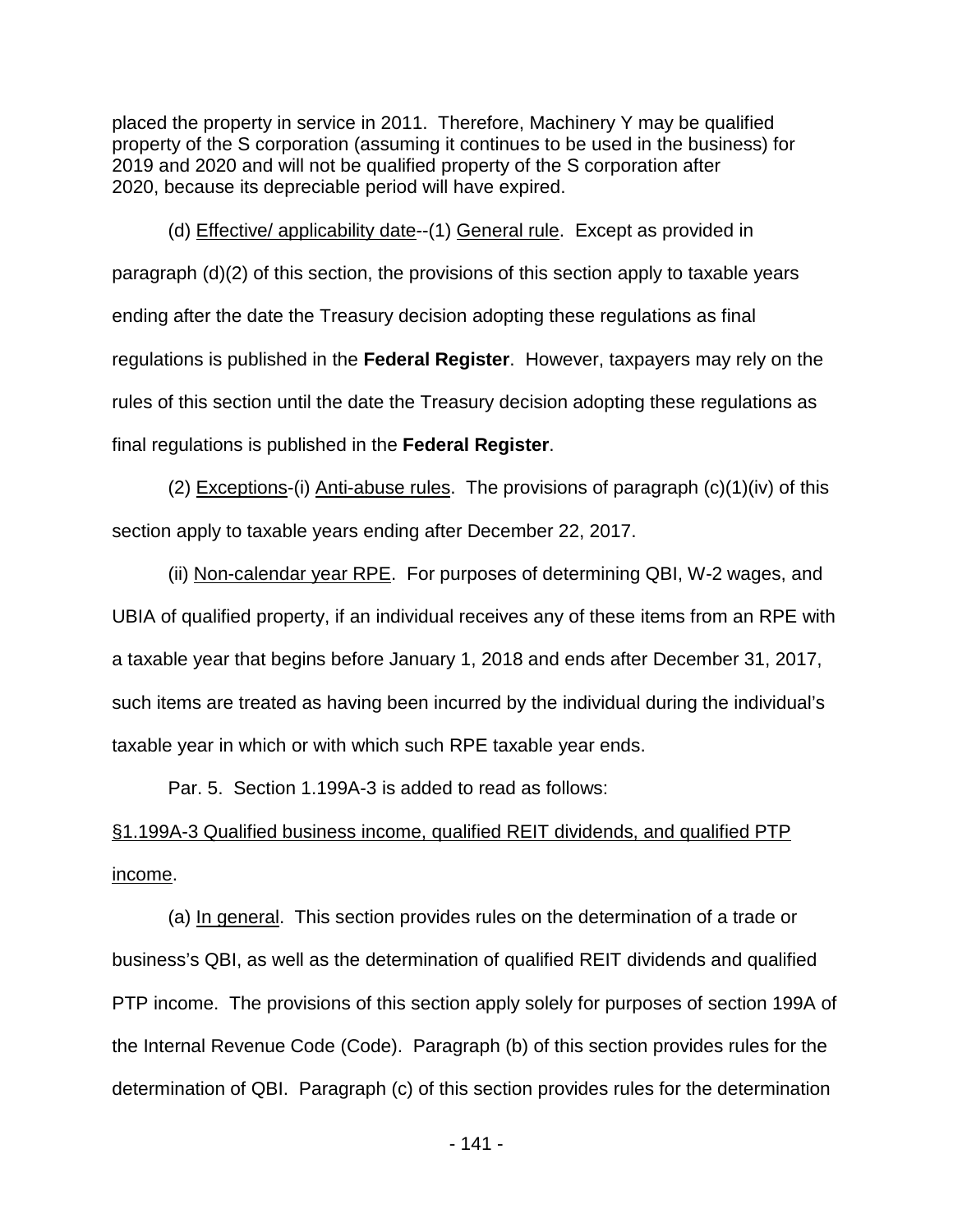of qualified REIT dividends and qualified PTP income. QBI must be determined and reported for each trade or business by the individual or RPE that directly conducts the trade or business before applying the aggregation rules of §1.199A-4.

(b) Definition of qualified business income--(1) In general. For purposes of this section, the term qualified business income (QBI) means, for any taxable year, the net amount of qualified items of income, gain, deduction, and loss with respect to any trade or business of the taxpayer as described in paragraph (b)(2) of this section, provided the other requirements of this section and section 199A are satisfied (including, for example, the exclusion of income not effectively connected with a United States trade or business).

(i) Section 751 gain. With respect to a partnership, if section 751(a) or (b) applies, then gain or loss attributable to assets of the partnership giving rise to ordinary income under section 751(a) or (b) is considered attributable to the trades or businesses conducted by the partnership, and is taken into account for purposes of computing QBI.

(ii) Guaranteed payments for the use of capital. Income attributable to a guaranteed payment for the use of capital is not considered to be attributable to a trade or business, and thus is not taken into account for purposes of computing QBI; however, the partnership's deduction associated with the guaranteed payment will be taken into account for purposes of computing QBI if such deduction is properly allocable to the trade or business and is otherwise deductible for Federal income tax purposes.

(iii) Section 481 adjustments. Section 481 adjustments (whether positive or negative) are taken into account for purposes of computing QBI to the extent that the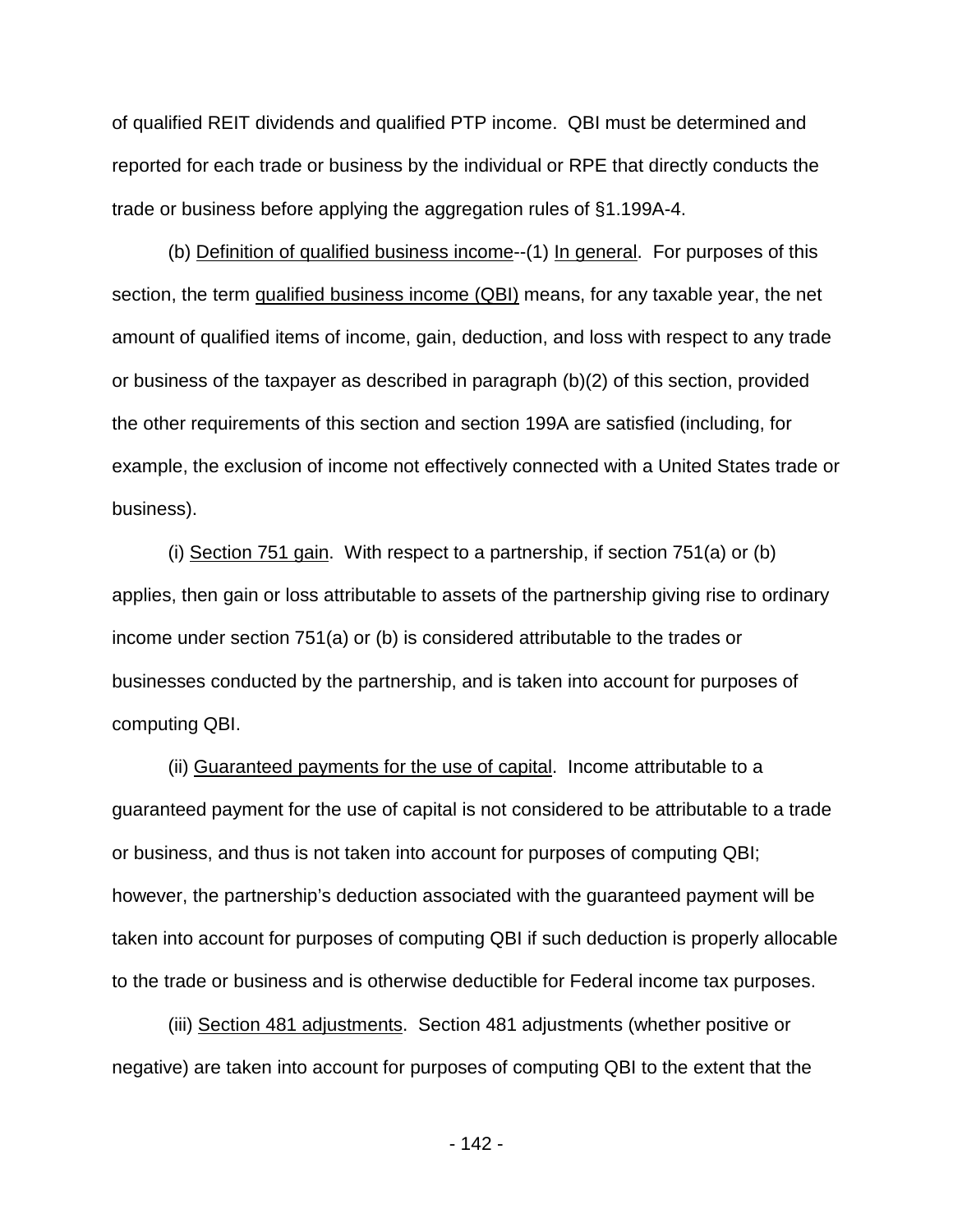requirements of this section and section 199A are otherwise satisfied, but only if the adjustment arises in taxable years ending after December 31, 2017.

(iv) Previously disallowed losses. Generally, previously disallowed losses or deductions (including under sections 465, 469, 704(d), and 1366(d)) allowed in the taxable year are taken into account for purposes of computing QBI. However, losses or deductions that were disallowed, suspended, limited, or carried over from taxable years ending before January 1, 2018 (including under sections 465, 469, 704(d), and 1366(d)), are not taken into account in a later taxable year for purposes of computing QBI.

(v) Net operating losses. Generally, a deduction under section 172 for a net operating loss is not considered with respect to a trade or business and therefore, is not taken into account in computing QBI. However, to the extent that the net operating loss is disallowed under section 461(l), the net operating loss is taken into account for purposes of computing QBI.

(2) Qualified items of income, gain, deduction, and  $loss - (i)$  In general. The term qualified items of income, gain, deduction, and loss means items of gross income, gain, deduction, and loss to the extent such items are--

(A) effectively connected with the conduct of a trade or business within the United States (within the meaning of section 864(c), determined by substituting "trade or business (within the meaning of section 199A)" for "nonresident alien individual or a foreign corporation" or for "a foreign corporation" each place it appears), and

(B) included or allowed in determining taxable income for the taxable year.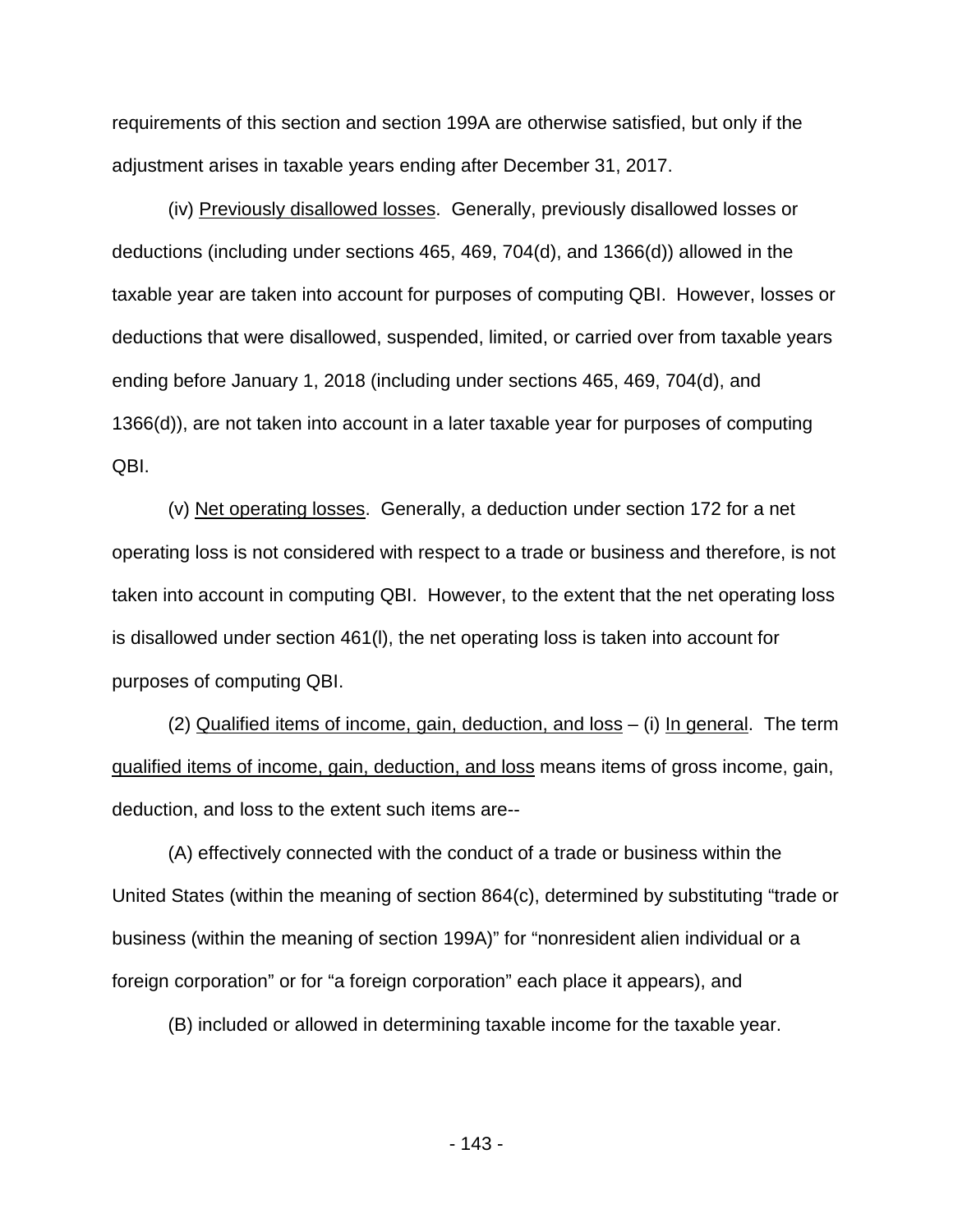(ii) Items not taken into account. Notwithstanding paragraph  $(b)(2)(i)$  of this section and in accordance with section 199A(c)(3)(B), the following items are not taken into account as a qualified item of income, gain, deduction, or loss:

(A) Any item of short-term capital gain, short-term capital loss, long-term capital gain, long-term capital loss, including any item treated as one of such items, such as gains or losses under section 1231 which are treated as capital gains or losses.

(B) Any dividend, income equivalent to a dividend, or payment in lieu of dividends described in section 954(c)(1)(G). Any amount described in section 1385(a)(1) is not treated as described in this clause.

(C) Any interest income other than interest income which is properly allocable to a trade or business. For purposes of section 199A and this section, interest income attributable to an investment of working capital, reserves, or similar accounts is not properly allocable to a trade or business.

(D) Any item of gain or loss described in section 954(c)(1)(C) (transactions in commodities) or section 954(c)(1)(D) (excess foreign currency gains) applied in each case by substituting "trade or business" for "controlled foreign corporation."

(E) Any item of income, gain, deduction, or loss taken into account under section 954(c)(1)(F) (income from notional principal contracts) determined without regard to section  $954(c)(1)(F)(ii)$  and other than items attributable to notional principal contracts entered into in transactions qualifying under section 1221(a)(7).

(F) Any amount received from an annuity which is not received in connection with the trade or business.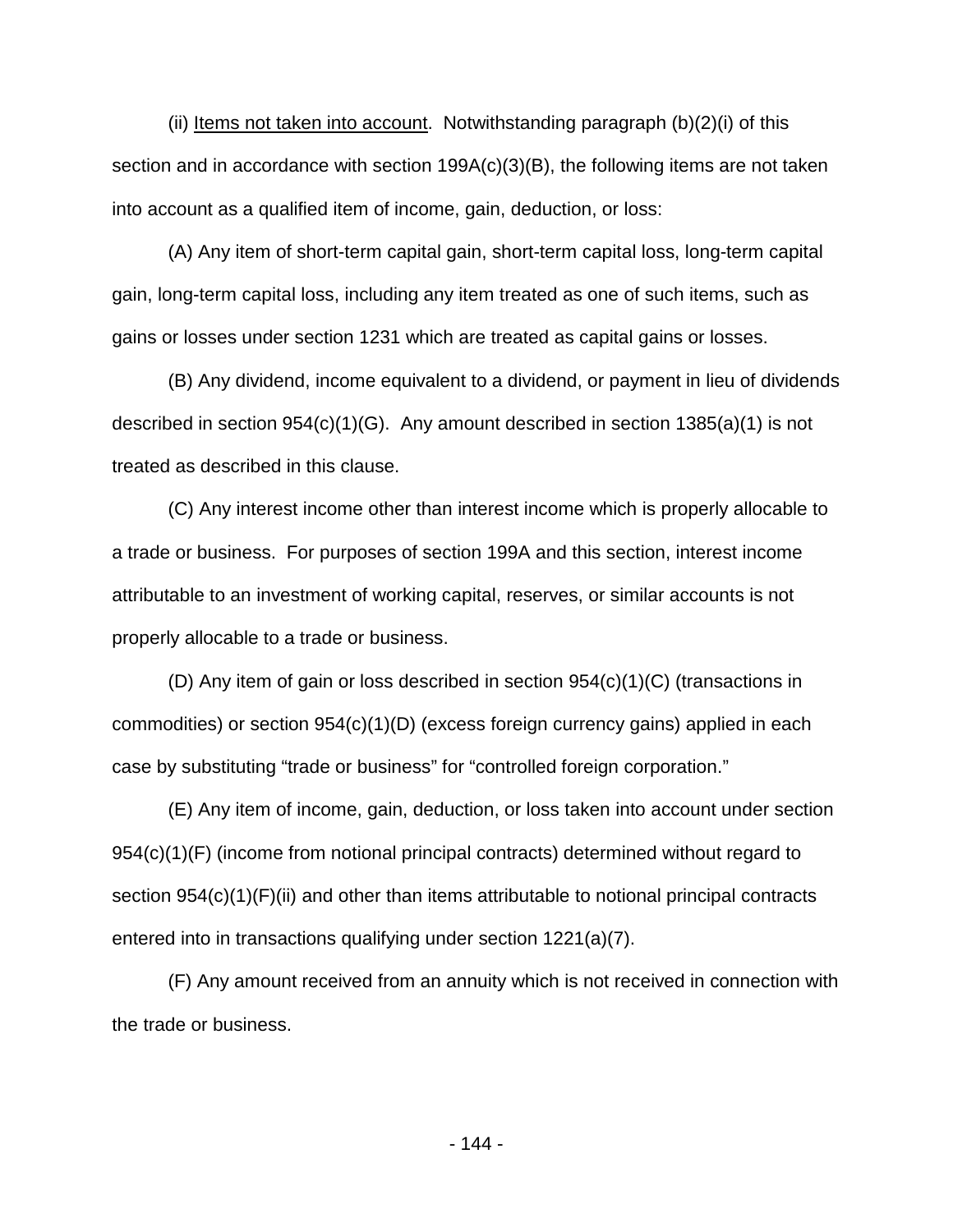(G) Any qualified REIT dividends as defined in paragraph (c)(2) of this section or qualified PTP income as defined in paragraph (c)(3) of this section.

(H) Reasonable compensation received by a shareholder from an S corporation. However, the S corporation's deduction for such reasonable compensation will reduce QBI if such deduction is properly allocable to the trade or business and is otherwise deductible for Federal income tax purposes.

(I) Any guaranteed payment described in section 707(c) received by a partner for services rendered with respect to the trade or business, regardless of whether the partner is an individual or an RPE. However, the partnership's deduction for such guaranteed payment will reduce QBI if such deduction is properly allocable to the trade or business and is otherwise deductible for Federal income tax purposes.

(J) Any payment described in section 707(a) received by a partner for services rendered with respect to the trade or business, regardless of whether the partner is an individual or an RPE. However, the partnership's deduction for such payment will reduce QBI if such deduction is properly allocable to the trade or business and is otherwise deductible for Federal income tax purposes.

(3) Commonwealth of Puerto Rico. For the purposes of determining QBI, the term United States includes the Commonwealth of Puerto Rico in the case of any taxpayer with QBI for any taxable year from sources within the Commonwealth of Puerto Rico, if all of such receipts are taxable under section 1 for such taxable year. This paragraph only applies as provided in section 199A(f)(1)(C).

(4) Wages. Expenses for all wages paid (or incurred in the case of an accrual method taxpayer) must to be taken into account in computing QBI (if the requirements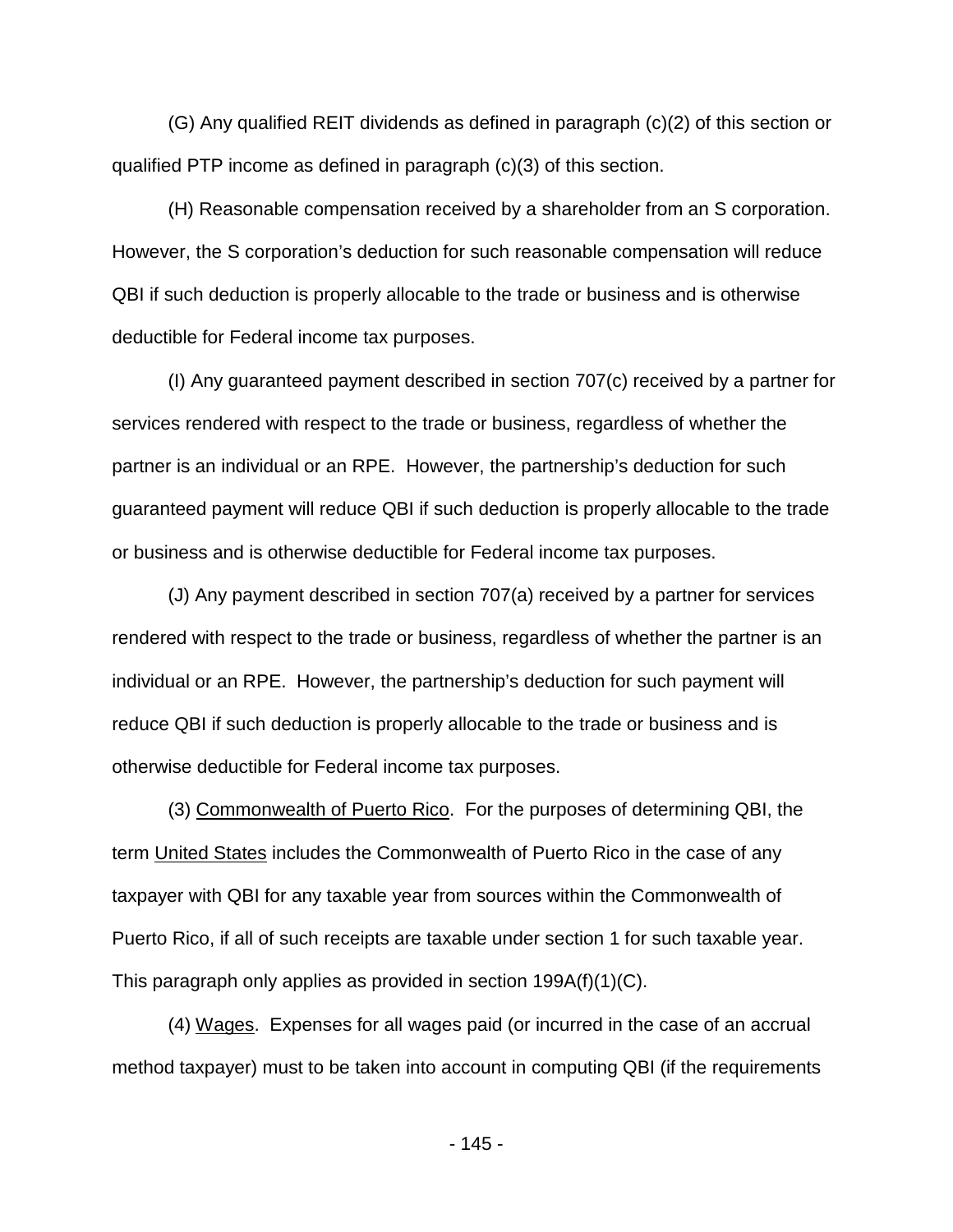of this section and section 199A are satisfied) regardless of the application of the W-2 wage limitation described in §1.199A-1(d)(2)(iv).

(5) Allocation of items among directly-conducted trades or businesses-- If an individual or an RPE directly conducts multiple trades or businesses, and has items of QBI which are properly attributable to more than one trade or business, the individual or RPE must allocate those items among the several trades or businesses to which they are attributable using a reasonable method based on all the facts and circumstances. The individual or RPE may use a different reasonable method for different items of income, gain, deduction, and loss. The chosen reasonable method for each item must be consistently applied from one taxable year to another and must clearly reflect the income and expenses of each trade or business. The overall combination of methods must also be reasonable based on all facts and circumstances. The books and records maintained for a trade or business must be consistent with any allocations under this paragraph.

(c) Qualified REIT Dividends and Qualified PTP Income--(1) In general. Qualified REIT dividends and qualified PTP income are the sum of qualified REIT dividends as defined in §1.199A-3(c)(2) earned directly or through an RPE and the net amount of qualified PTP income as defined in §1.199A-3(c)(3) earned directly or through an RPE.

(2) Qualified REIT dividend--(A) The term qualified REIT dividend means any dividend from a REIT received during the taxable year which--

 $(1)$  is not a capital gain dividend, as defined in section 857(b)(3), and  $(2)$  is not qualified dividend income, as defined in section 1(h)(11).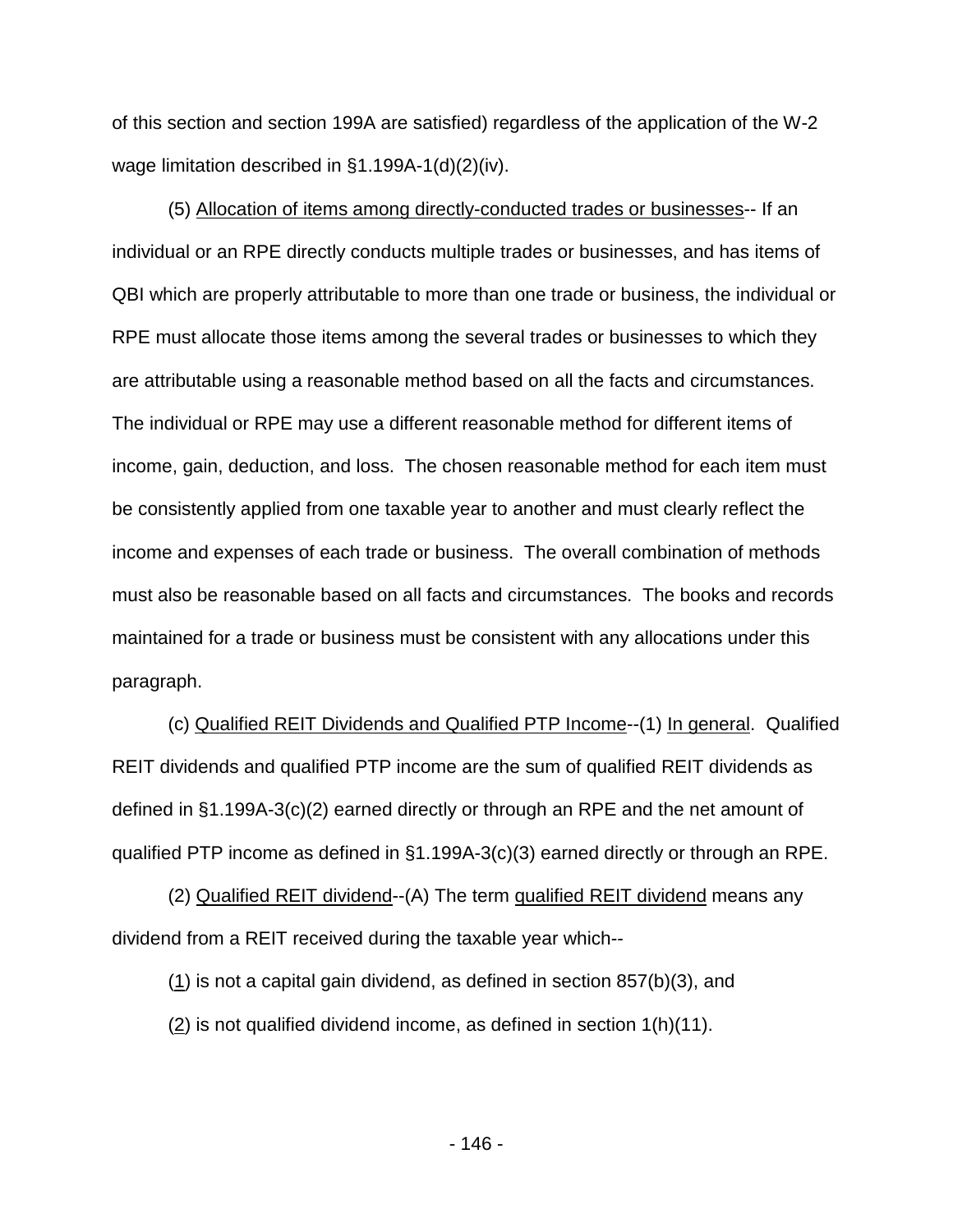(B) A REIT dividend is not a qualified REIT dividend if the stock with respect to which it is received is held for fewer than 45 days, taking into account the principles of section 246(c)(3) and (4).

(3) Qualified PTP income--(i) In general. The term qualified PTP income means the sum of--

(A) the net amount of such taxpayer's allocable share of income, gain, deduction, and loss from a PTP as defined in section 7704(b) that is not taxed as a corporation under section 7704(a), plus

(B) any gain or loss attributable to assets of the PTP giving rise to ordinary income under section 751(a) or (b) that is considered attributable to the trades or businesses conducted by the partnership.

(ii) Special rules. The rules applicable to the determination of QBI described in paragraph (b) of this section also apply to the determination of a taxpayer's allocable share of income, gain, deduction, and loss from a PTP. An individual's allocable share of income from a PTP, and any section 751 gain or loss is qualified PTP income only to the extent the items meet the qualifications of section 199A and this section including the requirement that the item is included or allowed in determining taxable income for the taxable year, and the requirement that the item be effectively connected with the conduct of a trade or business within the United States. For example, if an individual owns an interest in a PTP, and for the taxable year is allocated a distributive share of net loss which is disallowed under the passive activity rules of section 469, such loss is not taken into account for purposes of section 199A. Furthermore, each PTP is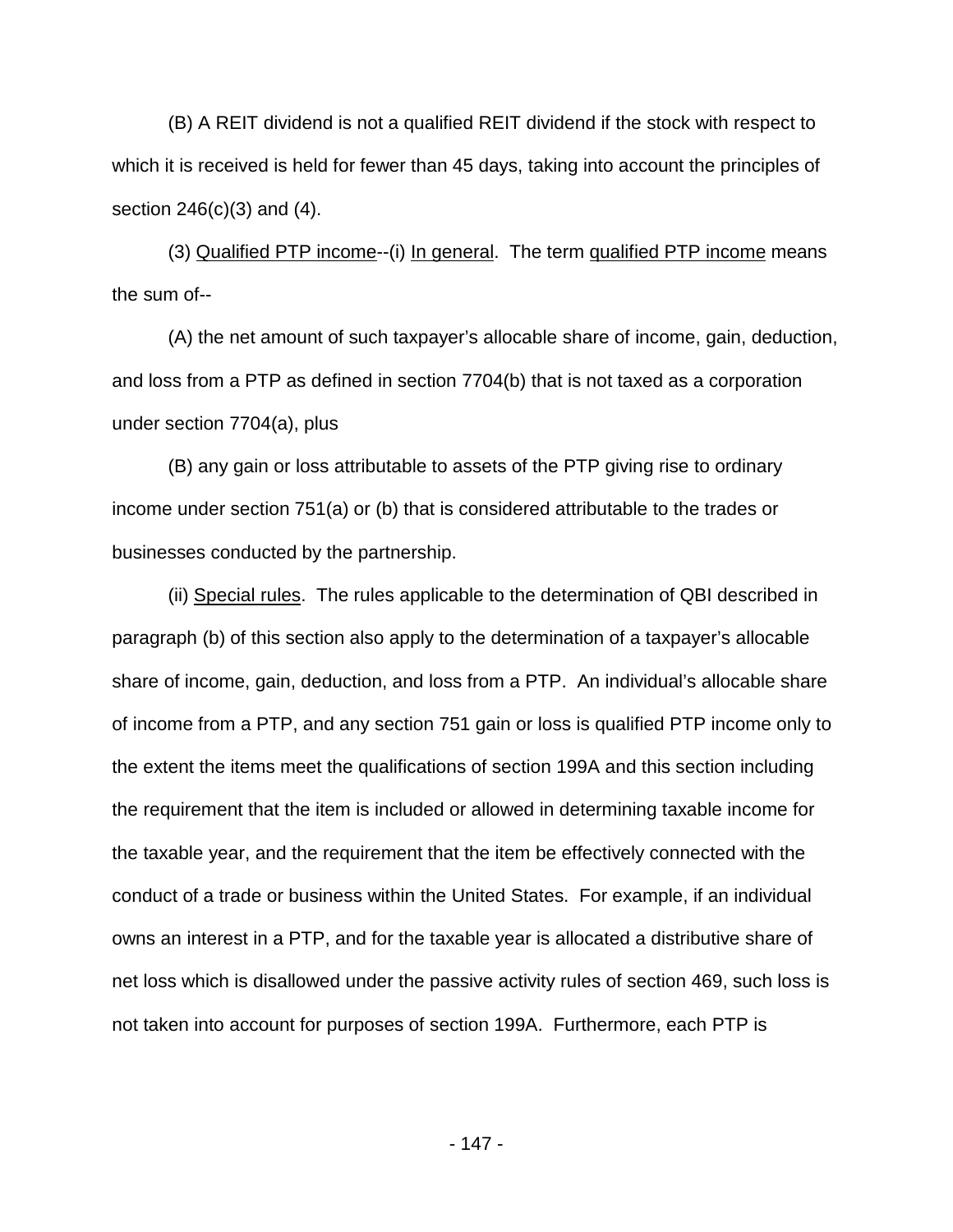required to determine its qualified PTP income for each trade or business and report that information to its owners as described in §1.199A-6(b)(3).

(d) Effective/ applicability date--(1) General rule. Except as provided in paragraph (d)(2) of this section, the provisions of this section apply to taxable years ending after the date the Treasury decision adopting these regulations as final regulations is published in the **Federal Register**. However, taxpayers may rely on the rules of this section until the date the Treasury decision adopting these regulations as final regulations is published in the **Federal Register**.

(1) Exceptions-(i) Anti-abuse rules. The provisions of paragraph (c)(2)(B) of this section apply to taxable years ending after December 22, 2017.

(ii) Non -calendar year RPE. For purposes of determining QBI, W-2 wages, and UBIA of qualified property, if an individual receives any of these items from an RPE with a taxable year that begins before January 1, 2018 and ends after December 31, 2017, such items are treated as having been incurred by the individual during the individual's taxable year in which or with which such RPE taxable year ends.

Par. 6. Section 1.199A-4 is added to read as follows:

## §1.199A-4 Aggregation.

(a) Scope and purpose. An individual or Relevant Passthrough Entity (RPE) may be engaged in more than one trade or business. Except as provided in this section, each trade or business is a separate trade or business for purposes of applying the limitations described in §1.199A-1(d)(2)(iv). This section sets forth rules to allow individuals to aggregate trades or businesses, treating the aggregate as a single trade or business for purposes of applying the limitations described in §1.199A-1(d)(2)(iv).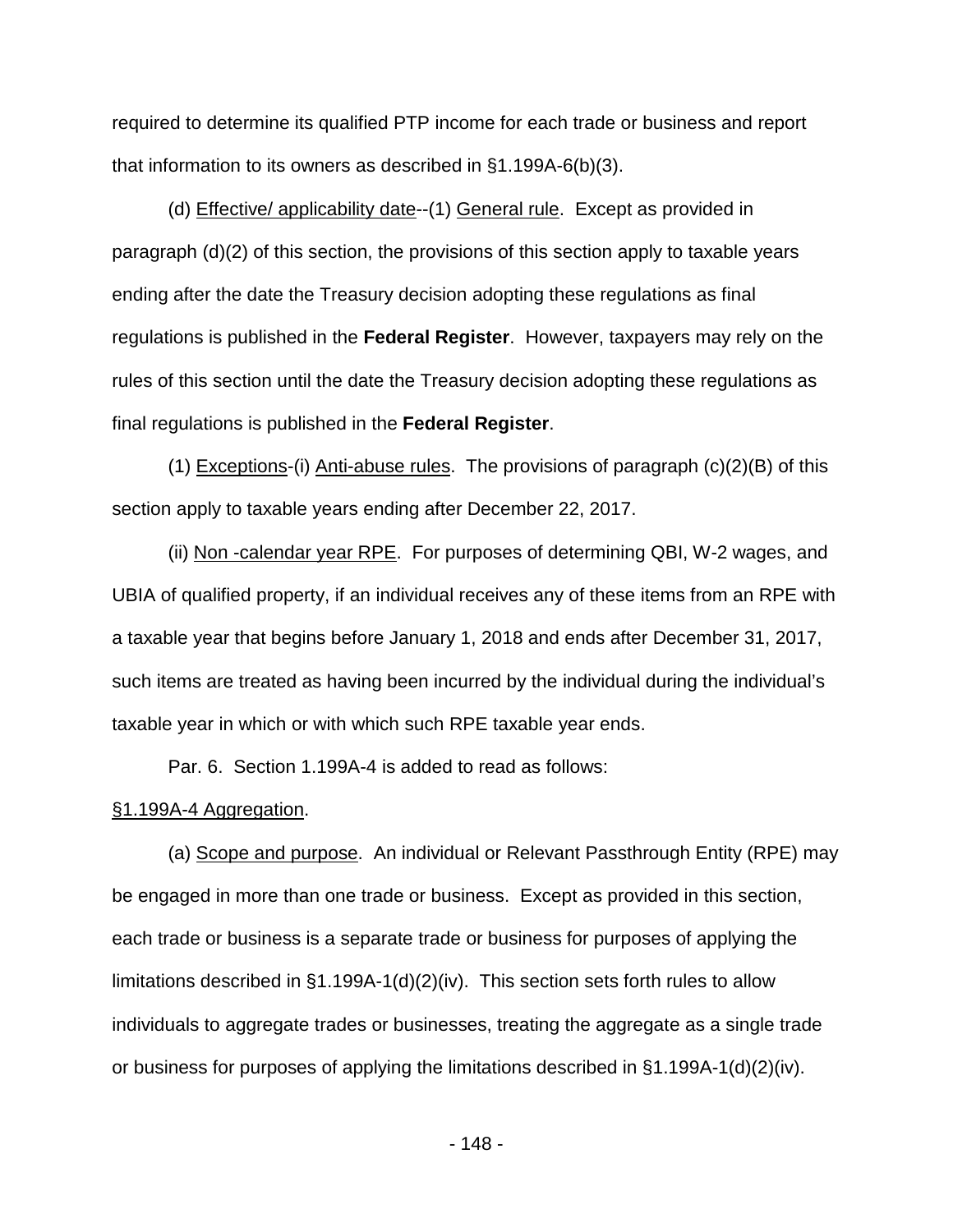Trades or businesses may be aggregated only to the extent provided in this section, but aggregation by taxpayers is not required.

(b) Aggregation rules--(1) General rule. Except as provided in paragraph (b)(3) of this section, trades or businesses may be aggregated only if an individual can demonstrate that--

(i) The same person or group of persons, directly or indirectly, owns 50 percent or more of each trade or business to be aggregated, meaning in the case of such trades or businesses owned by an S corporation, 50 percent or more of the issued and outstanding shares of the corporation, or, in the case of such trades or businesses owned by a partnership, 50 percent or more of the capital or profits in the partnership;

(ii) The ownership described in paragraph  $(b)(1)(i)$  of this section exists for a majority of the taxable year in which the items attributable to each trade or business to be aggregated are included in income;

(iii) All of the items attributable to each trade or business to be aggregated are reported on returns with the same taxable year, not taking into account short taxable years;

(iv) None of the trades or businesses to be aggregated is a specified service trade or business (SSTB) as defined in §1.199A-5; and

(v) The trades or businesses to be aggregated satisfy at least two of the following factors (based on all of the facts and circumstances):

(A) The trades or businesses provide products and services that are the same or customarily offered together.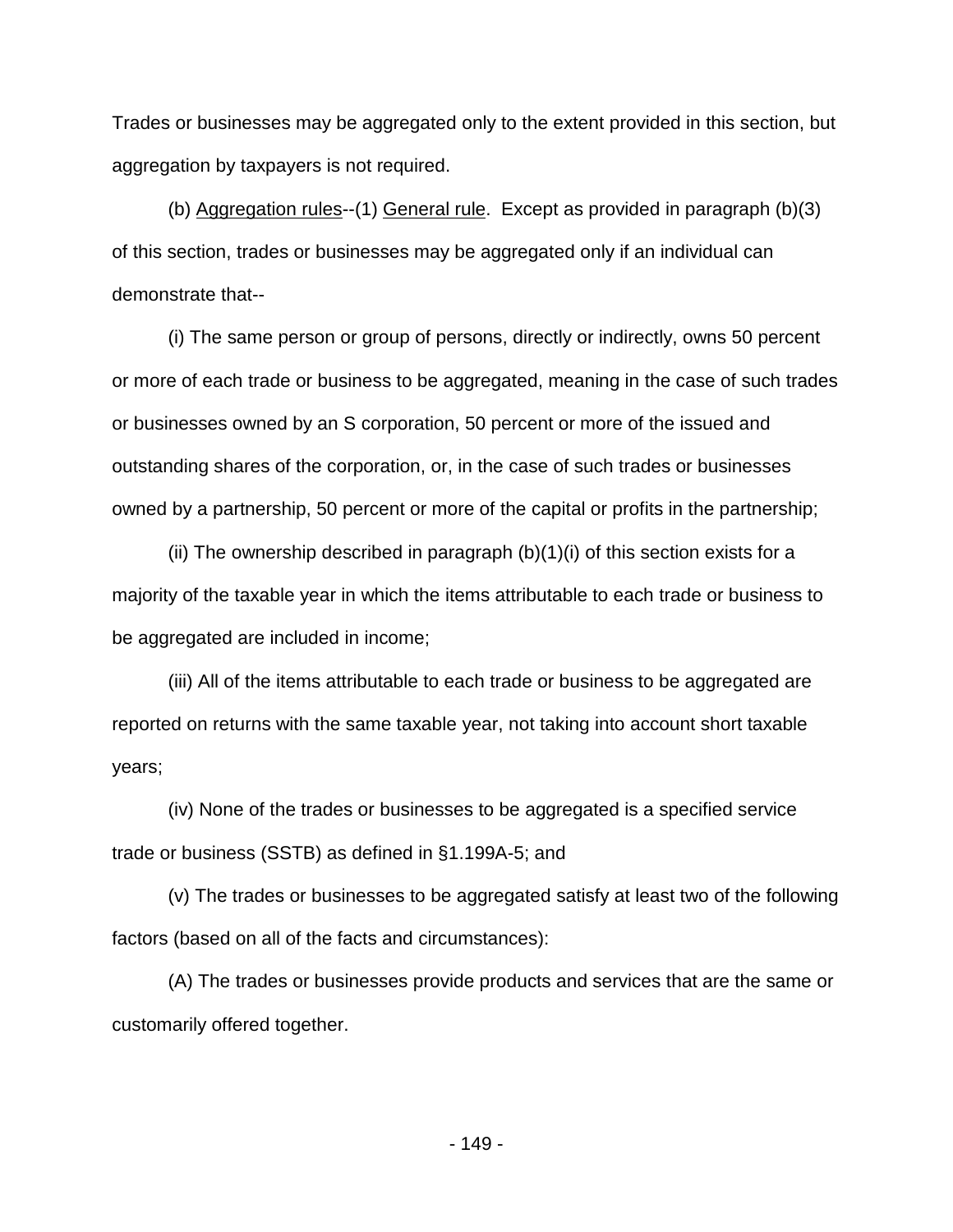(B) The trades or businesses share facilities or share significant centralized business elements, such as personnel, accounting, legal, manufacturing, purchasing, human resources, or information technology resources.

(C) The trades or businesses are operated in coordination with, or reliance upon, one or more of the businesses in the aggregated group (for example, supply chain interdependencies).

(2) Operating rules. An individual may aggregate trades or businesses operated directly and the individual's share of QBI, W-2 wages, and UBIA of qualified property from trades or businesses operated through RPEs. Multiple owners of an RPE need not aggregate in the same manner. For those trades or businesses directly operated by the individual, the individual computes QBI, W-2 wages, and UBIA of qualified property for each trade or business before applying these aggregation rules. If an individual aggregates multiple trades or businesses under paragraph (b)(1) of this section, the individual must combine the QBI, W-2 wages, and UBIA of qualified property for all aggregated trades or businesses for purposes of applying the W-2 wage and UBIA of qualified property limitations described in §1.199A-1(d)(2)(iv).

(3) Family attribution. For purposes of determining ownership under paragraph (b)(1)(i) of this section an individual is considered as owning the interest in each trade or business owned, directly or indirectly, by or for--

(i) The individual's spouse (other than a spouse who is legally separated from the individual under a decree of divorce or separate maintenance), and

(ii) The individual's children, grandchildren, and parents.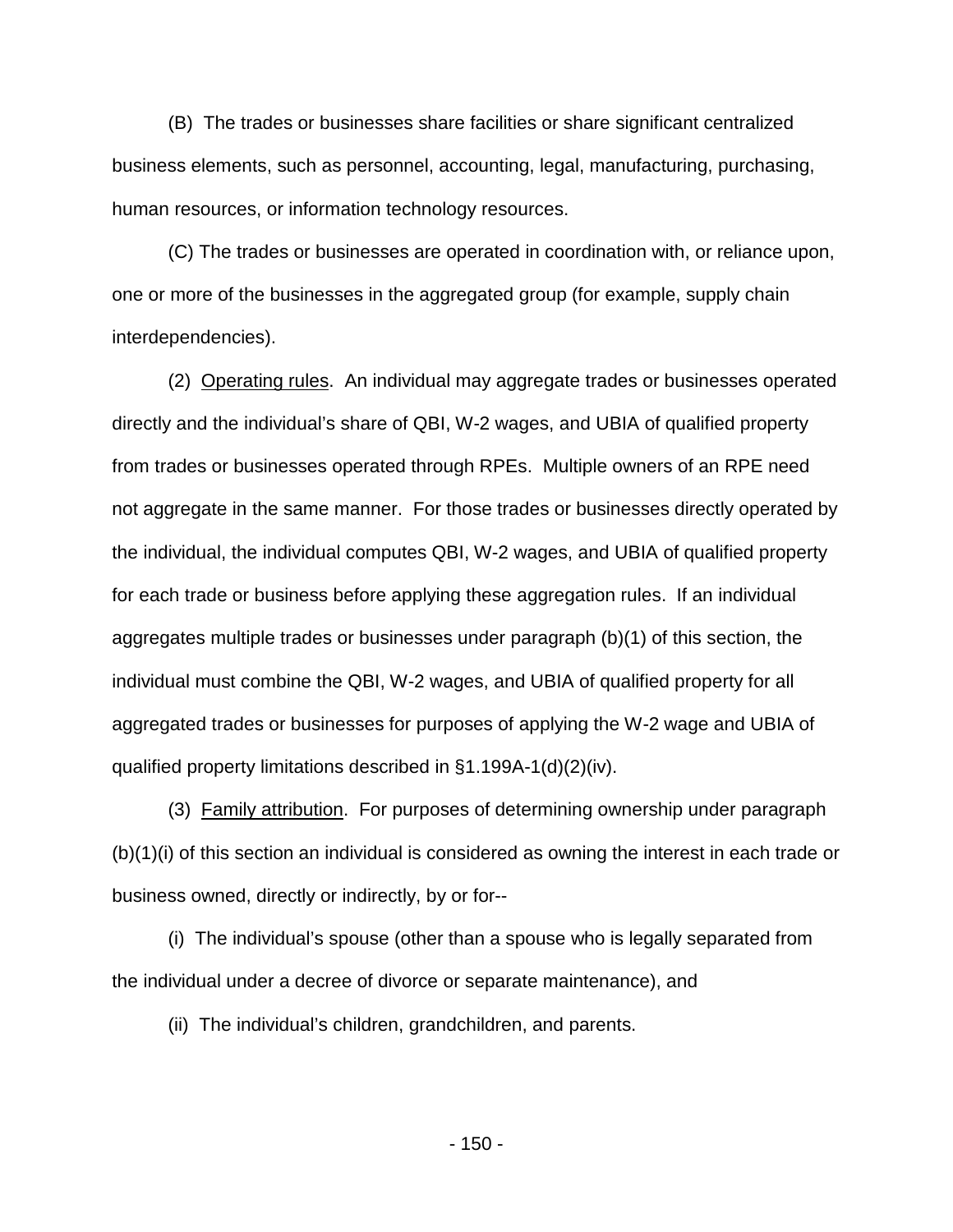(c) Reporting and consistency--(1) In general. Once an individual chooses to aggregate two or more trades or businesses, the individual must consistently report the aggregated trades or businesses in all subsequent taxable years. However, an individual may add a newly created or newly acquired (including through nonrecognition transfers) trade or business to an existing aggregated trade or business if the requirements of paragraph (b)(1) of this section are satisfied. In a subsequent year, if there is a change in facts and circumstances such that an individual's prior aggregation of trades or businesses no longer qualifies for aggregation under the rules of this section, then the trades or businesses will no longer be aggregated within the meaning of this section, and the individual must reapply the rules in paragraph (b)(1) of this section to determine a new permissible aggregation (if any).

(2) Individual disclosure--(i) Required annual disclosure. For each taxable year, individuals must attach a statement to their returns identifying each trade or business aggregated under paragraph (b)(1) of this section. The statement must contain --

(A) A description of each trade or business;

(B) The name and EIN of each entity in which a trade or business is operated;

(C) Information identifying any trade or business that was formed, ceased operations, was acquired, or was disposed of during the taxable year; and

(D) Such other information as the Commissioner may require in forms, instructions, or other published guidance.

(ii) Failure to disclose. If an individual fails to attach the statement required in paragraph (c)(2)(i) of this section, the Commissioner may disaggregate the individual's trades or businesses.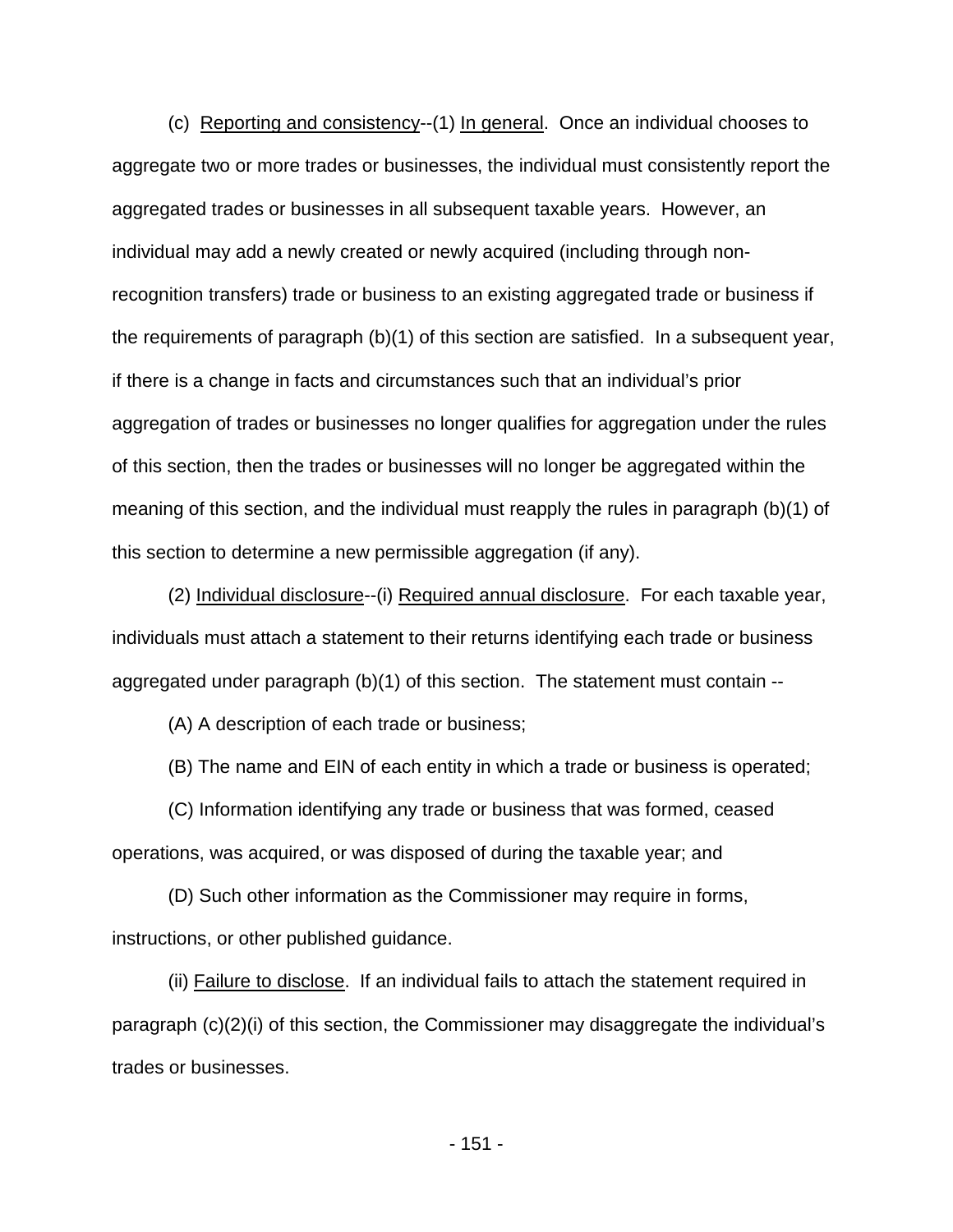(d) Examples. The following examples illustrate the principles of this section.

For purposes of these examples, assume the taxpayer is a United States citizen, all individuals and RPEs use a calendar taxable year, there are no ownership changes during the taxable year, all trades or businesses satisfy the requirements under section 162, all tax items are effectively connected to a trade or business within the United States within the meaning of section 864(c), and none of the trades or businesses is an SSTB within the meaning of §1.199A-5. Except as otherwise specified, a single letter denotes an individual taxpayer.

Example 1. (i) Facts. A wholly owns and operates a catering business and a restaurant through separate disregarded entities. The catering business and the restaurant share centralized purchasing to obtain volume discounts and a centralized accounting office that performs all of the bookkeeping, tracks and issues statements on all of the receivables, and prepares the payroll for each business. A maintains a website and print advertising materials that reference both the catering business and the restaurant. A uses the restaurant kitchen to prepare food for the catering business. The catering business employs its own staff and owns equipment and trucks that are not used or associated with the restaurant.

(ii) Analysis. Because the restaurant and catering business are held in disregarded entities, A will be treated as operating each of these businesses directly and thereby satisfies paragraph (b)(1)(i) of this section. Under paragraph (b)(1)(v) of this section, A satisfies the following factors: (1) paragraph  $(b)(1)(v)(A)$  is met as both businesses offer prepared food to customers; and  $(2)$  paragraph  $(b)(1)(v)(B)$  of this section is met because the two businesses share the same kitchen facilities in addition to centralized purchasing, marketing, and accounting. Having satisfied paragraph  $(b)(1)(i)-(v)$  of this section, A may treat the catering business and the restaurant as a single trade or business for purposes of applying §199A-1(d).

Example 2. (i) Facts. Assume the same facts as in Example 1, but the catering and restaurant businesses are owned in separate partnerships and A, B, C, and D each own a 25% interest in the capital and profits of each of the two partnerships. A, B, C, and D are unrelated.

(ii) Analysis. Because under paragraph (b)(1)(i) of this section A, B, C, and D together own more than 50% of the capital and profits in each of the two partnerships, they may each treat the catering business and the restaurant as a single trade or business for purposes of applying §1.199A-1(d).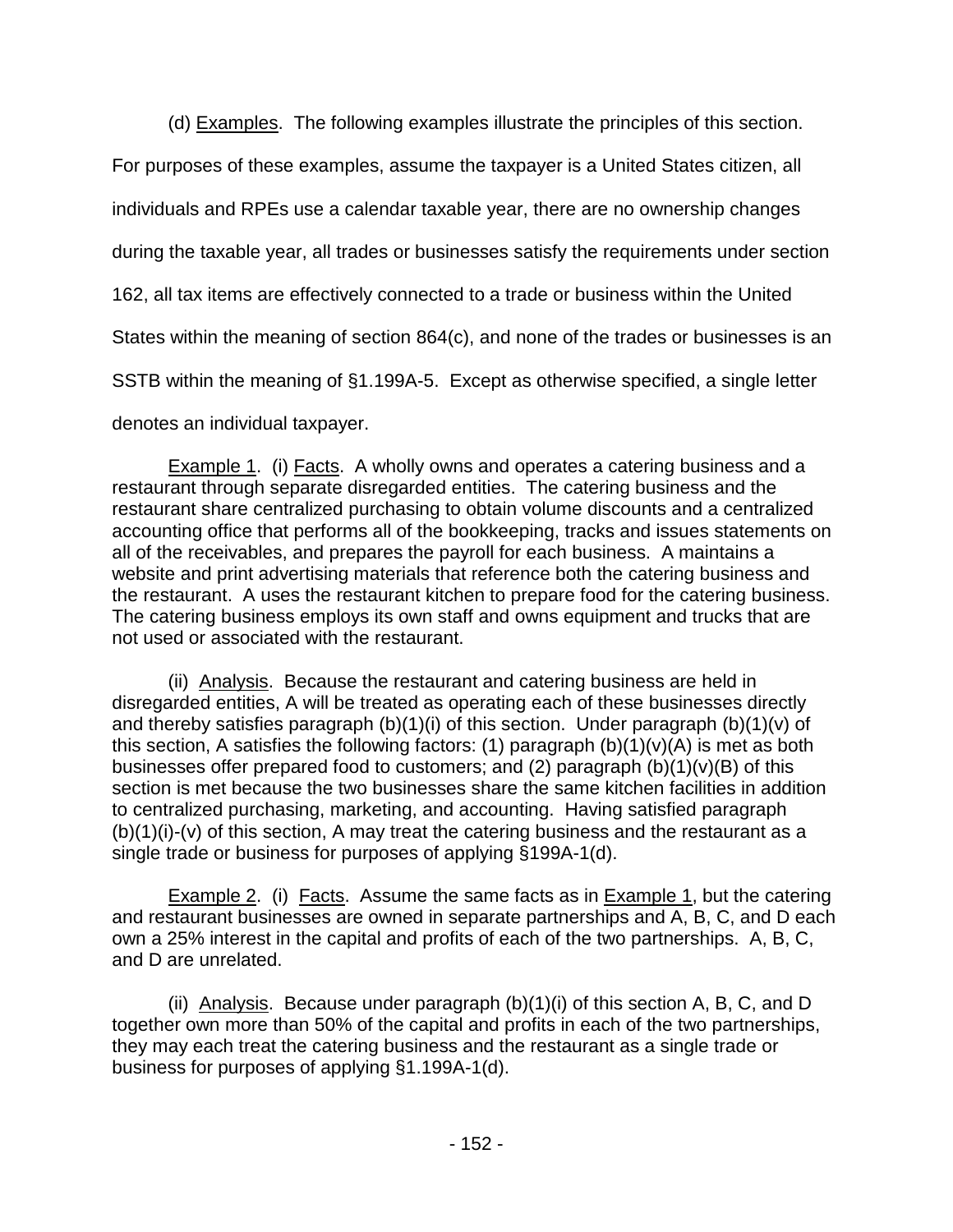Example 3. (i) Facts. W owns a 75% interest in S1, an S corporation, and a 75% interest in the capital and profits of PRS, a partnership. S1 manufactures clothing and PRS is a retail pet food store. W manages S1 and PRS.

(ii) Analysis. W owns more than 50% of the stock of S1 and more than 50% of the capital and profits of PRS thereby satisfying paragraph (b)(1)(i) of this section. Although W manages both S1 and PRS, W is not able to satisfy the requirements of paragraph (b)(1)(v) of this section as the two businesses do not provide goods or services that are the same or customarily offered together; there are no significant centralized business elements; and no facts indicate that the businesses are operated in coordination with, or reliance upon, one another. W must treat S1 and PRS as separate trades or businesses for purposes of applying §1.199A-1(d).

Example 4. (i) Facts. E owns a 60% interest in the capital and profits of each of four partnerships (PRS1, PRS2, PRS3, and PRS4). Each partnership operates a hardware store. A team of executives oversees the operations of all four of the businesses and controls the policy decisions involving the business as a whole. Human resources and accounting are centralized for the four businesses. E reports PRS1, PRS3, and PRS4 as an aggregated trade or business under paragraph (b)(1) of this section and reports PRS2 as a separate trade or business. Only PRS2 generates a net taxable loss.

(ii) Analysis. E owns more than 50% of the capital and profits of each partnership thereby satisfying paragraph (b)(1)(i) of this section. Under paragraph  $(b)(1)(v)$  of this section, the following factors are satisfied: (1) paragraph  $(b)(1)(v)(A)$  of this section because each partnership operates a hardware store; and (2) paragraph  $(b)(1)(v)(B)$  of this section because the businesses share accounting and human resource functions. E's decision to aggregate only PRS1, PRS3, and PRS4 into a single trade or business for purposes of applying §1.199A-1(d) is permissible. The loss from PRS2 will be netted against the aggregate profits of PRS1, PRS3 and PRS4 pursuant to §1.199A-1(d)(2)(iii).

Example 5. (i) Facts. Assume the same facts as Example 4, and that F owns a 10% interest in the capital and profits of PRS1, PRS2, PRS3, and PRS4.

(ii) Analysis. Because under paragraph  $(b)(1)(i)$  of this section E owns more than 50% of the capital and profits in the four partnerships, F may aggregate PRS 1, PRS2, PRS3, and PRS4 as a single trade or business for purposes of applying §1.199A-1(d), provided that F can demonstrate that the ownership test is met by E.

Example 6. (i) Facts. D owns 75% of the stock of S1, S2, and S3, each of which is an S corporation. Each S corporation operates a grocery store in a separate state. S1 and S2 share centralized purchasing functions to obtain volume discounts and a centralized accounting office that performs all of the bookkeeping, tracks and issues statements on all of the receivables, and prepares the payroll for each business. S3 is operated independently from the other businesses.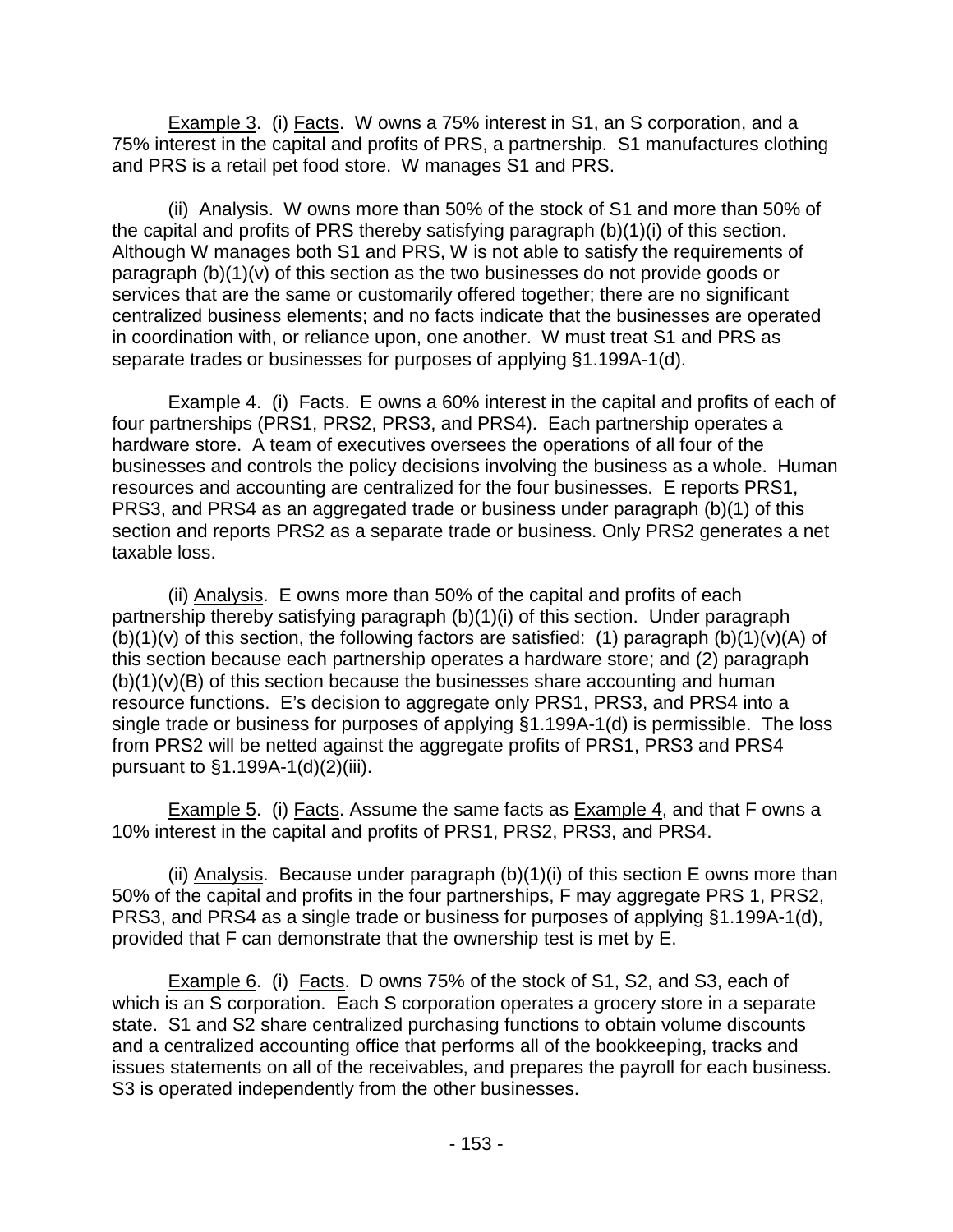(ii) Analysis. D owns more than 50% of the stock of each S corporation thereby satisfying paragraph (b)(1)(i) of this section. Under paragraph (b)(1)(v) of this section, the grocery stores satisfy paragraph  $(b)(1)(v)(A)$  of this section because they are in the same trade or business. Only S1 and S2 satisfy paragraph (b)(1)(v)(B) of this section because of their centralized purchasing and accounting offices. D is only able to show that the requirements of paragraph  $(b)(1)(v)(B)$  of this section are satisfied for S1 and S2; therefore, D only may aggregate S1 and S2 into a single trade or business for purposes of §1.199A-1(d). D must report S3 as a separate trade or business for purposes of applying §1.199A-1(d).

Example 7. (i) Facts. Assume the same facts as Example 6 except each store is independently operated and S1 and S2 do not have centralized purchasing or accounting functions.

(ii) Analysis. Although the stores provide the same products and services within the meaning of paragraph (b)(1)(v)(A) of this section, D cannot show that another factor under paragraph (b)(1)(v) of this section is present. Therefore, D must report S1, S2, and S3 as separate trades or businesses for purposes of applying §1.199A-1(d).

Example 8. (i) Facts. G owns 80% of the stock in S1, an S corporation and 80% of the capital and profits in LLC1 and LLC2, each of which is a partnership for Federal tax purposes. LLC1 manufactures and supplies all of the widgets sold by LLC2. LLC2 operates a retail store that sells LLC1's widgets. S1 owns the real property leased to LLC1 and LLC2 for use by the factory and retail store. The entities share common advertising and management.

(ii) Analysis. G owns more than 50% of the stock of S1 and more than 50% of the capital and profits in LLC1 and LLC2 thus satisfying paragraph (b)(1)(i) of this section. LLC1, LLC2, and S1 share significant centralized business elements and are operated in coordination with, or in reliance upon, one or more of the businesses in the aggregated group. G can treat the business operations of LLC1 and LLC2 as a single trade or business for purposes of applying §1.199A-1(d). S1 is eligible to be included in the aggregated group because it leases property to a trade or business within the aggregated trade or business as described in §1.199A-1(b)(13) and meets the requirements of paragraph (b)(1) of this section.

Example 9. (i) Facts. Same facts as Example 8, except G owns 80% of the stock in S1 and 20% of the capital and profits in each of LLC1 and LLC2. B, G's son, owns a majority interest in LLC2, and M, G's mother, owns a majority interest in LLC1. B does not own an interest in S1 or LLC1, and M does not own an interest in S1 or LLC2.

(ii) Analysis. Under the rules in paragraph (b)(3) of this section, B and M's interest in LLC2 and LLC1, respectively, are attributable to G and G is treated as owning a majority interest in LLC2 and LLC; G thus satisfies paragraph (b)(1)(i) of this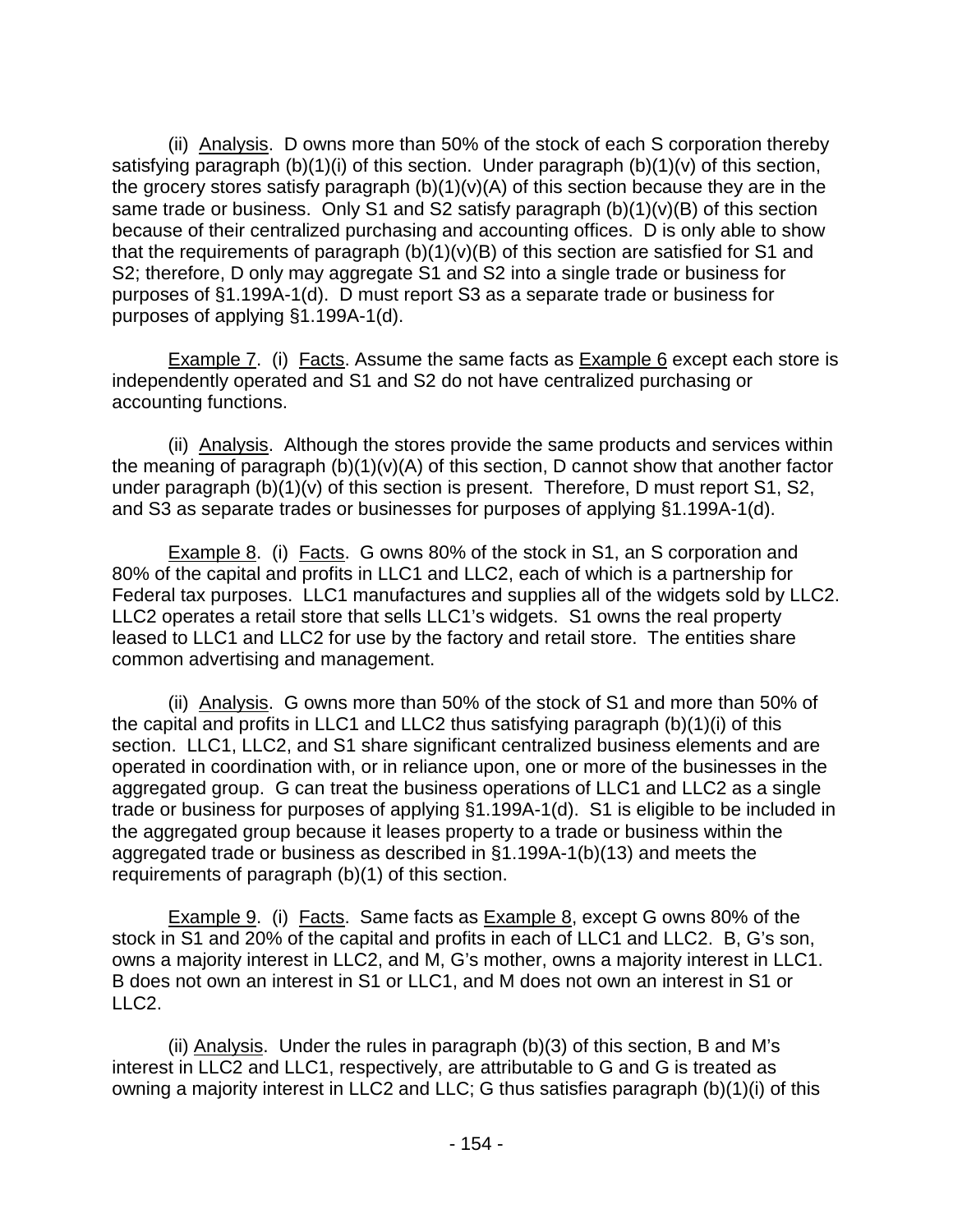section. G may aggregate his interests in LLC1, LLC2, and S1 as a single trade or business for purposes of applying §1.199A-1(d). Under paragraph (b)(3) of this section, S1 is eligible to be included in the aggregated group because it leases property to a trade or business within the aggregated trade or business as described in §1.199A-1(b)(13) and meets the requirements of paragraph (b)(1) of this section.

Example 10. (i) Facts. F owns a 75% interest and G owns a 5% interest in the capital and profits of five partnerships (PRS1-PRS5). H owns a 10% interest in the capital and profits of PRS1 and PRS2. Each partnership operates a restaurant and each restaurant separately constitutes a trade or business for purposes of section 162. G is the executive chef of all of the restaurants and as such he creates the menus and orders the food supplies.

(ii) Analysis. F owns more than 50% of capital and profits in the partnerships thereby satisfying paragraph  $(b)(1)(i)$  of this section. Under paragraph  $(b)(1)(v)$  of this section, the restaurants satisfy paragraph  $(b)(1)(v)(A)$  of this section because they are in the same trade or business, and paragraph (b)(1)(v)(B) of this section is satisfied as G is the executive chef of all of the restaurants and the businesses share a centralized function for ordering food and supplies. F can show the requirements under paragraph (b)(1) of this section are satisfied as to all of the restaurants. Because F owns a majority interest in each of the partnerships, G can demonstrate that paragraph (b)(1)(i) of this section is satisfied. G can also aggregate all five restaurants into a single trade or business for purposes of applying §1.199A-1(d). H, however, only owns an interest in PRS1 and PRS2. Like G, H satisfies paragraph (b)(1)(i) of this section because F owns a majority interest. H can, therefore, aggregate PRS1 and PRS2 into a single trade or business for purposes of applying §1.199A-1(d).

Example 11. (i) Facts. H, J, K, and L own interests in PRS1 and PRS2, each a partnership, and S1 and S2, each an S corporation. H, J, K and L also own interests in C, an entity taxable as a C corporation. H owns 30%, J owns 20%, K owns 5%, L owns 45% of each of the five entities. All of the entities satisfy 2 of the 3 factors under paragraph (b)(1)(v) of this section. For purposes of section 199A the taxpayers report the following aggregated trades or businesses: H aggregates PRS1 and S1 together and aggregates PRS2 and S2 together; J aggregates PRS1, S1 and S2 together and reports PRS2 separately; K aggregates PRS1 and PRS2 together and aggregates S1 and S2 together; and L aggregates S1, S2, and PRS2 together and reports PRS1 separately. C cannot be aggregated.

(ii) Analysis. Under paragraph  $(b)(1)(i)$  of this section, because H, J, and K together own a majority interest in PRS1, PRS2, S1, and S2, H, J, K, and L are permitted to aggregate under paragraph (b)(1). Further, the aggregations reported by the taxpayers are permitted, but not required for each of H, J, K, and L. C's income is not eligible for the section 199A deduction and it cannot be aggregated for purposes of applying §1.199A-1(d).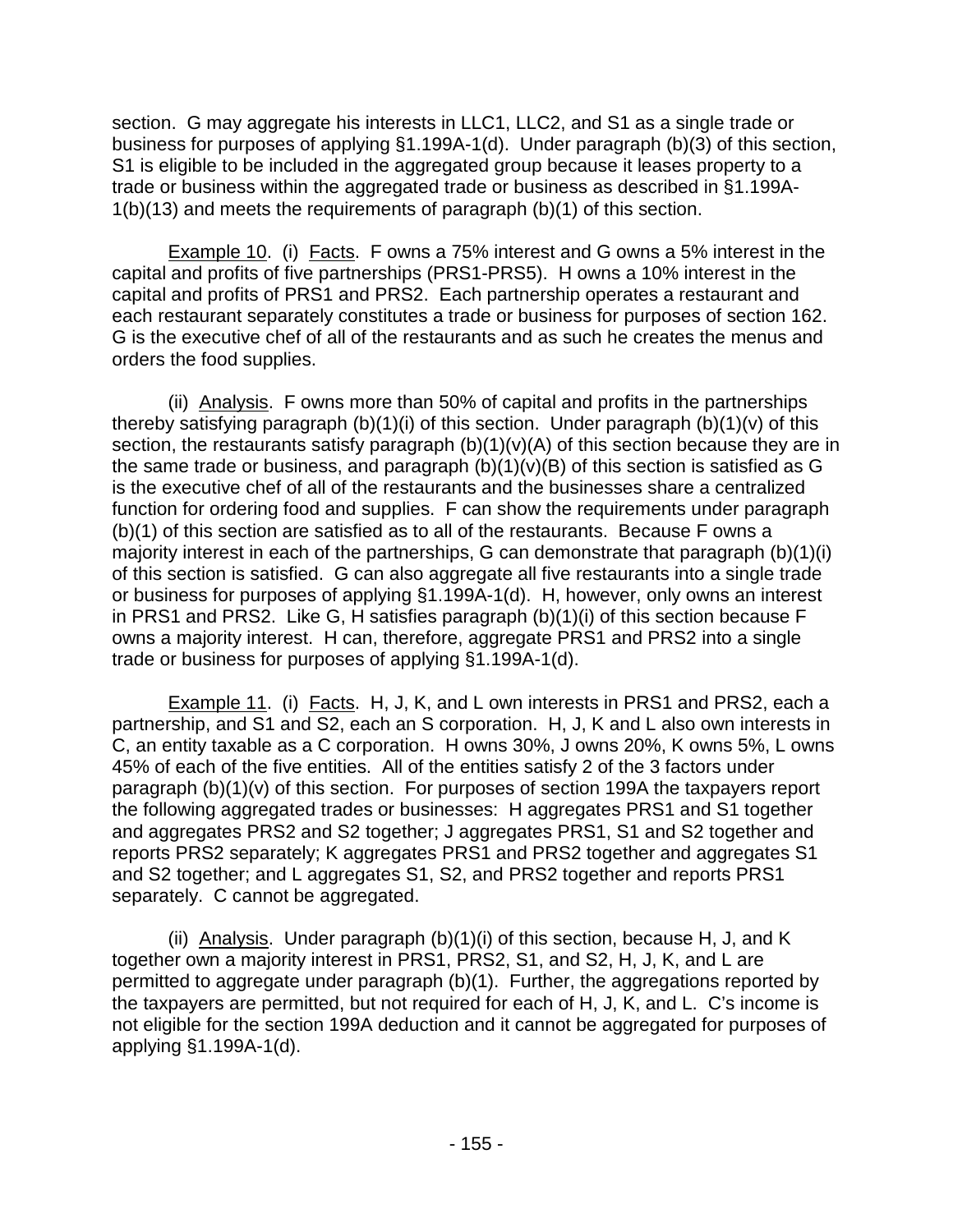Example 12. (i) Facts. L owns 60% of the profits and capital interests in PRS1, a partnership, a business that sells non-food items to grocery stores. L also owns 55% of the profits and capital interests in PRS2, a partnership, which owns and operates a distribution trucking business. The predominant portion of PRS2's business is transporting goods for PRS1.

(ii) Analysis. L is able to meet (b)(1)(i) as the majority owner of PRS1 and PRS2. Under paragraph (b)(1)(v) of this section, L is only able to show the operations of PRS1 and PRS2 are operated in reliance of one another under paragraph  $(b)(1)(v)(C)$  of this section. For purposes of applying §1.199A-1(d), L must treat PRS1 and PRS2 as separate trades or businesses.

Example 13. (i) Facts. C owns a majority interest in a sailboat racing team and also owns an interest in PRS1 which operates a marina. PRS1 is a trade or business under section 162, but the sailboat racing team is not a trade or business within the meaning of section 162.

(ii) Analysis. C has only one trade or business for purposes of section 199A and, therefore, cannot aggregate the interest in the racing team with PRS1 under paragraph (b)(1) of this section.

Example 14. (i) Facts. Trust wholly owns LLC1, LLC2, and LLC3. LLC1 operates a trucking company that delivers lumber and other supplies sold by LLC2. LLC2 operates a lumber yard and supplies LLC3 with building materials. LLC3 operates a construction business. LLC1, LLC2, and LLC3 have a centralized human resources department, payroll, and accounting department.

(ii) Analysis. Because Trust owns 100% of the interests in LLC1, LLC2, and LLC3, Trust satisfies paragraph (b)(1)(i) of this section. Trust can also show that it satisfies paragraph  $(b)(1)(v)(B)$  of this section as the trades or businesses have a centralized human resources department, payroll, and accounting department. Trust also can show is meets paragraph  $(b)(1)(v)(C)$  of this section as the trades or businesses are operated in coordination, or reliance upon, one or more in the aggregated group. Trust can aggregate LLC1, LLC2, and LLC3 for purposes of applying §1.199A-1(d).

(e) Effective/ applicability date--(1) General rule. Except as provided in

paragraph (e)(2) of this section, the provisions of this section apply to taxable years

ending after the date the Treasury decision adopting these regulations as final

regulations is published in the **Federal Register**. However, taxpayers may rely on the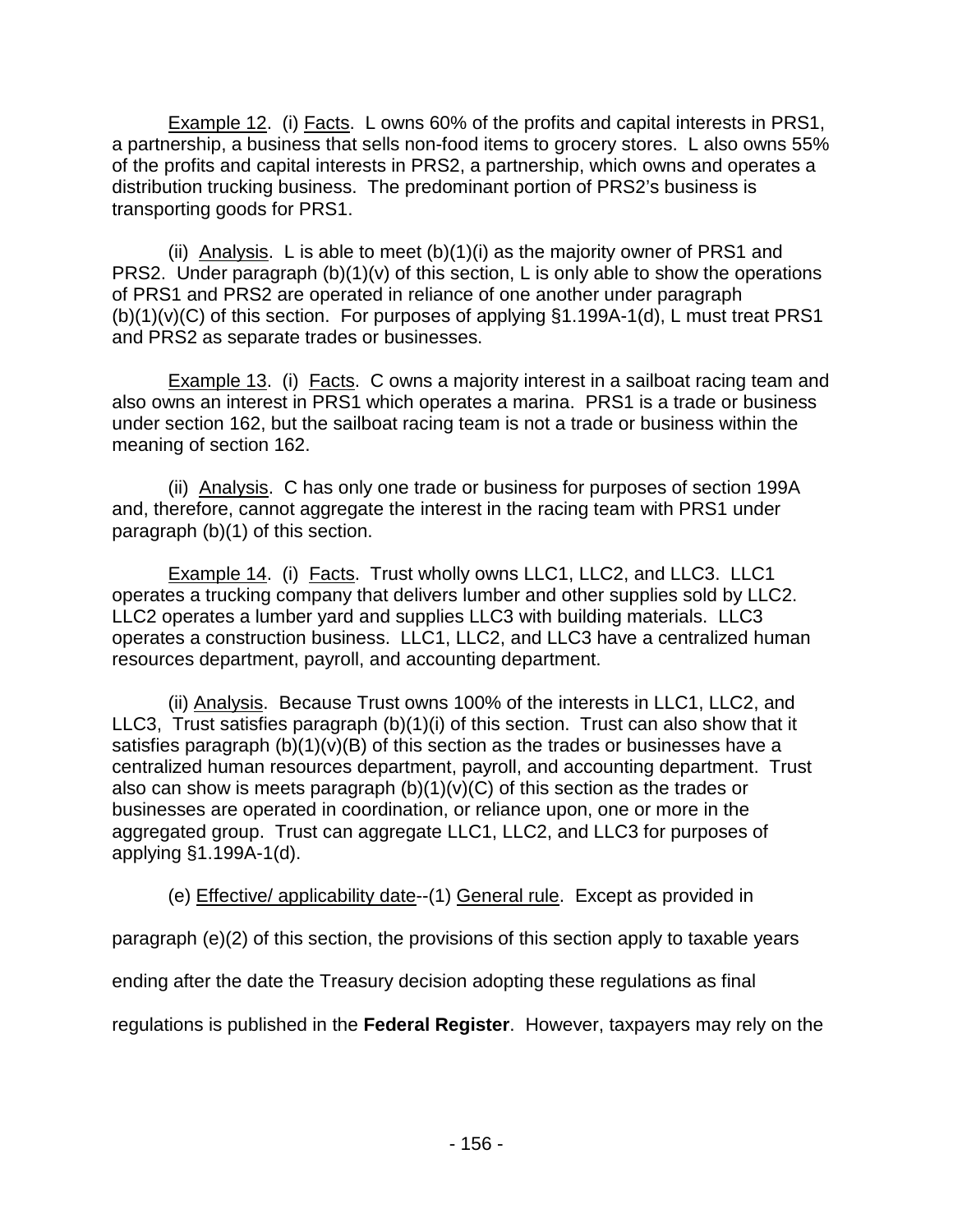rules of this section until the date the Treasury decision adopting these regulations as final regulations is published in the **Federal Register**.

(2) Exception for non-calendar year RPE. For purposes of determining QBI, W-2 wages, and UBIA of qualified property, if an individual receives any of these items from an RPE with a taxable year that begins before January 1, 2018 and ends after December 31, 2017, such items are treated as having been incurred by the individual during the individual's taxable year in which or with which such RPE taxable year ends.

Par. 7. Section 1.199A-5 is added to read as follows:

## §1.199A-5 Specified service trades or businesses and the trade or business of performing services as an employee.

(a) Scope and Effect--(1) Scope. This section provides guidance on specified service trades or businesses (SSTBs) and the trade or business of performing services as an employee. This paragraph (a) describes the effect of being an SSTB or the trade or business of performing services as an employee. Paragraph (b) of this section provides definitional guidance on SSTBs. Paragraph (c) of this section provides special rules related to SSTBs. Paragraph (d) of this section provides guidance on the trade or business of performing services as an employee. The provisions of this section apply solely for purposes of section 199A of the Internal Revenue Code (Code).

(2) Effect of being an SSTB. If a trade or business is an SSTB, no QBI, W-2 wages, or UBIA of qualified property from the SSTB may be taken into account by any individual whose taxable income exceeds the phase-in range as defined in §1.199A-1(b)(3), even if the item is derived from an activity that is not itself a specified service activity. If a trade or business conducted by a relevant passthrough entity (RPE) is an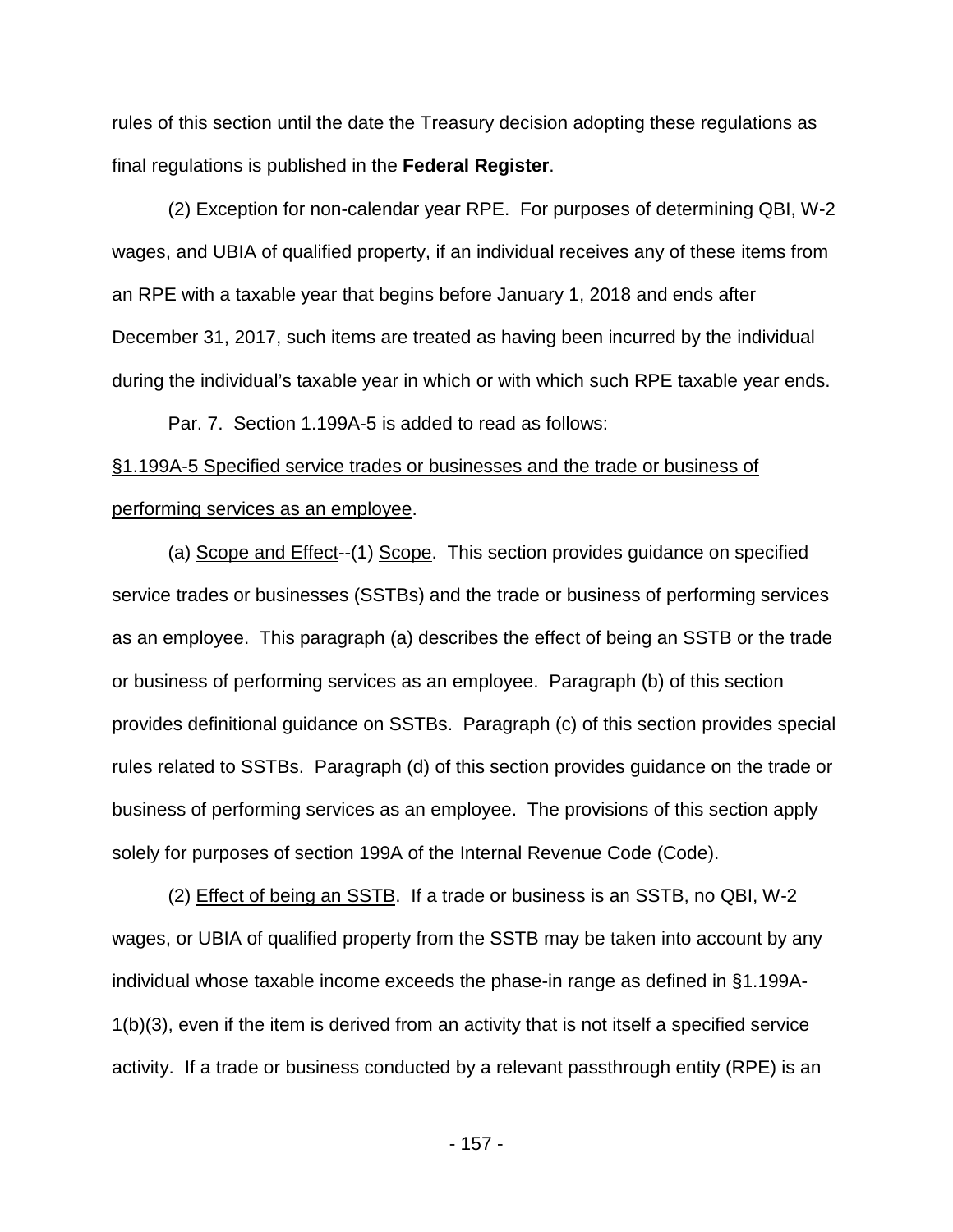SSTB, this limitation applies to any direct or indirect individual owners of the business, regardless of whether the owner is passive or participated in any specified service activity. However, the SSTB limitation does not apply to individuals with taxable income below the threshold amount as defined in §1.199A-1(b)(11). A phase-in rule, provided in §1.199A-1(d)(2), applies to individuals with taxable income within the phase-in range, allowing them to take into account a certain "applicable percentage" of QBI, W-2 wages, and UBIA of qualified property from an SSTB. A direct or indirect owner of a trade or business engaged in the performance of a specified service is engaged in the performance of the specified service for purposes of section 199A and this section, regardless of whether the owner is passive or participated in the specified service activity.

(3) Trade or business of performing services as an employee. The trade or business of performing services as an employee is not a trade or business for purposes of section 199A and the regulations thereunder. Therefore, no items of income, gain, loss, or deduction from the trade or business of performing services as an employee constitute QBI within the meaning of section 199A and §1.199A-3. No taxpayer may claim a section 199A deduction for wage income, regardless of the amount of taxable income.

(b) Definition of specified service trade or business. Except as provided in paragraph (c)(1) of this section, the term specified service trade or business (SSTB) means any of the following:

(1) Listed SSTBs. Any trade or business involving the performance of services in one or more of the following fields:

- 158 -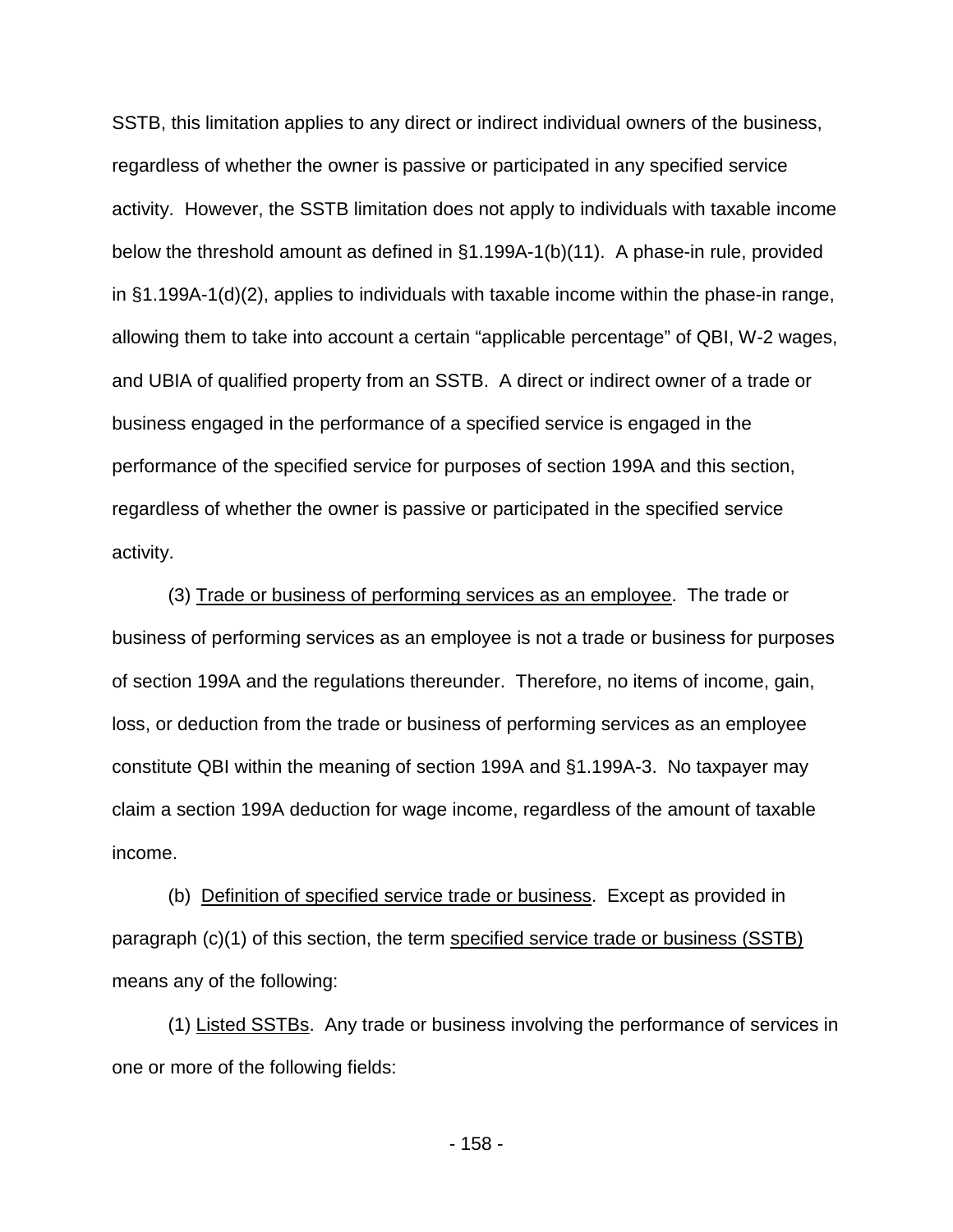(i) Health as described in paragraph  $(b)(2)(ii)$  of this section;

(ii) Law as described in paragraph  $(b)(2)$ (iii) of this section;

(iii) Accounting as described in paragraph  $(b)(2)(iv)$  of this section;

(iv) Actuarial science as described in paragraph (b)(2)(v) of this section;

(v) Performing arts as described in paragraph (b)(2)(vi) of this section;

(vi) Consulting as described in paragraph (b)(2)(vii) of this section;

(vii) Athletics as described in paragraph (b)(2)(viii) of this section;

(viii) Financial services as described in paragraph (b)(2)(ix) of this section;

 $(ix)$  Brokerage services as described in paragraph  $(b)(2)(x)$  of this section;

(x) Investing and investment management as described in paragraph (b)(2)(xi) of this section;

 $(xi)$  Trading as described in paragraph  $(b)(2)(xii)$  of this section;

(xii) Dealing in securities (as defined in section 475(c)(2)), partnership interests, or commodities (as defined in section  $475(e)(2)$ ) as described in paragraph (b)(2)(xiii) of this section; or

(xiii) Any trade or business where the principal asset of such trade or business is the reputation or skill of one or more of its employees or owners as defined in paragraph (b)(2)(xiv) of this section.

(2) Additional rules for applying section 199A(d)(2) and paragraph (b) of this section--(i) In general. This paragraph (b)(2) provides additional rules for determining whether a business is an SSTB within the meaning of section 199A(d)(2) and paragraph (b) of this section only. The rules of this paragraph (b)(2) may not be taken into account for purposes of applying any provision of law or regulation other than section 199A and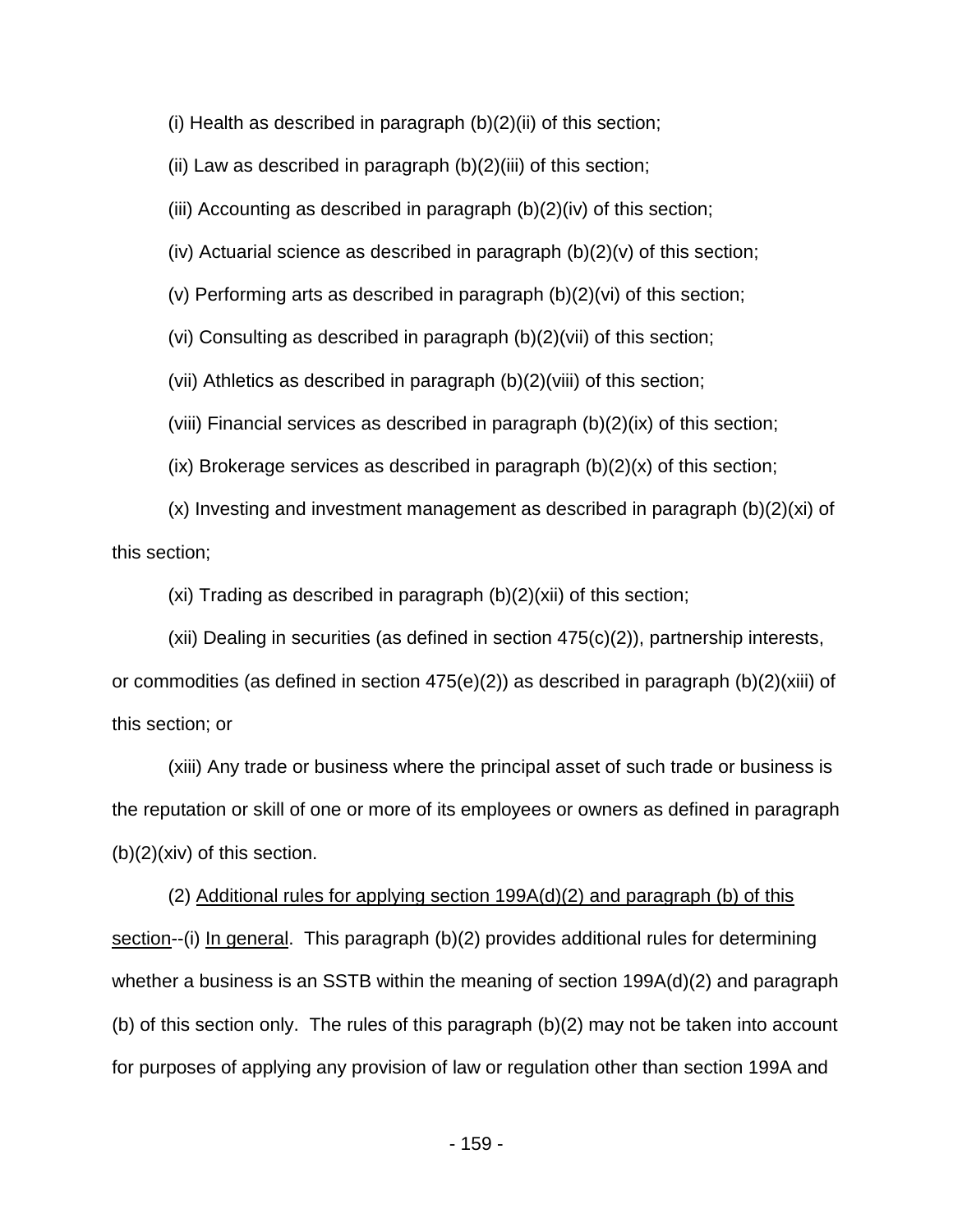the regulations thereunder except to the extent such provision expressly refers to section 199A(d) or this section.

(ii) Meaning of services performed in the field of health. For purposes of section 199A(d)(2) and paragraph (b)(1)(i) of this section only, the performance of services in the field of health means the provision of medical services by individuals such as physicians, pharmacists, nurses, dentists, veterinarians, physical therapists, psychologists and other similar healthcare professionals performing services in their capacity as such who provide medical services directly to a patient (service recipient). The performance of services in the field of health does not include the provision of services not directly related to a medical services field, even though the services provided may purportedly relate to the health of the service recipient. For example, the performance of services in the field of health does not include the operation of health clubs or health spas that provide physical exercise or conditioning to their customers, payment processing, or the research, testing, and manufacture and/or sales of pharmaceuticals or medical devices.

(iii) Meaning of services performed in the field of law. For purposes of section 199A(d)(2) and paragraph (b)(1)(ii) of this section only, the performance of services in the field of law means the performance of services by individuals such as lawyers, paralegals, legal arbitrators, mediators, and similar professionals performing services in their capacity as such. The performance of services in the field of law does not include the provision of services that do not require skills unique to the field of law, for example, the provision of services in the field of law does not include the provision of services by printers, delivery services, or stenography services.

- 160 -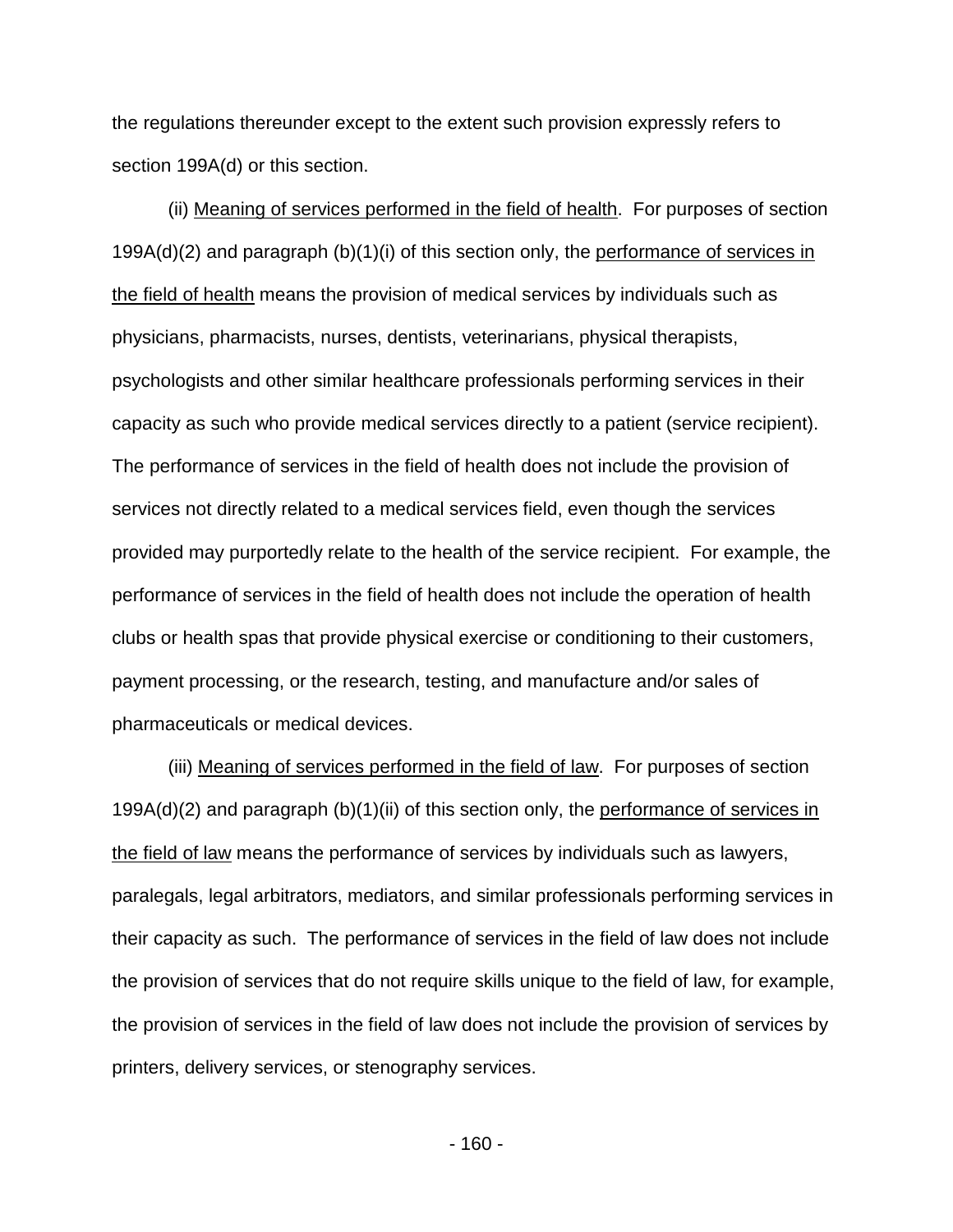(iv) Meaning of services performed in the field of accounting. For purposes of section 199A(d)(2) and paragraph (b)(1)(iii) of this section only, the performance of services in the field of accounting means the provision of services by individuals such as accountants, enrolled agents, return preparers, financial auditors, and similar professionals performing services in their capacity as such.

(v) Meaning of services performed in the field of actuarial science. For purposes of section 199A(d)(2) and paragraph (b)(1)(iv) of this section only, the performance of services in the field of actuarial science means the provision of services by individuals such as actuaries and similar professionals performing services in their capacity as such.

(vi) Meaning of services performed in the field of performing arts. For purposes of section 199A(d)(2) and paragraph (b)(1)(v) of this section only, the performance of services in the field of the performing arts means the performance of services by individuals who participate in the creation of performing arts, such as actors, singers, musicians, entertainers, directors, and similar professionals performing services in their capacity as such. The performance of services in the field of performing arts does not include the provision of services that do not require skills unique to the creation of performing arts, such as the maintenance and operation of equipment or facilities for use in the performing arts. Similarly, the performance of services in the field of the performing arts does not include the provision of services by persons who broadcast or otherwise disseminate video or audio of performing arts to the public.

(vii) Meaning of services performed in the field of consulting. For purposes of section 199A(d)(2) and paragraph (b)(1)(vi) of this section only, the performance of

- 161 -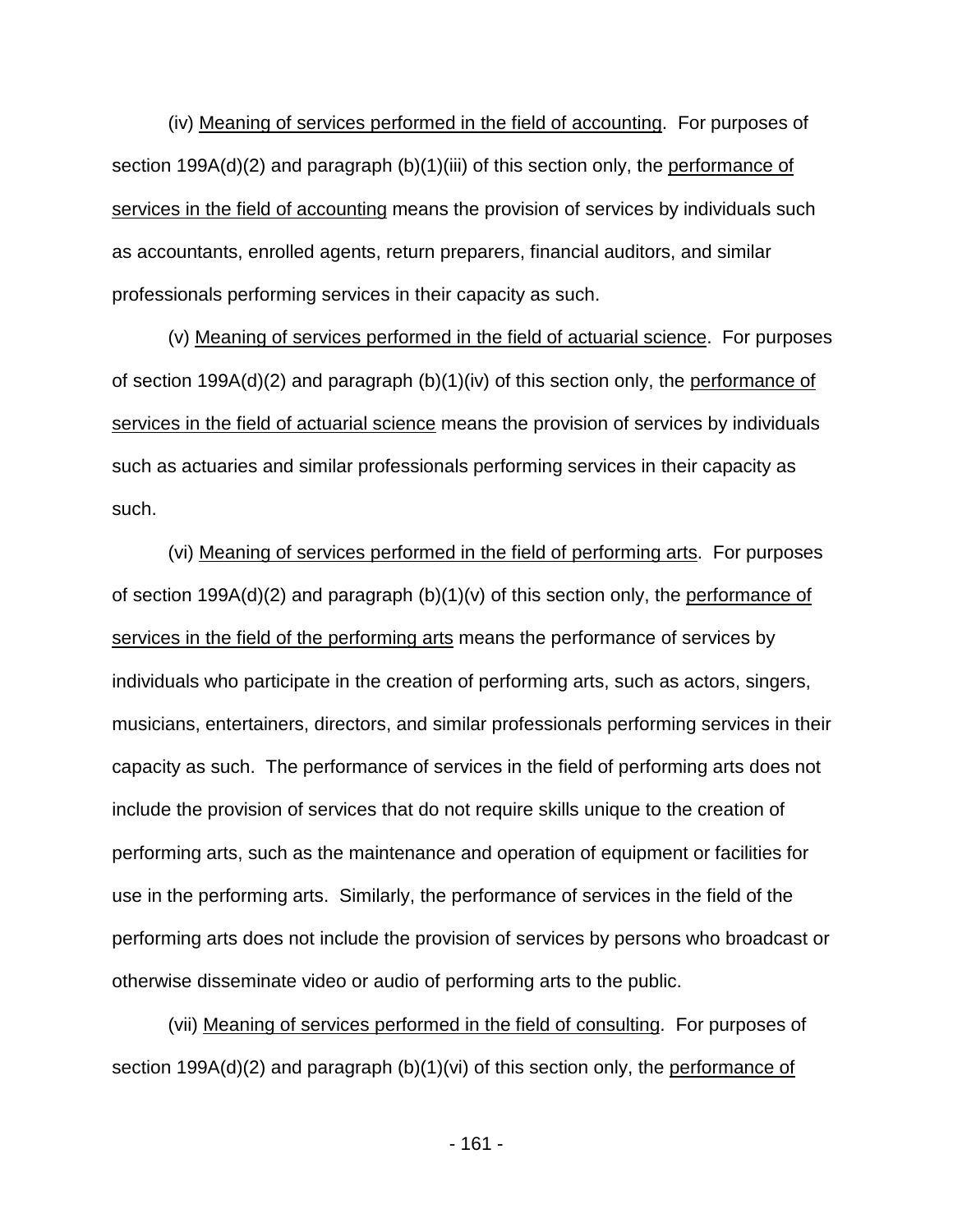services in the field of consulting means the provision of professional advice and counsel to clients to assist the client in achieving goals and solving problems. Consulting includes providing advice and counsel regarding advocacy with the intention of influencing decisions made by a government or governmental agency and all attempts to influence legislators and other government officials on behalf of a client by lobbyists and other similar professionals performing services in their capacity as such. The performance of services in the field of consulting does not include the performance of services other than advice and counsel, such as sales or economically similar services or the provision of training and educational courses. For purposes of the preceding sentence, the determination of whether a person's services are sales or economically similar services will be based on all the facts and circumstances of that person's business. Such facts and circumstances include, for example, the manner in which the taxpayer is compensated for the services provided. Performance of services in the field of consulting does not include the performance of consulting services embedded in, or ancillary to, the sale of goods or performance of services on behalf of a trade or business that is otherwise not an SSTB (such as typical services provided by a building contractor) if there is no separate payment for the consulting services.

(viii) Meaning of services performed in the field of athletics. For purposes of section 199A(d)(2) and paragraph (b)(1)(vii) of this section only, the performance of services in the field of athletics means the performance of services by individuals who participate in athletic competition such as athletes, coaches, and team managers in sports such as baseball, basketball, football, soccer, hockey, martial arts, boxing, bowling, tennis, golf, skiing, snowboarding, track and field, billiards, and racing. The

- 162 -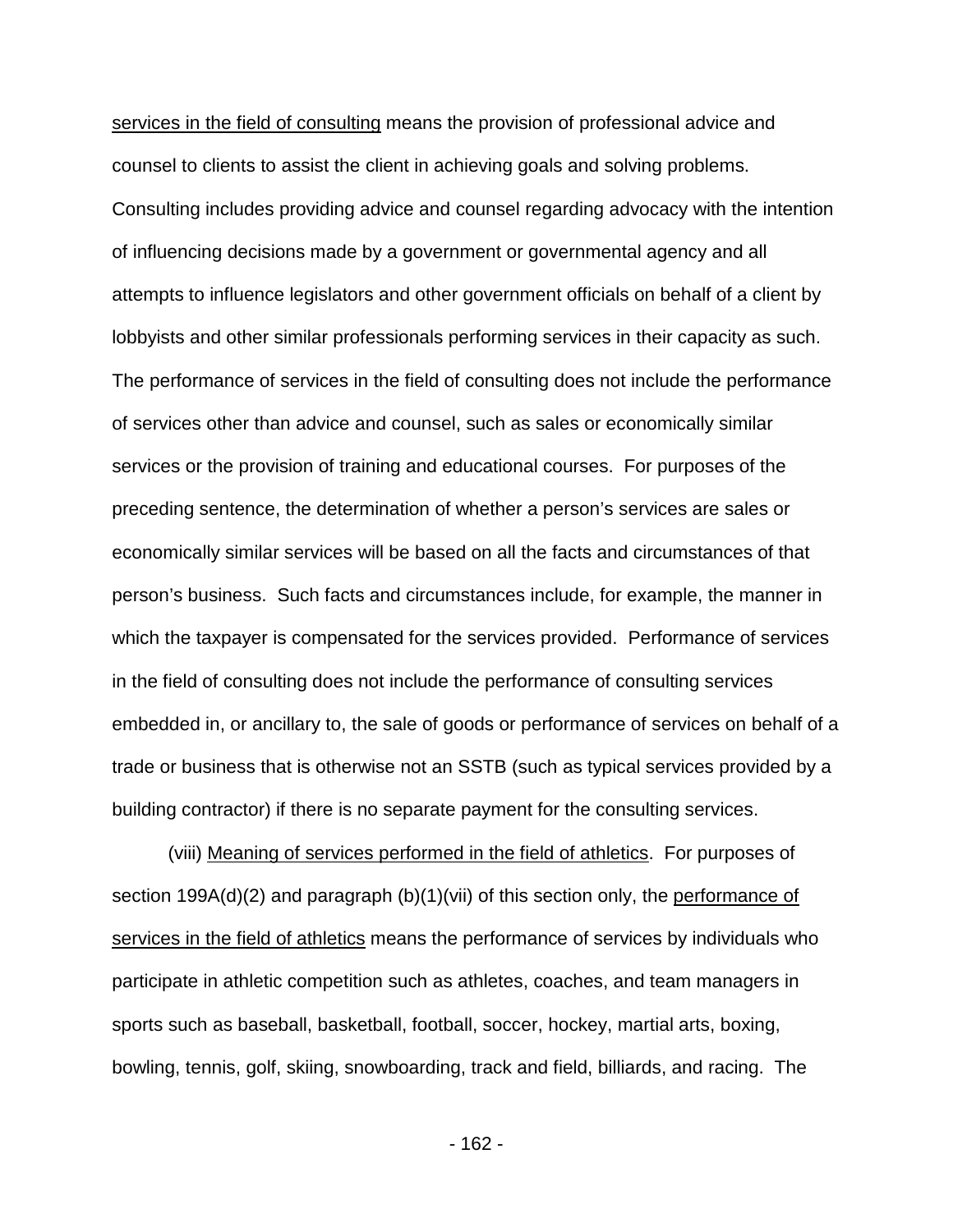performance of services in the field of athletics does not include the provision of services that do not require skills unique to athletic competition, such as the maintenance and operation of equipment or facilities for use in athletic events. Similarly, the performance of services in the field of athletics does not include the provision of services by persons who broadcast or otherwise disseminate video or audio of athletic events to the public.

(ix) Meaning of services performed in the field of financial services. For purposes of section 199A(d)(2) and paragraph (b)(1)(viii) of this section only, the performance of services in the field of financial services means the provision of financial services to clients including managing wealth, advising clients with respect to finances, developing retirement plans, developing wealth transition plans, the provision of advisory and other similar services regarding valuations, mergers, acquisitions, dispositions, restructurings (including in title 11 or similar cases), and raising financial capital by underwriting, or acting as a client's agent in the issuance of securities and similar services. This includes services provided by financial advisors, investment bankers, wealth planners, and retirement advisors and other similar professionals performing services in their capacity as such.

(x) Meaning of services performed in the field of brokerage services. For purposes of section 199A(d)(2) and paragraph (b)(1)(ix) of this section only, the performance of services in the field of brokerage services includes services in which a person arranges transactions between a buyer and a seller with respect to securities (as defined in section 475(c)(2)) for a commission or fee. This includes services provided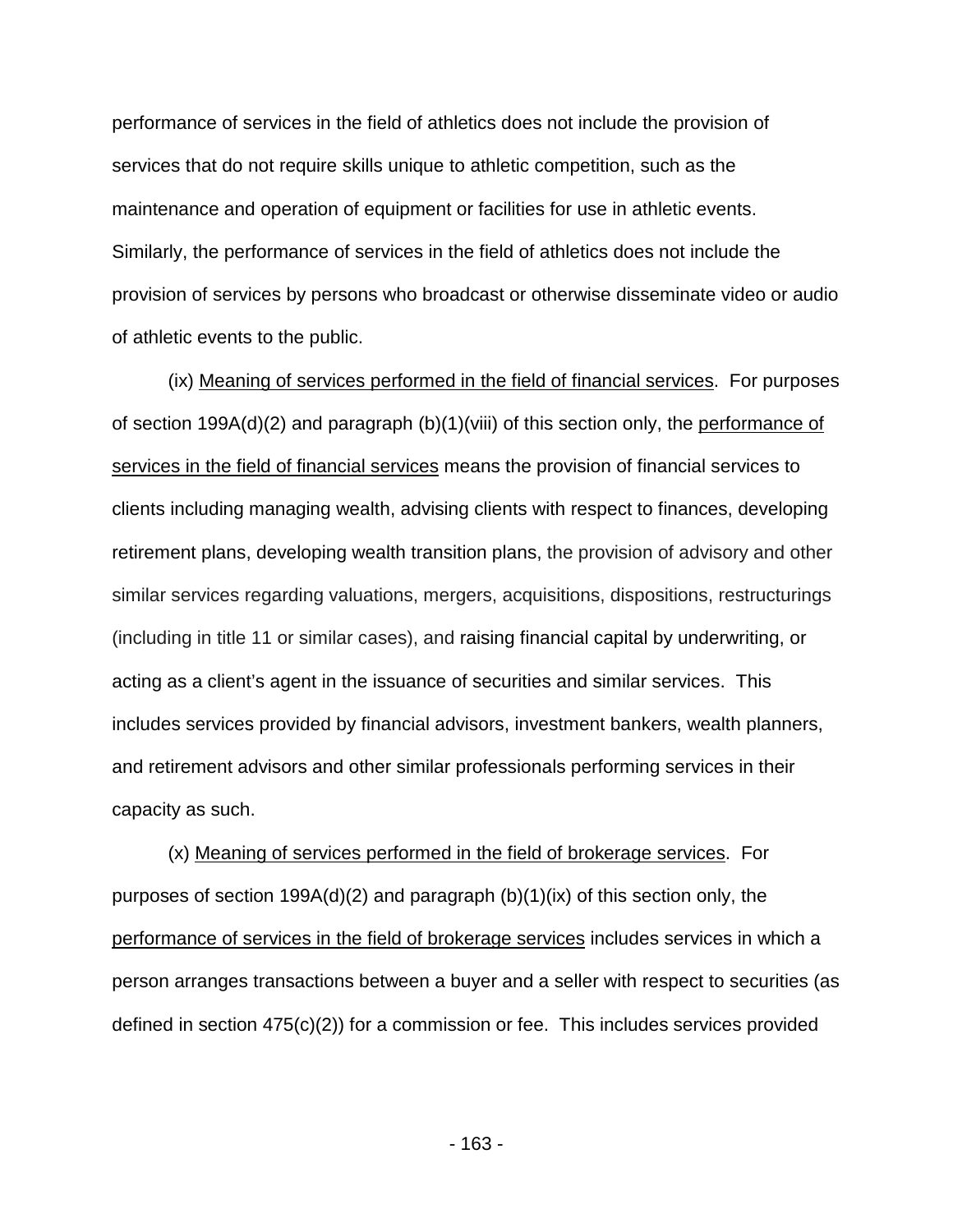by stock brokers and other similar professionals, but does not include services provided by real estate agents and brokers, or insurance agents and brokers.

(xi) Meaning of the provision of services in investing and investment management. For purposes of section 199A(d)(2) and paragraph (b)(1)(x) of this section only, the performance of services that consist of investing and investment management refers to a trade or business involving the receipt of fees for providing investing, asset management, or investment management services, including providing advice with respect to buying and selling investments. The performance of services of investing and investment management does not include directly managing real property.

(xii) Meaning of the provision of services in trading. For purposes of section  $199A(d)(2)$  and paragraph  $(b)(1)(x)$  of this section only, the performance of services that consist of trading means a trade or business of trading in securities (as defined in section 475(c)(2)), commodities (as defined in section 475(e)(2)), or partnership interests. Whether a person is a trader in securities, commodities, or partnership interests is determined by taking into account all relevant facts and circumstances, including the source and type of profit that is associated with engaging in the activity regardless of whether that person trades for the person's own account, for the account of others, or any combination thereof. A taxpayer, such as a manufacturer or a farmer, who engages in hedging transactions as part of their trade or business of manufacturing or farming is not considered to be engaged in the trade or business of trading commodities.

(xiii) Meaning of the provision of services in dealing--(A) Dealing in securities. For purposes of section 199A(d)(2) and paragraph  $(b)(1)(xii)$  of this section only, the

- 164 -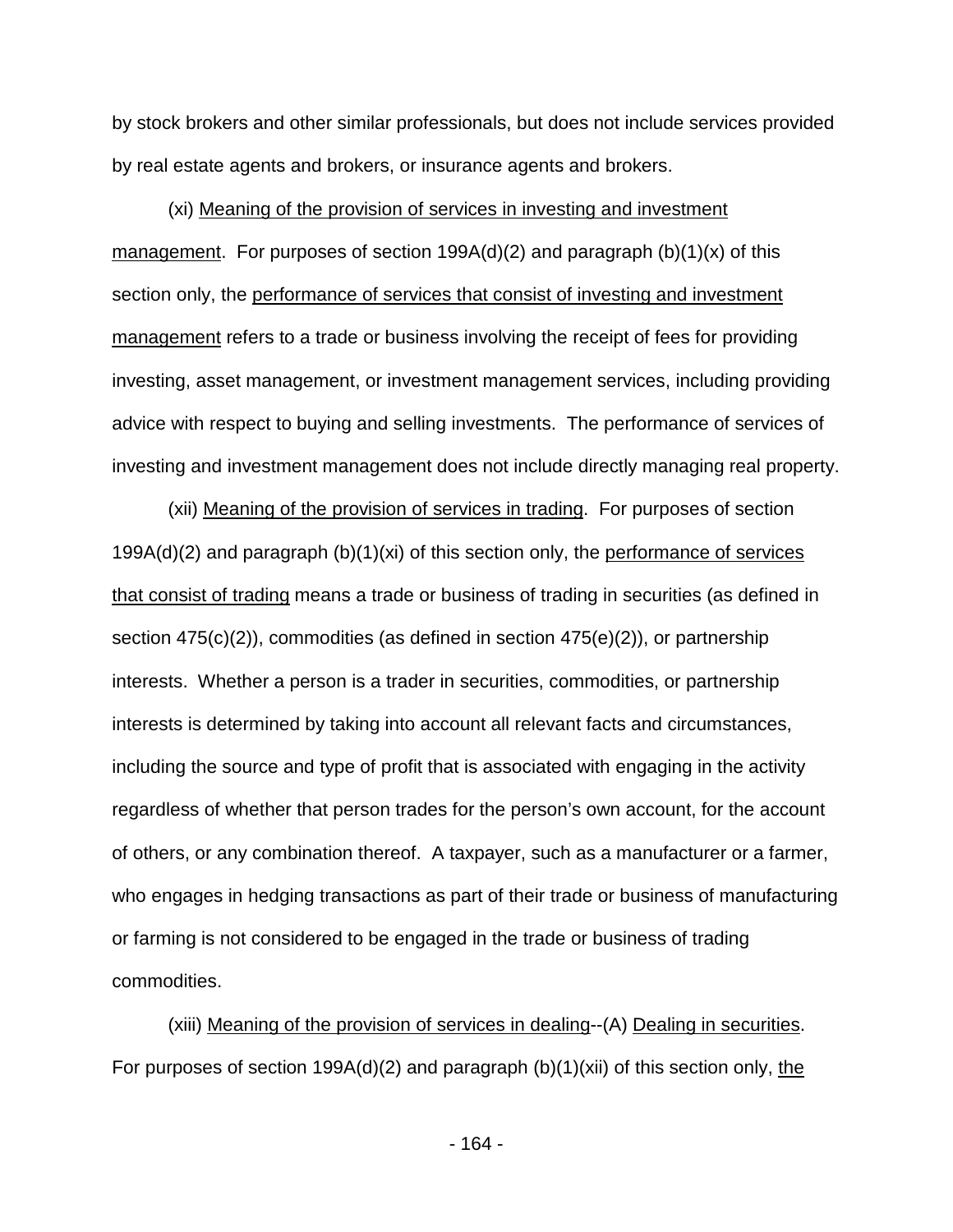performance of services that consist of dealing in securities (as defined in section 475(c)(2)) means regularly purchasing securities from and selling securities to customers in the ordinary course of a trade or business or regularly offering to enter into, assume, offset, assign, or otherwise terminate positions in securities with customers in the ordinary course of a trade or business. For purposes of the preceding sentence, however, a taxpayer that regularly originates loans in the ordinary course of a trade or business of making loans but engages in no more than negligible sales of the loans is not dealing in securities for purposes of section 199A(d)(2) and this section. See §1.475(c)-1(c)(2) and (4) for the definition of negligible sales.

(B) Dealing in commodities. For purposes of section 199A(d)(2) and paragraph (b)(1)(xii) of this section only, the performance of services that consist of dealing in commodities (as defined in section  $475(e)(2)$ ) means regularly purchasing commodities from and selling commodities to customers in the ordinary course of a trade or business or regularly offering to enter into, assume, offset, assign, or otherwise terminate positions in commodities with customers in the ordinary course of a trade or business.

(C) Dealing in partnership interests. For purposes of section 199A(d)(2) and paragraph (b)(1)(xii) of this section only, the performance of services that consist of dealing in partnership interests means regularly purchasing partnership interests from and selling partnership interests to customers in the ordinary course of a trade or business or regularly offering to enter into, assume, offset, assign, or otherwise terminate positions in partnership interests with customers in the ordinary course of a trade or business.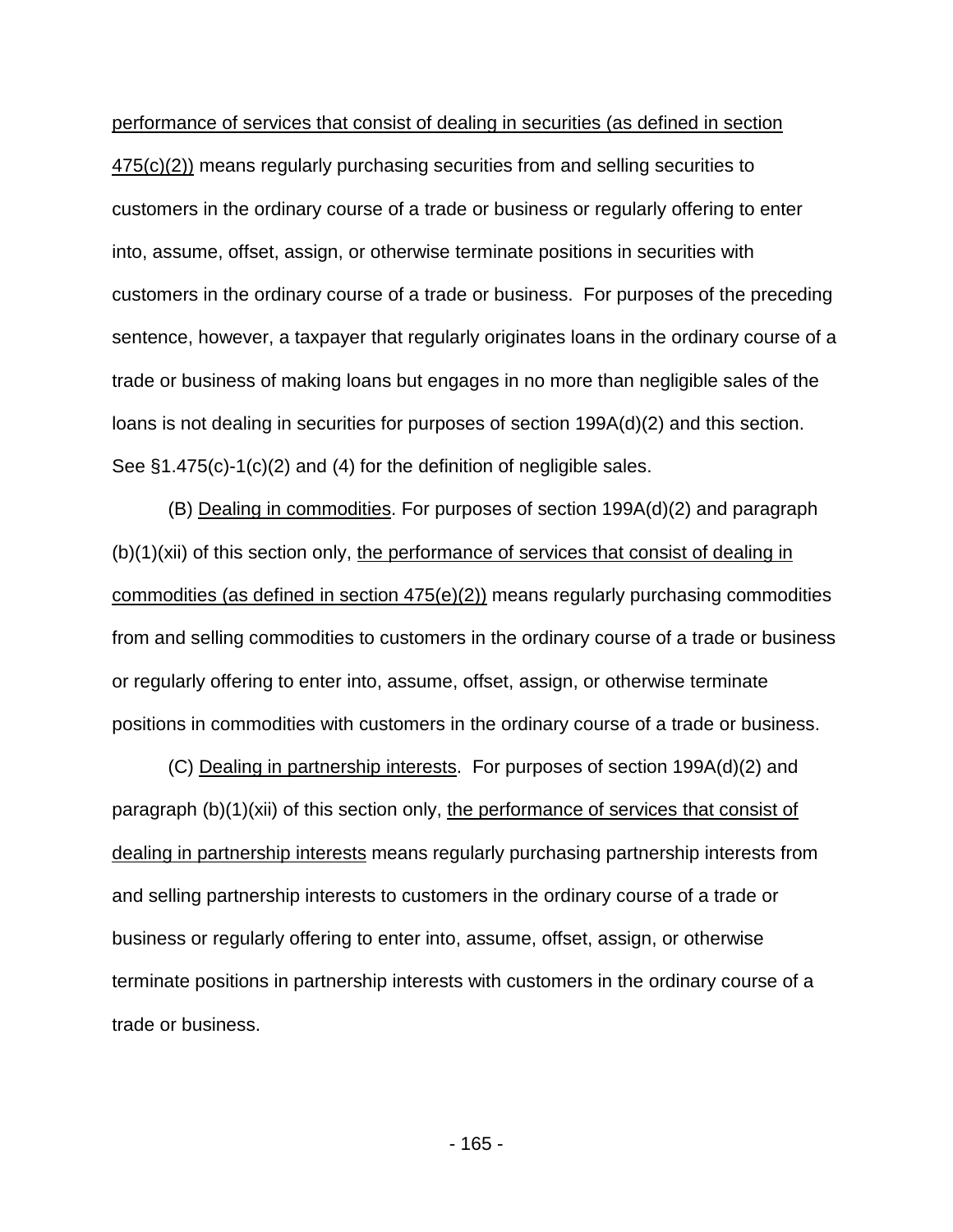(xiv) Meaning of trade or business where the principal asset of such trade or business is the reputation or skill of one or more employees or owners. For purposes of section 199A(d)(2) and paragraph (b)(1)(xiii) of this section only, the term any trade or business where the principal asset of such trade or business is the reputation or skill of one or more of its employees or owners means any trade or business that consists of any of the following (or any combination thereof):

(A) A trade or business in which a person receives fees, compensation, or other income for endorsing products or services,

(B) A trade or business in which a person licenses or receives fees, compensation or other income for the use of an individual's image, likeness, name, signature, voice, trademark, or any other symbols associated with the individual's identity,

(C) Receiving fees, compensation, or other income for appearing at an event or on radio, television, or another media format.

(D) For purposes of paragraph (b)(2)(xiv)(A) through (C) of this section, the term fees, compensation, or other income includes the receipt of a partnership interest and the corresponding distributive share of income, deduction, gain or loss from the partnership, or the receipt of stock of an S corporation and the corresponding income, deduction, gain or loss from the S corporation stock.

(3) Examples. The following examples illustrate the rules in paragraphs (a) and (b) of this section. The examples do not address all types of services that may or may not qualify as specified services. Unless otherwise provided, the individual in each example has taxable income in excess of the threshold amount.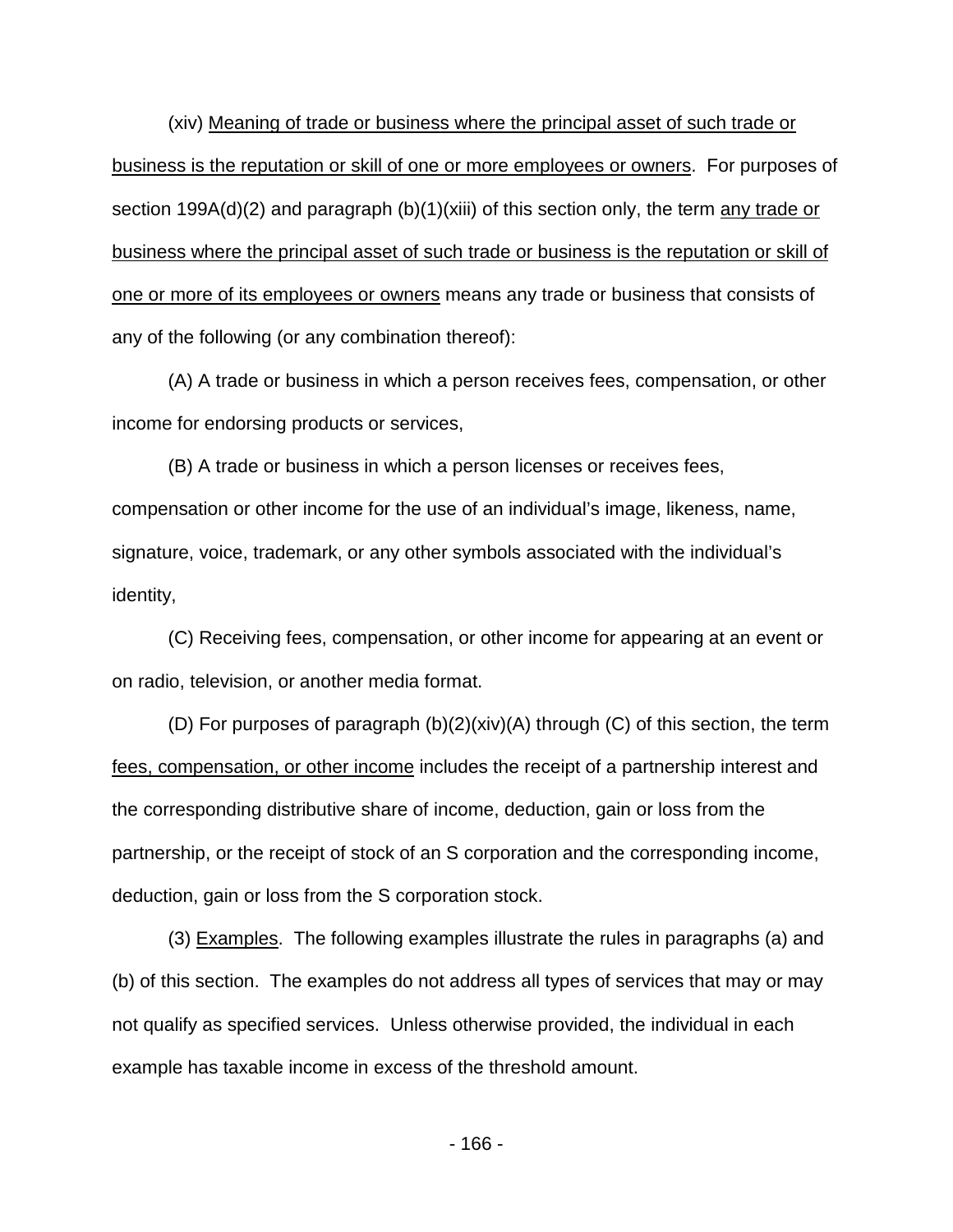Example 1. A, a singer, records a song. A is paid a mechanical royalty when the song is licensed or streamed. A is also paid a performance royalty when the recorded song is played publicly. A is engaged in the performance of services in an SSTB in the field of performing arts within the meaning of paragraphs  $(b)(1)(v)$  and  $(b)(2)(vi)$  of this section. The royalties that A receives for the song are not eligible for a deduction under section 199A.

**Example 2.** B is a partner in Partnership, which solely owns and operates a professional sports team. Partnership employs athletes and sells tickets to the public to attend games in which the sports team competes. Therefore, Partnership is engaged in the performance of services in an SSTB in the field of athletics within the meaning of paragraphs (b)(1)(vii) and (b)(2)(viii) of this section. B is a passive owner in Partnership and B does not provide any services with respect to Partnership or the sports team. However, because Partnership is engaged in an SSTB in the field of athletics, B's distributive share of the income, gain, loss, and deduction with respect to Partnership is not eligible for a deduction under section 199A.

Example 3. C is in the business of providing services that assist unrelated entities in making their personnel structures more efficient. C studies its client's organization and structure and compares it to peers in its industry. C then makes recommendations and provides advice to its client regarding possible changes in the client's personnel structure, including the use of temporary workers. C is engaged in the performance of services in an SSTB in the field of consulting within the meaning of paragraphs (b)(1)(vi) and (b)(2)(vii) of this section.

Example 4. D is in the business of licensing software to customers. D discusses and evaluates the customer's software needs with the customer. The taxpayer advises the customer on the particular software products it licenses. D is paid a flat price for the software license. After the customer licenses the software, D helps to implement the software. D is engaged in the trade or business of licensing software and not engaged in an SSTB in the field of consulting within the meaning of paragraphs (b)(1)(vi) and (b)(2)(vii) of this section.

Example 5. E is in the business of providing services to assist clients with their finances. E will study a particular client's financial situation, including, the client's present income, savings and investments, and anticipated future economic and financial needs. Based on this study, E will then assist the client in making decisions and plans regarding the client's financial activities. Such financial planning includes the design of a personal budget to assist the client in monitoring the client's financial situation, the adoption of investment strategies tailored to the client's needs, and other similar services. E is engaged in the performance of services in an SSTB in the field of financial services within the meaning of paragraphs  $(b)(1)(viii)$  and  $(b)(2)(ix)$  of this section.

Example 6. F is in the business of executing transactions for customers involving various types of securities or commodities generally traded through organized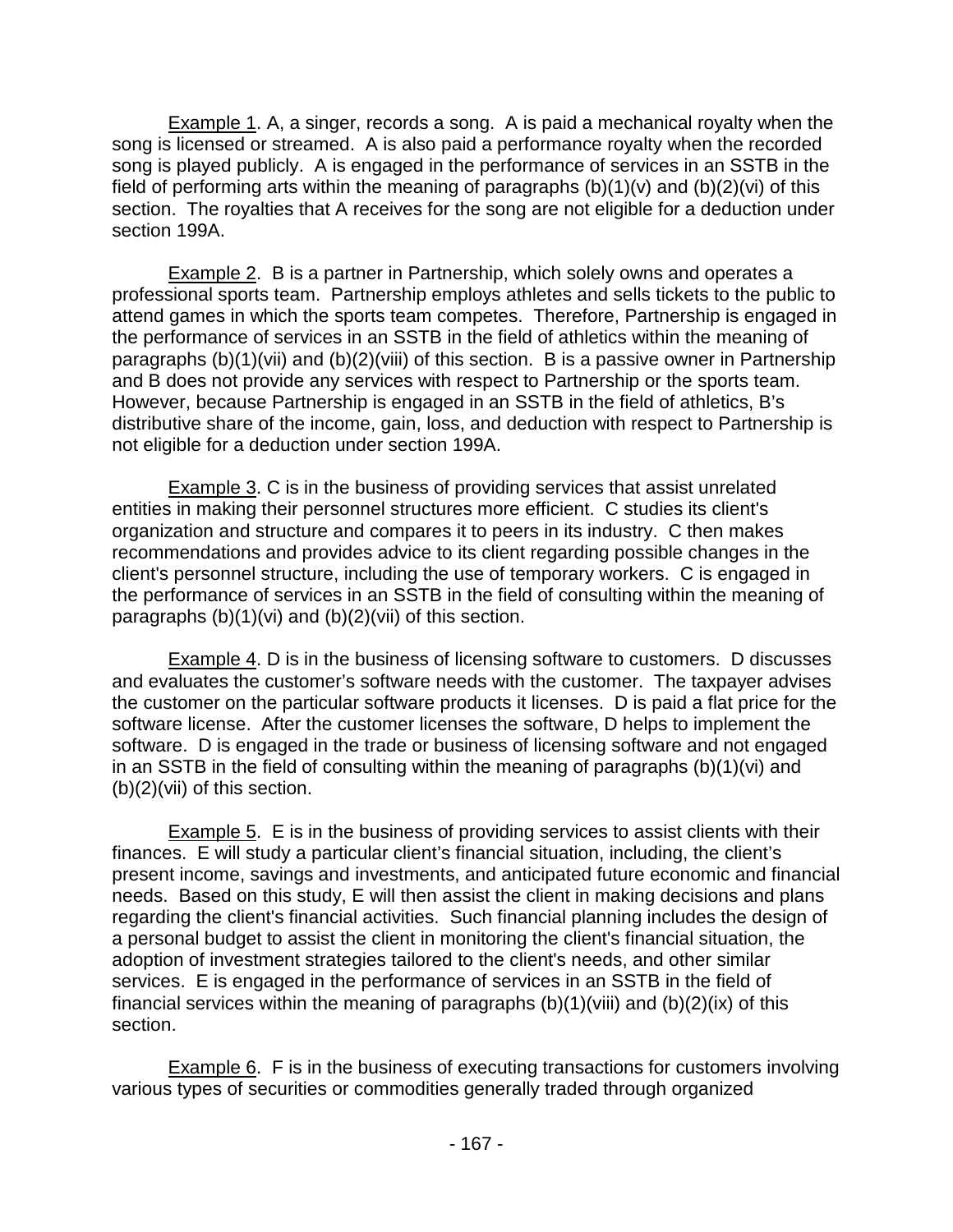exchanges or other similar networks. Customers place orders with F to trade securities or commodities based on the taxpayer's recommendations. F's compensation for its services typically is based on completion of the trade orders. F is engaged in an SSTB in the field of brokerage services within the meaning of paragraphs (b)(1)(ix) and  $(b)(2)(x)$  of this section.

Example 7. G owns 100% of Corp, an S corporation, which operates a bicycle sales and repair business. Corp has 8 employees, including G. Half of Corp's net income is generated from sales of new and used bicycles and related goods, such as helmets, and bicycle-related equipment. The other half of Corp's net income is generated from bicycle repair services performed by G and Corp's other employees. Corp's assets consist of inventory, fixtures, bicycle repair equipment, and a leasehold on its retail location. Several of the employees and G have worked in the bicycle business for many years, and have acquired substantial skill and reputation in the field. Customers often consult with the employees on the best bicycle for purchase. G is in the business of sales and repairs of bicycles and is not engaged in an SSTB within the meaning of paragraphs (b)(1)(xiii) and (b)(2)(xiv) of this section.

Example 8. H is a well-known chef and the sole owner of multiple restaurants each of which is owned in a disregarded entity. Due to H's skill and reputation as a chef, H receives an endorsement fee of \$500,000 for the use of H's name on a line of cooking utensils and cookware. H is in the trade or business of being a chef and owning restaurants and such trade or business is not an SSTB. However, H is also in the trade or business of receiving endorsement income. H's trade or business consisting of the receipt of the endorsement fee for H's skill and/or reputation is an SSTB within the meaning of paragraphs (b)(1)(xiii) and (b)(2)(xiv) of this section.

Example 9. J is a well-known actor. J entered into a partnership with Shoe Company, in which J contributed her likeness and the use of her name to the partnership in exchange for a 50% interest in the capital and profits of the partnership and a guaranteed payment. J's trade or business consisting of the receipt of the partnership interest and the corresponding distributive share with respect to the partnership interest for J's likeness and the use of her name is an SSTB within the meaning of paragraphs (b)(1)(xiii) and (b)(2)(xiv) of this section.

(c) Special rules. (1) De minimis rule.--(i) Gross receipts of \$25 million or less.

For a trade or business with gross receipts of \$25 million dollars or less for the taxable

year, a trade or business is not an SSTB if less than 10 percent of the gross receipts of

the trade or business are attributable to the performance of services in a field described

in paragraph (b) of this section. For purposes of determining whether this 10 percent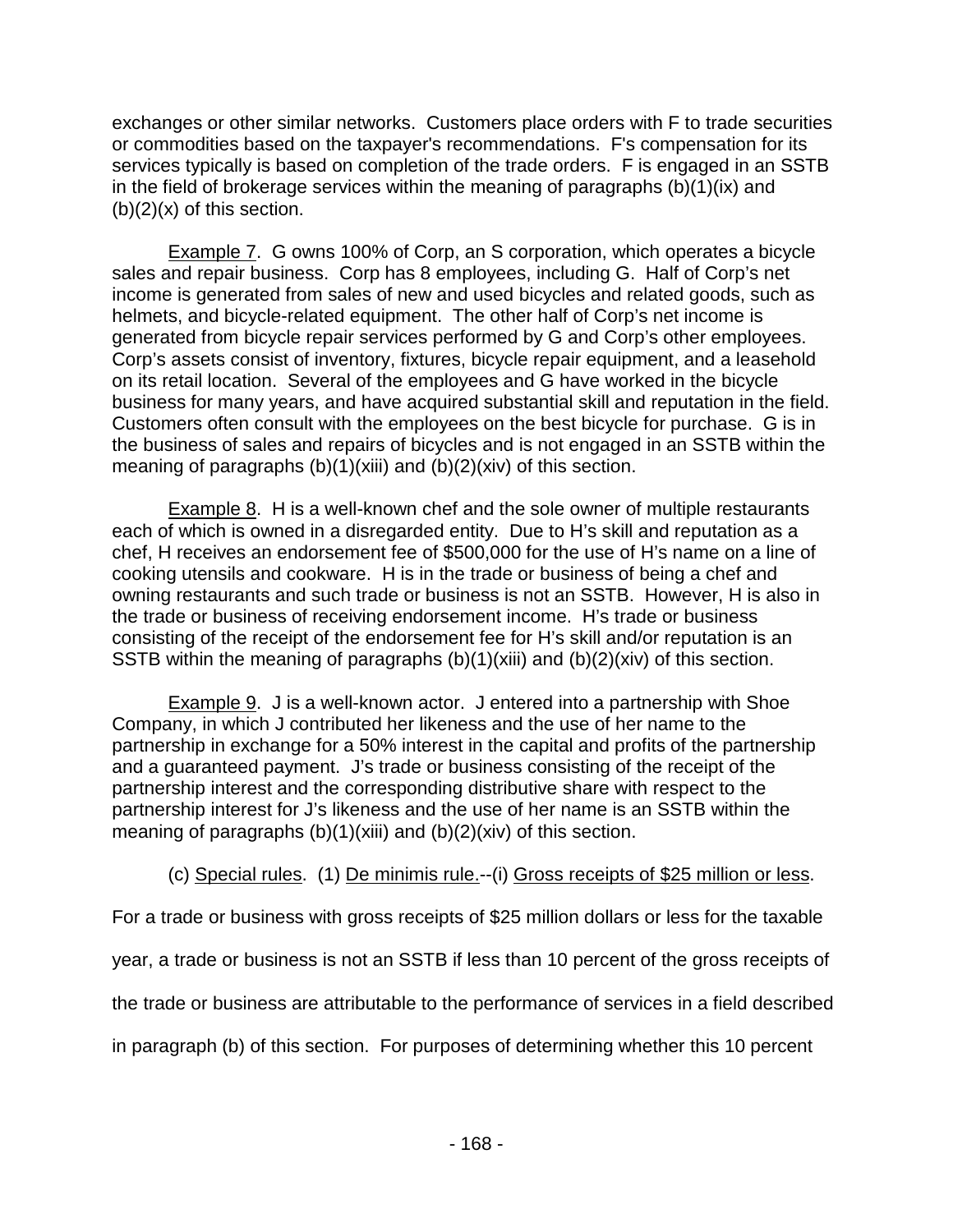test is satisfied, the performance of any activity incident to the actual performance of services in the field is considered the performance of services in that field.

(ii) Gross receipts of greater than \$25 million. For a trade or business with gross receipts of greater than \$25 million for the taxable year, the rules of paragraph (c)(1)(i) of this section are applied by substituting "5 percent" for "10 percent" each place it appears.

(2) Services or property provided to an SSTB--(i) In general. An SSTB includes any trade or business that provides 80 percent or more of its property or services to an SSTB if there is 50 percent or more common ownership of the trades or businesses.

(ii) Less than substantially all of property or services provided. If a trade or business provides less than 80 percent of its property or services to an SSTB within the meaning of this section and there is 50 percent or more common ownership of the trades or businesses, that portion of the trade or business of providing property or services to the 50 percent or more commonly-owned SSTB is treated as a part of the SSTB.

(iii) 50 percent or more common ownership. For purposes of paragraphs (c)(2)(i) and (ii) of this section, 50 percent or more common ownership includes direct or indirect ownership by related parties within the meaning of sections 267(b) or 707(b).

(iv) Example*.* Law Firm is a partnership that provides legal services to clients, owns its own office building and employs its own administrative staff. Law Firm divides into three partnerships. Partnership 1 performs legal services to clients. Partnership 2 owns the office building and rents the entire building to Partnership 1. Partnership 3 employs the administrative staff and through a contract with Partnership 1 provides administrative services to Partnership 1 in exchange for fees. All three of the partnerships are owned by the same people (the original owners of Law Firm). Because there is 50% or more common ownership of each of the three partnerships, Partnership 2 provides substantially all of its property to Partnership 1, and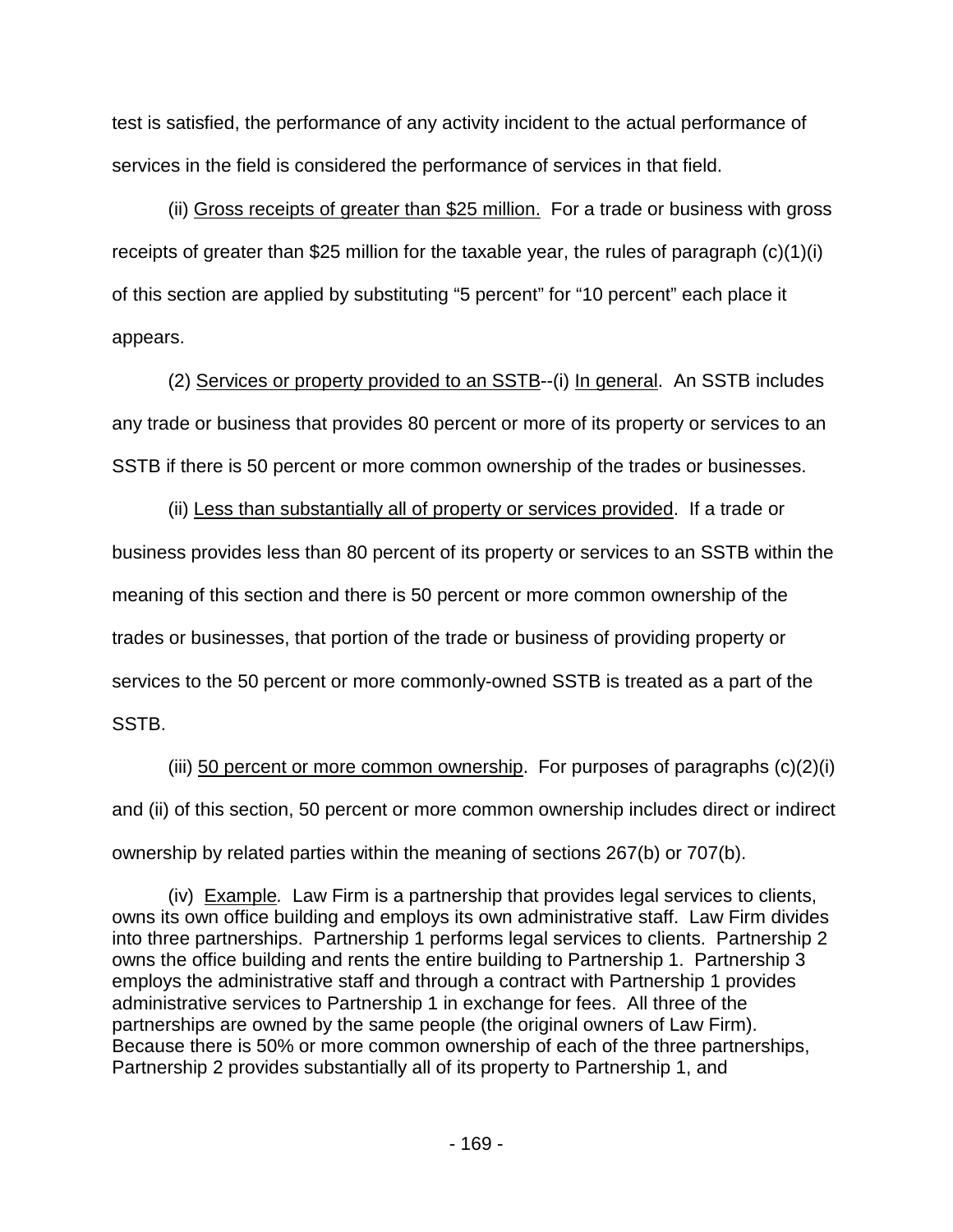Partnership 3 provides substantially all of its services to Partnership 1, Partnerships 1, 2, and 3 will be treated as one SSTB under paragraph (a)(6) of this section.

(3) Incidental to specified service trade or business--(i) In general. If a trade or business (that would not otherwise be treated as an SSTB) has 50 percent or more common ownership with an SSTB, including related parties (within the meaning of sections 267(b) or 707(b)), and has shared expenses with the SSTB, including shared wage or overhead expenses, then such trade or business is treated as incidental to and, therefore, part of the SSTB within the meaning of this section if the gross receipts of the trade or business represents no more than 5 percent of the total combined gross receipts of the trade or business and the SSTB in a taxable year.

(ii) Example. A, a dermatologist, provides medical services to patients on a regular basis through Dermatology LLC, a disregarded entity owned by A. In addition to providing medical services, Dermatology LLC also sells skin care products to A's patients. The same employees and office space are used for the medical services and sale of skin care products. The gross receipts with respect to the skin care product sales do not exceed 5% of the gross receipts of Dermatology LLC. Accordingly, the sale of the skin care products is treated as incidental to A's SSTB of performing services in the field of health (within the meaning of paragraph (b)(1)(i) and (b)(2)(ii) of this section) and is treated under paragraph (c)(3) of this section as part of such SSTB.

(d) Trade or business of performing services as an employee--(1) In general.

The trade or business of performing services as an employee is not a trade or business for purposes of section 199A and the regulations thereunder. Therefore, no items of income, gain, loss, and deduction from the trade or business of performing services as an employee constitute QBI within the meaning of section 199A and §1.199A-3. Except as provided in paragraph (d)(3) of this section, income from the trade or business of performing services as an employee refers to all wages (within the meaning of section 3401(a)) and other income earned in a capacity as an employee, including payments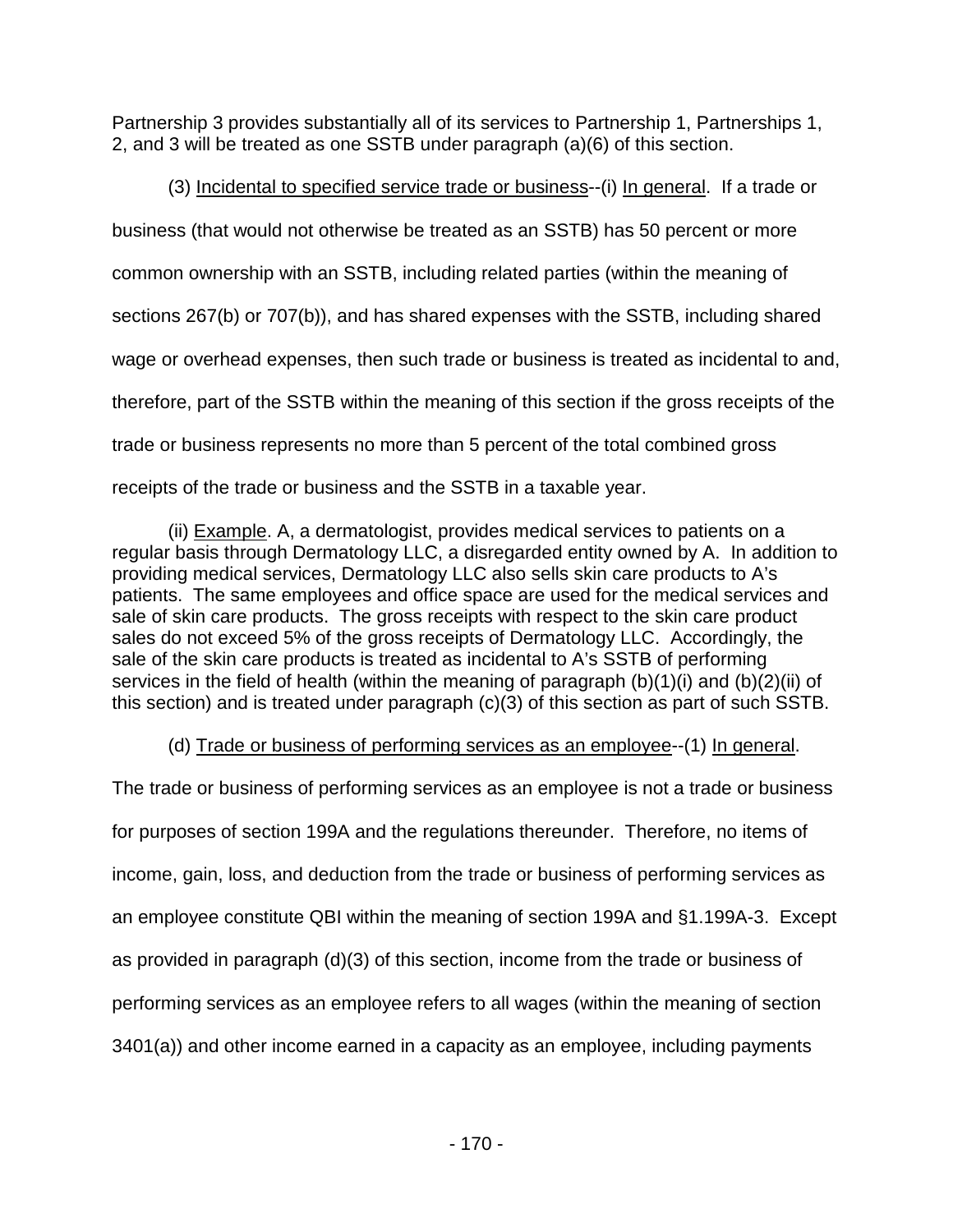described in §1.6041-2(a)(1) (other than payments to individuals described in section 3121(d)(3)) and §1.6041-2(b)(1).

(2) Employer's Federal employment tax classification of employee immaterial. For purposes of determining whether wages are earned in a capacity as an employee as provided in paragraph (d)(1) of this section, the treatment of an employee by an employer as anything other than an employee for Federal employment tax purposes is immaterial. Thus, if a worker should be properly classified as an employee, it is of no consequence that the employee is treated as a non-employee by the employer for Federal employment tax purposes.

(3) Presumption that former employees are still employees--(i) Presumption. Solely for purposes of section 199A(d)(1)(B) and paragraph (d)(1) of this section, an individual that was properly treated as an employee for Federal employment tax purposes by the person to which he or she provided services and who is subsequently treated as other than an employee by such person with regard to the provision of substantially the same services directly or indirectly to the person (or a related person), is presumed to be in the trade or business of performing services as an employee with regard to such services. This presumption may be rebutted upon a showing by the individual that, under Federal tax law, regulations, and principles (including common-law employee classification rules), the individual is performing services in a capacity other than as an employee. This presumption applies regardless of whether the individual provides services directly or indirectly through an entity or entities.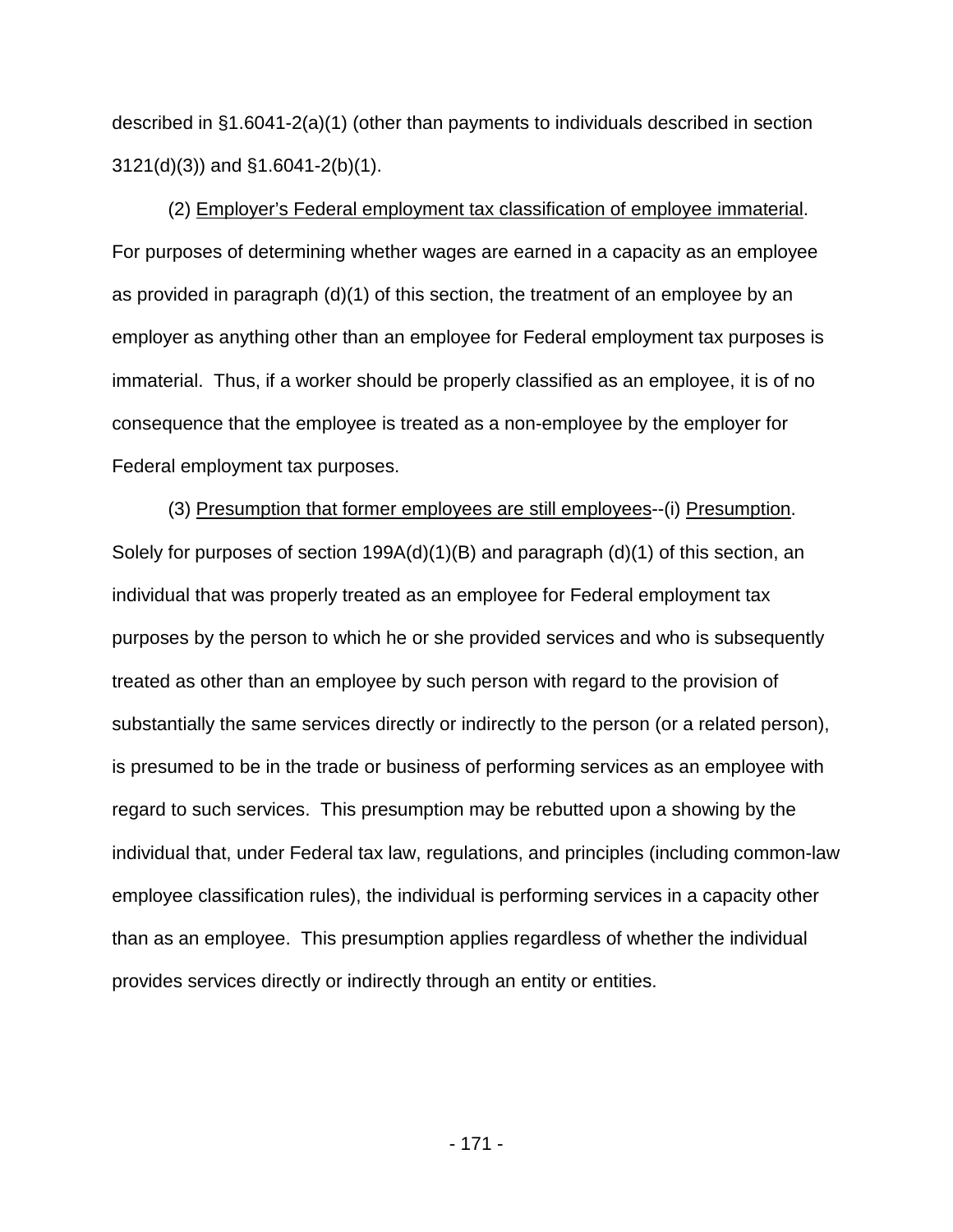(ii) Examples. The following examples illustrate the provision of paragraph

(b)(3)(i) of this section. Unless otherwise provided, the individual in each example has

taxable income in excess of the threshold amount.

Example 1. A is employed by PRS, a partnership, as a fulltime employee and is treated as such for Federal employment tax purposes. A quits his job for PRS and enters into a contract with PRS under which A provides substantially the same services that A previously provided to PRS in A's capacity as an employee. Because A was treated as an employee for services he provided to PRS, and now is no longer treated as an employee with regard to such services, A is presumed (solely for purposes of section 199A(d)(1)(B) and paragraphs (a)(3) and (d) of this section) to be in the trade or business of performing services as an employee with regard to his services performed for PRS. Unless the presumption is rebutted with a showing that, under Federal tax law, regulations, and principles (including the common-law employee classification rules), A is not an employee, any amounts paid by PRS to A with respect to such services will not be QBI for purposes of section 199A. The presumption would apply even if, instead of contracting directly with PRS, A formed a disregarded entity, or an S corporation, and the disregarded entity or the S corporation entered into the contract with PRS.

Example 2. C is an attorney employed as an associate in a law firm (Law Firm 1) and was treated as such for Federal employment tax purposes. C and the other associates in Law Firm 1 have taxable income below the threshold amount. Law Firm 1 terminates its employment relationship with C and its other associates. C and the other former associates form a new partnership, Law Firm 2, which contracts to perform legal services for Law Firm 1. Therefore, in form, C is now a partner in Law Firm 2 which earns income from providing legal services to Law Firm 1. C continues to provide substantially the same legal services to Law Firm 1 and its clients. Because C was previously treated as an employee for services she provided to Law Firm 1, and now is no longer treated as an employee with regard to such services, C is presumed (solely for purposes of section 199A(d)(1)(B) and paragraphs (a)(3) and (d) of this section) to be in the trade or business of performing services as an employee with respect to the services C provides to Law Firm 1 indirectly through Law Firm 2. Unless the presumption is rebutted with a showing that, under Federal tax law, regulations, and principles (including common-law employee classification rules), C's distributive share of Law Firm 2 income (including any guaranteed payments) will not be QBI for purposes of section 199A. The results in this example would not change if, instead of contracting with Law Firm 1, Law Firm 2 was instead admitted as a partner in Law Firm 1.

Example 3. E is an engineer employed as a senior project engineer in an engineering firm, Engineering Firm. Engineering Firm is a partnership and structured such that after 10 years, senior project engineers are considered for partner if certain career milestones are met. After 10 years, E meets those career milestones and is admitted as a partner in Engineering Firm. As a partner in Engineering Firm, E shares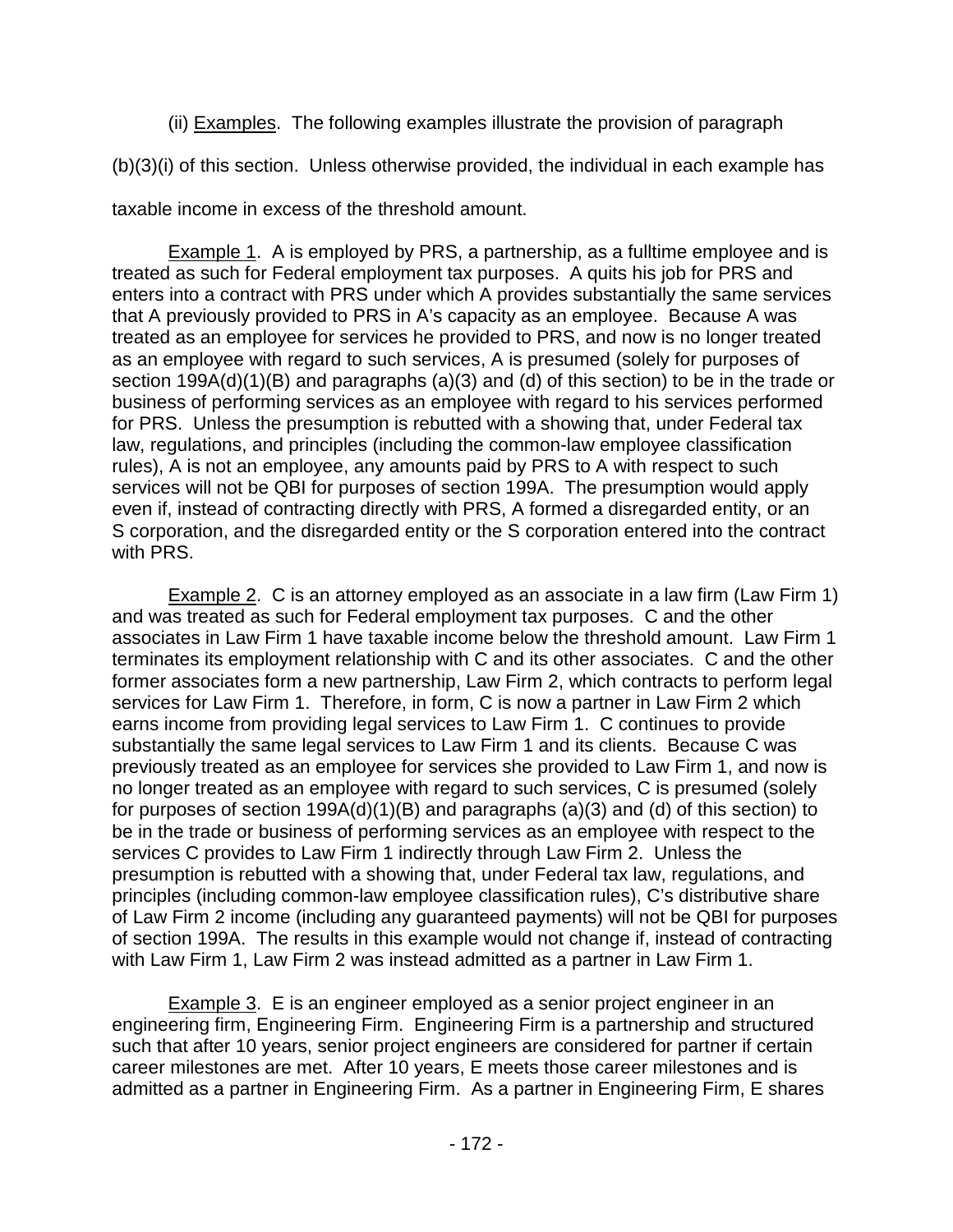in the net profits of Engineering Firm, and also otherwise satisfies the requirements under Federal tax law, regulations, and principles (including common-law employee classification rules) to be respected as a partner. E is presumed (solely for purposes of section 199A(d)(1)(B) and paragraphs (a)(3) and (d) of this section) to be in the trade or business of performing services as an employee with respect to the services E provides to Engineering Firm. However, E is able to rebut the presumption by showing that E became a partner in Engineering Firm as a career milestone, shares in the overall net profits in Engineering Firm, and otherwise satisfies the requirements under Federal tax law, regulations, and principles (including common-law employee classification rules) to be respected as a partner.

(e) Effective/ applicability date--(1) General rule. Except as provided in paragraph (e)(2) of this section, the provisions of this section apply to taxable years ending after the date the Treasury decision adopting these regulations as final regulations is published in the **Federal Register**. However, taxpayers may rely on the rules of this section until the date the Treasury decision adopting these regulations as final regulations is published in the **Federal Register**.

(2) Exceptions-(i) Anti-abuse rules. The provisions of paragraphs  $(c)(2)$ ,  $(c)(3)$ , and (d)(3) of this section apply to taxable years ending after December 22, 2017.

(ii) Non-calendar year RPE. For purposes of determining QBI, W-2 wages, and UBIA of qualified property, if an individual receives any of these items from an RPE with a taxable year that begins before January 1, 2018 and ends after December 31, 2017, such items are treated as having been incurred by the individual during the individual's taxable year in which or with which such RPE taxable year ends.

Par. 8. Section 1.199A-6 is added to read as follows:

§1.199A-6 Relevant passthrough entities (RPEs), publicly traded partnerships (PTPs), trusts, and estates.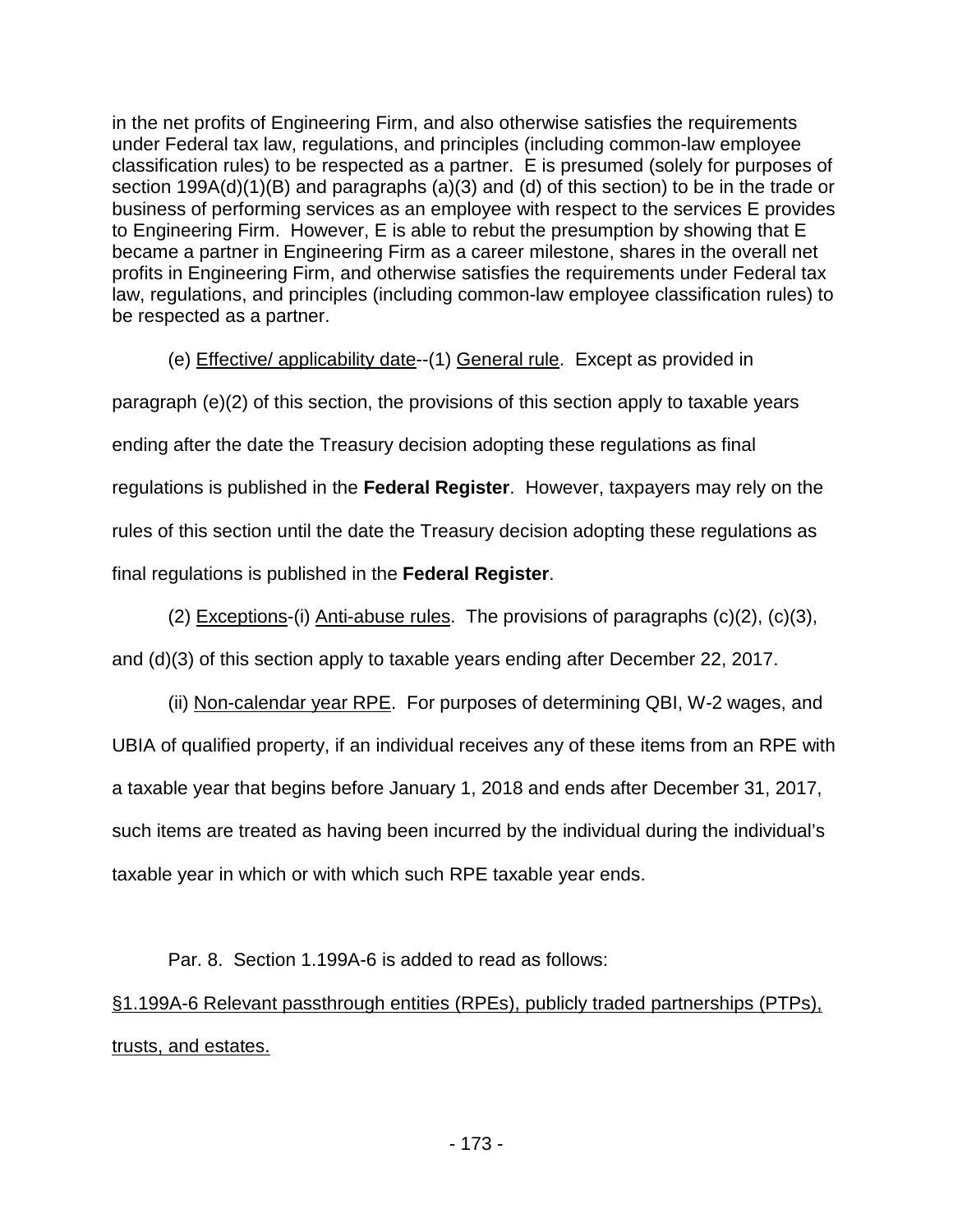(a) Overview. This section provides special rules for RPEs, PTPs, trusts, and estates necessary for the computation of the section 199A deduction of their owners or beneficiaries. Paragraph (b) of this section provides computational and reporting rules for RPEs necessary for individuals who own interests in RPEs to calculate their section 199A deduction. Paragraph (c) of this section provides computational and reporting rules for PTPs necessary for individuals who own interests in PTPs to calculate their section 199A deduction. Paragraph (d) of this section provides computational and reporting rules for trusts (other than grantor trusts) and estates necessary for their beneficiaries to calculate their section 199A deduction.

(b) Computational and reporting rules for RPEs--(1) In general. An RPE must determine and report information attributable to any trades or businesses it is engaged in necessary for its owners to determine their section 199A deduction.

(2) Computational rules. Using the following four rules, an RPE must determine the items necessary for individuals who own interests in the RPE to calculate their section 199A deduction under §1.199A-1(c) or (d):

(i) First, the RPE must determine if it is engaged in one or more trades or businesses. The RPE must also determine whether any of its trades or businesses is an SSTB under the rules of §1.199A-5.

(ii) Second, the RPE must apply the rules in §1.199A-3 to determine the QBI for each trade or business engaged in directly.

(iii) Third, the RPE must apply the rules in §1.199A-2 to determine the W-2 wages and UBIA of qualified property for each trade or business engaged in directly.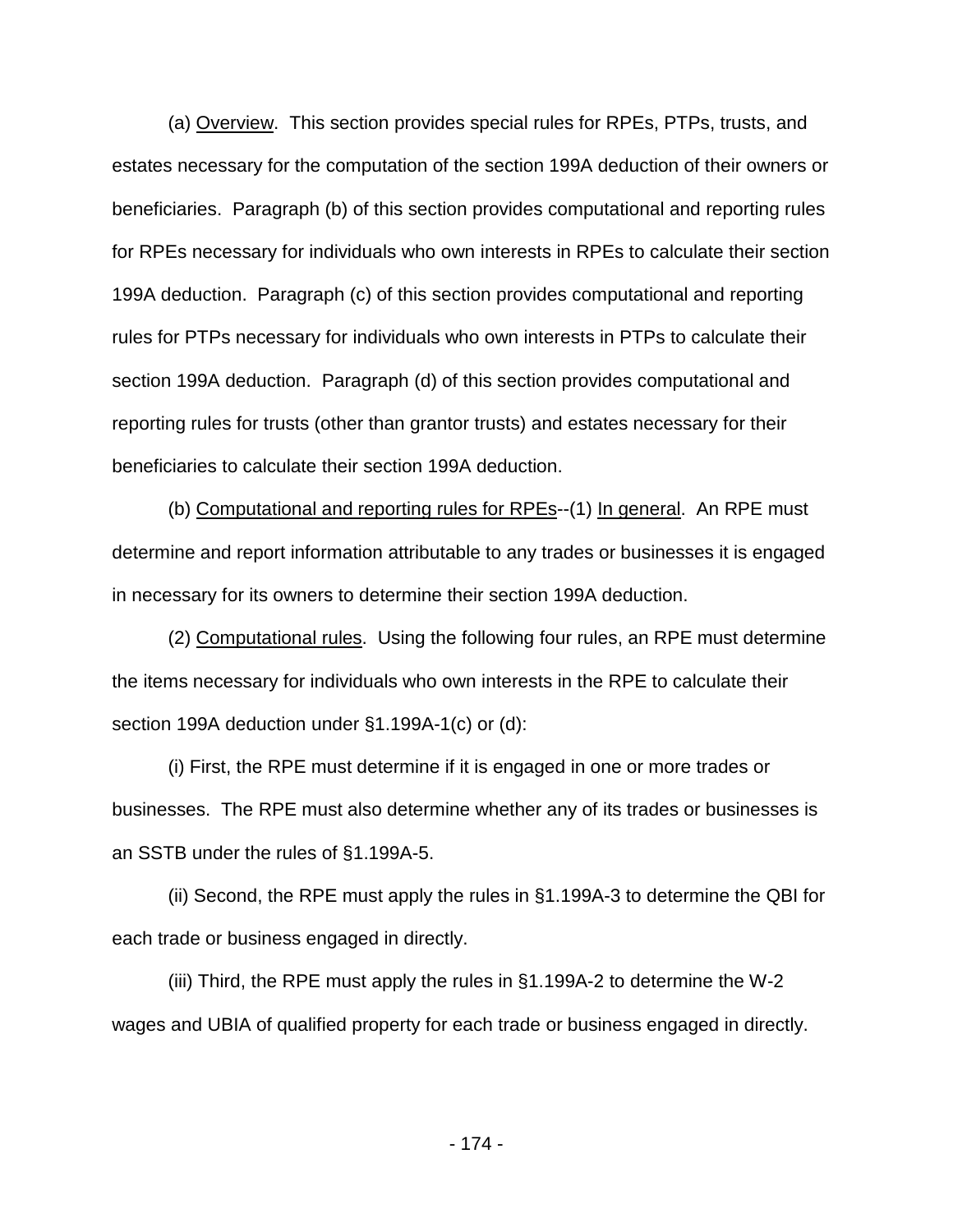(iv) Fourth, the RPE must determine whether it has any qualified REIT dividends as defined in 1.199A-3(c)(1) earned directly or through another RPE. The RPE must also determine the net amount of qualified PTP income as defined in §1.199A-3(c)(2) earned directly or indirectly through investments in PTPs.

(3) Reporting rules for RPEs--(i) Trade or business directly engaged in. An RPE must separately identify and report on the Schedule K-1 issued to its owners for any trade or business engaged in directly by the RPE--

(A) Each owner's allocable share of QBI, W-2 wages, and UBIA of qualified property attributable to each such trade or business, and

(B) Whether any of the trades or businesses described in paragraph (b)(3)(i)(A) of this section is an SSTB.

(ii) Other items. An RPE must also report on an attachment to the Schedule K-1, any QBI, W-2 wages, UBIA of qualified property, or SSTB determinations, reported to it by any RPE in which the RPE owns a direct or indirect interest. The RPE must also report each owner's allocated share of any qualified REIT dividends or qualified PTP income or loss received by the RPE (including through another RPE).

(iii) Failure to report information. If an RPE fails to separately identify or report on the Schedule K-1 (or any attachments thereto) issued to an owner any items described in paragraph (b)(3)(i) of this section, the owner's share (and the share of any upper-tier indirect owner) of positive QBI, W-2 wages, and UBIA of qualified property attributable to trades or businesses engaged in by that RPE will be presumed to be zero.

(c) Computational and reporting rules for PTPs--(1) Computational rules. Each PTP must determine its QBI under the rules of §1.199A-3 for each trade or business in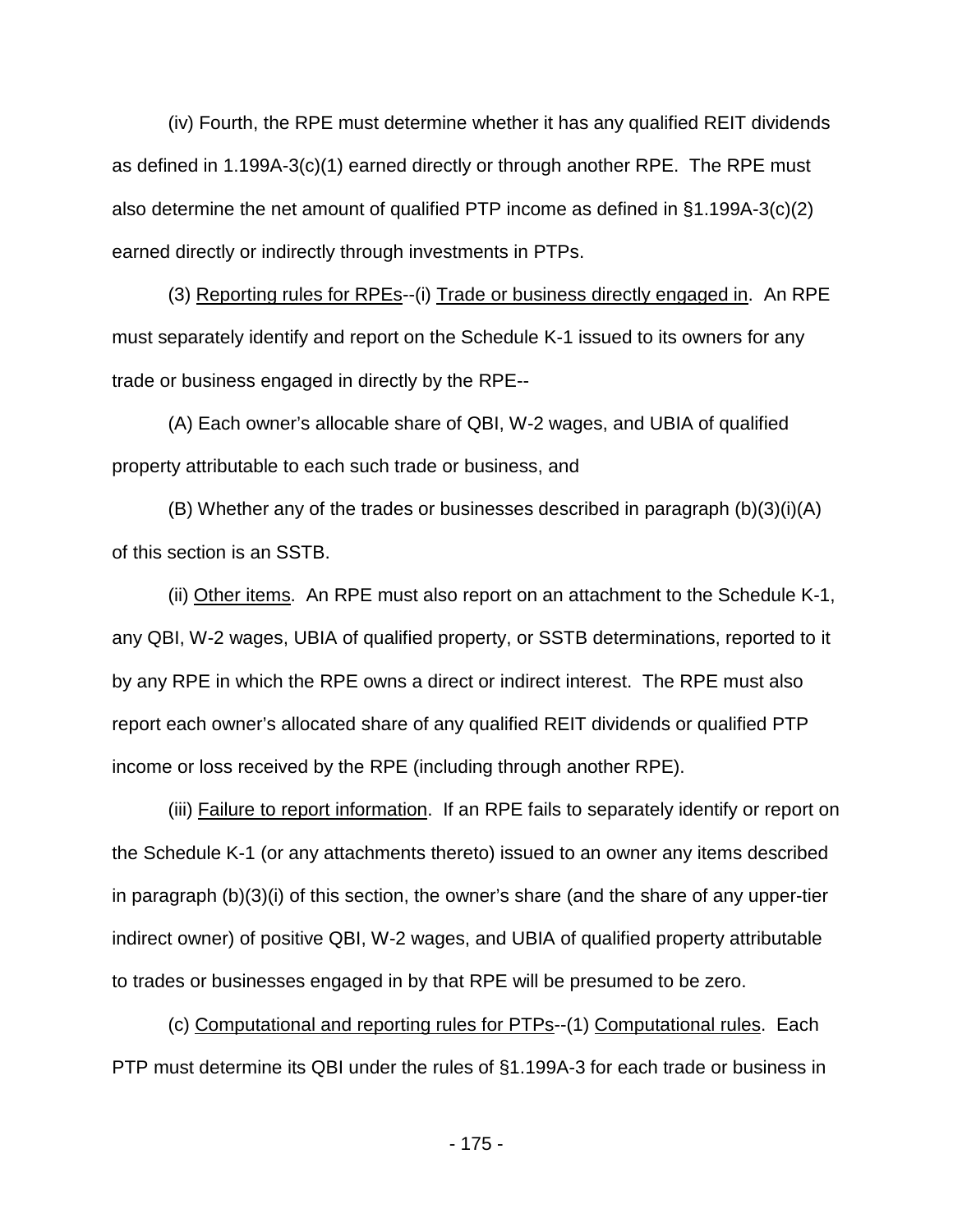which the PTP is engaged in directly. The PTP must also determine whether any of the trades or businesses it is engaged in directly is an SSTB.

(2) Reporting rules. Each PTP is required to separately identify and report the information described in paragraph (c)(1) of this section on Schedules K-1 issued to its partners. Each PTP must also determine and report any qualified REIT dividends or qualified PTP income or loss received by the PTP including through an RPE, a REIT, or another PTP. A PTP is not required to determine or report W-2 wages or the UBIA of qualified property attributable to trades or businesses it is engaged in directly.

(d) Application to trusts, estates, and beneficiaries--(1) In general. A trust or estate computes its section 199A deduction based on the QBI, W-2 wages, UBIA of qualified property, qualified REIT dividends, and qualified PTP income that are allocated to the trust or estate. An individual beneficiary of a trust or estate takes into account any QBI, W-2 wages, UBIA of qualified property, qualified REIT dividends, and qualified PTP income allocated from a trust or estate in calculating the beneficiary's section 199A deduction, in the same manner as though the items had been allocated from an RPE. For purposes of this section and §§1.199A-1 through 1.199A-5, a trust or estate is treated as an RPE to the extent it allocates QBI and other items to its beneficiaries, and is treated as an individual to the extent it retains the QBI and other items.

(2) Grantor trusts. To the extent that the grantor or another person is treated as owning all or part of a trust under sections 671 through 679, such person computes its section 199A deduction as if that person directly conducted the activities of the trust with respect to the portion of the trust treated as owned by the grantor or another person.

- 176 -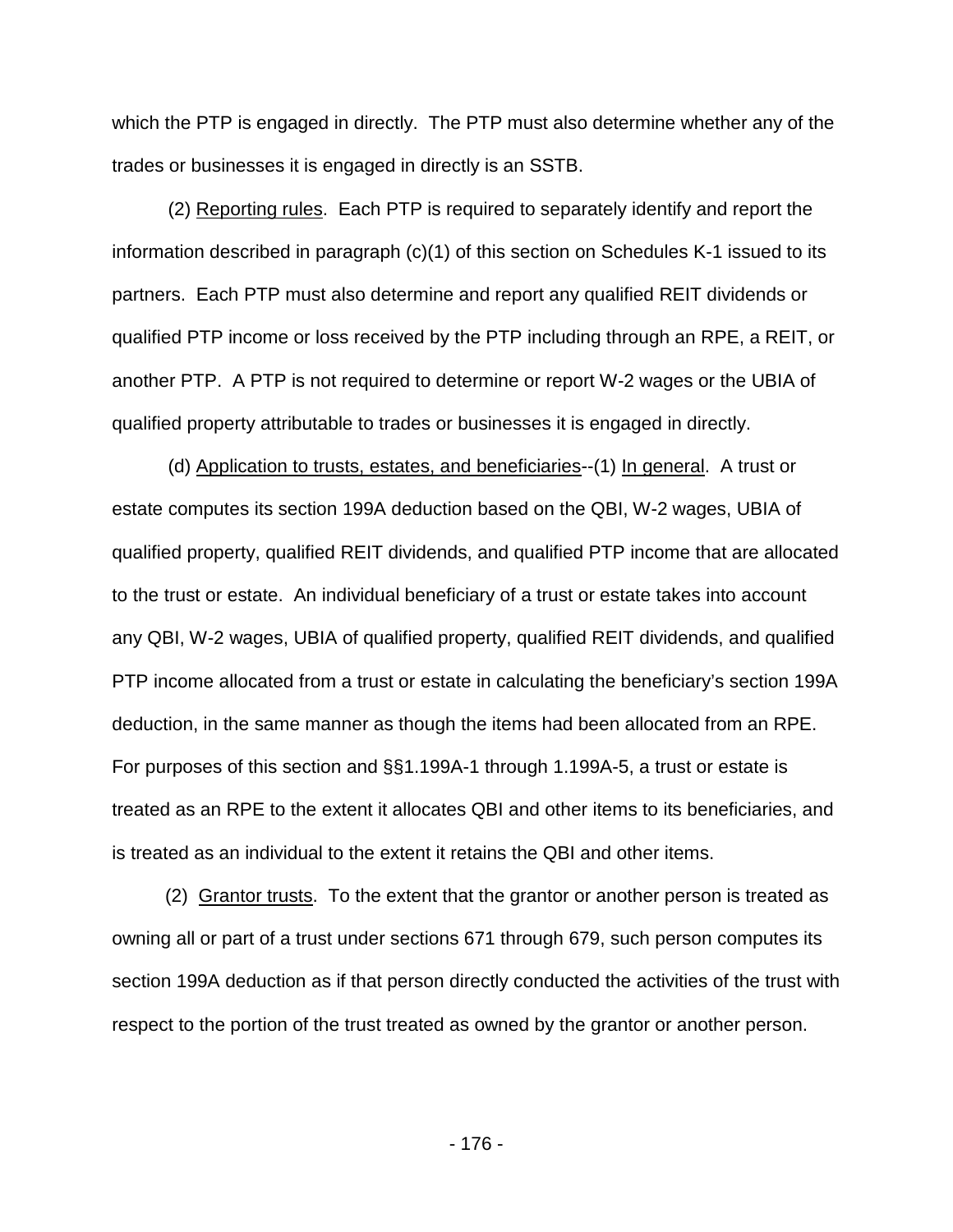(3) Non-grantor trusts and estates--(i) Calculation at entity level. A trust or estate must calculate its QBI, W-2 wages, UBIA of qualified property, qualified REIT dividends, and qualified PTP income. The QBI of a trust or estate must be computed by allocating qualified items of deduction described in section 199A(c)(3) in accordance with the classification of those deductions under §1.652(b)-3(a), and deductions not directly attributable within the meaning of §1.652(b)-3(b) (other deductions) are allocated in a manner consistent with the rules in §1.652(b)-3(b). Any depletion and depreciation deductions described in section 642(e) and any amortization deductions described in section 642(f) that otherwise are properly included in the computation of QBI are included in the computation of QBI of the trust or estate, regardless of how those deductions may otherwise be allocated between the trust or estate and its beneficiaries for other purposes of the Code.

(ii) Allocation among trust or estate and beneficiaries. The QBI (including any amounts that may be less than zero as calculated at the trust or estate level), W-2 wages, UBIA of qualified property, qualified REIT dividends, and qualified PTP income of a trust or estate are allocated to each beneficiary and to the trust or estate based on the relative proportion of the trust's or estate's distributable net income (DNI), as defined by section 643(a), for the taxable year that is distributed or required to be distributed to the beneficiary or is retained by the trust or estate. For this purpose, the trust's or estate's DNI is determined with regard to the separate share rule of section 663(c), but without regard to section 199A. If the trust or estate has no DNI for the taxable year, any QBI, W-2 wages, UBIA of qualified property, qualified REIT dividends, and qualified PTP income are allocated entirely to the trust or estate.

- 177 -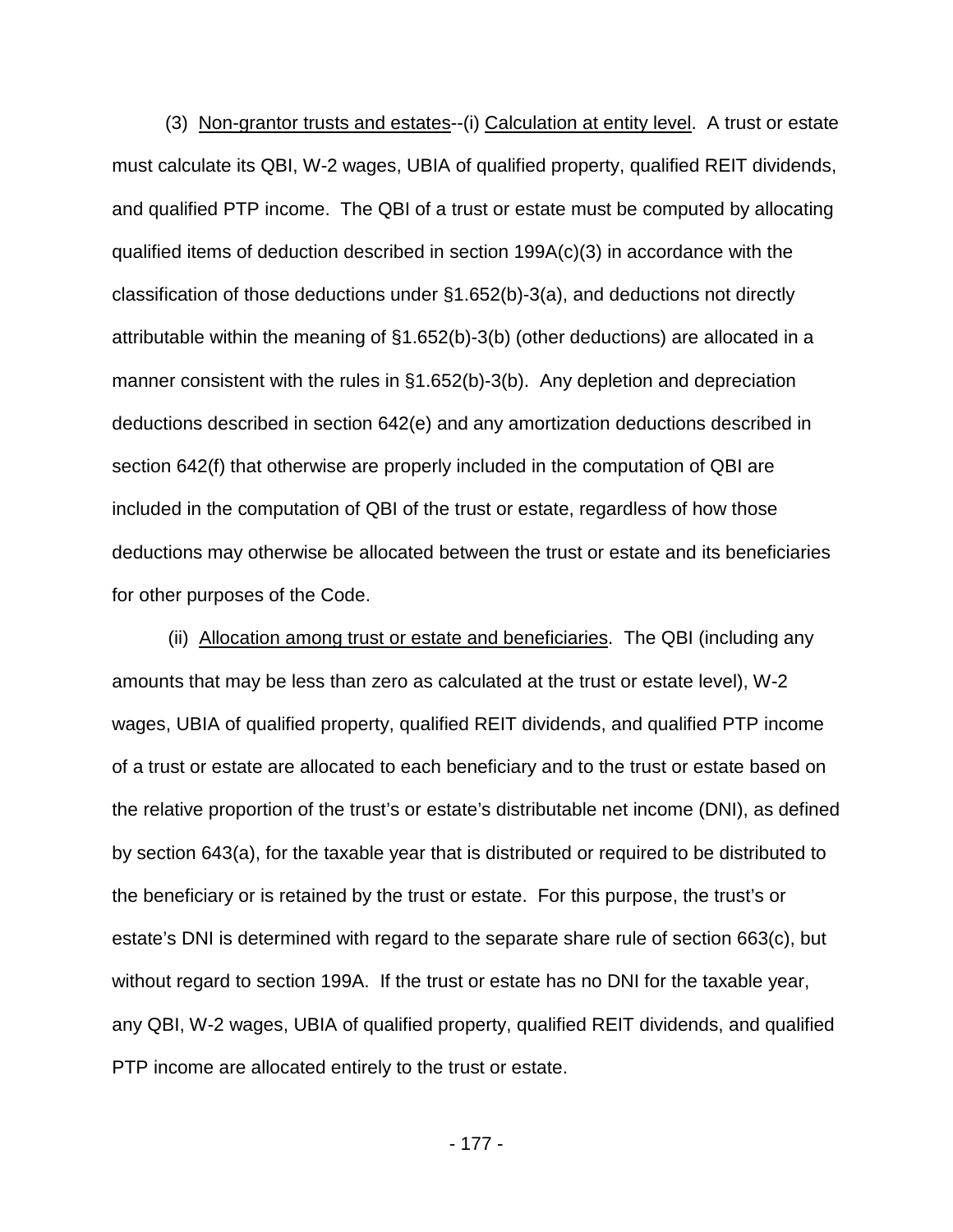(iii) Threshold amount. The threshold amount applicable to a trust or estate is \$157,500 for any taxable year beginning before 2019. For taxable years beginning after 2018, the threshold amount shall be \$157,500 increased by the cost-of-living adjustment as outlined in §1.199A-1(b)(11). For purposes of determining whether a trust or estate has taxable income that exceeds the threshold amount, the taxable income of a trust or estate is determined before taking into account any distribution deduction under sections 651 or 661.

(iv) Electing small business trusts. An electing small business trust (ESBT) is entitled to the deduction under section 199A. The S portion of the ESBT must take into account the QBI and other items from any S corporation owned by the ESBT, the grantor portion of the ESBT must take into account the QBI and other items from any assets treated as owned by a grantor or another person (owned portion) of a trust under sections 671 through 679, and the non-S portion of the ESBT must take into account any QBI and other items from any other entities or assets owned by the ESBT. See §1.641(c)-1.

(v) Anti-abuse rule for creation of multiple trusts to avoid exceeding the threshold amount. Trusts formed or funded with a significant purpose of receiving a deduction under section 199A will not be respected for purposes of section 199A. See also §1.643(f)-1 of the regulations.

(vi) Example. (i) Computation of DNI and inclusion and deduction amounts. (A) Trust's distributive share of partnership items. Trust, an irrevocable testamentary complex trust, is a 25% partner in PRS, a family partnership that operates a restaurant that generates QBI and W-2 wages. In 2018, PRS properly allocates gross income from the restaurant of \$55,000, and expenses directly allocable to the restaurant of \$50,000 (including W-2 wages of \$25,000, miscellaneous expenses of \$20,000, and depreciation deductions of \$5,000) to Trust. These items are properly included in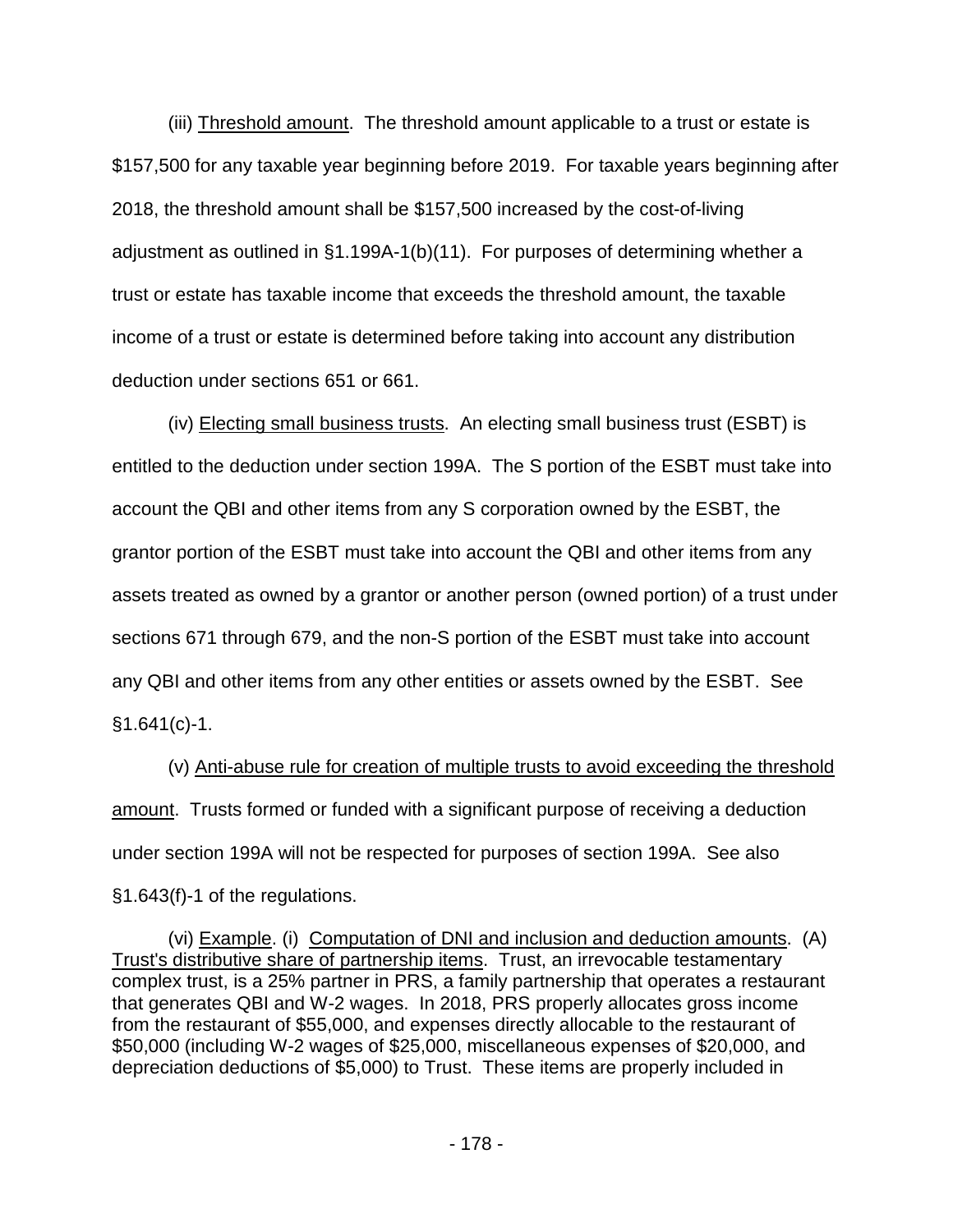Trust's DNI. Trust's share of PRS' unadjusted basis of qualified depreciable property is \$125,000. PRS distributes \$5,000 of cash to Trust in 2018.

(B) Trust's activities. In addition to its interest in PRS, Trust also operates a family bakery conducted through an LLC wholly-owned by the Trust that is treated as a disregarded entity. In 2018, the bakery produced \$100,000 of gross income and \$150,000 of expenses directly allocable to operation of the bakery (including W-2 wages of \$50,000, rental expense of \$75,000, and miscellaneous expenses of \$25,000). (The net loss from the bakery operations is not subject to any loss disallowance provisions outside of section 199A.) Trust also has zero unadjusted basis of qualified depreciable property in the bakery. For purposes of computing its section 199A deduction, Trust has properly chosen to aggregate the family restaurant conducted through PRS with the bakery conducted directly by Trust under §1.199A-4. Trust also owns various investment assets that produce portfolio-type income consisting of dividends (\$25,000), interest (\$15,000), and tax-exempt interest (\$15,000). Accordingly, Trust has the following items which are properly included in Trust's DNI:

| Net business loss from PRS |  |
|----------------------------|--|
|                            |  |
|                            |  |
|                            |  |

(C) Allocation of deductions under §1.652(b)-3. (1) Directly attributable expenses. In computing Trust's DNI for the taxable year, the distributive share of expenses of PRS are directly attributable under §1.652(b)-3(a) to the distributive share of income of PRS. Accordingly, Trust has gross business income of \$155,000 (55,000 from PRS and 100,000 from the bakery) and direct business expenses of \$200,000 (\$50,000 from PRS and \$150,000 from the bakery). In addition, \$1,000 of the trustee commissions and \$1,000 of state and local taxes are directly attributable under §1.652(b)-3(a) to Trust's business income. Accordingly, Trust has excess business deductions of \$47,000. Pursuant to its authority recognized under §1.652(b)-3(d), Trust allocates the \$47,000 excess business deductions as follows: \$15,000 to the interest income, resulting in \$0 interest income, \$25,000 to the dividends, resulting in \$0 dividend income, and \$7,000 to the tax exempt interest.

(2) Non-directly attributable expenses. The trustee must allocate the sum of the balance of the trustee commissions (\$2,000) and state and local taxes (\$4,000) to Trust's remaining tax-exempt interest income, resulting in \$2,000 of tax exempt interest.

(D) Amounts included in taxable income. For 2018, Trust has DNI of \$2,000. Pursuant to Trust's governing instrument, Trustee distributes 50%, or \$1,000, of that DNI to A, an individual who is a discretionary beneficiary of Trust. In addition, Trustee is required to distribute 25%, or \$500, of that DNI to B, a current income beneficiary of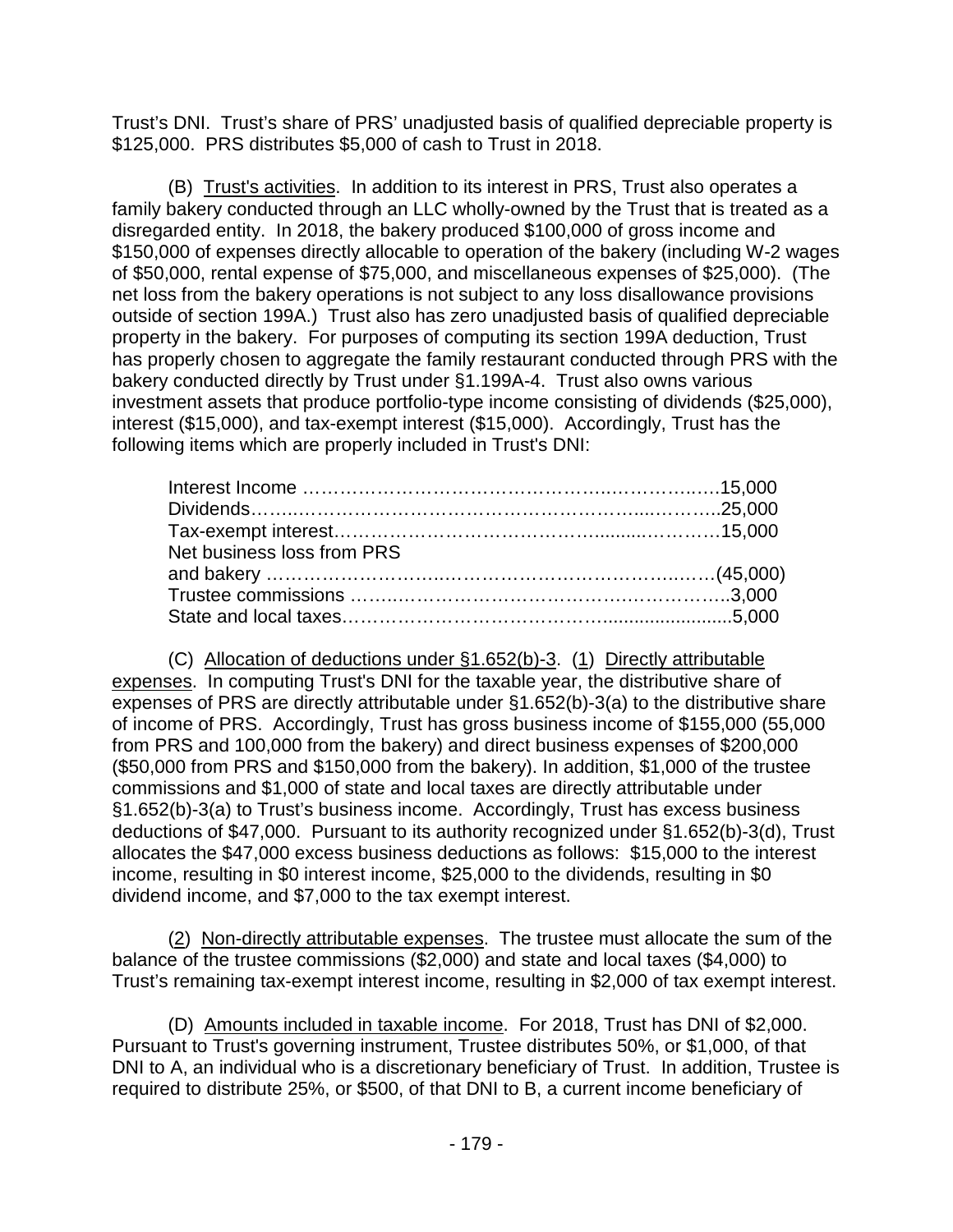Trust. Trust retains the remaining 25% of DNI. Consequently, with respect to the \$1,000 distribution A receives from Trust, A properly excludes \$1,000 of tax-exempt interest income under section 662(b). With respect to the \$500 distribution B receives from Trust, B properly excludes \$500 of tax exempt interest income under section 662(b). Because the DNI consists entirely of tax-exempt income, Trust deducts \$0 under section 661 with respect to the distributions to A and B.

(ii) Section 199A deduction. (A) Trust's W-2 wages and QBI. For the 2018 taxable year, Trust has \$75,000 (\$25,000 from PRS + \$50,000 of Trust) of W-2 wages. Trust also has \$125,000 of unadjusted basis in qualified depreciable property. Trust has negative QBI of (\$47,000) (\$155,000 gross income from aggregated businesses less the sum of \$200,000 direct expenses from aggregated businesses and \$2,000 directly attributable business expenses from Trust under the rules of §1.652(b)-3(a)).

(B) Section 199A deduction computation. (1) A's computation. Because the \$1,000 Trust distribution to A equals one-half of Trust's DNI, A has W-2 wages from Trust of \$37,500. A also has W-2 wages of \$2,500 from a trade or business outside of Trust (computed without regard to A's interest in Trust), which A has properly aggregated under §1.199A-4 with the Trust's trade or businesses (the family's restaurant and bakery), for a total of \$40,000 of W-2 wages from the aggregate trade or businesses. A has \$100,000 of QBI from non-Trust trade or businesses in which A owns an interest. Because the \$1,000 Trust distribution to A equals one-half of Trust's DNI, A has (negative) QBI from Trust of (\$23,500). A's total QBI is determined by combining the \$100,000 QBI from non-Trust sources with the (\$23,500) QBI from Trust for a total of \$76,500 of QBI. Assume that A's taxable income exceeds the threshold amount for 2018 by \$200,000. A's tentative deduction is \$15,300 (.20 x \$76,500), limited under the W-2 wage limitation to \$20,000 (50% x \$40,000 W-2 wages). Accordingly, A's section 199A deduction for 2018 is \$15,300.

(2) B's computation. For 2018, B's taxable income is below the threshold amount so B is not subject to the W-2 wage limitation. Because the \$500 Trust distribution to B equals one-quarter of Trust's DNI, B has a total of (\$11,750) of QBI. B also has no QBI from non-Trust trades or businesses, so B has a total of (\$11,750) of QBI. Accordingly, B's section 199A deduction for 2018 is zero. The (\$11,750) of QBI is carried over to 2019 as a loss from a qualified business in the hands of B pursuant to section 199A(c)(2).

(3) Trust's computation. For 2018, Trust's taxable income is below the threshold amount so it is not subject to the W-2 wage limitation. Because Trust retained 25% of Trust's DNI, Trust is allocated 25% of its QBI, which is (\$11,750). Trust's section 199A deduction for 2018 is zero. The (\$11,750) of QBI is carried over to 2019 as a loss from a qualified business in the hands of Trust pursuant to section 199A(c)(2).

(e) Effective/ applicability date--(1) General rule. Except as provided in

paragraph (e)(2) of this section, the provisions of this section apply to taxable years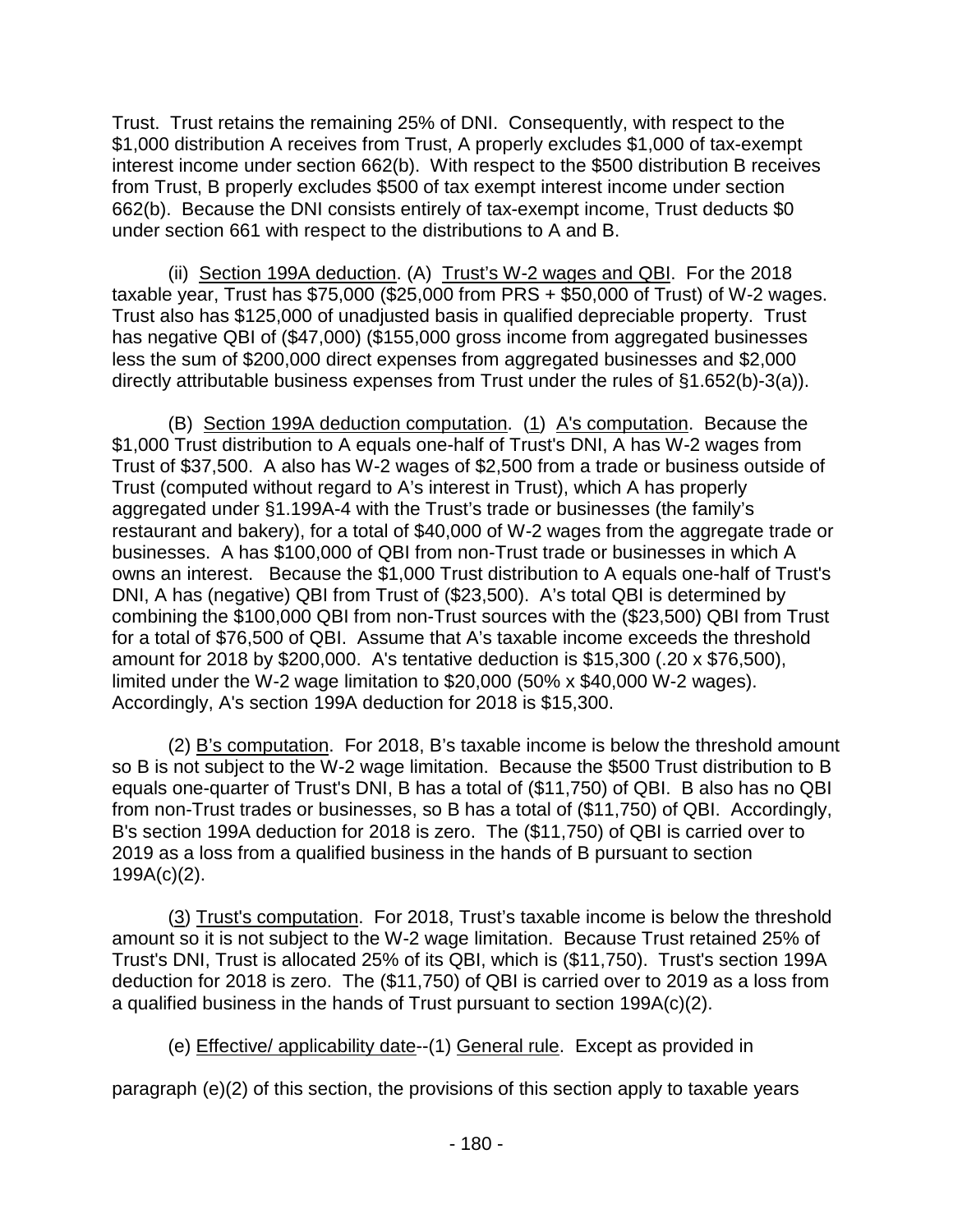ending after the date the Treasury decision adopting these regulations as final regulations is published in the **Federal Register**. However, taxpayers may rely on the rules of this section until the date the Treasury decision adopting these regulations as final regulations is published in the **Federal Register**.

(2) Exceptions-(i) Anti-abuse rules. The provisions of paragraph  $(d)(3)(v)$  of this section apply to taxable years ending after December 22, 2017.

(ii) Non-calendar year RPE. For purposes of determining QBI, W-2 wages, and UBIA of qualified property, if an individual receives any of these items from an RPE with a taxable year that begins before January 1, 2018 and ends after December 31, 2017, such items are treated as having been incurred by the individual during the individual's taxable year in which or with which such RPE taxable year ends.

Par. 9. Section 1.643(f)-1 is added to read as follows:

## §1.643(f)-1 Treatment of Multiple Trusts.

(a) General rule. For purposes of subchapter J of chapter 1 of Title 26 of the United States Code, two or more trusts will be aggregated and treated as a single trust if such trusts have substantially the same grantor or grantors and substantially the same primary beneficiary or beneficiaries, and if a principal purpose for establishing such trusts or for contributing additional cash or other property to such trusts is the avoidance of Federal income tax. For purposes of applying this rule, spouses will be treated as one person.

(b) A principal purpose. A principal purpose for establishing or funding a trust will be presumed if it results in a significant income tax benefit unless there is a

- 181 -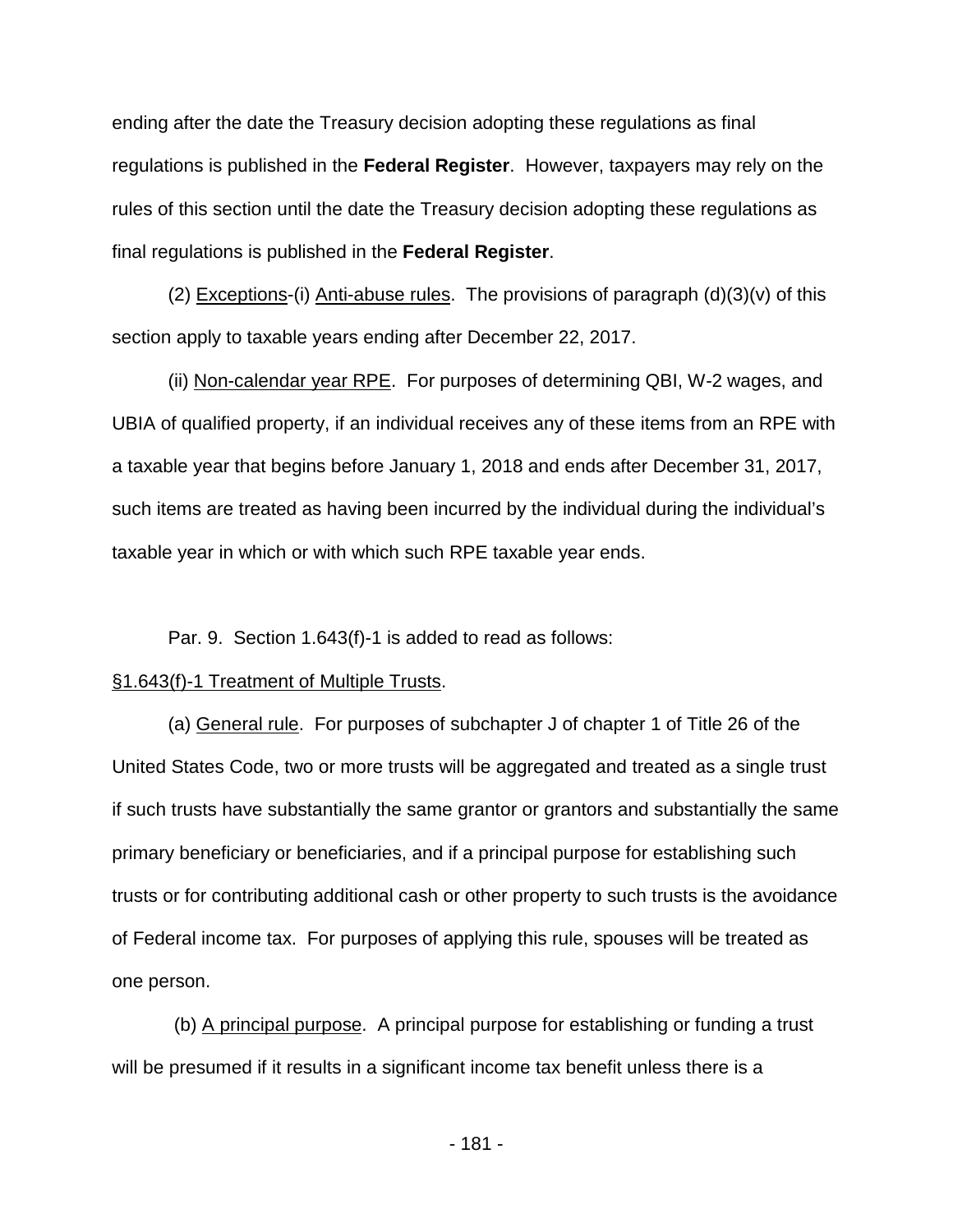significant non-tax (or non-income tax) purpose that could not have been achieved

without the creation of these separate trusts.

(c) Examples. The following examples illustrate the application of this section:

Example 1. (i) A owns and operates a pizzeria and several gas stations. A's annual income from these businesses and other sources exceeds the threshold amount in section 199A(e)(2), and the W-2 wages properly allocable to these businesses are not sufficient for A to maximize the deduction allowable under section 199A. A reads an article in a magazine that suggests that taxpayers can avoid the W-2 wage limitation of section 199A by contributing portions of their family businesses to multiple identical trusts established for family members. Based on this advice, in 2018, A establishes three irrevocable, non-grantor trusts: Trust 1 for the benefit of A's sister, B, and A's brothers, C and D; Trust 2 for the benefit of A's second sister, E, and for C and D; and Trust 3 for the benefit of E. Under each trust instrument, the trustee is given discretion to pay any current or accumulated income to any one or more of the beneficiaries. The trust agreements otherwise have nearly identical terms. But for the enactment of section 199A and A's desire to avoid the W-2 wage limitation of that provision, A would not have created or funded such trusts. A names A's oldest son, F, as the trustee for each trust. A forms a family limited partnership, and contributes the ownership interests in the pizzeria and gas stations to the partnership in exchange for a 50-percent general partner interest and a 50-percent limited partner interest. A later contributes to each trust a 15% limited partner interest. Under the partnership agreement, the trustee does not have any power or discretion to manage the partnership or any of its businesses on behalf of the trusts, or to dispose of the limited partnership interests without the approval of the general partner. Each of the trusts claims the section 199A deduction on its Form 1041 in full based on the amount of qualified business income (QBI) allocable to that trust from the limited partnership, as if such trust was not subject to the wage limitation in section 199A(b)(2)(B).

(ii) Under these facts, for Federal income tax purposes under this section, Trust 1, Trust 2, and Trust 3 would be aggregated and treated as a single trust.

Example 2. (i) X establishes two irrevocable trusts: one for the benefit of X's son, G, and the other for X's daughter, H. G is the income beneficiary of the first trust and the trustee is required to apply all income currently to G for G's life. H is the remainder beneficiary of the first trust. H is an income beneficiary of the second trust and the trust instrument permits the trustee to accumulate or to pay income, in its discretion, to H for H's education, support, and maintenance. The trustee also may pay income or corpus for G's medical expenses. H is the remainder beneficiary of the second trust and will receive the trust corpus upon G's death.

(ii) Under these facts, there are significant non-tax differences between the substantive terms of the two trusts, so tax avoidance will not be presumed to be a principal purpose for the establishment or funding of the separate trusts. Accordingly, in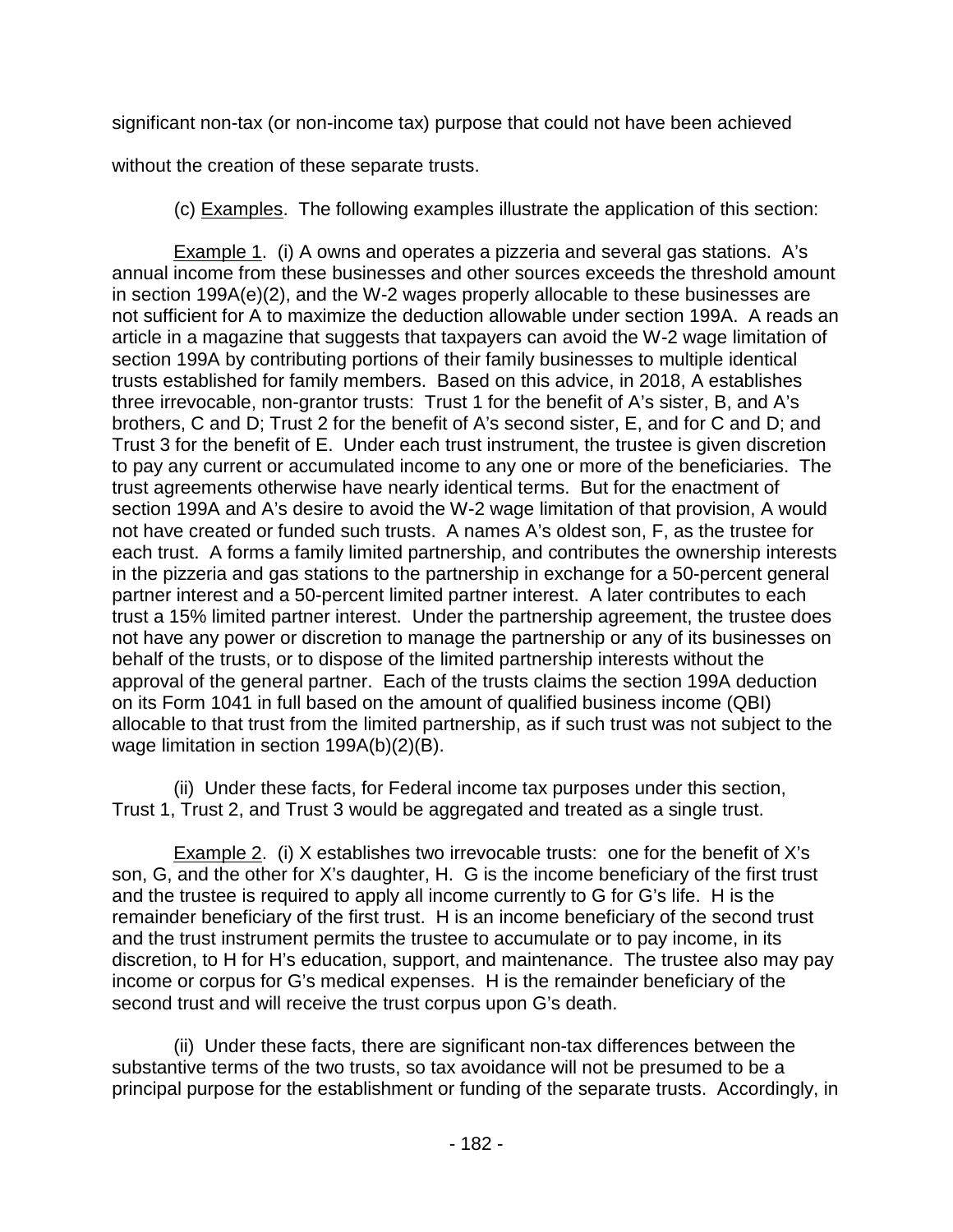the absence of other facts or circumstances that would indicate that a principal purpose for creating the two separate trusts was income tax avoidance, the two trusts will not be aggregated and treated as a single trust for Federal income tax purposes under this section.